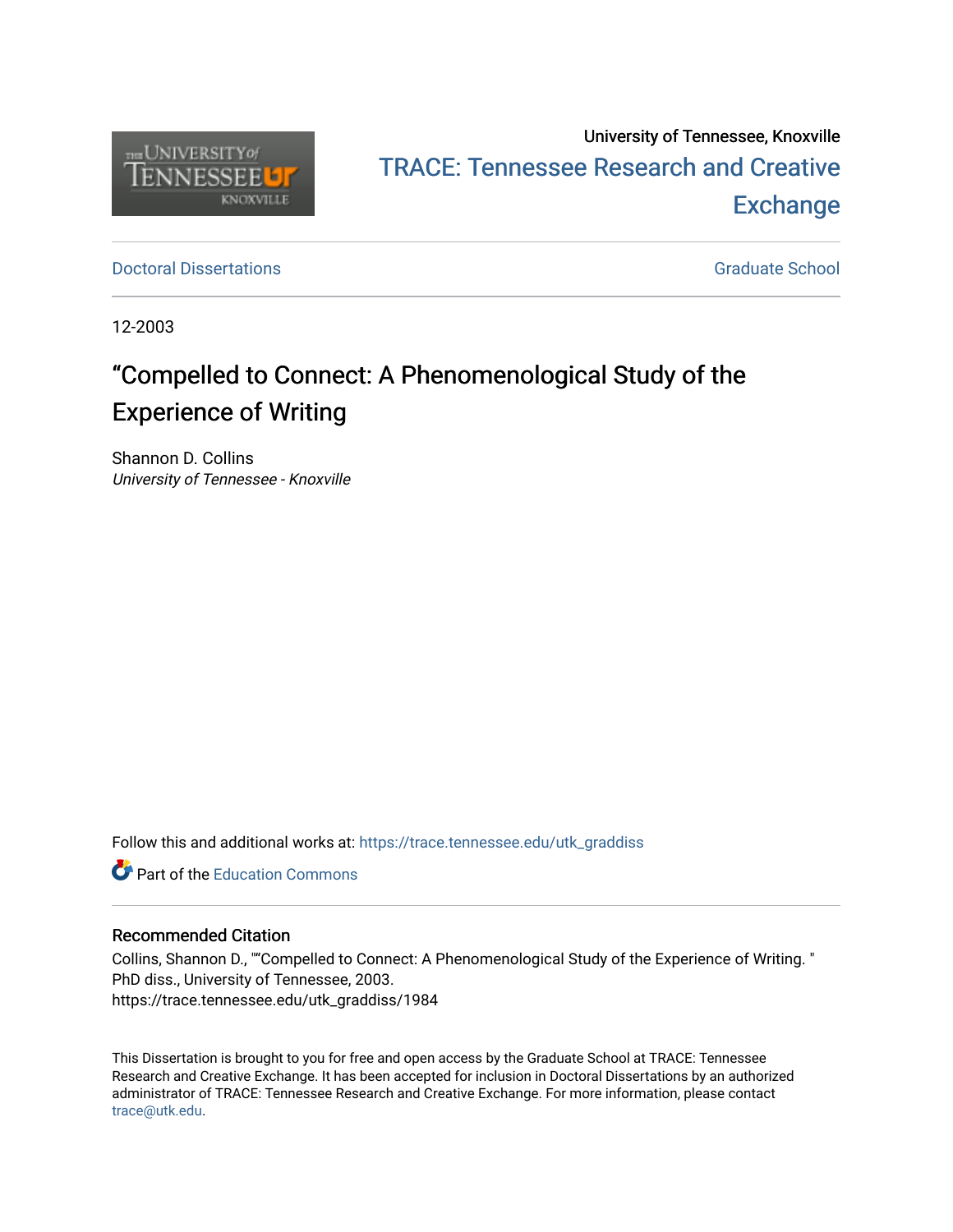To the Graduate Council:

I am submitting herewith a dissertation written by Shannon D. Collins entitled ""Compelled to Connect: A Phenomenological Study of the Experience of Writing." I have examined the final electronic copy of this dissertation for form and content and recommend that it be accepted in partial fulfillment of the requirements for the degree of Doctor of Philosophy, with a major in Education.

Colleen P. Gilrane, Major Professor

We have read this dissertation and recommend its acceptance:

Charles H. Hargis, Theodore W. Hipple, Howard R. Pollio

Accepted for the Council:

Carolyn R. Hodges

Vice Provost and Dean of the Graduate School

(Original signatures are on file with official student records.)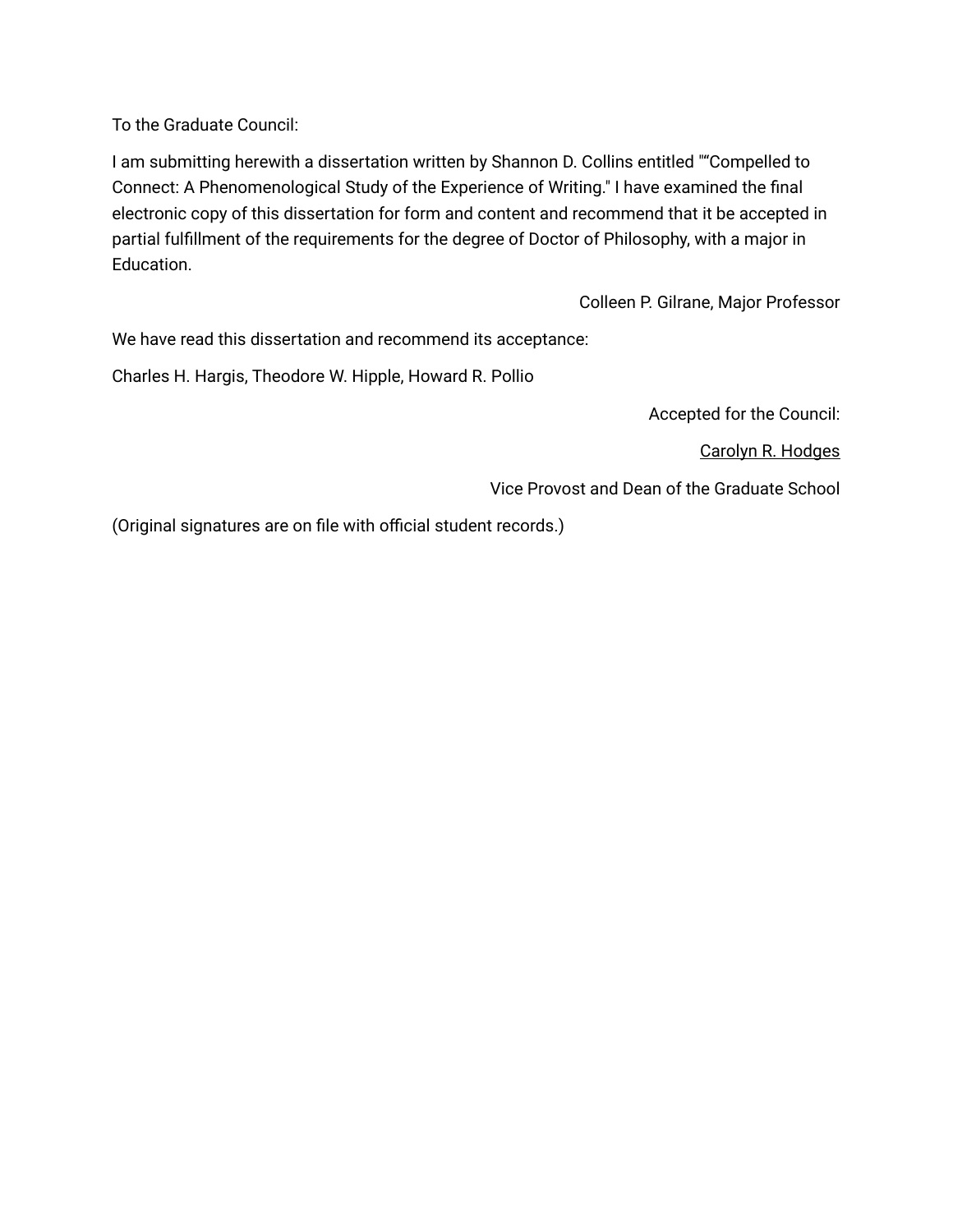To the Graduate Council:

I am submitting herewith a dissertation written by Shannon D. Collins entitled "Compelled to Connect: A Phenomenological Study of the Experience of Writing." I have examined the final electronic copy of this dissertation for form and content and recommend that it be accepted in partial fulfillment of the requirements for the degree of Doctor of Philosophy, with a major in Education.

Colleen P. Gilrane

Major Professor

We have read this dissertation and recommend its acceptance:

Charles H. Hargis

Theodore W. Hipple

Howard R. Pollio

Accepted for the Council:

Anne Mayhew

Vice Provost and Dean of Graduate Studies

(Original signatures are on file with official student records)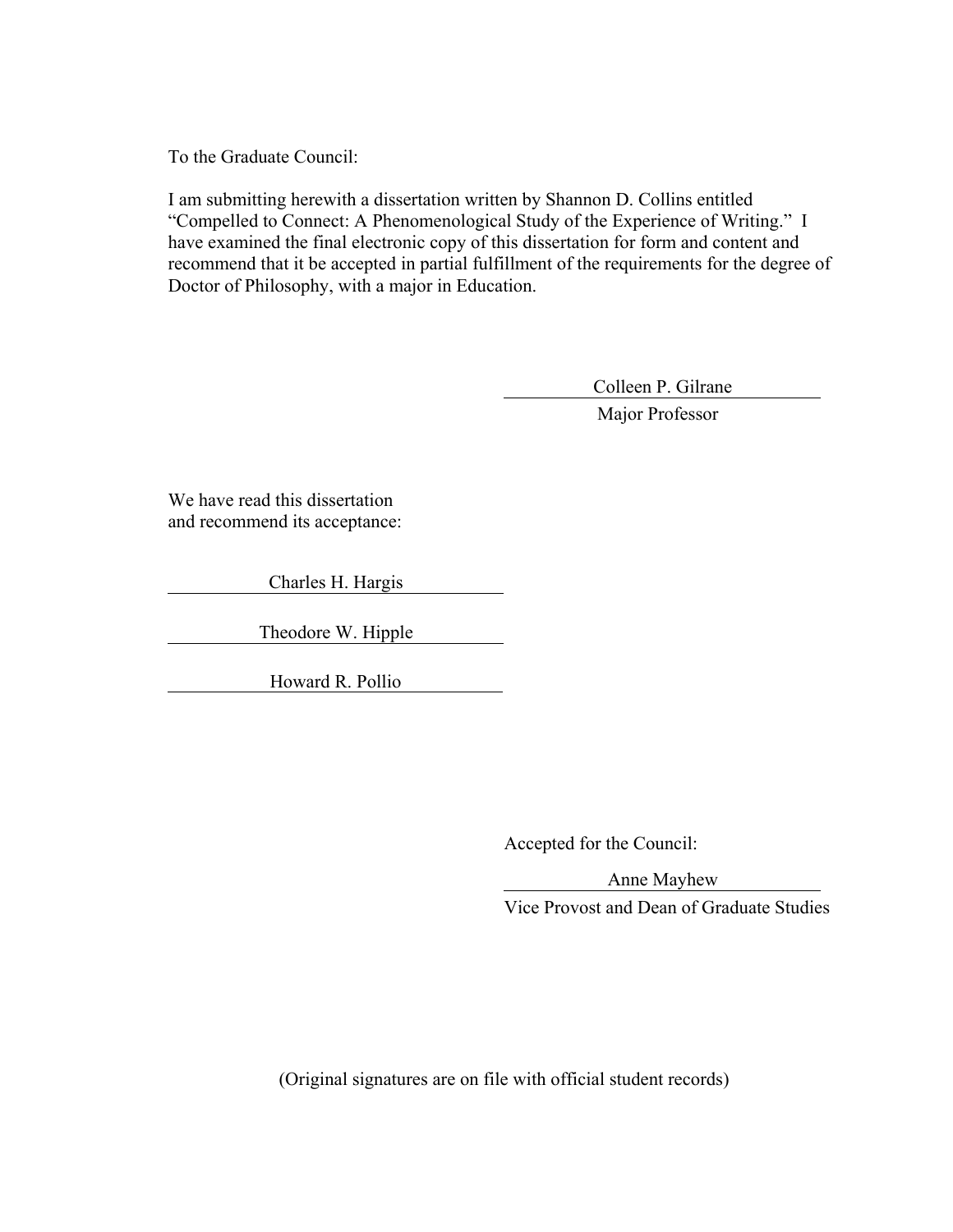# COMPELLED TO CONNECT: A PHENOMENOLOGICAL STUDY OF THE EXPERIENCE OF WRITING

A Dissertation Presented for the Doctor of Philosophy Degree The University of Tennessee, Knoxville

> Shannon D. Collins December 2003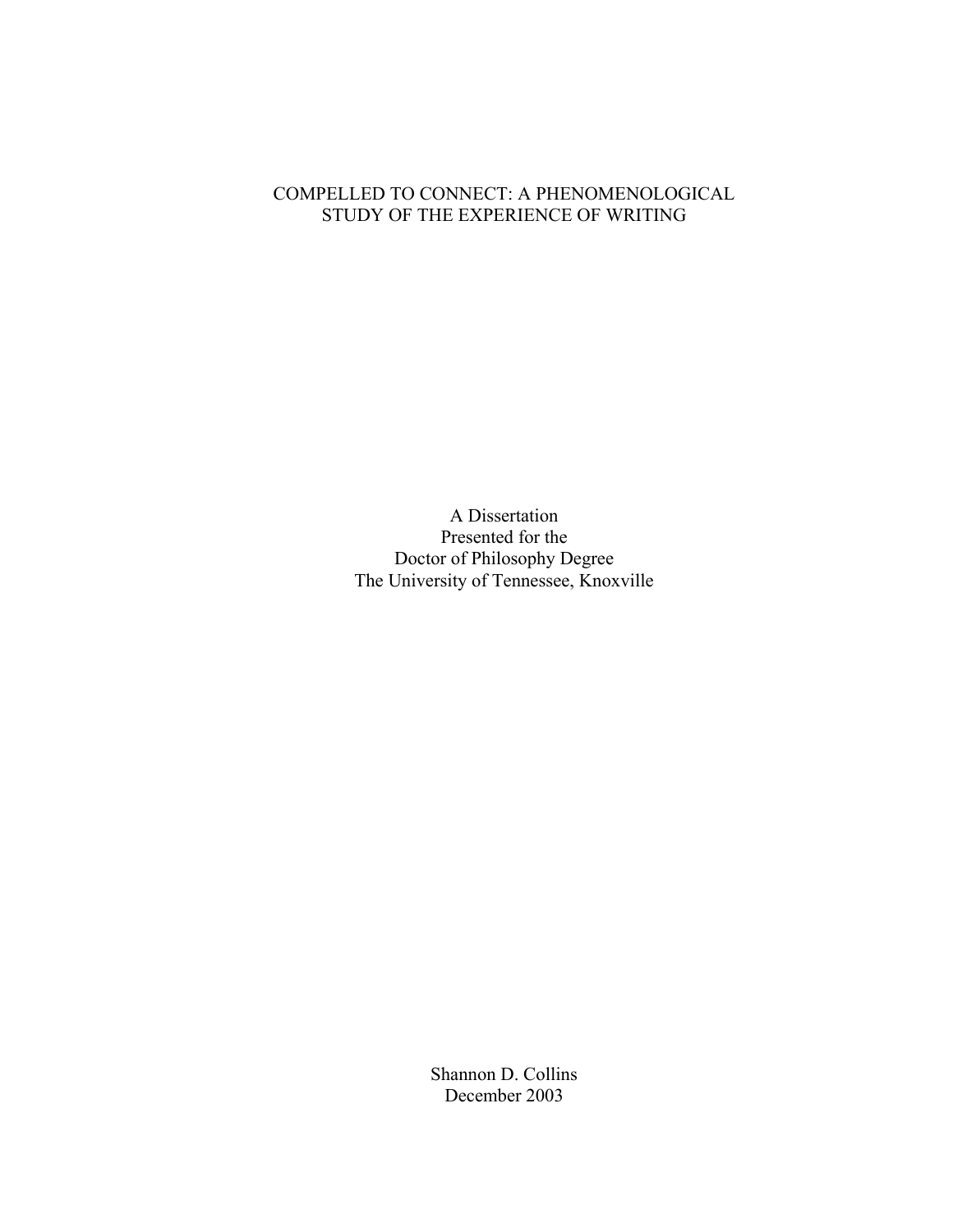Copyright © 2003 by Shannon D. Collins All Rights Reserved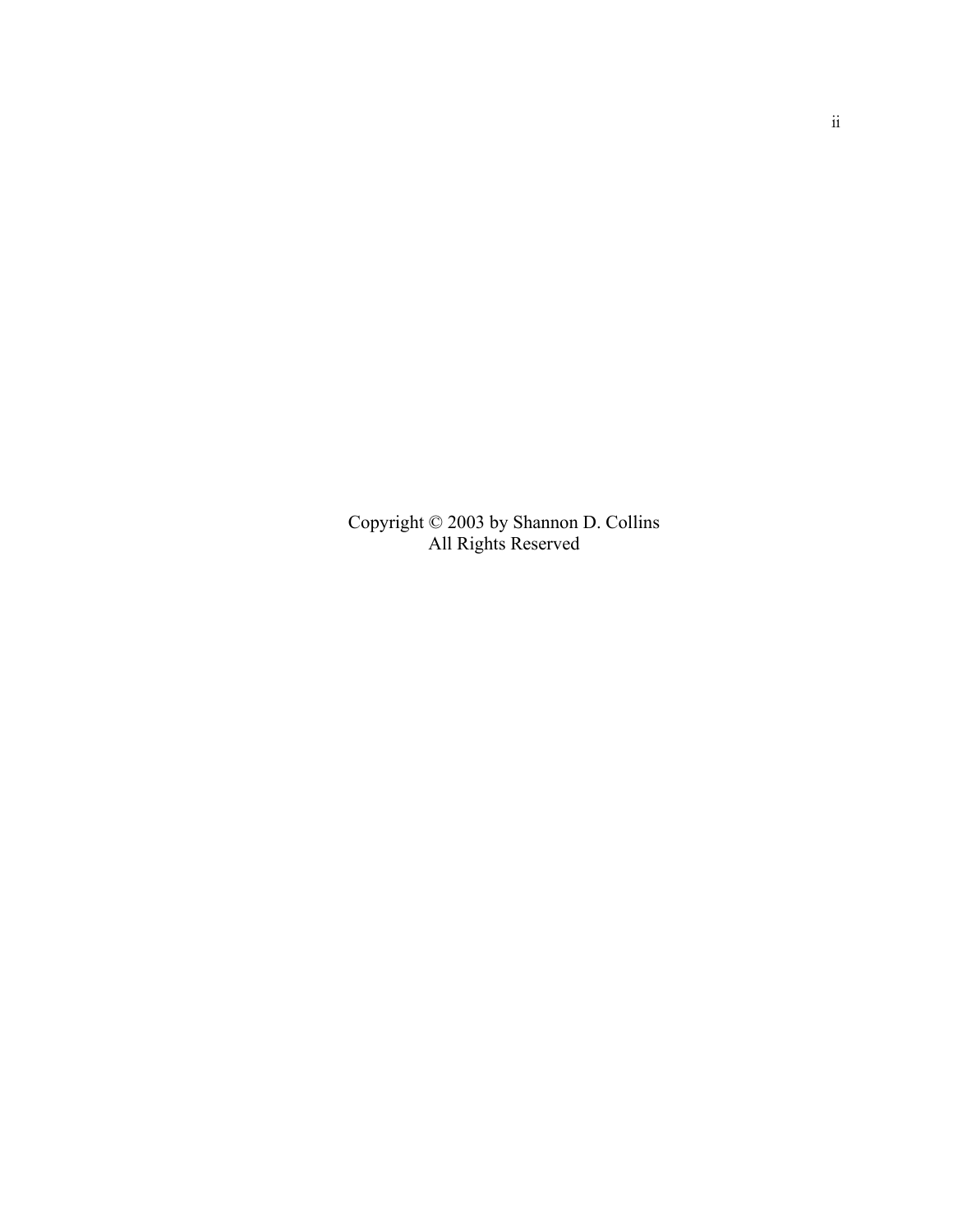# Dedication

This dissertation is dedicated to Susan, my wife…my friend, and to Molly, Craig, and Maggie, my children…my heart.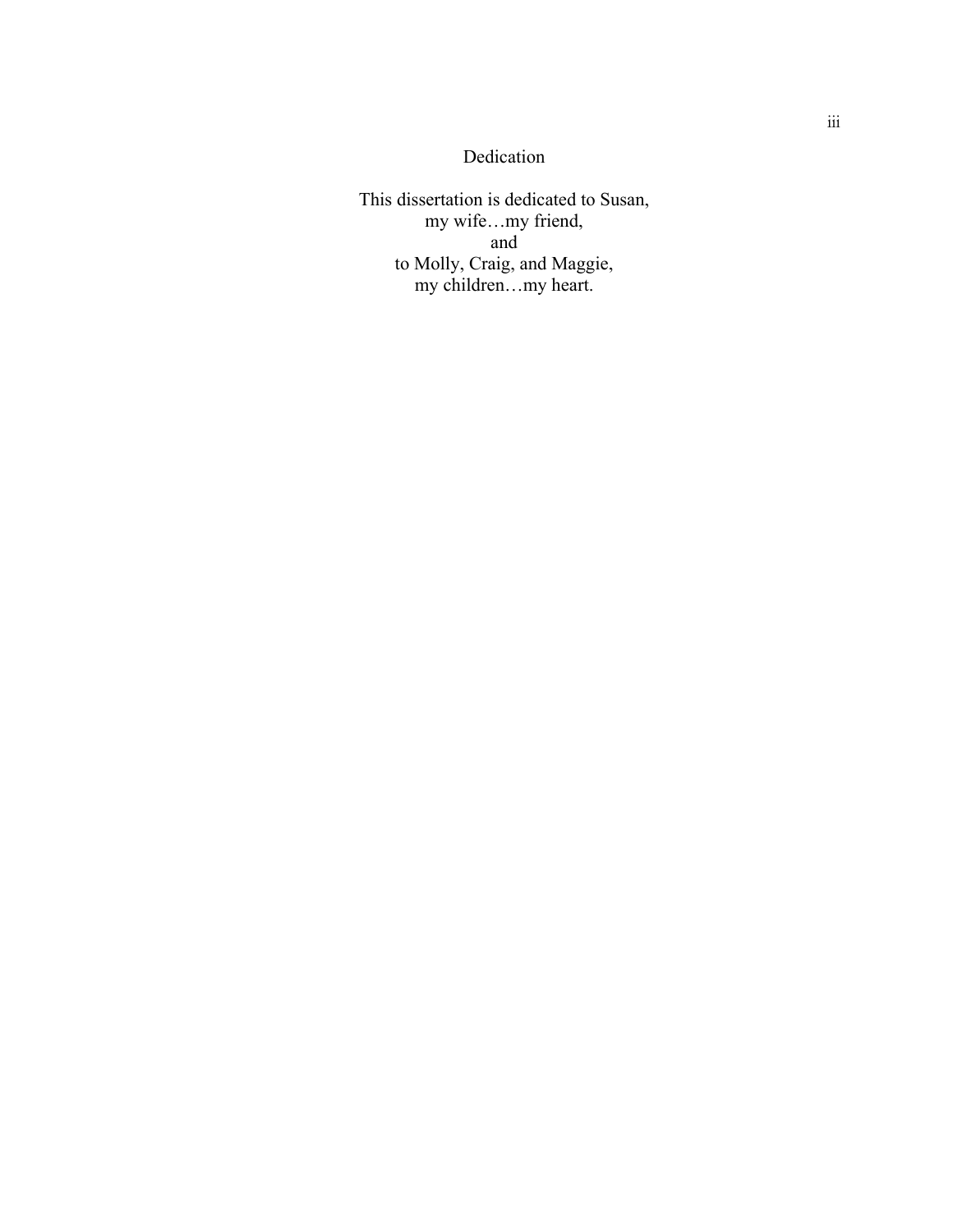#### Acknowledgments

John, a participant in this research, said in his interview: "A writer doesn't develop in a vacuum." This is certainly true of a graduate student writing a dissertation. I am convinced that I could not have had a better committee to guide my work. Under my professors' tutelages, I have not only grown as an academic, I have grown as a person.

I begin by acknowledging Dr. Colleen Gilrane, my dissertation chair and major professor. Through Dr. Gilrane's guidance and modeling, I have learned the power of inquiry based learning and the necessity of community in education. I thank Dr. Gilrane for her clarity of vision for this research and for her constant encouragement.

I thank Dr. Howard Pollio for availing himself as a mentor in the discipline of phenomenology. Although I have spent three years sitting at his classroom and research tables, I feel I have only begun to understand the method and implications of studying lived experiences. Finally, I would be remiss not to thank Dr. Pollio for introducing me to pleasures of Fontina, Camembert and Havarti cheeses.

I first knew Dr. Theodore Hipple through his written works. Long before I met him, I was intimately familiar with his writing, which can be found throughout the professional literature of English education. His ideas and words continue to inspire me as an educator, researcher, and writer. Dr. Hipple is also responsible for introducing me to authors and titles within the world of adolescent literature that have become foundational to how I view other pieces of work.

From my doctoral committee, I have known Dr. Charles Hargis the longest. I was initially drawn to Dr. Hargis's work in linguistics and teaching language to handicapped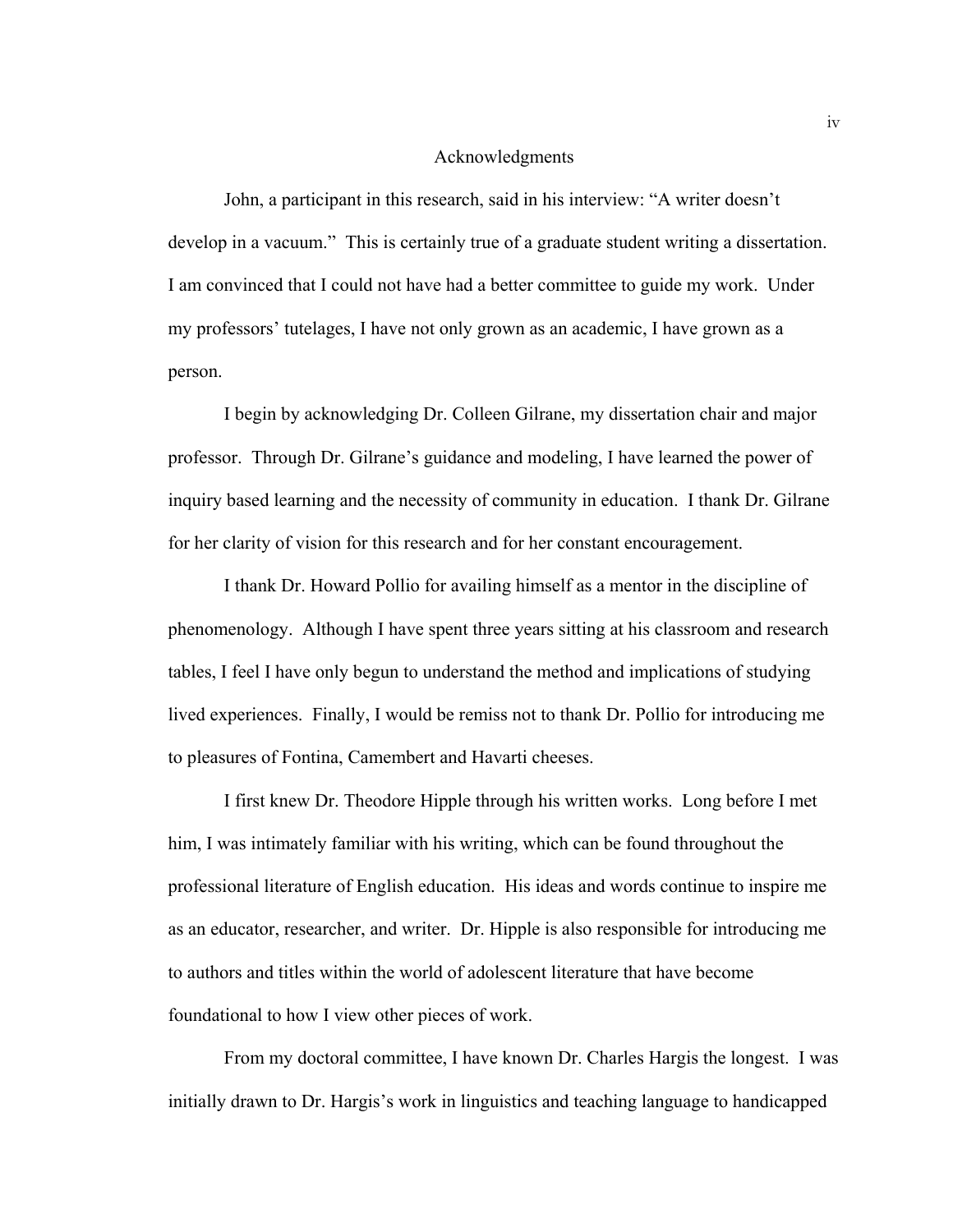children, specifically children who were deaf. He has also significantly influenced how I think about traditional practices of public education. Never short on ideas, Dr. Hargis was instrumental in helping me cultivate my research and subsequently to focus on topics in which I was most interested.

I also would like to acknowledge a few of my peers who have been instrumental to my Ph.D. program. First, I acknowledge Rénard Harris whose intellect, creativity, and wit have made my foray into doctoral study most powerful. Although we were often together in classes, our most powerful learning took place during our weekly lunches, sometimes lasting more than three hours. Before I wrote a word of the dissertation, I had discussed much of it with Rénard, who would give nods of approval on the strong points and question those points that could be made stronger.

Also integral to this research are the members of the University of Tennessee's Center for Applied Phenomenology. I thank each of them for their analysis and discussion of themes. Specifically, I would like to acknowledge group members Rhett Graves and Lance Fagan who also served as readers of early drafts. Always specific and honest with their feedback, they helped make the writing stronger and clearer. Rhett and Lance also were vital in translating obscure passages of Pollionesian script. They were my Rosetta Stone.

To my former students at the Tennessee School for the Deaf as well as my current students at Tennessee Technological University, I thank you for constantly reminding me that scholarship is only as important as the learners it serves. It is a privilege to serve as your teacher; it is an honor to know you as friends.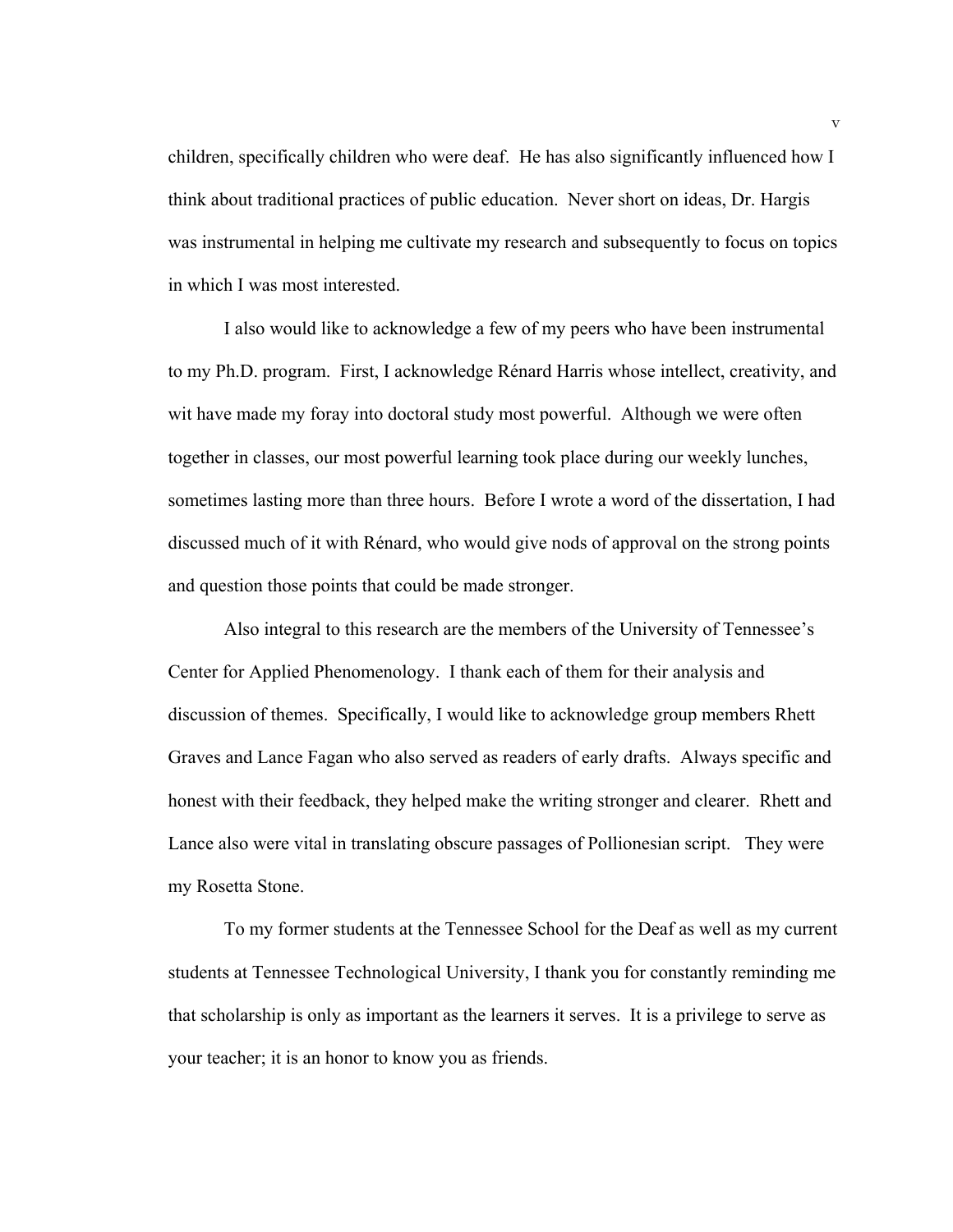Finally, I would like to thank the participants of this study for graciously allowing me into their homes and for sharing their years of writing experience. As I began this acknowledgment section with the words of a participant, I end with the words of another: "It's almost universal among writers, at least the writers that I've ever known. They are extraordinarily generous people (Grace)."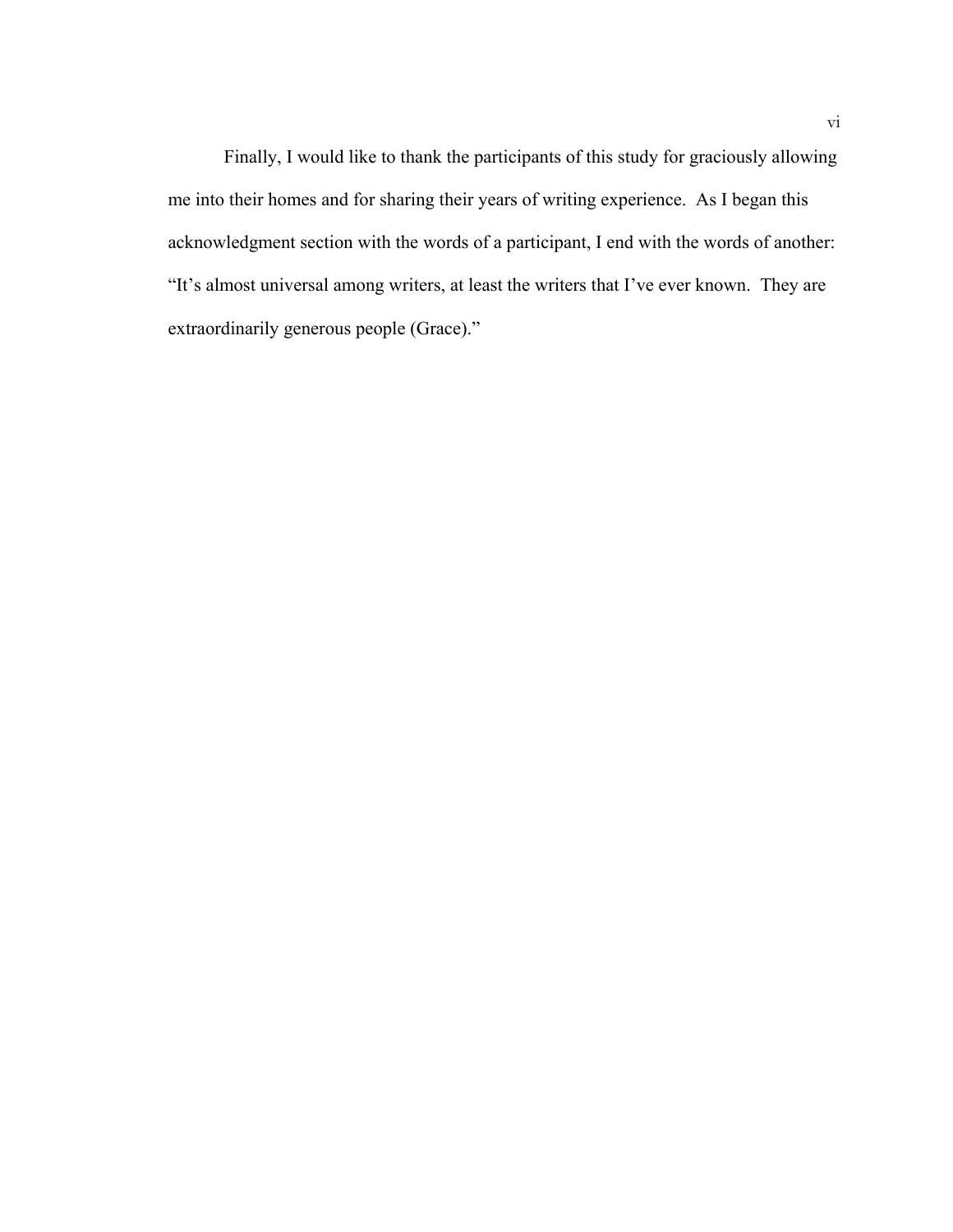#### Abstract

Writing is frequently referred to as a process. Writing, in fact, is a series of complicated acts involving many processes, most of which take place in the writer's mind and, thus, remain hidden from the lens of the researcher. The purpose of this research was to describe the first-person experience of writing through use of a phenomenological method involving dialogic interviews and hermeneutic interpretation. In the course of this investigation, 10 practicing writers (6 men and 4 women) were engaged in openended dialogue in which they described various personal experiences of writing. The participants were a business owner, a physician, a technical editor, a government training specialist, a psychologist, one high-school teacher, one elementary/college teacher, and three college professors; however, the combined number of non-book publications (research articles, newspaper articles, editorials, columns, non-fiction essays, and poems) among the ten participants equaled more than 5,000.

From a hermeneutic analysis of the transcribed texts, a consistent pattern of four major themes emerged to characterize the awareness of meaning attached to the experience by all participants. These interdependent themes and sub-themes are as follows: (I) "The Self": (A) "Filling Up"; (B) "Stewing"; (C) "Insight Came"; (II) "The Other": (A) "Community"; (B) "Validation"; (C) "Feedback"; (III) "The Words": (A) "Hard Work"; (B) "Mystical"; (C) "Discovery"; (IV) "Connection".

These findings were discussed with respect to the previous literature on composition research providing a more complete understanding what writers experience as they write. Contemplating the themes that emerged from this research enabled me to develop a more reflective understanding how writing is a linguistic process whose base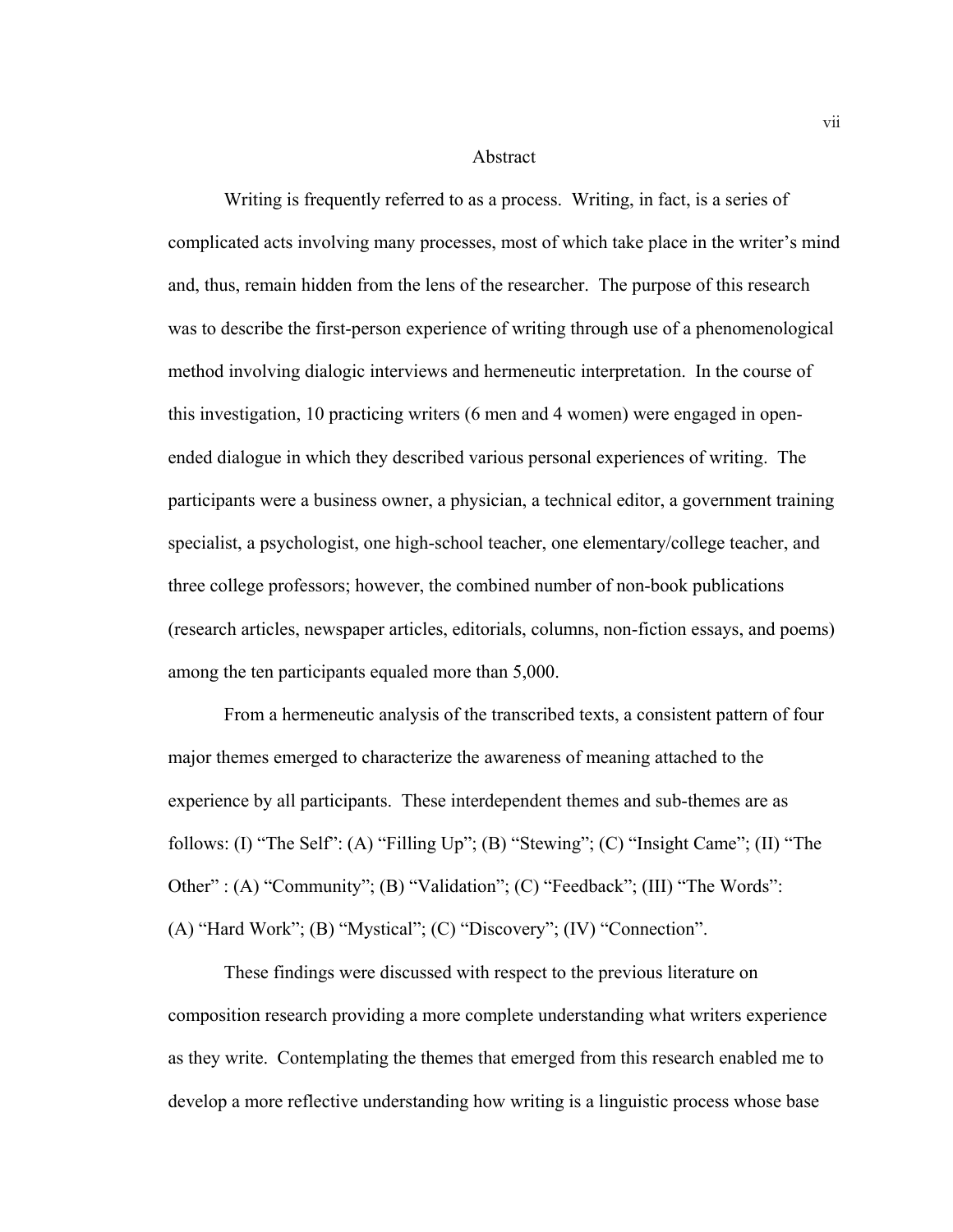purpose is to connect people with each other. This study also discusses the pedagogical implications of what participants of this study reported as part of their experiences of writing and how writing is traditionally taught in kindergarten-college classrooms.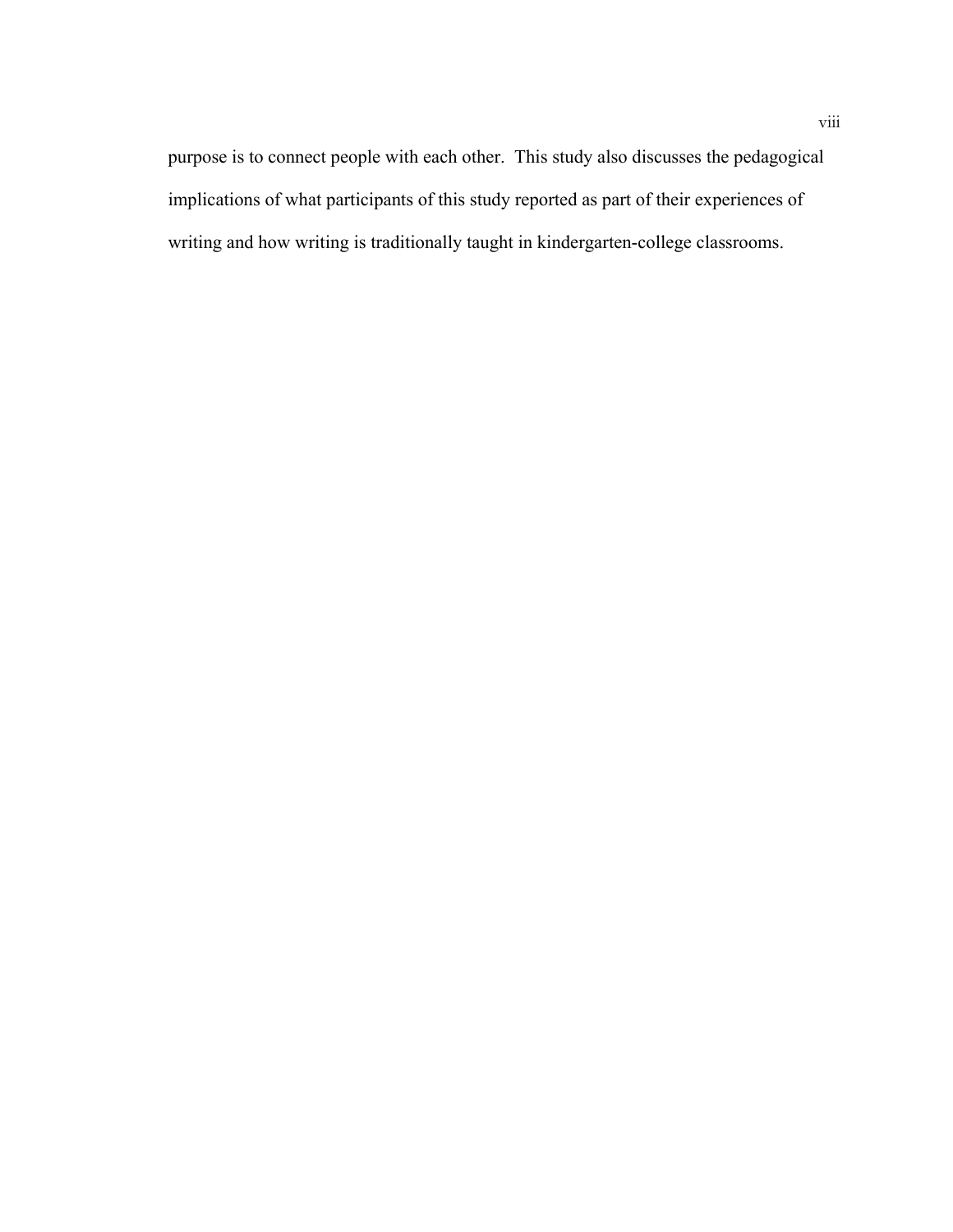# Table of Contents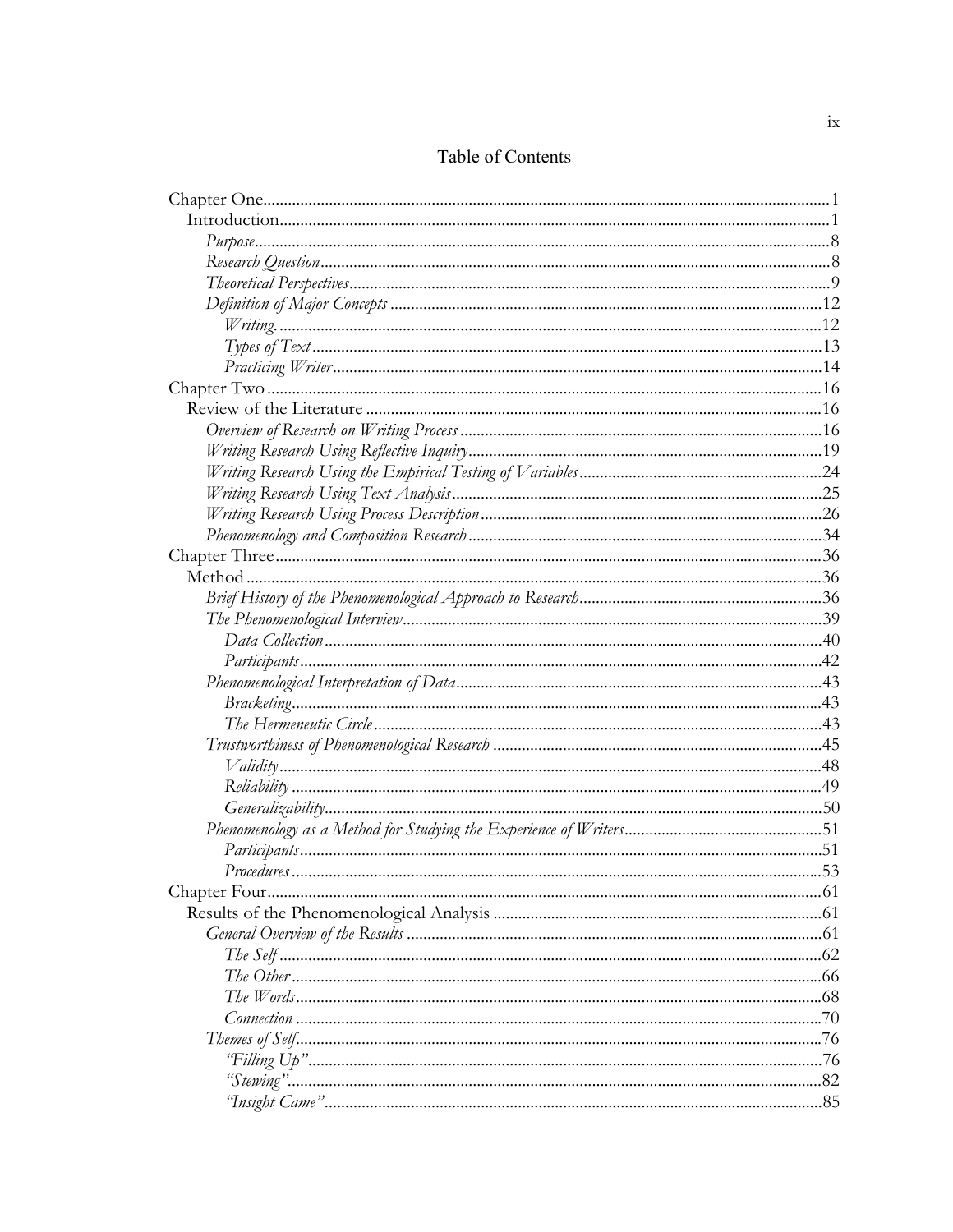$\mathbf x$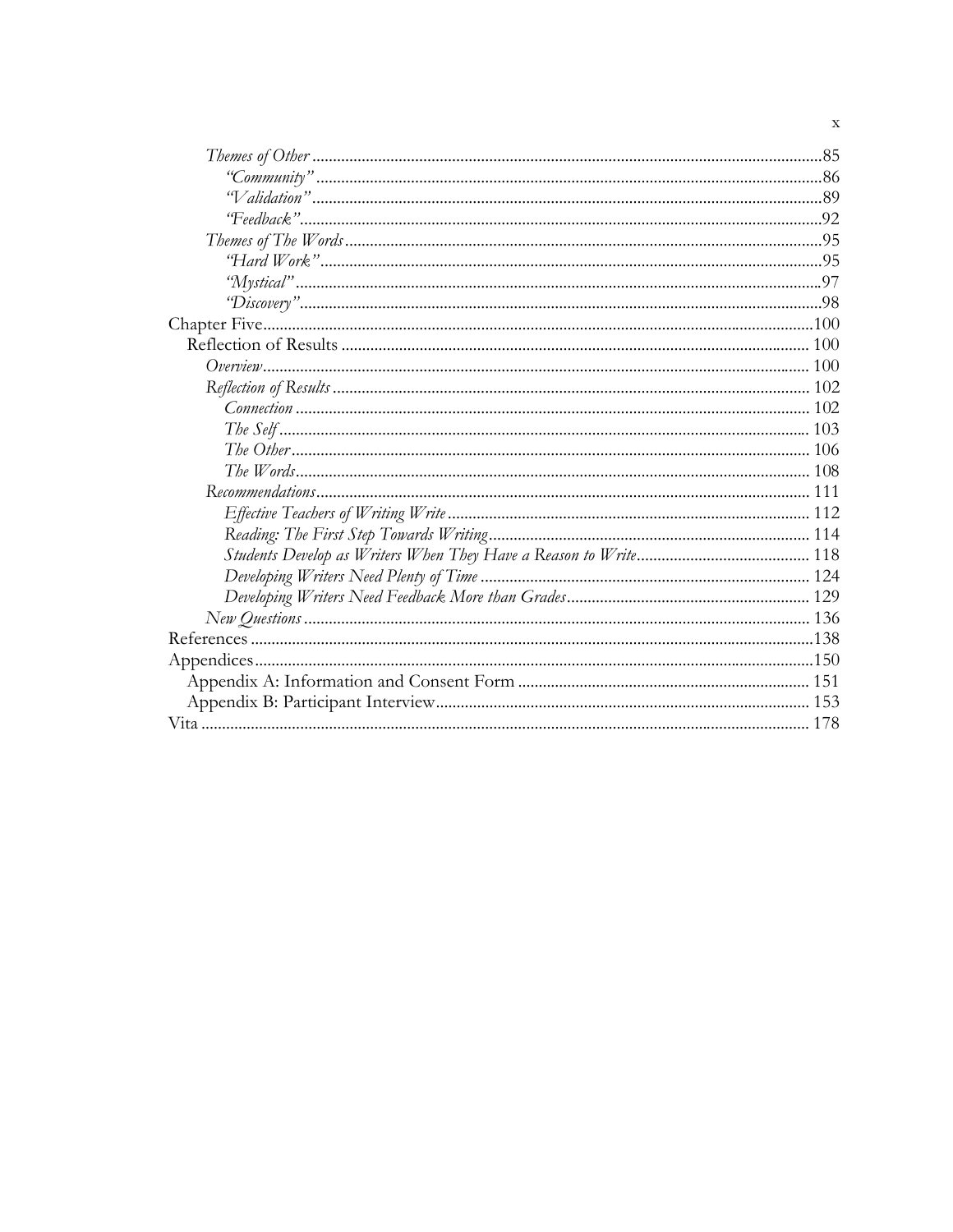#### Chapter One

## **Introduction**

# *I suffer as always from the fear of putting down the first line. It is amazing the terrors, the magics, the prayers, the straightening shyness that assails one. -John Steinbeck, novelist*

 Writing is unquestionably one of the most important skills schoolchildren learn in their twelve years of compulsory education. As with mathematical skills, writing is fundamental to negotiating life. People compose shopping lists, scribble reminders to themselves on crumpled pieces of paper, fill out job applications, and so on. Children, very early in their lives, have the capacity to write. By the time they are of school age, most children have acquired many of the adult forms of grammar and know a handful of letters, which is enough to begin writing labels and calendars, letters and stories, poems and songs, (Calkins, 1994; Sharples, 1999). Writing, at least in the early days of one's school career, is fun. Yet, by the end of high school, most students take a markedly different stance toward writing. By this time in their educational career many come to dislike writing, perhaps even fear it, and often avoid doing it when at all possible (Elbow, 1998).

One possible reason for such a dramatic shift in attitude toward writing is related to how writing is taught. Compared to the centuries of scholarship and criticism of English language and literature, the teaching of writing is a relatively recent venture beginning only within the last one hundred fifty years. Nevertheless, the writing students do is vastly different from that of their early nineteenth century contemporaries to whom "writing" meant handwriting (Schultz, 1999). The predominant pedagogical method of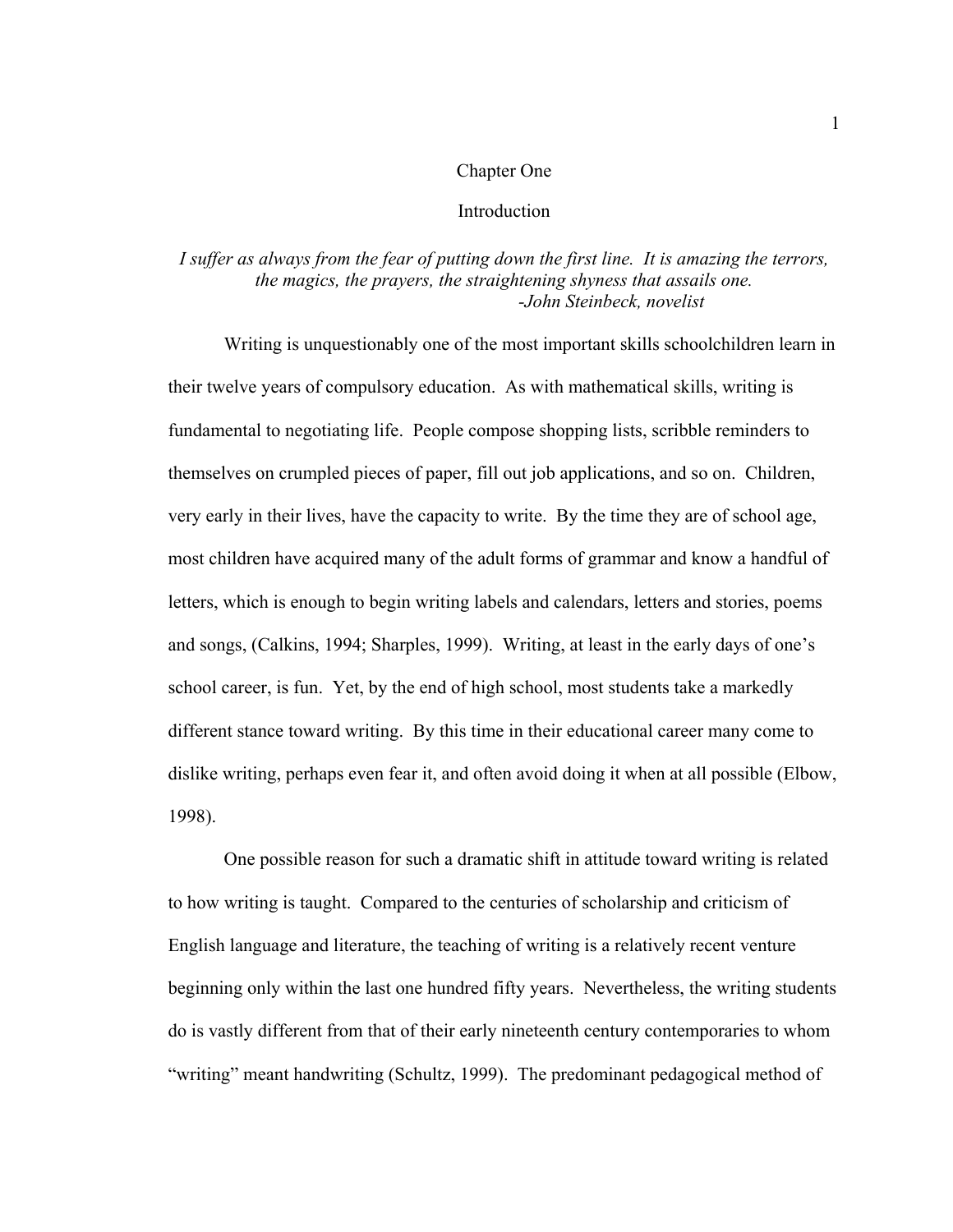past eras was learning by rote. Missing from instruction was any form of interactive learning, especially writing. In 1751, Benjamin Franklin advocated that the boys of his Philadelphia Academy engage in "Writing Letters" to each other whereby they would discuss daily events; discuss their reading; create stories; congratulate, compliment, express their gratitude to each other; as well as console each other in times of sadness (Schultz). According to the academy's records this activity never occurred.

Toward the mid-1800s America was a burgeoning democratic society, which significantly affected the configurations of schools. Incentives for the citizenry to become more literate increased dramatically. The push for increased literacy resulted in compulsory attendance laws, allowing/forcing poor children to attend school, and school systems began teaching writing with more intent (Schultz, 1999).

Universities had a significant influence on how public schools taught writing. In 1876, Francis Child, a professor of rhetoric and oratory, became Harvard's first professor of English and one of the first in the country to teach writing as an academic subject. Soon following Child's appointment, college enrollment in the 1880's and 1890's, on the heels of mandatory attendance of children in the public schools, actually doubled compared to the previous quarter century. As a result, higher education was forced to yield to pressures of new learning, increased specialization, and to accept the idea that practical or useful courses had a place in higher education (Parker, 1988). Previous to this time, classics were largely the focus of most "English" classes. The classics taught students the art of rhetoric and were revered as models for writing. Writing, otherwise known as composition, was rooted in the study of Latin. D.G. Myers (1996) writes: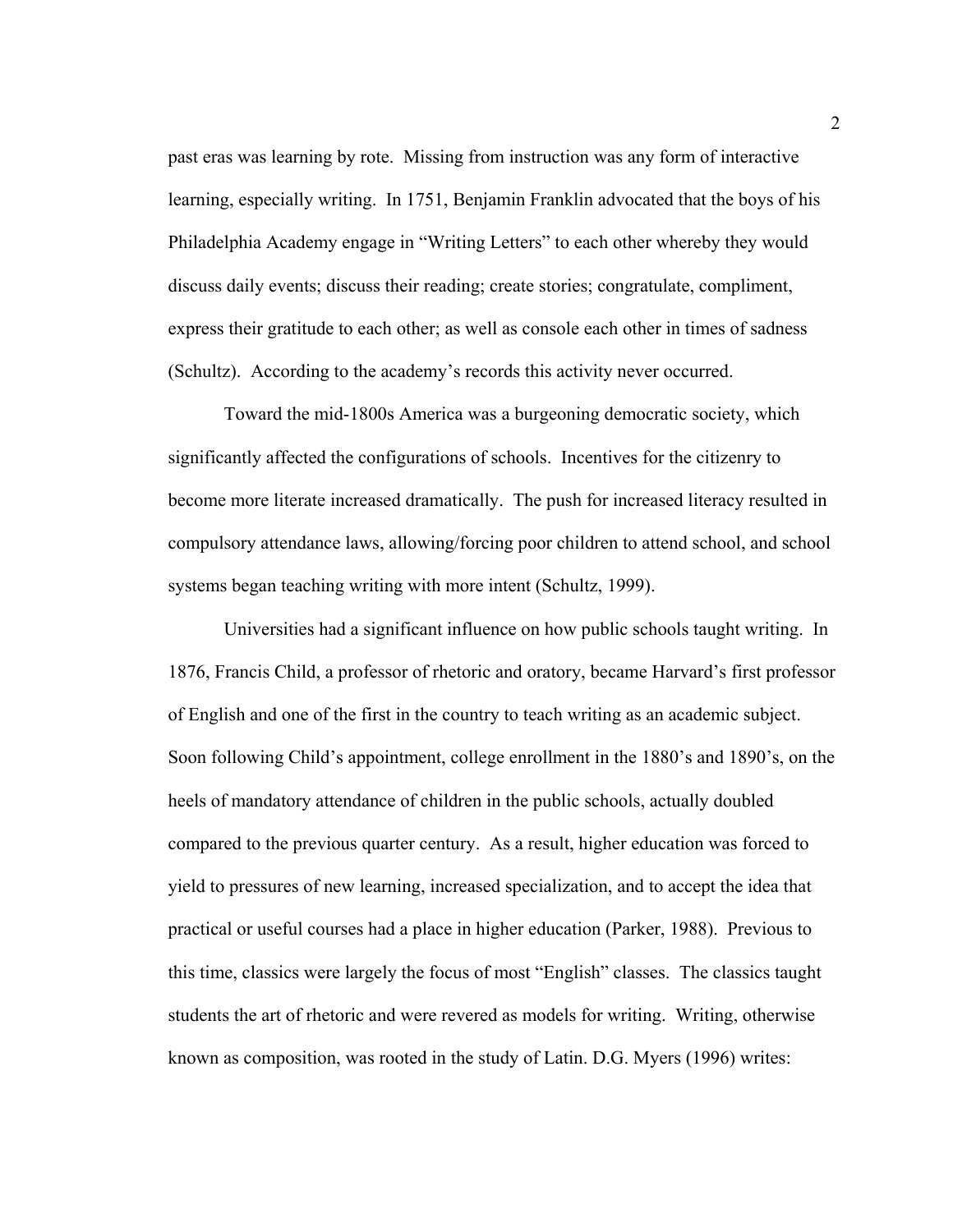A student wrote a paper to apply the rules of grammar—or, at best, the principles of order and style learned in his reading of the classical authors…The motive in writing was to demonstrate mastery of the language. Writing as such was subordinated to grammatical exercises, spelling drills, and the memorization of rhetorical precepts. (p. 37)

As colleges rapidly expanded and increased their enrollments, the arriving student was ill prepared to study the classics; thus, there was an intense pressure extended on colleges to adopt scientific and technical courses into the curriculum as well as classes on English literature and modern languages. To satisfy pedagogical demands at Harvard, Professor Child instituted a writing program that emphasized correctness in mechanical matters. At the same time, the Committee on Composition issued to the Harvard Board of Overseers three reports in the years 1892, 1895, 1897 in which they indicted "secondary schools for failing to teach college-bound students to spell, punctuate, and observe properties of usage" (Stewart, 1988).

So began the teaching of writing as we largely know it today. Borrowing the term coined by Daniel Fogarty in 1959, Richard Young (1978) referred to the emphasis on mechanics and form as *current-traditional* rhetoric. Young represents the currenttraditional paradigm to emphasize the following writing features:

… the composed product rather than the composing process; the analysis of discourse into words, sentences, and paragraphs; the classification of discourse into description, narration, exposition, and argument; the strong concern with usage (syntax, spelling, punctuation) and with style (economy, clarity, emphasis). (25)

Berlin and Inkster (1980) note that the current-traditional paradigm stresses expository writing to such an extent that all other forms of writing are practically excluded. Hairston (1982) adds that advocates of the current-traditional paradigm believe proficient writers know exactly what they will write before they begin writing, that the composing process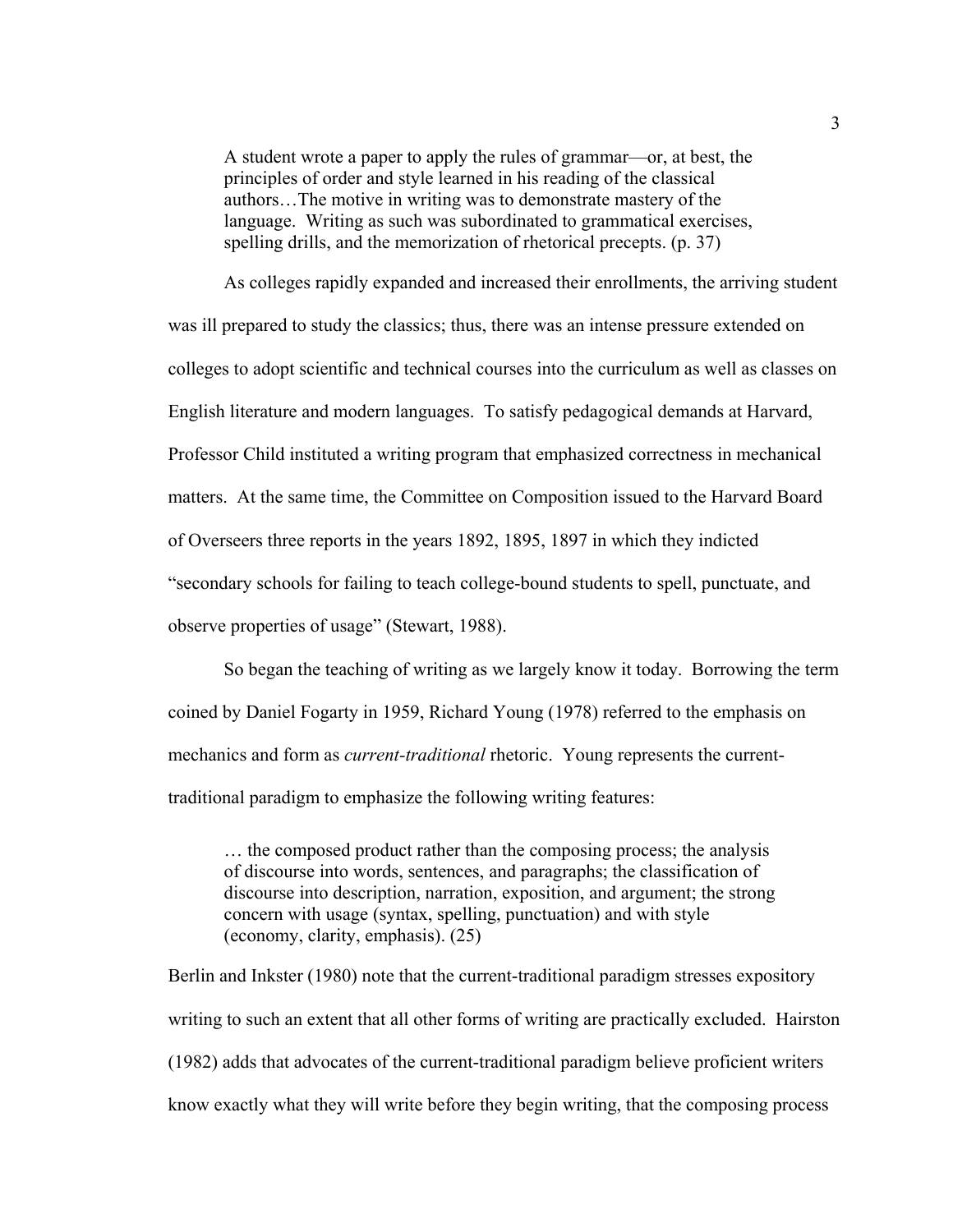is linear and that teaching students to write has more to do with teaching "editing skills" than any writing processes.

The current-traditional paradigm also has provided the content for hundreds of composition textbooks. Young (1978) writes, "Textbooks elaborate and perpetuate established paradigms; they are one of the principal vehicles for the conduct of a discipline in a stable state" (31). Although various approaches to the teaching of writing have come and gone, students continue to be subjected to a type of instruction which creates a mechanically flawless piece.

 The current-traditional approach to teaching writing, where writing is reduced to the sum of its parts, assumes that writing is a subject equivalent to chemistry or biology: It may be analyzed into an infinite number of parts then poked, prodded, studied, and taught one component at a time. Once students have received enough of the pieces, they are to reassemble them and produce written texts.

 To treat the subject of writing as an object of analysis is to regard it as a specimen in biology, say a frog. To study a frog thoroughly, the frog must first be killed and pinned to an examining tray. Once dead it may be dissected and every internal piece plucked for observation. When each part has been exhaustively displayed and explained by the teacher, the frog's innards may be carefully arranged back within its cavity, the skin sewn closed, pins removed and dropped upon the table; the frog that now sprawls itself before the student, however, is not the same frog previous to being studied—It is dead. Although complete in the technical sense, that which makes a frog a frog, is gone. Never again will the frog burrow itself beneath decaying flora, dine on unsuspecting gnats or contribute its throaty bass line to a summer evening's chorus. In other words, a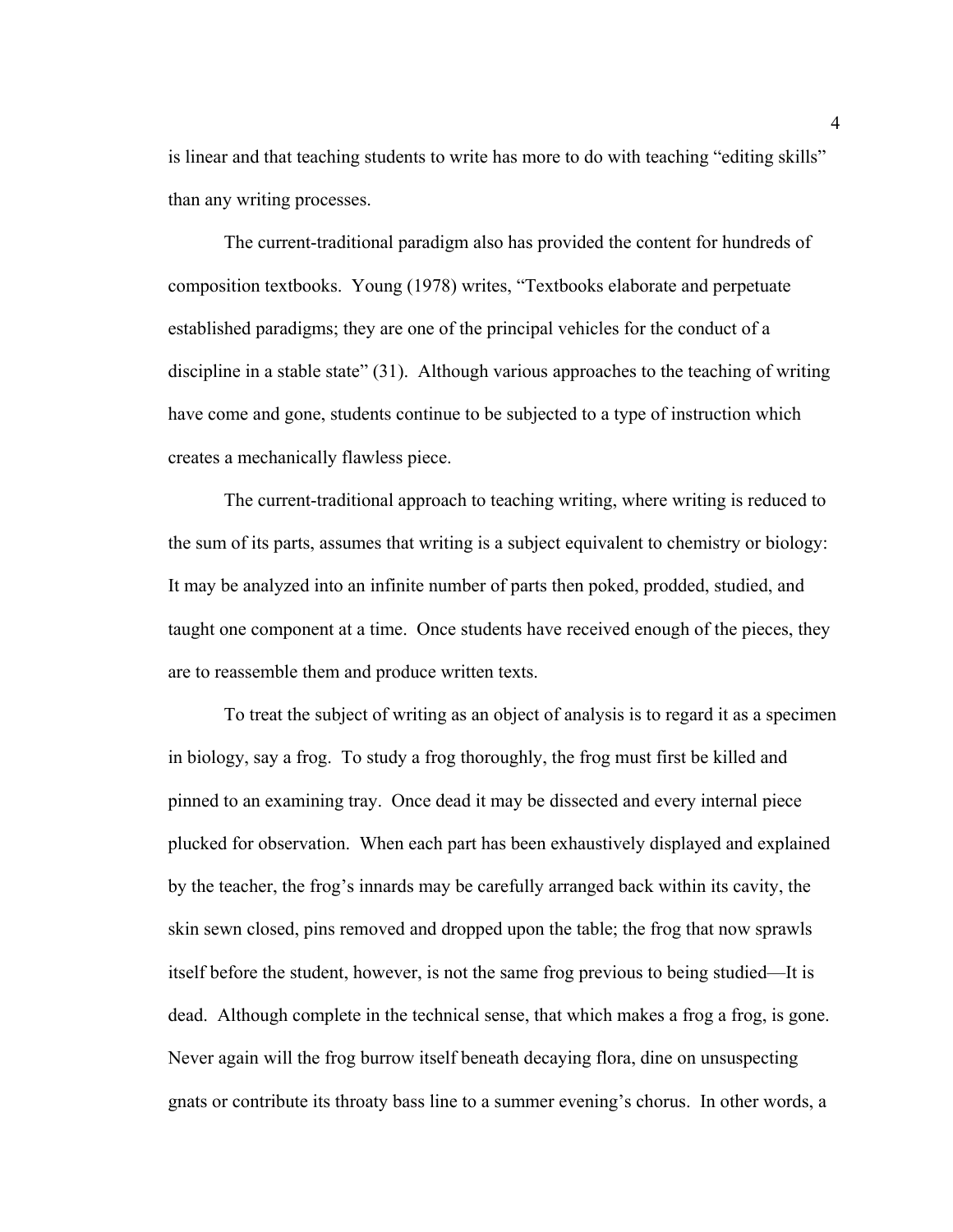dead frog is not a frog, except as an object of analysis. Similarly writing, when disassembled and taught in disjointed bits, becomes something other than writing.

 The writings students produce when following such a lock-step approach to written composition are generally predictable and stale (Becker, 1986). When taught how to write any variety of descriptive essay (exposition, description, persuasion, etc.), students are given recipes starting at the sentence level with subject-verb-object utterances. Ultimately they arrive at a five paragraph/three main point essay consisting of an introductory paragraph (where there resides a topic sentence or thesis), main-point one paragraph, main-point two paragraph, main-point three paragraph, and a conclusion that usually summarizes what was written in paragraphs one through four. Stewart (1988) writes of the five-paragraph essay:

[It] is a formula, not a composition. It is rule-governed, hence easy to mark, but imposing it on every subject one writes about is the equivalent of trying to put a wiggling 100-pound dog, or a barrel of apples, or several gallons of fresh maple syrup, or the unassembled parts of a ten-speed bicycle, or three different typewriters, or a wardrobe for a Florida vacation all in the same size box. (p. 18)

 Often absent from composition classes is the connection between what students are asked to do and innumerable examples of writing available to them, including classroom texts. Becker (1986) writes, "No one connected with schools, neither teachers nor administrators, tells students how the writing they read—textbooks or their own teacher's research reports, for instance—actually gets done" (p. 45). Cordoning off students from authentic forms of writing interferes, and often prohibits, students from discovering any purpose for writing which interferes with their learning how to write (Atwell, 1998; Calkins, 1994). Furthermore, if teachers and administrators are not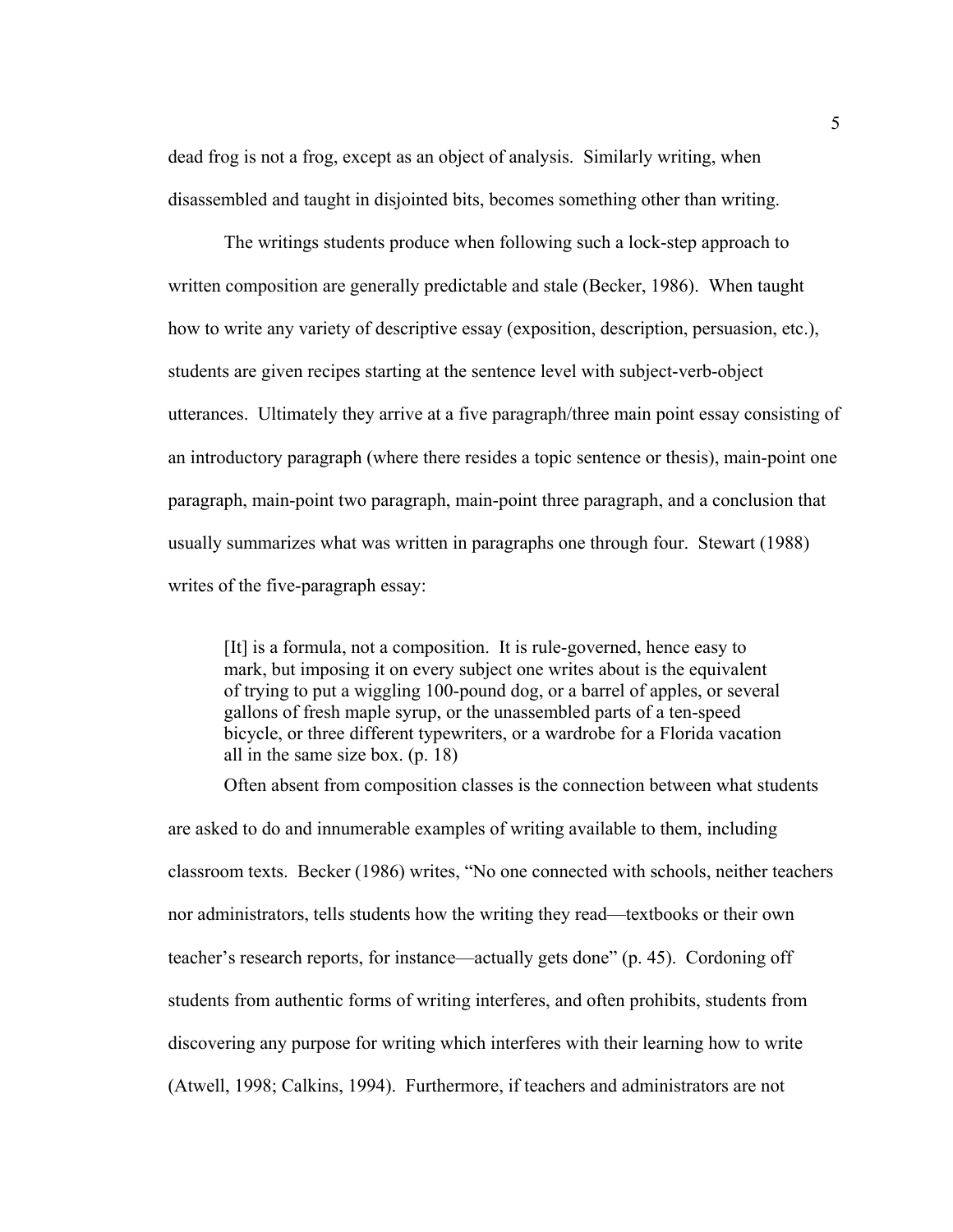correlating the writing students do to writing found outside of the classroom, it is even less likely that those same teachers are doing any writing themselves. Having no writing models from whom they can learn, students, especially those who are beginning writers, are oblivious to how writers work (Shaughnessy, 1977).

 Ironically, teaching imaginative forms of writing is often no less structured. Take for instance the case of poetry, a topic common in most school curricula across the grades. Teachers often present poetry as they would a five-paragraph essay. The pleasure that a poem is capable of delivering seems to be no more than a postscript, if aesthetics even become a part of the poetry lesson (Graves, 1992). America's Poet Laureate, Billy Collins (1988), lyrically summarizes the effect such instructional approach has on students:

But all they want to do is tie the poem to a chair with rope and torture a confession out of it.

They begin beating it with a hose to find out what it really means. (p. 69)

When it comes to producing creative works in poetic form, often the same systematic approaches are employed: topics are assigned, rhyme schemes are given, an exact number of lines must be adhered to, and so on. Not only does this result in bad poetry, students walk away from the project glad it is over. Similarly, when fiction writing is taught, story grammar is emphasized (setting, characters, plot events, climax, and resolution) and students are asked to do little more than fill in the blanks when producing stories. Typically, there are few opportunities for these genres in traditional writing programs (Graves, 1989).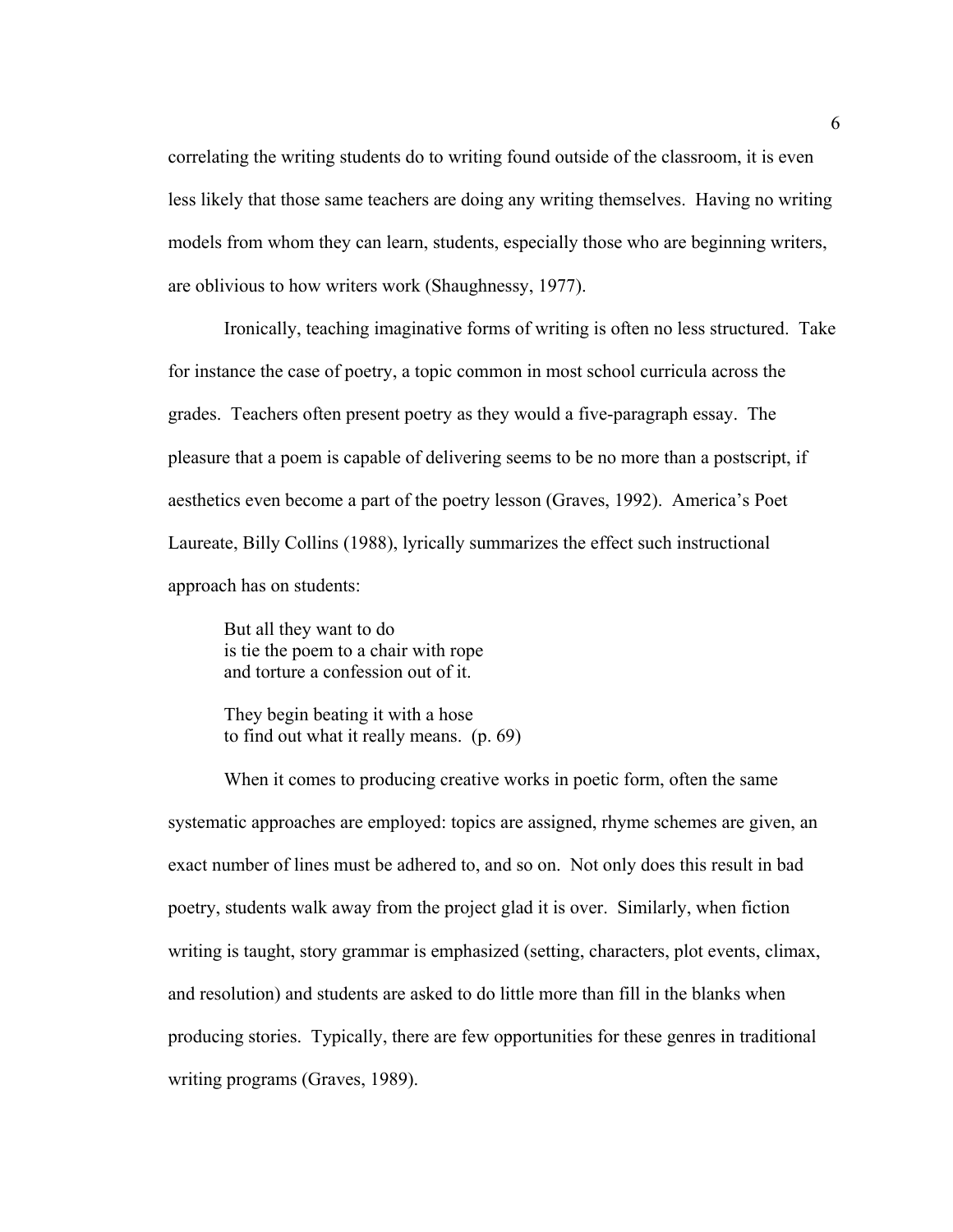Assessment also contributes to the perseverance of the lock-step approach to teaching writing. Writing that is highly structured is easy to mark, and judgment rests in an audience of one—the teacher. By focusing solely on what students produce, writing teachers function more as critics than teachers. Their job is to dissect and analyze student texts, searching for flaws in grammar, sentence construction or spelling. Here is where the infamous red pen exposes frailties and conditions most students to feel inadequate in their ability to write. Emig (1971) describes this type of "teaching" writing as essentially a neurotic activity that offers little in the development of students' writing abilities. Emig writes, "There is little evidence…that the persistent pointing out of specific errors in student themes leads to the elimination of these errors, yet teachers expend much of their energy in this futile and unrewarding exercise" (p. 99).

In many parts of the nation students' writing abilities are determined by how well they can produce five-paragraph essays in a predetermined amount of time. Unquestionably, writing teachers are doing students a favor by preparing them for the type of writing assessment they will encounter (Hargis, 1995); however, the form of writing students are taught in school seem to be legitimate only within the context of school. If students are ever to improve their writing, it will probably be necessary to move away from the prevalent lock-step paradigms.

The words of Parker (1988) are as applicable to current teachers of writing as they were when he first wrote them in 1967:

 Our research and criticism are old; our jobs are new. Our profession as scholars demonstrates richly the lessons learned from four centuries of experience; our profession as teachers is still wrestling strenuously and confusedly with initial problems that mass education has suddenly and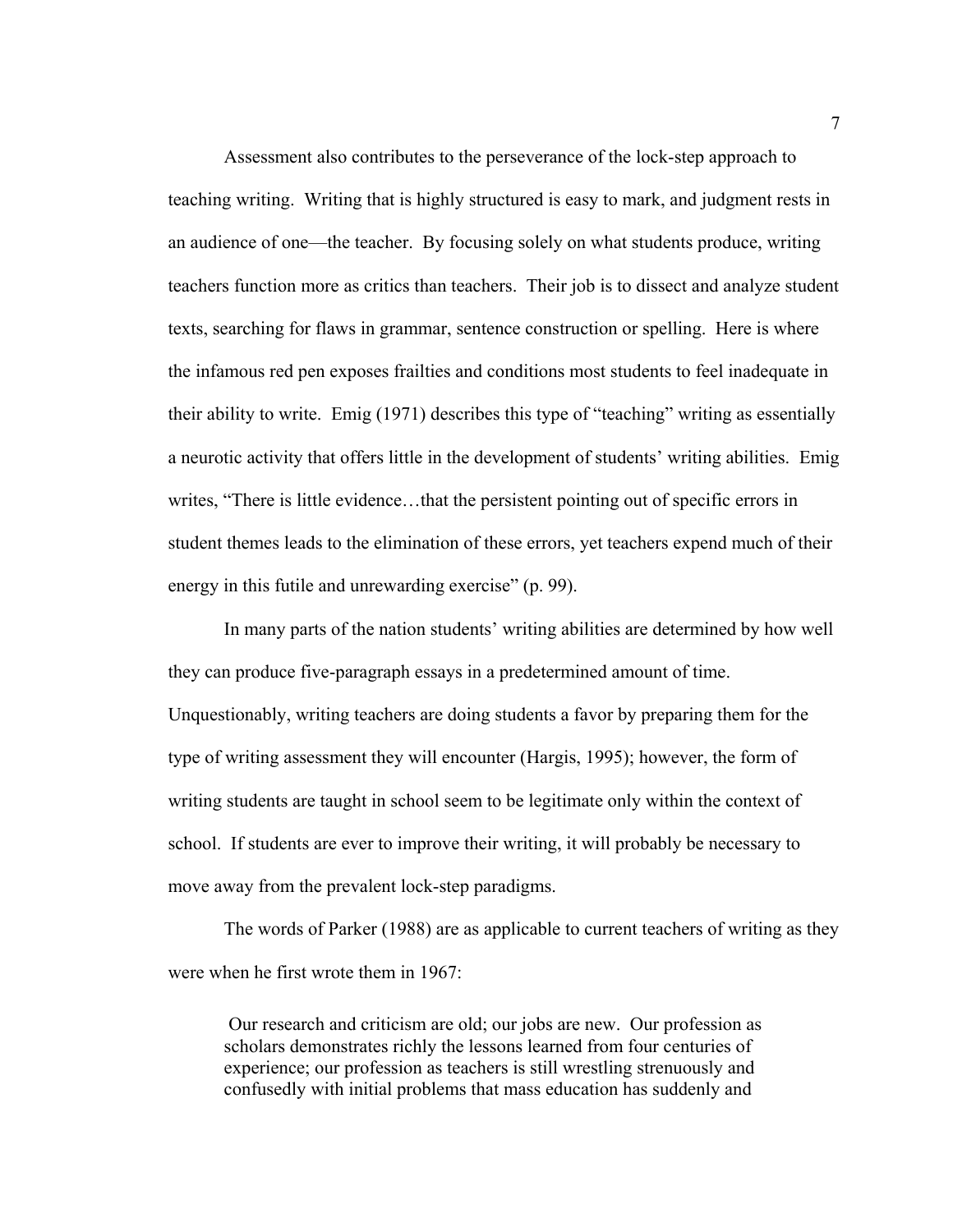greatly aggravated. As scholars we have matured; as teachers we—the same people—are still children in our ignorance or innocence, still fumbling and faddish and lacking well-defined goals. (p.6)

## *Purpose*

 I suspect that how students are taught to write, whether writing is broadly defined as factual or fictional, is infinitely different from how most writers, for whom writing has become a part of their life, experience creating their work. Braddock (1974) was one of the first researchers to critically examine the product-centered orientation of writing. He closely examined nonfiction texts written by modern writers and found that topic sentences, which are a staple of the five-paragraph essay, appeared with little frequency and virtually never as the first sentence in paragraphs. I am interested in the disparity between how students learn to write in schools and how successful writers actually go about writing. The purpose of this research is to study what writers, be they essayists, poets, research writers, short story writers, novelists or creative non-fiction writers experience and structure the writing process. Cooper and Odell (1978) write:

Although most composition texts are concerned chiefly with matters of organization and style, the testimony of successful writers indicate that the basic problem in writing is discovering what one wishes to say, not simply deciding how best to present ideas that already exist, fully formulated, in one's mind" (p. xi).

#### *Research Question*

 I use a phenomenological approach in this study. I asked participants about their *experience* of writing. My questions were open-ended so that I did not lead participants to a particular response. When beginning an interview I gave the participants the directive, "I'm doing a study on the experience of writing. Think of three writing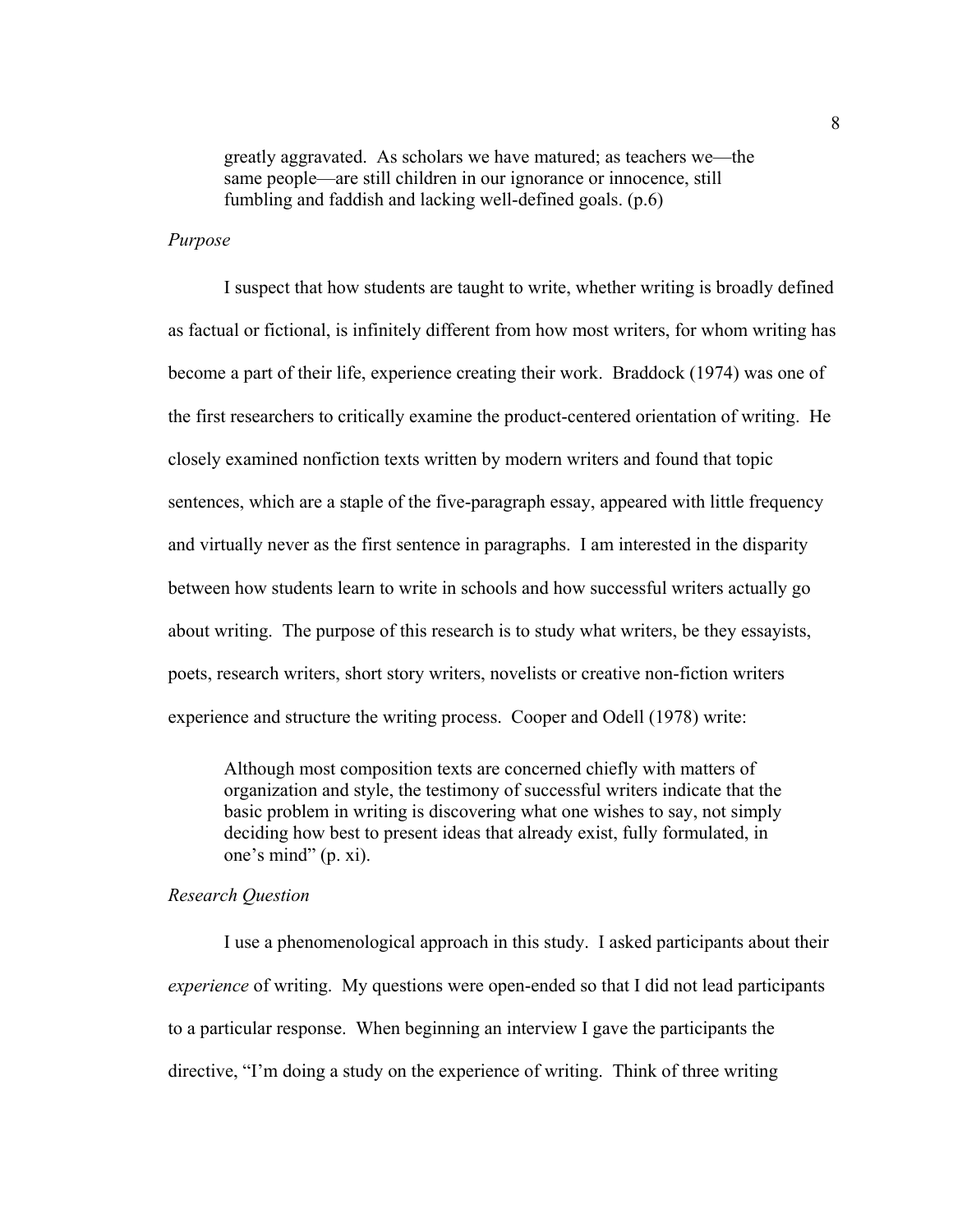projects in which you have engaged. Choose one of those experiences and tell me what stood out to you." I determined what follow-up questions to ask participants based on the information they divulged during their interviews.

#### *Theoretical Perspectives*

 The primary theoretical perspective that informs my study is Mihaly Csikszentmihalyi's theory of optimal experience based on the concept of *flow*. According to Csikszentmihalyi (1990), "(flow is) the state in which people are so involved in an activity that nothing else seems to matter; the experience itself is so enjoyable that people will do it even at great cost, for the sheer sake of doing it (p. 4)." An experience need not be necessarily pleasant for it to be optimal. The task at hand may be arduous on the mind or body or both; however, the doer of the task so engages the task that any mental or physical sacrifice is counted as minimal. Csikszentmihalyi writes, "The best moments usually occur when a person's body or mind is stretched to its limits in a voluntary effort to accomplish something difficult and worthwhile (p. 3)."

 Optimal experiences are something people make happen. Csikszentmihalyi, in his 1997 book *Finding Flow*, suggests certain factors must be present before a person is able to engage in a flow experience. First, before a person engages in an activity he or she must have a clear purpose of why they are doing the activity. There must be goals present, even if such goals are unconscious. Furthermore, there must be immediate feedback regarding the progress of the attainment of the goals. For instance, video games that kids clamor to play always make clear their purpose (to rescue the innocent victim), segment the game into manageable stages (the goal is to complete each successive stage), and feedback is provided (messages of "good job" or "try again," which is typically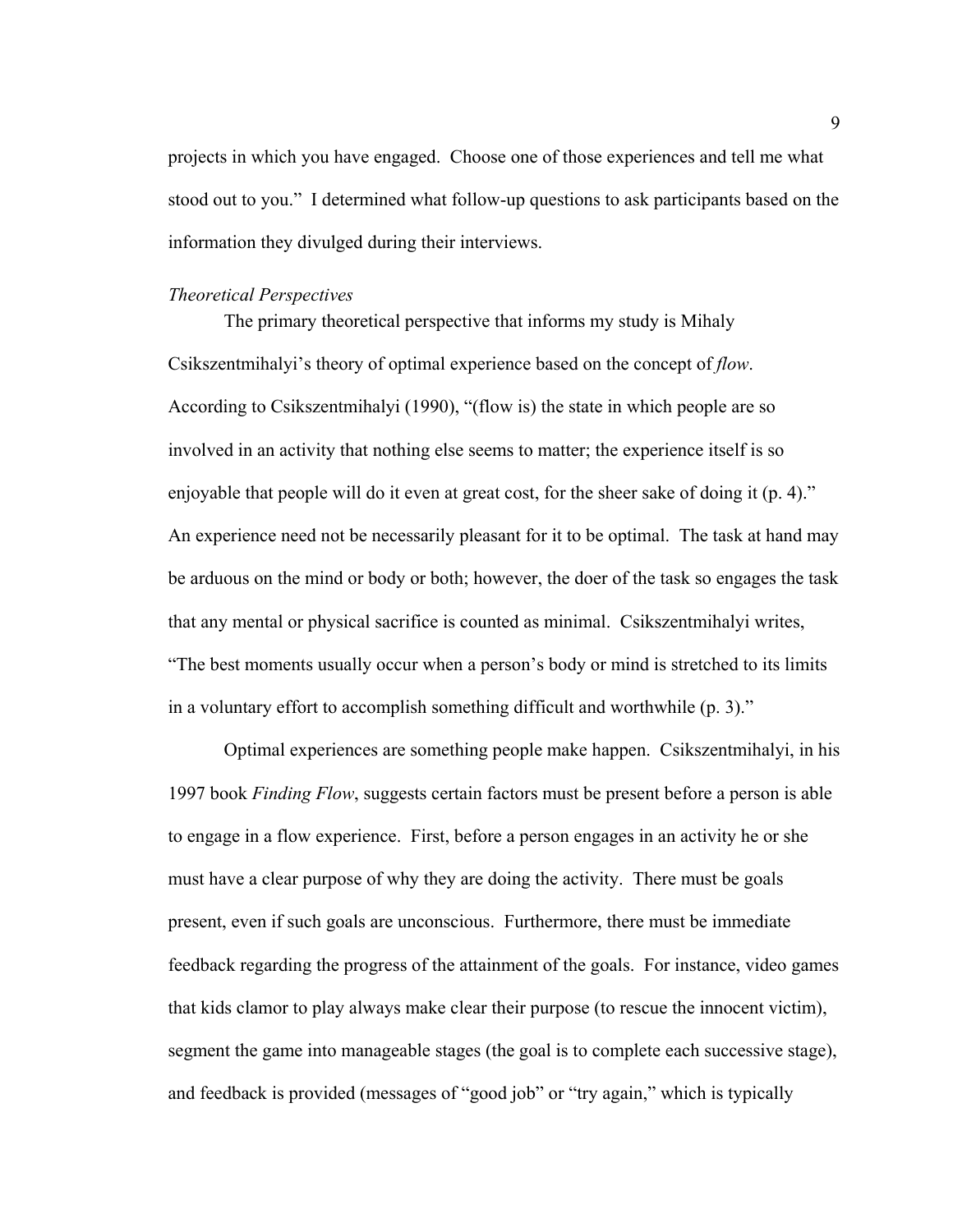delivered in popular vernacular) (Smith & Wilhelm, 2002).

 Another condition necessary for a flow experience is the task or activity is neither too difficult nor too easy to accomplish. In other words, a person must possess the appropriate level of skill necessary to meet the challenges that lead to success. If a task is too easy, it may be accomplished with a minimum amount of engagement. If a task is too difficult, frustration will occur and frustration often leads to disengagement. On the other hand, even if a task's difficulty level initially prohibits a flow experience, it is still possible to achieve flow with appropriate assistance. Continuing with the example of video games, most have settings to accommodate all players from the novice to the expert. What's more, video magazines that publish "cheat codes" have become a lucrative spin-off business. These codes provide kids with the assistance necessary to become successful at their chosen video game.

 Also essential to the flow experience is a sense of control one must have in an activity. Most video games not only allow players to select difficulty levels, participants also often can choose which character they would like to be, which weapon they would like to use, as well select the battlefield on which they would like to fight.

 A focus on the immediate experience is the next quality of a flow encounter. The participant must have a sense that the activity is relevant, and while engaged in the experience they must be doing or making something. Video games typically involve action. Even if there is no physical action, there are puzzles that stimulate the mind.

 Finally, social relationships are necessary for optimal experiences. Csikszentmihalyi (1997) writes, "Even our primate relations, the apes that live in the African jungles and savannas, have learned that unless they are accepted by the group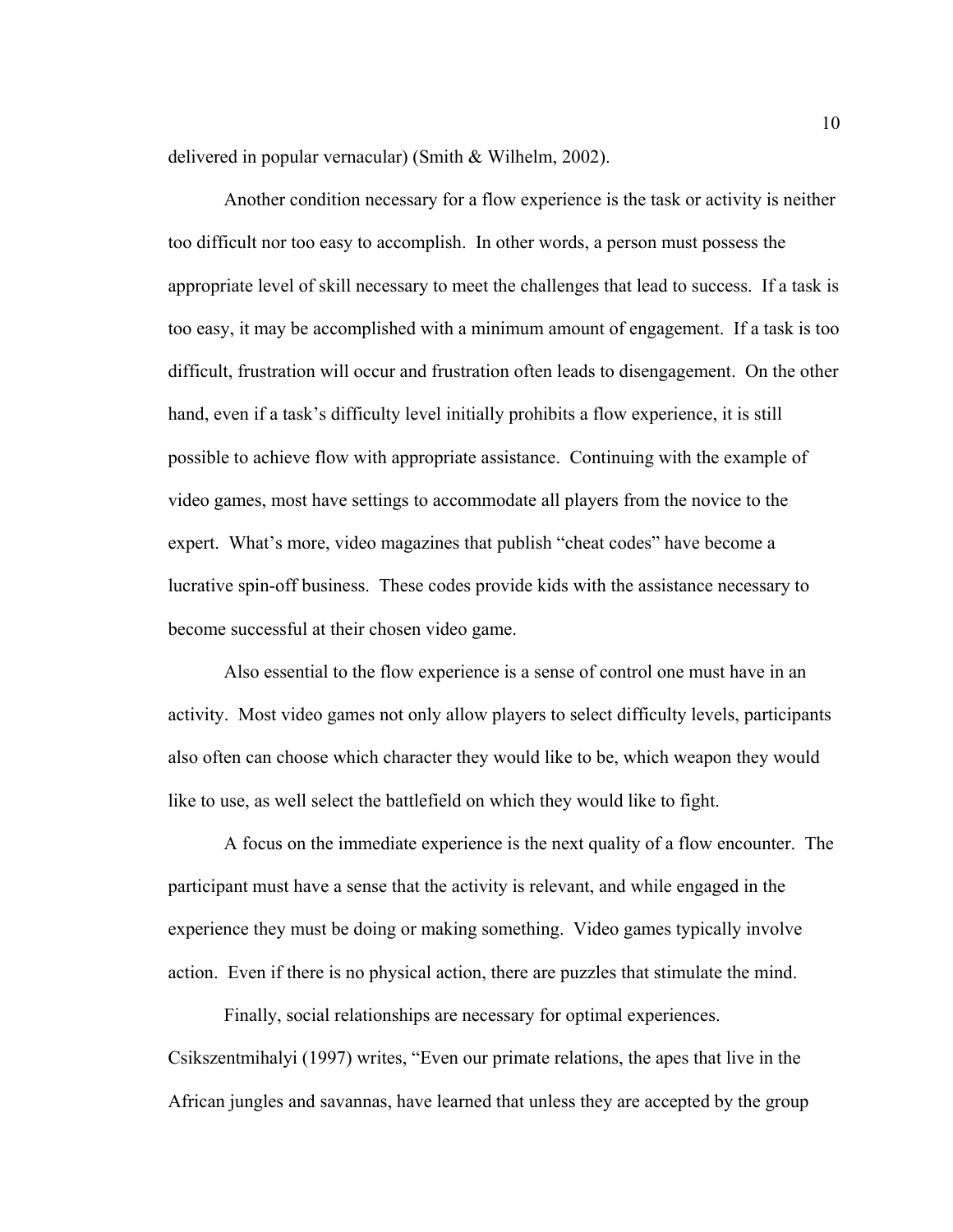they won't live long; a solitary baboon will soon fall prey to leopards or hyenas (p. 80)." Cafeteria tables during school lunch breaks are often the meeting venue for several students whose social purpose is to talk about a video game common to the group. Collectively the students rehash their greatest exploits, share what they learned and provide each other with assistance. Each person in the group finds compatibility between their goals and those of the other persons and is willing to invest attention in the other persons' goals (Csikszentmihalyi, 1997). The result is these people experience the flow that comes from optimal interaction.

In summary, the conditions for a flow experience are as follows:

- A clear purpose, goals and immediate feedback.
- A challenge that requires an appropriate level of skill and assistance to meet the challenge (as needed to be successful).
- A sense of control and developing competence.
- A focus on the immediate experience.
- An importance of social relationships.

 I believe practicing writers satisfy these conditions more often than not. (Keep in mind this is not to say that to be a writer is to write effortlessly.) On the other hand, these conditions are not always present when students write within a composition class. Students are not usually clear of the purpose for writing; seldom do they have explicit goals for their writing outside of receiving a grade. Feedback is often delayed due to the teacher having to deal with an inordinate number of student papers. When feedback is given, it is mostly cursory and terse statements scrawled in red throughout their papers. Furthermore, writing assignments are rarely compatible with students' abilities since they often are too easy or too complicated. With assignments that are too difficult, students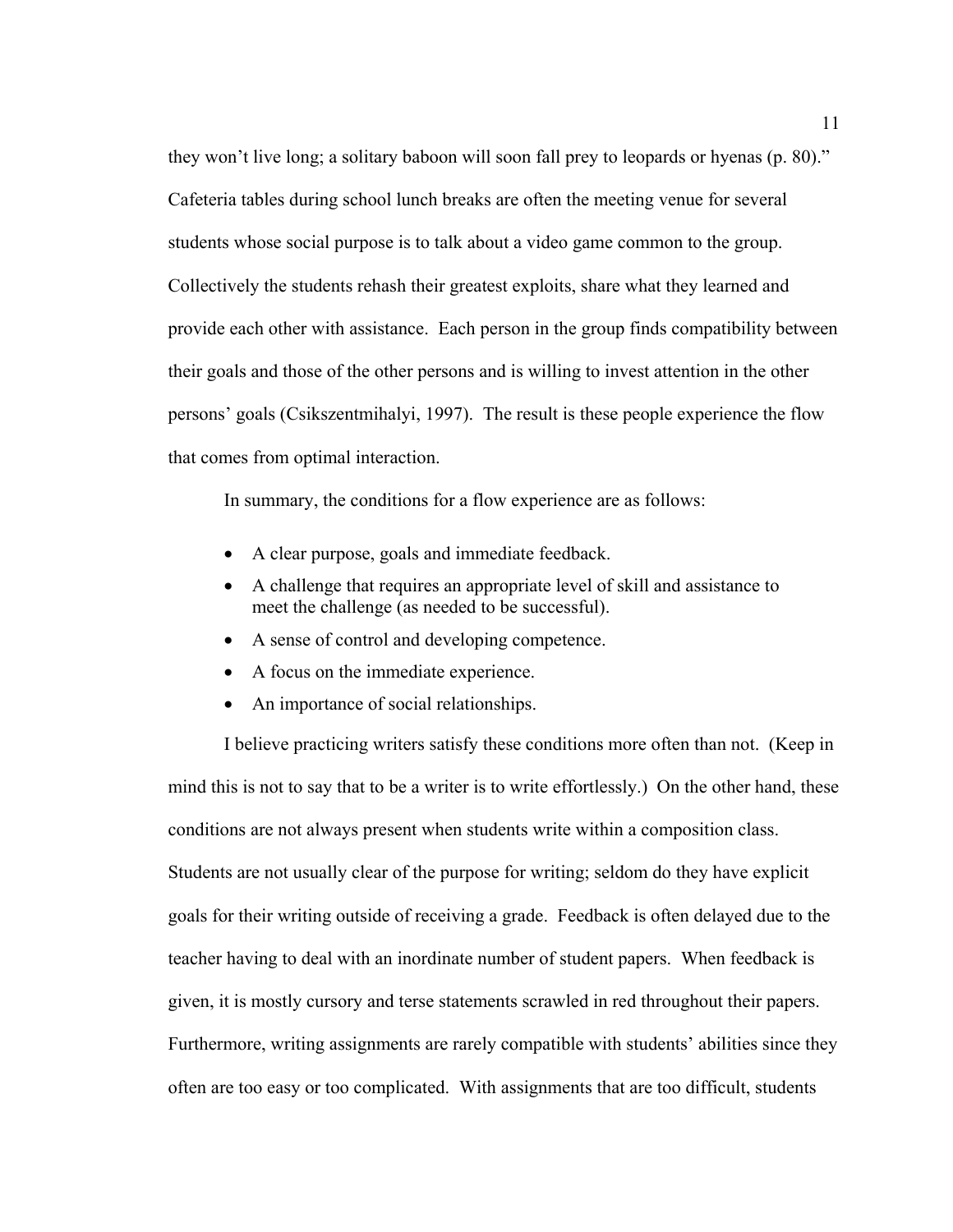may receive little support. Also, seldom do students choose their writing topics or have the opportunity to write about subjects in which they are interested. Finally, most of the writing students do is done independently of any help or group input lest they be considered "cheaters." Thus, a significant number of students complete their compulsory education with few, if any, optimal writing experiences; as a result, they develop little to no competence in writing.

## *Definition of Major Concepts*

 In this research I am interested in learning something about how practicing writers experience their writing. Terms such as "practicing writer" or "writing" seem innocuous enough as not to impede discussions of the research; however, depending on each reader's culture, socio-economic context, even age can determine how the words will be interpreted (Warnock, 1984).

## *Writing*.

 For the purposes of this paper, I generally use the term writing to refer to *how* people write rather than *what* they write. I use the same definition of writing as Warnock (1984):

…the term writing means the least a machine or a person would have to be able to do to enable us to say truthfully of that machine or person that it was actually writing in the way we know all human beings are able to do in enabling situations…Writing, then, is not to be confused with the products of writing… (p. 4)

Therefore when I use the term writing, I intend for the word to mean the *process* 

*of producing a written text*, unless otherwise stated.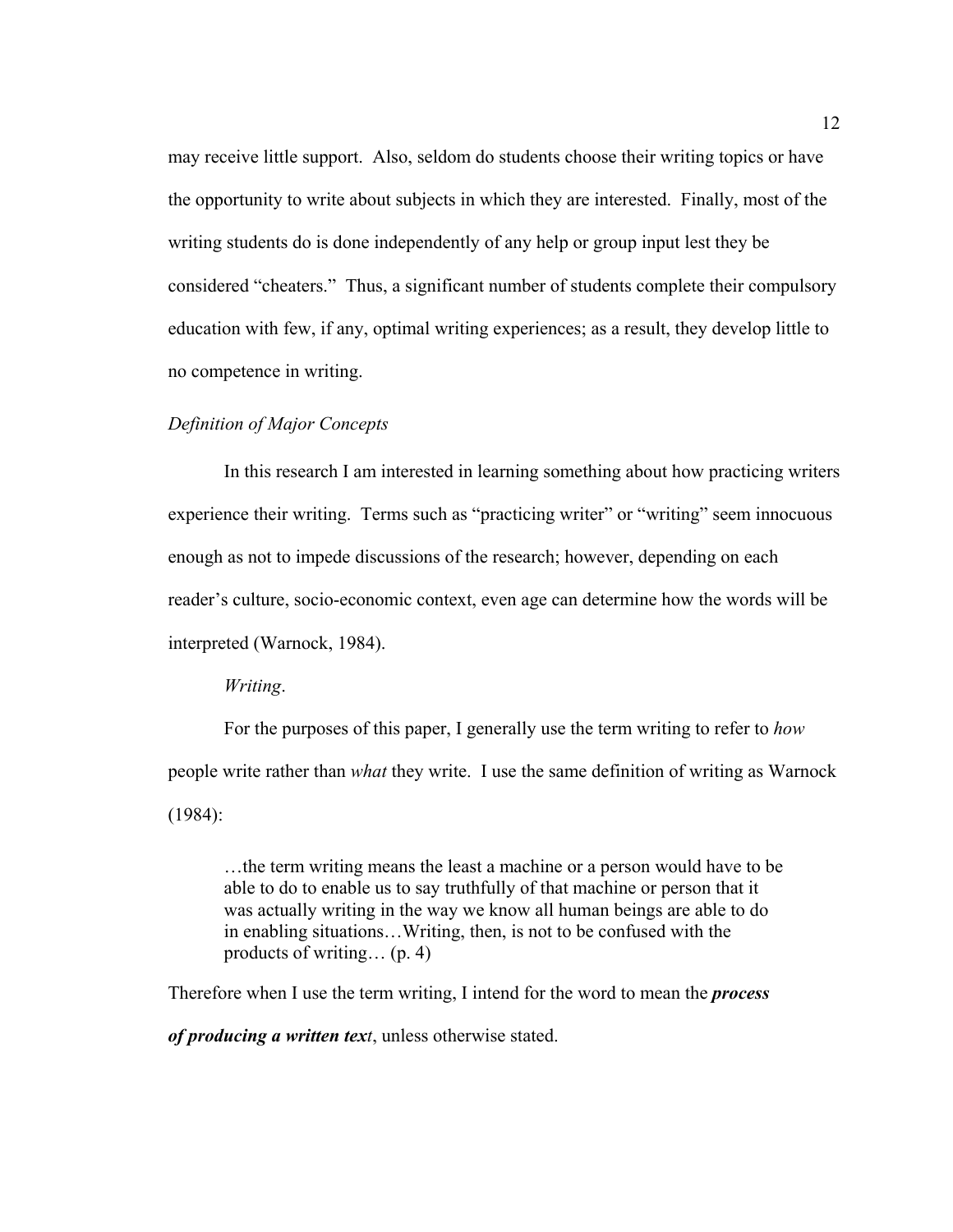# *Types of Text*

Next, a word about the texts people produce as they engage in the writing process: Writing curricula at the secondary and postsecondary institutions regularly delineate between writing that is factual and writing that is fictive by separating writing courses into composition and creative classes. But, the terms *composition* and *creative* can be confusing as they may be applied to all types of writing. Moffett (1968) defines *composition* as an activity rather than as a type of writing. Therefore one could compose a poem as well as a research report. Similarly, creative writing implies that only writing that engages the imagination belongs to the category; however, any writing one does is a creative act. For example, Kellogg (1994) writes, "To discover an interesting theme for an essay, to imagine a captivating plot for a novel, to organize a set of arguments that are compelling to the reader—all call upon a writer's creative skills" (p. 15).

For the purpose of this research I use the adjective descriptors of *descriptive* and *imaginative* in hopes that these words more readily engage the reader's understanding of the forms of writing. *Descriptive writing is logical and its purpose is singular in that it is to impart information*. For example, compositions, factual essays, and text books are descriptive writings. This type of writing typically incorporates the physical and human environment. The people, places, and things that serve as the subjects of descriptive writings are real and the writer tries to depict these subjects accurately (Berry, 1984). Lists and notes grow out of descriptive writing.

*Imaginative writing may contain certain elements of reality; however, most of the people, places and things that are present in an imaginative work may exist only in the mind of the author*. Imaginative writing may inform as does descriptive writing, but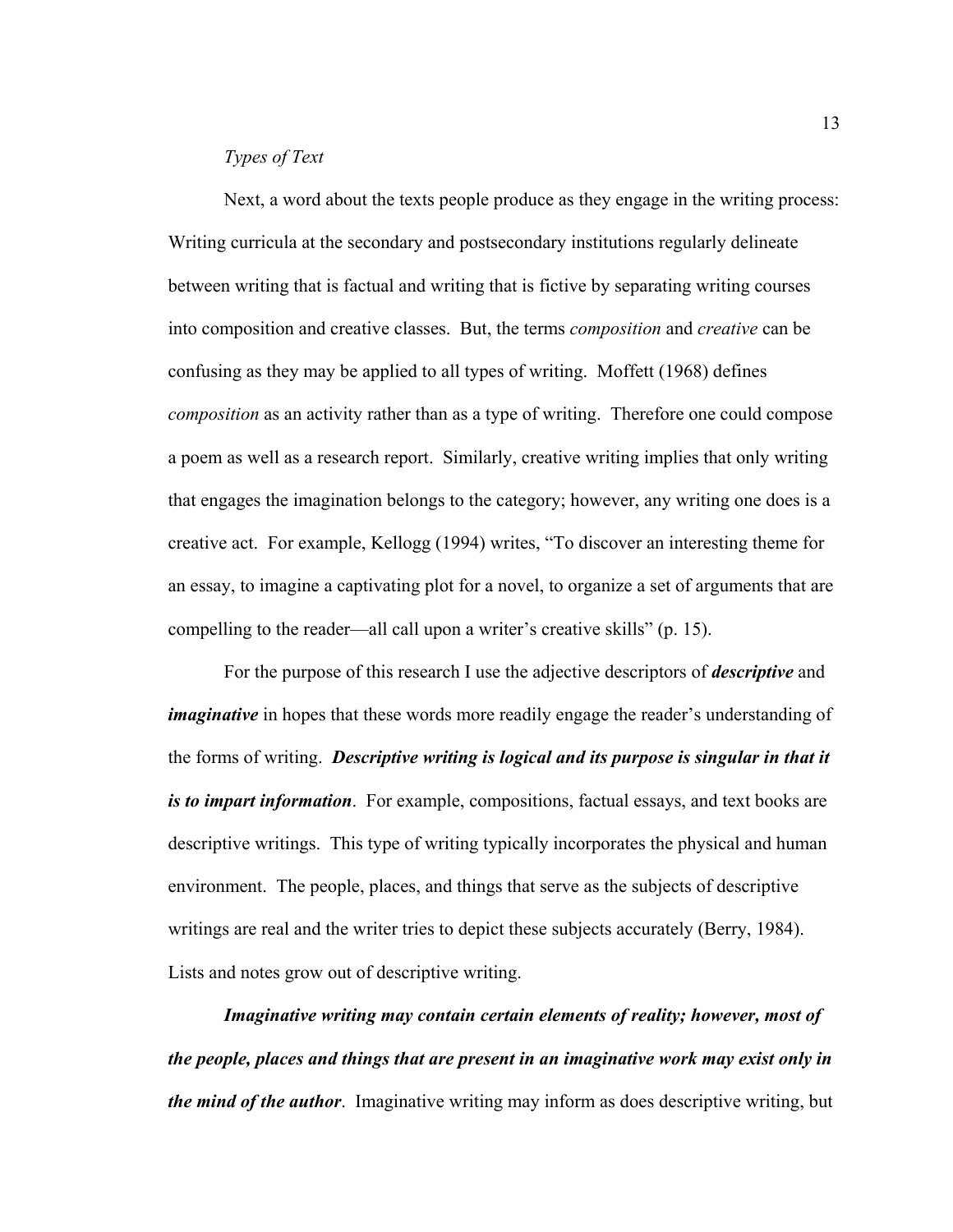imaginative writing also entertains. Short stories, novels, poems are all examples of imaginative writings. Another form of writing precariously balanced between descriptive and imaginative writing is currently being called creative non-fiction. This form deals with real subjects but encompasses all the conventions of literature. For example, memoir is a creative non-fiction work. Whatever the writing form may be, all genres deal with the problems and solutions of writing with clarity and grace (Murray, 1990).

# *Practicing Writer*

 A practicing writer doesn't necessarily imply a professional writer who depends upon her writing as a means to live. In fact, a practicing writer may be a person who does no more than write in a daily journal or regularly corresponds with others via letters. Simply, *a practicing writer is one who spends a consistent amount of time writing*.

 A problem with identifying many practicing writers is that much of their writing takes place in private and there is no way to verify the regularity of their writing. To ensure that the writers with whom I speak do devote a regular amount of time to writing, *I limit my definition of a "practicing writer" to those who have established a publishing history* (Berkenkotter, 1981). In her research studying how to enhance writing creativity, Susan Perry (1999) faced a similar challenge of selecting participants. She used a convenience sample of writers who were listed in *A Directory of American Poets and Fiction Writers* (1995-1996 Edition). To be listed in the *Directory*, writers must have published one of the following:

- twelve poems,
- three short stories.
- a book of poetry,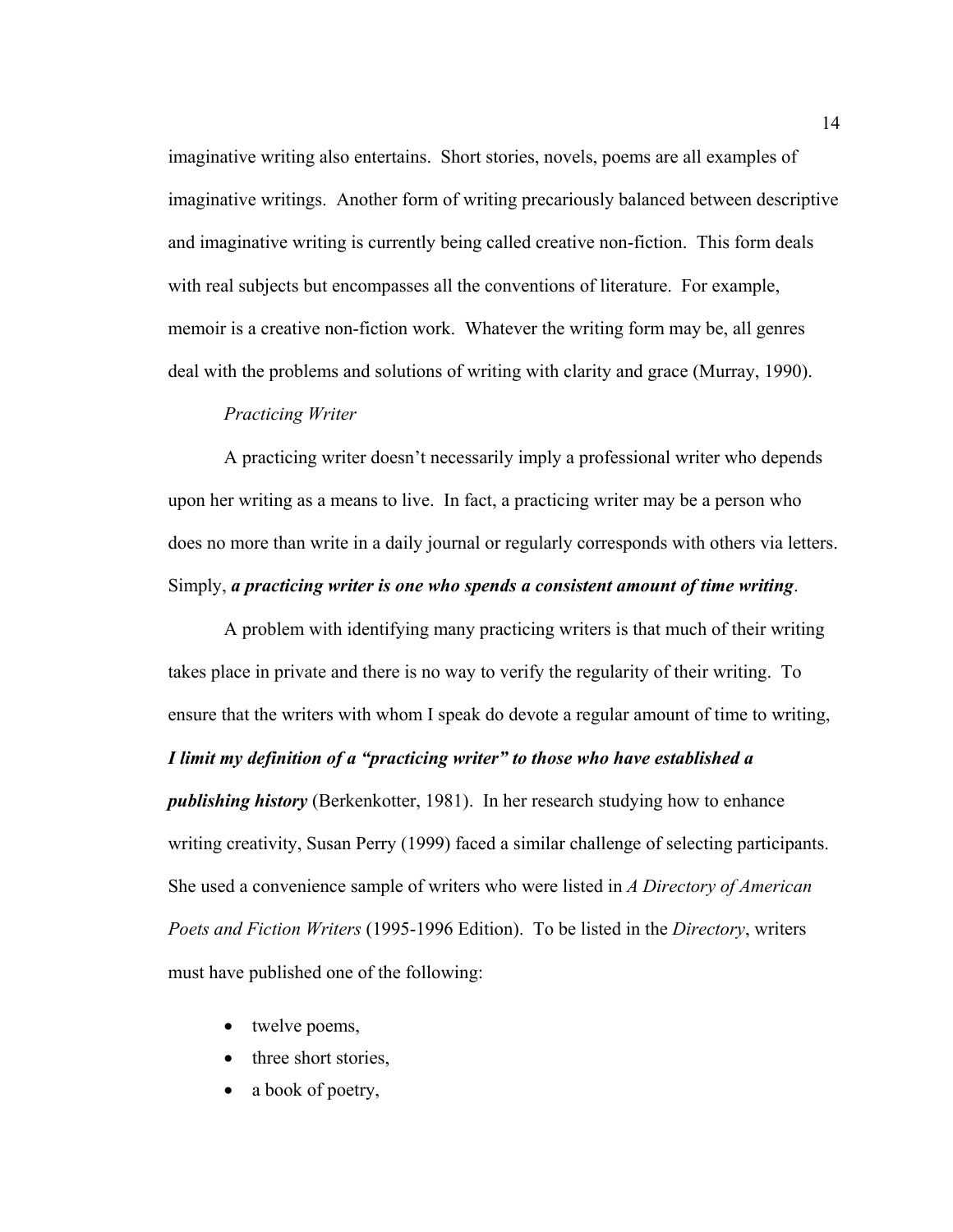- a collection of stories,
- a novel,
- or a chapbook (a short, inexpensively produced book of poetry or prose)

 I borrow from Perry her method of selecting participants; however, Perry's research involves only those writers who write imaginative genres (poetry and fiction). Since my definition of a practicing writer also incorporates those who write descriptive pieces, such as essays and research articles, I add the following publishing requirements to qualify as a practicing writer:

- twelve newspaper articles
- three creative non-fiction essays
- three research articles
- a textbook

Admittedly, this delineation of what constitutes a "practicing writer" precludes a much larger list of other legitimate forms of writing people do on a daily basis. Nevertheless, by establishing these criteria, I can trust that the participants to whom I talk regularly engage in experiencing writing.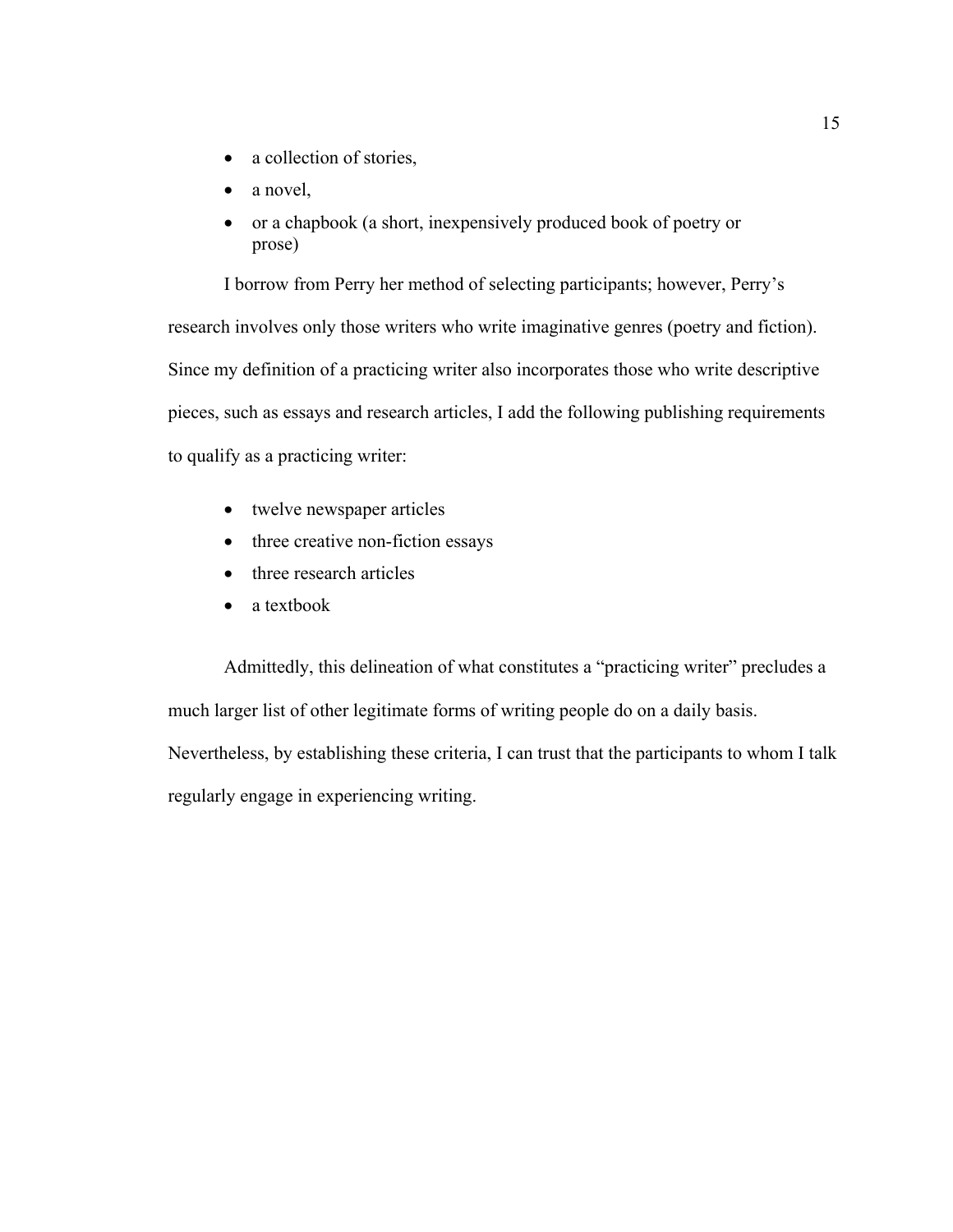#### Chapter Two

#### Review of the Literature

*Use the literature, don't let it use you. -Howard S. Becker, sociologist* 

#### *Overview of Research on Writing Process*

The teaching of writing is a somewhat recent occurrence beginning in the late 1800s. Research about writing, specifically that investigate the writing process, is an even newer venture. To date there are no universal methods or procedures to understand the writing process. There are a number of fields interested in the writing process: English, psychology, sociology, linguistics, anthropology, education, to name a few, and each discipline approaches the study of writing differently. In addition to the various disciplines interested in writing, there are the different methods of studying it. There are those who classify research based on the methodological approach of the researcher. Emig (1982) divides the three most prominent methods of doing research into the categories of positivistic, phenomenological, and transactional/constructivist. Similarly, Brannon (1985) believes that composition studies are dominated by strands of the empirical-experimental, the phenomenological-ethnographic, and the philosophicalhistorical. Hairston (1986), on the other hand, separates composition researchers into two general groups: The "literary" or "romantic school" and the "classical school." What is confusing is that within any given academic field there can be several inquiry paradigms as well as several academic disciplines using the same inquiry paradigm (Emig, 1982; Elbow 2000). With all the methods available to study the writing process and the various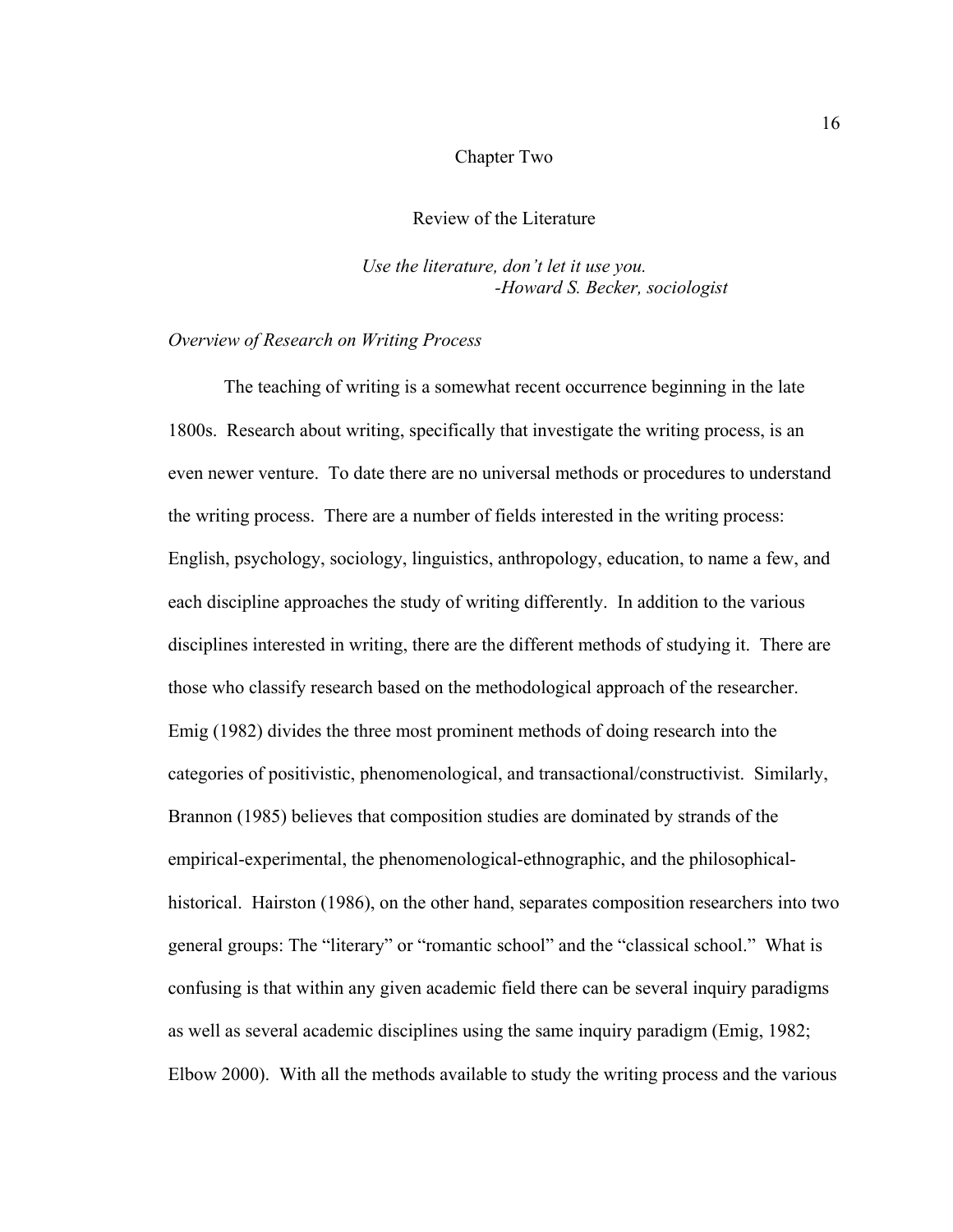disciplines involved in studying the subject, researchers can become contentious of each other, each claiming their version of truth while discrediting others.

Instead of viewing the literature through a single methodological lens or through only one discipline, I believe it to be more helpful to gain a wider perspective of what has been done. Bereiter and Scardamalia (1983) assert that a subject can be better understood when multiple approaches are taken and when each inquiry informs the other. Bereiter and Scardamalia propose that there are six interacting levels of inquiry through which researchers study the composing process. The levels range from *reflective inquiry*, which involves reflection on information the researcher possesses without structuring a study, to *simulation* where computer models test process theories constructed at other level of inquiries. Table 1 summarizes the questions and methods characteristic of each level.

Reviewing the literature on the writing process through the lens of Bereiter and Scardamalia's Level of Inquiry scheme not only presents what research has been done, it also provides a basis for my research on the experience of writing. Although the literature I present in this section cuts across several disciplines and an array of methodological approaches, it is by no means an exhaustive account of all of the research conducted on the process of writing. In fact, there are levels of inquiry Bereiter and Scardamalia discuss that contain no studies related to the writing process. Nevertheless, the studies presented here are among the most prominent in the field and serve as critical components of our current knowledge of the writing process. I will present the studies according to each project's inquiry approach as informed by Bereiter and Scardamalia.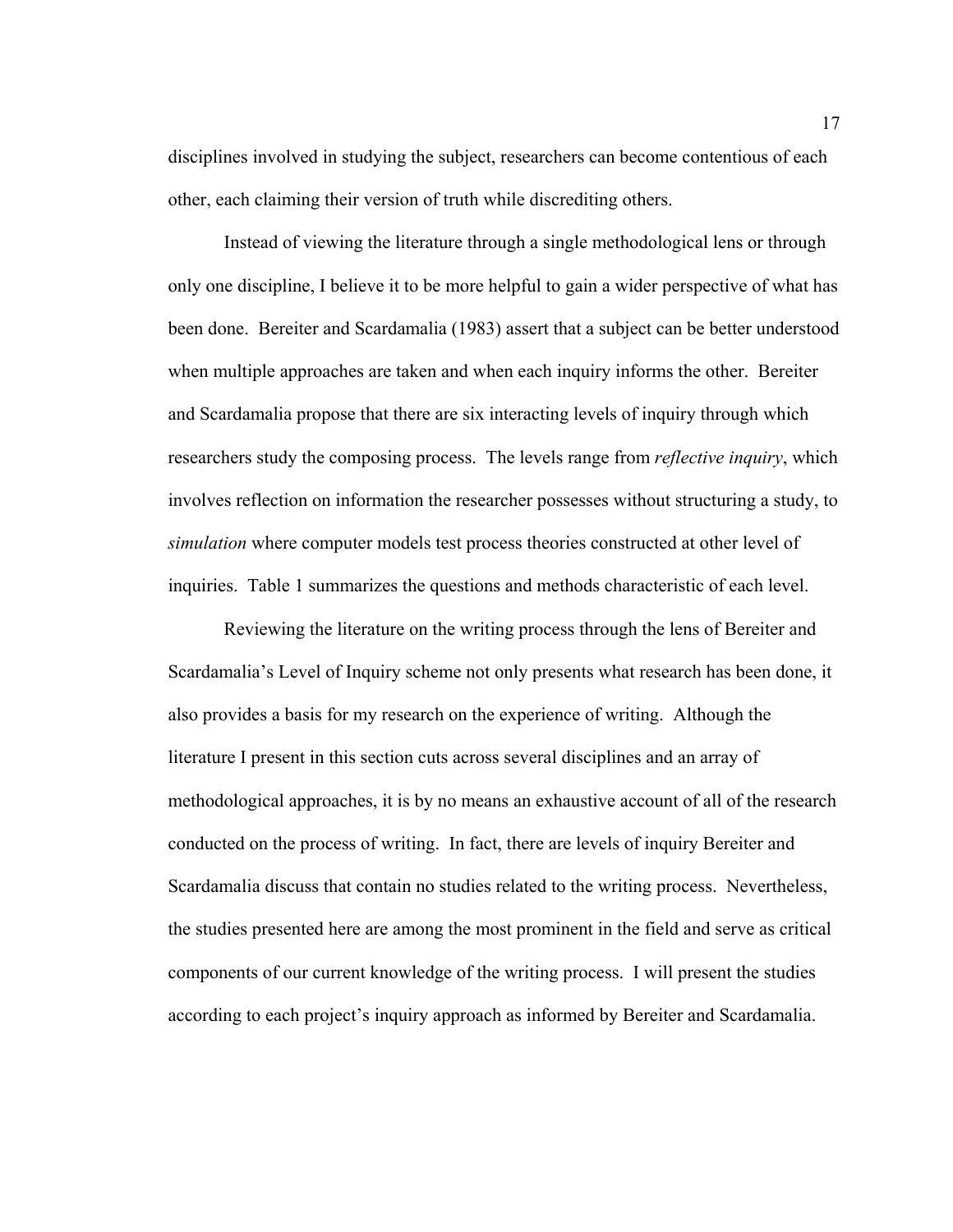| Level                                          | Characteristic Questions                                                                                                                         | <b>Typical Methods</b>                                                                                           |
|------------------------------------------------|--------------------------------------------------------------------------------------------------------------------------------------------------|------------------------------------------------------------------------------------------------------------------|
| Level 1:<br>Reflective inquiry                 | What is the nature of this<br>phenomenon?<br>What are the problems?<br>What do the data mean?                                                    | Informal observation<br>Introspection<br>Literature review<br>Discussion, argument, private<br>reflection        |
| Level 2:<br>Empirical variable testing         | Is this assumption correct?<br>What is the relation between $x$ and<br>$v$ ?                                                                     | Factorial analysis of variance<br>Correlation analysis<br>Surveys<br>Coding of compositions                      |
| Level 3:<br><b>Text Analysis</b>               | What makes this text seem the way<br>it does?<br>What rules could the writer be<br>following?                                                    | Error analysis<br>Story grammar analysis<br>Thematic analysis                                                    |
| Level $4$ :<br>Process Description             | What is the writer thinking?<br>What pattern or system is revealed<br>in the writer's thoughts while<br>composing?                               | Thinking aloud protocols<br>Clinical-experimental<br>interviews<br>Retrospective reports<br>Videotape recordings |
| Level 5:<br>Theory-embedded<br>experimentation | What is the nature of the cognitive<br>system responsible for these<br>observations?<br>Which process model is right?                            | <b>Experimental procedures</b><br>tailored to questions<br>Chronometry<br>Interference                           |
| Level 6:<br>Simulation                         | How does the cognitive mechanism<br>work?<br>What range of natural variations can<br>the model account for?<br>What remains to be accounted for? | Computer simulation<br>Simulation by intervention                                                                |

TABLE 1: Bereiter and Scardamalia's Levels of Inquiry in Composition Research

*From Mosenthal Research on Writing* 

*Published by Allyn and Bacon, Boston, MA. Copyright © 1983 by Pearson Education Reprinted by permission of the publisher)*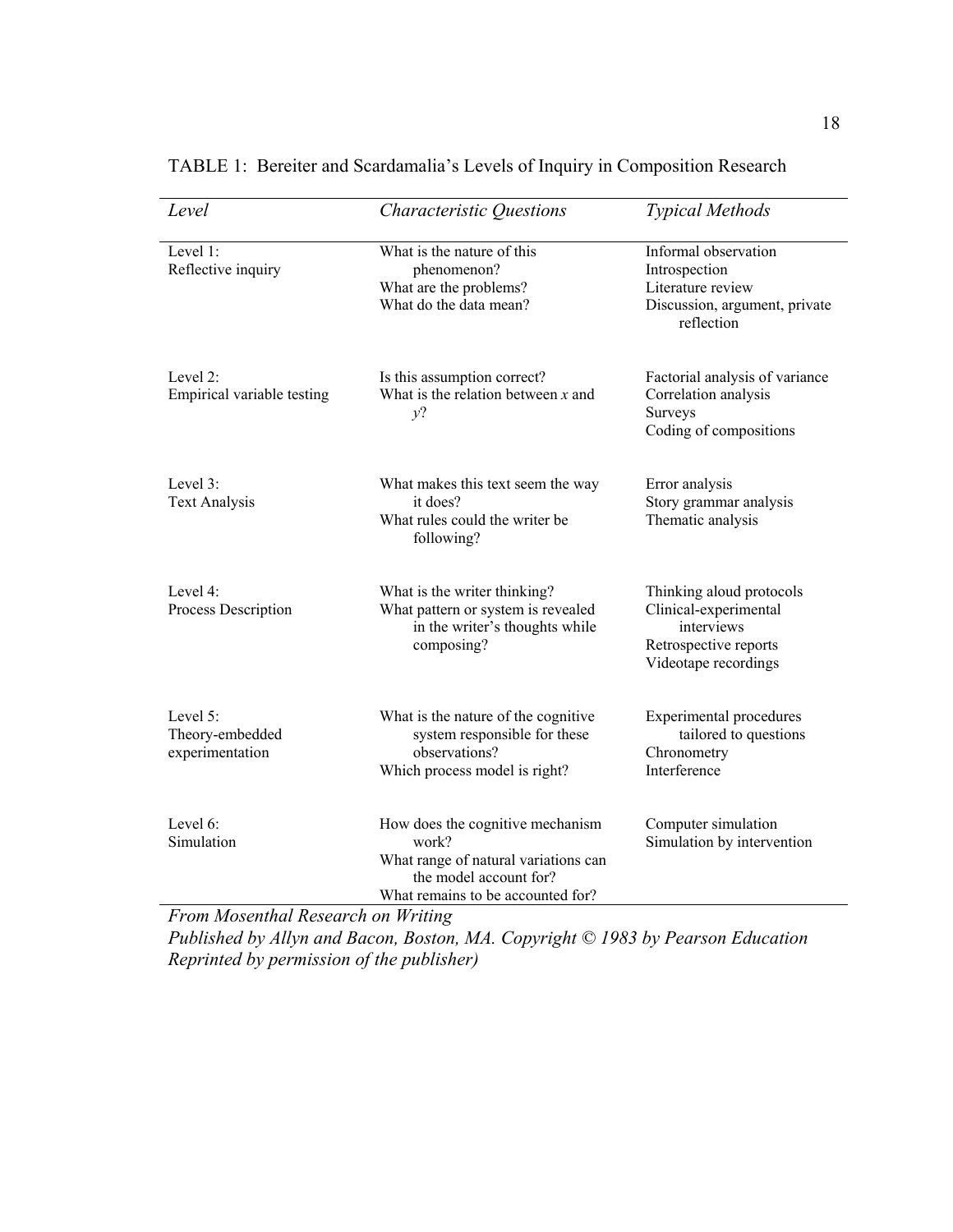# *Writing Research Using Reflective Inquiry*

Bereiter and Scardamalia (1983) define reflective inquiry as involving "reflection on the information one already has or that is available from ordinary experience" (p. 5). An abundance of our current knowledge about the writing process has its origin in reflective inquiry. Reflective thinkers in this field draw from their experience as writers, teachers of writing, or both and they utilize data drawn from their personal experience such as informal observations, literature reviews, discussions/arguments with colleagues/students, private reflections, and so on. Reflective inquiry is fundamental to other types of writing research. In fact, the literature most often distinguishes people conducting inquiries at this level as writing theorists and not researchers. The essence of reflective inquiry is that it serves as a pointing finger directing the researcher's investigative gaze.

Examples of significant contributors of research at the reflective inquiry level include James Moffett, Donald Murray, and Peter Elbow. Moffett (1968) advances the theory that people learn how to write as they learn how to do most things: by doing it. Although Moffett's theory speaks more to the process of teaching writing than to the actual process of writing, the method by which he develops his theory is interesting. He explains, "These essays [in *The Universe of Discourse*] represent one teacher's efforts to theorize about discourse…" (p. xi). Moffett's theories are rooted in his observations as a writing teacher and practitioner.

As Moffett discusses writing from the perspective of a writing teacher, Donald Murray (1968) discusses writing from the perspective of a practicing writer. Murray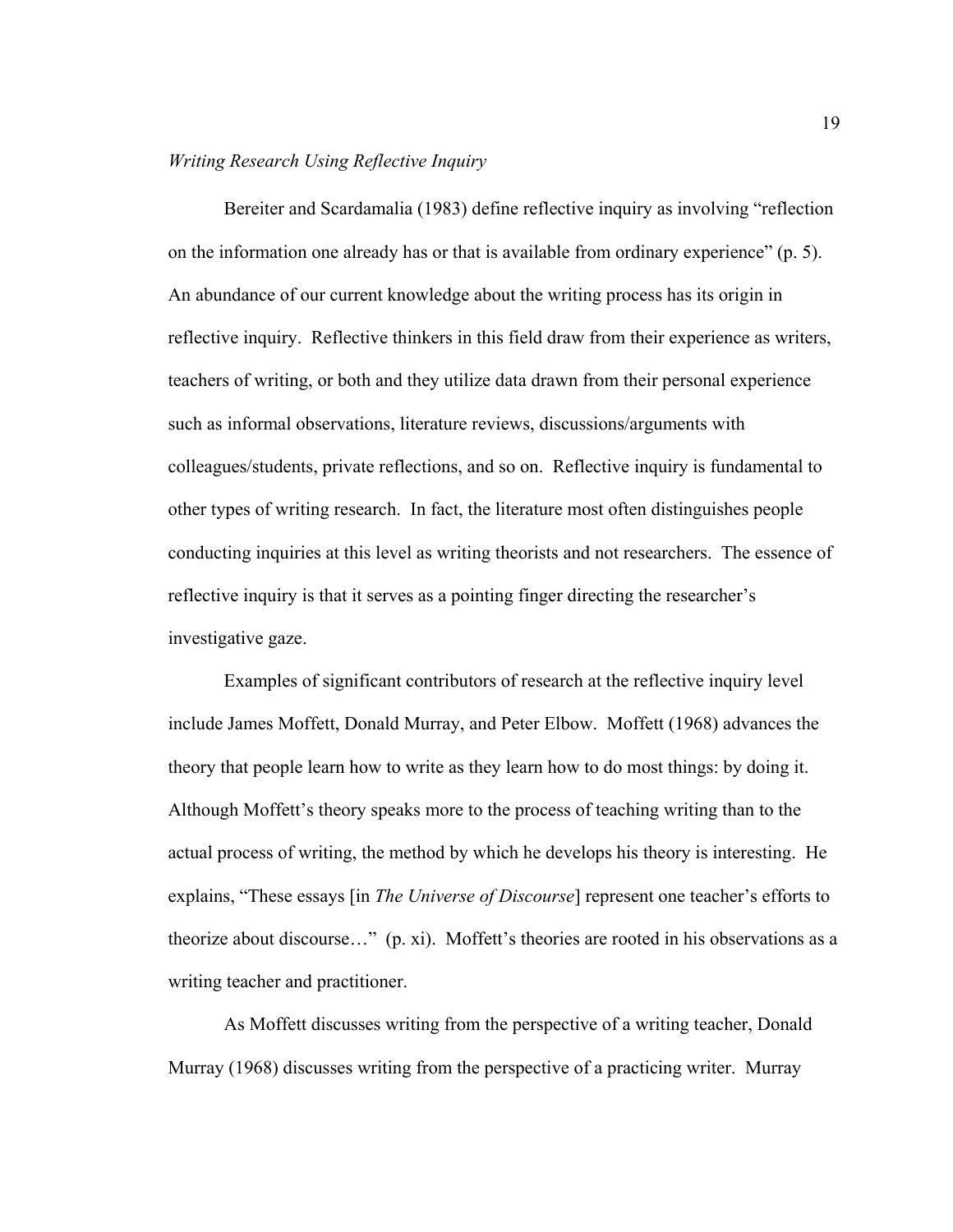insists that in order to teach writing effectively, the question of "How does the writer write?" must be answered. Specifically, Murray writes, "We must observe the act of writing itself to expose to our student the process of writing as it is performed by the successful writer" (p. 1). By observing his own process of writing and the processes of other writers, Murray theorizes that there are seven skills that most writers find they must practice, consciously or subconsciously: discovering a subject, sensing an audience, searching for specifics, creating a design, writing, developing a critical eye, and rewriting.

More than thirty years later, Murray (1990) continues to call for researchers of composition to consider more carefully what they can learn from writers. He writes:

Writers, of course, do not know everything about the complex act of making meaning through written language, but neither do researchers from any of the many schools of research. To understand how writing is made so that we can teach it more effectively we need all forms of research and the testimony of those who produce the texts we read and respect. (p. xiv)

The words of writers about the subject of writing are plentiful: books about writing such as E.M. Forster's *Aspects of the Novel*; essays similar to the ones written by Margaret Atwood in *Negotiating with the Dead: A Writer on Writing*, personal letters such as the ones sent and received by John Steinbeck and collected by Elaine Steinbeck and Robert Wallsten titled *Steinbeck: A Life in Letters*; and, of course, autobiographies or memoirs like that of Stephen King (*On Writing: A Memoir of the Craft)* or Eudora Welty (*One Writer's Beginnings*).

Another source Murray (1990) suggests that is replete with the thoughts and feelings writers have about writing is the writer's personal journal/diary. There are several published journals by noted authors: Franz Kafka (*Diaries 1910-1923*)*,* Mary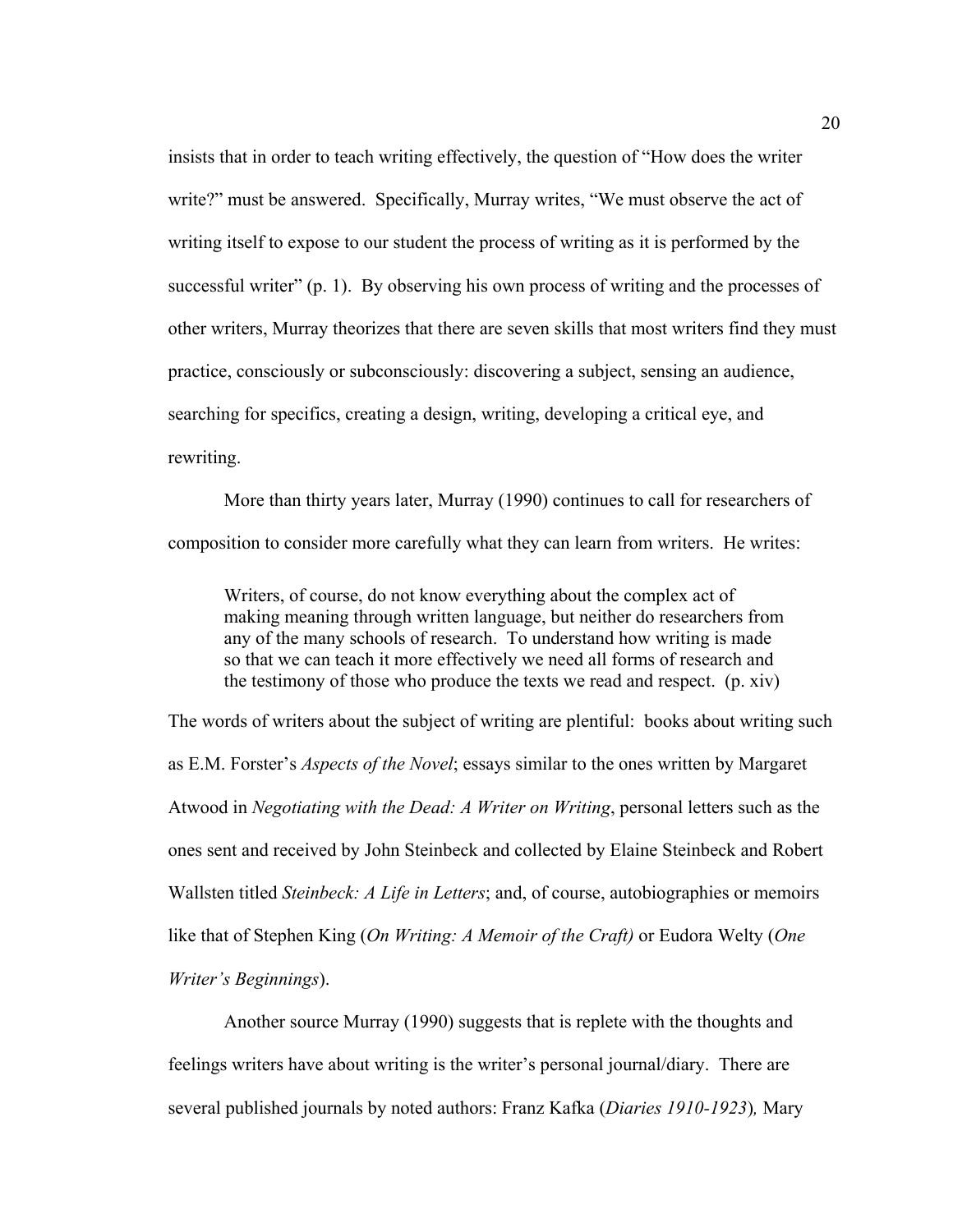Sarton (*A Journal of Solitude*)*,* Virginia Woolf (*A Writer's Diary*), and John Steinbeck (*Working Days: The Journals of The Grapes of Wrath*). Furthermore, writers often give lectures or interviews on television, on radio, in journals, in magazines, in newspapers or someone else's book about writing. But the most direct way to access what a writer knows about his or her craft is to engage in some form of dialogue with him or her, such as an interview or a conversation (Murray, 1986).

Echoing Murray's notion that writing is best learned by observing authors, Elbow (2000) advocates for teachers of writers to empower their students by helping them to trust themselves, working with others, experimenting with various voices, and being more forceful and articulate in using writing in their lives. Elbow identifies himself as both a writer and a teacher of writing. Ironically, Elbow's interest in writing – actually, his obsession with writing – grew out of his inability to write as a graduate student at Oxford and Harvard. He has spent his career trying to understand and control "the mysteries that often baffle or block us when we try to write" (1998, *Writing with Power*, p. xxii). At the beginning of his book *Writing with Power* (1998), Elbow acknowledges his fellow teachers, fellow thinkers about writing, readers, students, and family from whom he has learned much about writing.

One of Elbow's most powerful theories that has emerged from his reflective inquiry of his and others' writing processes is the idea of writing being a two-step writing process (1988; 1998). According to Elbow, writing requires the opposing skills of creativity and critical thinking. He writes, "[Though] there is obviously no one right way to write…it seems as though any good writer must find some way to be both abundantly inventive yet tough-mindedly critical" (1988, p. 231). Being caught between the creative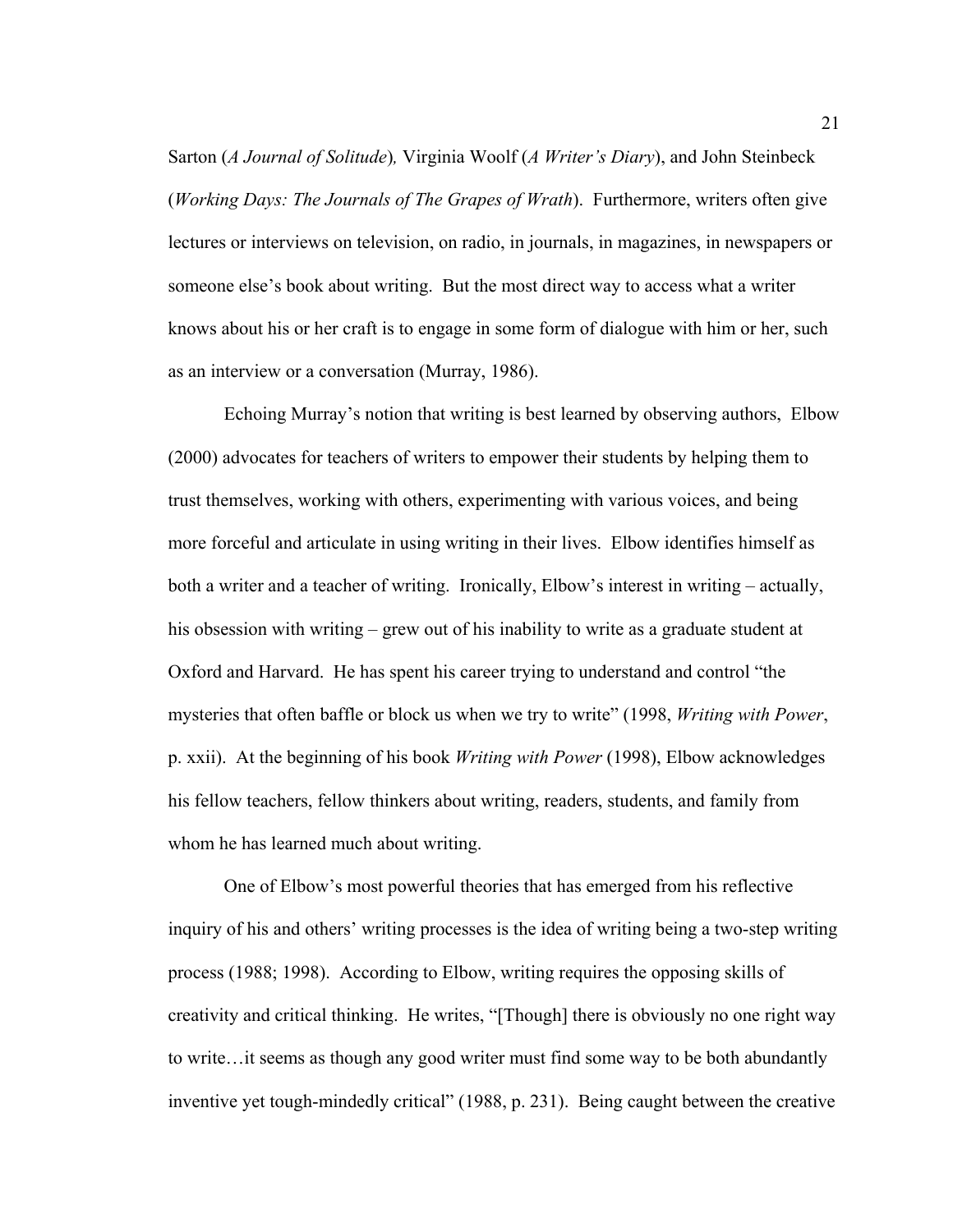self and the critical self while composing can be paralyzing for a writer. To combat such writing paralysis, Elbow theorizes that writers could benefit from thinking of writing as simply a two stage process involving generation and revision. Elbow explains,

In short I am suggesting a writing process that is *artificial* compared to the back-and-forth recursiveness that most people naturally engage in—even skilled writers. Most people *don't* consciously force themselves to keep on writing-writing-writing during the early drafting or generating stages of a writing project; they *don't* force themselves to brush off self-criticism so that they can get more written and welcome more ideas. But if behavior is "unnatural" and unrecursive, that is no argument against it. It might nevertheless be helpful and desirable. Writing itself is unnatural for humans (unlike speaking), and most people avoid it when they can, yet that is no argument against writing. (1998, p. xxv)

Representing the field of social science, Becker (1986) advances a theory of

writing similar to those of Murray and Elbow. Becker, who has more than thirty years of

experience as a professional writer in sociology, began his reflective inquiry of the

writing process when he started teaching seminars in writing for graduate students in

sociology. He describes his first days of the class:

Being a sociologist, not a teacher of composition, I had no idea how to teach [the writing class]. So I walked in the first day not knowing what I would do. After a few fumbling preliminary remarks, I had a flash. I had been reading the *Paris Review Interviews with Writers* for years and had always had a slightly prurient interest in what the interviewed authors shamelessly revealed about their writing habits. So I turned to a former graduate student and old friend sitting on my left and said, "Louise, how do you write?" I explained that I was not interested in any fancy talk about scholarly preparations but, rather, in the nitty-gritty details, whether she typed or wrote in longhand, used any special kind of paper or worked at any special time of the day. I didn't know what she would say…The hunch paid off. She gave, more or less unselfconsciously, a lengthy account of an elaborate routine which had to be done just so. (p. 2)

After a few semesters of teaching the writing course, Becker noticed that many of

his students exhibited similar attitudes toward writing and tended to produce similar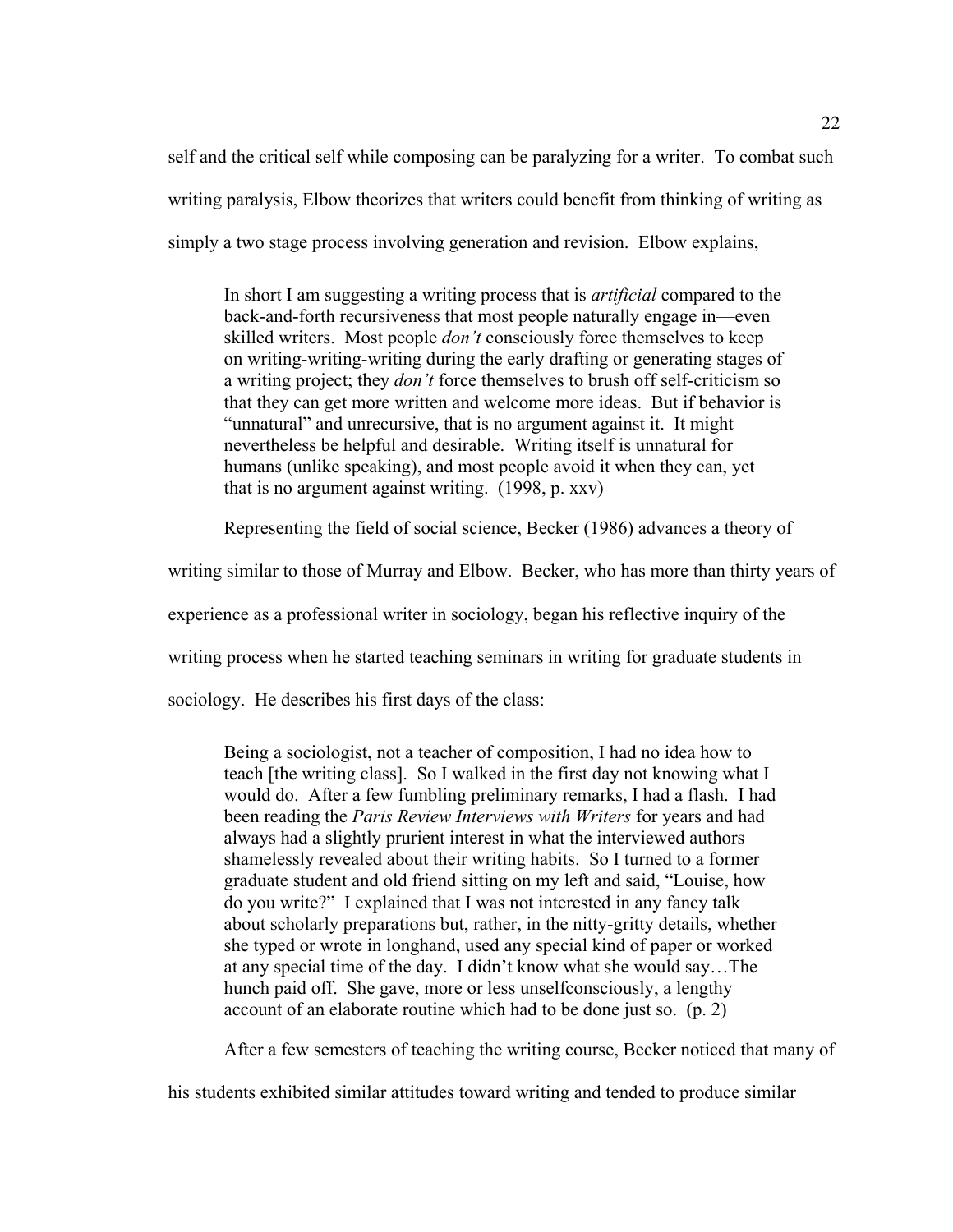written pieces. Becker approaches academic writing as a social activity. He theorizes the writing processes experienced by students and professional academics are socially structured by educational organizations, requirements for publication, conditions for tenure, and so forth. Ironically, the audiences for whom the writing is intended often cause writers to develop writing styles that are ridiculed and loathed. Becker (1986) suggests that writers, specifically social scientists, can improve their writing processes in the following ways: by resisting the "One Right Way" mentality; by writing, rewriting, and revising again and again and again until what wants to be said is said (Becker is "convinced that scholars who write this way take less time to do seven or eight drafts than other people spend on one" [p. 167].); and by assuming a writing voice compatible with well articulated prose.

A final example of a reflective inquiry composition researcher is Maxine Hairston. Hairston relies extensively on her students (1984), her colleagues (1986b), and her own writing (1986a) to inform her thinking and writing about the writing process. One of Hairston's significant contributions to the field of composition is her insistence that teachers of writing must have an adequate understanding of the writing process to teach writing effectively. She observes that for teachers to understand the complexity of the writing process, they must engage in the writing process. In other words, teachers of writing must write. When writing teachers do not write, they "cannot empathize with their students' problems, and are in no position either to challenge or to endorse the recommendations and admonitions of the textbooks they are using" (1986b, p. 62).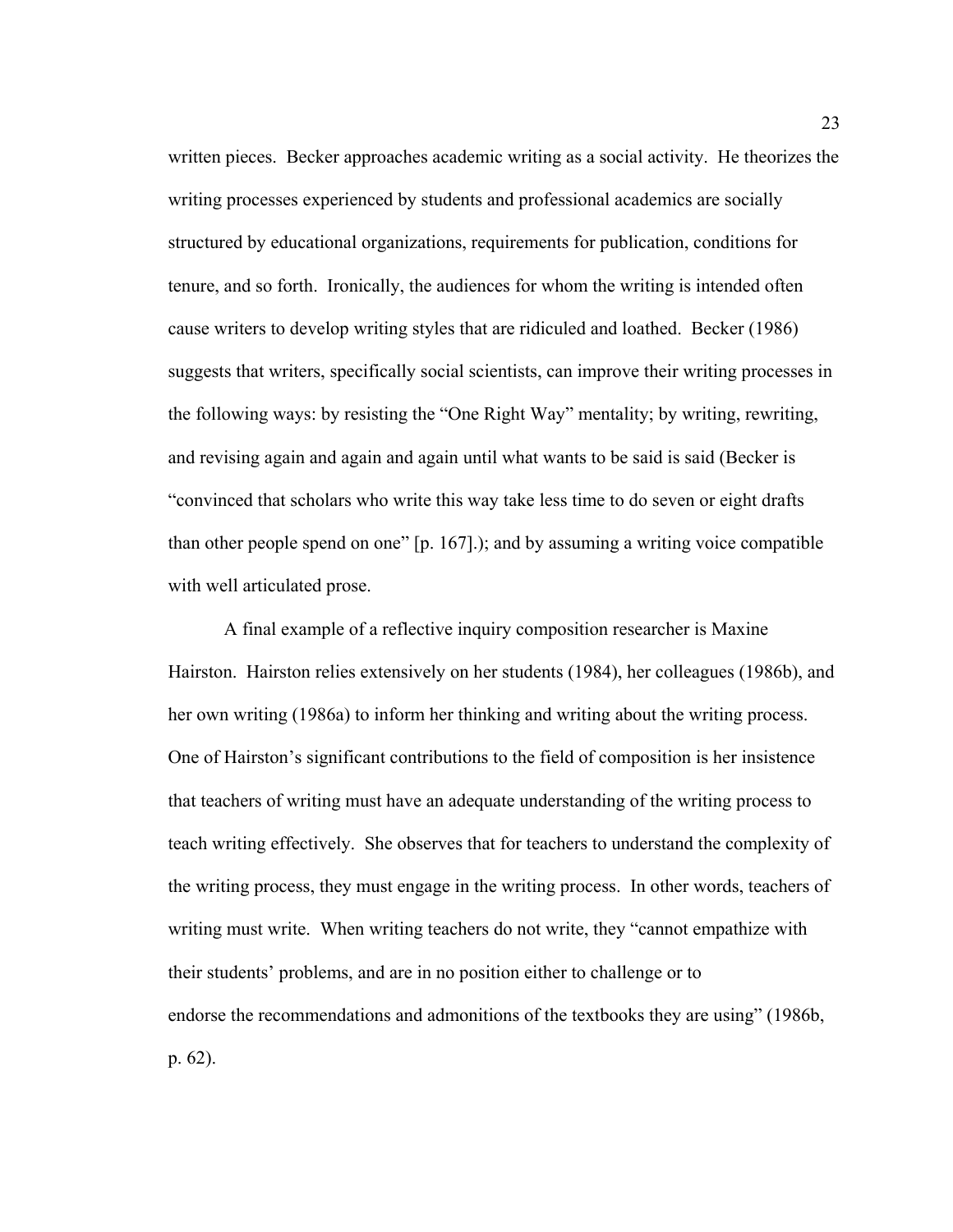#### *Writing Research Using the Empirical Testing of Variables*

Empirical variable testing and reflective inquiry represent opposite ends of the research continuum which are known also as qualitative and quantitative methods. Conventional thinking is that these approaches are in opposition to one another. On the other hand, Bereiter and Scardamalia insist that the premises reflected upon in reflective inquiry research can be validated by empirical variable testing inquiries that take those reflective inquiry premises and empirically test them as matters of fact. An example of an empirical variable testing inquiry that supplements a reflective inquiry assertion is provided by Scardamalia, Bereiter, and Woodruff (1980). The idea Scardamalia et al. test is the belief that people write best about those subjects they know the best. The study began by asking elementary school children to identify topics about which they knew much or little. Next, the children wrote two compositions: One composition on a highfamiliarity topic, the other on a low-familiarity topic. Scardamalia et al., who used a variety of analysis, did not find any statistical proof that the students wrote better compositions on subjects they knew compared to the ones they wrote on subjects they did not know well.

Many composition researchers have repudiated the claims of the Scardamalia et al. (1980) study based on the variables used in comparing the compositions. Bereiter and Scardamalia (1983) agree that "the objections are quite legitimate and they illustrate the range of objections that can usually be brought against particular variable-testing studies" (p. 8). (For a more in depth discussion of empirical variable testing limitations, see Bereiter and Scardamalia [1983].) Perhaps the inability to control for variables when studying the processes of writing is a significant reason why empirical variable testing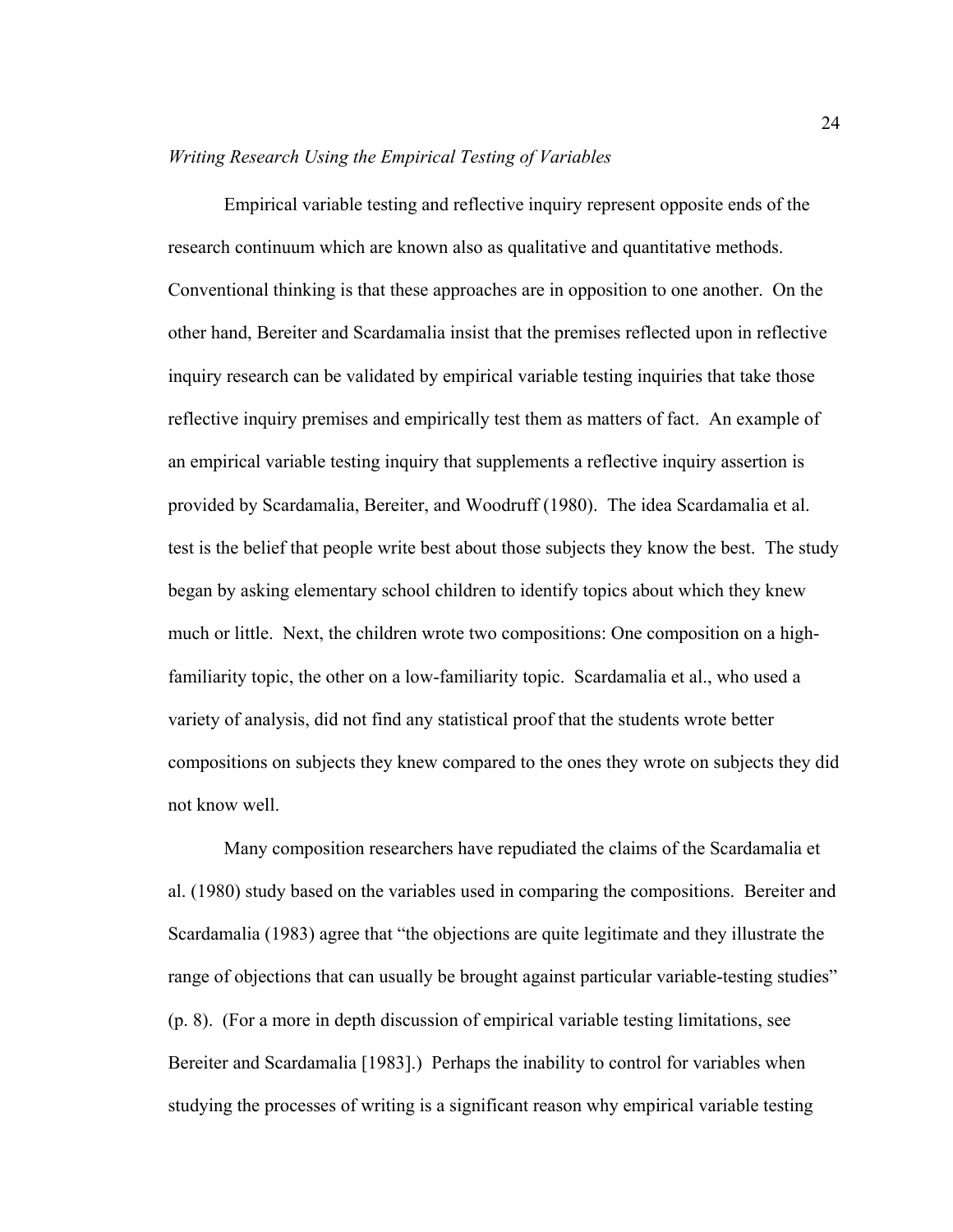studies are largely absent from the literature.

## *Writing Research Using Text Analysis*

Research using text analysis involves studying written texts to mine descriptive rules or principles (Bereiter & Scardamalia, 1983). Because of its focus on the finished product of writing, text analysis inquiry has significant limitations for describing the composing process. The knowledge structures that direct the writing process can be extracted from studying written text; however, text analysis fails to provide an account of how this knowledge is used when writers actually compose (Bereiter & Scardamalia, 1983).

On the other hand, there are links to be made between written texts and the composing processes that created them. This is especially true of texts created by children, unskilled writers, and writers whose predominant language is not English. Shaughnessy (1977) provides the best example of text analysis inquiry. When City University of New York implemented its 1970 admission policy that permitted all city residents, on the condition they graduated from high school, entry into one of its tuitionfree colleges, many professors were not ready for the students who showed up. Aside from those students who were well prepared for academic life, aside from those students who had made it through high school and would perform passably in the college environment, there were those students who were so far on the outer fringes of education that it was unlikely they would ever be able to successfully complete a post-secondary education. Shaughnessy describes the "outsiders" as follows:

Natives, for the most part of New York, graduates of the same public school system as the other students, they were strangers in academia,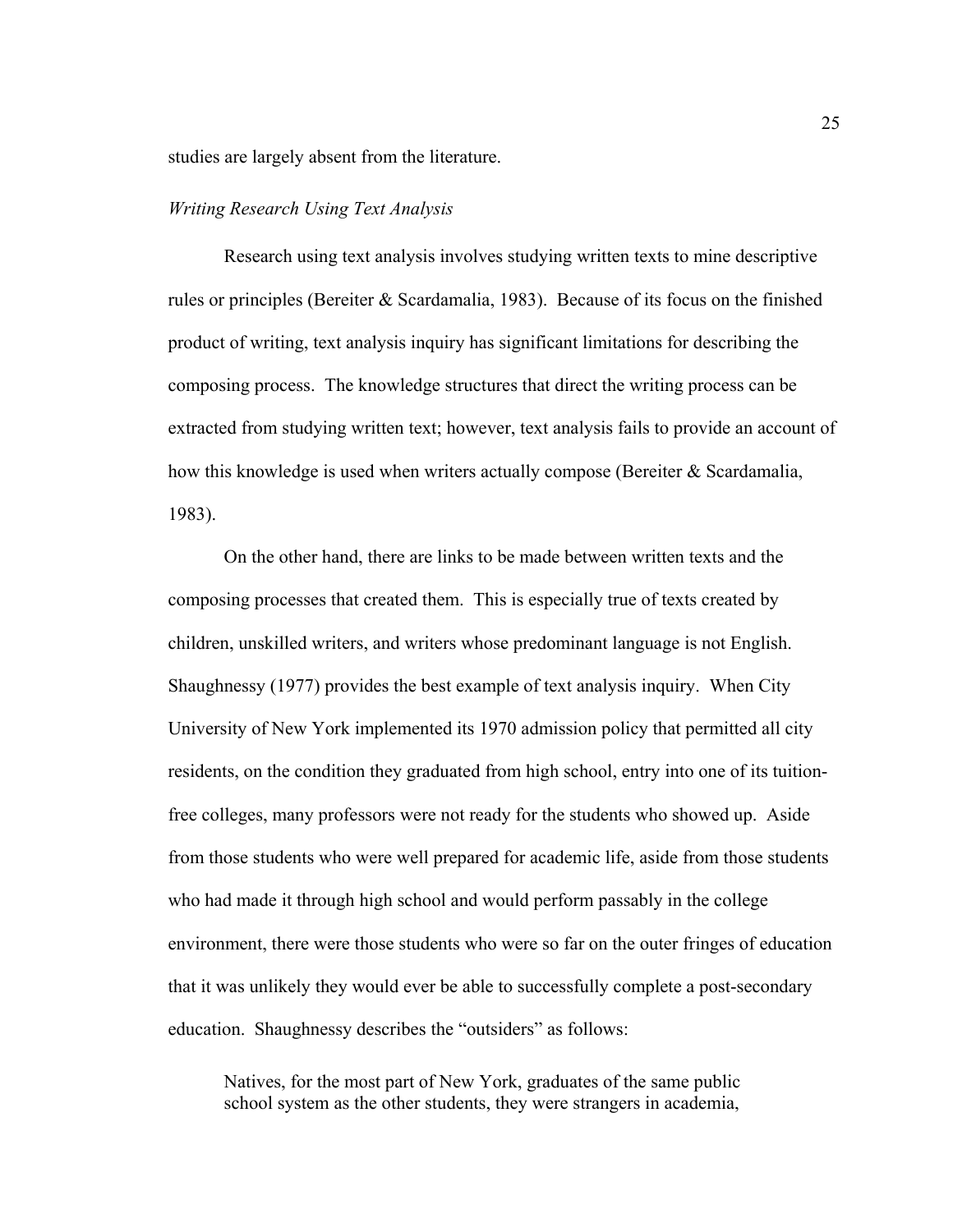unacquainted with the rules and rituals of college life, unprepared for the sorts of tasks their teachers were about to assign them. Most of them had grown up in one of New York's ethnic or racial enclaves. Many had spoken other languages or dialects at home and never successfully reconciled the worlds of home and school, a fact which by now had worked its way deep into their feelings about school and about themselves as students. (p. 3)

Analyzing approximately 4,000 placement essays written between the years 1970- 1974, Shaughnessy found that many of the basic writing students shared similar difficulties. These difficulties, Shaughnessy insists, are not random, nor illogical. In fact, the difficulties are necessary. She writes, "They are beginners and must, like all beginners, learn by making mistakes" (Shaughnessy, p.5). Basic writing students are apt to make errors in handwriting and punctuation; syntax; spelling; vocabulary; and they will most likely commit familiar verb form miscues, inadvertently switch tense, confuse pronoun cases and so forth.

## *Writing Research Using Process Description*

As with text analysis, writing research using process description also studies products. The difference between the two inquiry approaches is the definition of "product." Whereas *products* in text analysis research denote the final results of the writing process presented on the written page, the *products* of process description inquiries are "intermediate products, retained and further processed in the mind" (Bereiter and Scardamalia, 1983, p. 14). In other words, process description inquiries search for descriptions of the writing process.

Since most of what happens during the writing process occurs "inside the mind" of the writer, collecting data can be problematic. If researchers simply watch writers as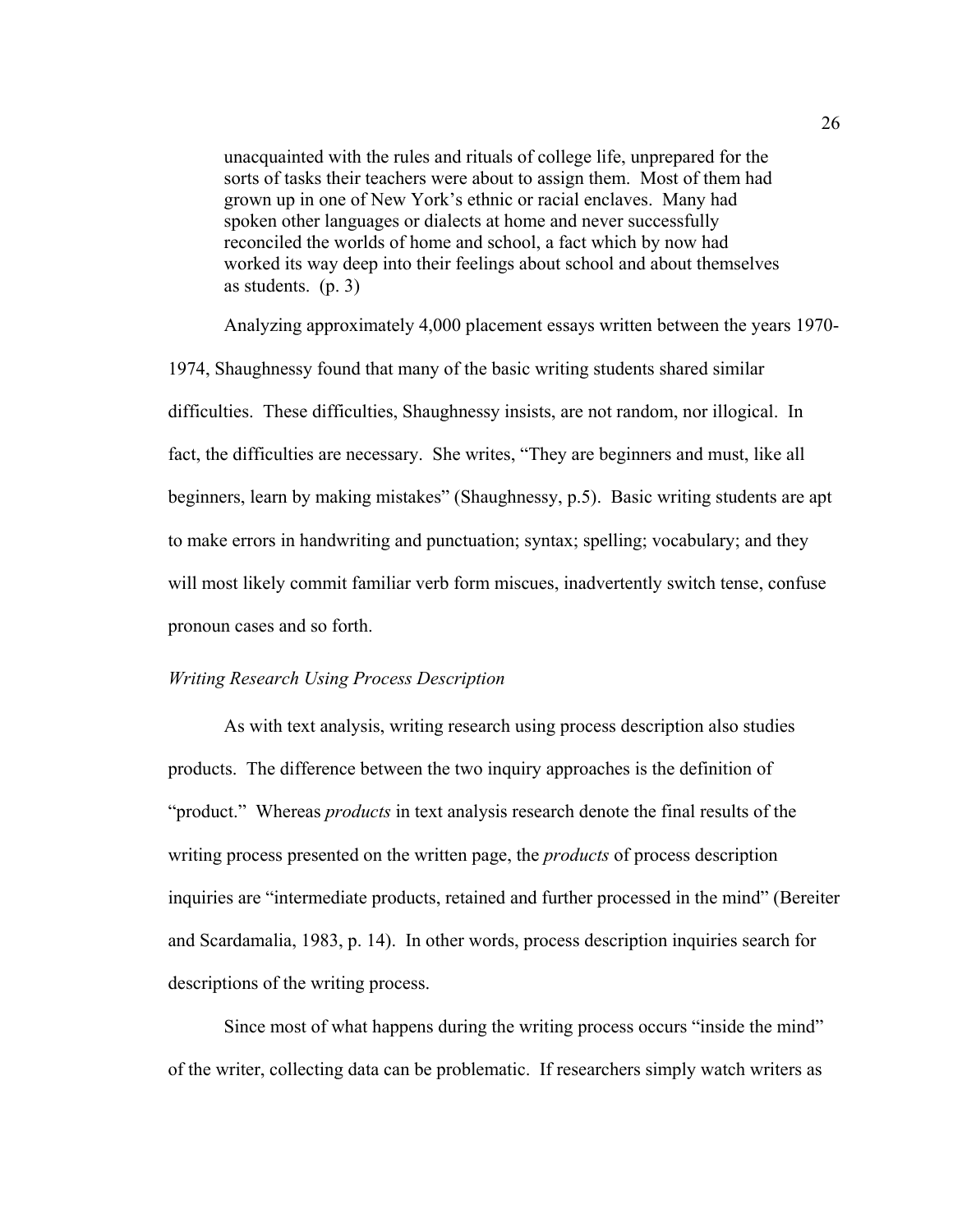they compose, the observational data they gathered will definitely be valid although their description of the process will be limited, obviously (Stallard, 1974; Bereiter  $\&$ Scardamalia, 1983). In order to describe the composing process adequately, process description needs access to writers' thoughts. To date, the most popular method of accessing the thoughts of writers in composition research is the thinking-aloud process. Using this method, researchers record on audiotape/videotape the spoken discourse of writers as they simultaneously compose and verbally report what they are thinking as they compose. Bear in mind, simply employing a "thinking-aloud" protocol does not constitute process description inquiry because it is possible for the same method to be used as a variable for empirical variable testing. The defining characteristic of process description inquiry, according to Bereiter and Scardamalia (1983), is the "search for a description of the composing process" (p. 12).

In their seminal work of identifying the organization of writing processes, Hayes (a psychology professor) and Flower (an English professor) (1980) analyze thinkingaloud protocols produced by writers. In a later article, Flower and Hayes (1981) summarize their procedure of collecting the thinking aloud data:

To collect a protocol, we give writers a problem, such as "write an article on your job for the readers of *Seventeen* magazine," and then ask them to compose out loud near an unobtrusive tape recorder. We ask them to work on the task as they normally would—thinking, jotting notes, and writing—except that they must think out loud. They are asked to verbalize everything that goes through their minds as they write, including stray notions, false starts, and incomplete or fragmentary thought. The writers are *not* asked to engage in any kind of introspection or selfanalysis while writing, but simply to think out loud while working like a person talking to herself. (p. 368)

The tape recorded data were transcribed and analyzed along with the writers' notes and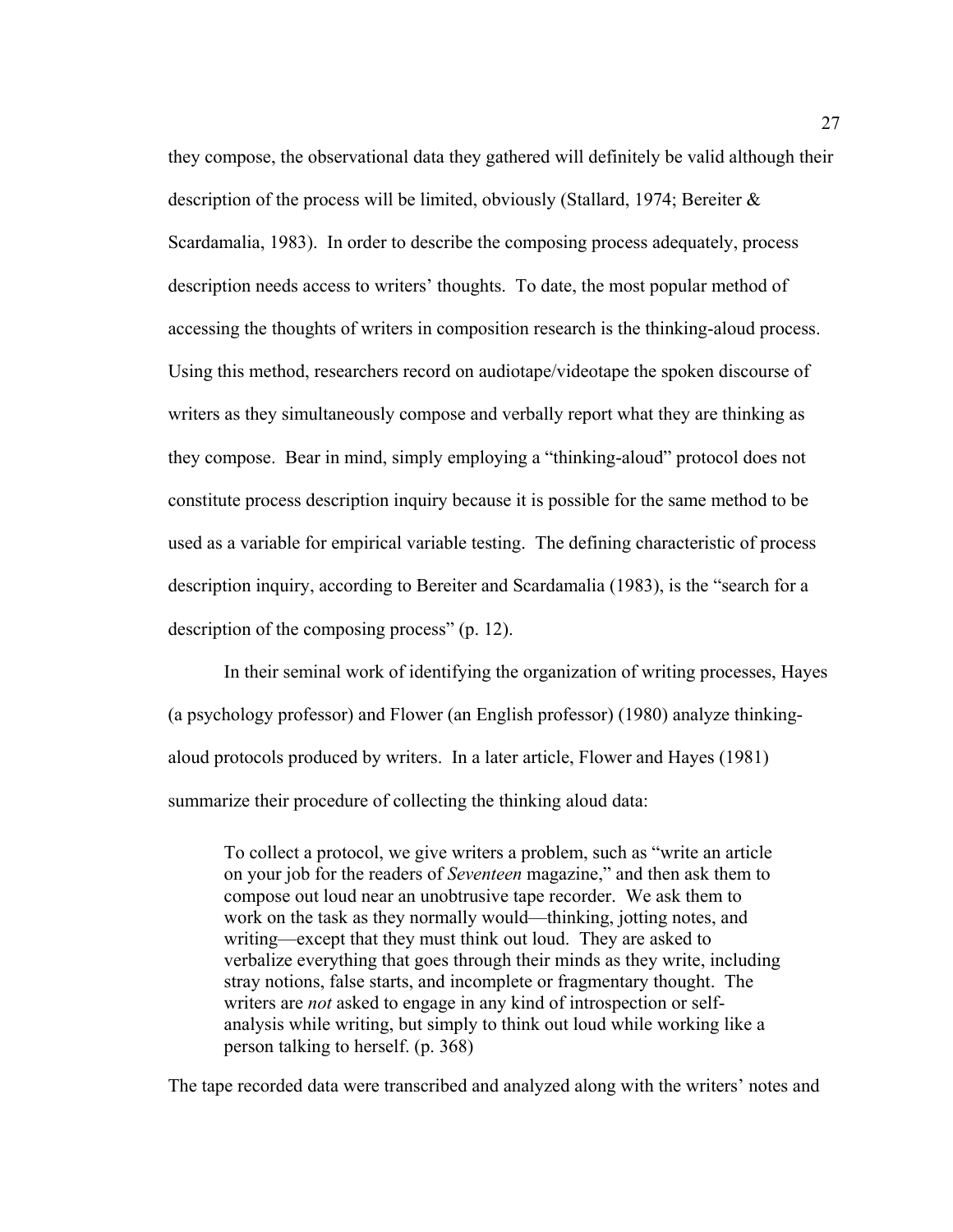final manuscripts. As a result, Hayes and Flower (1980) produced a cognitive process model of writing that designates the task environment, the writer's long-term memory, and the writing processes (planning, translating, and reviewing) as major elements of the writing process. The central premise of the Hayes and Flower process theory is that writers are constantly coordinating several cognitive processes as they integrate planning, remembering, writing, and recording. Their theory rests on the following assumptions:

- 1. Writing is a set of distinctive thinking processes.
- 2. Writing processes are hierarchically organized with component processes embedded within other components.
- 3. Writing is a goal oriented process. In the act of composing writers create a hierarchical network of goals, which, in turn, guide the writing process.
- 4. Writers create their own goals in two ways: by generating goals and supporting sub-goals that embody a purpose; and, at times, by changing or regenerating goals according to what the have learned by writing. (Flower & Hayes, 1981)

Hayes (2000) later revised the model to emphasize the central role working memory plays in writing as well as substantially reorganizing the cognitive process section of the model; however, the revisions still rely on data gathered from thinking aloud protocols.

Using the same protocol analysis used by Hayes and Flower (1980), Berkenkotter

(1981) investigated "whether experienced writers who have formal training in rhetorical

theory think about their audience more actively than writers who do not" (p. 388).

Berkenkotter asked ten "expert" writers, five professors who taught and published in

rhetoric and composition and five professors who taught and published in other

disciplines, to think aloud as they composed a text describing their career or choice of

career to an audience of high school seniors. Berkenkotter found that writers who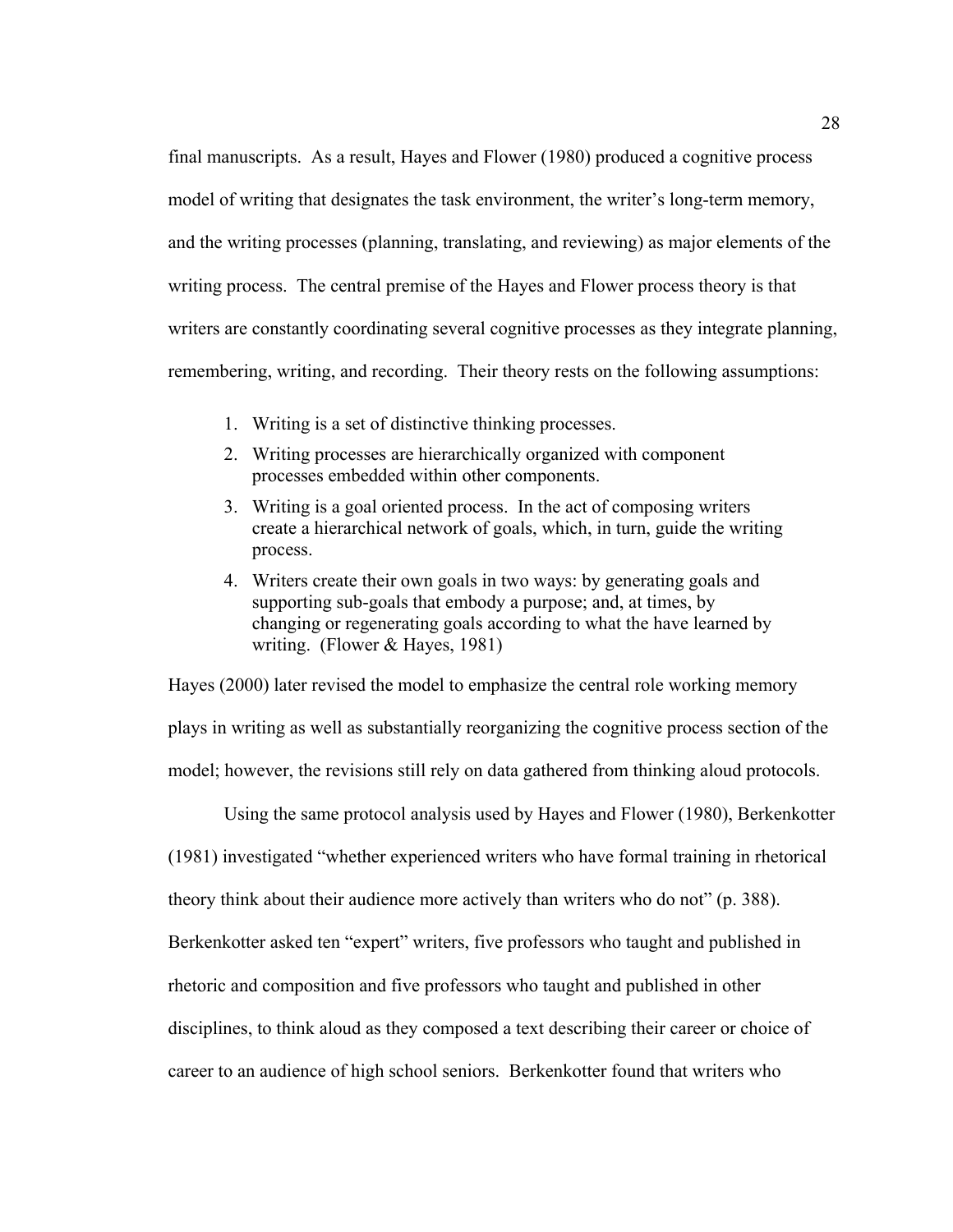publish, at least the academics she used in her study, regardless if they had been formally trained in composition and rhetoric or not, knew how to make appropriate adjustments in their discourse, to evaluate, to revise, as the features of their intended audience became more distinct. Important to the literature is that Berkenkotter believes school writing actually stifles the development of audience representation. (See Emig, 1971, for more on the effect of teachers on student writing.)

Kellogg (1994), also a cognitive psychologist, in his effort to track the process of writing, eschews thinking aloud protocols in favor of a directed form of retrospection where "the writer is trained to identify her thoughts in terms of only a few experimenterdefined categories" (p. 52). Kellogg argues that thinking aloud protocols may actually interfere with the understanding the composing process due to the following reasons:

- Theorist are apt to select/interpret only those statements to support their theoretical point,
- Collection and analysis is limited to only a few participants, which does not provide for statistical power.
- The method is intrusive to the writing process
- Additional demands are placed upon the writer who is already under heavy demands required by composing.

Kellogg categorizes the writing process into broad classifications: planning, translating, reviewing, and other. The upshot of directed retrospection is that data are easy to collect and easy to analyze. Using a directed retrospection method provides researchers with the ability to interview a large number of participants, which satisfies the considerations necessary for statistical power. But to achieve statistical power the researcher using directed retrospection loses the rich detail gained from more extensive interviews; nevertheless, directed retrospection provides researchers an avenue of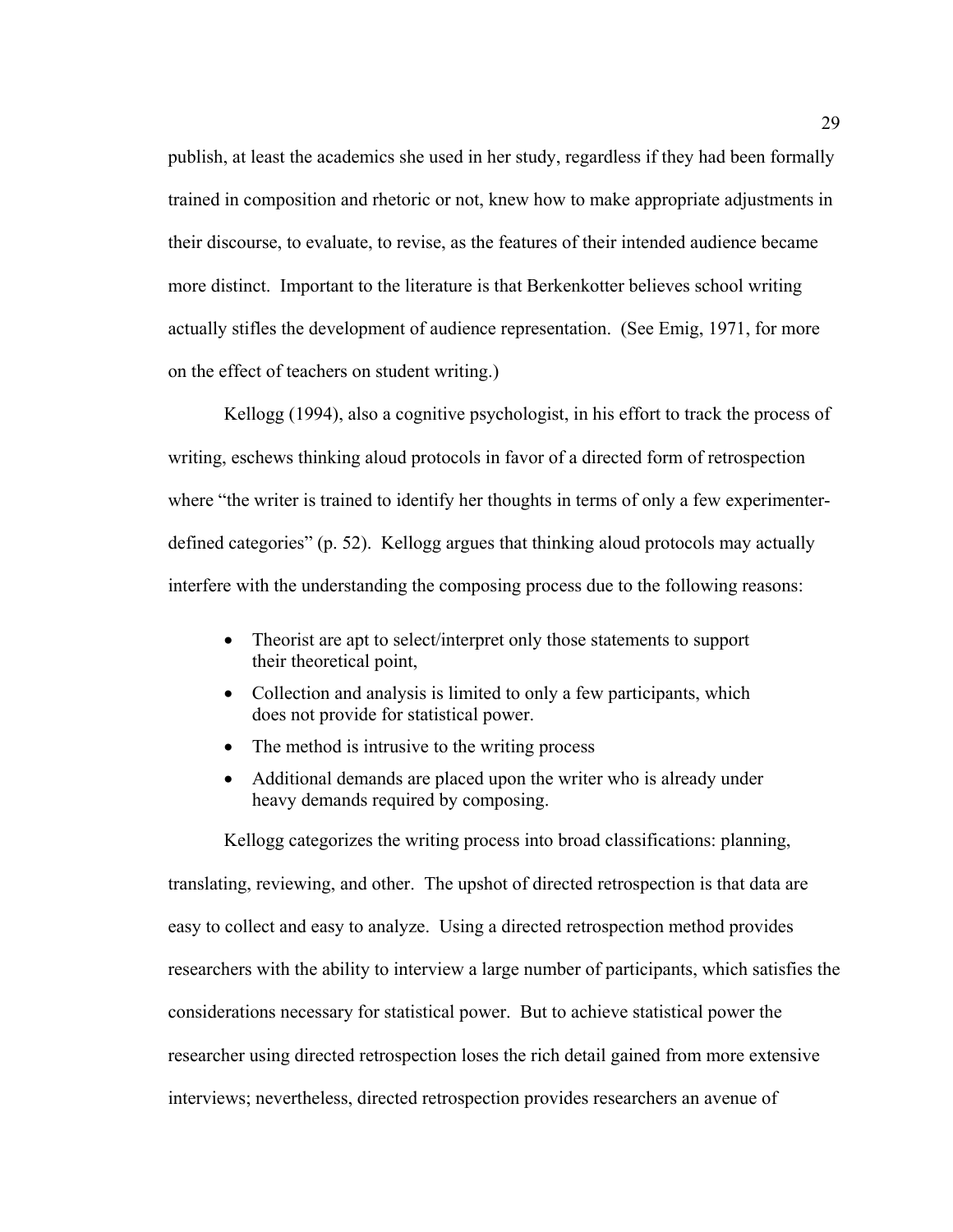exploring the writing process.

Another popular method composition researchers use is the case study. Creswell (1998) defines the case study as

exploration of a 'bounded system' or a case (or multiple cases) over time through detailed, in depth data collection involving multiple sources of information rich in context. This bounded system is bounded by time and place, and it is the case being studied—a program, an event, an activity, or individuals. (p. 61)

Case study, as it relates to the study of the writing process, allows researchers to include a number of documents by a single writer or several writers. It may also include what a writer or writers "say about things, or the results of tests of attitude or apprehension, or socio-economic data—in fact anything hypothesized to cause variation in the products of writing" (Warnock, 1984, p. 7).

One of the most often cited pieces of composition research is Emig's (1971) case study of eight twelfth-grade writers. It is worth reviewing Emig's case study design in order to understand the varieties of data that may be used to track the writing process. To begin, Emig met with each subject four times. The first meeting consisted of an approximately twenty-minute conversation and a short writing exercise where the writer composed aloud (similar to Hayes and Flower's thinking-aloud process) in the presence of Emig. As the student composed, Emig sat in position where it was possible to observe and make notes on the action of the writer. The topic and mode of the writing piece were left for the writer to decide.

At the completion of the first session, Emig gave each participant a writing prompt that the students would write about during the second session. In the second session, as in the first, the writers composed aloud. During the conversational portion of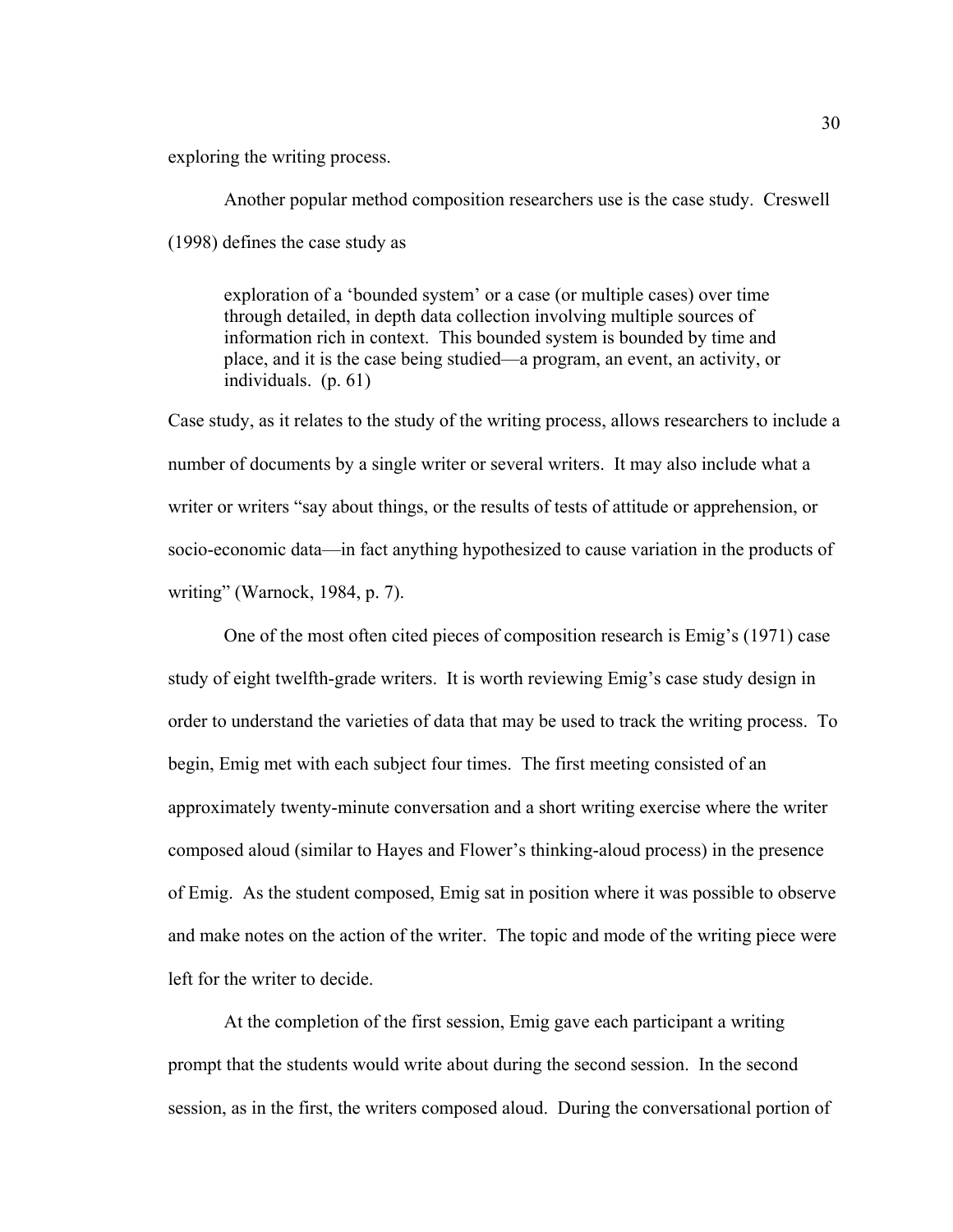the meeting, Emig asked the students to recall any thinking, planning, or prewriting they did between sessions.

The assignment for the third session was for the students to remember as much as they could about their past writing experiences. Emig encouraged the participants to, if possible, consult with their parents and former teachers and to bring in any writing they had ever done regardless of genre, their age when the writing was produced, the purpose of the writing, and so on. The purpose of the assignment was for Emig to develop a writing biography of each student.

Finally, Emig's fourth meeting requested the students bring a piece of imaginative writing such as a poem, story, or personal essay, which they were to write between the third and fourth meeting. They also were asked to bring any prewriting, outlines, and drafts they had done while completing their work. Once at the meeting, Emig discussed with the students in depth their process they engaged in while writing the piece. As with all the other sessions, all conversations between the researcher and the participants were tape recorded and converted into transcripts.

Emig's general finding (1971) was that twelfth graders engage in primarily two types of composing: reflexive and extensive. Reflexive writing, which involves contemplation and a significant time revising, is written with close friends or self as the audience. Genres of reflexive writing are often forms of poetry or personal writing. Extensive writing, otherwise known as school writing, is written with only the teacher in mind and involves little prewriting, rethinking or contemplation of the written text. Table 2 shows a few of the components of the writing process in which Emig found differences when the students' reflexive and extensive writings were compared. Most interesting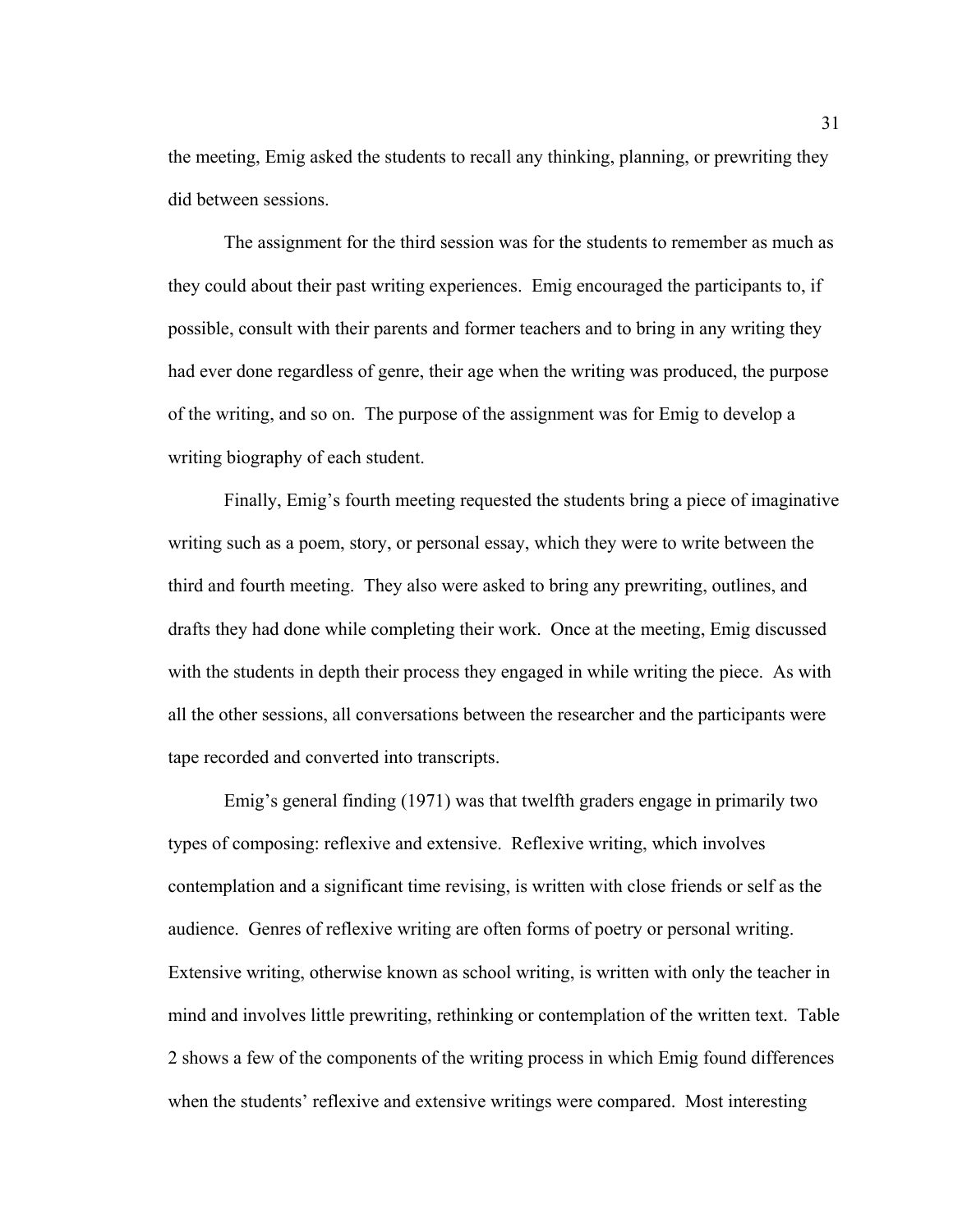| Component                    | Reflexive<br>(Personal Writing)                             | Extensive<br>(School Writing)                        |  |  |
|------------------------------|-------------------------------------------------------------|------------------------------------------------------|--|--|
|                              |                                                             |                                                      |  |  |
| Context (Audience)           | Write for peers or for self                                 | Write exclusively for the<br>teacher                 |  |  |
| Nature of Stimuli            | "self" or "human relations"<br>serve as prompts for writing | Pieces of literature serve<br>as prompts for writing |  |  |
| Prewriting & Planning        | More prewriting and planning                                | Less prewriting and<br>planning                      |  |  |
| Contemplating the<br>Product | Occasionally pause to<br>contemplate                        | Rarely pause to<br>contemplate                       |  |  |
| Reformulation                | More readily revise                                         | Seldom revise                                        |  |  |

TABLE 2: Comparison of Writing Components of Twelfth Graders' – Emig (1971).

about Emig's findings is the students engage in writing processes more like those of established writers when they write on their own instead of writing for school. In fact, when the students engaged in school writing, components such as planning, contemplating, and revising—processes later understood as cognitive processes (Flower & Hayes, 1980; Kellogg, 1994)—virtually stopped.

 Other examples of case studies that seek to describe at least some aspect of the composition process are Knoblauch (1980) and his study of intentionality in the writing process. Sommers (1980) compared the process of revision for student writers to experienced adult writers. Miller (1982) studied the process of how writers evaluate their own writing. Finally, Perl (1988) used a case study approach to help twenty teachers identify their own composing processes.

A final example of a process description inquiry is Perry's work with creative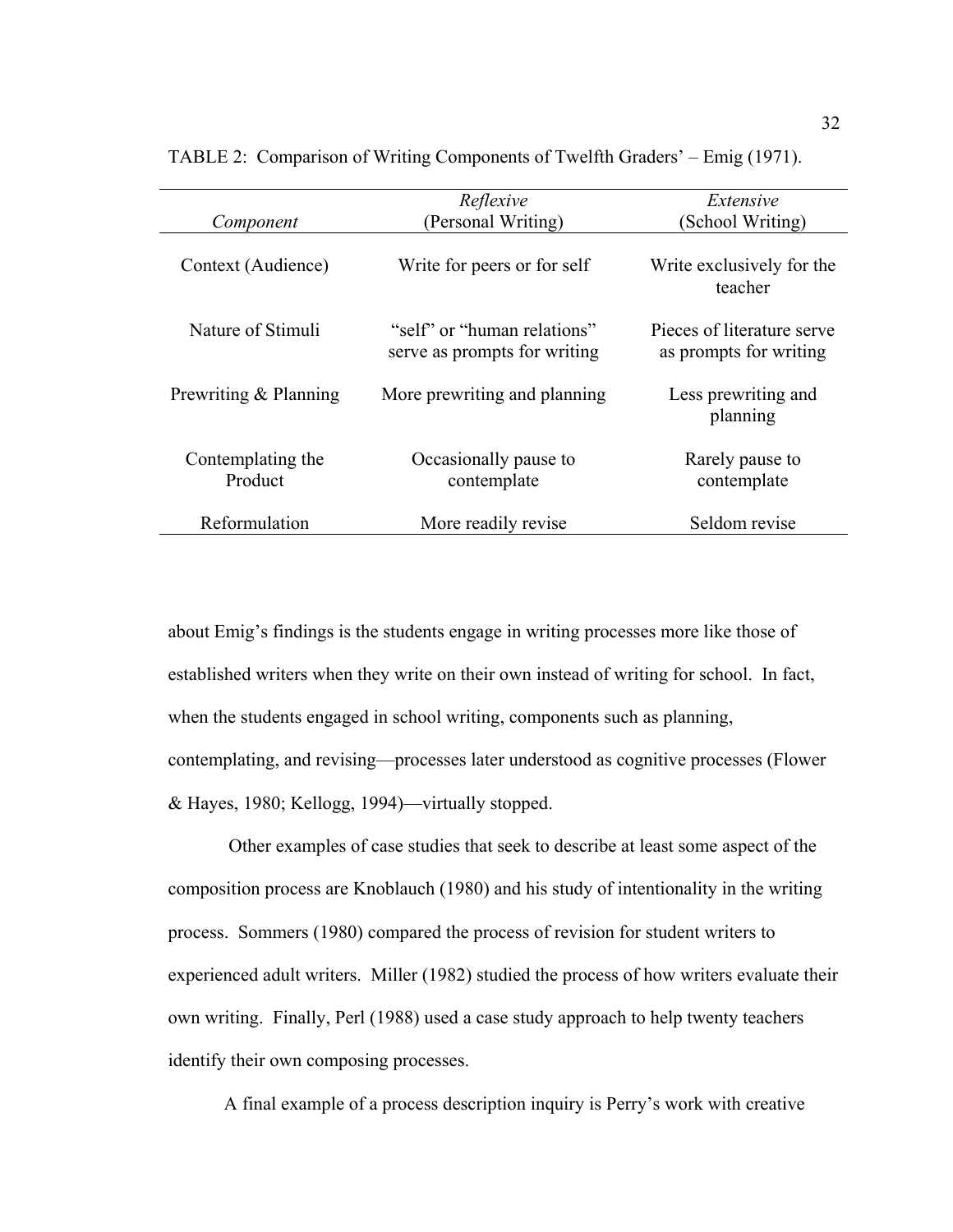writers and her attempts to describe the "flow" process of writing (1999). Based on the work of Csikszentmihalyi (1990, 1997), Perry describes flow as the inspired freedom and creativity achieved when writers lose themselves completely in their writing. Generally speaking, when the following elements of writing are in place, one enters a flow state:

- The writing activity has clear goals and inherently gives the writer some sort of feedback;
- the writer has the sense that his or her writing skills are well suited to the challenges of the writing task giving him or her a sense of potential control;
- the writer is intensely focused on what he or she is doing;
- the writer loses awareness of him or herself, perhaps feeling part of something larger;
- the writer's sense of time is altered—time seems to slow, stop or become irrelevant; and
- the experience of writing becomes self-rewarding. (Perry, 1999)

Although Perry (1999) describes her work as qualitative, she also used what seems to be a case study approach. Employing a mix of questionnaires and personal interviews, Perry gathered data from 76 writers of poetry or fiction: Twenty nine of her participants responded to a questionnaire and 47 to a personal interview. Perry found that all of the "creative" writers she studied did not necessarily experience flow when they wrote; however, those who did experience flow reported similar processes in achieving the mental state. For example, many reported simply by consistently writing they could easily move into a flow state. Some authors discussed the importance of rituals and routines, others mentioned musical aids, and almost all talked about the tools they used to write (pen versus keyboard, yellow legal pad versus computer screen) that assisted in transitioning into a state of writing flow.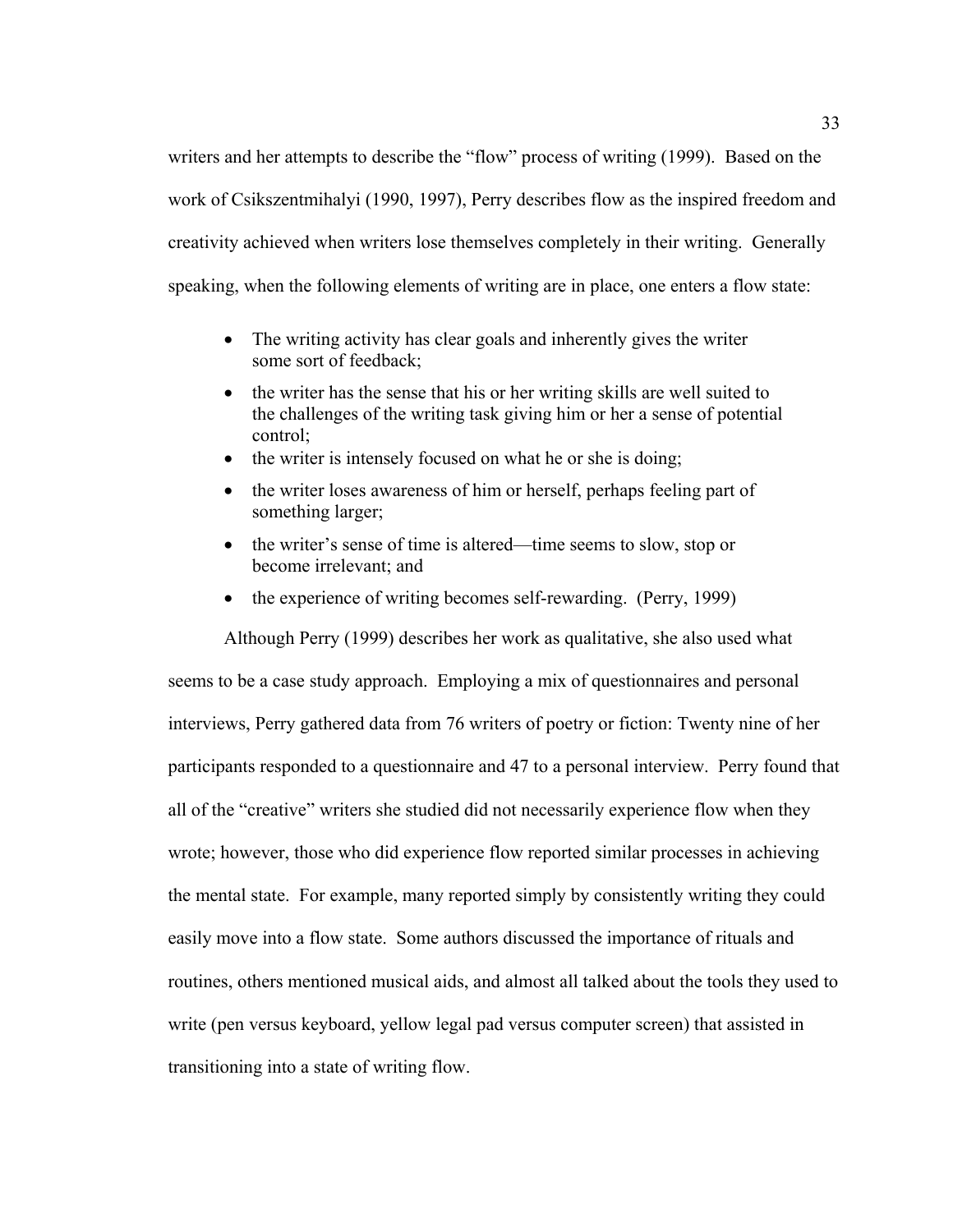#### *Phenomenology and Composition Research*

To summarize, composition research is a relatively new field of study in academia. The majority of research has been conducted in the last thirty years. Because writing is fundamental to every academic discipline, there are a number of fields interested in studying the writing process. The fields represented in this review of the literature include English, psychology, sociology, and education.

The methods used to study the writing process vary from discipline to discipline and from researcher to researcher. Reflective analysis, empirical variable testing, text analysis, and process description are modes of inquiry that seem to be the most prevalent in composition studies, with the majority of studies falling into the categories of reflective inquiries and process description inquiries. At present, there are no universal methods or procedures to understanding the writing process, and composition research has mainly concerned itself with that which can be observed and recorded. Researchers have observed writers as they write, listened to them as they composed aloud, analyzed their written texts, and so forth. Absent from the research literature are studies that account for the writing process from the personal perspective of the writer; studies that explore what writers experience as they write. Research using a phenomenological inquiry would add to the literature in this respect as phenomenology is meant to explore the structures of consciousness in human experiences (Polkinghorne, 1989).

Although phenomenology is occasionally mentioned in the literature, there is some ambiguity as to what constitutes a phenomenological study. Emig (1982) asserts that phenomenological inquiry assumes many forms. She goes on to name case-study and ethnography as two of the best-known examples of phenomenological inquiries.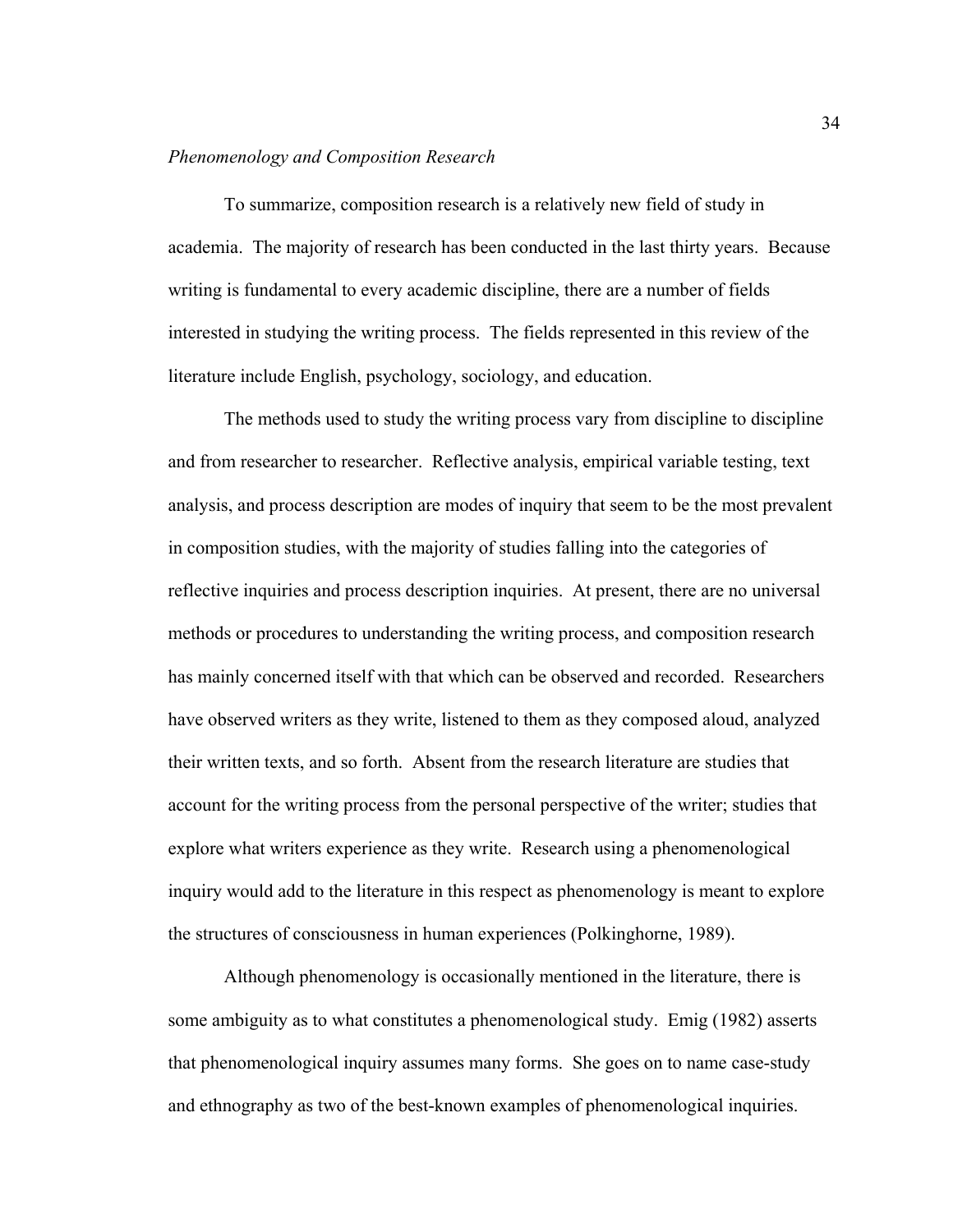Elbow (2000) also uses the term *phenomenological* to describe a specific inquiry approach for studying the writing process. In his article "Toward a Phenomenology of Freewriting," Elbow describes his personal experience of freewriting and mentions a few leads into the use of phenomenology in writing; however, his examples have more to do with affective experiences (Brand, 1989), feelings (McLeod, 1987), and creative discovery (Perl & Egendorf, 1986). Elbow does mention a dissertation (Flisser, 1988, *A phenomenological inquiry into insight in writing*) and a paper (Gleason, 1988, "The Phenomenological Study of Composing Experiences") that specifically address phenomenology as a mode of research inquiry; however, to date this researcher has not been able to access these materials. Nevertheless, Elbow (2000) stresses the need for research studying the process of writing which focuses on the experience of the writer. He writes:

 We've had a decade of protocol analysis and television cameras trained on writers, all fueled by a devotion to the facts about the writing process…When we get more careful phenomenological research, I suspect that one result will be to give us more respect for this suspect business of being excited, aroused, carried away, "rolling." (p. 128).

Phenomenological research, as conducted in this project, has so far been almost absent from the field of writing research (Brannon, 1985). Exploring the phenomenological experience of writers will contribute to the literature of writing research and will provide a deeper understanding of the process of writing. Ultimately this understanding may lead to improvements in the teaching of writing or at least increase and enhance the research questions of other modes of inquiries.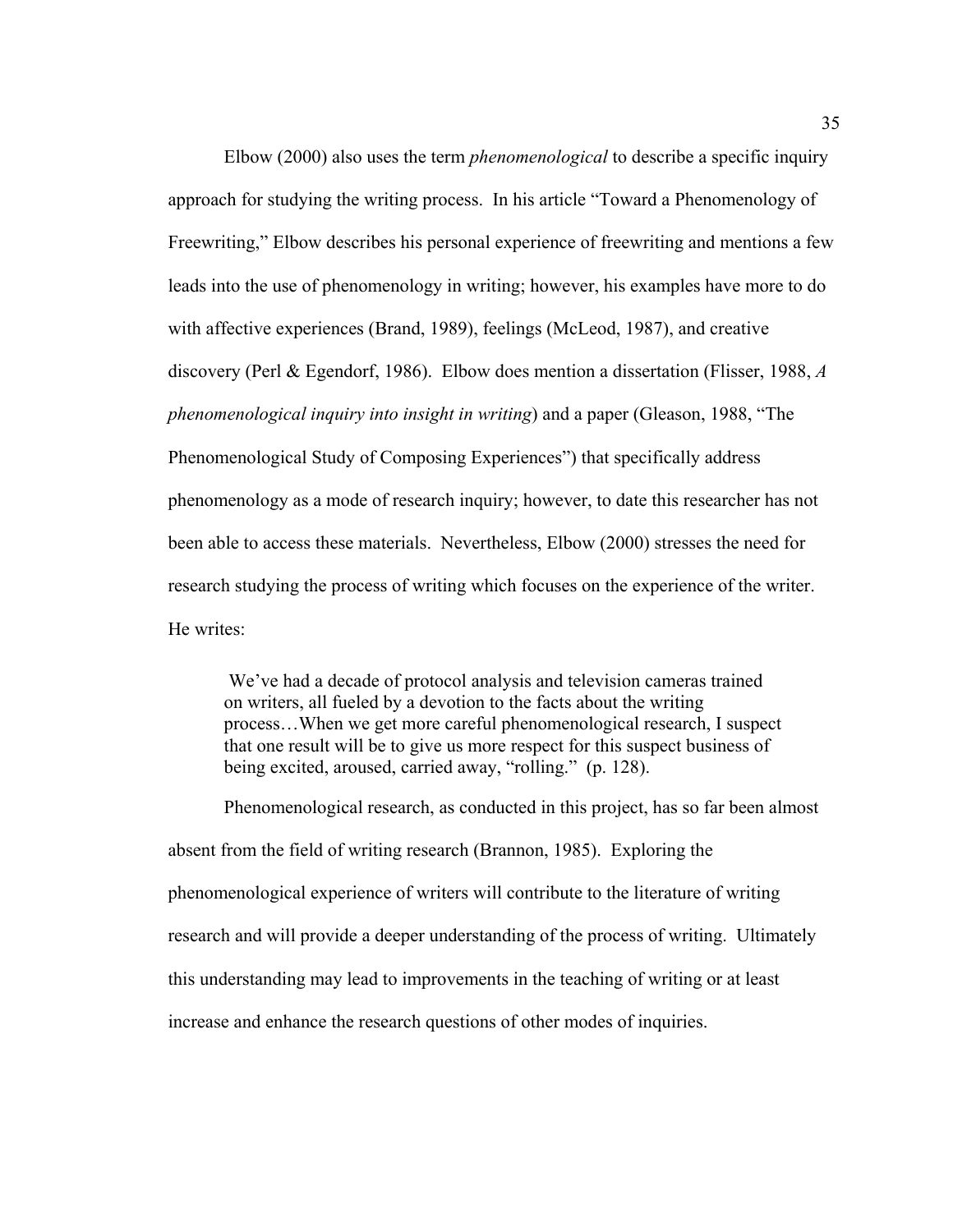## Chapter Three

## Method

*Our view of man will remain superficial so long as we fail to go back to that origin, so long as we fail to find, beneath the chatter of words, the primordial silence, and as long as we do not describe the action that breaks the silence. The spoken word is a gesture, and it meaning a world..* 

 *-Maurice Merleau-Ponty, philosopher* 

Ideally, the method selected for a study should be determined by the subject matter to be investigated. Since in this study I was interested in what writers had to say regarding their experience as they create poems, text books, short stories, newspaper columns, novels, or creative non-fiction, a phenomenological method was deemed to be most appropriate. Van Manen (2001) explains that the aim of phenomenology "is to transform lived experience into a textual expression of its essence – in such a way that the effect of the text is at once a reflexive re-living and a reflective appropriation of something meaningful: a notion by which a reader is powerfully animated in his or her lived experience" (p. 36). By conducting a phenomenological study, I was able to dialogue with writers so as to focus on their experiences of writing instead of the writing itself (Polkinghorne, 1989). This chapter provides an overview of phenomenology, the phenomenological interview, as well as the applicability of the phenomenological approach to the topic of writing.

## *Brief History of the Phenomenological Approach to Research*

 The practice of phenomenology lies primarily in description of how people experience their world and has its roots in the thinking of Edmund Husserl. Husserl hoped that phenomenology would allow philosophy to arrive at indisputable truths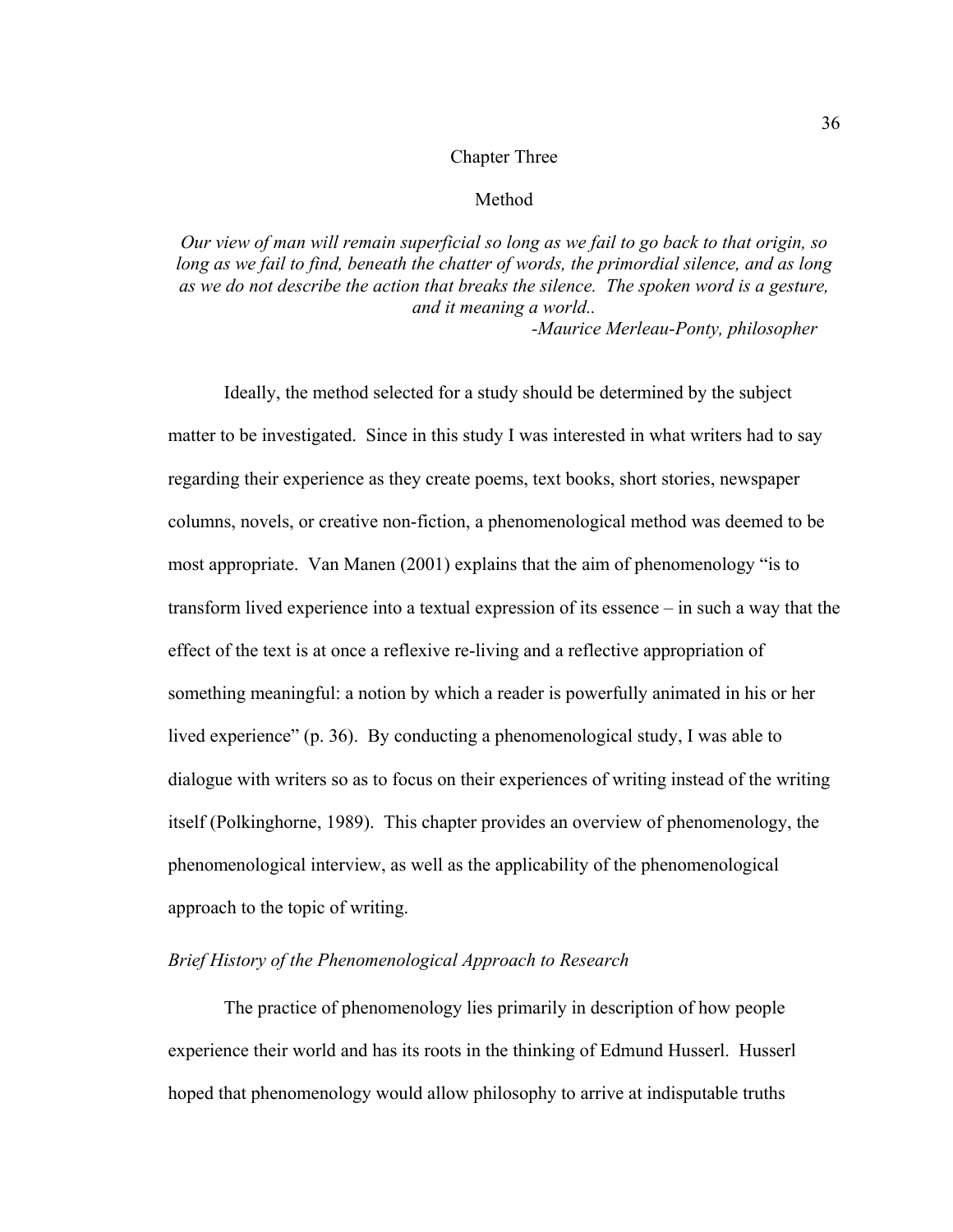(Dostal, 1993). To this end, Husserl developed the idea of suspending what one believed to be true about the world in order to be left with only the pure consciousness, which is equivalent to pure experience. This suspension of beliefs is known as epoché.

 Heidegger expanded Husserl's philosophy by shifting the concern from knowledge to emphasizing what it means to be a person (Macquarrie, 1968). One of Heidegger's major contributions to the field of phenomenology was his notion of "Beingin-the-world." Heidegger used the German expression, *Dasein*, which literally means "there-being." In short, "there-being" implies that you always already are where you are—in a particular place, at a particular time, in a particular culture, etc.; in short, situated.

 From Heidegger the discussion of phenomenology shifts to Merleau-Ponty, who wrote extensively about the topic. Merleau-Ponty sought to combine Husserl's approach to epistemology with an existential orientation derived from Heidegger (Madison, 1999). His phenomenology searched for descriptions of the objects of consciousness as they reveal themselves to direct experience. In the preface of his seminal work, *Phenomenology of Perception*, Merleau-Ponty (1962) writes:

Phenomenology is the study of essences; and according to it, all problems amount to finding definitions of essences: the essence of perception, or the essence of consciousness, for example. But phenomenology is also a philosophy which puts essences back into existence, and does not expect to arrive at an understanding of man and the world from any starting point other than that of their "facticity." (p. vii)

Merleau-Ponty's central premise in *Phenomenology of Perception* is to persuade his reader that objective thought distorts lived experience. The consequences of this distortion are that it estranges "us from our own selves, the world in which we live and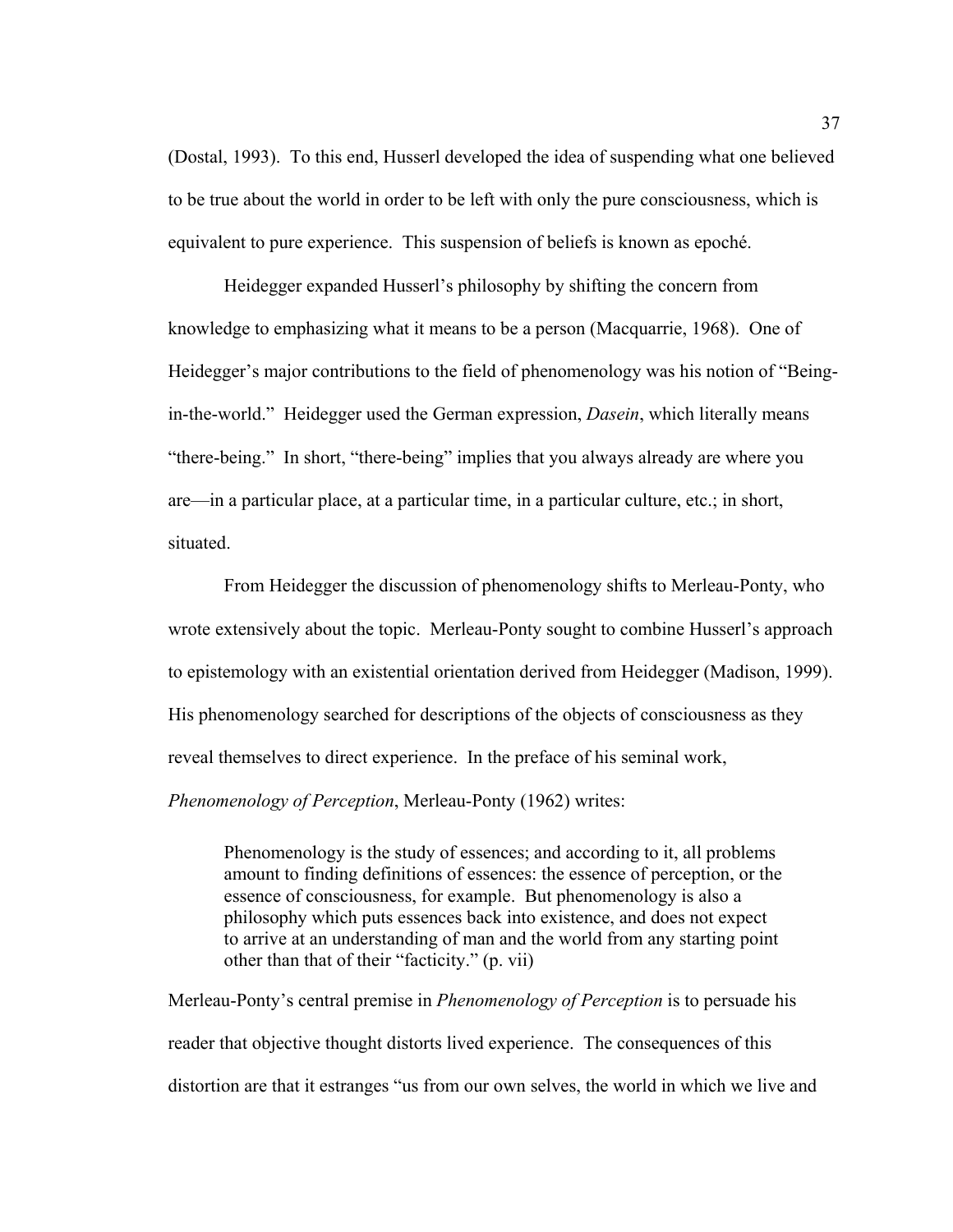other people with whom we interact" (Langer, 1989, p. 149). One problem deriving from the work of Husserl and Heidegger is that the language they used seemed too remote from concrete human life. Subsequent existential-phenomenological philosophers—such as Kierkegaard, Jaspers, and Marcel—attempted to focus on experience but failed to do so without relying, to some extent, on a leap of faith to an absolute deity or idea. Langer (1989) writes of Merleau-Ponty, "By drawing attention to the serious shortcomings of objective thought and discussing these in detail, Merleau-Ponty encourages us to abandon the traditional approaches [of philosophy] and return to the phenomena of our concrete experience" (p. 151).

By describing the "lived body," Merleau-Ponty (1962) broke from Cartesian dualism by asserting that human beings not only "have a body, but are a body" (p. 5, Pollio, Henley, & Thompson, 1997). According to Merleau-Ponty, a person's body is the means by which that person experiences the world. Using Merleau-Ponty's existential philosophy as a springboard, Couture (1998) writes, "A self that remains separated from the world where it dwells can never hope to understand it fully" (p. 30).

Another critical aspect of Merleau-Ponty's philosophy concerns his analysis of language and its relationship to consciousness. "For Merleau-Ponty, language is a vehicle for knowledge, communication, expression, and truth" (Bales, 1998, p. 52). In Merleau-Ponty's (1962) own words:

We must recognize first of all that thought, in the speaking subject, is not a representation, that is, that it does not expressly posit objects or relations. The orator does not think before speaking, nor even while speaking; *his speech is his thought*. [Italics added] (p. 180)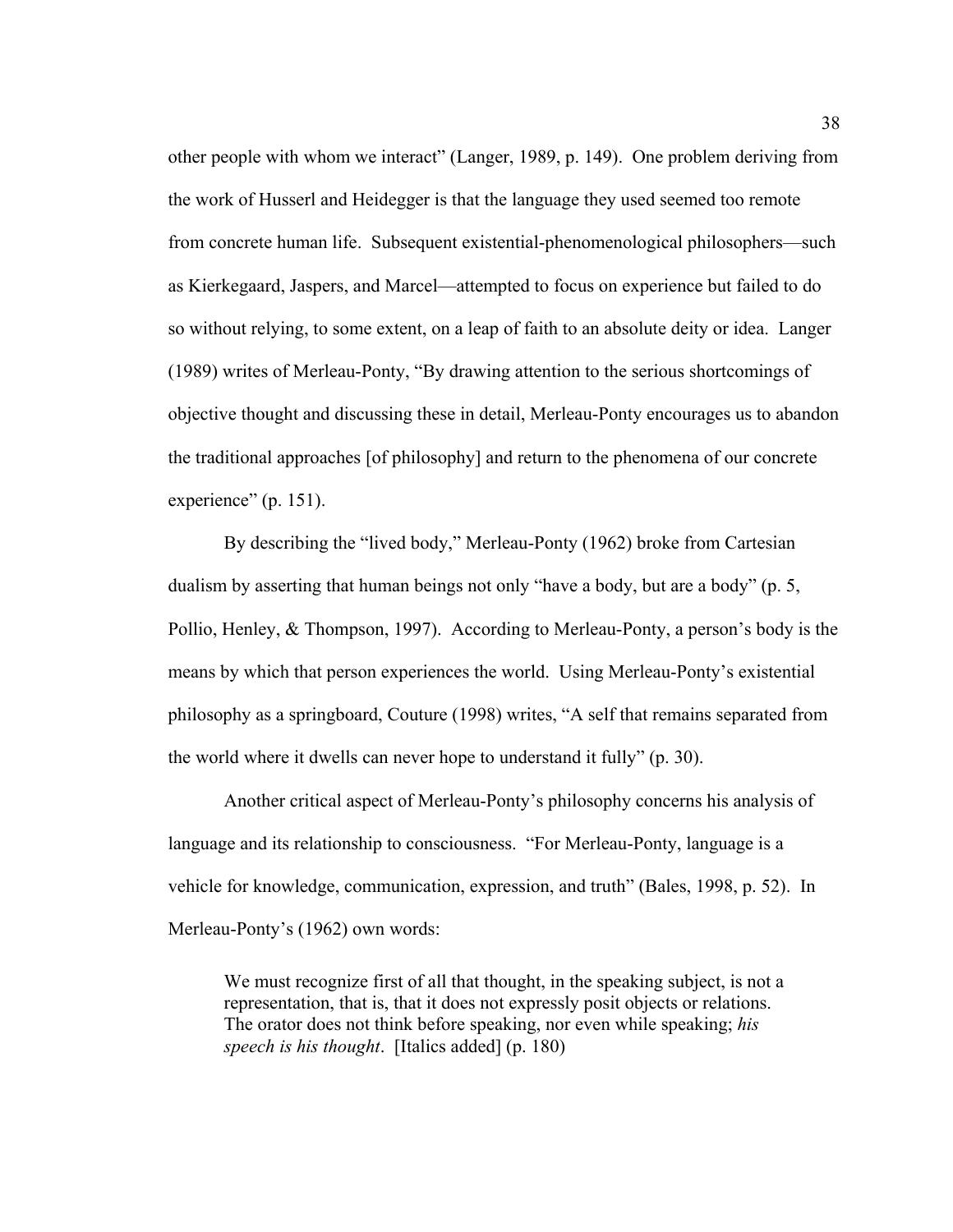The purpose of phenomenological research, as guided by existential-phenomenology is to "produce clear, precise, and systematic descriptions of the meaning that constitutes the activity of…consciousness" (Polkinghorne, 1989, p. 45). These descriptions come precisely from the dialogue of the participant and researcher—both construct the meanings of a phenomenon in an ongoing spoken exchange.

#### *The Phenomenological Interview*

The primary research tool I used in this study was the phenomenological interview as described by Thomas and Pollio (2002). The goal of researchers using this interview technique is to learn something from a participant about their experience of the phenomenon in question and about the participant as the final authority concerning his or her own experience (Thomas and Pollio, 2002). Even so, since all knowledge is created discursively, even self-knowledge (Pollio et al., 1997), the phenomenological interview is a type of discourse or conversation entered into with the intent of eliciting or describing participants' understanding of their experiences (Polkinghorne, 1989).

A phenomenological interview uses the language of participants to focus on their experienced meaning instead of relying on an "objective" researcher to observe and describe the subjects' actions or behaviors (Polkinghorne, 1989). Within the context of a phenomenological interview, the interviewer acknowledges that the participant being interviewed is the authority on his or her experience; thus, the interviewer as researcher approaches the phenomenological interview from a respectful stance, making clear to the participant that his or her individual understanding of a phenomenon is what interests the researcher.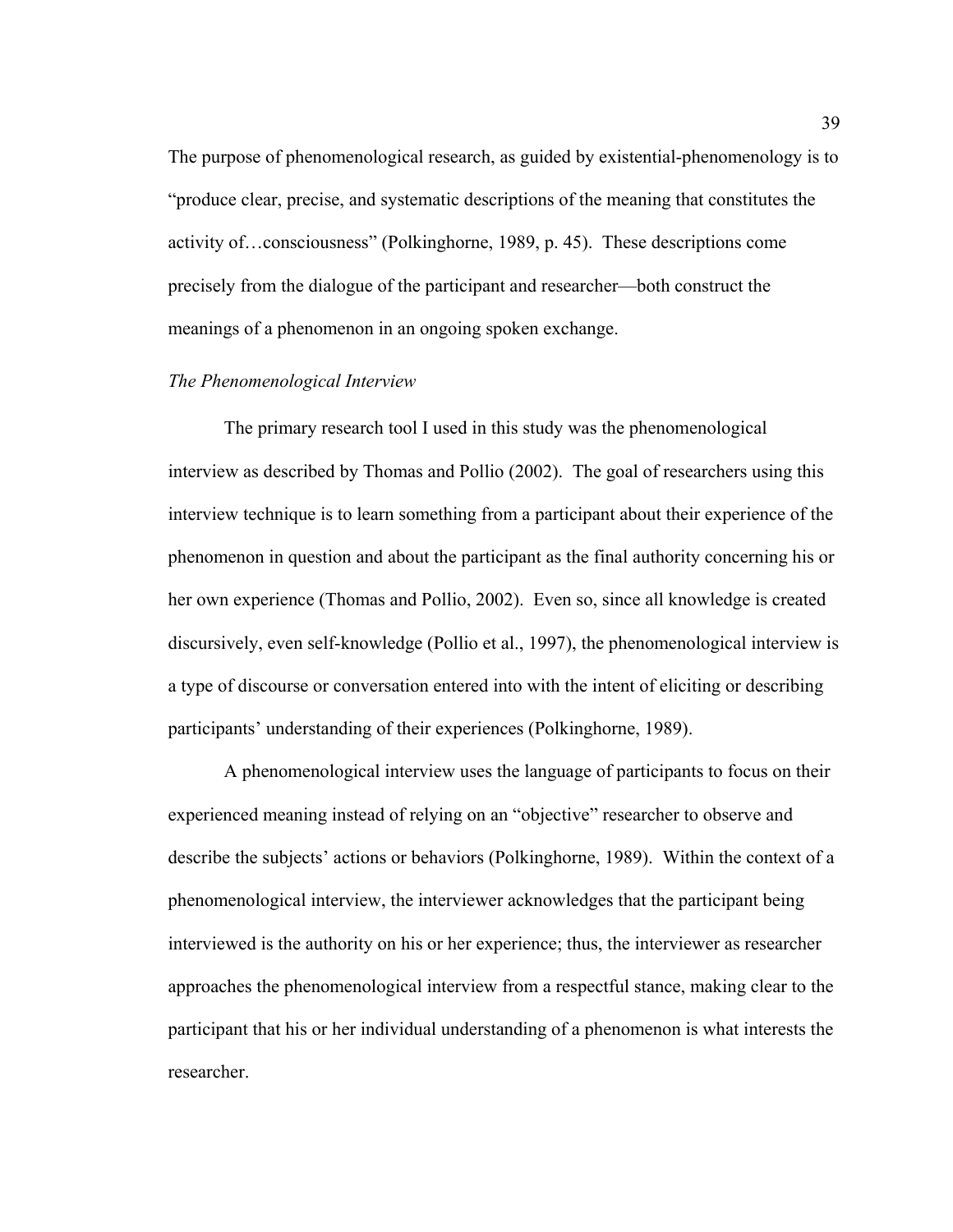### *Data Collection*

Researchers begin each phenomenological interview with an open-ended question about the participants' experience of whatever phenomenon is being studied. Because the interview is unstructured, subsequent questions arise from the content of the interview. These questions are intended to assist the interviewees in focusing on their experiences as they describe it (Kvale, 1983; Polkinghorne, 1989) and to help the researcher clarify what the participant means if he or she feels they have misunderstood something said. The interview concludes when both people feel satisfied that the participant's experience has been communicated as well as it can be.

Once the participant indicates that there are no more descriptions of their experience to be communicated, the researcher summarizes to the participant, as completely as he or she can, his or her understanding of the participant's description of the experience. This allows a participant to clarify any misunderstandings and to elaborate on any points he or she feels needs more description. Once the participant is satisfied that the researcher has summarized his or her experience accurately, the researcher provides the participant with a final chance to add any information by asking if he or she has anything more to say.

To conduct a successful phenomenological interview, researchers must ask questions that help participants describe their experiences. A phenomenological question avoids eliciting a theoretical explanation or statement. Instead of conceptualizing, categorizing, or reflecting on a topic, phenomenological interviews allow people the opportunity to discuss the world as they immediately experience it (Van Manen, 2001) in terms of their immediate awareness (Thomas and Pollio, 2002). Essentially,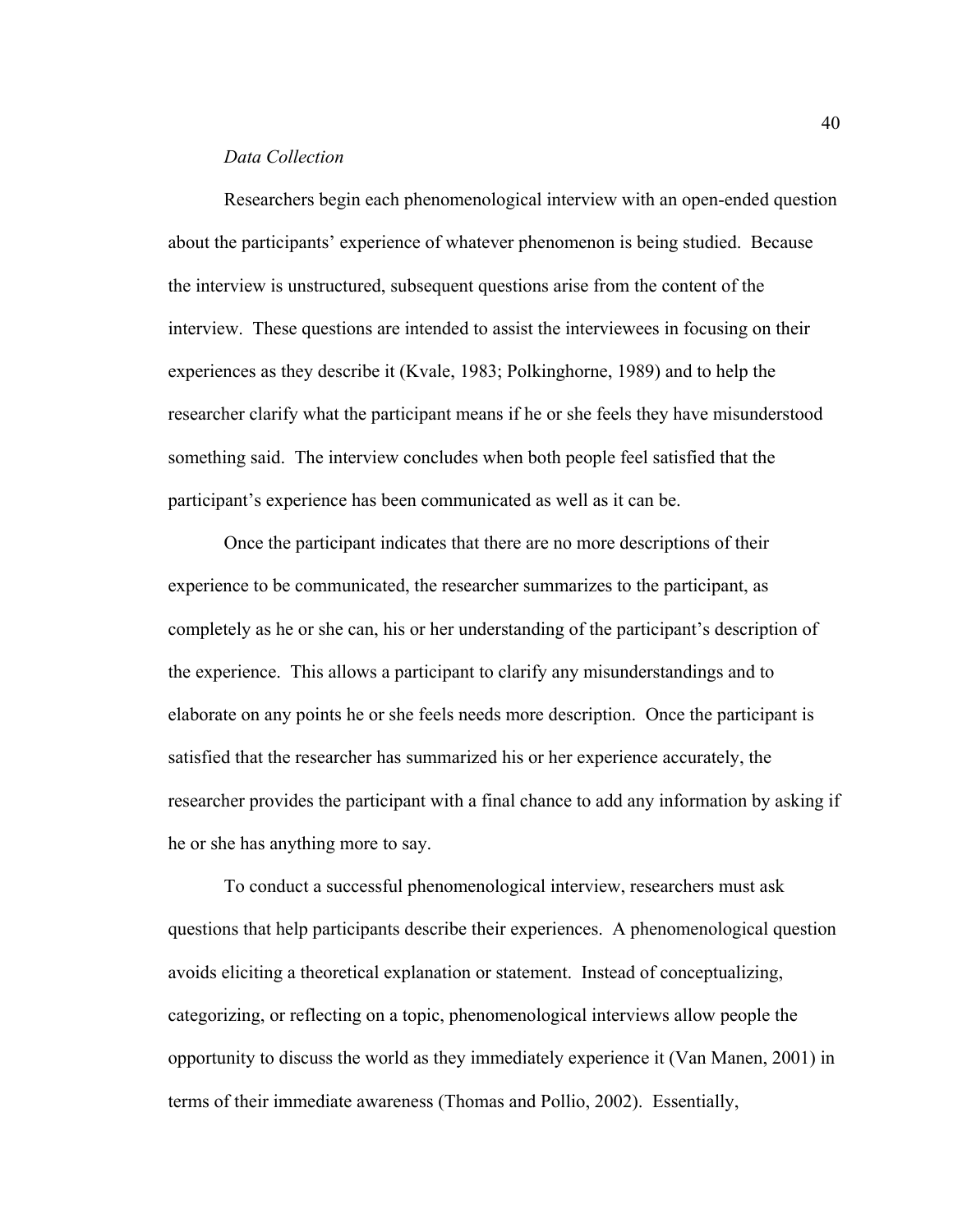phenomenological interviews engage participants in conversations that are "oriented to sense-making and interpretation of the notion that drives or stimulates the conversation" (Van Manen, p. 98).

The concept of engaging participants in conversations is critical to the ways in which phenomenological interviewing is useful to social scientific research. Conversations are always about "something" and within the grounds of a phenomenological interview the participant is not the object or focus. Instead, it is with the participant, through conversation, that the phenomenological researcher concentrates on the content of the conversation (Thomas and Pollio, 2002). Novelist Anne Bernays (2001) writes, "Whatever I knew about constructing a piece of fiction lay in an unsorted jumble in what a shrink would call the unconscious but I prefer to think of it as the cellar." If Bernays agreed to become a participant in a phenomenological interview study, she and the researcher would discuss her experience as a fiction writer. Engaging Bernays in dialogue would allow her to describe her experience of writing – to sort through the "jumbles" of her writing mind. Bernays in describing her experience to the actively listening researcher might stumble upon new revelations as to what writing means to her. These revelations can take place because the conversation would focus on previously un-reflected experiences (Thomas and Pollio; Pollio et al., 1997). As a consequence of the clarifying components of conversation, it is assured that those issues which are central or important to a participant will emerge again and again throughout the dialogue (Polkinghorne, 1989; Pollio et al.).

Furthermore, every phenomenological interview yields something different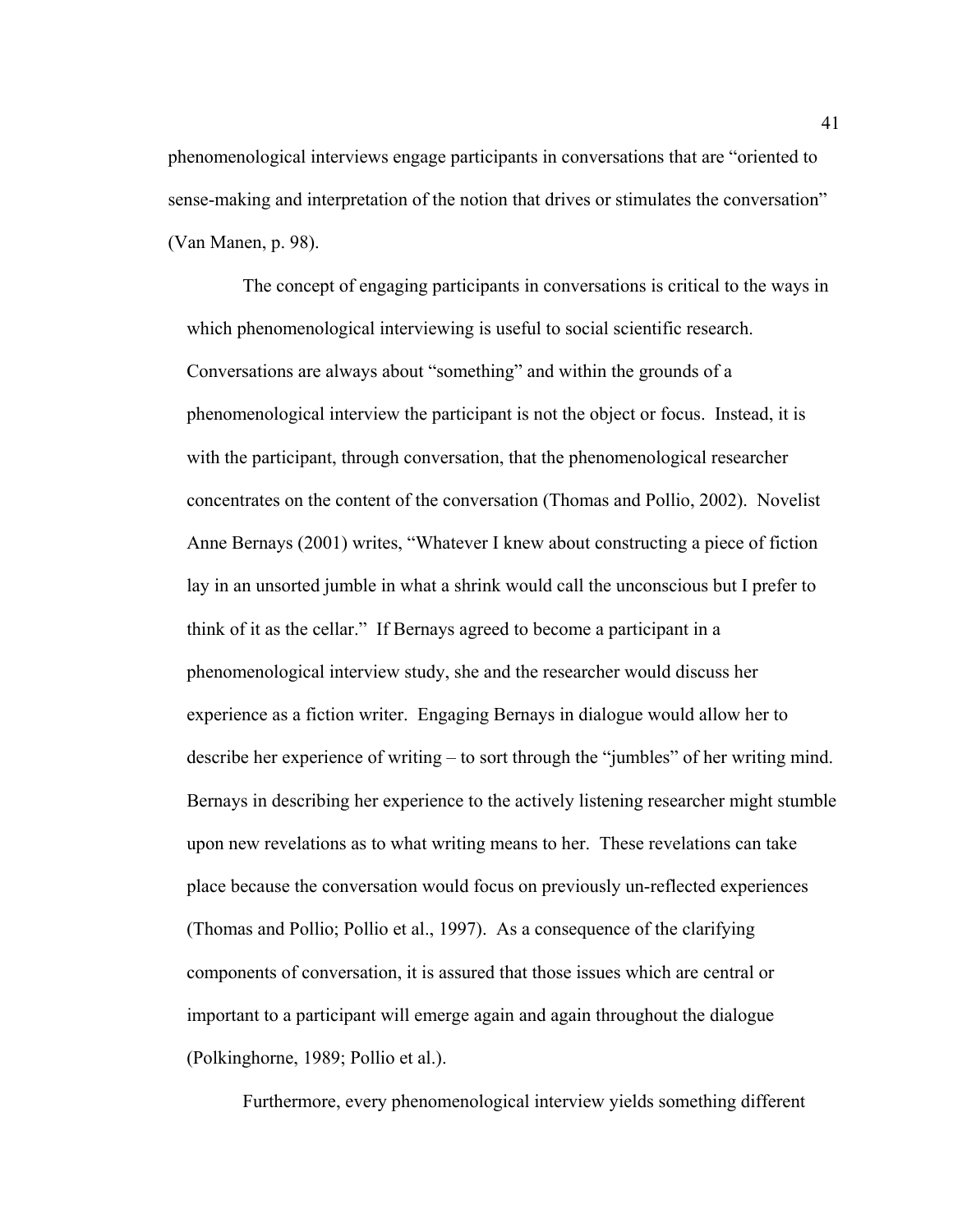(Linge, 1976). What a researcher may learn from dialoguing with one participant will be something different when dialoguing with another participant. In fact, interviewing the same participant more than once may not yield identical information. The reason for this is that since knowledge is constructed discursively, and these discourses may be refined and clarified between/among participants and researchers, the contexts of the dialogues are ever changing (Pollio et al., 1997). The "truth" of what one experienced yesterday may be illuminated by talking about it today and, perhaps, affect how the person remembers it tomorrow.

#### *Participants*

 The number of participants used in a phenomenological study is not nearly as important as the variety and quality of the descriptions provided by the participants interviewed (Polkinghorne, 1989). It is essential, though, that all participants experience the phenomenon being studied (Creswell, 1998). Thomas and Pollio (2002) suggest that an appropriate sample size for phenomenological research can range from six to twelve participants provided there is thematic redundancy after hearing the narratives of six participants. According to the authors, "If redundancy is evident after hearing the narratives of six participants, the researcher may decide that it will not be necessary to interview an additional four or six (p. 31)." The main criteria for selecting participants are: 1. They have had relevant experience, 2. They want to talk about it, and 3. They are articulate enough to talk about it (Pollio, Henley and Thompson, 1997).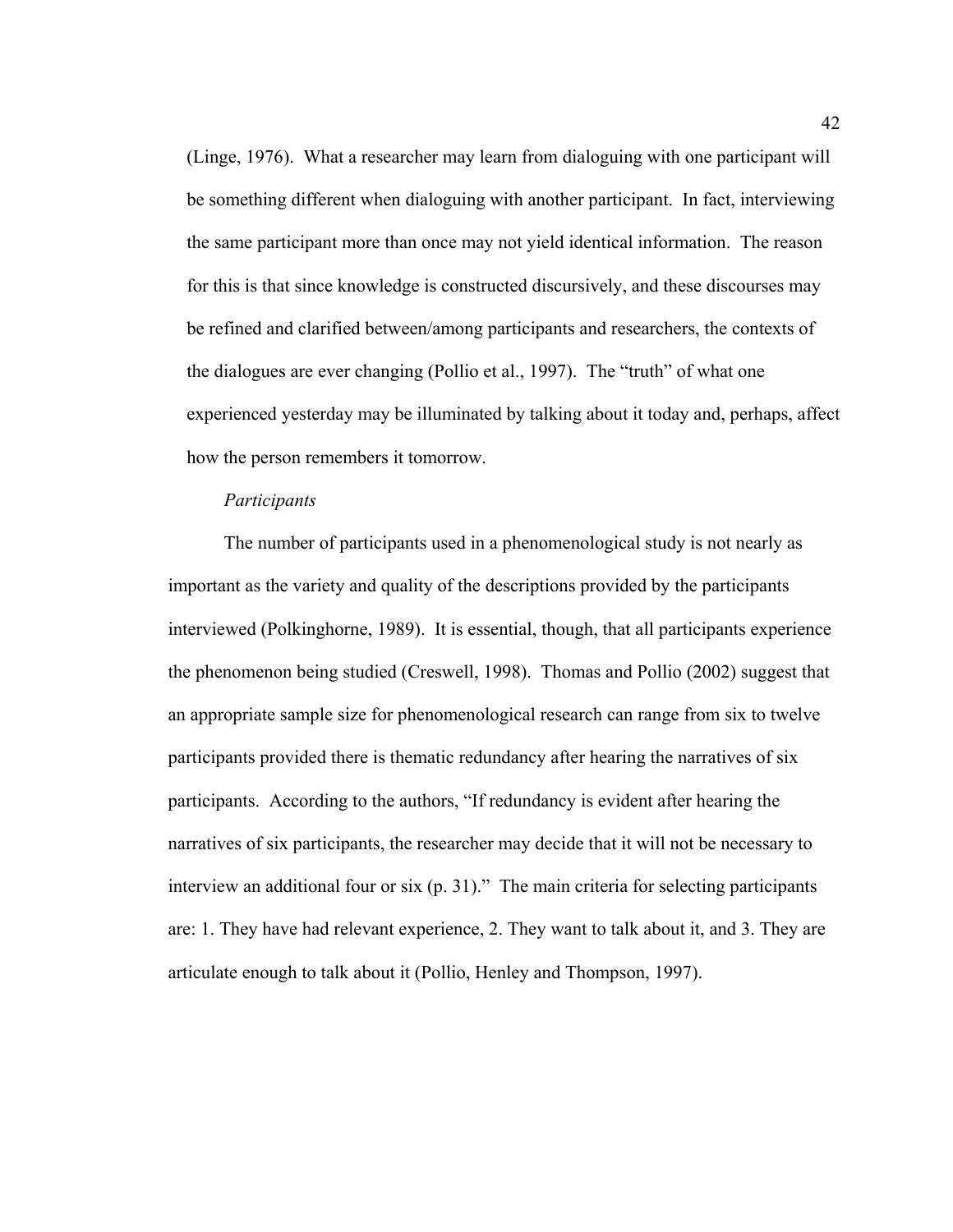## *Phenomenological Interpretation of Data*

Van Manen (2001) describes "data" as descriptions of a participant's livedexperiences; however, obtaining descriptions from participants is only the beginning of the interpretive process. Descriptions of lived-experiences to be interpreted are gathered through phenomenological interviews; however, before researchers can begin analyzing and interpreting participants' descriptions, spoken descriptions must be transcribed into written texts.

Completed interviews are transcribed verbatim by the researcher. The names of people, places, and other data that might serve to identify the participant are removed or are assigned a pseudonym. Transcribed interviews serve as the data for interpretation.

## *Bracketing*

Before the researcher engages in any interviews, though, it is important that he participates in his own interview to "bracket" (Moran, 2000), or become aware of, any theoretical beliefs, preconceptions, or presuppositions he has about the topic (Thomas and Pollio, 2002). Bracketing is a process of the researcher locating, interpreting, and determining the key phrases that describe the essential recurring features of his experiences with writing: It is a subtractive process seeking to remove conceptual biases that could distort the researcher's interpretation of the phenomenological data (Pollio, et al., 1997). When researchers are more aware of their own biases, they can be more present to what participants speak about in the phenomenological interview.

# *The Hermeneutic Circle*

A phenomenological-hermeneutical approach is used to analyze the transcripts once participants' descriptions are collected and transcribed. Van Manen warns that this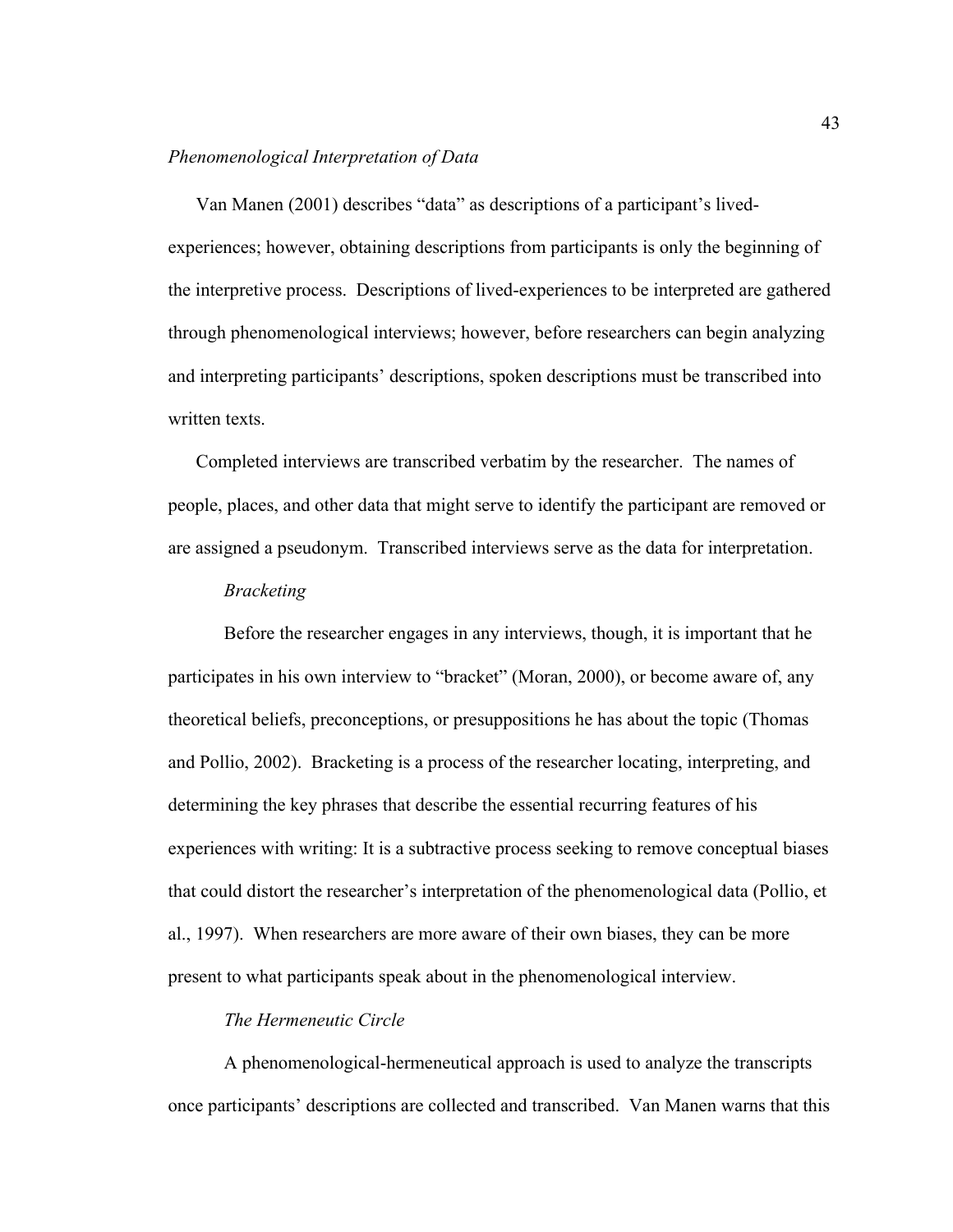type of analysis should not be confused as a "mere variation of well-known techniques of content analysis, or as identical to analytic-coding, taxonomic, and data-organizing practices" (p. 29) common to other research approaches. Whereas these methods specify beforehand what they want to know from a text, a phenomenological-hermeneutical analysis of the data is discovery oriented, wanting to find out—as nearly as possible what a certain phenomenon means to a specific person and how that phenomenon is experienced. Meanings emerge from the participant's transcribed interviews in the form of themes or topics, producing a general description of the experience. The emphasis is on describing, not testing hypotheses.

The hermeneutical approach to mining the transcript for reoccurring themes or topics involves a continuous process of reading and relating a part of the text to the whole of the text (Pollio et al., 1997). This moving from part to whole and back again—the hermeneutic circle (Valle et al., 1989)—is critical to gaining a more complete understanding of a person's experience. To emphasize the importance of the circular practice of using the parts to understand the whole to better understand the parts, Bales (1998) writes:

When we approach a text (or a person's experience) for the first time, we see only part of it; therefore, we lack a sense of the whole. With this lack, we are open to misunderstanding and misinterpretation. As we gain an understanding of the whole, we have a more lucid understanding of the parts. (p. 58)

Theoretically, explicating themes using the hermeneutic circle could be an infinite process. Kvale (1983) suggests that once the analysis is free of inner contradictions, the process may be concluded. The meaning that has emerged from the text is, at this point, is as much a product of the interpreter's work as the initial dialogue between researcher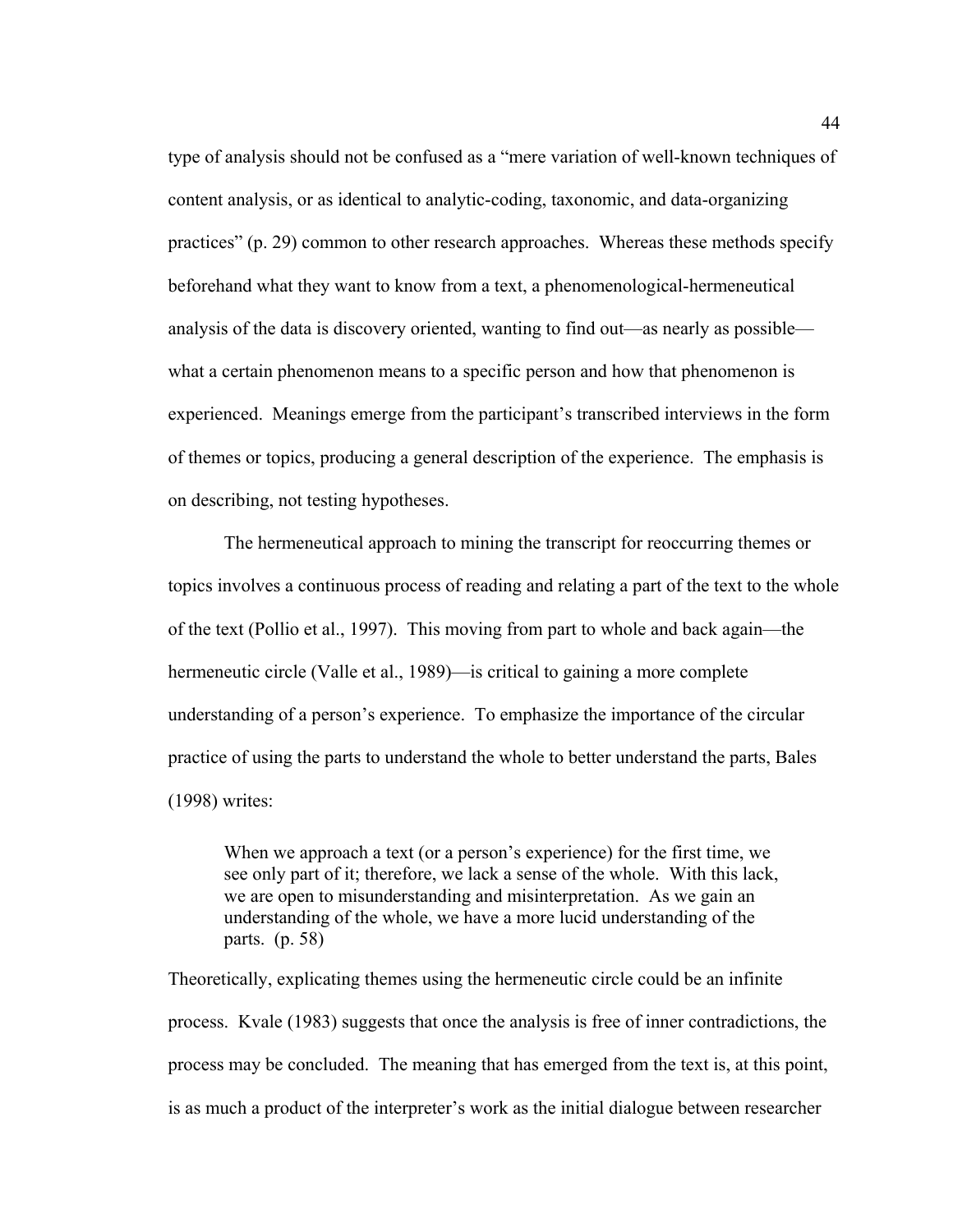and participant.

 When using a phenomenological-hermeneutical approach to analyze text, the researcher identifies passages in each transcript that relate to similar themes related to the phenomenon being studied. The structure of the relationship between and among the themes is reviewed and refined by an interpretive research group. This group assists the researcher in establishing a *Gestalt*, or a complete picture, of participant experiences. Diagrams often are used to represent structural relationships among and between themes while a descriptive text is written to describe each theme in the participants' experiences of writing (Reitz, 1998).

An important final step is presenting the thematic structure to each of the participants. Thomas and Pollio (2002) write, "Participants are asked to consider the overall findings and to judge whether the thematic structure reflects their own individual experience" (p. 38). If there are any disagreements, participants may suggest alternative wording or participation. Only then is the final report prepared.

#### *Trustworthiness of Phenomenological Research*

A potential criticism of phenomenological research, at least from the standpoint of positivist science, is that phenomenological research does not satisfy the requisites of hard science in terms of reliability, validity, and generalizability. Before responding to this argument, one must consider if even hard science can produce unquestionable results. Quoting Albert Einstein, "If we knew what it was we were doing, it would not be called research, would it?" Berliner (2002) makes the point that a distinction should be made between the discipline of science and methods or techniques used in research. Quoting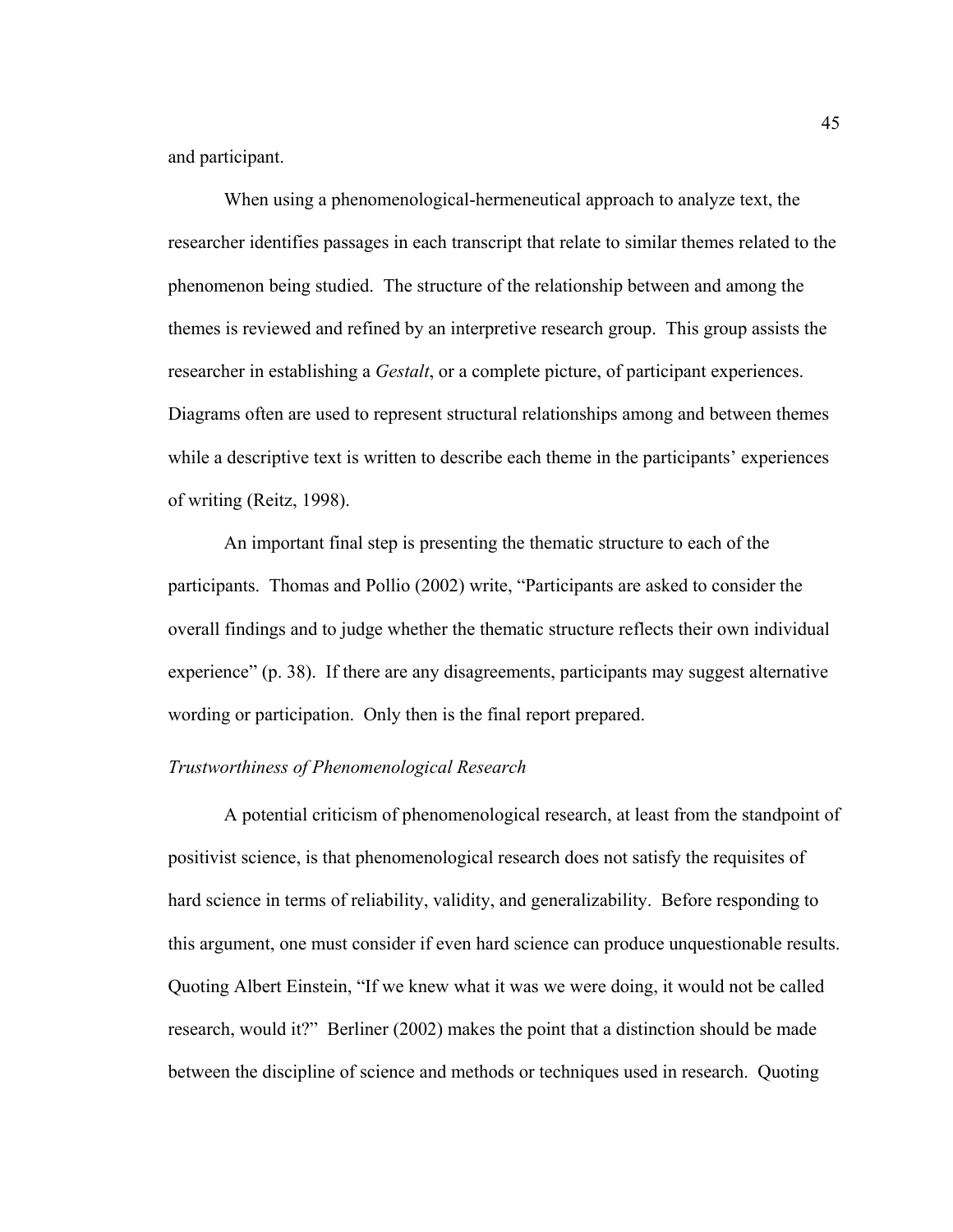Percy Bridgman, Berliner writes that science is no more than individuals "doing their damndest with their minds, no holds barred" (p 18). Methods are no more than a means to knowledge and though scientific research has acquiesced to the methods of positivistism as the only way to knowledge, there are a multitude of unexplored paths to understanding. The research problem should determine the method, not the other way around—in the latter case, one ends up with what some researchers have called "methodolatry."

 Positivists sometimes argue that because phenomenological interviews do not rigidly adhere to strict lines of questioning when gathering data, results are not to be trusted; however, the absence of inflexibility does not preclude rigor. Husserl's aim of phenomenology was "the *rigorous unbiased* study of things as they appear so that one might come to an essential understanding of human consciousness and experience [italics added]" (Valle & Halling, 1989, p. 6). Though the discourse of phenomenological interviews will vary, the processes involved before and after the interviews are to be carefully observed and scrupulously executed. Methods in phenomenology offer general guidelines and change according to what is best suited to understand the particular experiential phenomenon now the object of study (Polkinghorne, 1989). Once the researcher decides upon the phenomenon to be studied, only those participants who have experienced the phenomenon are contacted and interviewed.

 A term often used in qualitative research in lieu of reliability and validity is trustworthiness and verisimilitude. As mentioned previously, the phenomenological researcher arrives at trustworthiness through rigorous analysis of data on the basis of hermeneutic procedures. The hermeneutic process connects between the familiar world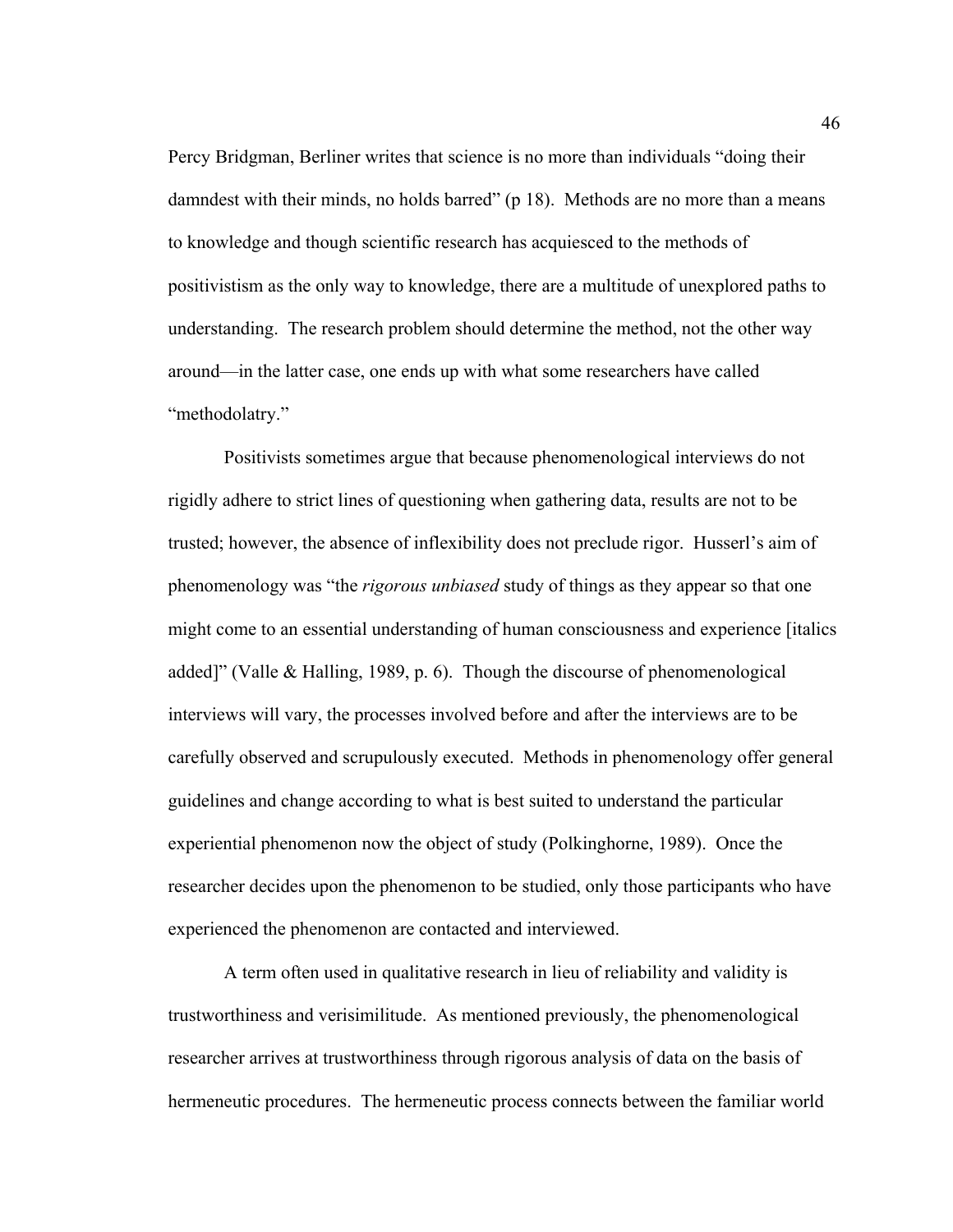in which we stand and the strange meaning that resists assimilation into the horizons of the world (Linge, 1976). The method yields "descriptive interpretations noting prominent meaning relations, and patterns in each interview" (Pollio et al., 1997, p. 51) and is a "continuous process of relating a part of some text to the whole of the text, and any and all passages are always understood in terms of their relationship to the larger whole" (Thomas and Pollio, 2002, p. 35). This circular movement from a segment of the text to the whole helps ensure that any assertions of interpretation are warranted by constantly weighing what is interpreted back to what is in the text. But what all of this comes down to is the researcher, the participants, and the readers of a study saying: "Yes, that describes the way I experience it" or "I see how a person can experience it that way." This is verisimilitude, or life-likeness.

 To deepen the trustworthiness of the analysis, a hermeneutic approach is best implemented through group, idiographic, and nomothetic interpretations (Pollio et al., 1997); however, before any analytical process can begin, the researcher must undergo his own bracketing interview to become aware of potential biases that might influence the direction of participants' interviews. Once such bracketing is complete, the researcher is ready to conduct phenomenological interviews, transcribe the dialogue, and analyze the data. The analytic process begins with an interpretive group who collectively works to extract "meaning units" that serve as a basis for themes (Thomas and Pollio, 2002). Using the hermeneutic process of moving back and forth from interpretations to text, the interpretive group will thematize approximately three to four of the protocols; enough to provide an adequate thematic base for subsequent interpretations of interviews. The researcher then individually interprets the remaining protocols alone while, again,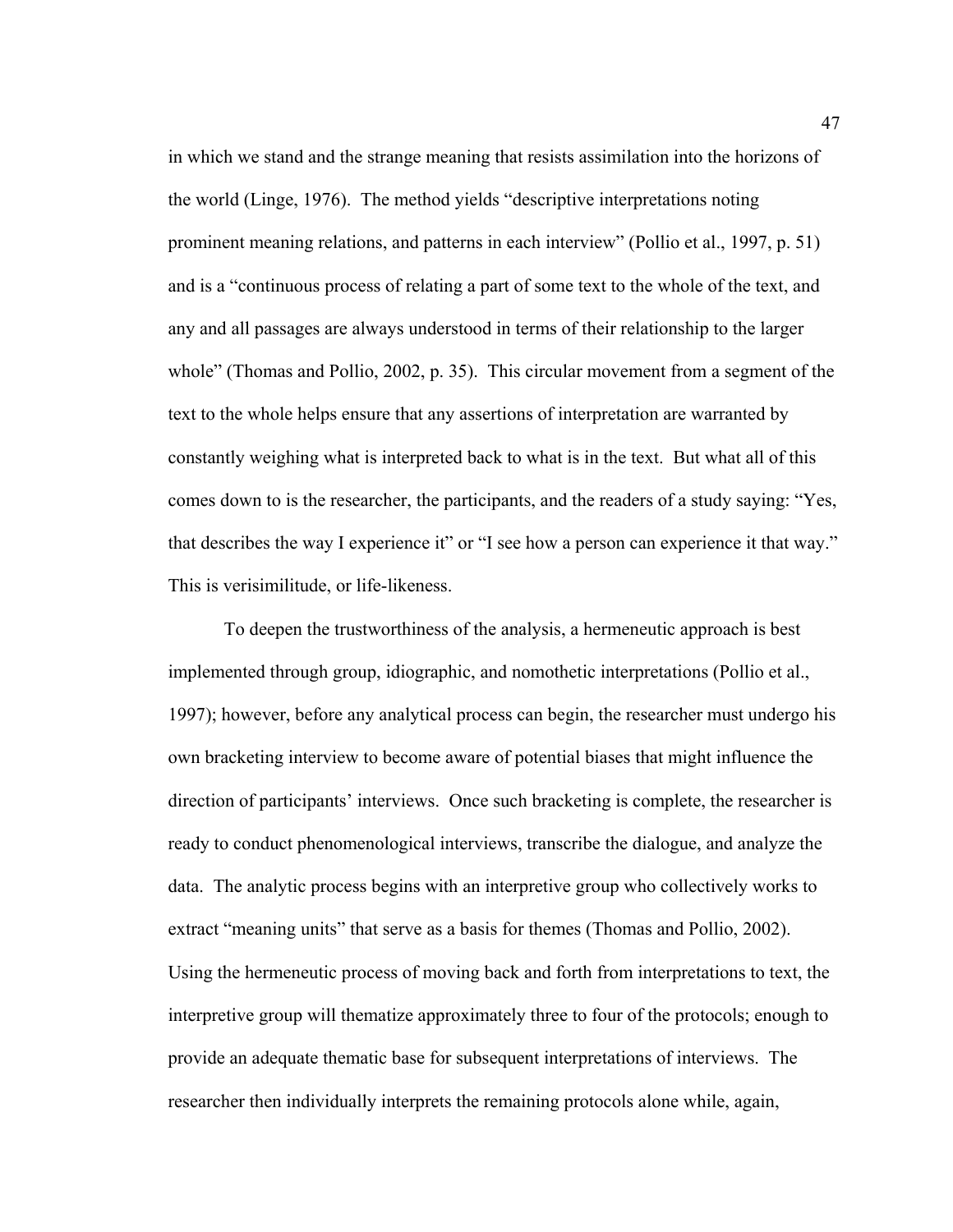utilizing the hermeneutic circle and supporting interpretations with references to the text. Thematic patterns typically develop after reading three to five interview transcripts; however, the interpretive process does not end (Pollio et al.) and idiographic findings are regularly presented to the research group as well as to the participants for purposes of "verifying" interpretation. After all individual transcripts have been analyzed, "the hermeneutic circle expands to include more general, or nomothetic, thematic descriptions and the seek commonalities across interviews" (Thomas and Pollio, p. 37). If the nomothetic interpretation is done outside the interpretive group, the results are presented and discussed within the group.

### *Validity*

 Behavioral scientists generally distrust interview methods citing that only what can be observed and quantified is to be considered valid data. In other words, they may consider data deriving from self-description to be inaccurate due to subjects distorting their internal representations or the interviewer distorting the linguistic message during the interpretative process. But Pollio et al. (1997) argue that where else is the "real" to be found if not in the context of an interview where the participants' perspective on his or her experience emerges: "The description of an experience as it emerges in a particular context is the experience" (p. 31).

 A "valid" phenomenological interview study succeeds in investigating what the researcher intends to investigate. Concerning the validity of phenomenological research Thomas and Pollio (2002) write, "Validity is not determined by the degree of correspondence between a description and some external reality criterion but by whether convincing evidence has been brought forth in favor of the description offered" (p. 41).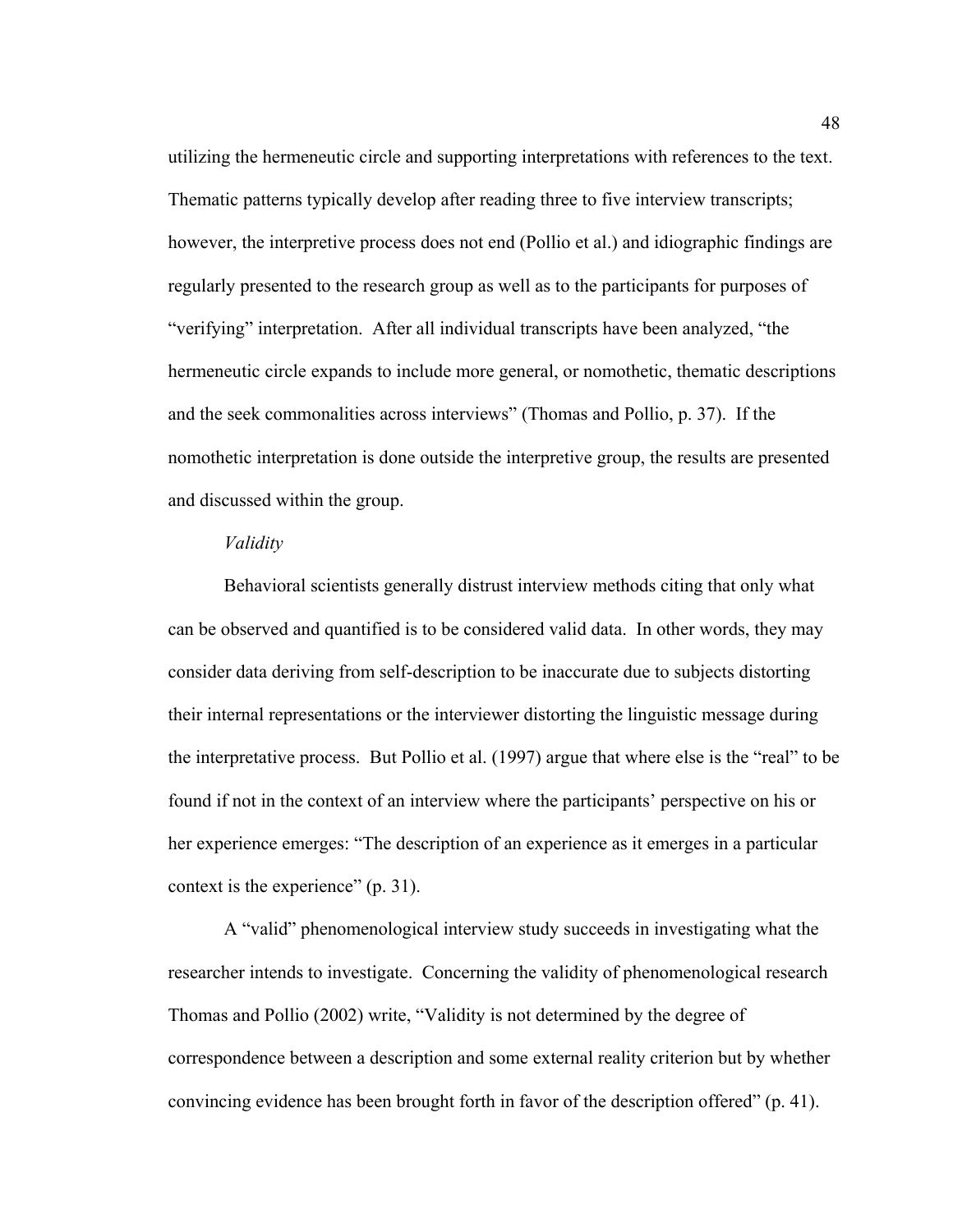Otherwise stated, the validity of a phenomenological research has more to do with whether or not convincing evidence has been collected to support the properness of the interpretation. Pollio et al. (1997) explain that evidential support (validity) can be evaluated by resolving the methodological and experiential concerns of a phenomenological study. Methodologically the researcher must provide evidence of rigor, such as discussed in the analysis of themes, as well as in terms of how participants are selected and interviewed. The researcher must also show that her methods are appropriate for yielding the type of understanding claimed by the study. Experientially, the researcher must demonstrate a strong relationship between her data and her interpretation (plausibility); furthermore, the interpretation should allow a reader to see the researched phenomena with a new understanding (illuminating). Pollio et al. maintain that once all criteria are satisfied—that the methodological concerns are shown to be rigorous and appropriate and the experiential concerns are demonstrated to be plausible and illuminating—then and only then is it possible to judge a given topic of phenomenological research as valid.

## *Reliability*

 The bottom line for reliability as it pertains to a phenomenological study is whether or not the study achieves relevance by opening new avenues to understanding the researched phenomenon. To accomplish this, the researcher's thematic analysis must identify "general structures and processes of experience despite changes manifest in the unique patterns defining individuals and settings" (Thomas and Pollio, 2002, p. 40). When reliability is viewed through this lens, exact replication of any phenomenological study is impossible. In other words, a researcher will never be able to duplicate a study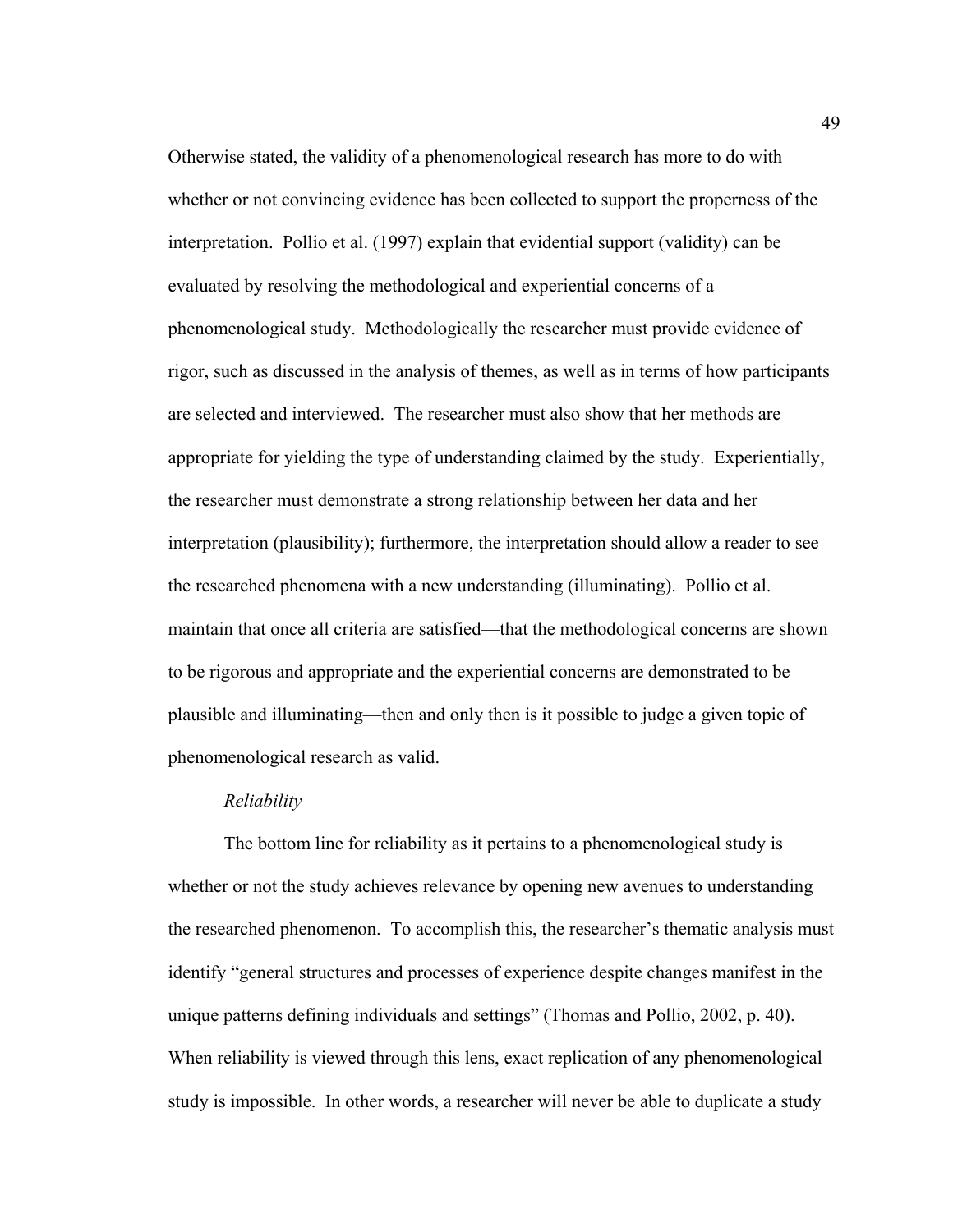of a phenomenon and obtain exactly the same findings, even if the same participants are used; however, replicability is not the aim of a phenomenological study. Polkinghorne (1989) suggests that the "phenomenological concern is with the nature of the experience itself" (p. 48). To involve more than one participant in a phenomenological study is to generate variations, and having a variety of narratives can make discerning the essential structure of a phenomenon much easier (Thomas and Pollio). Replicating a specific piece of phenomenological research will serve to extend the themes and connections achieved in the original study.

#### *Generalizability*

 Pollio et al. (1997) stipulate that any thematic descriptions, be they idiographic or nomothetic, are for the purpose of improving the researcher's interpretive vision, not for the purpose of describing the characteristics of a population. From a positivist's point-ofview, generalizability of a study's findings back to the larger population is critical. Yet, in education the experience of one may be considerably different from another's. Not only is each student an individual, there exists a multitude of possible contexts for each individual's experience; thus, making generalizations about larger populations from small samples in educational research may prove faulty. Berliner (2002) states, "In education, broad theories and ecological generalizations often fail because they cannot incorporate the enormous number or determine the power of contexts within which human beings find themselves" (p. 19). On the other hand, Thomas and Pollio (2002) make a case for phenomenological generalizability:

 The "proof" [of phenomenological generalizability] does not depend solely on purity of method but also upon the reader of the research report.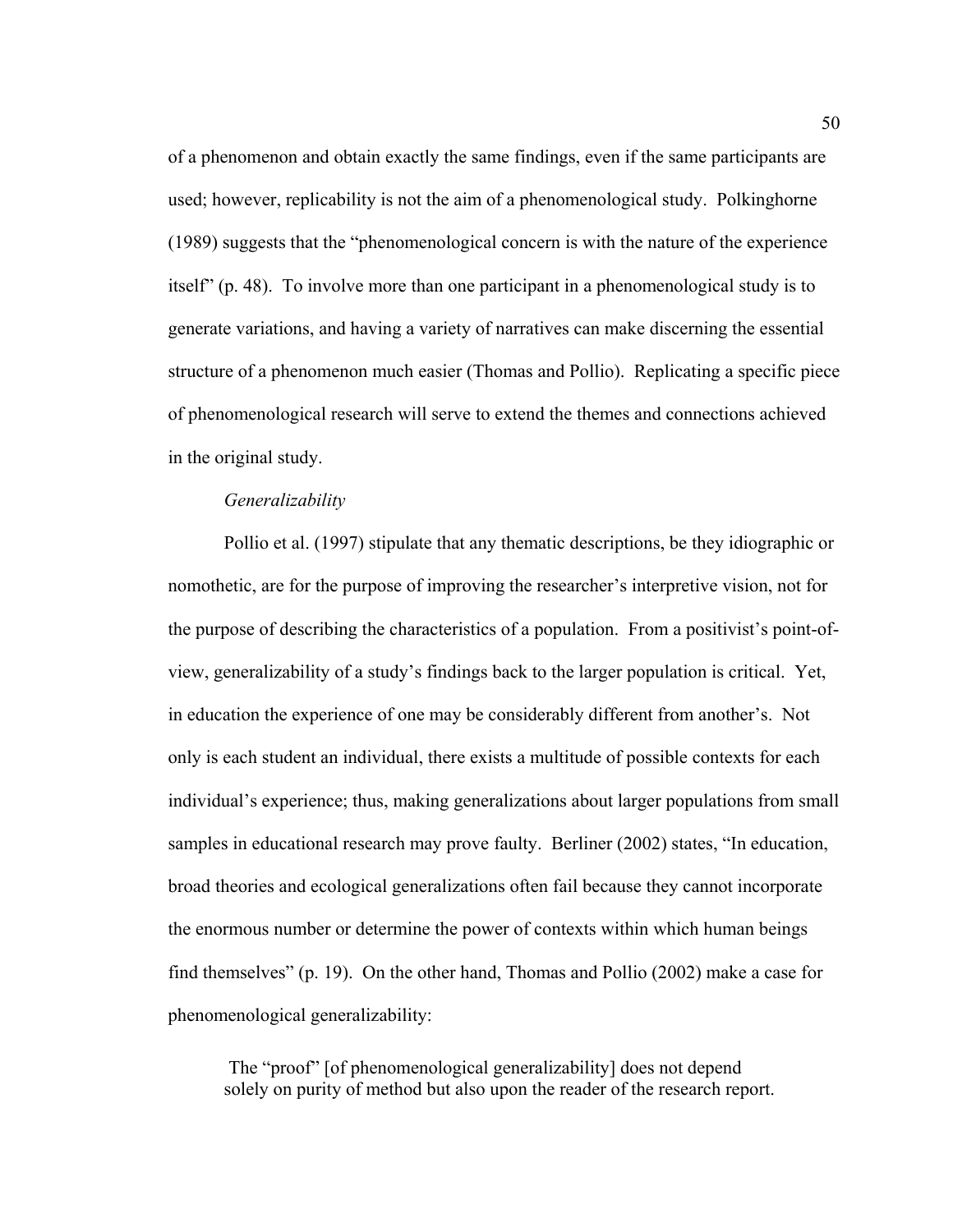In this case, when and if a description rings true, each specific reader who derives insights from the results of a phenomenological study may be thought to extend its generalizability (p. 42).

That is to say, the decision to generalize a phenomenological study becomes a matter of professional judgment (Thomas and Pollio).

#### *Phenomenology as a Method for Studying the Experience of Writers*

#### *Participants*

 In this study of the experience of writing, I interviewed a total of ten participants. These individuals were recruited through the my involvement in writing organizations, writing conferences, graduate studies, and network sampling. Table 3 summarizes the socio-demographic characteristics of the participants. I asked that the participants choose their own pseudonyms in an attempt to humanize the research. Coded determinants such as "Participant 1" or "Female 4" are used regularly in phenomenological studies; however, such terms are sterile and season the research as clinical. Writing is a linguistic process as is oral language; the purpose of language is to communicate; communication allows for connection between people to occur. In the words of the participant with the pseudonym of *John*, "Without connection we aren't human." To refer to the writers in this study numerically or by scientific code names would disconnect the writers from their words, thereby distancing the reader from the writers' experiences. According to Van Manen (2001) the more research pulls its readers in, the more likely those readers will reflect on the data presented.

 Ages of participants ranged from 44 to 67 with a mean age of 57 years. All participants were white although they represented a variety of professions. Two more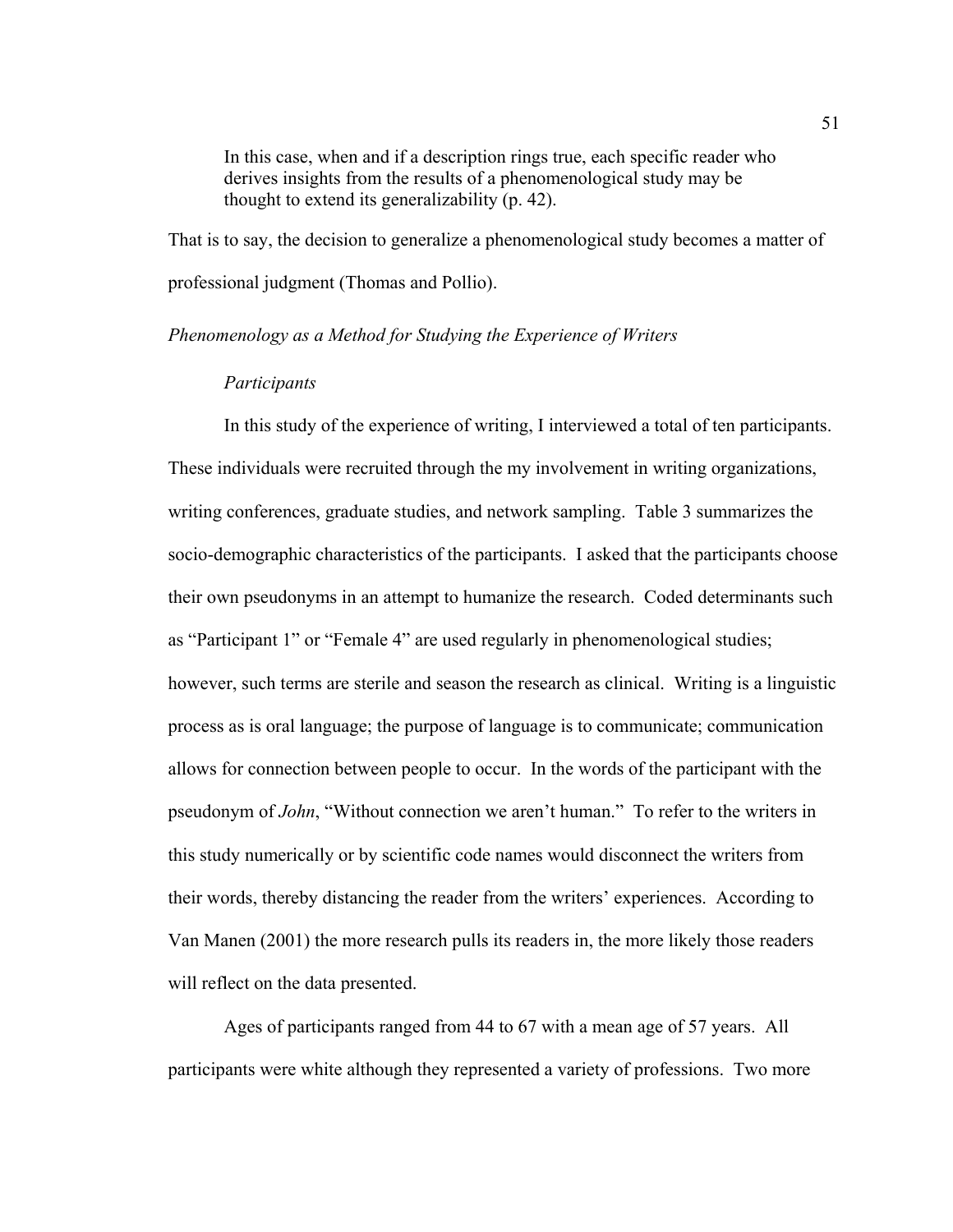| Pseudonym      | Gender | Occupation               | Age | Yrs. Writing<br>for Pub. | Onset of<br><i>Interest</i> |  |
|----------------|--------|--------------------------|-----|--------------------------|-----------------------------|--|
| Journeyman     | Male   | Professor of English     | 63  | 38                       | $\overline{4}$              |  |
| Grace          | Female | Teacher                  | 65  | 27                       | 16                          |  |
| Roger          | Male   | Editor                   | 44  | 19                       | 21                          |  |
| Baroque 2      | Male   | Physician/Pathologist    | 66  | 50                       | 30(16)                      |  |
| Bookworm       | Female | Professor of Education   | 58  | 40                       | 8                           |  |
| John           | Male   | <b>Business Owner</b>    | 63  | 5                        | 16                          |  |
| Nora           | Female | Clinical Psychologist    | 45  | 10                       | 8                           |  |
| <b>Will</b>    | Male   | Teacher                  | 54  | 20                       | 16                          |  |
| <b>Bubbles</b> | Female | Gov. Training Specialist | 61  | 5                        | 7                           |  |
| Fugitive       | Male   | Professor of English     | 50  | 27                       | 21                          |  |
|                |        |                          |     |                          |                             |  |

TABLE 3: Summary of Participants

males ( $n=6$ ) than females ( $n=4$ ) participated in the study. Also Table 3 includes a column titled "Onset of Interest" that provides the age participants began to recognize that they were interested in writing or that writing was something they wanted to do. This differs from how long participants had actually been writing because some of them recognized they were compelled to write a while after they had actually been writing or long before they began writing.

 I employed *criterion sampling* in this research project to insure all participants were practicing writers (i.e. all participants met a certain criterion to be considered a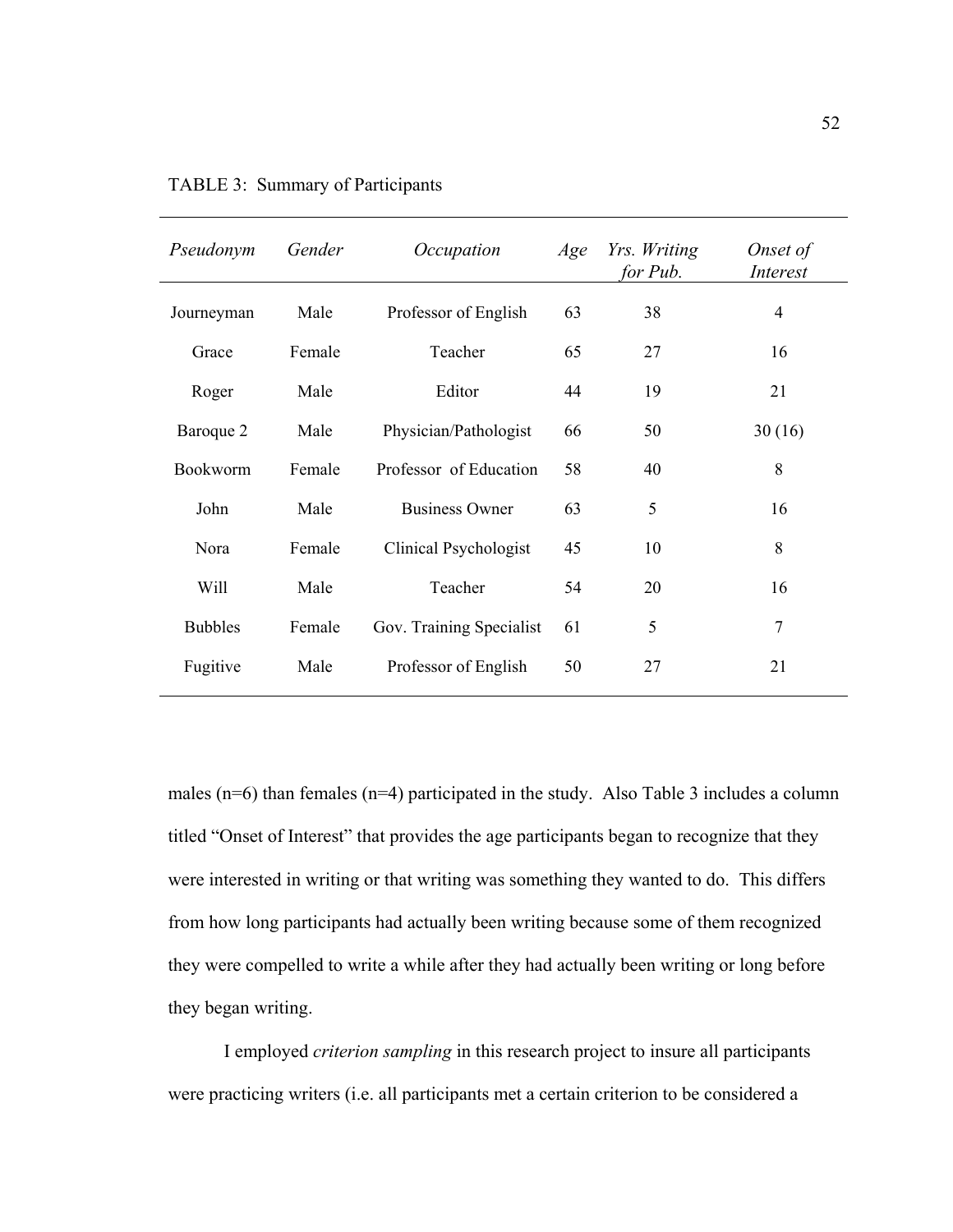practicing writer and was eligible to serve as a participant). As mentioned in the introduction, I sought writers who had published at least one category of the following:

- twelve poems,
- a book of poetry,
- three short stories,
- a story collection,
- a chapbook (a short, inexpensively produced book of poetry or prose)
- or a novel.
- twelve newspaper articles
- three creative non-fiction essays
- three research articles
- a textbook

Using these criteria to judge potential participants assured me that they had experience writing.

 All participants interviewed in this study met the criteria of publication. Also, they were willing to talk about their lived experiences of writing. Table 4 categorizes the publications of each participant. Although participants were recruited based on the researcher's knowledge of their publishing history and their ability to satisfy the study's criteria in at least one genre, it was apparent that none of the participants wrote in only one genre.

## *Procedures*

*Bracketing*. Prior to conducting interviews with participants, I was interviewed about my own experiences of writing. The purpose of being interviewed was to make me aware of the presuppositions I had about writing, or, as Moran (2000) describes, "[to] uncover the inner core of our subjectivity (p. 151)." A member of the phenomenological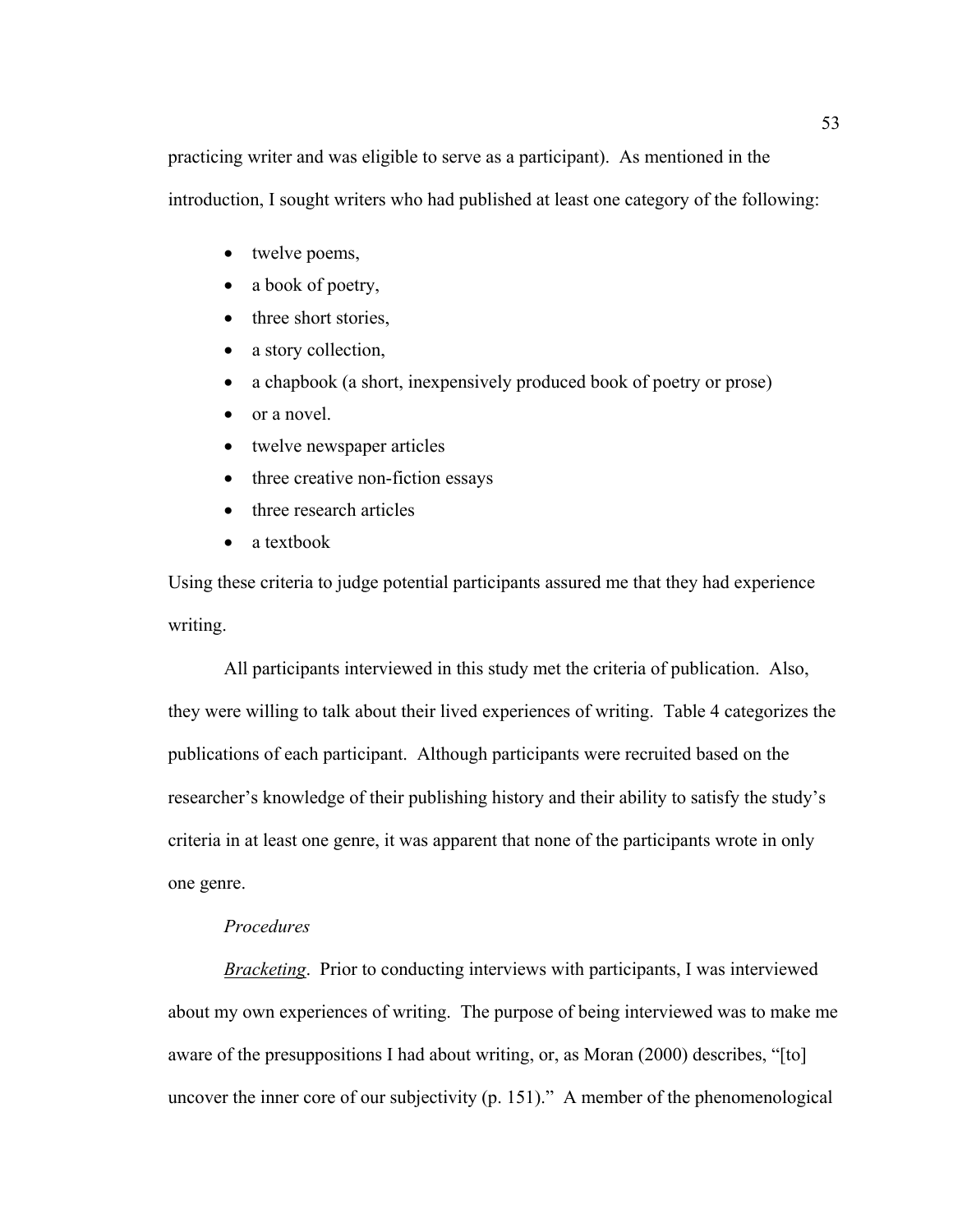| Pseudonym      | Research<br>Articles | Newspaper<br>Articles | Editorials   | Columns        | Non-Fiction<br>Essays | Textbook<br>Chapters | Poems        | $Book(s)$ of<br>Poetry |
|----------------|----------------------|-----------------------|--------------|----------------|-----------------------|----------------------|--------------|------------------------|
| Journeyman     | $5+$                 |                       |              |                | $\overline{7}$        |                      | $150+$       | $\tau$                 |
| Grace          | $\, 8$               | 12                    |              | 1,200          | 5                     | $\overline{4}$       | 100          |                        |
| Roger          | $\mathbf{1}$         | 2,500                 | $\mathbf{1}$ | 20             |                       |                      |              |                        |
| Baroque 2      | 200                  | $\overline{2}$        | 30           |                | 5                     | 10                   |              |                        |
| Bookworm       | 41                   | 5                     | 31           | 23             |                       | 5                    | 5            |                        |
| John           | $\overline{2}$       | $\mathbf{1}$          |              | 72             |                       |                      | $\mathbf{1}$ | $\mathbf{1}$           |
| Nora           | $\overline{3}$       |                       |              | $\overline{2}$ |                       |                      |              |                        |
| Will           | $\mathfrak{Z}$       | 3                     | $\mathbf{1}$ |                | 5                     | 12                   | $300+$       | $\overline{4}$         |
| <b>Bubbles</b> |                      | $\overline{2}$        |              | 32             | 16                    |                      | 5            |                        |
| Fugitive       | 30                   |                       | $50+$        | $50+$          | $20+$                 |                      | $200+$       | $\overline{2}$         |

# TABLE 4: Participant Publications

*(table continues)*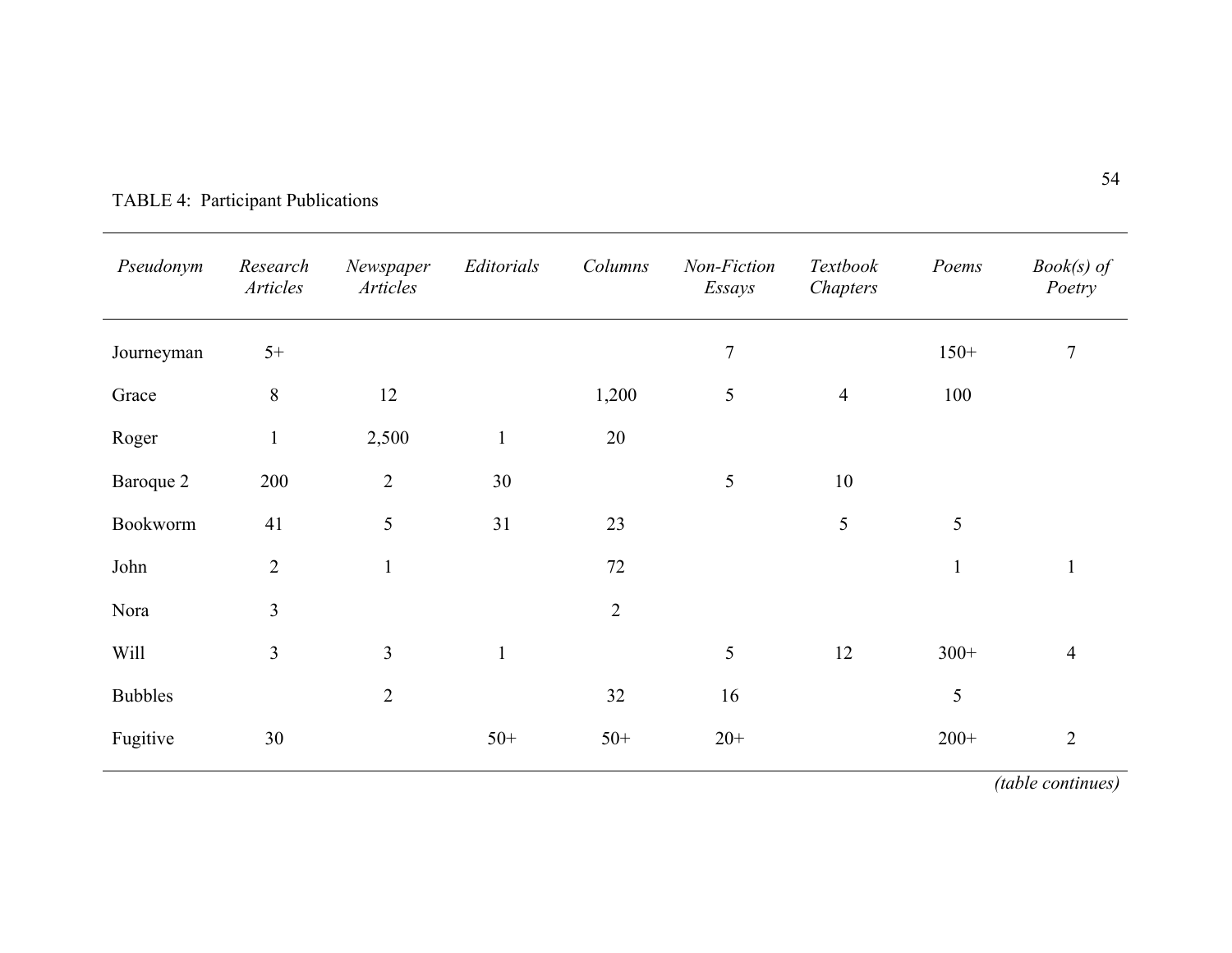|  | <b>TABLE 4 (continued)</b> |  |
|--|----------------------------|--|
|--|----------------------------|--|

| Pseudonym      | <b>Short</b><br><b>Stories</b> | $Book(s)$ of<br><b>Short</b><br><b>Stories</b> | Novel(s)       | Textbook(s)    | Children's<br>Book(s) | Reviews        | Technical<br>$Manual(s)$ /<br>Psych. Tests | Editor of<br>Text(s)  |
|----------------|--------------------------------|------------------------------------------------|----------------|----------------|-----------------------|----------------|--------------------------------------------|-----------------------|
| Journeyman     | $\mathfrak{Z}$                 |                                                |                |                | $\mathbf{1}$          | $10+$          |                                            |                       |
| Grace          | $\overline{4}$                 |                                                | $\overline{2}$ |                |                       |                |                                            |                       |
| Roger          | $\mathbf{1}$                   |                                                |                |                |                       |                |                                            |                       |
| Baroque 2      |                                |                                                |                | $\mathbf{1}$   |                       |                |                                            |                       |
| Bookworm       | $\mathbf{1}$                   |                                                |                | 44             |                       |                |                                            |                       |
| John           |                                |                                                |                |                |                       |                | 2 (Manuals)                                |                       |
| Nora           |                                |                                                |                |                |                       |                | $2$ (Psych.                                |                       |
| Will           | $\mathbf{1}$                   |                                                |                | $\mathbf{1}$   |                       | $\mathfrak{Z}$ | Tests/Profiles)                            |                       |
| <b>Bubbles</b> |                                |                                                |                |                |                       |                |                                            |                       |
| Fugitive       | 10                             |                                                | $\overline{2}$ | $\overline{3}$ |                       |                |                                            | 1 (Literatue<br>Text) |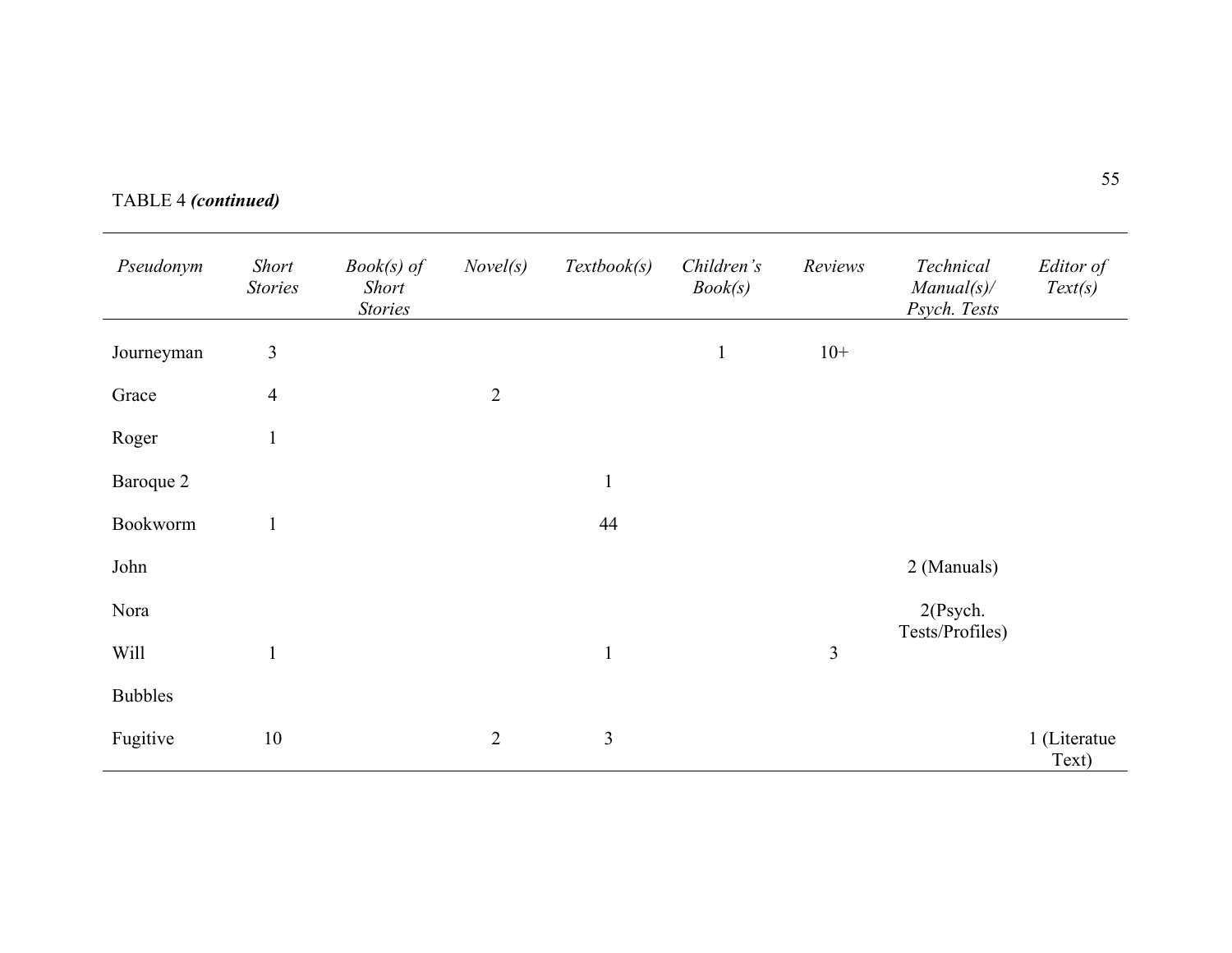research group from the University of Tennessee's Center for Applied Phenomenology conducted the interview, and the text was analyzed by the entire phenomenological research group in a process identical to that used for participant interviews. The research group derived themes from my experiences of writing. With explicit knowledge of my own experiences, I was less likely to ask leading questions or impose my beliefs about writing while conducting interviews with participants. Pollio, et al. (1997) explain:

…the intention [of the bracketing interview] is not to have interviewers become objective—only to have them become more attuned to their presuppositions about the nature and meaning of the present phenomenon and thereby sensitize them to any potential demands they may impose on their-co-participants either during the interview or in its subsequent interpretation. (p. 48)

 My bracketing interview was only one way of attempting to see as clearly as possible the participants' experiences of writing. Another form or bracketing I used was to have the research group assist in the interpretation of transcribed interviews (Thompson, et al., 1990; Pollio, et al., 1997). The two-fold purpose of utilizing an interpretive group as a way to "bracket" my presuppositions was (1) to allow individuals within the group to "question the adequacy of any proposed description of the interview data" as well as (2) "make figural what might otherwise remain a background assumption (Pollio, et al, p. 49)."

*Collecting Data*. Informed consent was obtained from the ten writers who agreed to participate in the research (see Appendix A). All interviews took place in a location chosen by the participants to maximize their comfort level. The locations ranged from participants' homes to their offices to local bookstores. The length of each interview ranged between one to two hours, and each interview was audio-taped.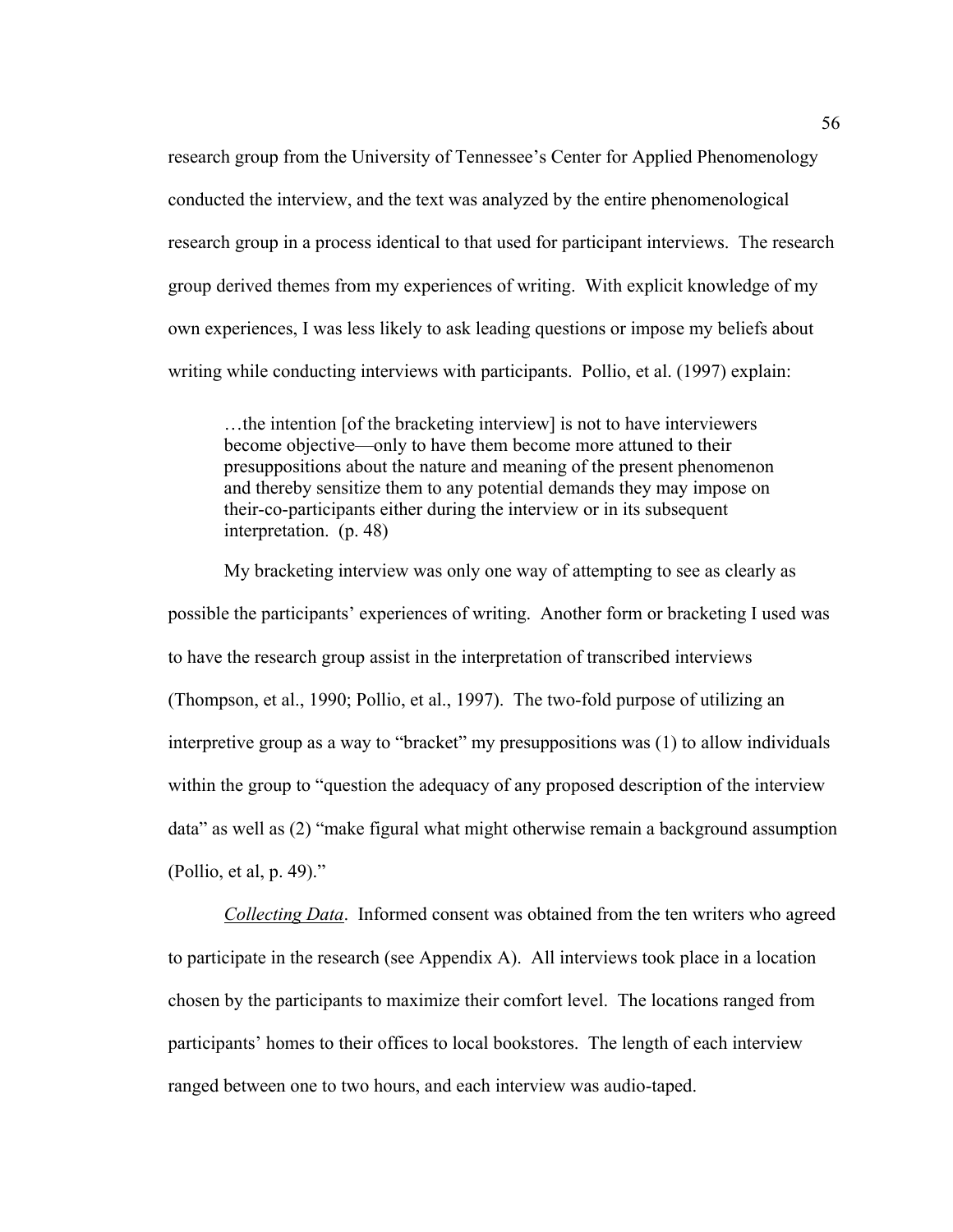All interviews were conducted without complication except for the final interview, which was with Nora. Whether due to mechanical error or human error, my tape recorder failed to record the interview; however, Nora graciously agreed to redo the interview. We began the second interview with me acknowledging the departure from protocol. Nevertheless, by the end of the second interview both Nora and I agreed that the interviews were essentially the same. There was one topic I recalled from the initial interview that did not surface in the second. Nora and I agreed to stop the discussion in order to turn back on the cassette recorder and capture the dialogue on tape.

Each interview began with me asking participants to think of three experiences in which they were involved with a piece of writing and to describe what stood out to them during one of those experiences. The opening question was purposefully open-ended to allow participants to talk about experience. Participants dictated the direction of the conversation, and I only interrupted when I sought to make certain I understood the meaning of the words (Thomas and Pollio, 2002). As participants described their experiences of writing, I would ask subsequent questions based on the content of what had been said to help participants in focusing on the experiences they were describing (Polkinghorne, 1989).

 As the interviewer, when I asked follow-up questions, I took care not to ask "why" questions since Pollio, et al. (1997) warn, "Such questions shift the dialogue away from describing an experience to a more abstract, theoretical discussion (p. 30)." Instead, I asked questions such as "What was that like for you?" or prompted participants to "Tell me more" to ensure participants described their experiences in as much detail and depth as possible. Another technique I utilized to facilitate participants in providing complete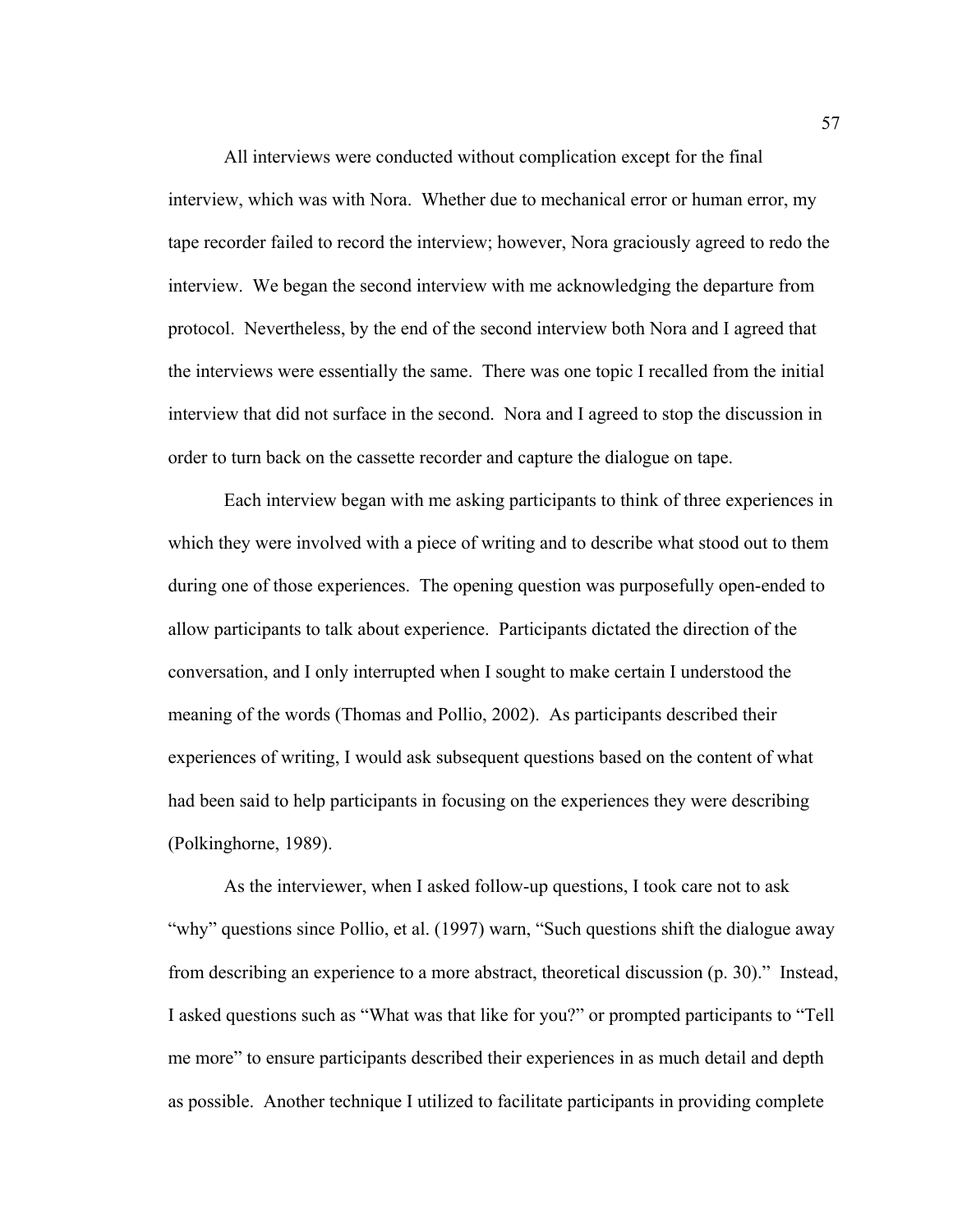descriptions was to frame questions in participants' own words (Pollio, et al., 1997). For instance, Roger described an experience of submitting several short stories and a chapter from a novel to regional contests but didn't receive any feedback from the contests. He had mentioned "feedback" several times previous to using it in this particular context, but his use of the word seemed to be different. For clarification, I rephrased Roger's statement: "You say, 'I didn't get feedback.'" This resulted in Roger explaining that feedback, in his experience, included receiving an award. He said, "That's the only feedback you get from contests—as far as I know [chuckles]."

 As previously stated, the interviews ranged between one and two hours. The length of each interview depended on how few or how many experiences the participant chose to describe. Following the advice of Thomas and Pollio (2002), I made certain that participants had nothing else to add to their descriptions by asking, "Is there anything else you would like to say about this experience (p. 26)."

 Occasionally a participant would ask if he or she was talking about what I wanted. Again, using Thomas and Pollio's (2002) advice about interviewing, I reassured those participants that I was interested in whatever they were comfortable sharing.

 I transcribed the audiotaped interviews making certain any identifying information was removed or altered to maintain the anonymity of the participants, especially when protocols were shared with members of the phenomenological research group. I provided participants with a copy of their interview transcript to ensure I captured an accurate account of their experiences. More importantly, I wanted to make certain the participants had not omitted any important points they had wished to make, therefore, I invited the participants to add further comments. Several participants did add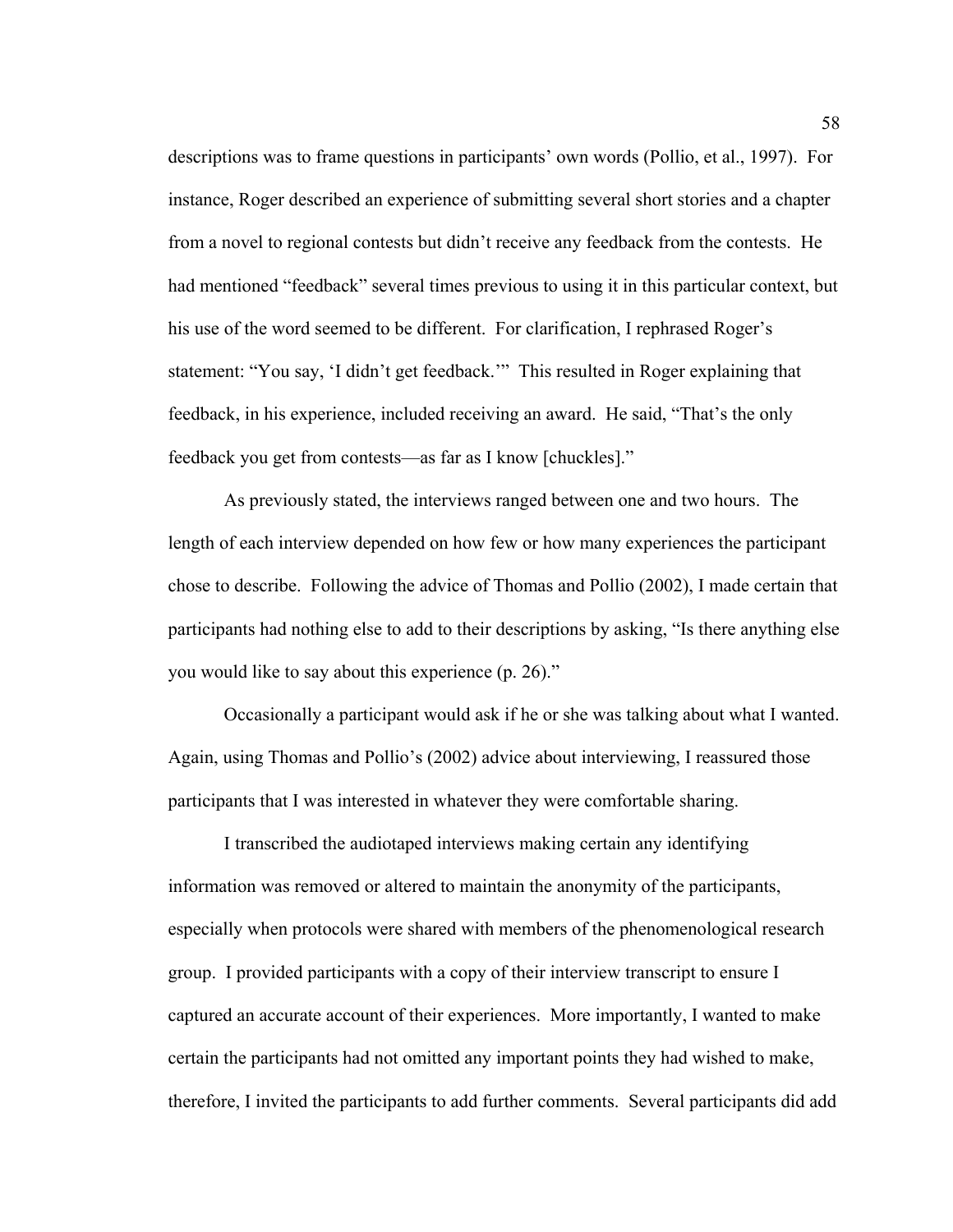comments; however, these comments mostly expressed how positive the interview experience was for them. They felt as if they had gained access to more of their life and were appreciative (Thomas and Pollio, 2002). For example, the poet who chose the pseudonym "Journeyman" responded, "Reading the interview brought back good memories of that day. My thanks to you for involving me in your project." Others extended the description of their experiences. Grace, for example, added more information about the importance of reading in her life. She wrote in a note:

It was reading that made me want to write, and reading still has the same effect on me. Not so much an *I-can-do-that* attitude when I read (though there's a little of that), but more of a *that-makes-me-remember* identification.

The transcribed, edited, and revised interviews served as the data of the analysis.

*Interpretive Analysis*. The interpretive analysis began with the assistance of a phenomenological research group, which met (and continues to meet) on Wednesday evenings at the University of Tennessee's Center for Applied Phenomenology. Between ten to fifteen members were present to participate in protocol analysis; however, on one occasion there were as many as twenty people present. At the beginning of each analysis session I distributed printed copies of transcribed interviews to all members of the group.

 Since the interview data for this study was gathered and transcribed during the summer months and due to several participants in the phenomenological research group needing protocols analyzed, only two of the ten interview transcripts were analyzed by the entire interpretive research group; however, an additional transcript was analyzed by a smaller, ad hoc group of five to bring the total of protocols analyzed in the group setting to three.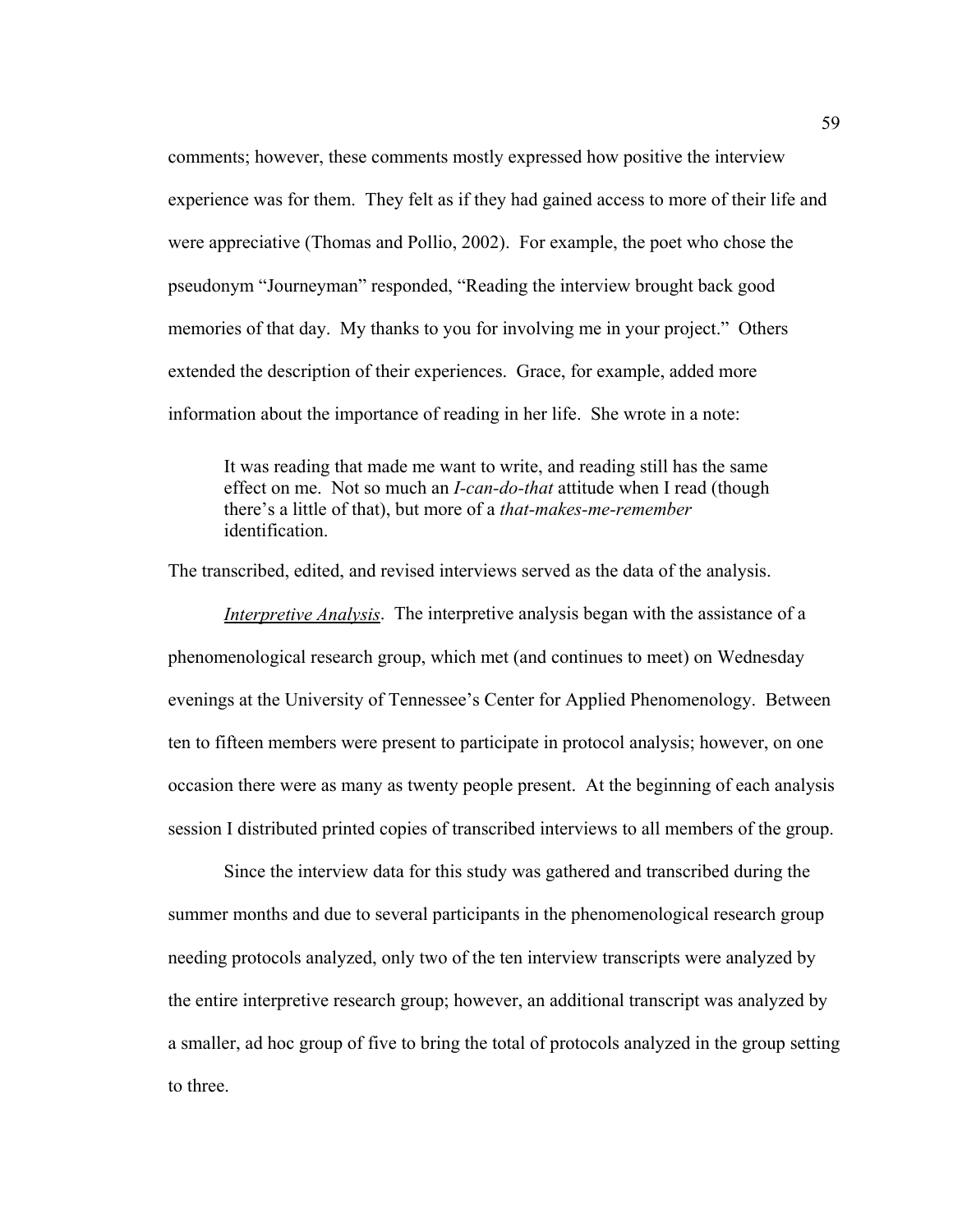Research group members and I noted what themes were figural in each protocol, making certain that all suggestions were supported by specific passages. Once three of the interviews were thematized with the assistance of the group, I thematized the remaining seven. The interpretive research group reviewed and refined the various themes that emerged from the analysis, as well as the relationship between and among the themes, and rendered an understanding of the Gestalt of the experience of writing. In the following chapter I describe each theme in the writer's experience of writing. Furthermore, I also present the thematic analysis in diagrammatic form in an attempt to represent the structural relationship among themes.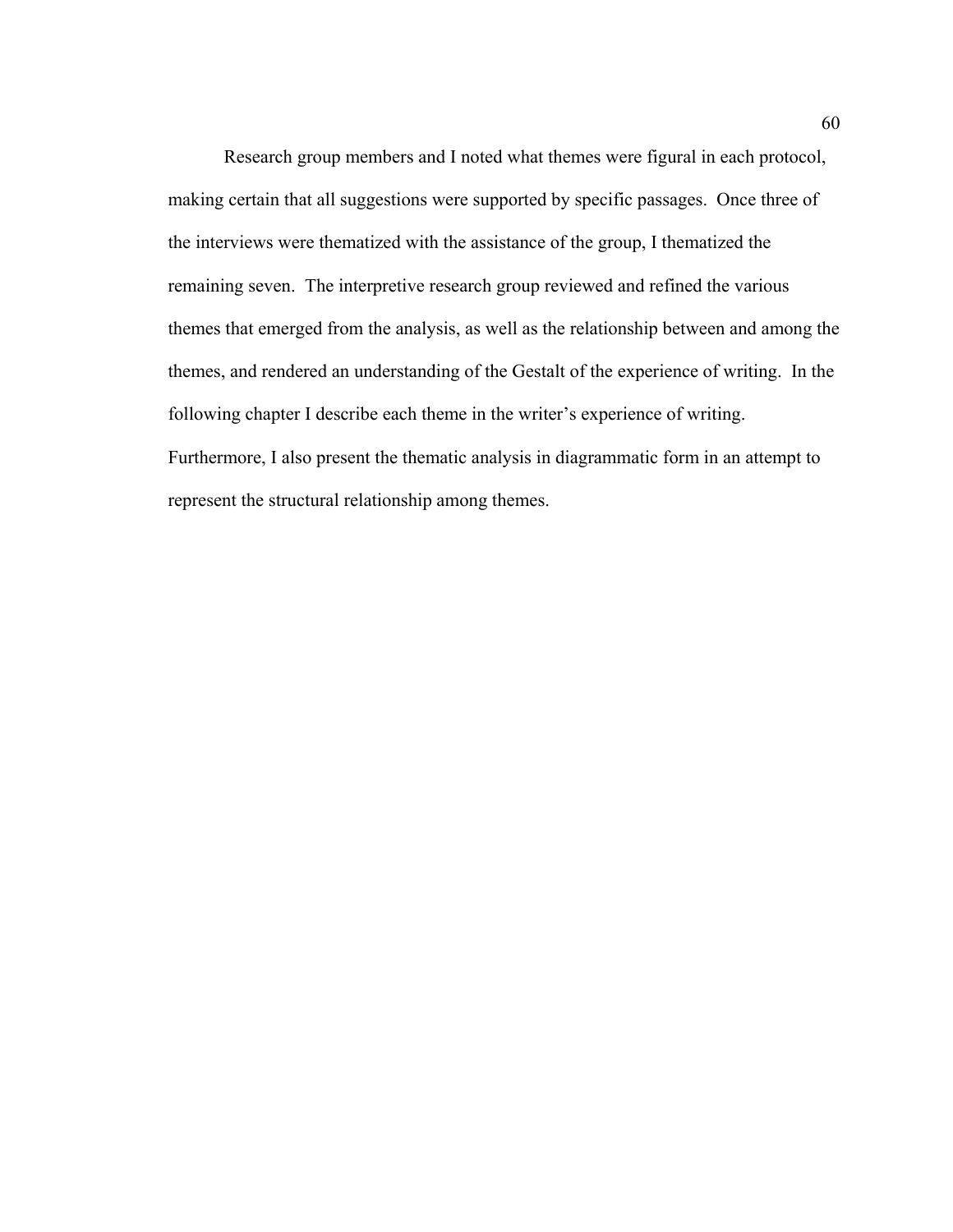#### Chapter Four

#### Results of the Phenomenological Analysis

*Connection is the core of humanity. Without connection we aren't human. It's probably the thing that distinguishes us from all the rest of creation. -John, participant* 

#### *General Overview of the Results*

Perry (1999) cautions that any study of writers that includes interviews or dialogic components may not be efficacious since writers, she assumes, prefer to respond through the medium of writing instead of talking, especially if participants are strangers: Writing not only allows writers to ponder their answers but also permits them opportunities to edit before answering. It was my experience, though, participants in this study—all writers and some of whom were strangers prior to the interview—were more than willing to talk about their experiences of writing. In fact, participants had much to report about their experiences of writing.

When I quote participants in this chapter and other places in this research paper, the words are strictly those of the participants. Since texts were originally transcribed speech, which differs from standard written English, I made minor edits to make certain participants' words satisfied standard written English protocols. Also, to maintain the anonymity of the participants, I changed any potentially identifying references to become general in nature. For example, if a participant talked about Kroger's, I printed it as "grocery store." Finally, when quotes had only the pronoun "it," I substituted the pronoun's referent for the sake of clarity. Originally I had placed any edit I made to the quote in brackets; however, early readers of the text found the brackets interfered with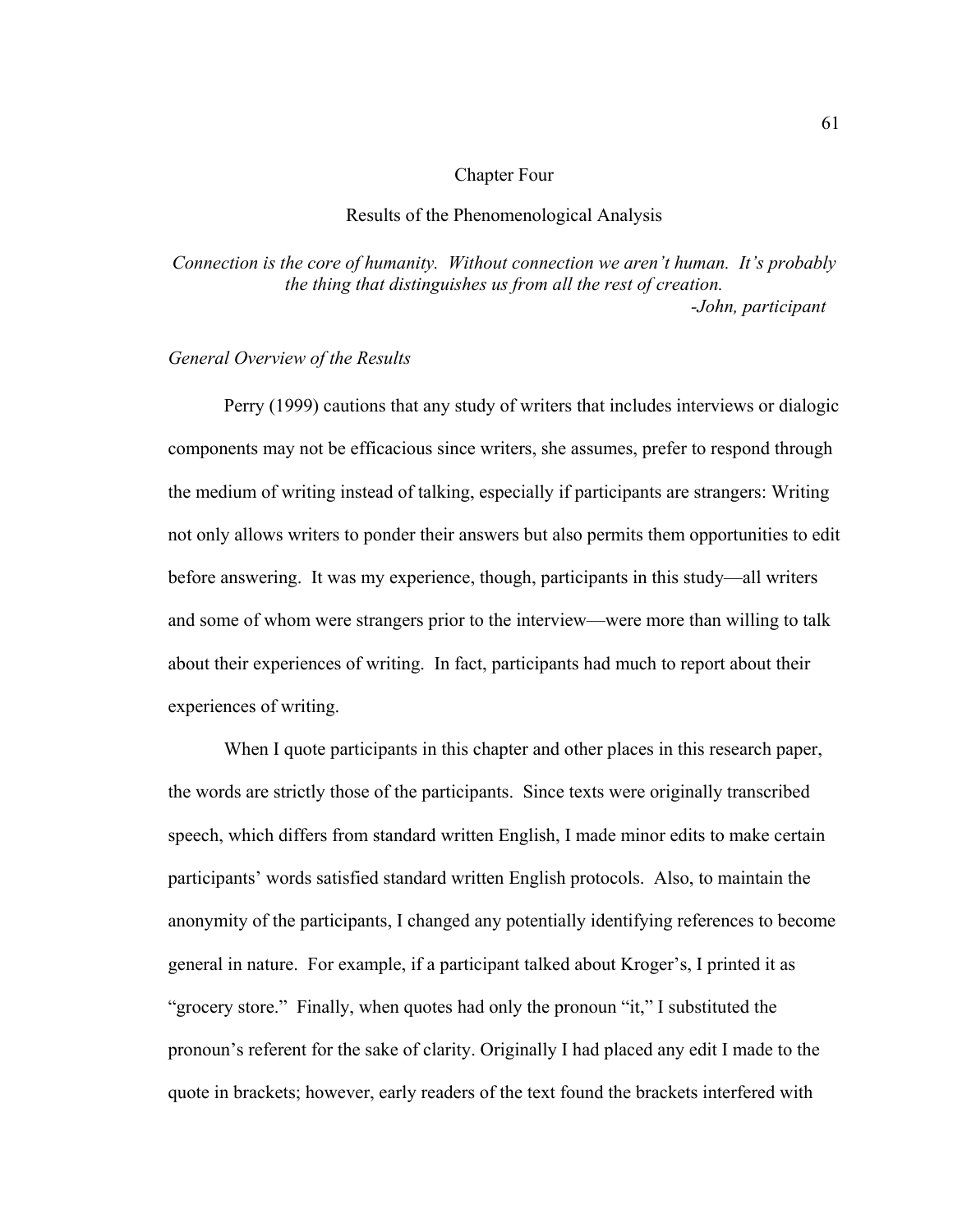their reading, which interfered with the participant words. In order to make the words of the participants as accessible as possible, I removed the brackets.

Generally speaking, the writers reported experiencing writing as a way for them to connect with others through words. Obviously this is an oversimplification of their experiences and may not suffice to describe any one of the writers' experiences; however, the statement does include the fundamental components which each of the writers mentioned in their interviews: The self (who writes), the other (who reads), and the words (which connect the self and other). Figure 1 diagrammatically represents the triadic relationship of self, other, and words.

## *The Self*

When participants in this study talked about themselves within the contexts of their writing experiences, most described themselves as "a person who writes" rather than "a writer." Although the interviews did not bear out distinctions to warrant a theme between "a person who writes" and "a writer," it is apparent from the discussions with participants that they did experience a difference between the descriptors. Nine out of ten of the participants consistently referred to themselves as "a person who writes." One participant who did elucidate on their experience of the distinction was Journeyman. He said:

There's a big difference between those two terms. I think if we use the term "writer," the tendency is to think professional writer; therefore, any number of assumptions will come into play if you go that way. "Someone who writes," to me, is a much more acceptable term because it has in it, I think, a kind of humility, which I think is important in living a certain kind of life. I would prefer to be thought of as someone who writes. In other words, I make this a part of my life as much as I can day to day.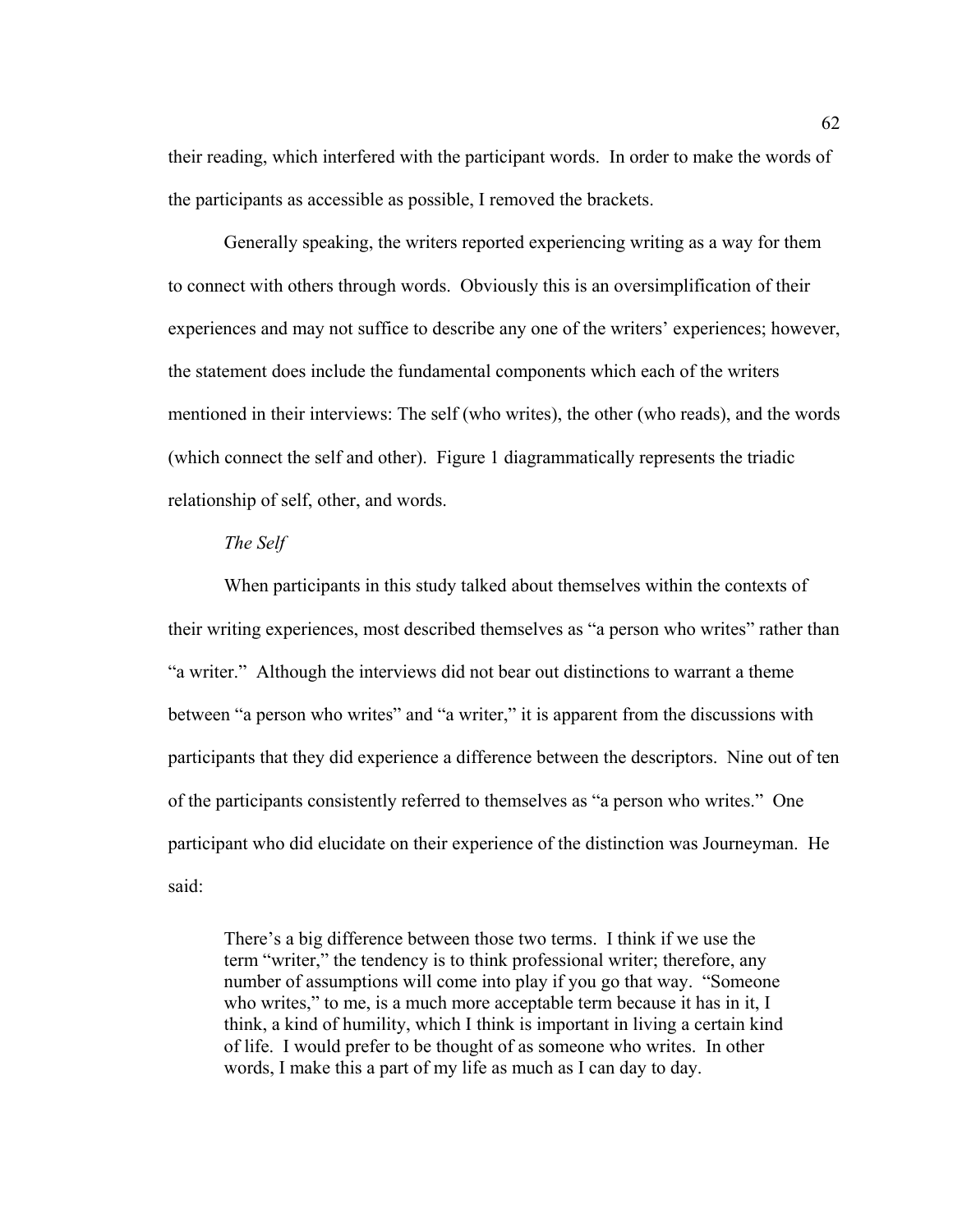

# Figure 1: Overview of Themes in the Experience of Writing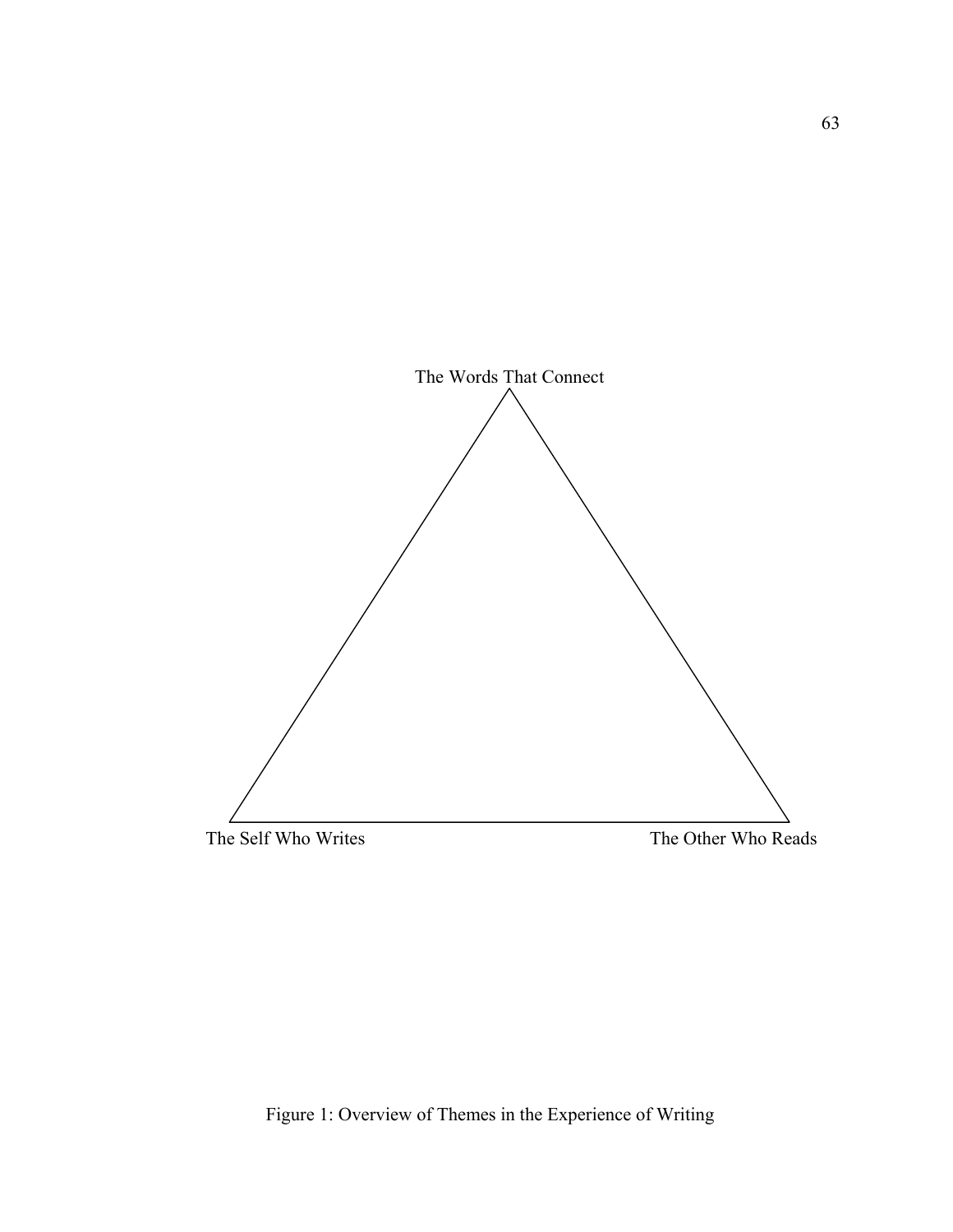Writing, as evidenced in the participants' list of publishing accomplishments, is obviously something at which they are adept. As Roger described his aptitude for writing, "It's what I do. I can't paint, can't draw, I'm not a musician, I'm not an actor. I've dabbled in these things over the years, but the one thing that I know I'm strong at is writing." But for some of the participants writing is not so much an act of doing as it is an act of being. Fugitive said, "Writing is an act of being; it is a way of life…it *is* a life. Writing is inseparable from who I am. It's as close to me as my skin."

With writing being such an intrinsic part of who the participants experienced themselves to be, they often described writing as an activity that they "have to do" rather than "want to do." They often described their need to write as a "compulsion" or an "obsession." Will, who is primarily a poet, reported:

I have this obsession with defining and somehow shaping experience. I am finding ways of coining it in the language of—for right now—small poems that barely go over three or four pages. Sometimes they are only half a page.

Similarly, while reporting the struggles he encounters while writing, Roger contended that *not* writing was not a viable option for him. "Writing, for me," reported Roger, "is more of a compulsion than it is a joy. I have to do it no matter what"

 When the urge to write is not satisfied, some participants reported a change in their physical well-being. For example, Journeyman began his interview talking about the effect writing has on his body:

I feel better when I'm writing, or when I have been writing, and I mean feel better in a very literal, physical sense. Um, I have I think a greater sense of energy, a sense of being much more alert and aware, uh, a kind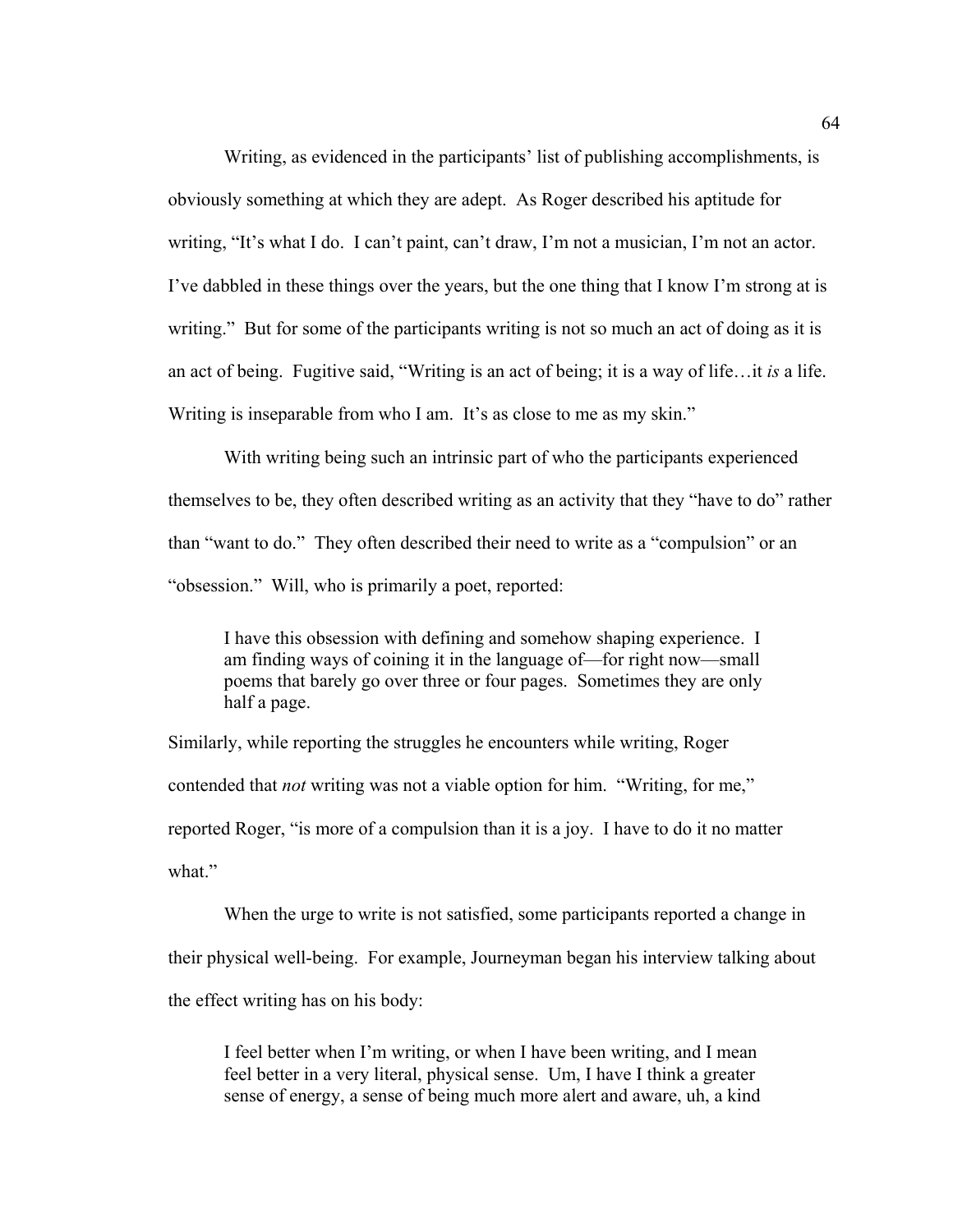of, um, heightened physical sense of being in the world [I: Hmmm.] And it, it is literally very, um, [pause] sensuous to me and in the sense that I seem to see things more clearly, um, have a greater sense of, um, the dimensions of things. [I: Right.] Um, so if I'm not writing, if I go for long periods without writing, I feel a lack, uh, I feel that something's missing…It's really the writing that I need.

Several of the participants' experienced being compelled to write from an early

age. Some described being as young as four years old when they experienced the

impulse to write. For example:

I seem to have always wanted to write. My mother, as we were moving her from her house, said, "Here, I want you to have this." She took me into a closet and had me go upon a shelf and pull out a box that had a folder in it. Inside were some things that I had written down when I was in the first and second grade; there were three poems in there. Now they were childish poems, but she had saved them over all these years. You know, I've been writing things down for a long time. Why? I can't tell you why. Why was it important to write something down at such an early age? I have no idea. (John)

There seems to have always been a pull to write down things, even since I first started school. Writing things down has always been a natural thing for me. I've always kept journals and that kind of stuff. (Bubbles)

I must have been either four or five years old and did not know how to read, and, of course, I could not write. But I remember distinctly—this would have been either 1944 or 1945, somewhere in that time period—I was lying on the floor where we were living in an apartment in Detroit, in a housing project. I either had a pencil or it could have been a crayon, and I had a magazine open before me looking at words. Somehow I had this concept of words being powerful, wonderful, exciting, energizing things. I want to be able to make them…I had a sensation that's almost like hunger in that I wanted to make those words! I mean, I can still feel that as strongly right now as I did when I was that four or five year old kid! Now, I have no idea where it came from, but I had a hunger, a yearning, and a longing to be able to write. I knew there was something locked in those words that I wanted…I have been a long time in fulfilling that strong yearning that first hit me sixty years ago. But, it was so real and so vivid. Every time I write, in some way or another, whether I'm conscious of it or not, it's a fulfillment of that moment. (Journeyman)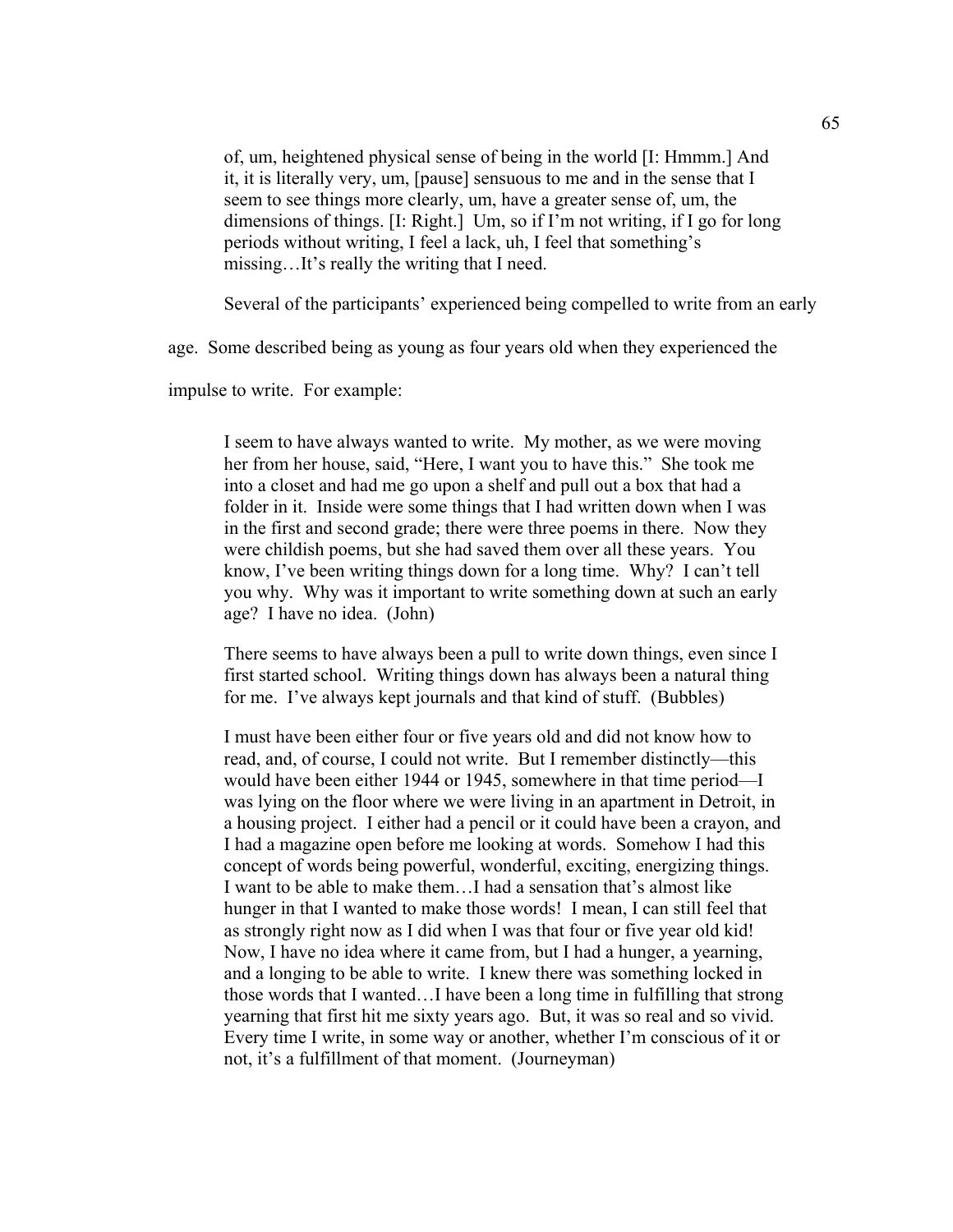There's a statement that writers write because they have to, and I think that's true for me because I just always did. I don't write because early on I figured I would get anything published. As a matter of fact, that poem that won the contest, I didn't send in; my teacher sent it in. I didn't even know that she had done it. It got first place in the Beta Club writing contest. I was just floored because I had no idea that she'd sent it in. (Bookworm)

## *The Other*

The second point of focus participants described, against which another set of

themes emerged, was a sense of other people. Although writing is traditionally thought

of as a solitary act, one that disconnects the writer from others, writers in this study often

described others being present in their experience of writing.

Participants referred to "the other" using words that signified that "other" meant "reader." Several participants in this study described that one of the reasons they wrote was to have their work read by other people. For example, Grace said:

There are readers and that's the reason you are writing it. Even though while you're writing it you are writing it for yourself and for the story, but, ultimately, it doesn't do anything except cause you to kill more trees if nobody else reads it. Writers need readers.

Bubbles echoes Nora's experience of wanting an audience. She said, "My goal is to have people read my work. I want them to read my words. Part of my writing is I want people to read my words." Other participants who mentioned wanting their work to be read by others included Fugitive ("It's always apparent to me, at least in the back of my mind, that I'm writing for people. I'm not trying to create clever exercises."), Roger ("When I write, I want what I write to get out…I want it to be read. Having a reader is what I'm after."), and Will ("That's a really neat feeling—to have an audience. And to have an audience that is human and that's not just academic and critical, in an academic sense, is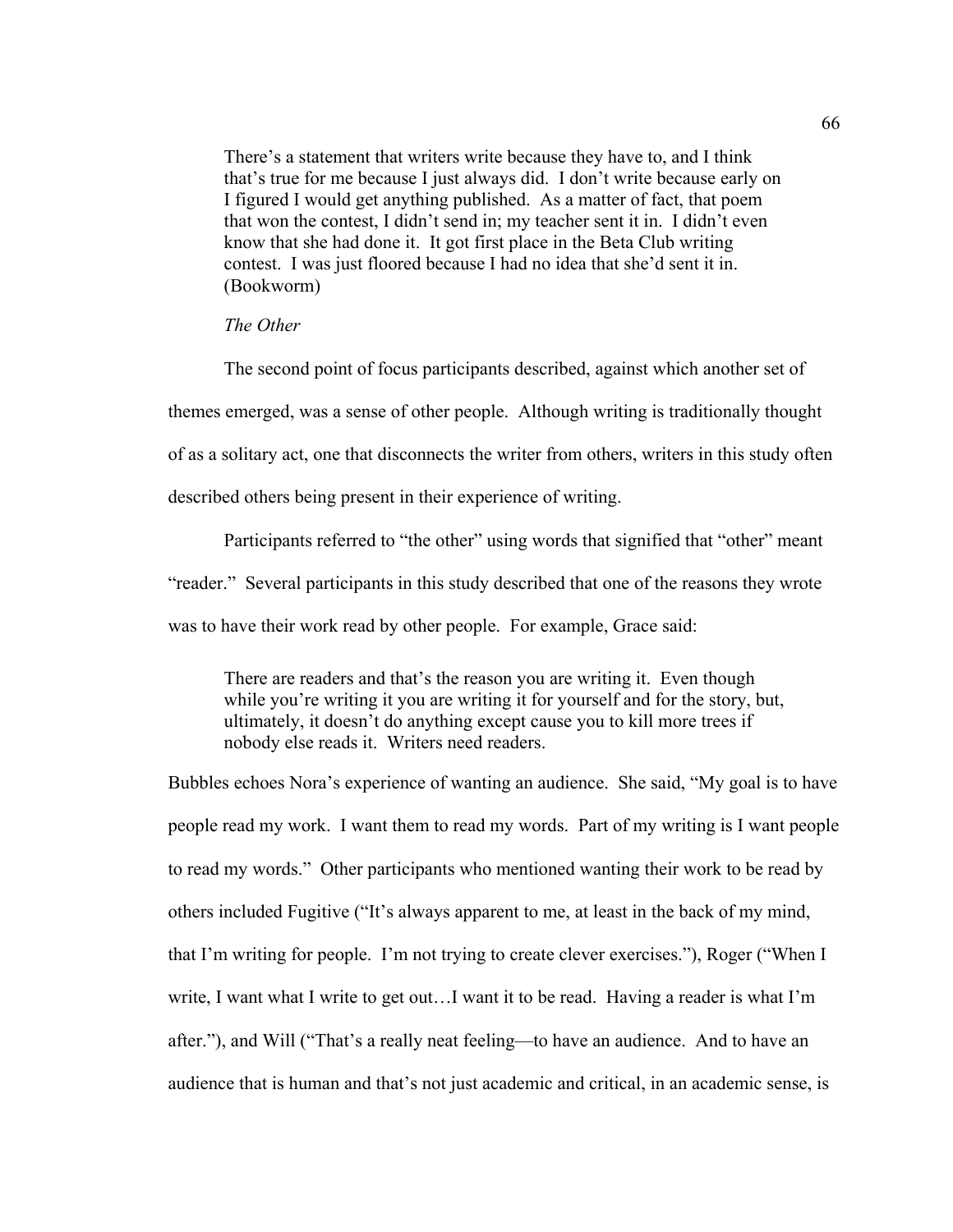really, really special.")

Some participants discussed not only how they wanted their work to be read by others, but also how they thought of others as they wrote. Consider Nora's description of her experience of others when she writes:

I'm almost always writing for someone even if it is a journal entry. Even if I am writing in my personal journal, someone's face is before me. When I was writing papers in high school they were love letters for my teachers, you know, really. My teachers' faces were before me.

In Baroque 2's experience of writing chapters for medical textbooks, knowledge of the

potential reader is imperative before writing. According to Baroque 2:

The first thing you want to know is who is this textbook being written for? If it's being written for medical students, that's one thing. If it's being written for specialist in your field, then the process is quite different in that you could presuppose a lot of knowledge that you can't presuppose of medical students, who pretty much have to start from the beginning. But, if I'm writing it for my fellows, then I assume they know a great deal.

Then again, although "others" seem to be a significant focus in the experience of

those who write in this research, "others" did not seem to dictate what the participants in

this study wrote. To do so would diminish the writing. Explained Will:

If you let an audience define the subject and reason for your writing, then you end up being a prostitute. A lot of people do that for success. I know what sells; I know what publishes; I know what wins prizes; I know what gains recognition. If all of that is going to determine what I do with poetry, then I don't see how that is any different than a banker selling bad stock. I think a lot of people gain recognition that way and…some relative early success and fame. But, I don't think they will last the way John Keats has lasted or William Blake or William Wordsworth or Robert Frost or Emily Dickinson, who never wrote to an audience. Never. They didn't write *for* an audience for any reason whatsoever.

Similarly, Fugitive described his experience of not allowing an audience, be it an

imaginary or real, influence his writing although it is an audience for whom he writes.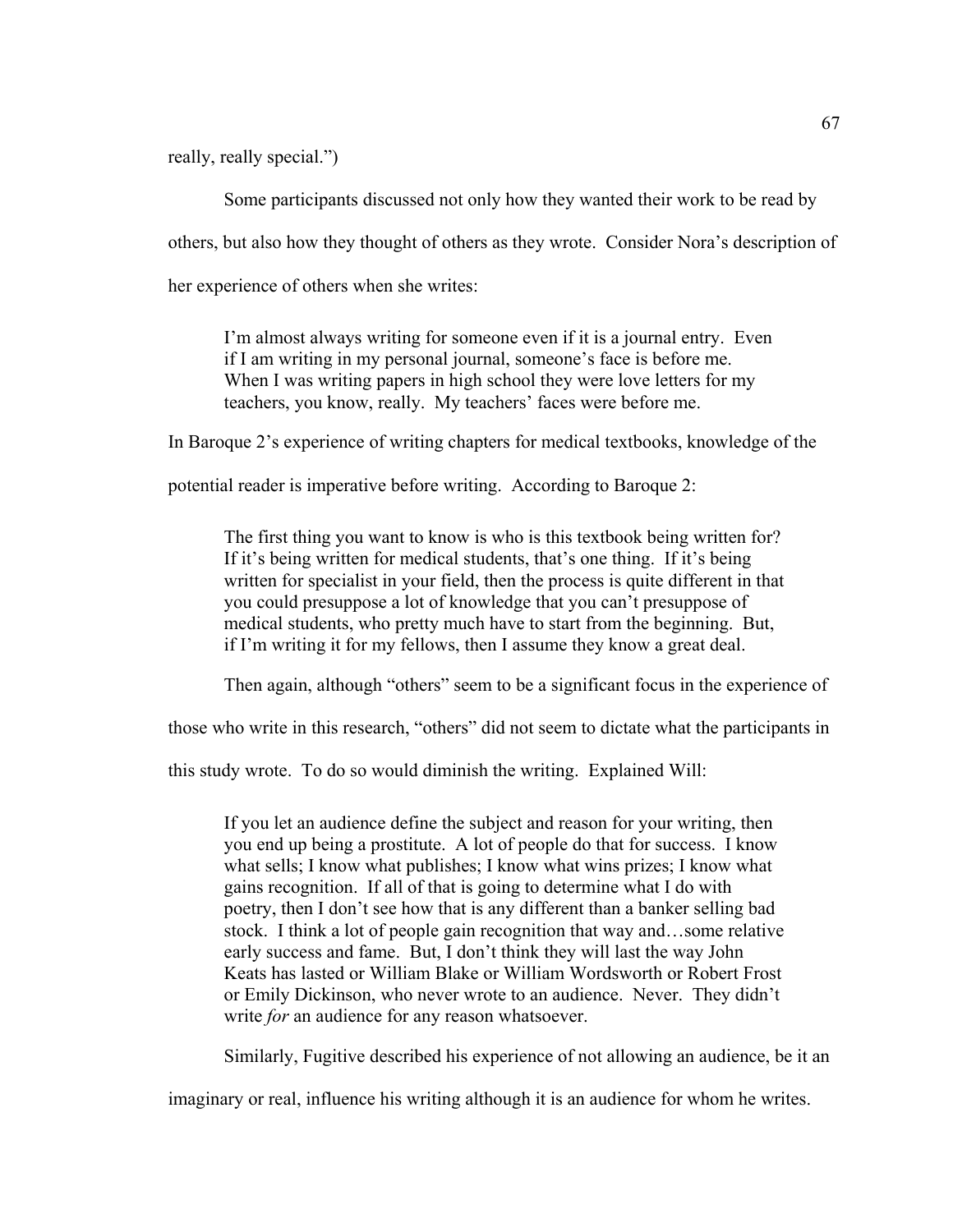That doesn't mean, by the way, that I cater to this imaginary audience that I've created. On the contrary, I don't at all. It just means that I'm aware that I'm writing for other human beings.

## *The Words*

As often as the participants mentioned themselves in their experiences of writing,

as often as they mentioned others, all of them talked about "the words" they write. The

phrase "the words" serves as a metaphor for language in general, which not only includes

singular lexical entities but also clauses, phrases, sentences, paragraphs, etc.

For some participants, such as Grace, the act of writing—the act of putting words

on paper—is the genesis of her enjoyment of writing. Although writing provides benefits

to self and other, there comes a satisfaction of simply getting words on the page. Grace

stated:

I think writing is a far more satisfying sort of endeavor if you find your satisfaction while you're doing it, if you find your enrichment in the process of doing it…I write just for the fun of getting those words down and seeing what sort of a shape they make.

Similarly, Will described how his satisfaction with writing is dependent upon actually

doing the writing and not becoming recognized for doing the writing:

Once you get to be fifty-four and you've published four books, and you've had enough rejections from good magazines to paper the walls of the Empire State Building, you need to learn to write for the sake of the writing…It's the WORK; it's the WORDS. [Will's eyes became wider with each phrase while his voice steadily rose.] It's rolling the ball up the hill. It's *NOT* getting it *UP* there as in the myth of Sisyphus.

Other participants spoke of language as if it were an organic creature: something

that breathed, maintained a steady heartbeat, and possessed a soul. Consider Nora's

description of her experience of language: "I have the sense that words are living things.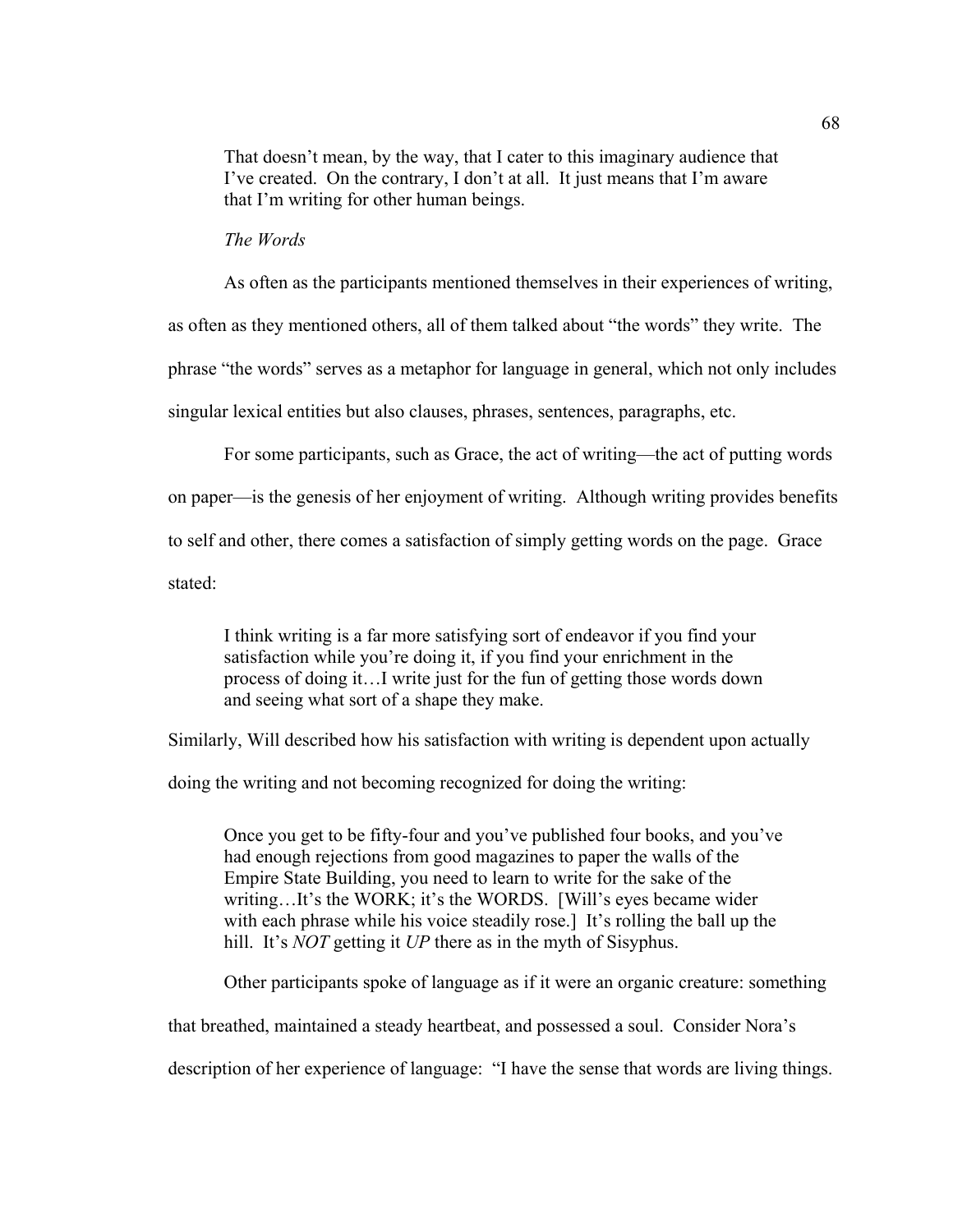They felt alive to me and still do. They carry things in them."

As words become personified to take on human characteristics, they grow in

power: they possess the ability to change the person who writes. For example,

Journeyman stated:

It is language that you're trying to shape, and, paradoxically in trying to shape that language, it shapes you, too. There's a reciprocal relationship going on between you and the language always. You're trying to make language work in ways that will sharpen perception, sensitivity, and awareness. But, in trying to make it do that, it's molding you at the same time.

As words change the writer, the words may also change the reader. Again, to quote

Nora:

Words can make a difference in somebody's life…I talked before about discovering that I could get at what is inside of me—"a blooming, buzzing confusion" as Williams James would say—that I could get what's inside me onto the page where I could look at it and walk around it. But words are also the means by which I can get what is inside of me to inside of you? I can change you; I can change your world with words. I always think about…to me that is just so powerful.

In addition to "the words" having a direct effect, at least potentially, on the writer

and the reader, some participants experienced language as having the power to affect the

lives of third parties. This was most evident in the experience of Baroque 2, the

physician, who equated language with communication. The pathologist elaborated on the

dire consequences of using language carelessly or, at the least, imprecisely. In a

discussion regarding the education of residents training to become physicians whereby

the residents are required to write extensively, Baroque 2 revealed:

I think it's important to communicate exactly what you intend to communicate. It's important in the practice life of these residents to be able to do that because everything in pathology is written. We generate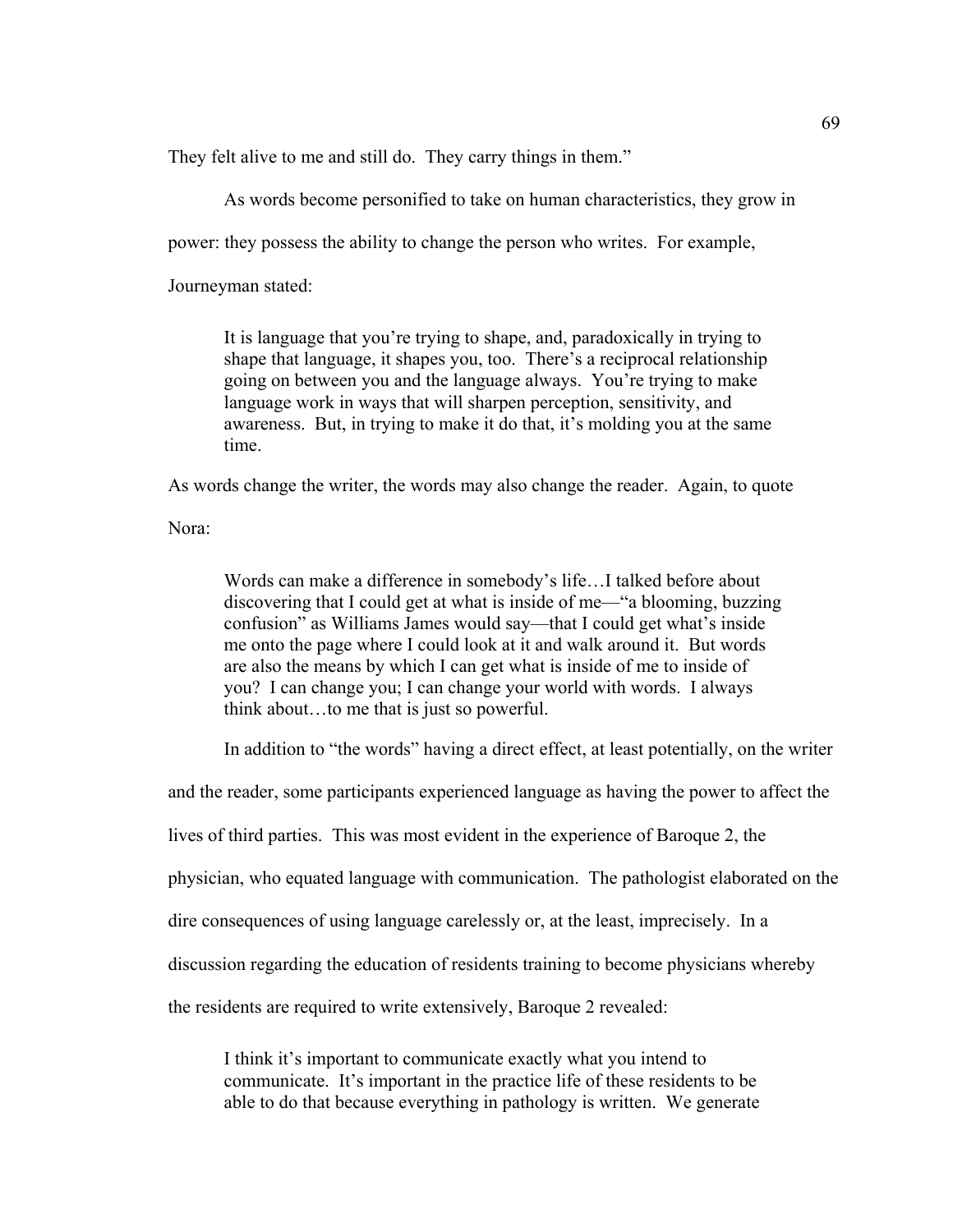reports. I can call up on this computer and show you some I generated today. On the basis of that report, doctors are going to do things to patients: take off a breast, withhold therapy, give therapy, do this, do that. And we know all day, every day, in hospitals and in medical clinics all over the country, mistakes get made because of poor communication.…Writing a paper is the *best* way to begin to make the residents understand that, by God, what they say is different from what someone reads. They do not have the opportunities on the written page that they have in one-to-one or one-to-a-group kinds of oral communication. All those lovely things that go on when you and I talk to one another, you don't have it when you read something that pops up on a computer screen.

Participant concern and care for accuracy were not limited to Baroque 2.

Bookworm, who has published more than forty textbooks related to literacy and who also

writes fiction, pays close attention to the preciseness of her words regardless of the genre

in which she is working. While discussing this topic Bookworm related:

I am exceedingly concerned with accuracy in my textbooks, but I am concerned with accuracy in the fiction, too. I want to research the period, I want to make sure that they don't use things that are anachronistic, and I want to be sure that the things that are going on in the world at that period of time mesh with what I'm writing.

Even some who write mainly poetry agreed on the importance of using precise

and accurate language if successfully communicating. John said:

The quality and level of communication is directly dependent upon the language used in writing…We have to be very precise. We have an obligation and a duty to try to be both artful and technical so that you are choosing words and phrases accurately to fit what it is you are trying to communicate.

#### *Connection*

Central to the triadic configuration of the self who writes, the other who reads,

and the words used in writing is connection. The act of connecting ties together all three

points of focus (See Figure 2). Most of the participants in this study experienced writing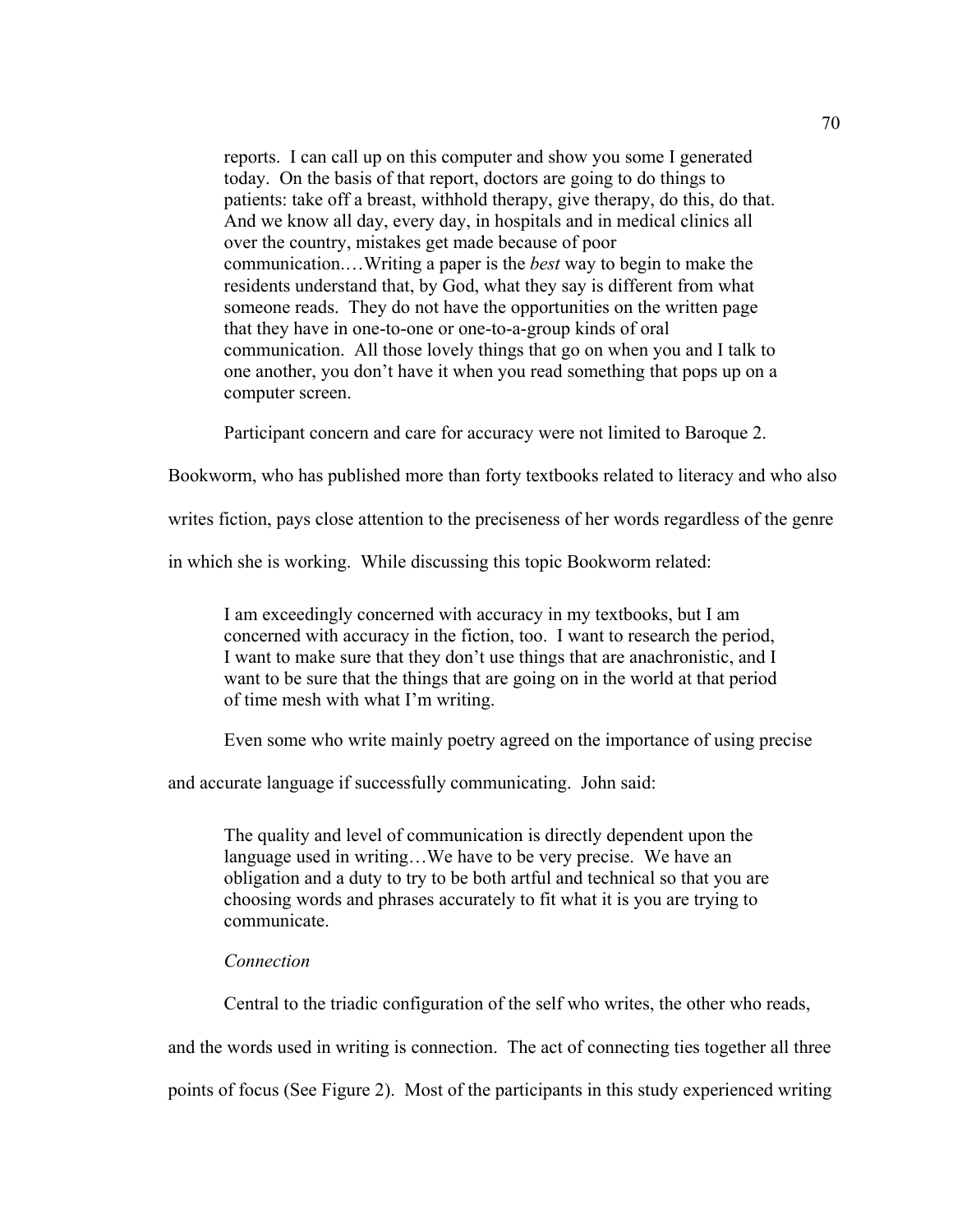

Figure 2: Connection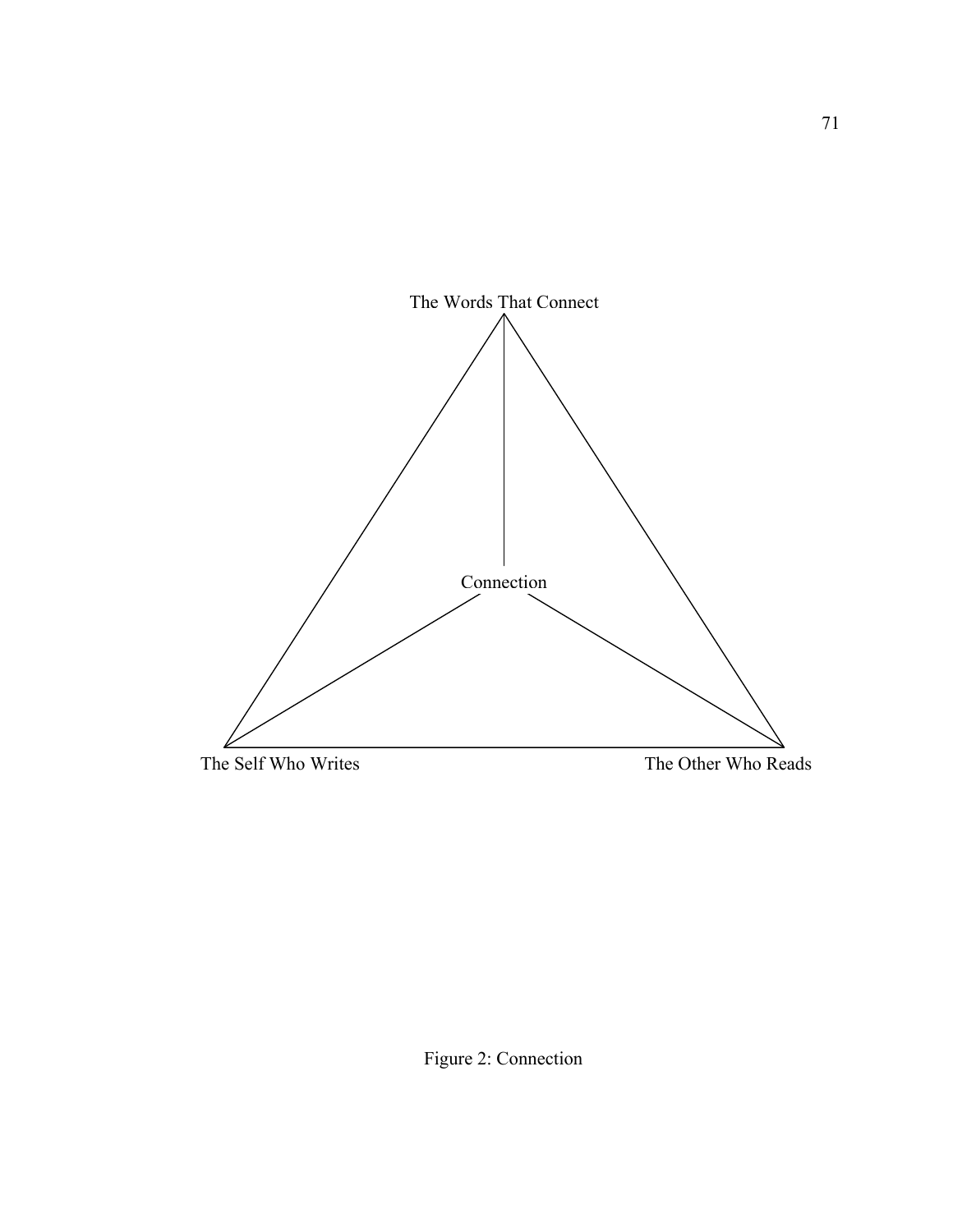as a form of connection. In fact, connection is what fueled some individuals'

compulsions to write, for others to read, as well as fascinations with language.

Journeyman described how in his experience the connections made through writing

benefit society: "A person enters into this lonely, private act, but it ultimately benefits

others in that once the poem is written and published, it becomes an experience for others

to enter." For some this unifying nature of writing is spiritual. In Grace's experience,

writing allows her to connect with others on a more transcendent level. Said Grace;

I think writing is spiritual. I think when I have written something, even a column—and heaven knows I can be accused of cranking them out—but every single time I write a column, I have this sense of being in touch with something else, which is what spiritual is anyway. Whether you call it a cosmic consciousness or whatever you like to call it in your own dealings with spirituality, I have that sense of touching upon something "greater" than."

Similarly, Fugitive talked about how the person who writes has no choice but to connect due to the collective consciousness. The participant asserted that there are times when connecting has less to do with the writer and more to do with the work itself. Fugitive's words were as follows:

Any work of art reveals not just the spirit of the person that composed it. Sometimes a work of art takes on a life of its own. The writer or painter are simply vehicles for some larger expression, some communal expression, that *needs* to be said or *needs* to be seen. It seems to me that art certainly anticipates, but it also taps what's already there but unspoken in the collective psyche.

Even when participants did not refer to the collective psyche, most still desired

connection. John asserted, "I think anybody who writes has in mind that somebody,

somewhere, someday will read this. You are trying to connect with whoever the reader

is." Fugitive concurred that connection with others through language is fundamental to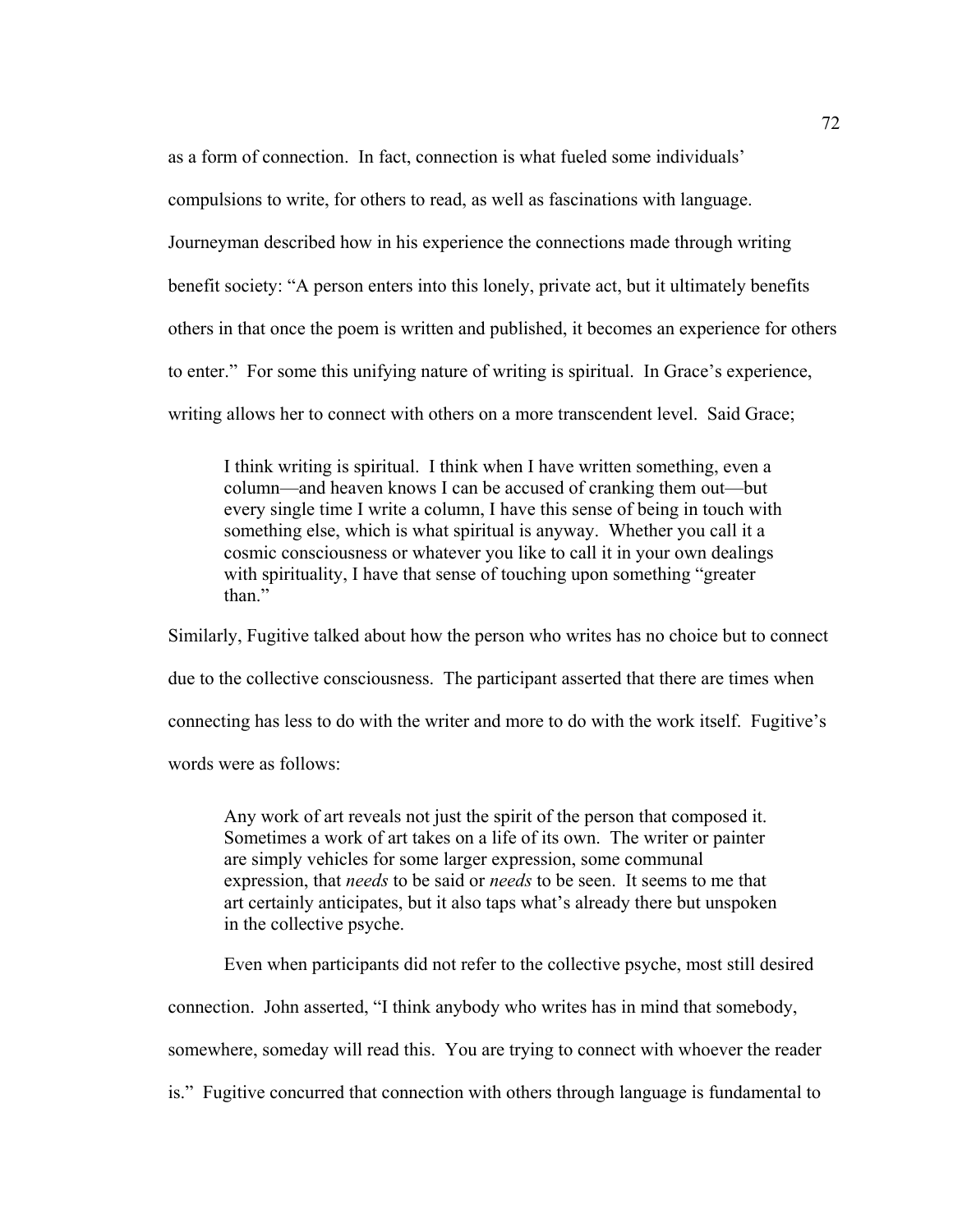## his writing:

I think you must speak to "*other*." I think you have to connect through the miracle of dialogue with other people for your work to be significant. Who wants to write solipsism? Who wants to write something that has no meaning for anybody but the writer locked in his or her own head? For me, it is connection…I see writing as an engagement, an engagement with "other." So, I want my reader to be engaged. I'm not writing simply for myself.

Other participants spoke of the contentment they experienced when they knew

they had connected with another person. Take for example the words of the following

two participants:

Having those full days of working, going through ten revisions, loving doing the work, loving the work itself then letting someone else love it. I did a reading at a local university about a month ago for a poetry series. A couple of weeks later I get a call from some woman out in the country who was visiting her daughter and came to the reading. The woman was from a small, rural town—it hardly has a zip code. She wanted to know where she could get these two poems because they weren't in the books that I was selling. Realizing that book was out of print, my knowing she had connected with the poems, knowing that I was going to copy those poems off for her and put those in the mail as soon as I could, and thinking about her being surprised that I would be willing to do that, I was thrilled. Making connections like that are major to me as being a writer…I don't know, those things make me feel like a writer. (Will)

I just write about everyday life. But I think that's why people enjoy my writing; they all understand it, and they identify with it. People are always coming up to me and trying to tell me their stories. They all say, "Your column reminded me of something that happened to me. Let me tell you about it." People are always doing that to me, which I appreciate. They treat me like I'm their family friend even though they really don't know me at all, you know (Bubbles)

The temporal descriptions of connection in the experiences of the participants

were not limited to the present or future. Some participants explained how writing

connects them to their past. One particular description was personal in nature.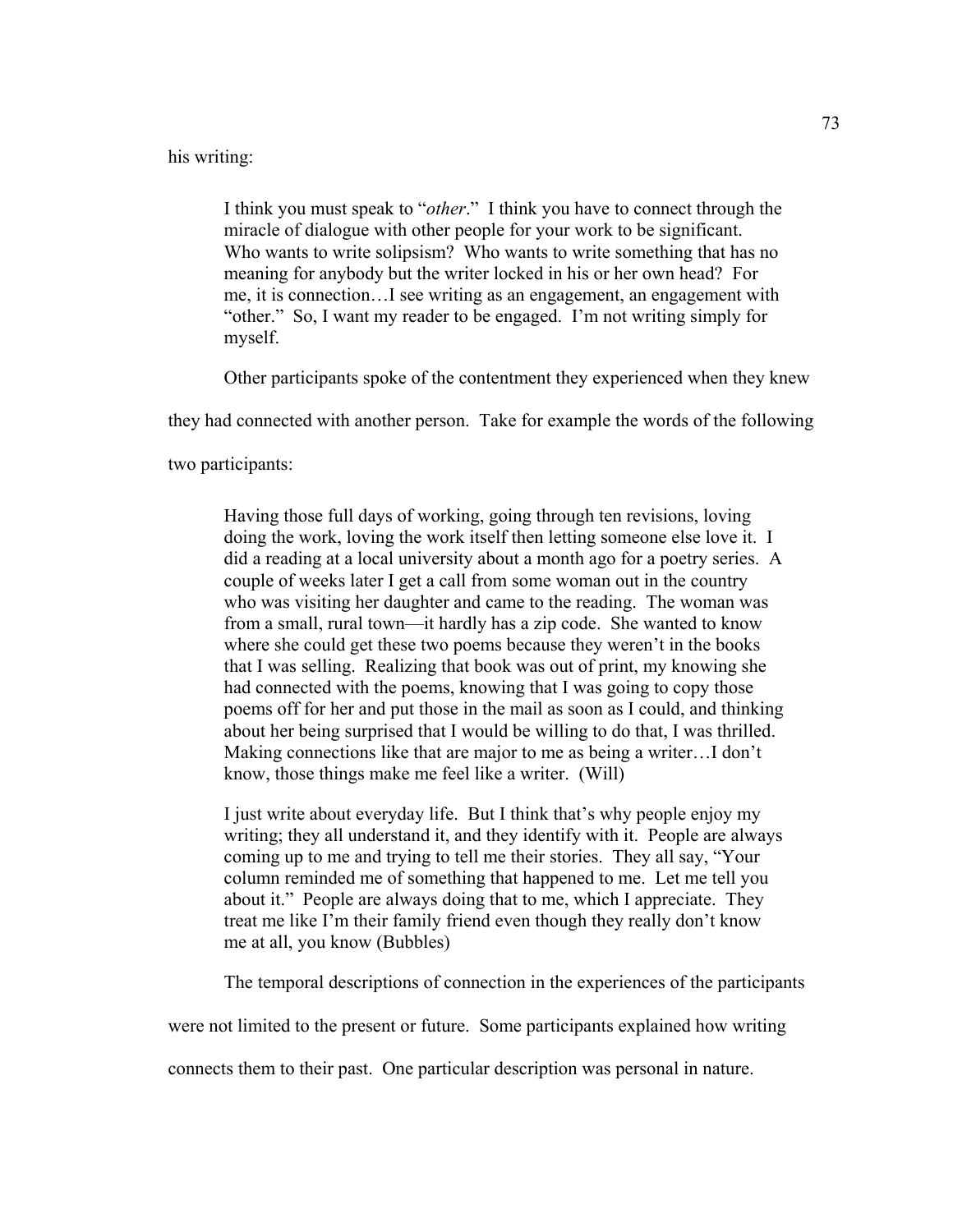Journeyman recounted how he loves to write with a fountain pen given to him by his

mother who used the pen for years to correspond with family members:

The fountain pen is one of my most treasured objects, I think. It's as though when I hold that fountain pen, I'm in touch with my mother's life and with all the words that she wrote to friends, family back home, etc. So, I think the act of writing itself is, for me, a vital connecting act. Not just connecting ink to paper but connecting memories to language and connecting lives of the past to my present moment of writing. It's as though I bring back into the present moment all those memories, experiences, feelings, etc. that could be lost, that could be gone, that could be never passed on to another person or to the page.

Reading the writing of other writers connected some of the participants of this

study to the past. To quote Journeyman again:

I think I came to a realization about how writing could link us over time, primarily through reading Chinese poetry…I was standing at one of those little revolving book racks in this drug store, and my teacher was paying for something at the checkout. I was looking at a collection of poems called *"The White Pony" Chinese Poetry* by Robert Payne. My teacher said that's a pretty good book. That book was the beginning for me of realizing *here* is a culture physically far removed; *here* is a time far removed from mine. But, I felt so connected to these poets who were writing hundreds of years ago, and I felt so connected to that spare but simple language. I thought, this is really wonderful; this connects with me in some way that I'm not sure I quite understand, but I sure feel it. That was such a [pause] significant moment for me and the moment has not stopped. That experience is still going on.

Nora described a similar phenomenon:

I read this thing by this man whose name is Samuel Ototi. This is the time connection really became the most clear to me. He's a Masai warrior and he wrote this book called *Masai*. [Nora describes Ototi's description of a puberty rites ceremony, which the researcher edited out for space.] I thought Ototi's description of the Masai ceremony was so marvelous. Through the power of language I can map that experience on to my experience. I am about as far from a Masai warrior as you can get. I'm kind of a middle age, middle class, WASP-type. Yet, I can understand what it is like through my own experience—even though it is not ritualized in our culture—I certainly know what it is to lift my chin and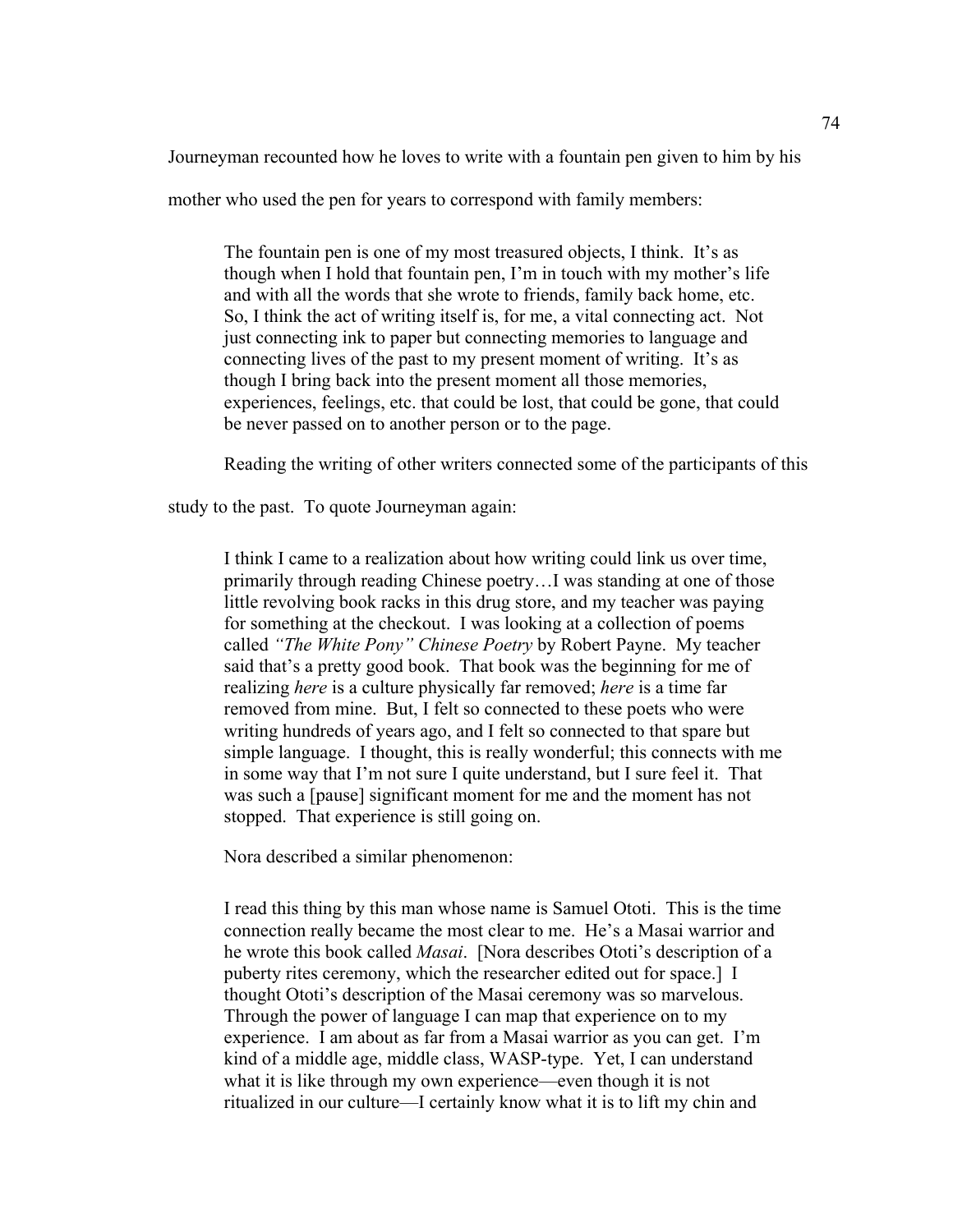expose my throat to a man, you know, just even in flirtatious conversation. Now, I didn't know that I knew until I read Ototi. Then, I realized, (voice lowers to a whisper) "Oh, I know that. I know that."

Finally, the ultimate power of connection some participants experienced in

writing is what John called the "human distinctive": the notion of using language to

communicate with another person—to connect with another individual—defines our

humanity. John described his experience of language and connection:

It is the ultimate…it's the core of humanity. Without connection we aren't human. It is probably the thing that distinguishes us from all the rest of creation. We don't have identity without it…Without it, we don't exist; we're completely alone. I don't exist without you or somebody else.

Language and connection being a "human distinctive" also surfaced in Nora and

Journeyman's interviews.

For most of us *hell* is the absence of the others, which is what makes shunning so effective as a form of punishment…For most people that's hell—to not exist with the others—and I'm real aware of words as the way we bridge this hell. (Nora)

One of the great values of humanity and one of the humane qualities of writing is how it connects, not separates…Writing gives us the ability to link human souls across time through language…through something as flimsy as a word on a little sheet of paper. (Journeyman)

Still, it was John who best summarized the connection of self, other, and

language. In an exchange where I was exploring for more information by simply giving

John's words back to him, he concluded:

John: No words, no communication. Researcher: No communication ? John: No connection. Researcher: No connection...? John: No humanity.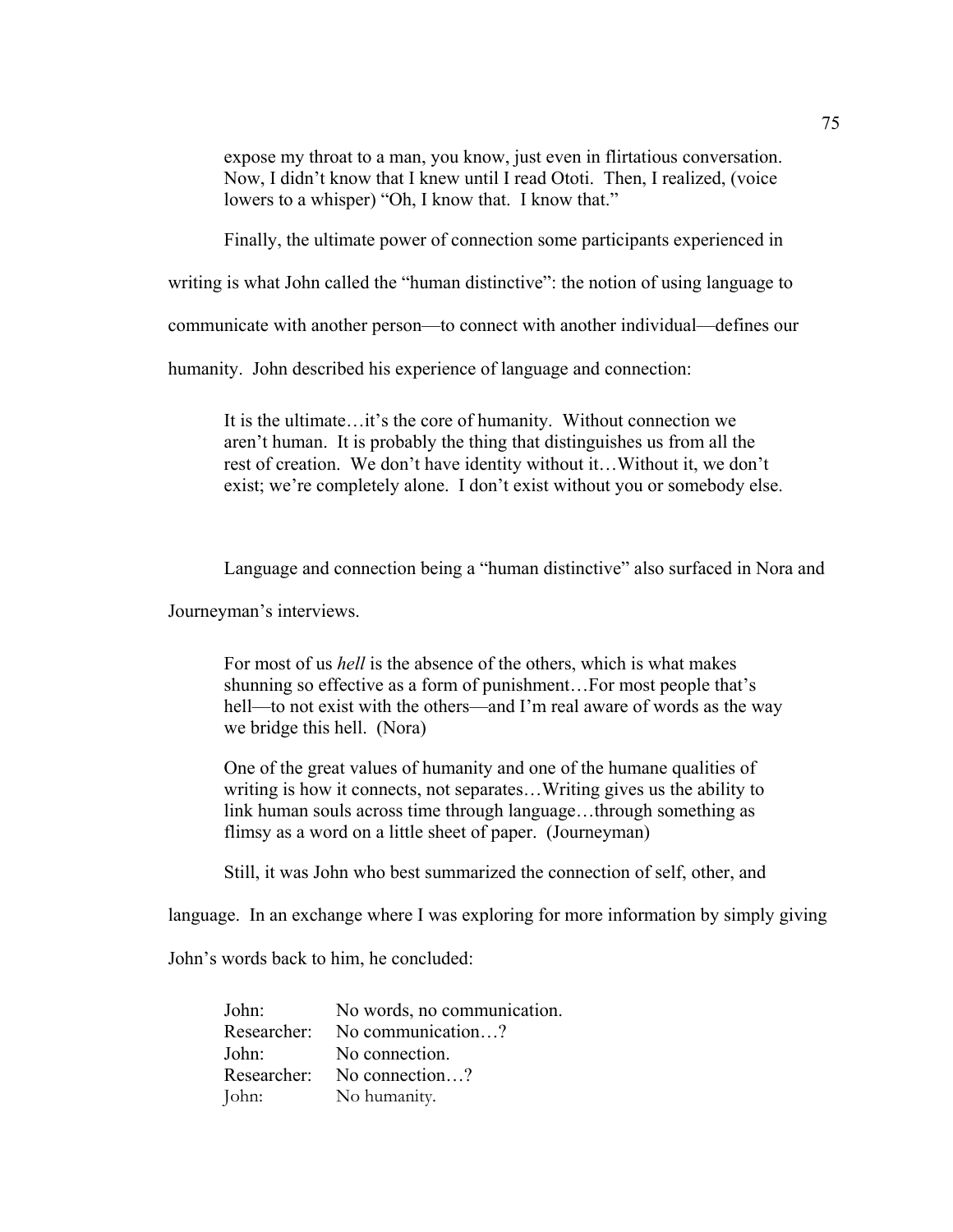Within each of the general themes of "self," "others," and "the words," a series of sub-themes emerged. The labels for these sub-themes are terms taken directly from participants' interviews and are mostly metaphors. According to Thomas and Pollio (2002), "Metaphors compel attention because they occur in conversation when ordinary words fail to adequately express the intended meaning (p. 36)." Figure 3 diagrammatically represents the major themes and sub-themes. The reader should be aware that although the chart appears linear in nature, there is no definite order as to how participants experienced "self," "others," or "the words." In other words, participants did not describe their experiences in terms of first being aware of "self," second being aware of "the words," and finally being aware of "others." Nevertheless, it does appear that "the words" are at the center of the participants' experiences. As previously stated, all three areas converge in a "connection," which undergirds the three areas in Figure 3. It appears it is the "the words" that make "connection" possible.

#### *Themes of Self*

## *"Filling Up"*

As participants discussed their experiences of writing, most talked about from where the content of their writing came. Fugitive described his experience of collecting ideas as letting "the well fill up." Similarly, Will said, "I'm either reading or writing or sitting on the front porch talking to my cat or bird watching or working with my hands on something. All of those things lend themselves to 'filling up' the way Louise Glück said."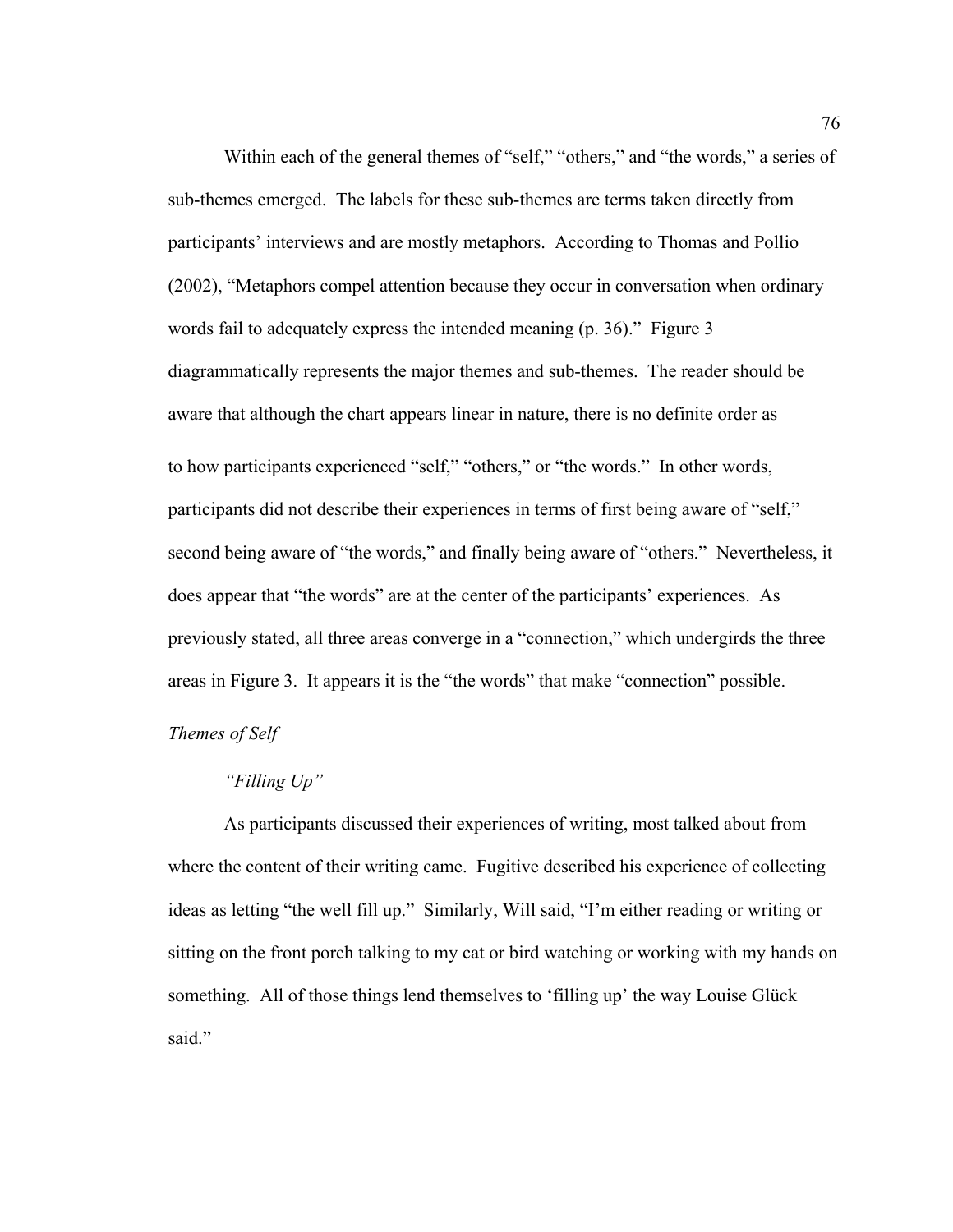

Figure 3: Sub-Themes in the Experience of Writing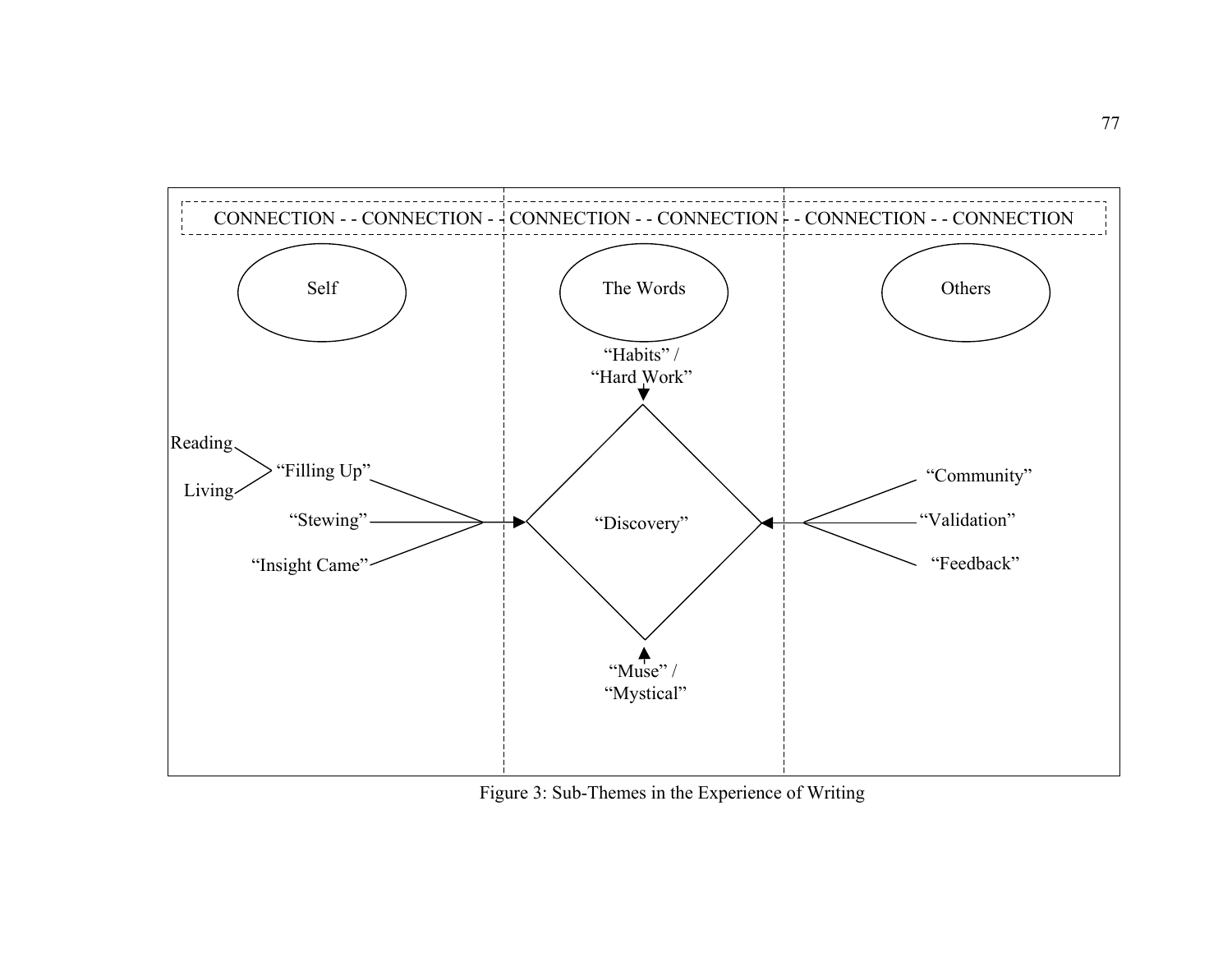The metaphor of "filling up" serves to demonstrate how participants, in the words of Murray (1968), "spend part of their time in a state of open susceptibility (p. 2)." For the participants in this study, "filling up" was achieved through their reading and going about their daily lives. Once "filled," "the raw material will visit your dreams, it will visit your daydreams, it will visit everything you do…it just informs what you write about (Will)."

*Reading*. Frequently as participants discussed their experiences of writing they

would quote other authors or reference writings of other writers. Fugitive remarked,

"Your history as a writer is your history of what you've read…I keep quoting writers not

because I'm dropping names, but because they mean so much to me."

What participants write seems to depend on what they read. Grace believes her

experience with reading as a little girl is connected to her writing for children:

When I was ten, eleven, twelve I read. We lived about a block from the public library, and I could read a stack of books every day or two…I think that's the child that is always there when I am writing things for young people.

Roger described how his writing is influenced by writers he enjoys reading. In fact, he uses the works of these other writers as a benchmark of sorts for his own writing. Roger said:

One of my definitions of a writer is anyone who writes as well as I want to write. They are the people I enjoy reading most. For example, John Steinbeck wrote the way I would like to write; Calvin Trillin writes the way I would like to write; David Sedaris…; A. A. Milne…; Dr. Seuss…They don't write like each other, but I hang on to what they've written. I read their stuff and I think, "Oh my god, this is good."

Will reported reading as many as four or five books of poems a week and reading up to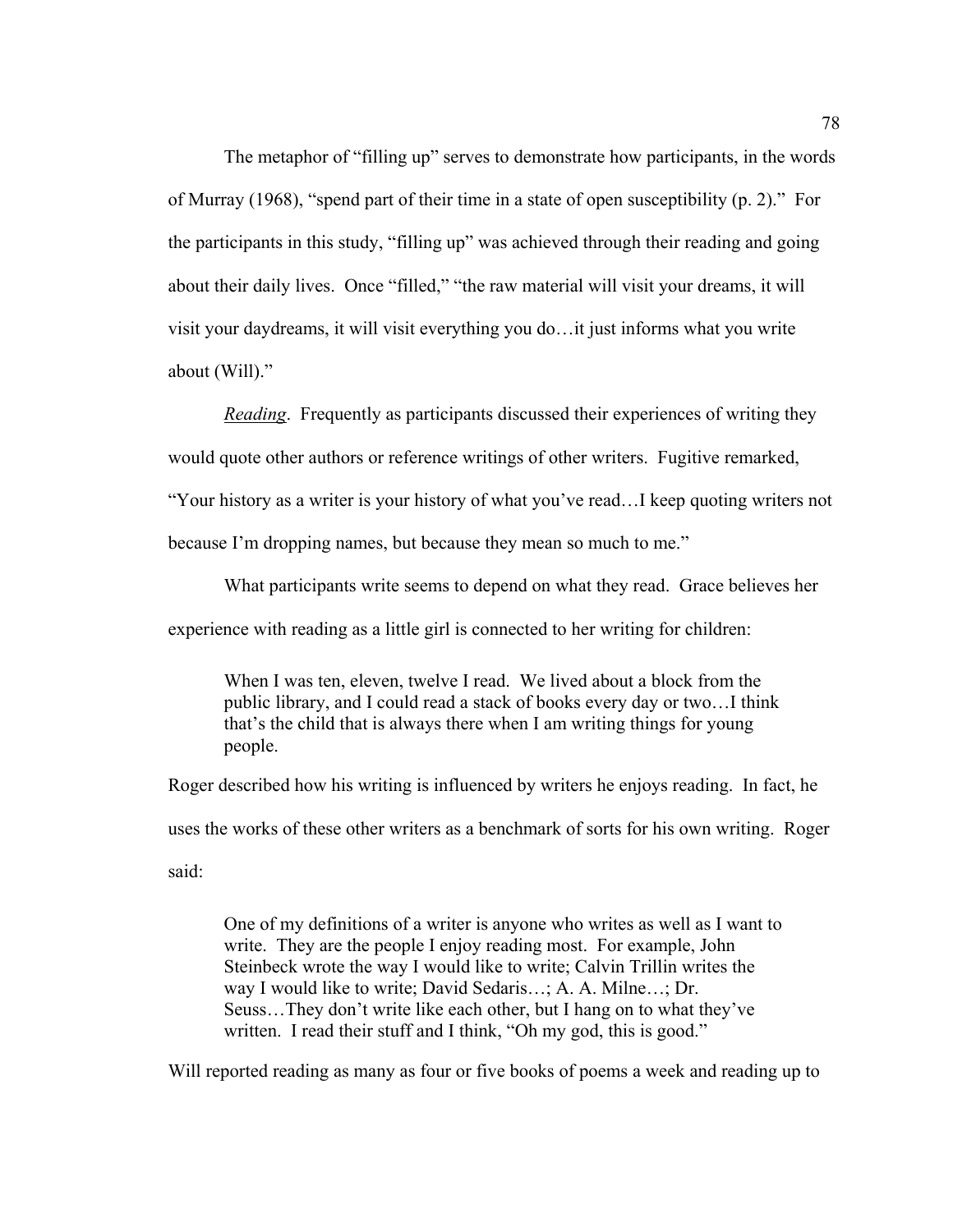twenty periodical journals of poetry on the weekends as he prepared to write his own poetry. He discussed how the voracious reading changed his writing: "Other writers placed me in parts of my own emotion that I wouldn't have thought about writing from. Reading opened doors for me…" Interestingly, at the time of the interview Will was considering writing fiction. He discussed that the first thing he was going to do was get in the habit of reading more fiction. Will said, "I will read fiction that speaks to me before I find a way to dig into my own life or find my own characters or create or draw from my own experience."

Another way participants used reading as a way to "fill up" was researching. Bookworm, whose primary genre is literacy textbooks, reported:

If I'm working on a reading book, I read *The Reading Teacher*, *The Journal of Adolescent and Adult Literacy*, *Reading Research Quarterly* and find related articles to the chapters I'm working on and make me a little bibliography.

Bubbles also described reading as a way of researching. Her research was more skilldirected than content-oriented as Bookworm described. Bubbles reported that she read a lot of writing magazines for anything that she could see was going to be helpful to her. "Subsequently," said Bubbles, "I would take it and use it."

Interestingly, it was the pathologist and medical researcher, Baroque 2, who described the aesthetic advantages of reading for purposes of "filling up." Baroque 2 discussed how many physicians, in his experience, did not read much outside of science and, consequently, were typically not very good at expressing themselves in writing. Baroque 2, on the other hand, described as much research reading he had to do to stay apprised of the developments in his field, he read even more away from his work. He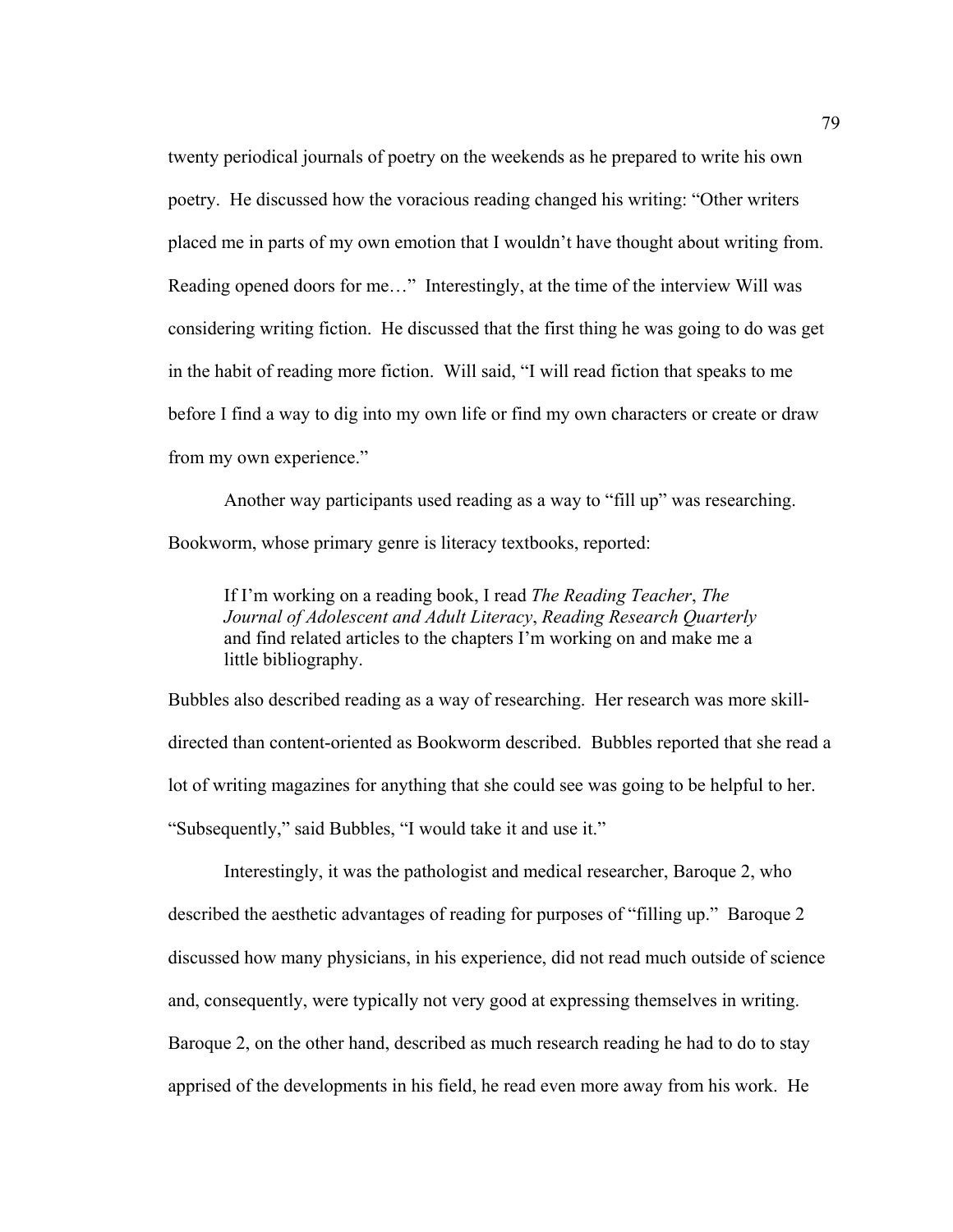said:

I read. I read. I read continuously; it is one of my major hobbies. Every night I go to bed to read. I have another whole office at home. You'll notice in this office that everything in here is medical. If you were to walk into my office at home, nothing is medical there. There are more books there than there are here—many more books by a factor of maybe ten. Some of them may be scientific philosophy but most of them are art history, literature, philosophy, theology, and things like that. I read a lot.

As turn-about is fair play, the poet Will acknowledged that he read poetry to self start; however, Will related that he also read a lot of science, nature, and biology stuff, which, in the words of Will, "just gets me down to the quick of things. The reading of science becomes a metaphor for a lot of different things."

*Living*. In addition to reading, many participants described simply living among people and nature as way of "filling up." According to John, "A writer can't write in a vacuum…You can't be a hermit; you have to be involved in the world." In other words, as Will emphasized in his description of being present to life, "YOU HAVE TO BE OUT THERE TO HAVE ANY EXPERIENCE."

According to several participants, "filling up" doesn't occur simply by "showing up." The person who writes must also be attentive to the life he or she is living or "live in a sense of wonder (Will)." If one pays attention, even the most mundane daily occurrences regain significance; however, this requires a type of "dual vision." Fugitive explained "dual vision" as the "quality of deliberation that a writer takes to every experience, realizing that there are two experiences going on simultaneously: the one he is having and the one he may create from the one he's having." John described a similar experience: "I'm observing life around me, but I'm in the midst of it at the same time. It's almost as if I'm recording things for future reference…I come at things on more than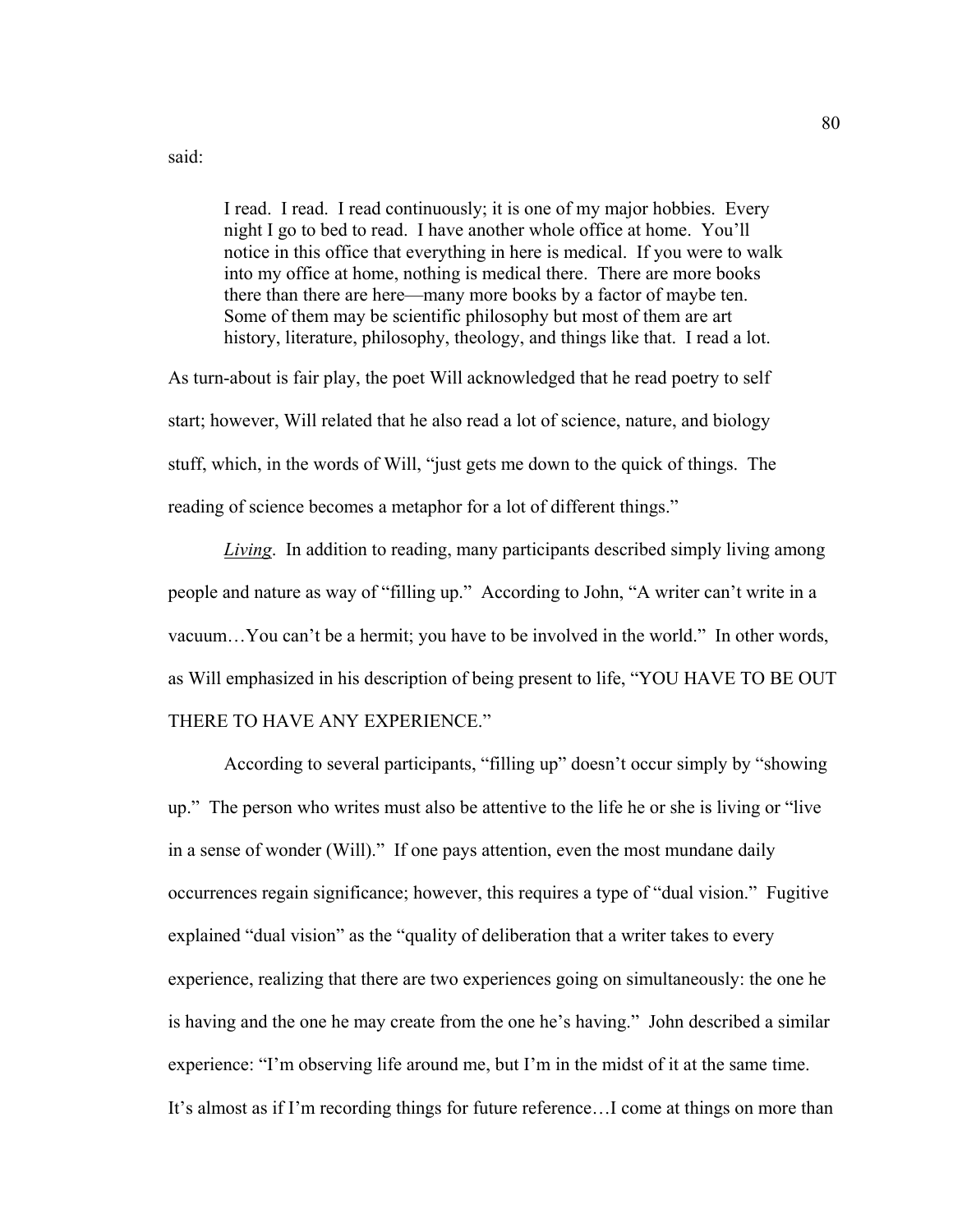one level: a level of involvement and a level of detachment almost at the same time." Journeyman also discussed simultaneously being in and out of the world. For him it was another one of the paradoxes, or complexities, of being a person who writes. He described his experience as follows: "Part of complexity is that there are opposing things that can exist simultaneously. For example, while you're in the world, you're also out of it. That's how complicated the act of writing is for me."

Participants discussed a variety of life situations in which they had the opportunity to "pay attention" and be "filled." Bookworm discussed professional conferences as a place of endless opportunities to cultivate ideas for writing. Fugitive described how he would come across ideas he didn't have when researching for another writing project. Roger often had similar experiences. He explained, "As a beat reporter, I would regularly come across things that I thought might make interesting topics for columns that wouldn't necessarily fit into the news stories." Other participants, such as Bubbles, "fill up" by listening to stories of others. For example, Bubbles said, "It's usually a humorous story, an anecdote told by someone in my family or someone else. That triggers something in my mind and…I do a column from that." Will regularly uses the events in the restaurants at which he takes lunch to "fill up." He described, "I will go to a coffeehouse or a pub for lunch, places I like to eat and observe people. There I'll watch, think, and write about the person at the next table who is having black bean soup." Will also talked about how he can do the same type of observing from the front porch of his home or walking near his place of work:

Just sitting on the porch and listening to the night come in sometimes is a religious experience…I am also fortunate to work in a place where I am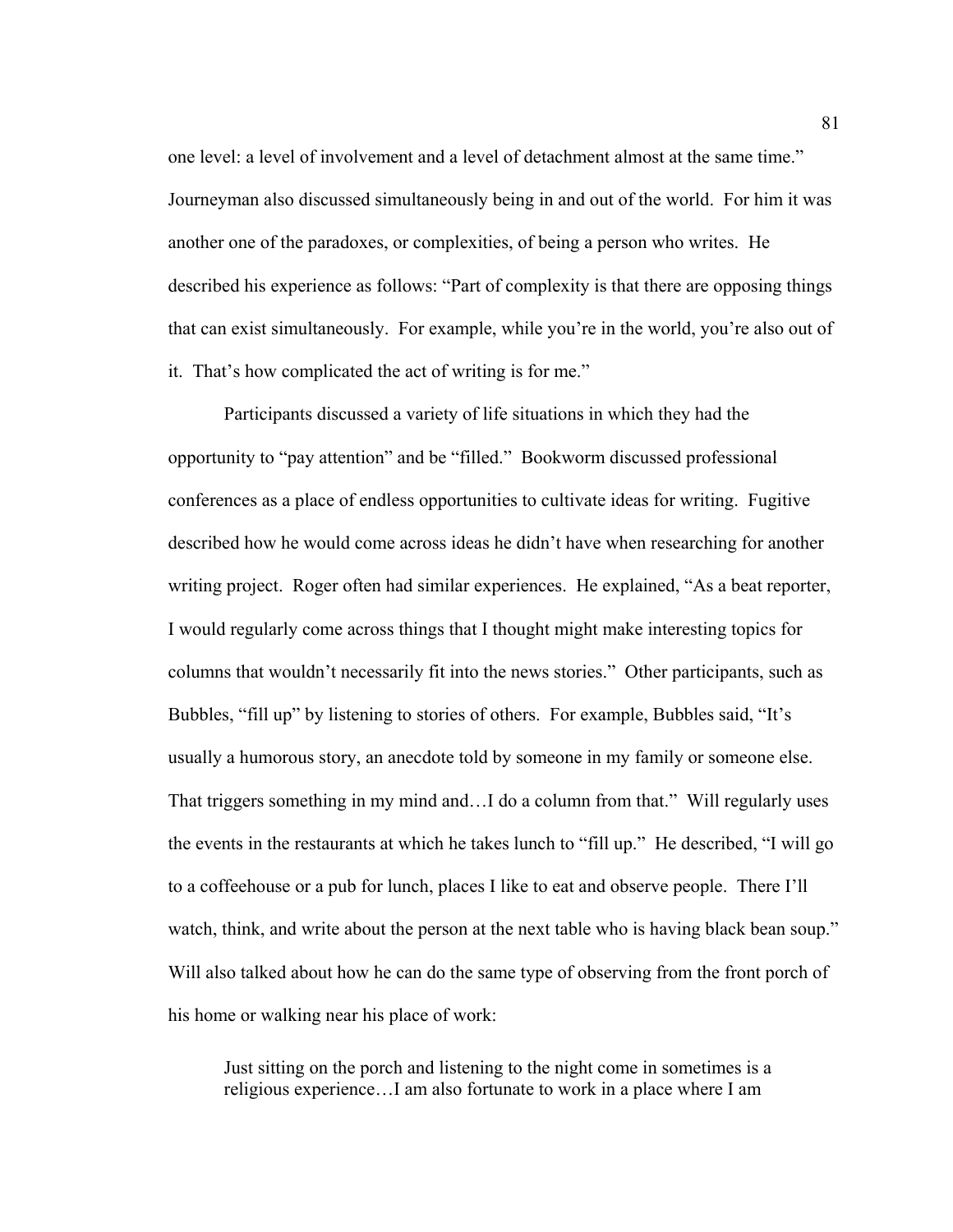three blocks from the state capital, two blocks from a world-class library, and have experiences where I run into ten men in the winter asleep on the grate over here by the convention center trying to keep from freezing to death, whose pants are stained with urine.

Some of the participants' experiences were extreme, to say the least. Bubbles

described a time she had emergency gallbladder surgery and was aware that she would

write about the experience:

It's like my gallbladder surgery…I didn't like having my gallbladder out, but I knew right away that a column could come out of it. That's all I was thinking in the hospital. Nobody will have a perspective from this side…As soon as I was coherent enough after the surgery, I had my little paper and pencil and started jotting down how they kept flipping the lights off and on and asking if I was awake?

*"Stewing"* 

Another sub-theme that emerged from participant transcripts was the ability to "balance between the intuitive and the deliberate (Fugitive)." Most of the participants used the metaphor of "stewing," although some referred to the same process as "simmering" (Bookworm), "gestating" (Fugitive), "brewing" (Journeyman), or "daydreaming" (John and Bubbles). According to participants' descriptions of this phenomenon, "stewing" occurs once the writer has been "filled up" with ideas, whether from reading or living or both, and before writing occurs. Nora described the experience as "All of this stuff is in there like this big stew…I hold all of that until it comes out of me when it comes out of the pen."

Grace described "stewing," which she said was important to her writing process, as a "real laid back sort of nonchalant sort of thing." On the other hand, "stewing" seems to be when a lot of thinking occurs—it's just that the participants reported not being aware of their thinking. Roger discussed this phenomenon as "the experience of the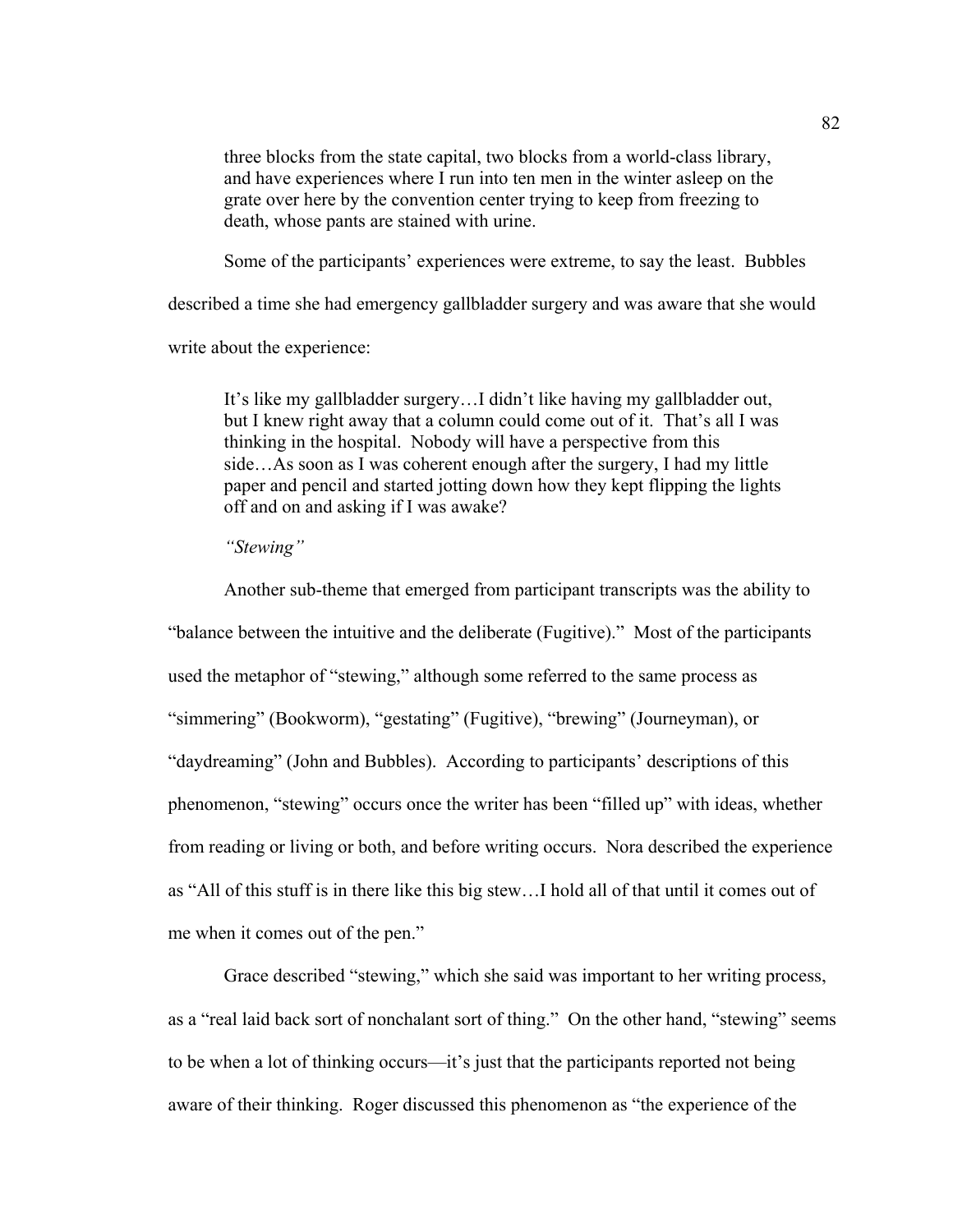writing was actually fairly easy because the ideas had been bouncing around in my brain for a while." According to Fugitive, allowing the mind to think on its own requires the writer to do nothing: "You can't have an outcome at all. You can't predict where it's going to go, where the mind, the unreflected mind will take you, at what point it meets the reflected mind." On the other hand, Fugitive joked that the casual observer may mistake a writer's stewing process for the writer being a "good-for-nothing" for "one of the criteria for being a writer is having some leisure" to allow for "stewing" to occur.

Participants reported "stewing" at all different times of the day and in many different circumstances. For some, sleeping was the time in which "stewing" occurred. This was especially true for Roger:

Time to stew is very important to me in the writing process: the time in between when I have the material and when I sit down to write. When I was writing for a local newspaper especially, I would often review my notes, my research last thing before I went home at night. I would begin writing early the following morning after I had a chance to sleep on it. I write better when I have a chance to sleep on the material.

Bubbles agreed that sleeping provided "stew" time. She said, "I just think about it before I go to bed at night. I give it a chance and it will solve itself. Something will pop out—a quote or something will pop out in the morning."

According to participants, driving was another popular time to "stew." Bookworm said, "I take all the information and just think about it. I drive forty-five miles to work. Driving time is good simmer time." Will reported that he keeps a pad and pencil inside of his truck because so many ideas come to him while driving: "My wife gave me something to stick on the dashboard so I wouldn't run off the road—something will occur to me, and one image will lead to another, will lead to another, and will lead to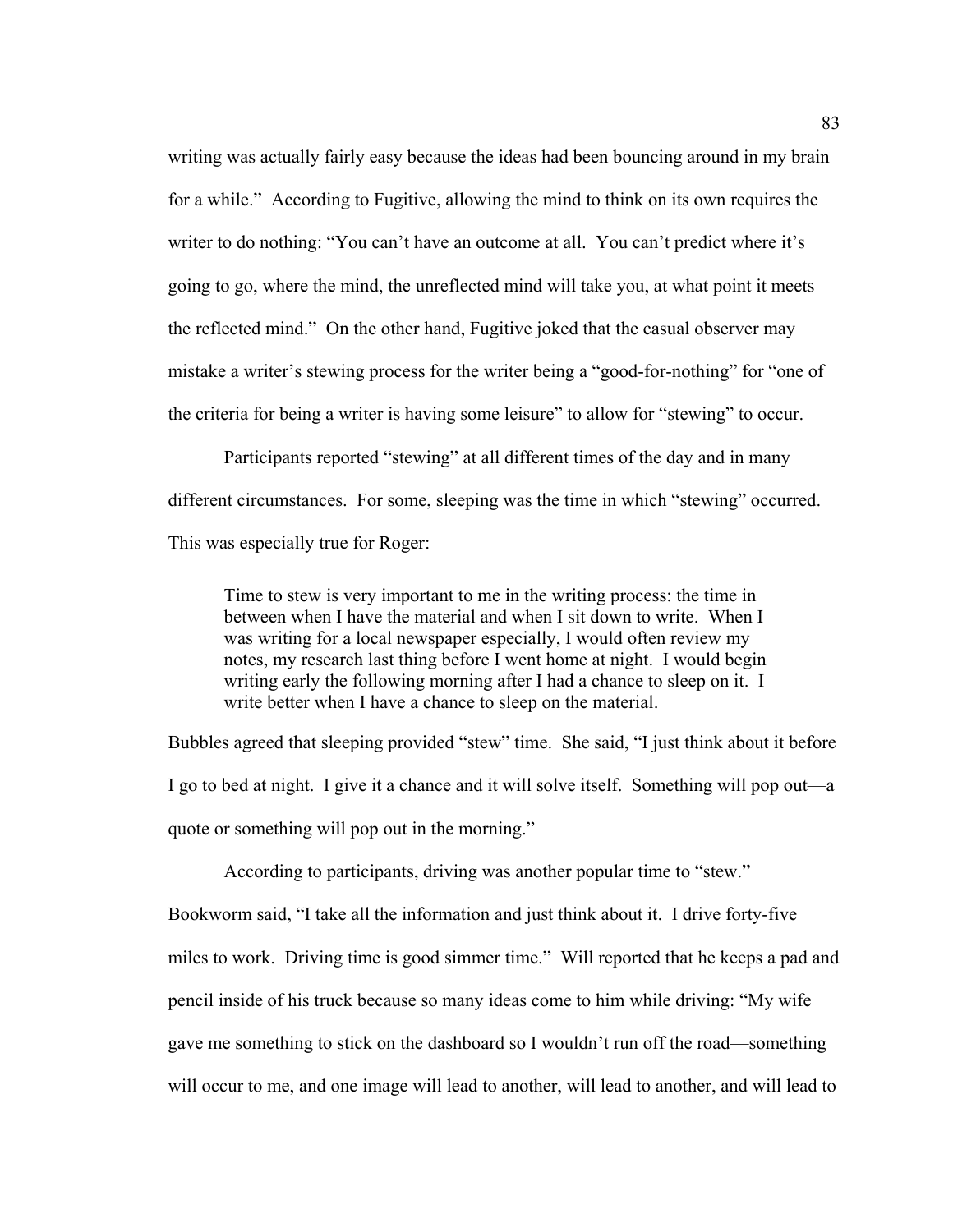another." Will also said, "If I didn't have that forty-five minute drive through the country to come to the middle of the city every morning, a lot of poems wouldn't get written because they are formed there. I keep the radio off, and, uh, I think and things build." John described his experience of stewing as daydreaming while driving. He said, "I may be actively engaged in something else like driving my car. I'm concentrating on staying alive and driving defensively, but I'm daydreaming about this other thing or this other event or this conversation that I had whatever it is."

Participants reported a variety of opportunities in which to "stew." Grace discussed washing dishes or vacuuming or doing "anything that didn't require much mental capacity." Will mentioned gardening, cooking, or any activity that required him to work with his hands. Fugitive said that doing anything unrelated to writing would usually serve the purpose for "stewing." Taking a shower and walking were two activities he mentioned. For Bubbles, "stewing" occurs when she experiences being confined. For example, she described a typical situation while at church:

Every Sunday, I do the same thing. The sermon begins, I listen for about five minutes, and then, click, click, click, click. (Bubbles taps her finger against her temple to indicate thinking is occurring.) I get the bulletin, turn it over, get my pencil, and start jotting ideas of things that have come to mind. I'm sitting there, trapped, and I just can't quit thinking.

Interestingly, two participants described the actual act of writing as being a "stewing" time. Journeyman, the poet, described his experience of writing his poetry by hand rather than using a word processor because "writing it out with a fountain pen…makes me meditate. It's slow; it's not fast. Poetry for me is never fast writing… Writing by hand is about the right pace for thinking." John, who is also primarily a poet, said, "I can be trying to casually write down something, almost like I'm practicing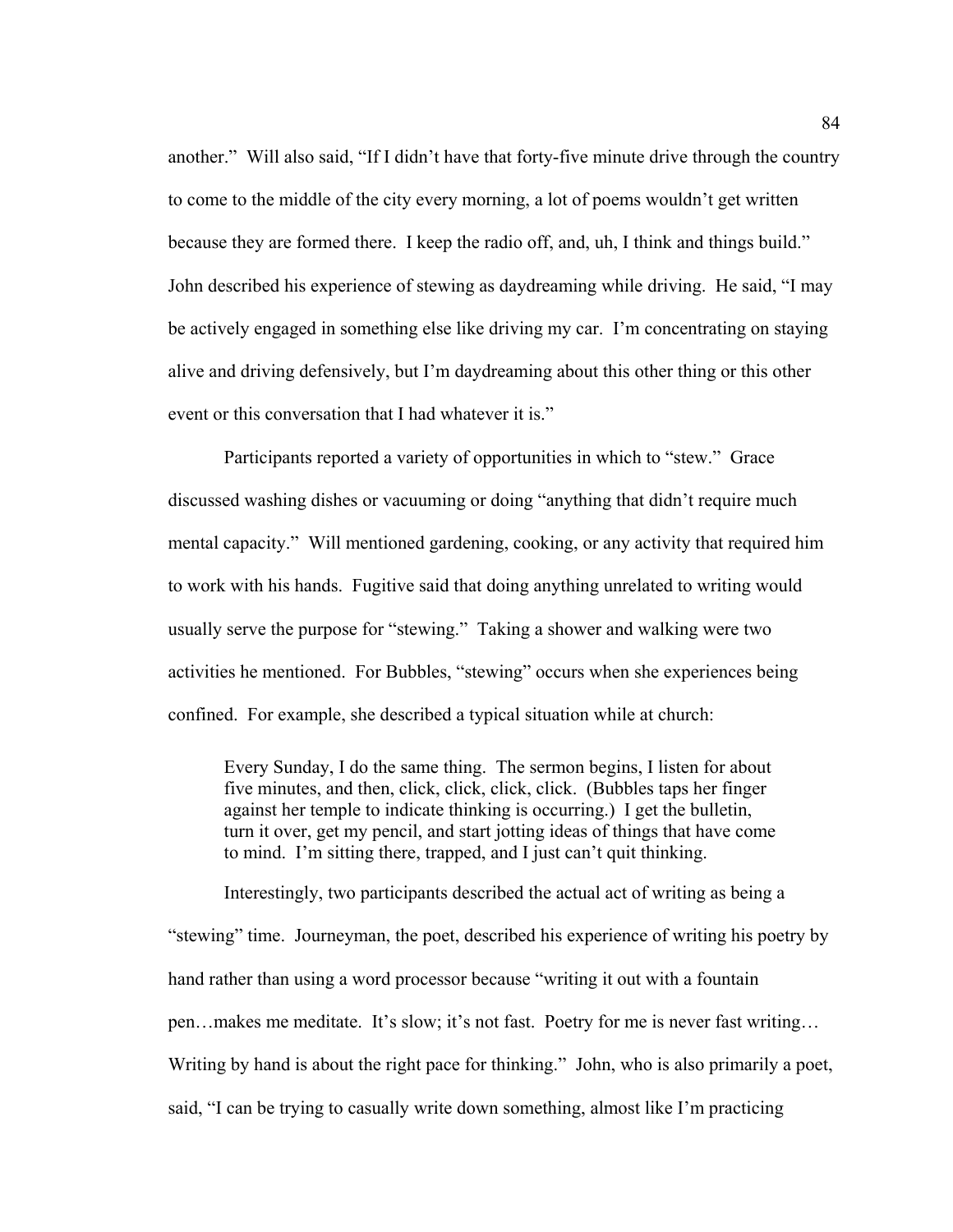writing, and be hit with an emotion I wasn't expecting.

## *"Insight Came"*

Closely related to "stewing"—and often as a result of having time to think about the writing without directly thinking about writing—several participants described a common phenomenon of "insights coming." This experience occurs before writing takes place and is closely related to "discovery" that occurs during the writing process. Nevertheless, the metaphor for this sub-theme comes from Fugitive's interview as he talked about working through a stall in his writing. He said:

I just came up against a wall…I just did not know where these two characters were going to go with this conversation. I fretted and fumed and tried to wrench words out of these characters, and I realized that the writing wasn't any good. So, I left it, and I went out walking; I was playing with a stick and walking. Suddenly the two insights I needed *came* to me. They *came* to me; I didn't go after them.

Roger described "insights coming" as his brain making connections that he might not

otherwise make. Will's had similar experiences with his writing poetry. Will said

Einstein said you can work on something for months and while reclining on the couch eating an apple the solution presents itself—quite often that's what poems do for me…I find out that I knew something I didn't know I knew.

## *Themes of Other*

Writing necessitates that the person doing the writing spend large chunks of time

being alone. Conventional wisdom would suggest, then, that a large part of a writer's

experience would be isolation. Will suggested that simply because writing requires being

alone, it is not necessarily isolating. He said in his interview:

I know a lot about other past writers, and they always had readers and they always had people that they read. They always had people they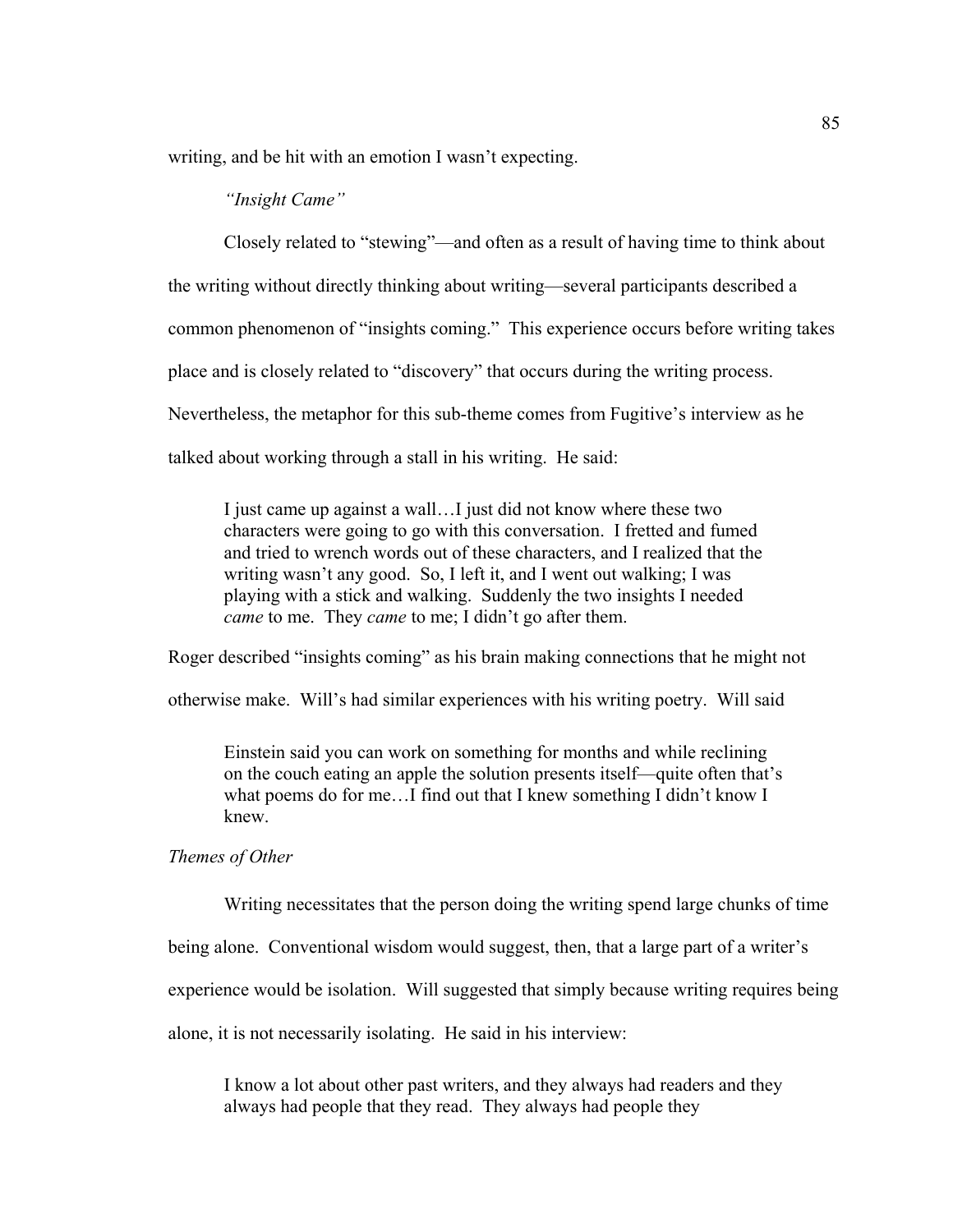corresponded with, and some of those correspondences are the most wonderful letters that we have in all of our literature today. Take for instance Fitzgerald and Wolfe. I think that others have always been there.

In the same way, all the participants in this research project mentioned other people as they described their experiences of writing. The sub-themes that emerged within this were "community," "validation," and "feedback."

*"Community"* 

Nearly all the writers discussed the importance of others in the context of a

writing community. A general type of community takes the form of a writing group.

Grace described her experience of a writing community as writing group as follows:

I was just really fortunate to have a good writing group. They are constructive people and people who wanted each other to succeed, which I find is true of ninety-nine percent of writers. I find that writers sincerely want other writers to succeed. There's not this sense that "If you win, I lose."…I think that's almost universal among writers, at least the writers that I've ever known. They are extraordinarily generous people.

Journeyman's description of community was similar to Grace's: "Community, at its best, is when people recognize the value of something and they band together to encourage it and support it." In Roger's words, "The goal of the group is really explicitly to help each writer accomplish what he or she has set out to do."

The writing group seems to be especially important to the beginning writer. Will said, "If you don't have that expectation out there to share your writing to someone that matters to you, chances are you won't do it. Quite often as a beginning writer you'll find other ways not to do it." In fact, were it not for a writing community, Roger, the journalist turned short story writer, did not think that he would be as productive in his writing. He said: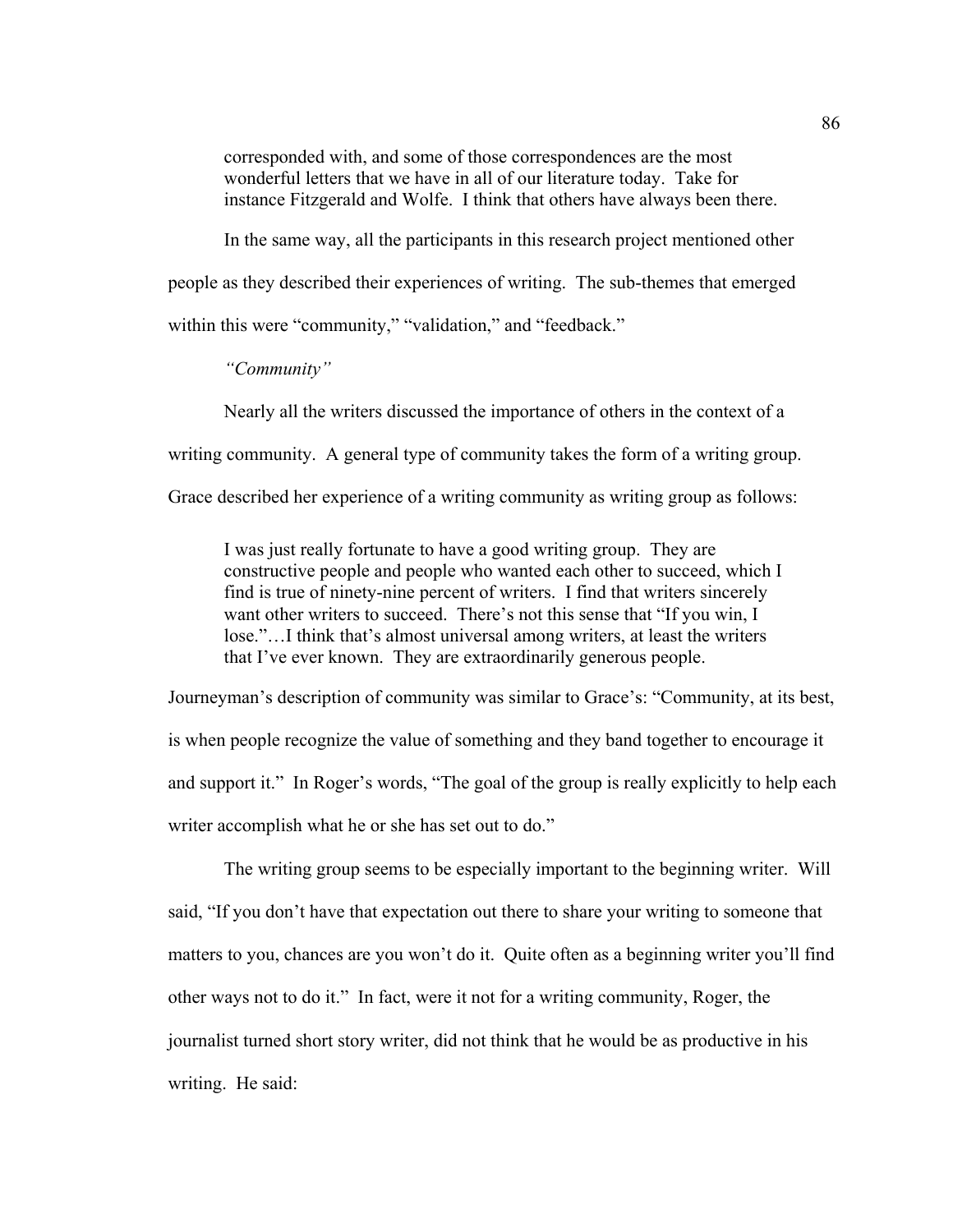I personally find that a community of writers is absolutely necessary to me as a writer. I'm motivated to write, but I'm not motivated enough. I wouldn't produce as much as I would like to produce without a community of people. For me the community keeps my love of writing at the forefront of my mind. It reminds me that writing is something that I want to be doing because writing is not something that I have to be doing, especially creative writing.

Writing communities were not always made up of other writers. Bookworm,

Journeyman, and Fugitive, described how their spouses often serve as early readers of their work and encouraged them in their writing. (Spouses also provided "feedback," which is another sub-theme presented below.) Baroque 2 reported that he found community in colleagues who did the kind of medical research writing he did. Nora, explained how she found community in a group of anonymous editors that helped her publish one of her first academic articles. Nora said:

I'm real grateful to them. The editors were extraordinarily gracious, and they gave me a gift. They essentially said, "We want you to join us, and we'll put out a hand to do everything we can to help you join us in this writing community. But you will have to change." …They *were* saying that I would have to change, but they were willing to help me and show me where the changes were that I needed to make. The subtext of that was, "We think you can do it."

Community was not only a place where some participants found encouragement;

it was also a place where they found ideas. Will, who taught writing to high school students as well as writing extensively for publication as a poet, was privy to seeing writing communities form in his classroom. Will described how the communities developed the writers:

When you have students sharing their work, a lot of times it's something that a fellow student shared that is the occasion for someone else starting a piece, not the assignment you gave. That's why the community is so important—things happen. They start things…if they see another student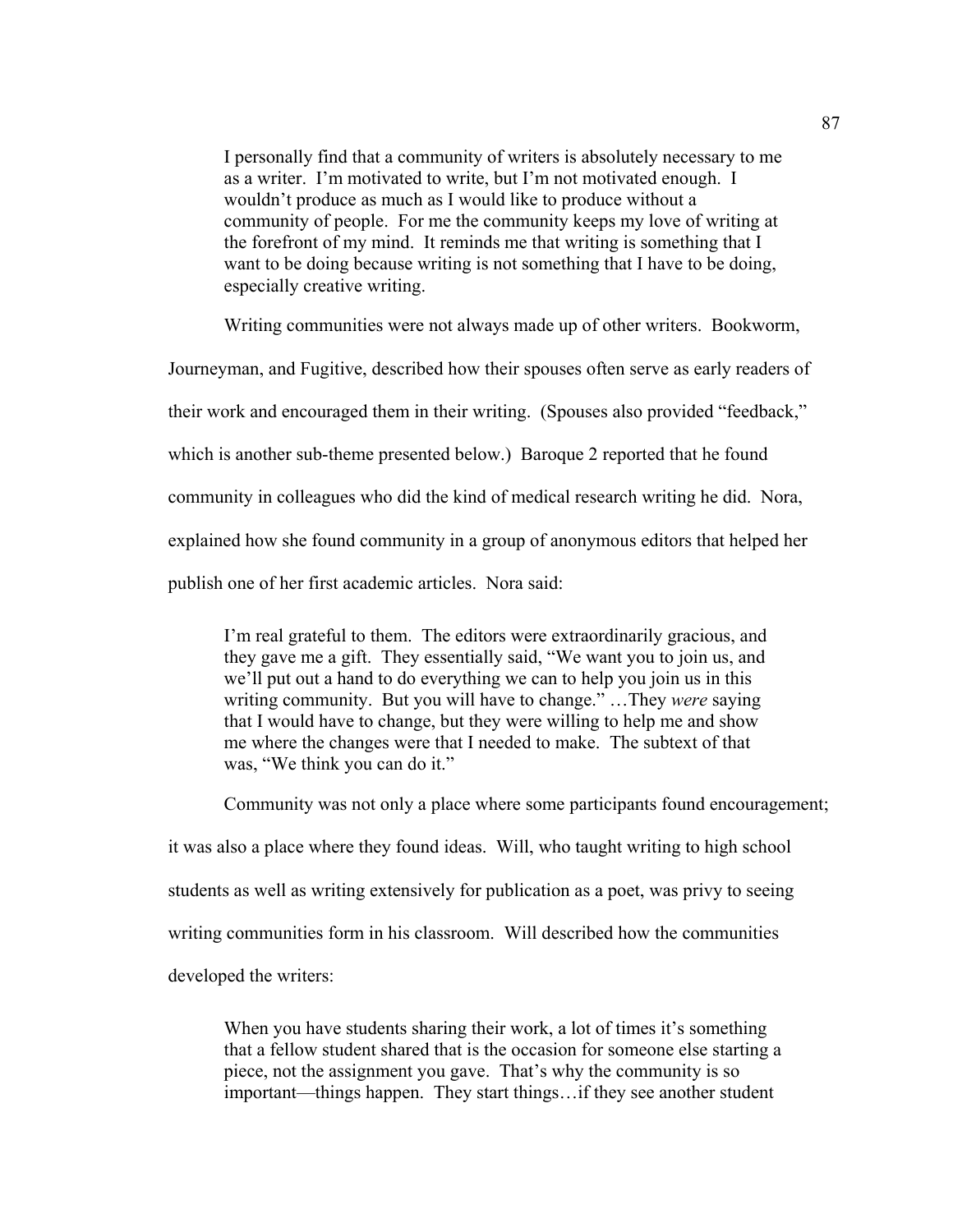that's an author, and they admire that quality in that person, then they want to see themselves as an author…If you got that going on in your classroom, then, man, when they start swapping papers and saying, "See what you think of this" or "What should I do with this," you see the glow like no other type of learning.

Bookworm discussed how attending conferences and establishing relationships

with writers she respected prompted her to new ideas. Said Bookworm:

When I admire somebody's writing, I like to meet him or her. When I go to conferences, I tend to seek out sessions by people whose writing I respect. After I hear them speak, I usually go up and talk to them. I've developed a number of friendships and close relationships that way. It's a very good way to infuse new ideas. I find conferences very motivating and invigorating for my writing.

Belonging to a community, though, requires reciprocity of responsibility. As

Bookworm attended conferences and became "infused with new ideas," she also discussed the importance of attribution: "The important thing, of course, is always giving credit…That's an important thing for me; if you use somebody else's ideas, you always give them credit. I keep my friends that way." Journeyman contributed not only to his writing community but also to his local community by founding a literary magazine. Journeyman said, "I wanted to know what other writers were doing. That's partly why I decided in 1973 or '74 to start a magazine. I founded a literary magazine. I wanted it to be a community of like minded writers." Nora contributes to her community by assuming the responsibilities of helper/encourager that once welcomed her into her writing community. She talked about her role as a mentor to university students entering the field of counseling psychology:

I really want them to become part of this community, but it's up to me to uphold the standards of this community. I can't just blithely say, "Oh, you're wonderful." No. They are going to have to improve some things,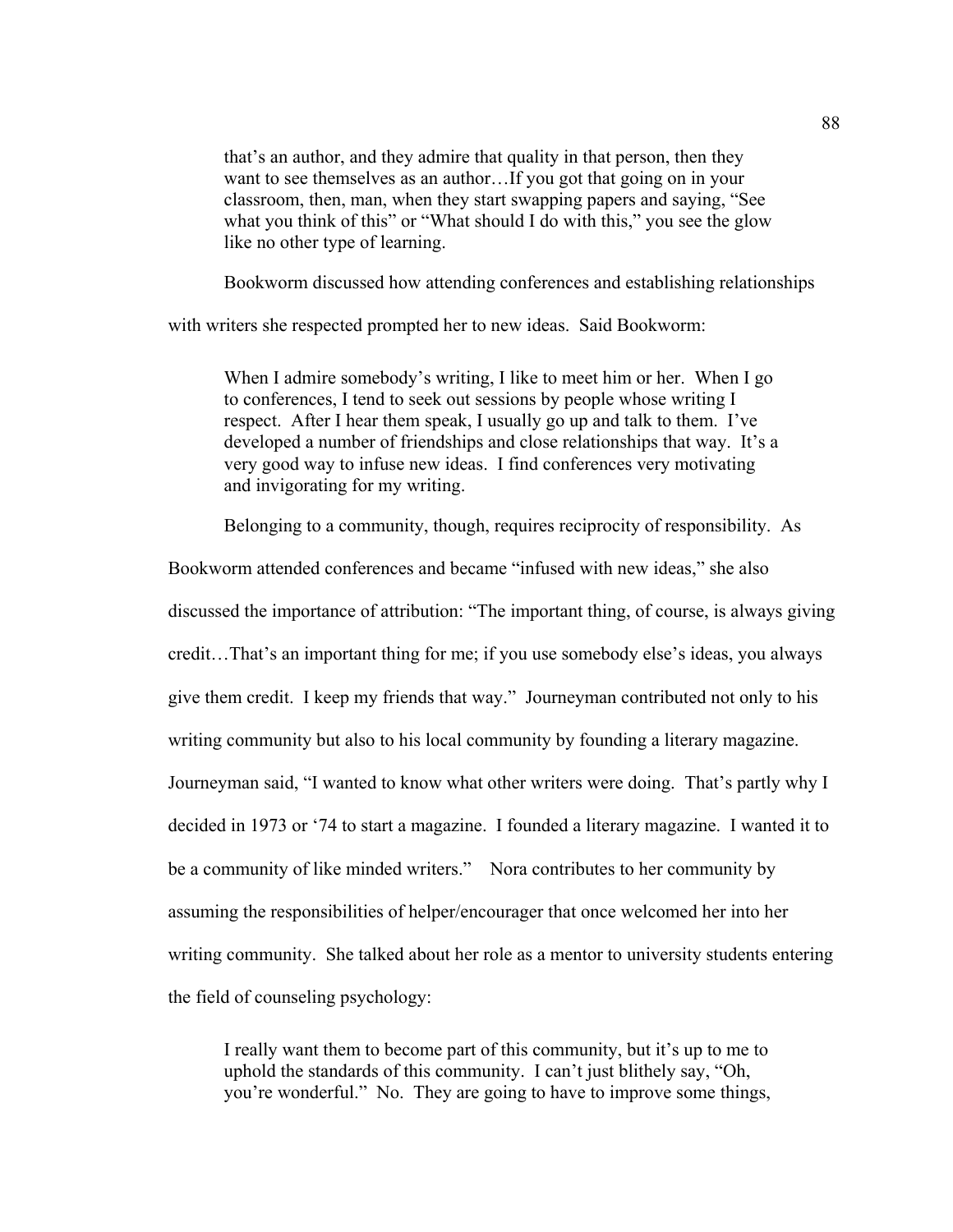change some things, and learn how to do some things differently in order to be part of this community because this community has important work. This writing community may be able to help a child in a particular way…I have to uphold the standards although I'm thrilled to pass them into the community.

Similarly, Baroque 2 works side-by-side with his medical residents in order to

help them enter their writing field more easily. He said:

In this residency program, I work with residents and many times they will publish small review articles or small case studies. It's their first time out of the gate, and I work with them to give them the experience of learning—of going through that process of sitting down, thinking it out, writing it, going through the twelve, thirteen, fourteen drafts that I keep handing back with red ink all over them and then sending it in, getting it back from the editor: "I want this then that and other." Just to go through that you've got to get through that the first time to understand that critique is not personal; this is the way it is. The reason we do this is that we want their writing to be clear and unequivocal and instructive. There's enough crap in the literature out there right now. Even with all of that (the entire review process) there's still a lot of crap out there that never should have been published in the first place…I'm helping young physicians learn how to do this—learn how to go through this writing process.

*"Validation"* 

"Others" were often described as the source of validation that participants

experienced. John described validation as a type of affirmation achieved when he

accomplished his main objective in writing: to successfully connect with another person:

There's affirmation if you're trying to hit at a certain point, and people like it and get the point you were trying to make. That means your communication is accurate. You are connecting; your language is doing what you wanted it to do. You're achieving your purpose through language.

Bubbles agreed that others are necessary to fully know if her writing is succeeding in

accomplishing what she intends. If her writing connects with someone else, then she can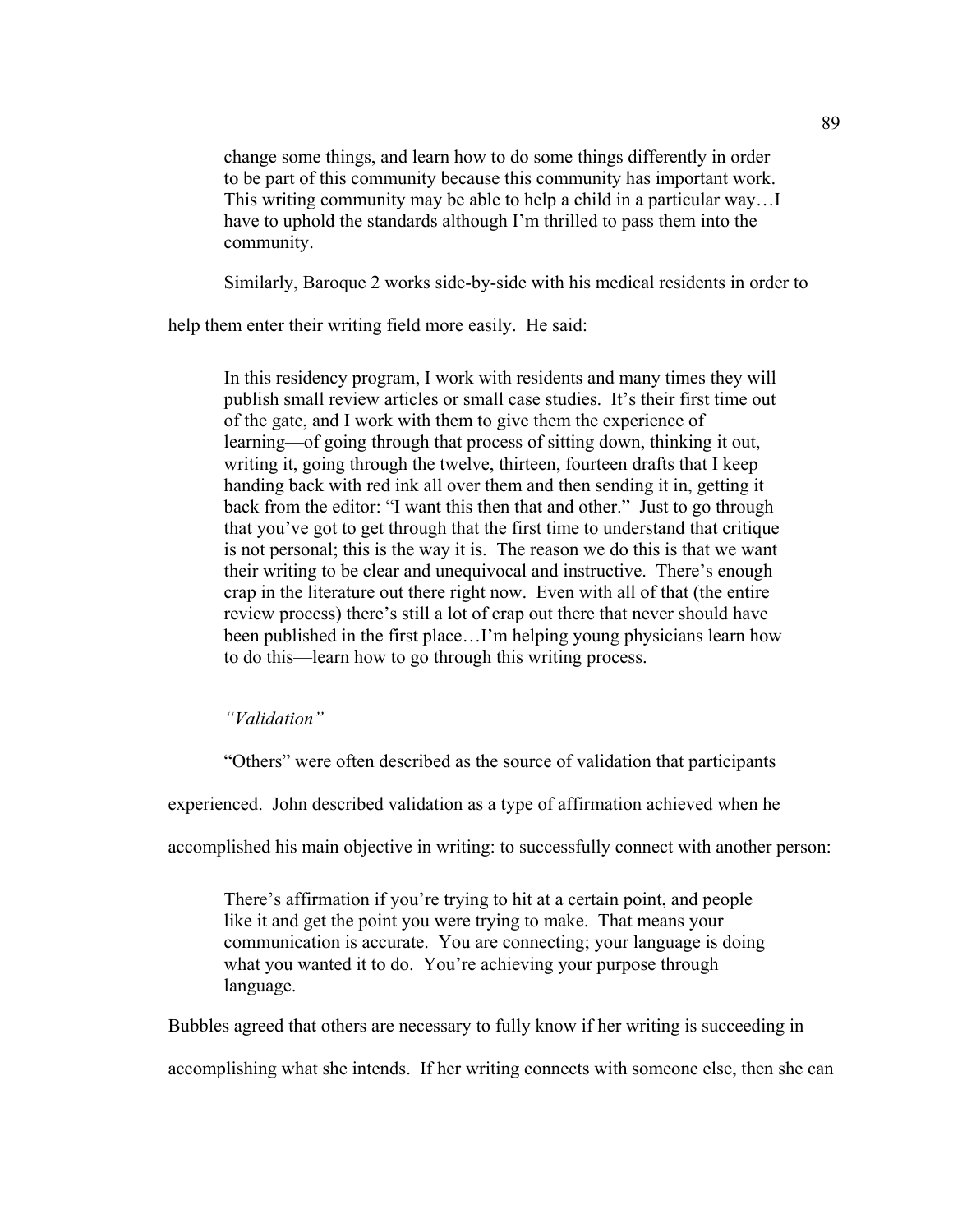be more confident that she is writing well. She said, "If I hear other people say the writing worked, that validates the writing…If someone doesn't validate it, I don't always know if it worked or not." For Roger, one experience of validation came when a friend simply told him how much she and her husband enjoyed one of his stories. He described the experience as follows:

A friend of mine and her husband were driving to North Carolina that weekend, and she told me that they laughed all the way to North Carolina reading my column. That's about one of the best compliments I've ever gotten.

For Baroque 2, validation comes with recognition from his colleagues:

The best kind of validation, of course, you could possibly get from something you published is somebody references it. You pretty well know that you've been understood, then, if they reference it and reference it appropriately. That's the best kind of flattery and the best kind of validation.

In the following passage, Fugitive described at length an experience of validation

regarding a passage in his latest novel about a patient in a mental hospital:

I couldn't have had a better moment then one I had at a local book store back in the fall when a friend who is also a clinical psychologist, who had formerly been head of the clinical department at the local university, got up and said to me, "You got it! How did you get this so carefully?" He said, "I was in state mental hospitals at this time, and I want you to know that you have everything—there's not a detail out of place here." Well, I couldn't have received a better compliment than having someone who had worked in those facilities at that time tell me that. I felt like I did my homework well. If a clinical psychologist can say, "You got it," then I must have had it; he confirmed that.

Participants reported that publishing per se served as a type of validation. Roger

said, "When the editors told me they accepted my story, I experienced a sort of

validation. I wrote something that somebody I don't even know thought was good. That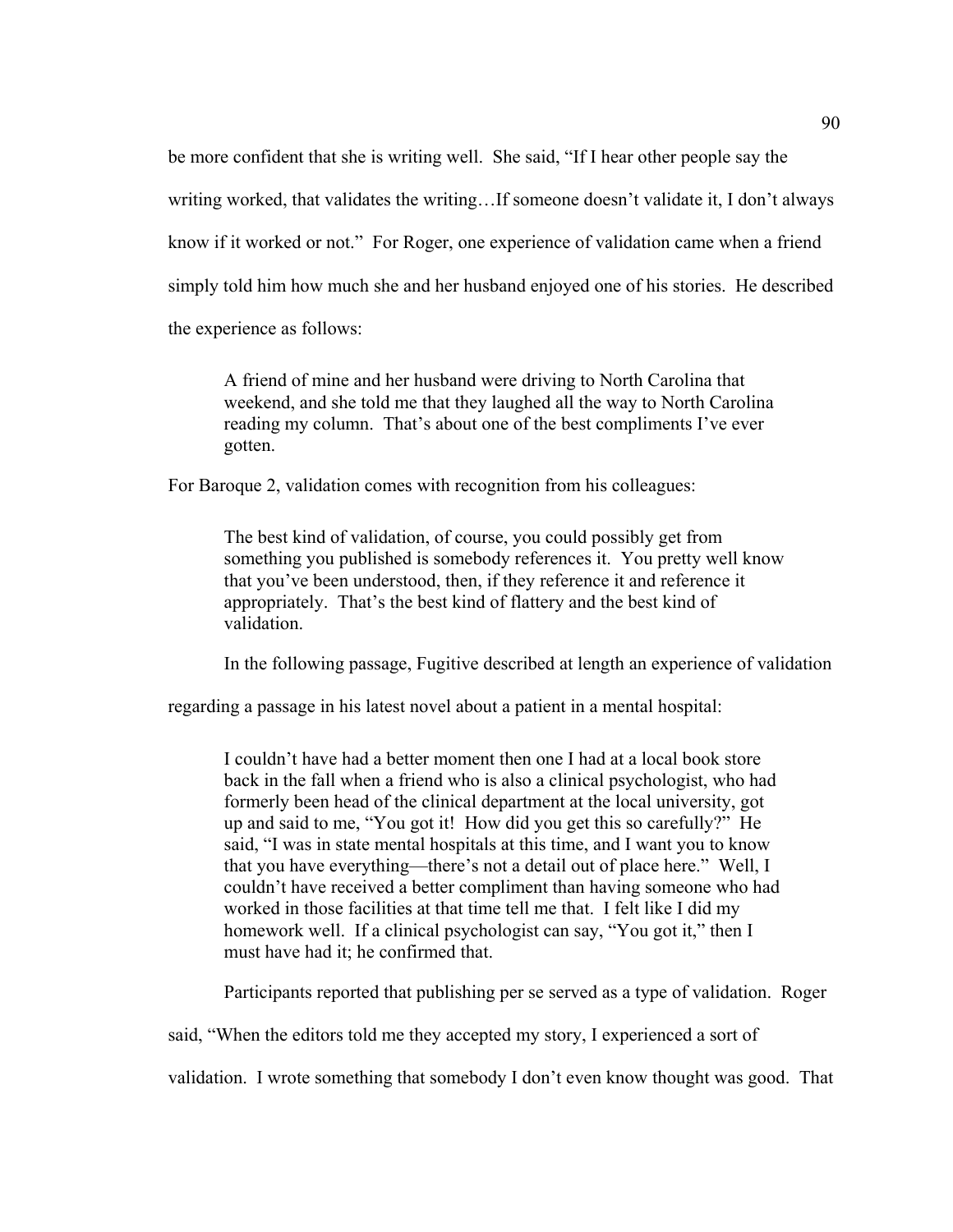was validating." For Grace, it was publishing a novel that provided her with validation. In her words, "Validation, for me, came when I got my first book published…I felt better about myself as a writer than I ever had even though I had published short stories and poems and the weekly newspaper column." And the more some participants published, the more validation they experienced. Said Bubbles, "Each year I'm having more fun because each year I'm having a little more success with getting my work published. I feel more validated."

Other writers experienced validation when they helped, touched, or inspired another person with their writing. Will experienced validation when his readers experienced new depths in their lives. Journeyman's experience of validation was tied to energizing others to write. Similarly, Bookworm associated validation with her textbooks being considered helpful. These participants own descriptions are as follows:

My goal is to write pieces with a beginning, a middle, and an end, with language and music and imagery that's bigger and more important than the sum of its parts. Writings that contain the emotion, the story or the occasion, in the narrative power and structure that can evoke in someone else a similar experience or meaning that I had as the writer. In one way or another, hopefully, I enrich the readers lives emotionally or intellectually. (Will)

It is validating to have people come up to you and say I read your poem such and such, and that really struck a note with me and I realized some things about it. And then the ultimate compliment is "You're writing makes me want to write." Then you know you have energized somebody to go on their own journey to discover, and hell, that's, that's the key to teaching. (Journeyman)

My books are used all over the country and some foreign countries. People recognize my name when I go places. I consider that success--to have a reader and for someone to say that what I wrote was helpful or valuable. (Bookworm)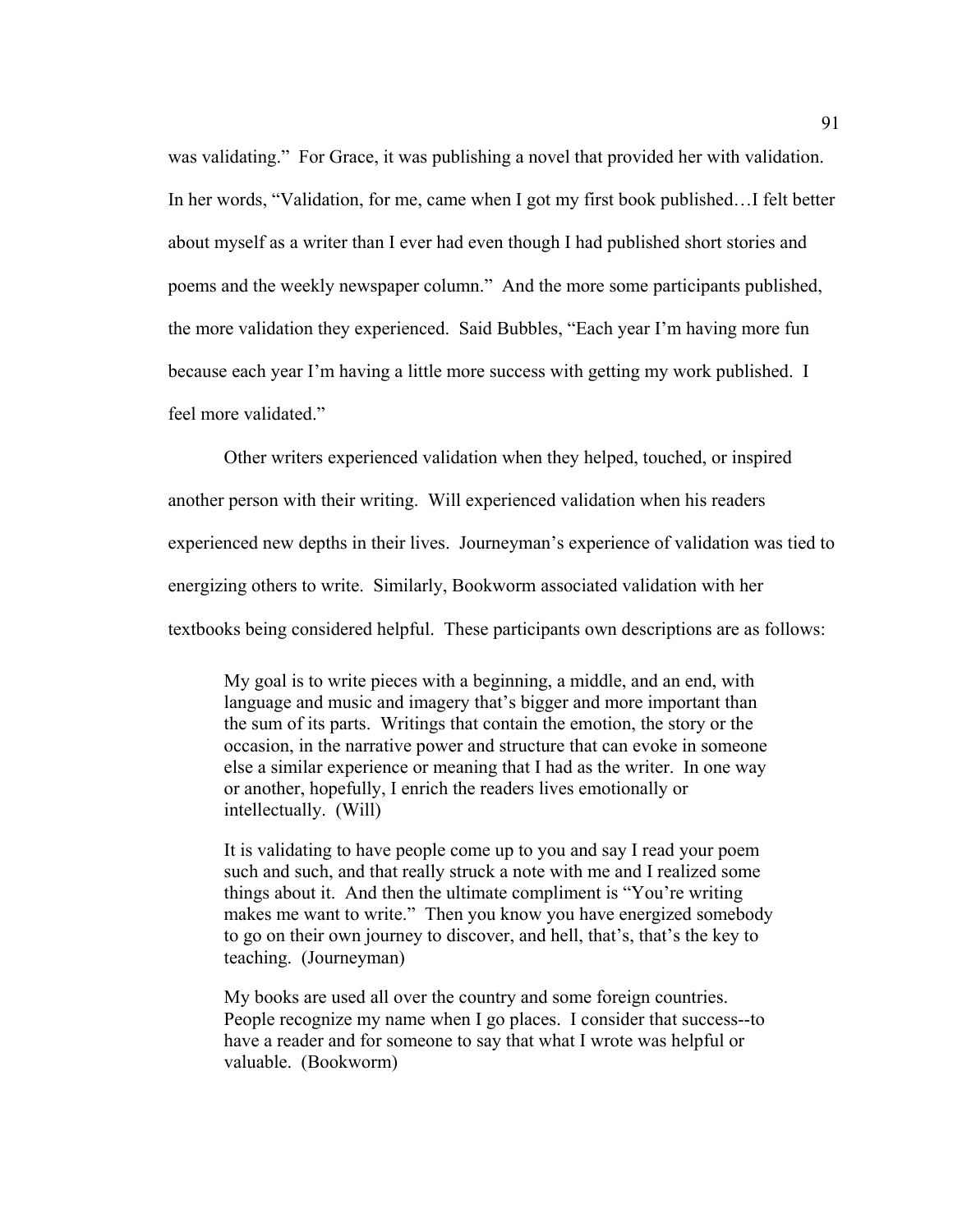## *"Feedback"*

The most prevalent sub-theme in participants' experiences of others was as a

source of "feedback." As participants finish pieces of writing, they enlist the help of a

first-reader or readers depending upon the individual. Feedback, as participants

described their experiences of feedback, is neither necessarily a negative nor a positive

response from a first reader. Feedback simply seeks responses that allow writers to see

the strengths and weaknesses of their work. Take, for example, the following quotes:

What you want to do immediately, though, is to get that into the literature so that other people who look at the same thing at which you look—your other colleagues—can have a look at it and either agree with you or, what is much more likely, disagree with you. (Baroque 2)

Feedback is essential because you're blinded to your own faults…you can't be objective. (Bubbles)

Feedback is very important…It tells you where something is confusing…I don't think that anything I write is infallible…The people who like the writing just say it's good. People who don't like it pick it apart and you often can get more information from them than you can from these other people. (Bookworm)

The reviewers thought that there were problems with my article that I hadn't even seen. They knew how to look for problems that weren't causing any problems in my rhythm section. They were more concerned with that than the places where I thought there were problems...I'm real grateful to them. (Nora)

Even if the feedback received was gratuitously negative, some participants still

experienced that as being better than not receiving any feedback at all. Take, for

instance, descriptions supplied by Baroque 2 and John:

I hate getting negative responses. I still have trouble taking it. I wrote it; that's a piece of me on that paper. I never get away from that. Now, it's much less so than when I was thirty-five years old, still that writing is a part of me…On the other hand, the worst thing would be—no question about it—the worst response would be apathy. That would be terrible. I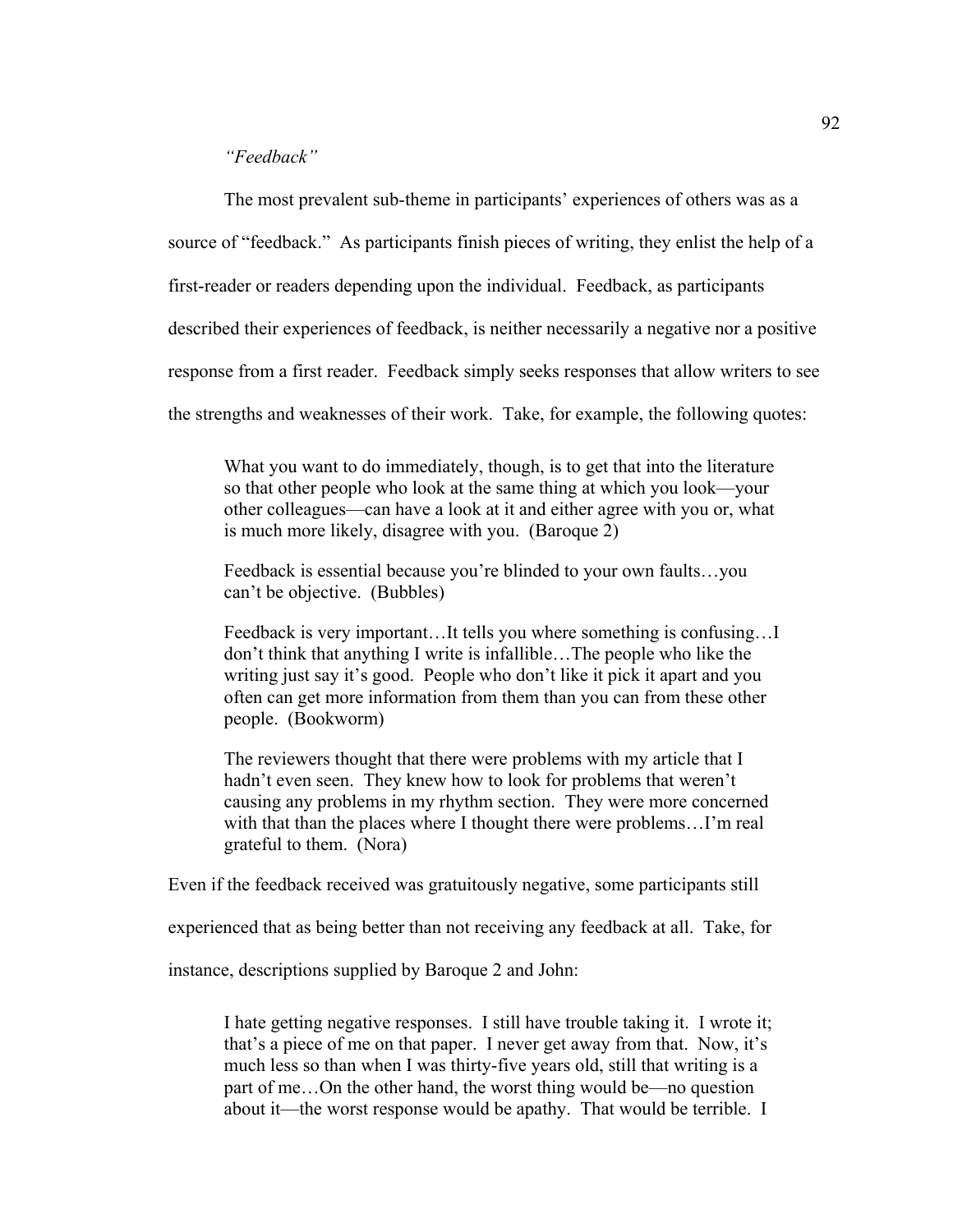would rather have somebody say, "This is shit!" then to say nothing, not even comment about it. (Baroque 2)

Even when I get a negative comment back, I feel like something has been accomplished and communication has taken place and we have connected. I now know my technical approach, or as a technician, I missed the mark on that particular thing…There's nothing wrong or bad at all about that, but it demonstrates—and this is the fascinating thing about it—it demonstrates how hard it is to connect with another person. (John)

Some participants discussed the necessity of feedback to be specific in nature.

Bookworm talked about the effects of receiving specific feedback for a fictional story she

wrote:

I sit down, and the critiquer has written all kinds of stuff in the margins with tight little writing all over it... He sits down and goes over each one of his comments with me. He doesn't smile the whole time. I'm thinking he hates it, he hates it…I showed no reaction, but I went back and went over his comments and made all the revisions he suggested because they were *wonderful*…When I met with him the next time, he still didn't smile, but he looked at me and said, "You really took my suggestions seriously, didn't you?" I said, "Yes, sir." He said, "You made all the changes that I suggested." "Yes, sir." He said, "You got a really good start here for a novel. I think that I will see you published some day." ... He made me feel like I was floating …I mean he gave me very specific feedback.

When the feedback isn't specific, Bubbles said it's not helpful: "Some people write

personal comments that have nothing to do with the writing like 'This is boring and it

stinks.' Those I don't pay attention to…That's not helpful to me." Grace, on the other

hand, talked about receiving feedback that was so specific it consumed several typed

pages.

After I had written this book for seven years or eight years or whatever, and my editor says, "We need to revise." She sent me a letter in which she told me all the areas that needed to be revised. That letter was six pages long, single spaced! Now, this was a book she liked—she liked it enough to buy it. Yet, she as a reader could see all these things that still didn't work…She was absolutely right, of course.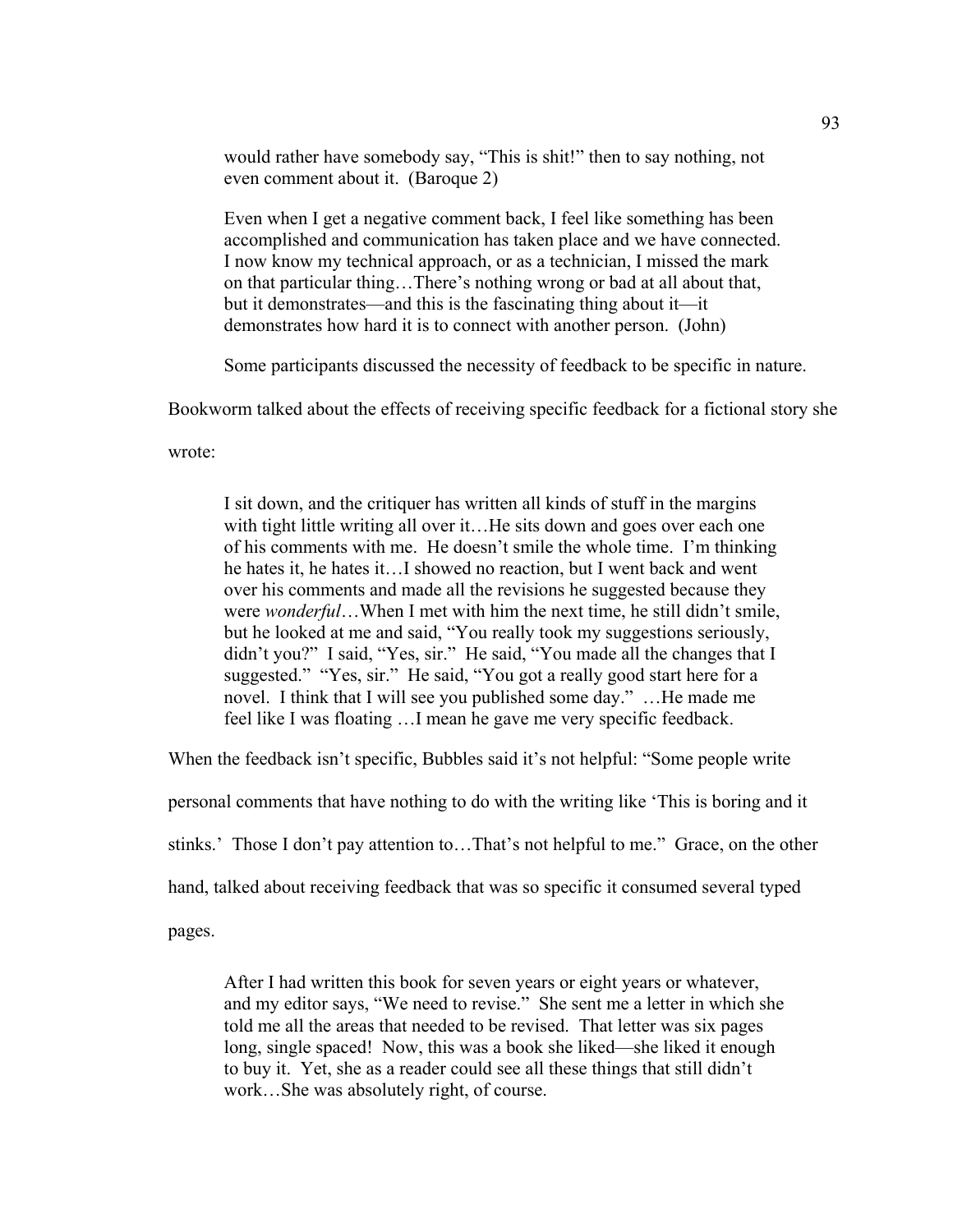Grace pointed out that the result of the meticulous feedback was a published book.

Other participants described the importance of honesty in the feedback they receive. John talked about honesty being at the center of feedback that made a difference in writers' writing. He said:

I would say there has to be honesty…Over time you get the sense of whether the feedback is consistent. In my particular experience of my writing group I'm talking about, honesty has come fairly quickly. I think that it's an amazing happenstance to me that I don't see any mincing of words, and yet everybody is supportive at the same time. They have the ability to say what they think and yet be supportive at the same time. It's, it's an uncanny thing. You don't find it in everybody. I'm kind of happily surprised and delighted that we've pulled together this little group, almost every one of which is able to do that. That's wonderful.

Will discussed a similar experience with honest feedback in a writing group:

I was able to take my writing and get honest feedback. Not just a friend reading it and saying, "Oh, that's really nice" or something like that, which you would like to hear but doesn't really get you any place. These were people who would read it and say, "Well, it's nice BUT…you know, it doesn't work here and this character isn't believable and nobody would do this" and so on. We were always just extremely honest with one another…Not destructive but honest with one another. We would never let one of us send out something that was less than what it could be. We kept each other going, and everybody in that group ended up being published multiple times.

Honesty is a proviso for trust. According to Grace,

When you trust the other reader and the reader tells you what works and doesn't work, and you work on that and get it to the point that it satisfies that other reader, then it gives you a great deal of confidence… to send that manuscript off someplace.

According to participants, the quickest way to erode trust is to receive cheery

platitudes in the place of feedback. Roger talked about one fear that he had when he

joined his current writing group is that the members would be so focused on being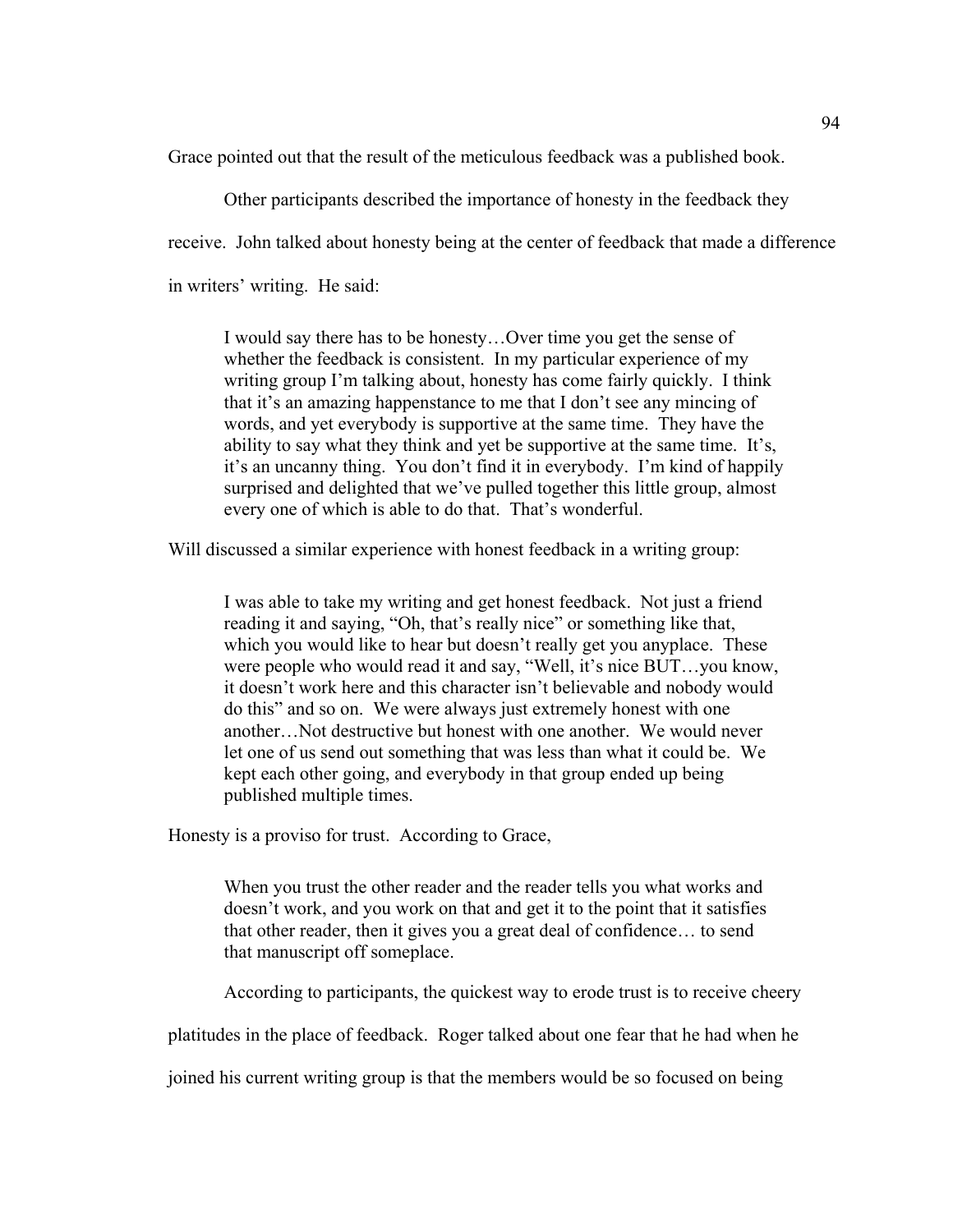supportive that they wouldn't be willing to say, "Hey, you know what? That was a swing and a miss." Bubbles insisted, "Good feedback…that's what I'm looking for. I don't want them to please me and tell me how pretty my writing is; just tell me how it can be improved." Will was more forthright. "I don't need praise," he said. He continued by discussing his experience of receiving praise when he needed feedback:

I don't need someone who needs my approval critiquing my work. I'm afraid, whether they mean to or not, it's liable not to be exactly honest…I don't trust it. Richard Hugo said, "Don't trust anyone who really praises your work." He said, "Keep your crap detector on."

Journeyman also mentioned the "crap detector" when receiving feedback:

I started off writing by first seeking approval and then realizing it doesn't have anything to do with approval. It has more to do with *you* adopting some standards and then shaping your life and your writing life to achieve those standards. It has a little to do with a comment that Hemmingway once said and that is that every writer better have a good built-in shit detector.

#### *Themes of The Words*

At the center of participants' experiences of self and other are their experiences of "the words." As discussed earlier, "the words" serve as a general metaphor for the phrases, sentences, paragraphs, stanzas and such that participants write. Language allows the writer to communicate with a reader. Once the writer has communicated, a connection is established. As John said, connection through communication is what makes us human. Said otherwise, "the words" are at the center of humanity.

#### *"Hard Work"*

Participants often discussed how difficult they experienced writing to be.

"Writing is hard work," said Roger. He continued, "I don't especially enjoy writing…the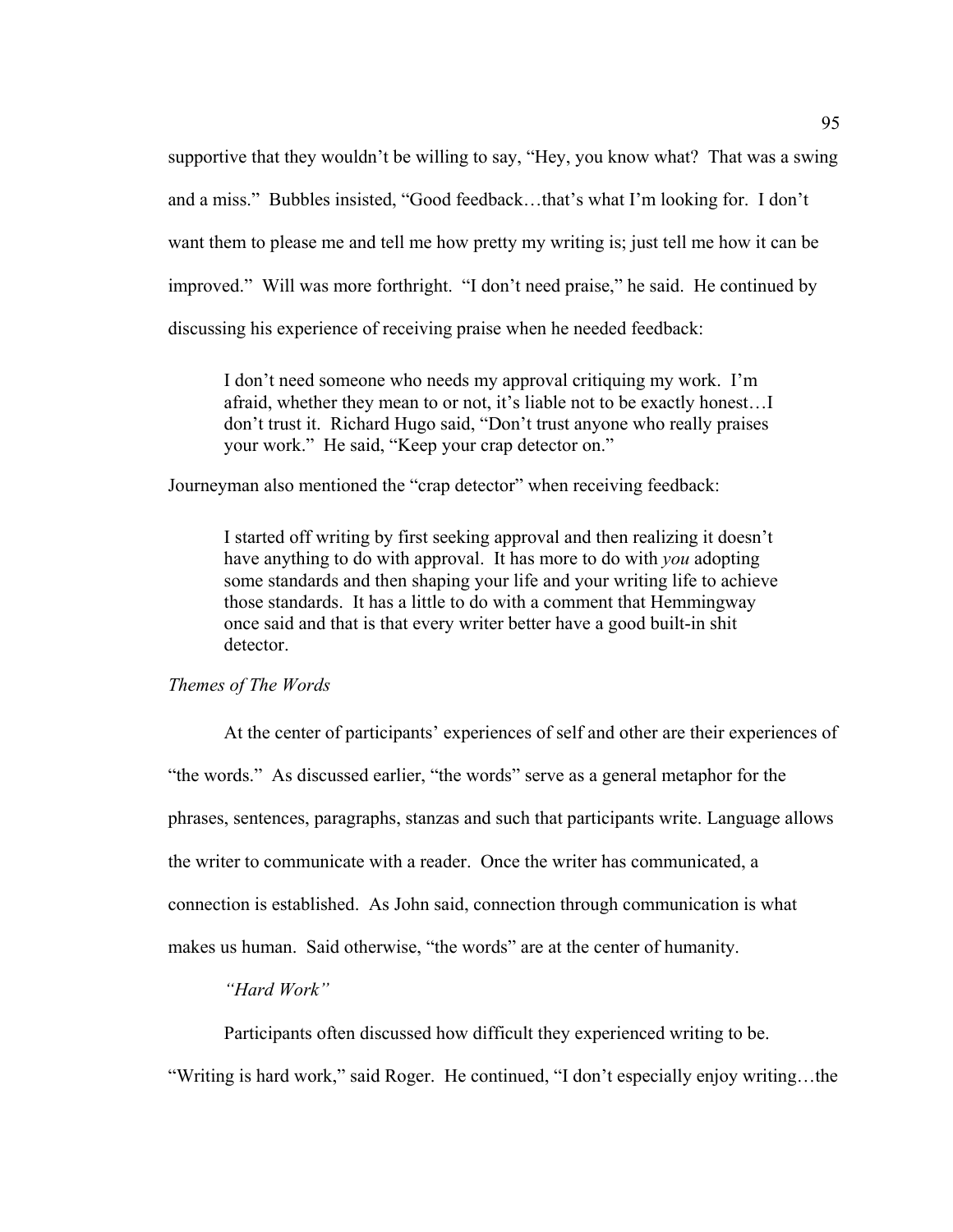process is kind of like the process of having a baby." Although Fugitive ultimately experienced writing as a "joyful activity," he simultaneously experienced writing as difficult: "You just work very hard…I can't think of anything harder than writing and more potentially disappointing than writing." Fugitive went on to explain that he experienced writing as difficult because it was such an enormous activity of engagement. He said, "You have to keep so many things in mind simultaneously—things that are often contradictory…and that takes a mind that is alert and active and aware…" Journeyman suggested that the difficulty of writing prohibited many from becoming writers, at least "powerful writers." In his words, "Writing that is most powerful is probably going to be done by few because many people, I think, don't want to pay the price, make the sacrifices, spend the time cultivating their abilities, and learning the craft."

On the other hand, Journeyman discussed that given a level of dedication and discipline he believed it was possible for anyone to write. Similarly, other participants talked about the disciplined required for their writing. For example:

I'm very disciplined. I don't write only when the mood suits me… (Bubbles)

I've never been on a vacation when I didn't write. (Fugitive)

Several hours each day I would go out there and work. (Grace)

I cannot make writing appear. It does not spring full blown from my head. A journal article isn't going spring full blown. What I can do is put pen to page and get started. (Nora)

It's tough to sit down for minute after minute or hour after hour…My mind wants to take me in other directions. My mind wants me to get up and go to the bathroom. It wants me to get up and go get another cup of coffee. It wants me to go read one more magazine. It takes discipline not to do those things. (Roger)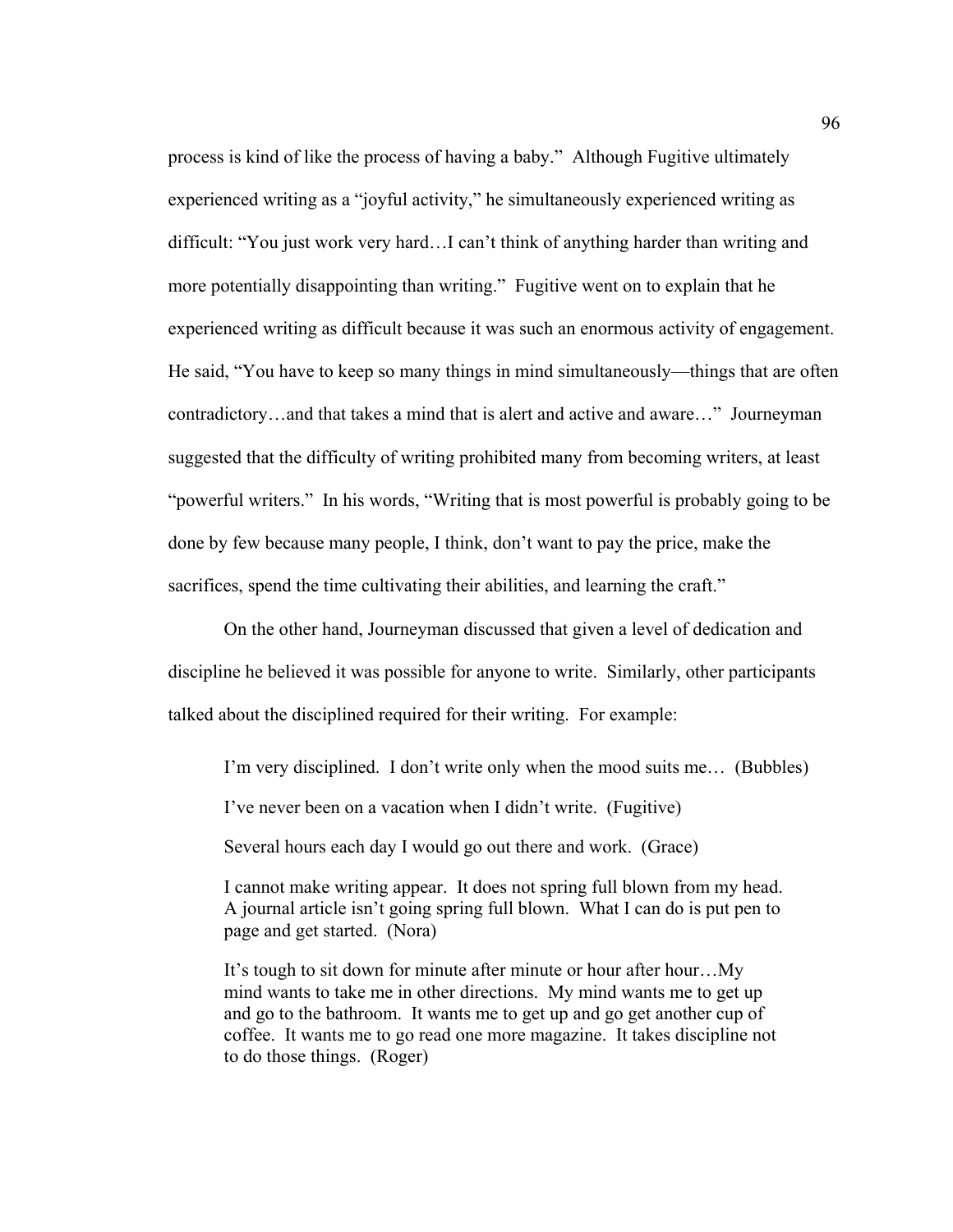#### *"Mystical"*

Interestingly, as much as participants discussed writing in the context of it being hard work, requiring discipline and stringent habits, they also described writing as a mystical act as if they had little to do with the works they created. Some attributed their writing to a muse (Fugitive) while others talked of writing gods (Nora). Will said, "Writing is all a mystery…that's why it is always so exciting when you actually accomplish it to a high degree where you have actually shaped a bit of experience." Grace used similar words to describe her experience of writing: "Writing begins to sound sort of mystical when you think about it."

The mystical experience seemed to be rooted in some of the participants' description of not being present when they were actually writing. For example, John described the following experience as "typical" when he writes:

Writing lets me get outside myself; I can actually escape. I find that sensation frequently when I'm writing. I will get through with writing something and suddenly come back to myself. I almost think, "Where have I been." I mean, I really leave myself. It's almost like what I imagine somebody describing as an out of body experience.

Grace described having similar experiences of going somewhere else when she writes. She said, "When I'm writing something, I just sort of get lost in that world…Writing puts you in a place that you aren't ordinarily when you are doing routine things."

As mystical as is the "writing going" somewhere, is the experience of "words coming" as described by participants. Journeyman insisted that a "poem could not be willed into existence." Instead, he said, "It has to come to you on somewhat of its own terms." Nora talked about the phenomenon of words appearing. She said, "Personal writing remains a kind of writing where the words just appear for me. I don't often even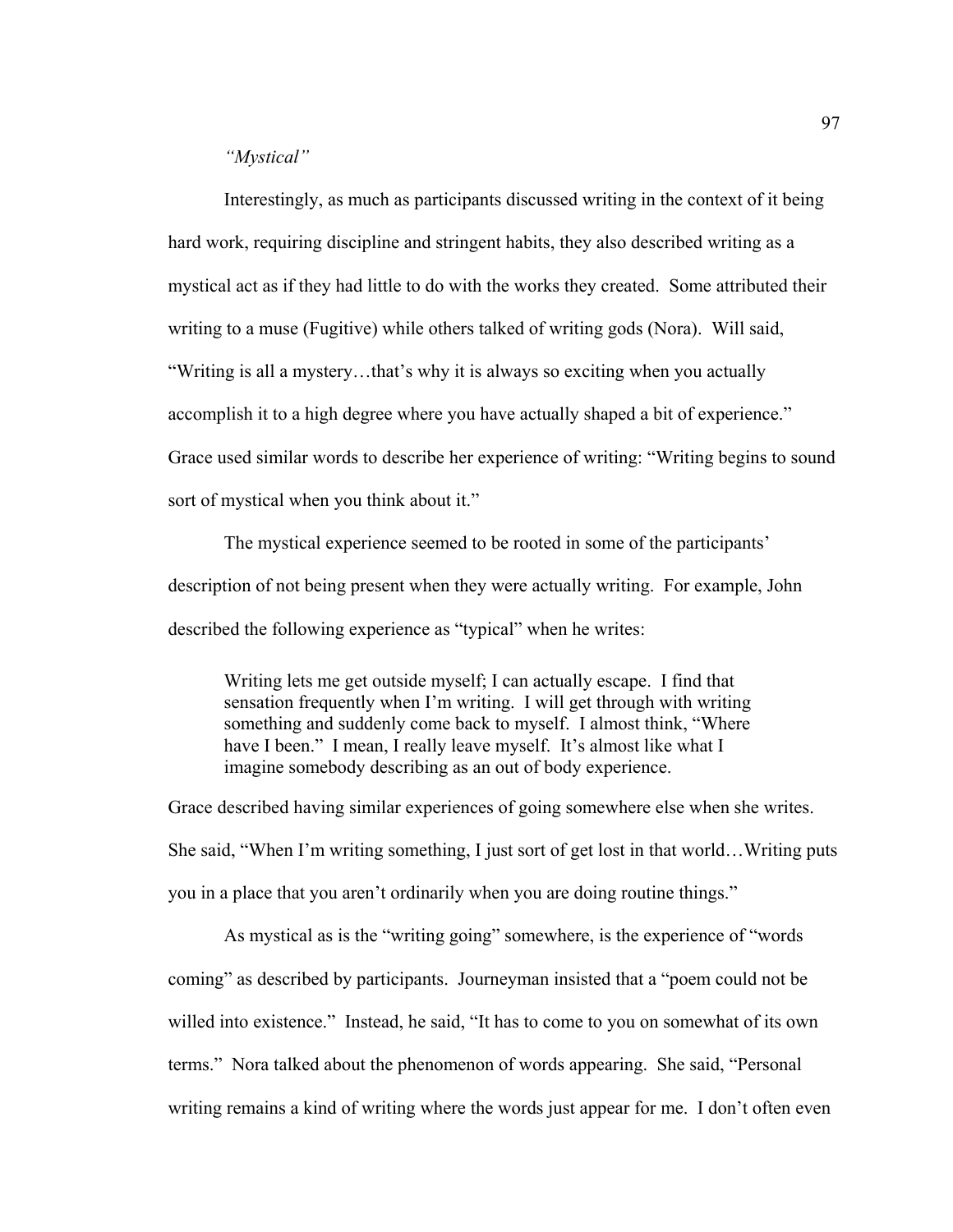know what I'm going to come up with; I just start writing." Words also appear for Nora when she writing diagnostic reports of clients: "This is another instance where the words kind of appear." Bubbles discussed how she writes her columns: "When an idea hits me and I start writing, I realize I've got the flow…The column comes easily—the words will come easily." Finally, Fugitive described how he experiences "words coming" when he can place himself in a consistent and quiet location. He said," My preferred writing location is a place where I can center myself and let the words come to me instead of trying to wrench them out of the air."

#### *"Discovery"*

Whether through "hard work" or by virtue of a "muse," all participants extensively experienced the act of writing. Several reported that through their writing they were able to "discover" something they didn't know they knew. Will described his experience of discovery using the words of another poet, Robert Frost: "The initial delight of writing a poem is finding out I knew something I didn't know I knew." In fact, one of Journeyman's reported reasons for writing was "discovering." He said, "Writing is a journey. It isn't a journey in which you go in knowing the destination. You go in to find out!" Similarly, Fugitive said, "I've noticed that a lot of my writing is solving problems." Nora described an experience of "discovery" as a young writer:

Words were really powerful in getting my internal whatever out onto the page where I could see it. I think words do a good job of taking things that are amorphous and unshaped and giving shape to them…But I think they are most important…with "I" communicating with "me." I ended up knowing something from getting it out onto the page and taking it back in.

Discovery of this type can be exciting. Baroque 2 provided an example from his own writing experience: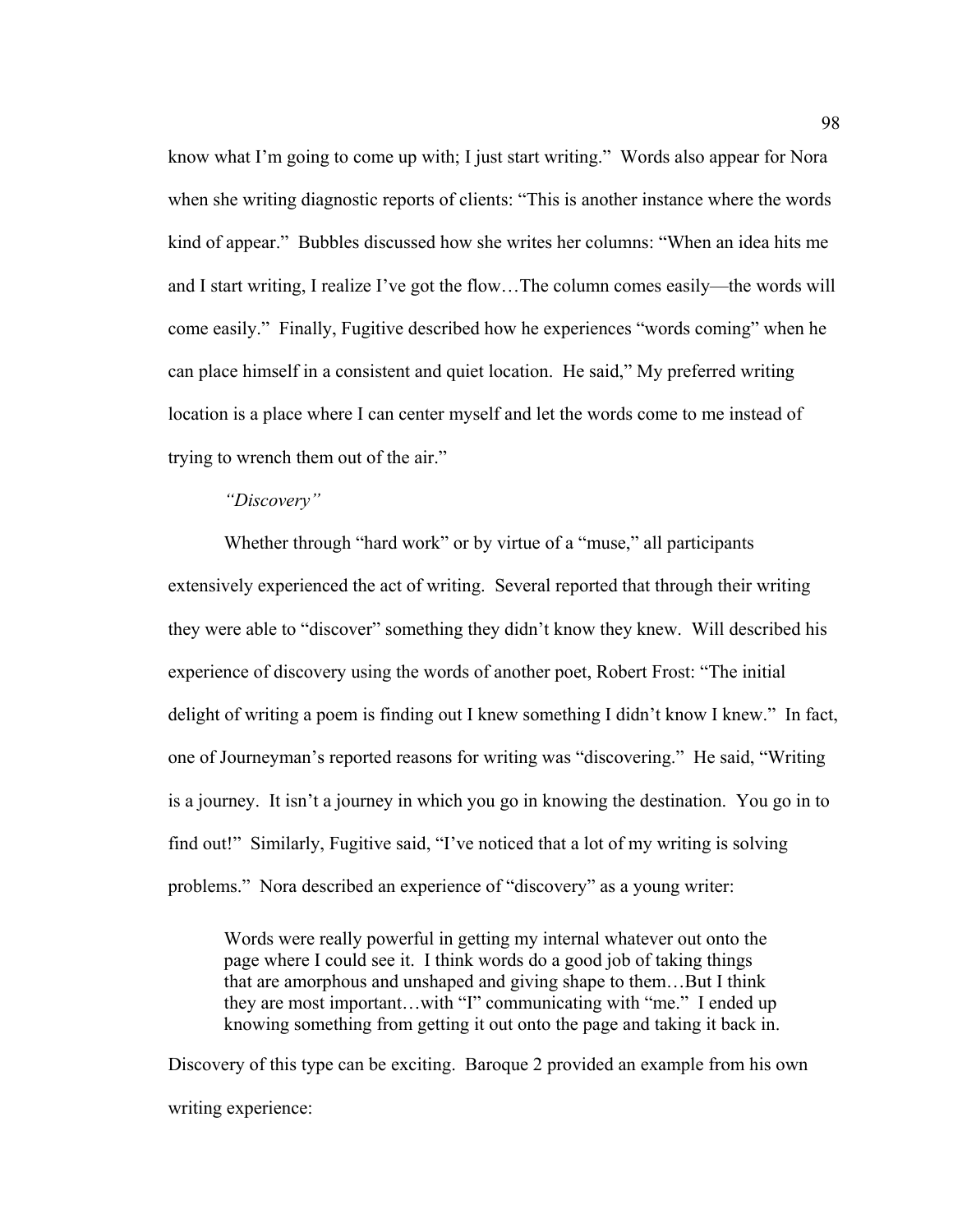One of the most joyous times in my life is at the completion of a project when I have a little piece of information, and I really can honestly say nobody else in the whole world knows this yet except me. That's a great high.

Discovery isn't only for the writer; discovery is also for the person who reads the words of the writer. Fugitive described how he as a reader of other writers experiences discovery in the same way those writers probably do when they wrote their stories: "You as a reader still have a sense of discovery when you read Eudora Welty's stories as if you and the writer are discovering the same thing at the same time." Journeyman described his experience of his reader making discoveries as a type of "gift." Said Journeyman:

Discovery is ultimately the gift that you offer. It's a gift to you in the first place. That doesn't mean that it's easy or that you don't have to work to create the poem. I've found that the gift is often [chuckling] very hard work. But, because it is a gift to you, then I think your obligation is to give it back. You don't hoard it; you don't keep it; but, you keep it in circulation.

Grace also reported that it was her experience that a completed piece of writing and the discovery it provided eventually belonged to others: "After it's published, the writing and what you discovered doesn't belong to you anymore because you have gone through the growth process, the learning, or whatever you want to call it."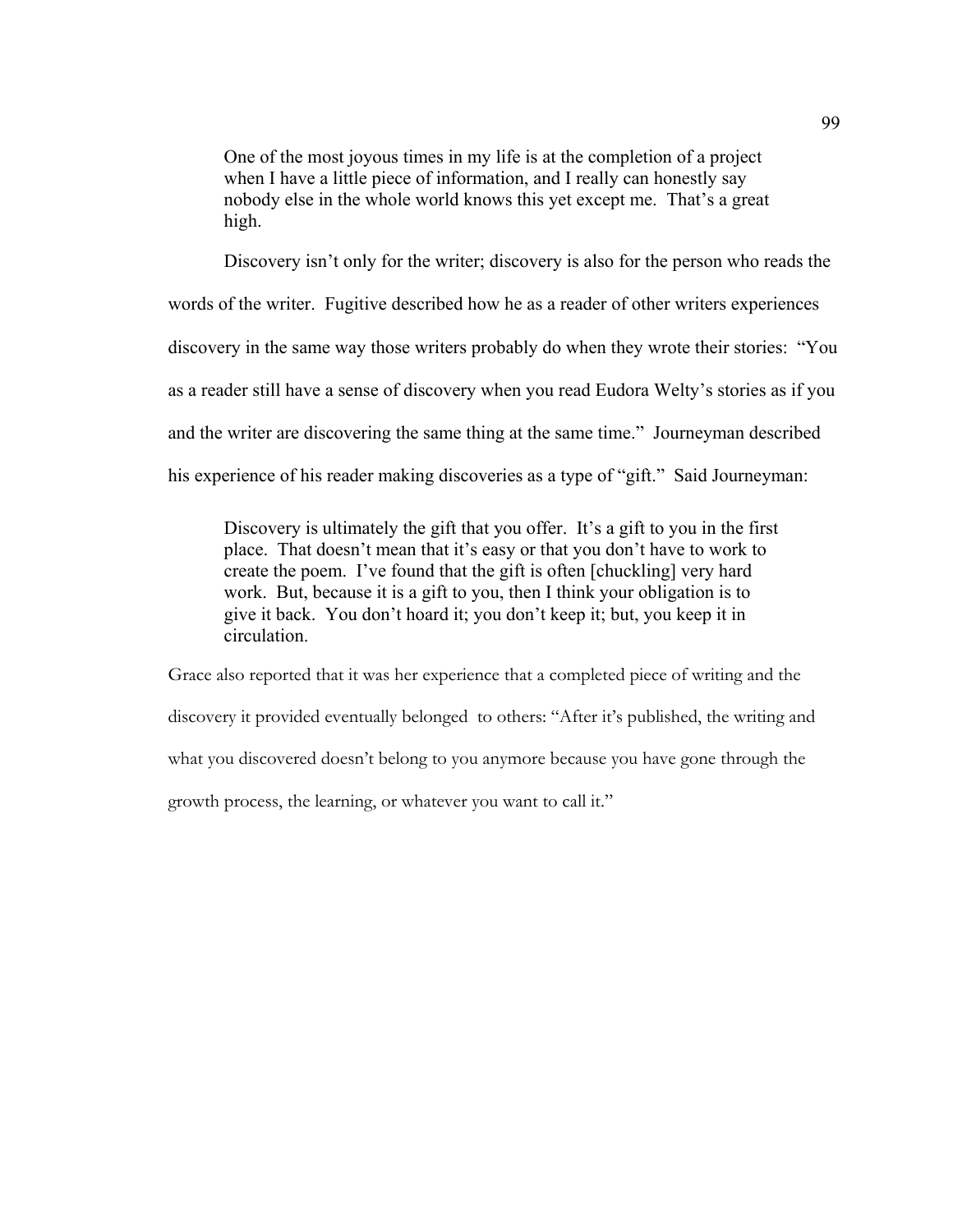# Chapter Five

# Reflection of Results

*Writing has to be learned in school very much the same way that it is practiced out of school. -James Moffett, writing teacher and researcher* 

#### *Overview*

The purpose of this research was to examine the experiences of practicing writers using phenomenological interviews and hermeneutical analysis. Ultimately, I am interested in determining if the writing experiences of these particular participants in any way correspond with what K-12 students experience as they write or are taught writing.

I excluded the writing experiences of K-12 students in this research because in order to study the experience of writing, I had to be certain that each participant frequently experienced sustained writing. Thus, all participants who volunteered for this research met certain publishing criteria. (The specific publishing criteria are discussed in the introduction as well as the methods chapter.) Generally speaking, outside of a publishing history, determining whether or not students regularly engage in the practice of writing would have been difficult to establish.

It is also well documented that the type of writing instruction taking place in today's schools is similar to how it was taught as many as fifty years ago. In those days, priority was given to usage; students only wrote in genres/on topics assigned to them by their teachers, who would be the only reader of the paper but who were autonomous in their authority of deciding the quality, rather the grade, of the paper (Murray, 1968). Little, if anything, had changed twenty years later. Hipple (1989) writes, "Tradition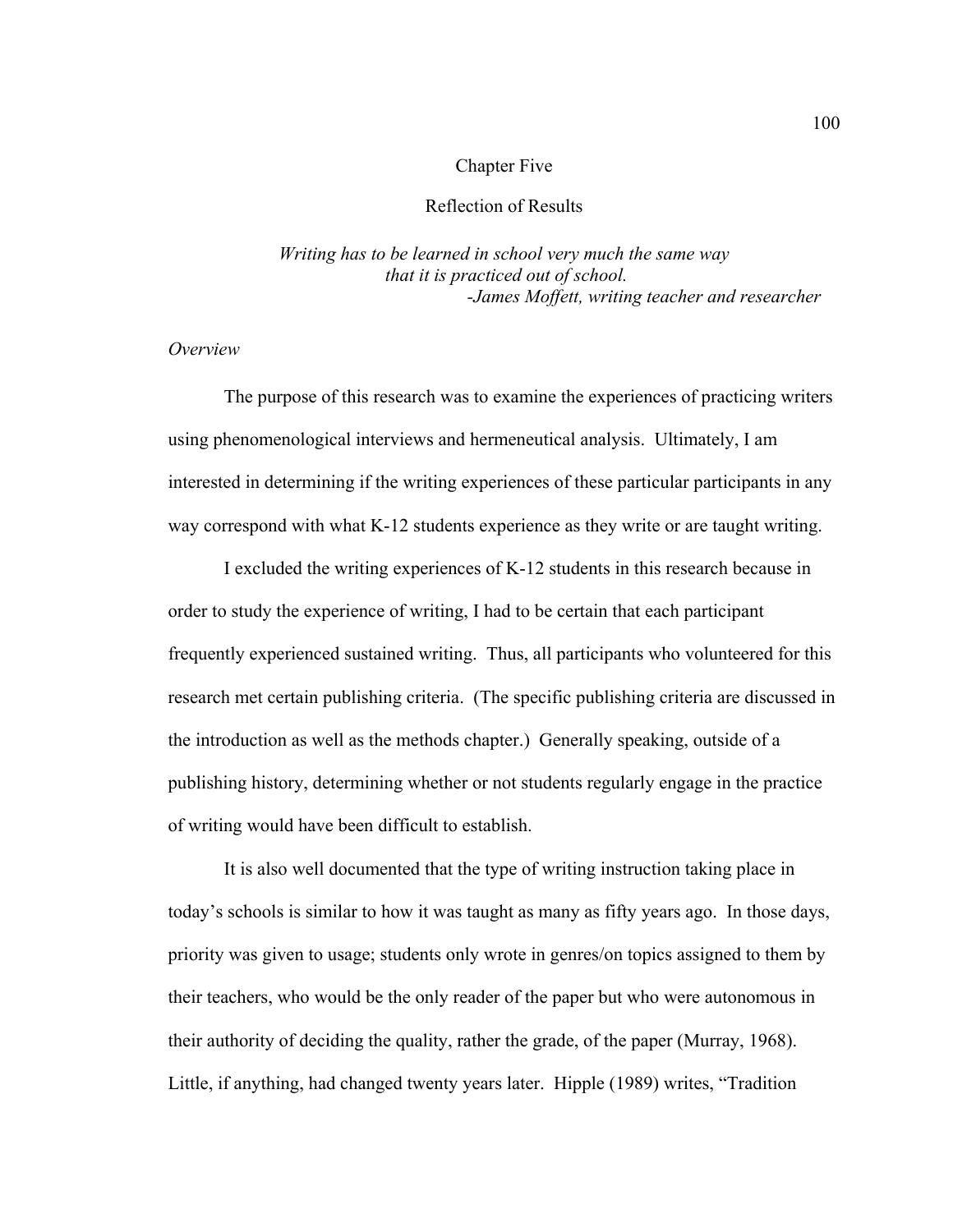carries the day. Unquestioned, it repeats itself like some schoolhouse kudzu, strangling the efforts of those teachers creative enough to want to do something different (p. 19)." Arthur Applebee (2000), director of the National Research Center on English Language Achievement, explains that current practices of teaching writing, especially in the younger grades, focus mostly on penmanship.

A review of the literature regarding composition research indicated that there were no studies concerning the phenomenological experience of writing. Exploring the phenomenological experience of writers allows for a deeper understanding of the process of writing. It is my hope that this study will support and extend findings of the various research studies reported in Chapter Two. The more we understand writing and how it is experienced by those who engage in it, the better our chances become to improve the teaching of writing or, at the least, ask better research questions about it.

In the following chapter I will reflect upon and discuss various results of the thematic analysis of the interviews conducted for this research project. I will not, necessarily, reflect upon each sub-theme. Based on this reflection of results, I will offer my recommendations for ways in which teachers of writing may facilitate their students to achieving similar experiences to those who regularly and consistently engage in writing. Finally, I will conclude the chapter by offering new questions for future research projects.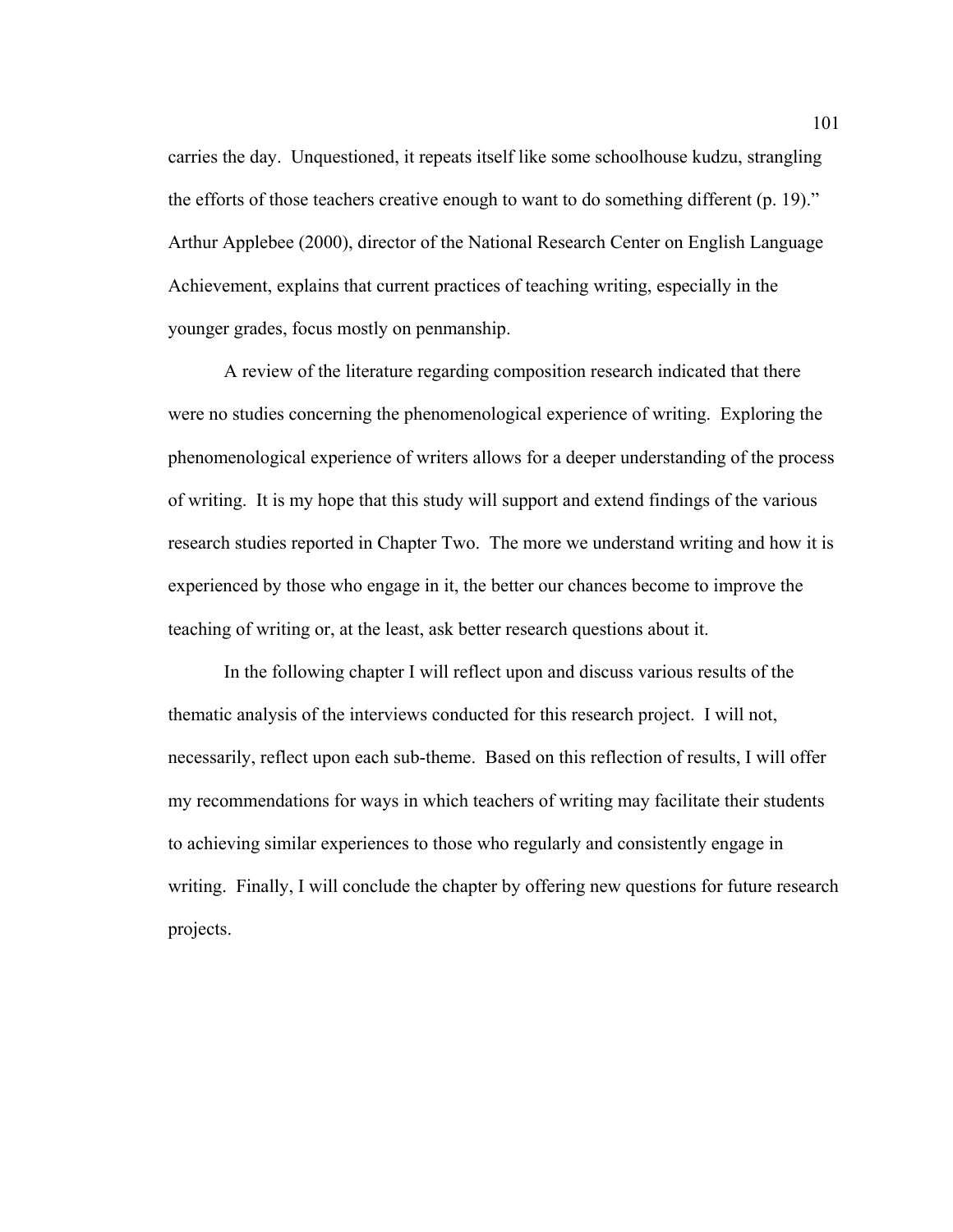# *Reflection of Results*

#### *Connection*

As indicated in the title of this dissertation, the gestalt of the participants' experiences of writing is that they are compelled to connect with others through their writing. The relation of "self" (the one who is compelled to write) to "others" (those for whom the writing is done) using the vehicle of "words" can be visually represented as a triangle. This triangular structure is similar to what Charles S. Pierce, founder of the modern discipline of semiotics (the science which deals with signs and the use of them by creatures) referred to as triadic behavior (Houser & Kloesel, 1992). Percy (1983) describes triadic behavior as man's discovery of the sign, which includes symbols, art, spoken language, written language, and so on.

The importance of triadic behavior is that it is purely social. Again, according to Percy (1983), people are not like other items in our world—cats, dogs, and apples. These objects have only environments. Similarly, we (humans) have environments made up of elements that significantly affect us such as the sun or a hungry lion, but we have something much more than cats, dogs, and apples. We humans have a world. According to Percy (1983), to have a world "all perceived objects and actions and qualities are named (p. 99)." Our unique property is that we are co-namers, co-discoverers, cosustainers of our world. Without each other, we have no world. Triadic behavior is socially constructed as people make connections with each other for the purpose of making meaning. Without triadic behavior, without us (people) interacting with each other, without us constructing meaning, we are no more than ants responding to the dyadic signals of the environment: we either react or ignore.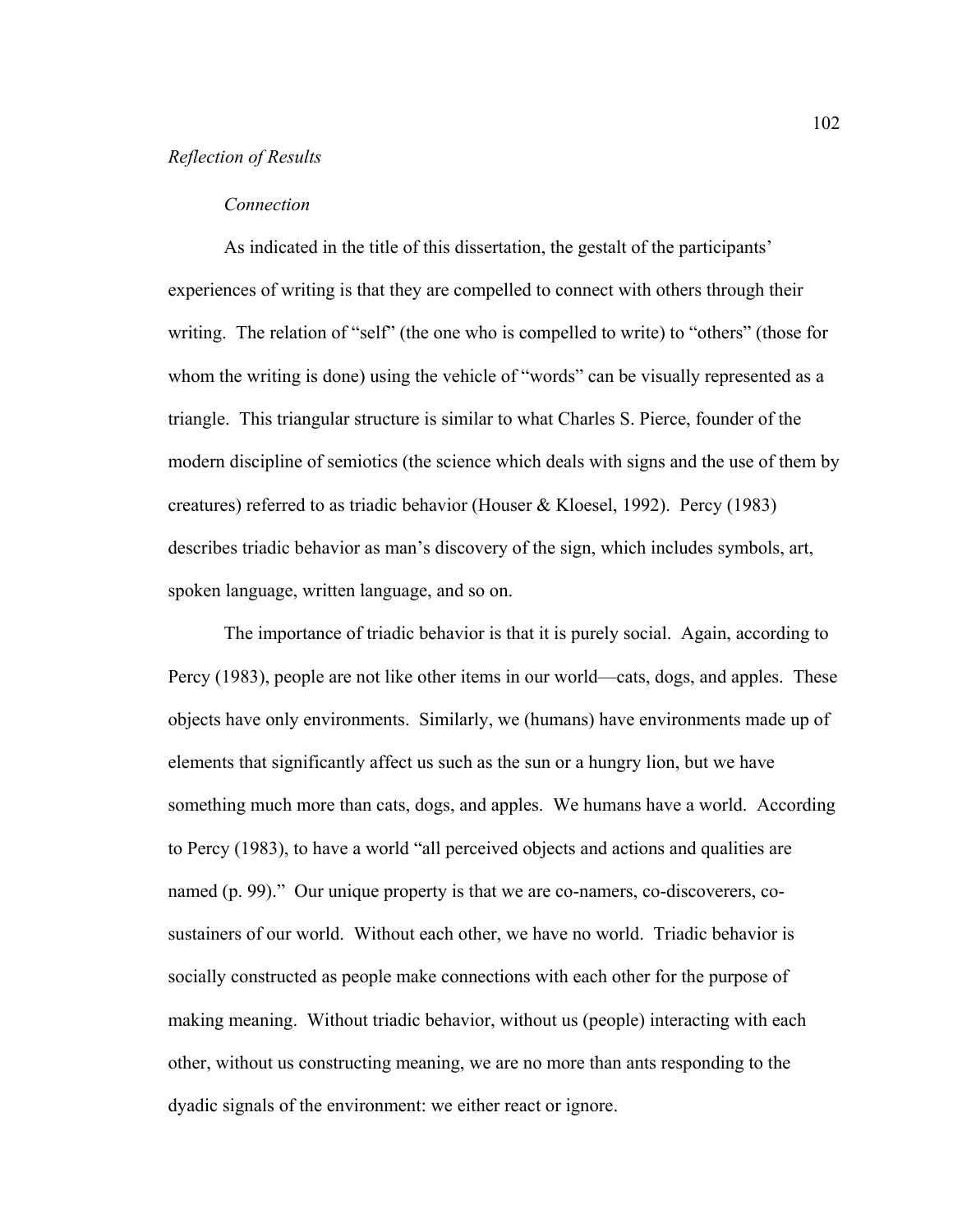As discussed, the participant known as John believed that connectionis what defines our humanity. Similarly, Journeyman said that "one of the humane qualities of writing is how it connects." Citing a counter example of connection, Nora described how the absence of connection not only diminishes the world to simply an environment, it changes the world altogether to become an undesirable place. Nora says, "For most people that's hell—to not exist with the others—and I'm real aware of words as the way we bridge this hell."

#### *The Self*

The sub-themes that emerged within the larger theme of "the self" were "filling up," "stewing," and "insight came"; behind the participants' descriptions of their experience of writing, however, was an urge compelling them to write in the first place. Although I don't think the topic of "being compelled to write" or "the urge to write" surfaced enough throughout all the interviews to be considered a theme, I do think that it is worthy of reflection.

Some participants described writing as an activity that they "have to do" rather than something they "want to do." As discussed in the previous chapter, they often described their need to write as a "compulsion" or as an "obsession." Fugitive framed his experience of being compelled to write as having a "monkey on his back." He explains, "There are these reoccurring themes in my work. It's not that I set out to make them recur. It's that they won't let me go." Two participants who are primarily poets, Will and Journeyman, both used the word "haunting" to describe that which compels them to write. Will described that much of his writing "starts with a haunting...sometime it's an image haunting. Sometimes it is an emotion. Sometimes it's something else: a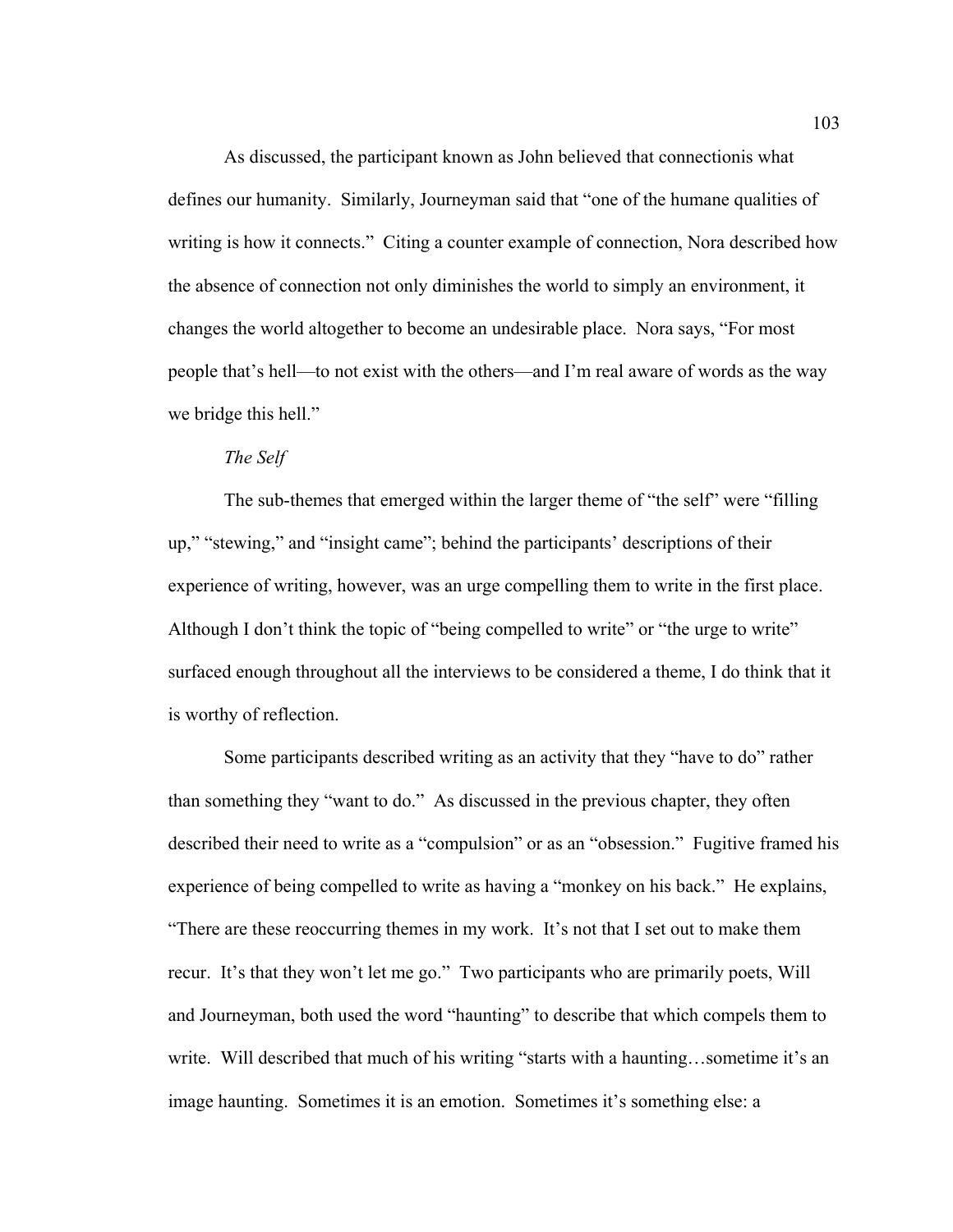statement, a story, or something someone said." For Journeyman, the haunting acts as an anodyne siren call tantalizing him into a journey of exploration. In Journeyman's own words, "It's haunting, and I've got to pursue it…It might be one word, one image that's starts me off on a poem. It can be a memory or a color. It can even be a smell."

The compulsion, urge, haunting, or monkey-on-my-back phenomenon that participants describe incidentally can also be viewed as purpose. Because participants have a purpose to write, they write. Prior to this study, I thought of writing with a purpose or purposeful writing to mean that the writer had a specific, pre-planned, fully thought out, idea or message to express. I believed purpose to mean that the writers knew most everything about their eventual product; however, according to the experiences described by the participants of this research, purpose may be nothing more than a nudge to write: a reoccurring theme, feelings or emotions, an image, a word, a phrase—anything that could lead to an essay, a thank-you note, a letter, a poem, or any other genre of writing.

For most of the participants, their interest in writing began when they were young. Four of the participants were eight-years old or younger when they became interested in writing. Another four were attracted by age sixteen, leaving two who reported their onset of interest occurring at age twenty-one. For Grace, writing was a form of play as she and friends convened to produce dramas: "I had several girl friends who liked to write plays, and we would all get together and write these crazy little plays." Grace also acknowledges that writing, though it seemed like play, also served as a vehicle for "growing through certain things at that stage."

Another topic worth reflecting on within the theme of "the self" is the manner in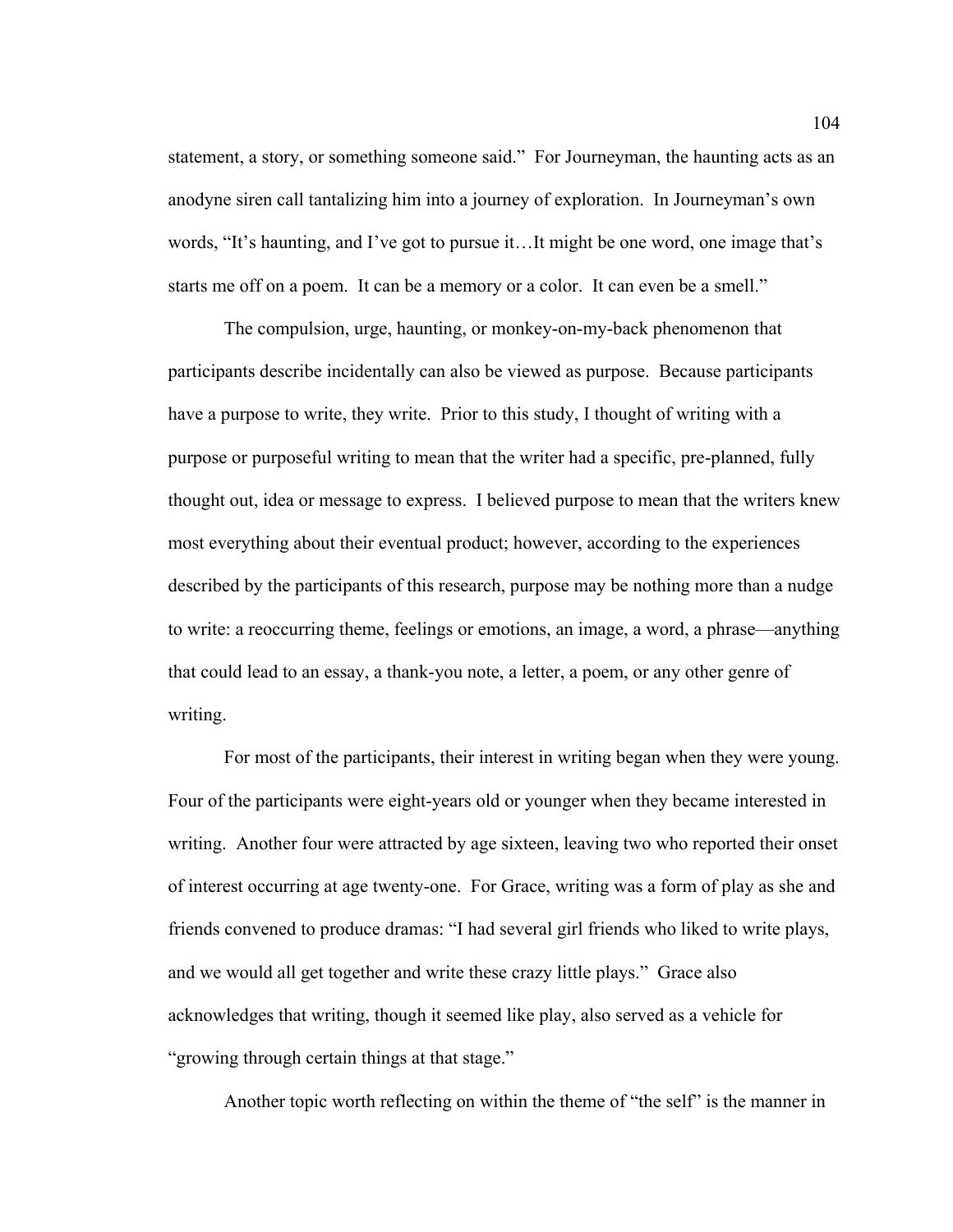which several of the writers described they "filled up" before they wrote: they read. Within the transcripts of the ten interviews conducted in this study, the word "read" was mentioned more than five hundred times. Judging from how often participants talked about reading, they read as Gary Paulsen urges his young readers: "[To] read like a wolf eats."

Reading not only provided participants with enjoyment and their own writing ideas; the books, poems, essays, research articles, textbooks become models for their own writing. Arana (2003) introduces her collection of essays by writers about their craft by writing:

If you strive to become a real writer, an original, you need to be told clearly: There is no magic formula…But if readers carry away one lesson from this book it should be that writers learn their craft, above all, from the work of other writers. From reading. They learn it from immersing themselves in books. (xiv-xv)

As participants discussed their experiences of writing, they often mentioned books related to their genre. For example, Bubbles, who was a humorist, talked about the writings of Dave Barry and Erma Bombeck. Baroque 2, a medical researcher, had shelves filled with medical journals and medical textbooks. John, a poet, referenced several poets such as Louise Glück, Seamus Haney, and Mary Oliver to name a few. Roger, who is a journalist as well as a short-story writer, discussed creative non-fiction writers such as Truman Capote, Hunter Thompson, Terry Southern, and Tom Wolfe.

A majority of the participants discussed the importance of letting ideas or information "stew" before they committed to putting pen to paper or fingers to keyboard. According to participant descriptions, "stewing" occurs once the writer has been "filled up" with ideas, whether from reading or living or both, and before writing occurs; it is the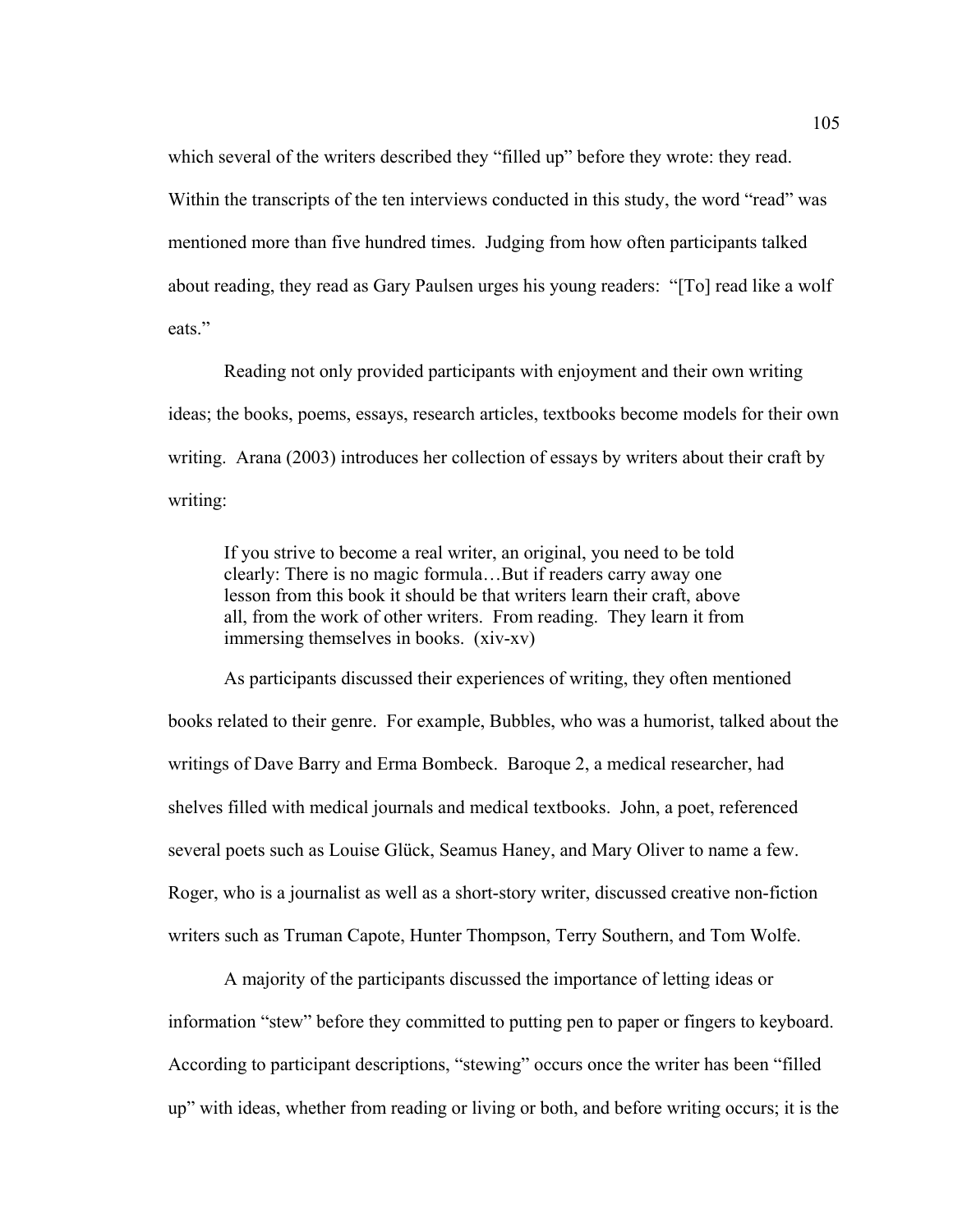process by which the "subconscious" assumes the writing process and makes connections otherwise inaccessible to the writer. Although half of the participants used the metaphor of "stewing" some referred to the same process as "simmering" (Bookworm), "gestating" (Fugitive), "brewing" (Journeyman), or "daydreaming" (John and Bubbles). By whatever name they called it, all terms referred to the mind working out the writing while they were otherwise engaged in a cognitively light activity such as walking, driving, gardening, cleaning, and so on.

When writers "stew" they consider writing options that they may not have thought of otherwise. Many writing problems are solved when writers enter this unmindful state of contemplation. In fact, most of the participants integrated "stew" time into their overall writing process. Grace cleaned her house, washed dishes, or weeded flower beds; Roger, after reviewing his notes for an article he was writing, slept and drove silently to work; Fugitive preferred showers and took walks; Bubbles used the time she was trapped in a business meeting or church to let her mind wander; Will worked in his garden or drove along country roads. Worth noting is that in each example the participant was alone. Even Bubbles, who "stews" in the midst of a congregation is mentally separated from what is happening around her. It may be said that "stewing" conditions, then, require that the body be engaged in some solitary, automatic activity. Although writing is a social act and the writer can benefit from interacting with other people, "stewing" seems to be a time when the writer needs few to no people around.

#### *The Other*

"Others" was another significant theme in participant descriptions of their experiences of writing. Within the context of "others," participants described belonging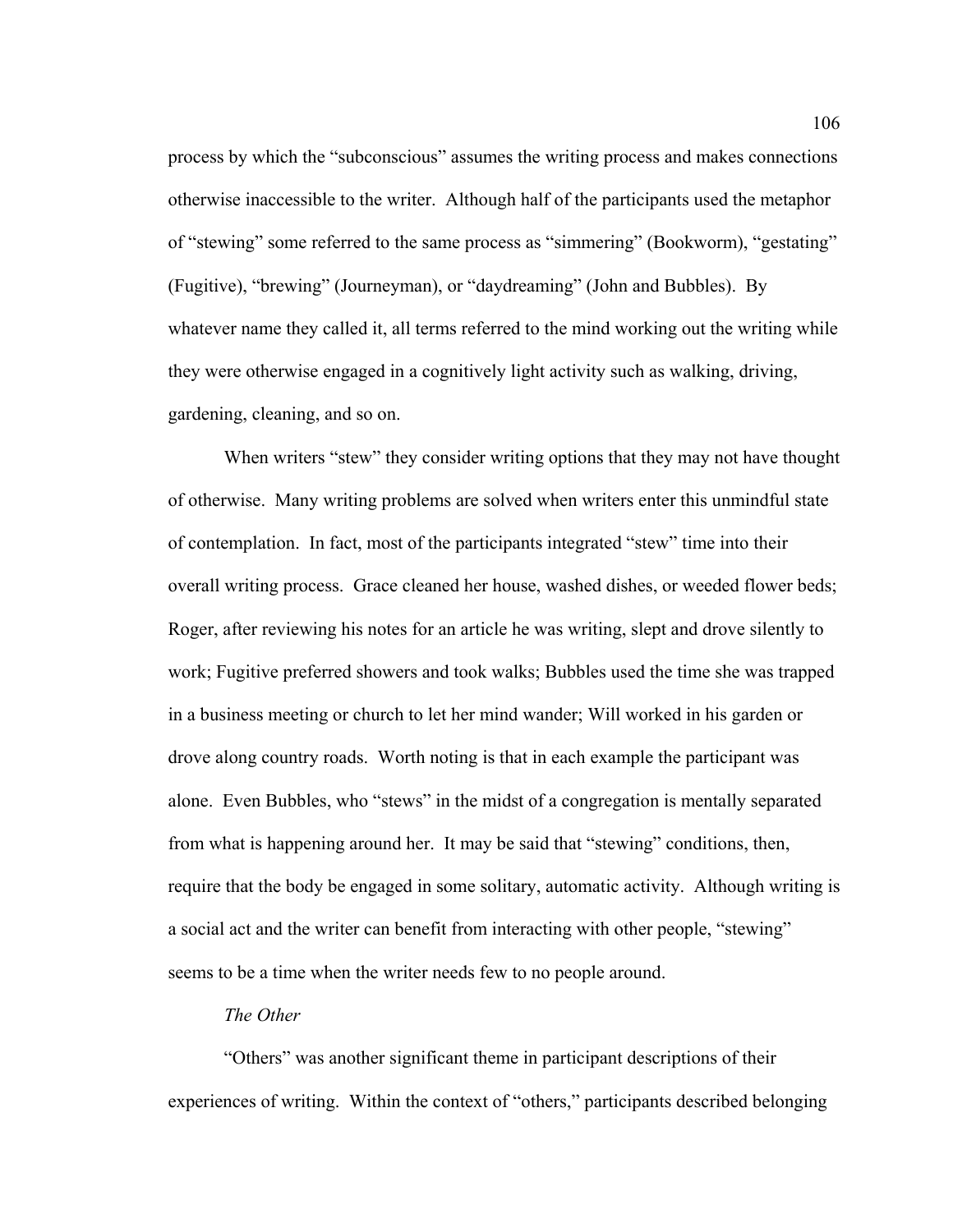to or being involved with a community of writers. They discussed the validation experienced when others read their work. In this context "others" may refer to those in the participant's writing group or the general public. Although most participants would agree that publication leads to validation, this is not necessarily true for all. Journeyman and John both described experiences of validation when they were able to craft their language to such extent that they connected with someone else through words. For them a work need not be published to connect although publishing would allow for more opportunities to connect. Finally, all participants discussed the importance of "others" and feedback.

Feedback is crucial to the writer who wants to improve his or her writing. Without others, feedback is impossible. Inversely, feedback allows writers to know whether or not they are connecting with other people. Not only is it helpful to receive feedback, giving feedback is just as valuable. For instance, Bookworm said, "Feedback is something I value so I give it back." For Roger, giving feedback to someone else allows him a more objective view of his own work:

It's very helpful for me to read stories and give feedback to other people's work. As I look at something that somebody else has written, I look at things that I don't understand and look at things that may be problematic. It helps me look at my own work and avoid similar problems…You can be a little bit more objective with somebody else's work than you can with your own.

Participants described "wanting" or "needing" honest feedback on their writing. Feedback did not mean flattery nor unsubstantiated criticalness. What the feedback must be is specific: Participants were interested in know what worked in the piece as well as its specific weaknesses. When Bubbles received a written comment to an essay she had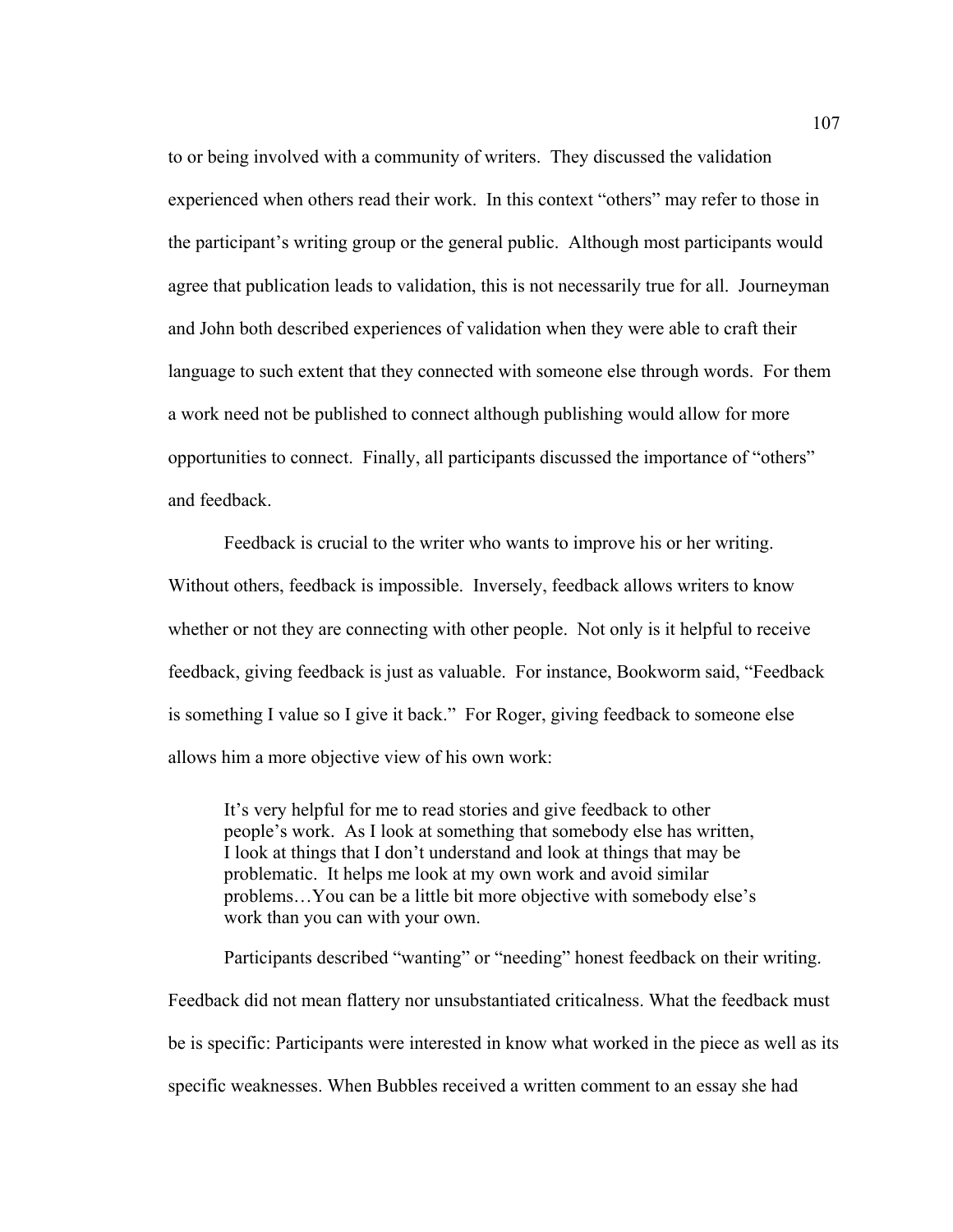written that read, "This is really boring and it stinks," she said, "That was not helpful to me at all." Similarly, excessive praise diminishes the effectiveness of feedback. Quoting Richard Hugo, Will said, "Don't trust anyone who really praises your work. Keep your crap detector on."

Although it is possible to write primarily for the self (in journals or diaries) and therapeutically connect with "the self" through such writing, most of the participants in this research experience writing as a way of connecting with others. Without others, writing becomes detached and mechanical. In an article exploring the use of computers evaluating student writing, Herrington and Moran (2001) describe their experience of writing for a non-human. The authors write, "As we wrote to the machine, writing became reduced, degraded, just a demonstration, not words that might have an impact on another person and in some small way change the world (p. 497)." Without having another human to create meaning, writing is reduced to a dyadic act. Again in the words of Herrington and Moran, "writing matters only in a very narrow range: its length, its vocabulary, its correctness, or its congruence with the mathematics of a semantic space  $(p. 497)$ ."

#### *The Words*

A final theme present in participants descriptions of writing had to do with "the words" that were written. Participants noted that to produce the words was hard work and required discipline and established habits. Simultaneously, participants experienced the production of words as mystical: veritable gifts from some muse. Always at the center of the participants' writing was "discovery." According to Journeyman, writing is "a way of experiencing life." In other words, writing is a way of thinking on paper; it is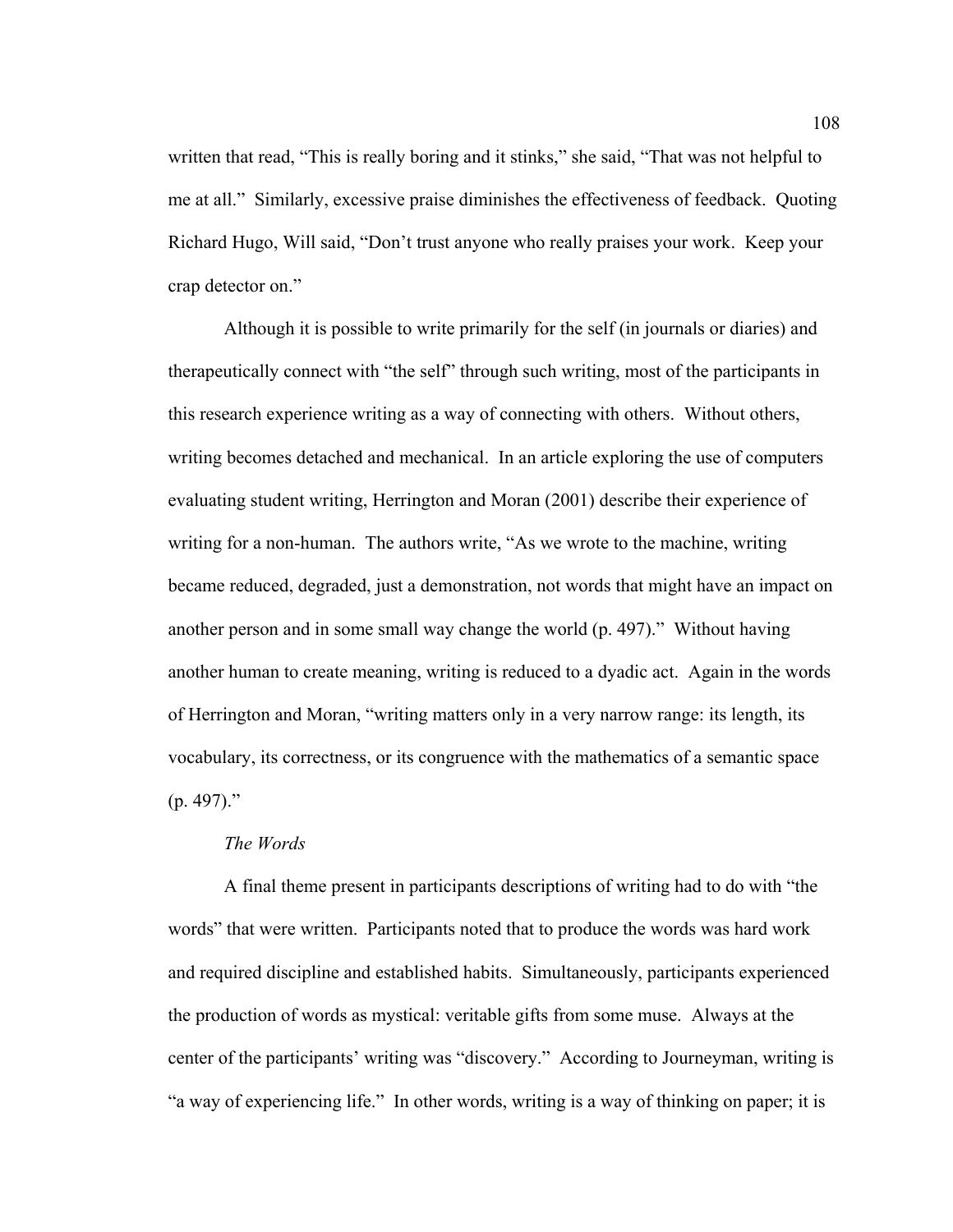problem solving (Lindemann, 2001). In Fugitive's words, "a lot of writing is solving problems. Nobody wants to think that, but it is…It is very practical."

It was interesting to listen to some of the participants talk about the writing muse (Fugitive) or the writing gods (Nora) or how the whole process of writing is experienced as mystical (Grace); however, these same writers put in many hours observing their world, reflecting (both consciously and subconsciously), and consistently made time to sit many hours and write. Fugitive describes his process of "summoning the muse" as follows:

I do a lot of hard work to get the muse to come and stay for a while and to make myself hospitable. That's part of our bargain together. I'm personifying this, you know, but that's an easy way for me to think of it.

Nora, too, describes that although she acknowledges she diligently works to produce her writing, she still feels as if "words" are given to her:

I do not believe that there are the gods of writing, but I experience in that way as if it is from "other." I am "blessed" in some way with the words to write down: They are "gifted" to me; I can't do it by myself...I didn't ask to be a good writer. This is not something that if I could have chosen my talent, this may not have even been the one I would have chosen, you know. I just was one; I just am one.

Later in her description, Nora suggests that the mystical experience of writing the

words, which several of the participants discussed, may be explained as a mental state

Csikszentmihalyi (1990) describes as flow. She says, "It's almost like being in a trance;

it isn't quite, but it is this intense state of flow where I don't know what's going to come

out at the bottom of the page." Csikszentmihalyi writes, "(flow is) the state in which

people are so involved in an activity that nothing else seems to matter; the experience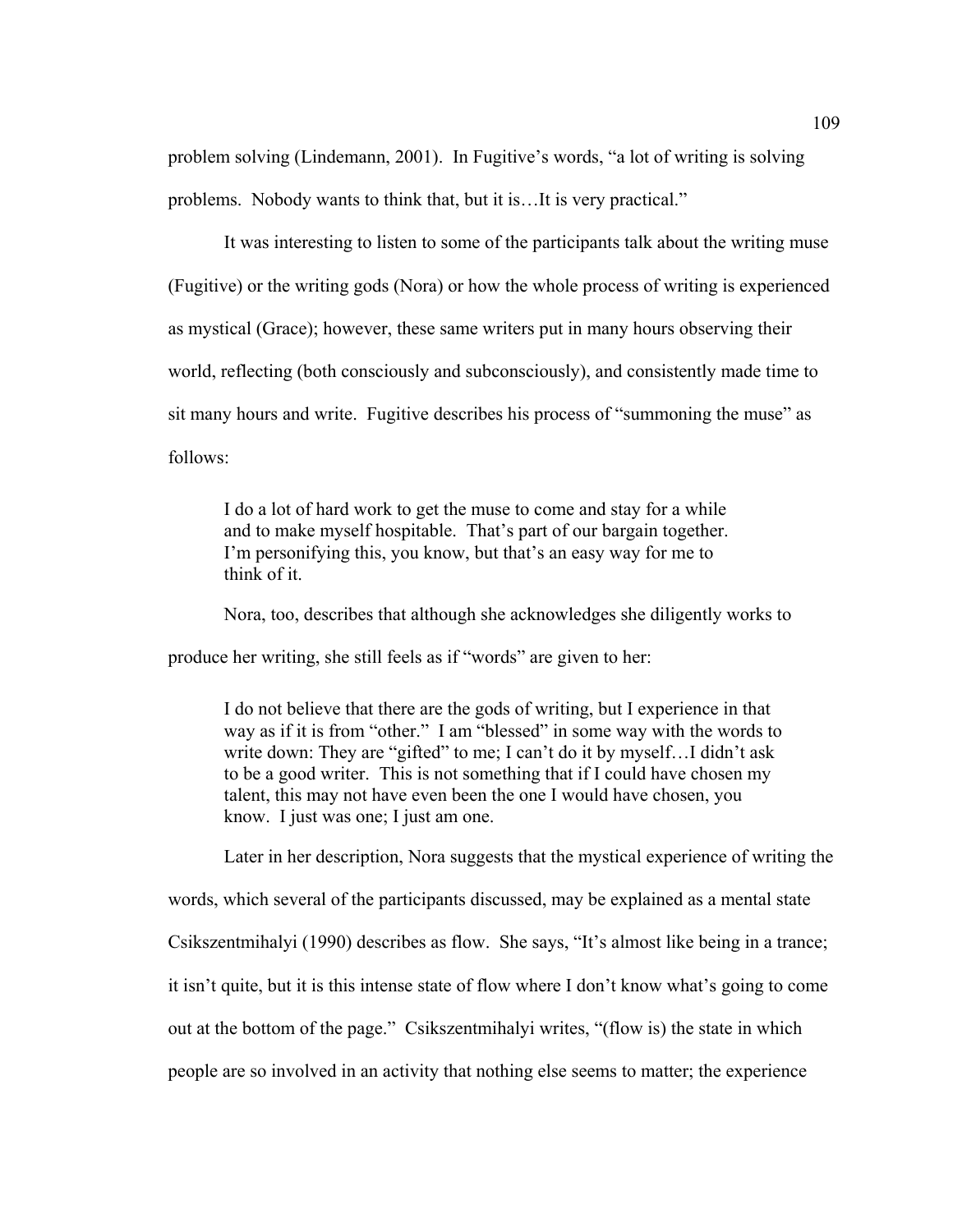itself is so enjoyable that people will do it even at great cost, for the sheer sake of doing it (4)." This would describe participants' experiences of their bodies "going" and the words "coming."

Interestingly, achieving a flow state, also called an optimal experience, is something people can make happen. Conditions for a flow experience are as follows:

- A clear purpose, goals and immediate feedback
- A challenge that requires an appropriate level of skill and assistance to meet the challenge (as needed to be successful)
- A sense of control and developing competence
- A focus on the immediate experience
- An importance of social relationships

Note that an experience need not be necessarily pleasant for it to be optimal. The task, such as writing, may be extremely challenging for the mind or body or both; however, the doer of the task so engages in the task that any sacrifice is counted as minimal. This would explain how the experience could be remembered as mystical. Csikszentmihalyi writes, "The best moments usually occur when a person's body or mind is stretched to its limits in a voluntary effort to accomplish something difficult and worthwhile (p. 3)."

In addition to the conditions listed above that are necessary to achieve a flow state, an ample amount of practice is required. Will said, "The more you write, the easier it is." But, the writing participants did wasn't always what they considered to be good. In fact, writing badly seems to be just as important as writing well for it is the ongoing, regular writing that allowed the participants to become better writers. Take for instance the words of several participants:

It's as if you're moving along some sort of a continuum…You're just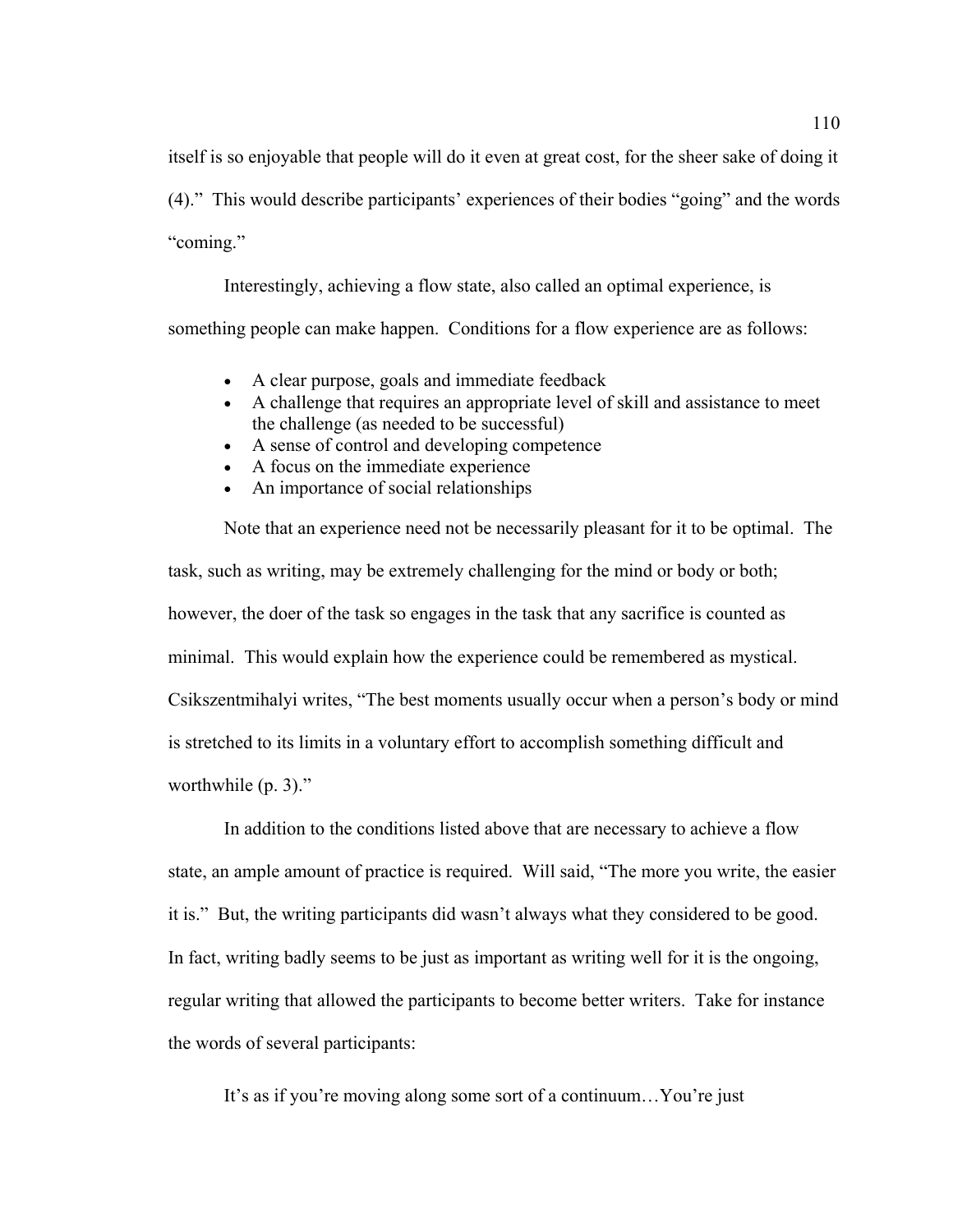moving on and on.…That's not to say that those early things are ever going to be publishable; but, I couldn't have written something later if I hadn't written that first…I just finally gave myself permission to write badly. (Grace)

I tell my students that if you want to write something that's really good, you have to willing to write something that's really not good…If you want to write brilliantly, you gotta be willing to write crap. (Roger)

You get better at writing by doing a lot of it and failing a lot in order to succeed. (Will)

I don't sit around and wait until I have the perfect idea or until I have it all worked out in my head. You don't sit around and wait for that; you begin writing. You do the dirty work of putting pen to page because that's the thing I can do. (Nora)

In this residency program, I work with residents and many times they will publish small review articles or small case studies. It's their first time out of the gate, and I work with them just to give them the experience on learning—of going through that process of sitting down, thinking it out, writing it, and going through the twelve, thirteen, fourteen drafts that I keep handing back. (Baroque 2)

# *Recommendations*

The recommendations I make to teachers of writing culled from the experiences of the writers in this research will probably not seem original. In fact, I can assure the reader that my recommendations are not original. Most of what we know to be best practices for developing the ability to write has been around as long as there have been writers. For instance, the kernel philosophy of the workshop approach to teaching writing is writers write: a dictum similar to the one put into writing by Epictetus around the year 100 C. E.-"If you be a reader, read; if a writer, write."

On the other hand, as I stand on the shoulders of teachers, researchers, and writers that have gone before me working against the institutionalization of writing instruction, I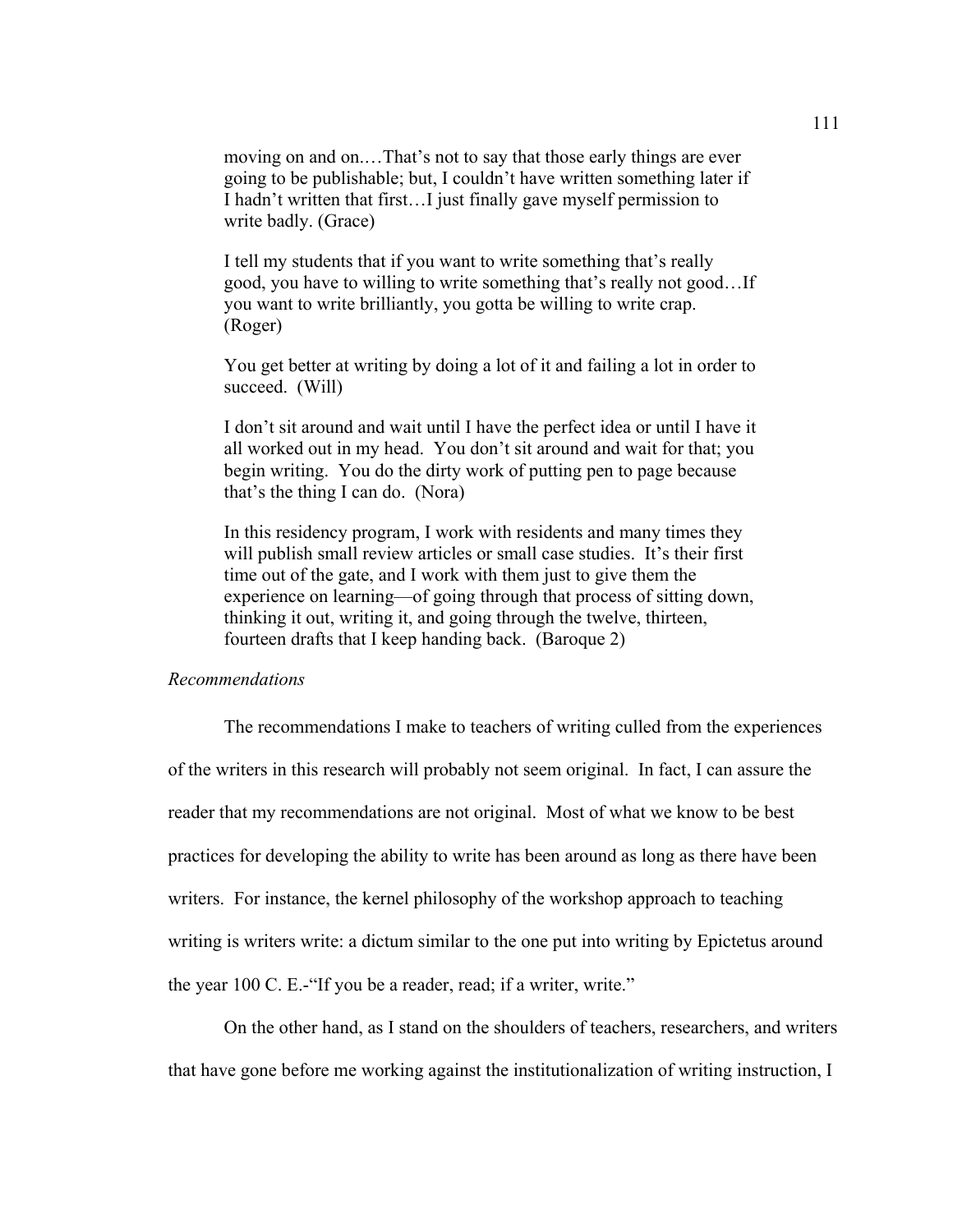add another voice to the literature advocating for the teaching of writing to become more closely aligned to how writers actually experience (develop) their writing. Taking a cue from researchers such as Murray (1968), Graves (1992), Emig (1971), Britton (1975), Shaughnessy (1977), Flower and Hayes (1981), and many others who have worked with or studied writers engaged in their work, the phenomenological approach used in this research has provided another facet through which to view writing. Though the inferences I draw from the data may repeat what exists in the literature of composition research and the teaching of writing, simultaneously the data further confirm what others have said and have been saying.

# *Effective Teachers of Writing Write*

Although it may be considered redundant and nonsensical to say that the reason the participants in this study had so many experiences with writing is because they often experienced writing, nevertheless, it is true. They could talk about writing because they had spent a great deal of time engaged in writing: the basis of my first recommendation for teachers of writing.

Teachers play an important role in the development of their students as writers; however, the most effective teachers of writing are subtle in their pedagogical approach and look vastly different from traditional instructors (Smith, 1994). As far back as 1968 Murray stressed, "The writing teacher who teaches least usually teaches most if his students work in an environment which allows them to teach themselves (p. 103)." This type of teaching is rooted in helping students "discover" how to produce written language much as they discovered how to produce oral language in their first years of life.

Arana (2003), points out that the Latin root of "to educate"—educere—literally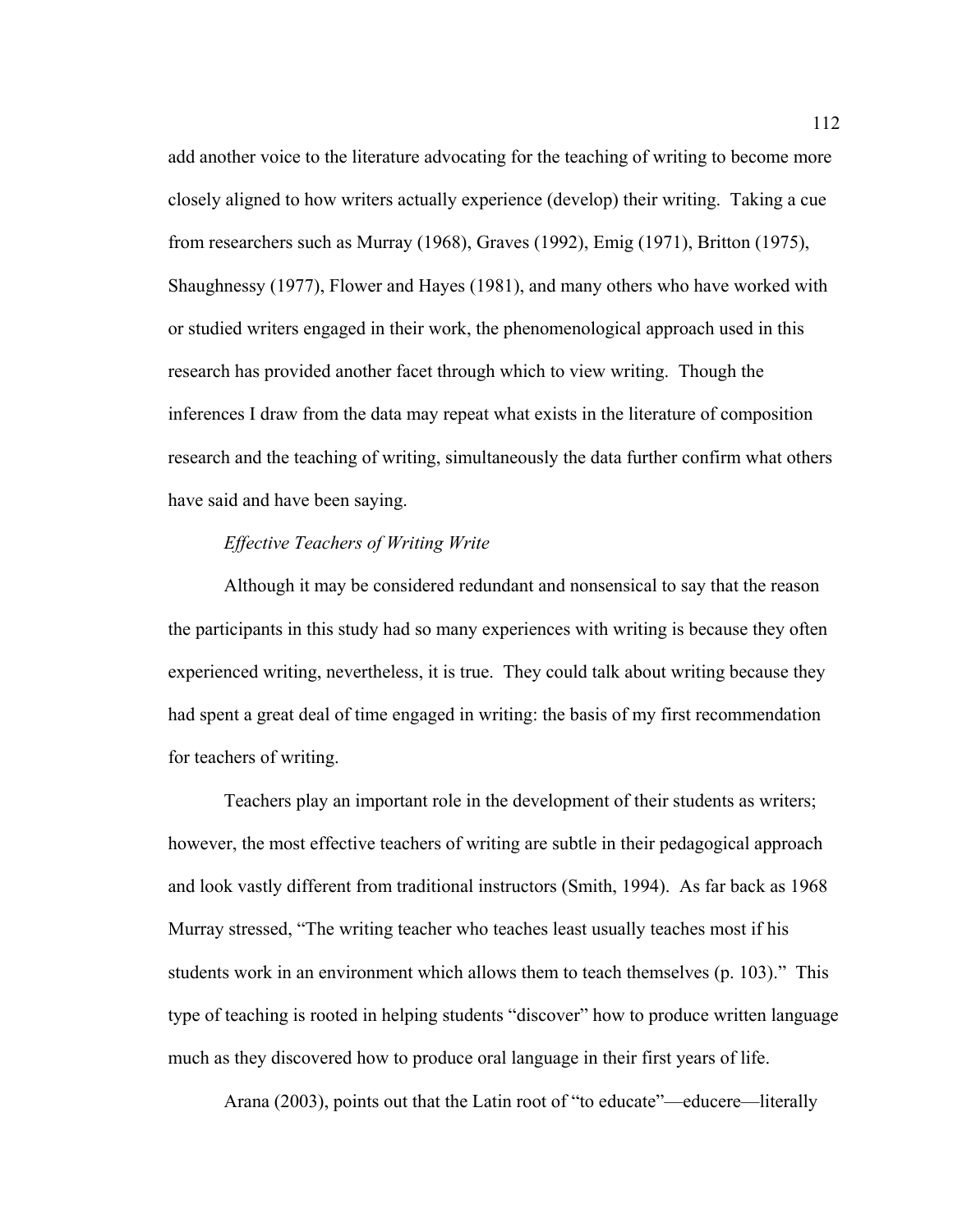means "to bring out." The job of the writing teacher, then, is not to fill the heads of students with prescriptive rules of how to write. Instead, the writing teacher is to stand beside students and help them realize their individual purposes for writing. When professor/researcher/writer Katie Wood Ray discusses writing with her students, she does not talk to them as a teacher but more as another writer; she talks to them as an insider of the writing process. Ray (2002) writes,

I know that my experiences as a reader and writer directly inform so much of my instruction in writing workshops, and I have also been privileged to watch so many others anchor their teaching of writing in their own experiences as well. (xiii)

 Smith (1994) suggests, "The most direct and relevant way for a teacher to demonstrate the power of writing is to write with the student." This doesn't mean, necessarily, that teachers and students write together simultaneously, although there should be times when students are privy to see teachers modeling the composing process. It does mean that teachers need to have sufficient knowledge of what writing feels like. In order to stand beside and guide, teachers of writing must know something about writing themselves.

Keep in mind that by my suggesting that teachers of writing should engage in the process I am not advocating that they become writers in the professional sense. Teachers' primary expertise should lie in the development of their students (Power & Ohanian, 1999). Nevertheless, when we enter into our personal streams of writing, we realize that sometimes the current is swift, sometimes slow; there are times the water is pristine allowing us to see clearly the depths; other times the bottom is so churned the murkiness hides even the largest obstacles. Washington Post Book World editor Marie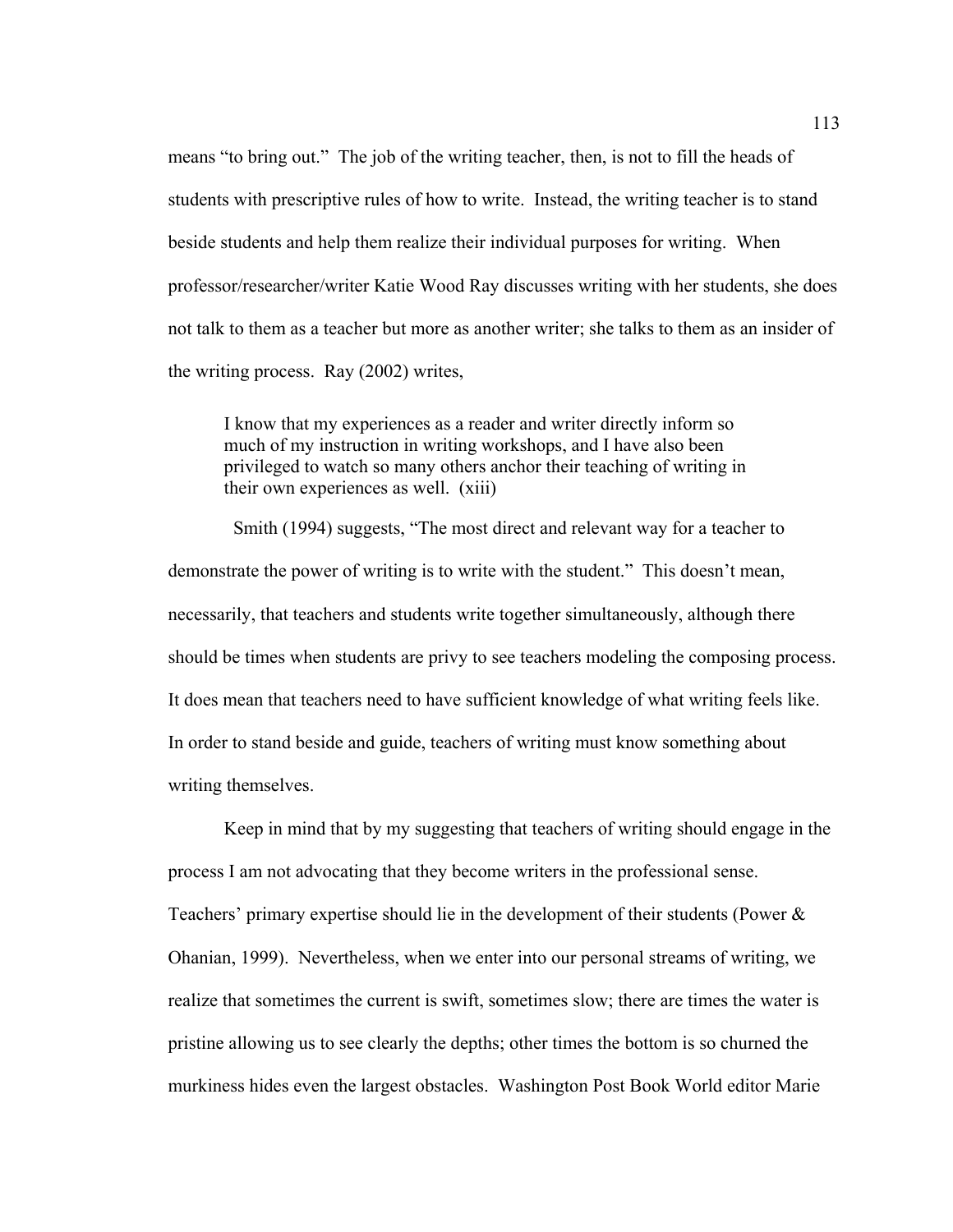Arana (2003) writes, " For all the experience I had had with writers, I could not appreciate the full contours of a writing life until I had gone into my study, closed the door, sat down and tried to write a book myself (xv)." According to Brenda Powers (1999), "At the very least, when you try to write well yourself, you begin to get a sense of what constitutes good writing. It gives you a compass (however weak at the start) to guide you…(Power & Ohanian, p. 251)."

On the other hand, simply because teachers' focuses should be on developing their students' writing abilities should not prohibit them from becoming quality writers capable of publishing. Keep in mind that none of the participants in this study identified themselves as a professional writer. The participants were a business owner, a physician, a technical editor, a government training specialist, a psychologist, one high-school teacher, one elementary/college teacher, and three college professors; however, the combined number of non-book publications (research articles, newspaper articles, editorials, columns, non-fiction essays, and poems) among the ten participants equaled more than 5,000. This doesn't include all the non-published writing (early drafts, notes, letters, etc.) completed and shared with other writers, family members, students, and so on, not to mention the personal writing which participants did. Although not professional writers, the participants are certainly worthy ambassadors of the writing community. Teachers guiding students from their own experiences with writing affords them the ability to do so with authority and wisdom (Hairston, 1986b).

# *Reading: The First Step Towards Writing*

As listening is to speaking, reading is to writing. Long before writers become writers, they are readers. Murray (2004) writes, "It is possible to teach a reading or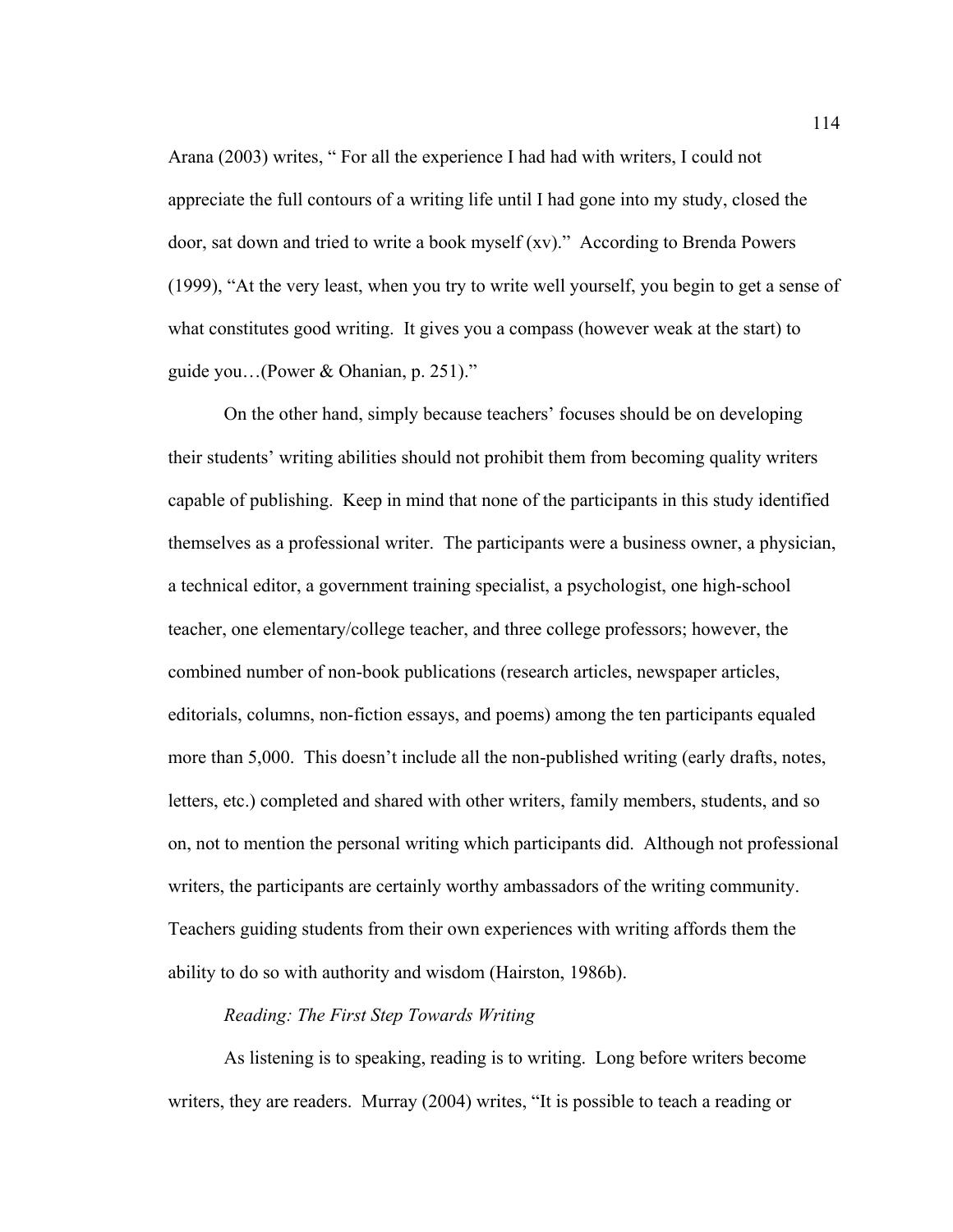literature course without writing, but it is impossible to teach writing without reading (p. 58)." Reading others' writing is where we see what writing looks like. Reading allows us, in the words of participant Nora, "to learn our way around a sentence." We become inspired from reading, become filled with our own ideas. If we are lucky, and all who read seriously become lucky, we experience the power of connection with another human being—the writer.

Said another way, writers do not write material they do not read. Again and again, participants in the study talked about books and other writers. The writers of poetry discussed poets and poetry, the writers of fiction talked about pieces of fiction and fiction writers, those engaged in writing text books or research related material mentioned articles and researchers in their field. When participants endeavored to write a new genre, they began by immersing themselves in the reading of the targeted genre. Will, for instance, discussed that after having spent the last several years focusing on poetry he wanted to venture back into writing fiction. "The first thing I'm going to do," he said, "is get into the habit of reading more fiction; finding some contemporary work that I really like, things I consider successes."

The material students of writing read need not be heavy literature. The point is they read and it is the responsibility of the teacher to get them reading. Some of the problems associated with students developing as writers concern the reading they are encouraged (forced) to do. In many classrooms classic literature is the *litteratura du jour*…only it's served every day. If the classics are not what keep students from reading, then our outmoded styles of teaching classic literature can be prohibitive. Hipple (1997) asserts THAT students read is far more important than WHAT they read as long as what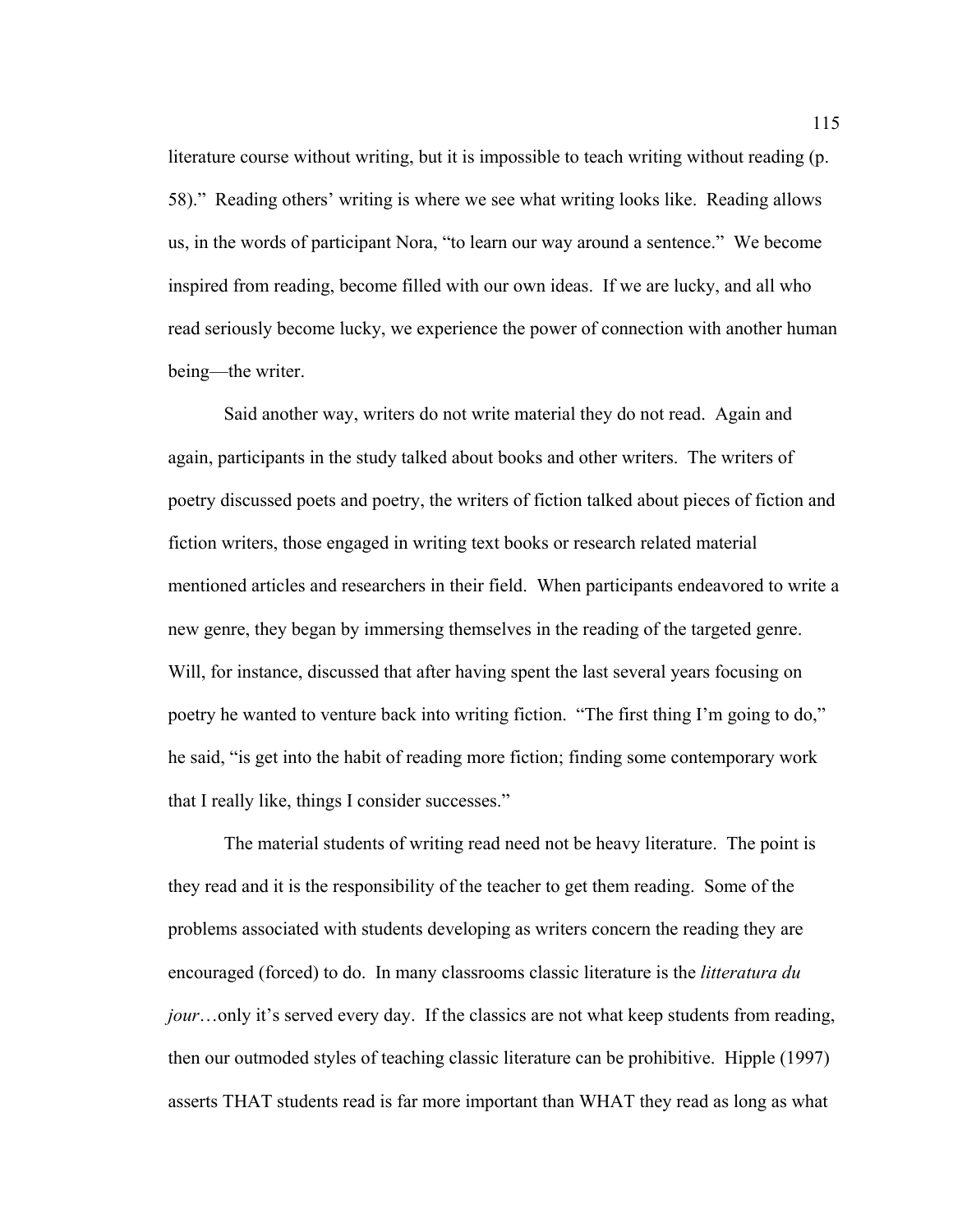they read be "a living, breathing, meaningful, powerful, and potentially life-changing force  $(p. 16)$ ."

In her teenage novel *Love that Dog* (2001), Sharon Creech depicts the power of reading in the development of a reluctant writer, Jack, into a willing writer. Jack's teacher leads him in a discovery of writing topics, voice, genre and so on, primarily through using literature to teach writing. In the following passage, Jack not only becomes inspired by a prominent author's work, Jack uses the poem as a model for his own:

I was very glad to hear that Mr. Walter Dean Myers is not the sort of person who would get mad at a boy for using some of his words.

And thank you for typing up my secret poem the one that uses so many of Mr. Walter Dean Myers's words and I like what you put at the top: *Inspired by Walter Dean Myers*.

That sounds good to my ears. Now no one will think I just copied because I couldn't think of my own words.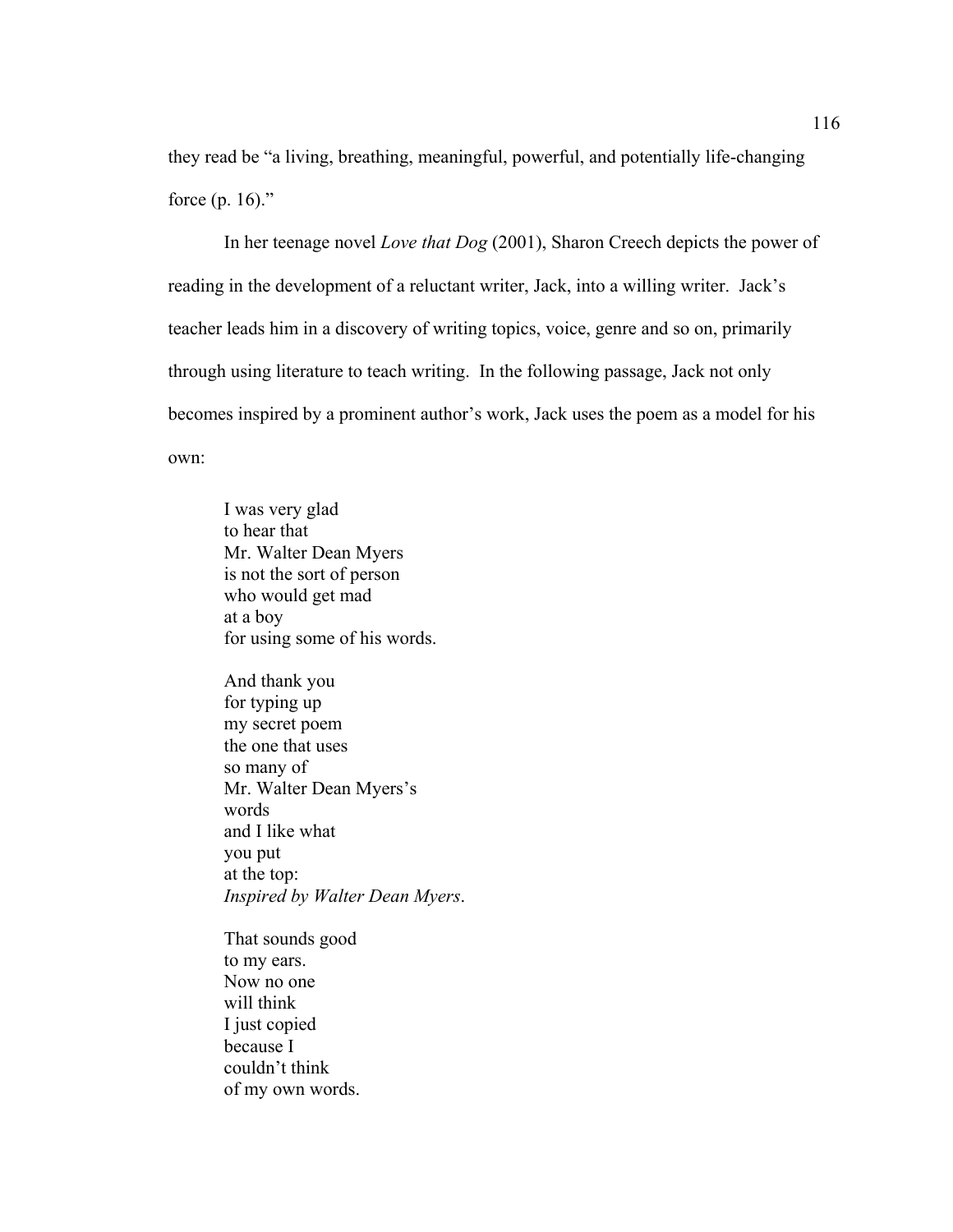They will know I was *inspired by*  Mr. Walter Dean Myers.

Not only does writing begin with reading, students' writing should reflect what they have been or are reading (Emig, 1971; Larson, 1982; Wesley, 2000). Ideally, students should have control over the genres they write; however, if teachers are making the decisions about what students write, they must provide students with ample access to read targeted genres. Again, reading helps assemble mental structures that are reinforced by practice. To use an immediate example, before beginning this dissertation, a form of writing that exists only within the walls of the academy, I read several other dissertations. Dissertations, as they are read and approved by doctoral committees, are not found on the shelves of local bookstores or community libraries. Most people outside the academy have never seen, much less read, a dissertation; however, ask any doctoral student what he or she did to prepare to write their own dissertation and infallibly the response will be, "I began by reading other dissertations."

Similarly, the three-paragraph essays students write in elementary schools, the five-paragraph essays students write in middle and high schools, the traditional research papers college students write in their freshman composition classes, are all examples of genres that exist only in the classroom. For the purposes of this discussion, I am not arguing the legitimacy of these genres; they have been, are, and will be a component of traditional writing instruction for years to come. With that being the case, in the mean time I suggest that plenty of examples of these genres be available for students to read before they begin writing them.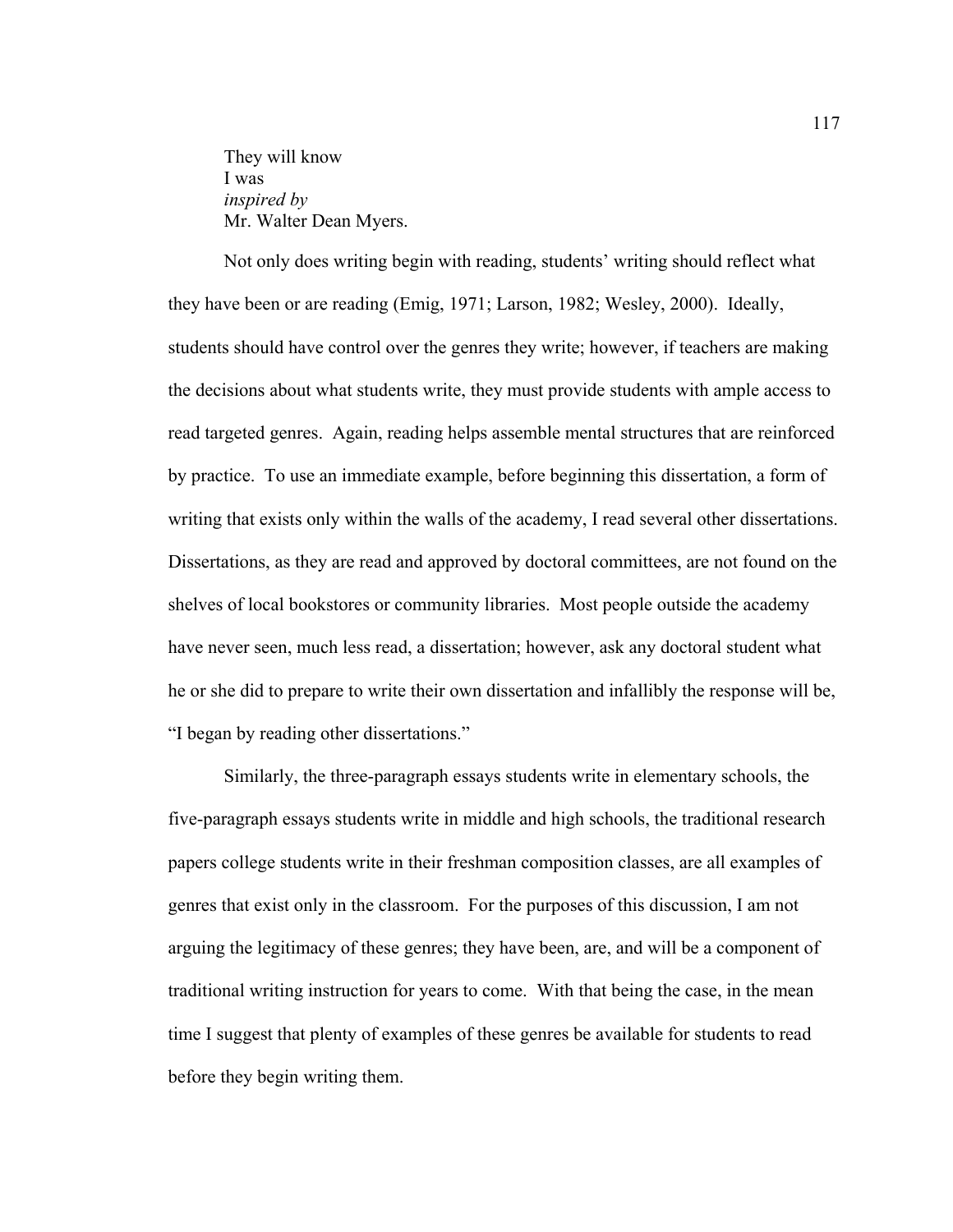Nunnally (1991) suggests that although the five paragraph theme is helpful in developing solid principles of composition, it is contrived. He goes on to suggest that it would behoove students to read short thesis/support essays by professionals in order to realize that the familiar functions associated with the parts of the five-paragraph-theme are present, although the essays are not bound by a contrived format. Perhaps students should skip the reading and writing of the contrived formats altogether in favor of genres that abound outside the classroom such as research articles, essays, personal letters, etc. If the goal eventually is to be capable of writing at will outside the walls of the classroom, why not start with reading genres that exist outside the classroom? According to Hipple (1984):

Students who develop some comfort and confidence in writing different kinds of writing will become more competent writers, no matter that their task…Students who can write catalog copy or T.V. Guide-type announcements will be able to write other kinds of compositions, including the five-paragraph theme. (p. 53)

Finally, the more reading students do, the more they stand to learn about writing. Simply, quality writers are always quality readers. On the other hand, it must be said that the inverse of the preceding statement is not always true. Being able to read well or being a voracious reader does not guarantee development as a writer. Although one prerequisite, or co-requisite, to developing as a writer is being a reader, the developing writer must also have a purpose for writing. In other words, the developing writer must have some reason for wanting to write.

### *Students Develop as Writers When They Have a Reason to Write*

Perhaps one of the most powerful moments I've had in my ephemeral stint as a father was when my six-year old daughter produced her first poem. The previous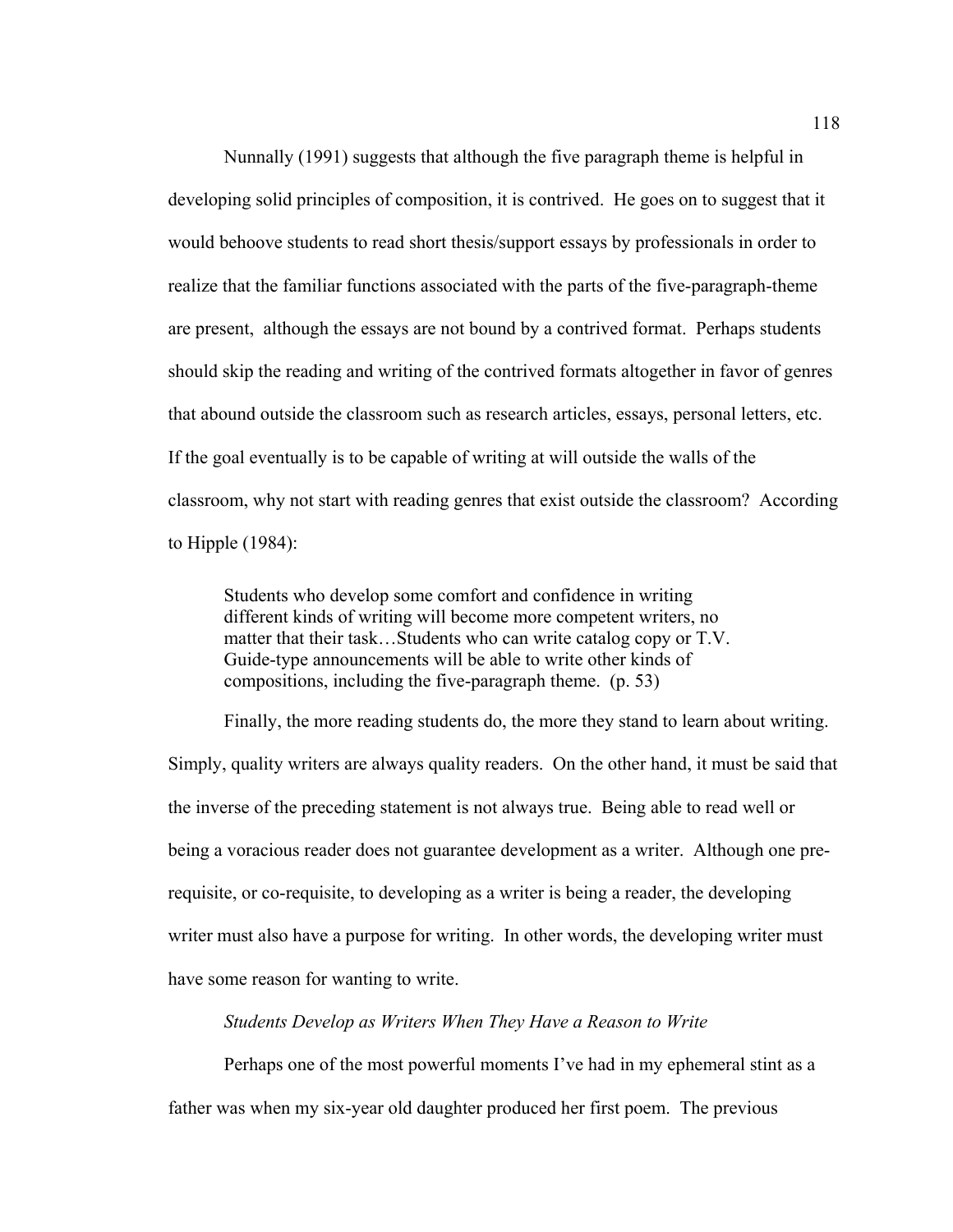evening we had scuttled onto the lower portion of our roof where we reclined to absorb the enchantment of a harvest moon. That night we not only saw the moon, we also noticed bands of chalky cirrus clouds trailing across the illuminated sky. She pointed out how the stars scattered across the sky were not yellow nor were they five-pointed as depicted in books. Copernicus could not have been more mystified by an evening than we were on that roof. Once back inside, I briefly wrote in my journal explaining to my daughter I may use parts of the evening's experience in a poem on which I was working.

The next afternoon she came to me and handed me a toffee colored piece of construction paper with a poem mostly made up of the words "I," "see," "the," and "moon." Each of these words was part of her writing vocabulary, but she had played with the arrangement of the words to produce interesting and unpredictable two word lines. I thanked her and read aloud the poem a few of times playing with articulation and phrasing. Being an incipient phenomenologist I wanted to know more about what she experienced as she wrote the poem. "I just didn't want to ever forget what we saw last night and," she continued, "I wanted to write words like you."

My daughter wrote because she had a purpose. As Robert Penn Warren once said, she had an itch that was annoying enough that she had to scratch. Most of the participants in this study mentioned that part of their experience of writing was feeling compelled to write. Described as a "haunting" or a "monkey on my back," participants talked about how writing was more of a case of *having* to do it rather than necessarily *wanting* to do it. Interestingly, all the participants became interested in writing at early stages in their life. Keep in mind that the age of onset of interest in writing and when participants actually began writing were not necessarily the same time. Nevertheless,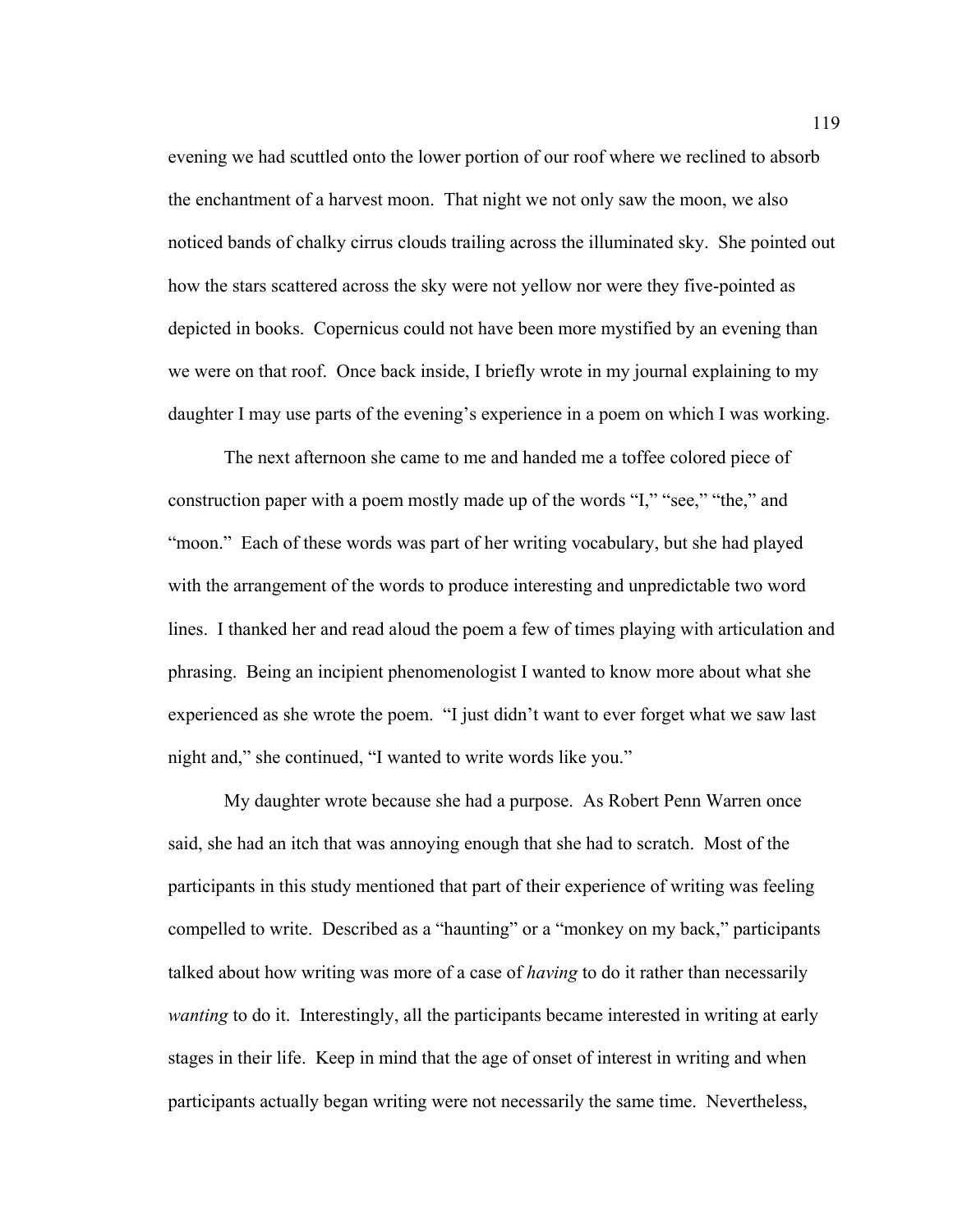some participants described being as young as four years old when they experienced the

impulse to write. For example:

I seem to have always wanted to write. As we were moving my mother from her house, she said, "Here, I want you to have this." She took me into a closet and had me go upon a shelf and pull out a box that had a folder in it. Inside were some things that I had written down when I was in the first and second grade; there were three poems in there. Now they were childish poems, but she had saved them over all these years. You know, I've been writing things down for a long time. (John)

There seems to have always been a pull to write down things, even since I first started school. Writing things down has always been a natural thing for me. (Bubbles)

I must have been either four or five years old and did not know how to read, and, of course, I could not write. But I remember distinctly—this would have been either 1944 or 1945—I was lying on the floor where we were living in a housing project apartment in Detroit. I either had a pencil or it could have been a crayon, and I had a magazine open before me looking at words. Somehow I had this concept of words being powerful, wonderful, exciting, energizing things. I wanted to be able to make them. I had a sensation that's almost like hunger in that I wanted to make those words! …I have been a long time in fulfilling that strong yearning that first hit me sixty years ago, but it was so real and so vivid. Every time I write, in some way or another, whether I'm conscious of it or not, it's a fulfillment of that moment. (Journeyman)

There's a statement that writers write because they have to, and I think that's true for me because I just always did. I don't write because early on I figured I would get anything published. As a matter of fact, that poem that won the contest, I didn't send in; my teacher sent it in. I didn't even know that she had done it. It got first place in the Beta Club writing contest. I was just floored because I had no idea that she'd sent it in. (Bookworm)

The early writing experiences of the participants seem natural and enjoyable.

Likewise, writing experiences within the context of classrooms should be natural and

enjoyable. Grace described that writing was a form of having fun as she and her friends

would gather to write plays. Grace's early experience with writing corroborates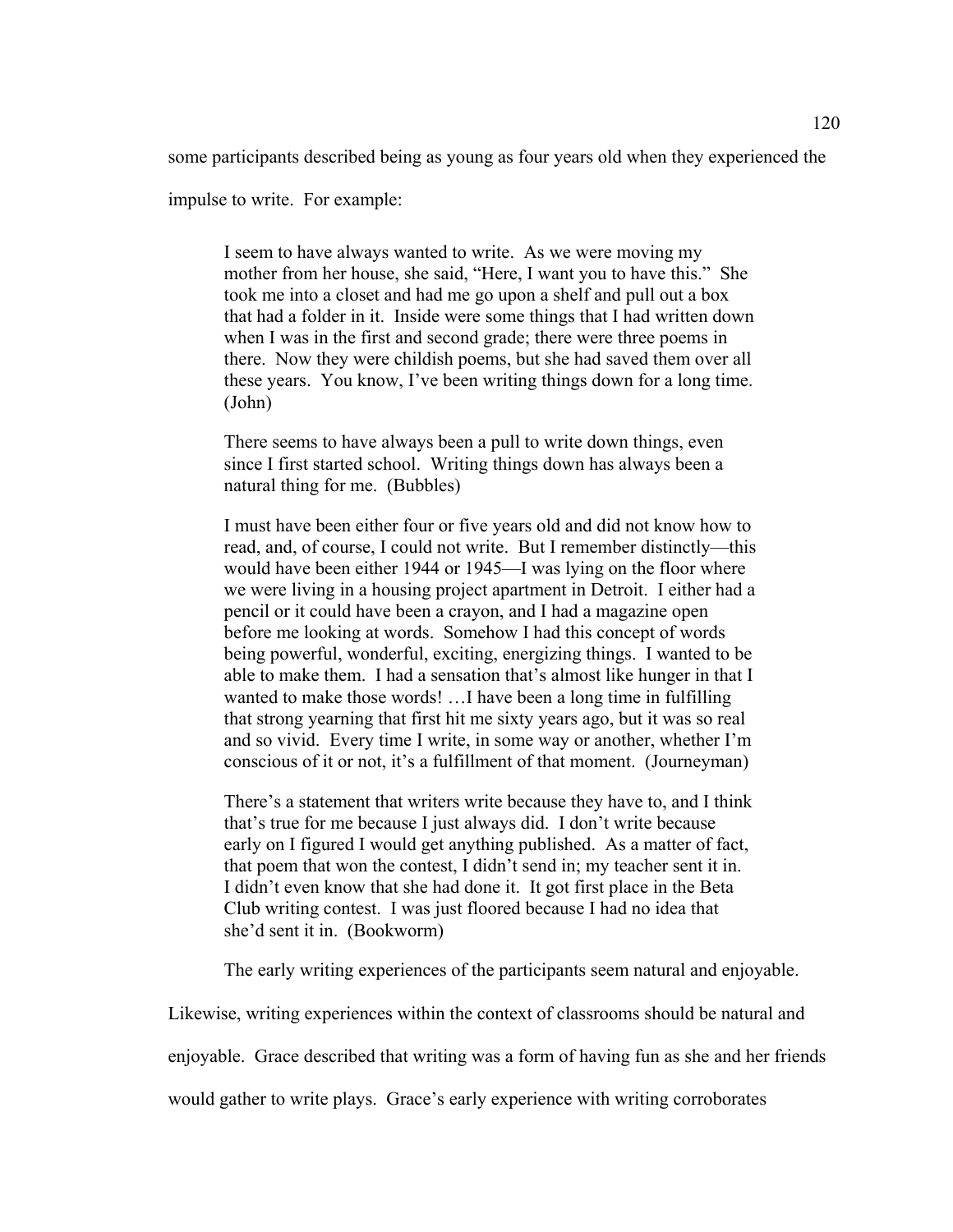Moffett's claim that "For children of elementary years…writing is a form of play from invented spelling to story dramas, that literacy is sorcery (Graves, p. 30)."

On the other hand, although writing for Grace was play, the writing was also "a way of growing through certain things at that stage." It was through writing that a deeper life was developed, even at an early age. Likewise, for developing writings, writing should be a way to learn, explore, and communicate those topics that are significant to their lives (Hairston, 1992). Grace, who has also taught writing to audiences from elementary to octogenarian, has faith that young writers will discover their own purposes for writing, if they are given the chance. Specifically, she said:

Kids find plenty of reasons to write when they free themselves up enough to do it. When they don't have this sense of somebody standing over them who's going to judge what they've written. You somehow have to get them to look at writing as play the same as they would do with finger paints. They have to get in there and mess it up and have fun with words. Let whatever happens, happen; they don't have to be judged for it.

The more children experience writing as play and exercise choice in what they write and how they write, teachers will begin to recognize recurring themes in their work. Just as the first words in oral language development are objects (Pinker, 1994), the earliest themes in student writing are concrete items of everyday life (pets, family members, items found in nature) (Calkins, 1994). Similarly, participants discussed they found their topics or their "inspiration" in the routines of life. They didn't venture to exotic locations but paid attention to life around them. Participants learned how to pay attention to their worlds and describe them honestly. Will Said, the truest emotion comes FROM those domestic details, FROM the call of the wren on your porch before it goes to the barn and needles a grub out of a rotten piece of wood."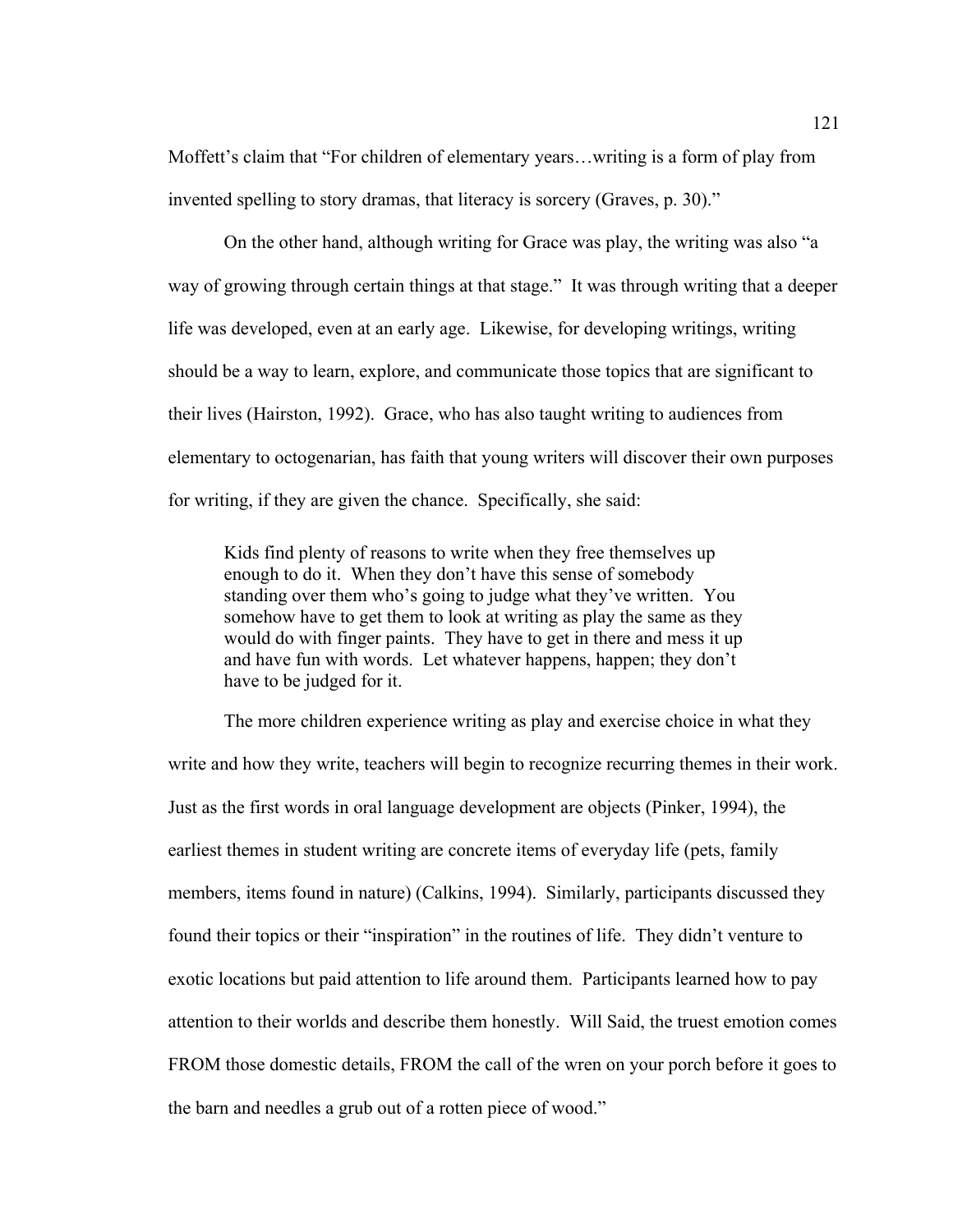The more writing teachers allow students to decide their own purposes for writing, the more students will become invested in their writing. Traditionally, only teachers decide students' purposes for writing. This includes the duplicitous act of veiling student choice where the teacher supplies several writing options and the student chooses from the list. The more choice students have in establishing their own purposes for writing, the more powerful writers they become. The more powerful they are as writers, the more flexible their skills will become. According to Hipple (1984), "Students will commonly do better if they are involved in the selection of their own writing tasks, at least some of the time (p. 53)."

When developing writers are not allowed to set their own purposes for writing or choose their topics, there is little chance that they will be interested in engaging in any activities (feedback, revision, editing) to improve their writing (Smith, 1994). Fletcher and Portalupi (2001) write, "Why is choice so important? Let's get right down to it: while the teachers may determine what gets taught, only the student can decide what will be learned."

The ultimate purpose for most of the participants in this study was to connect with other people. Thus, writing in schools must be socially meaningful. Writing, as spoken language, connects people, and writers, at least the participants in this research, desired connection. As writing is traditionally taught, it seems to foster more dyadic behavior than the signifying triadic behavior where meaning is negotiated between two people (Percy, 1983). Smith (1994) suggests that one way teachers can improve "institutionalized writing" is "by ensuring that there is as often as possible an interested reader for anything that students write whether it is the teacher personally, other adults, or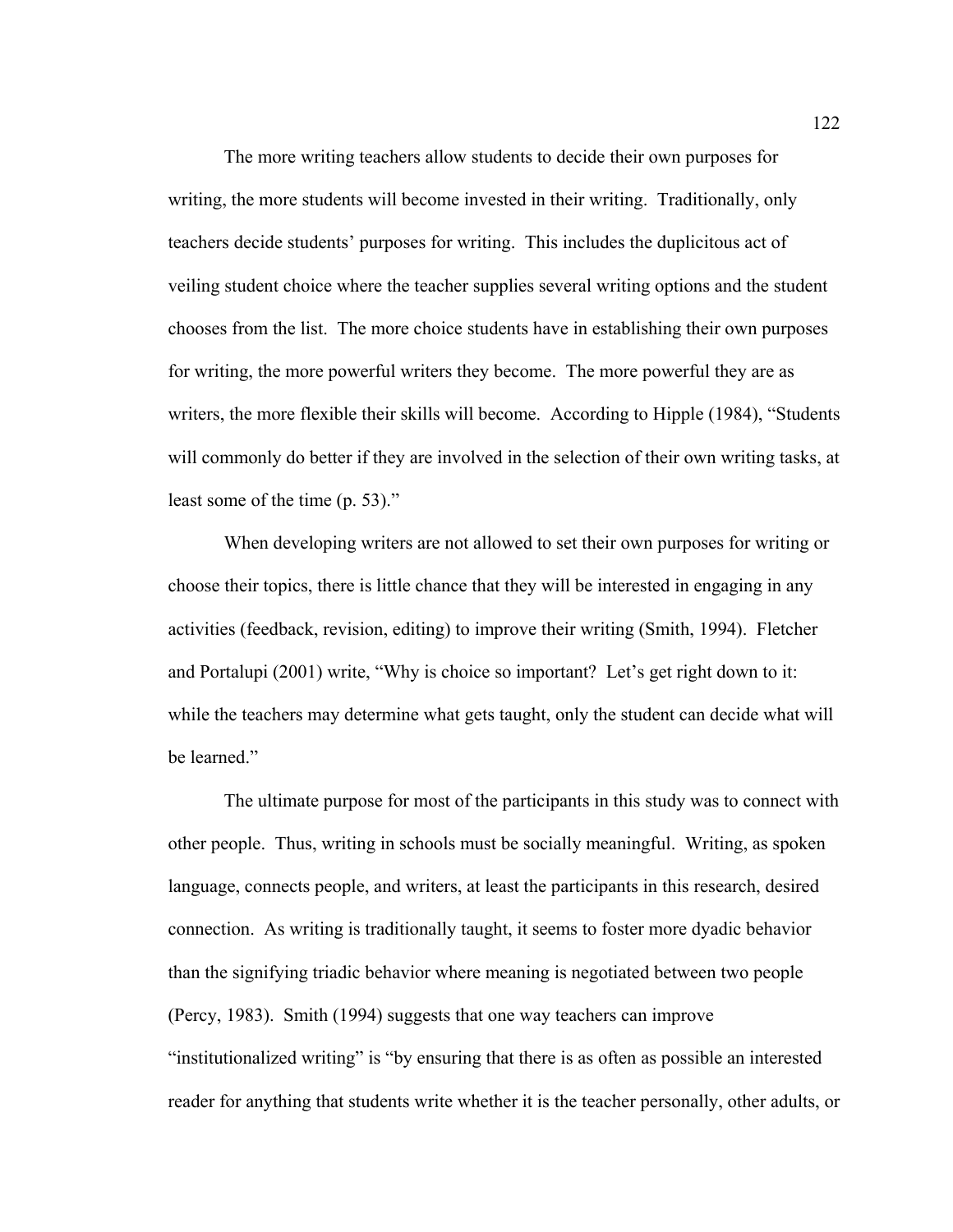other students (p. 223)." Writing only for the teacher produces a version of solipsism where the teacher alone confirms the existence of writing.

The writing community at large is diverse and tremendously inclusive. Teachers should offer students opportunity to write in a variety of ways for as many purposes as they can. Purpose allows for more engagement and engagement helps insure that writing is an enjoyable process.

On the other hand, a student's purpose for writing need not be completely figured out before the writing commences. Furthermore, once developing writers have experienced sufficient growth in establishing their own purposes for writing and exercising choice, they are better equipped to transfer their skills to writing assigned on genres or topics. This is a similar process as using writing to find out what one actually knows about a topic as some participants discussed. In the preface to his revised second edition of *A Writer Teaches Writing*, Murray (2004) writes, "I am still apprenticed to the writer's craft. Each morning I come to my writing desk and write what I do not expect in ways I had not planed (p. xiv)." Nora describes writing for the purpose of discovery as "finding the thread." In school she would begin essay assignments as personal letters to her teachers. In other words, she assumed control over the genre in which she was writing, at least to get started. That's where Nora would often find what she had to say about the assigned topic although it wasn't necessarily one of her chosen topics. She describes the experience as finding the right thread like the ones found on the top of dog food bags:

If you pick the right thread, the whole thing unravels and you just open the dog food bag and feed your dog. Otherwise, you're there for ten,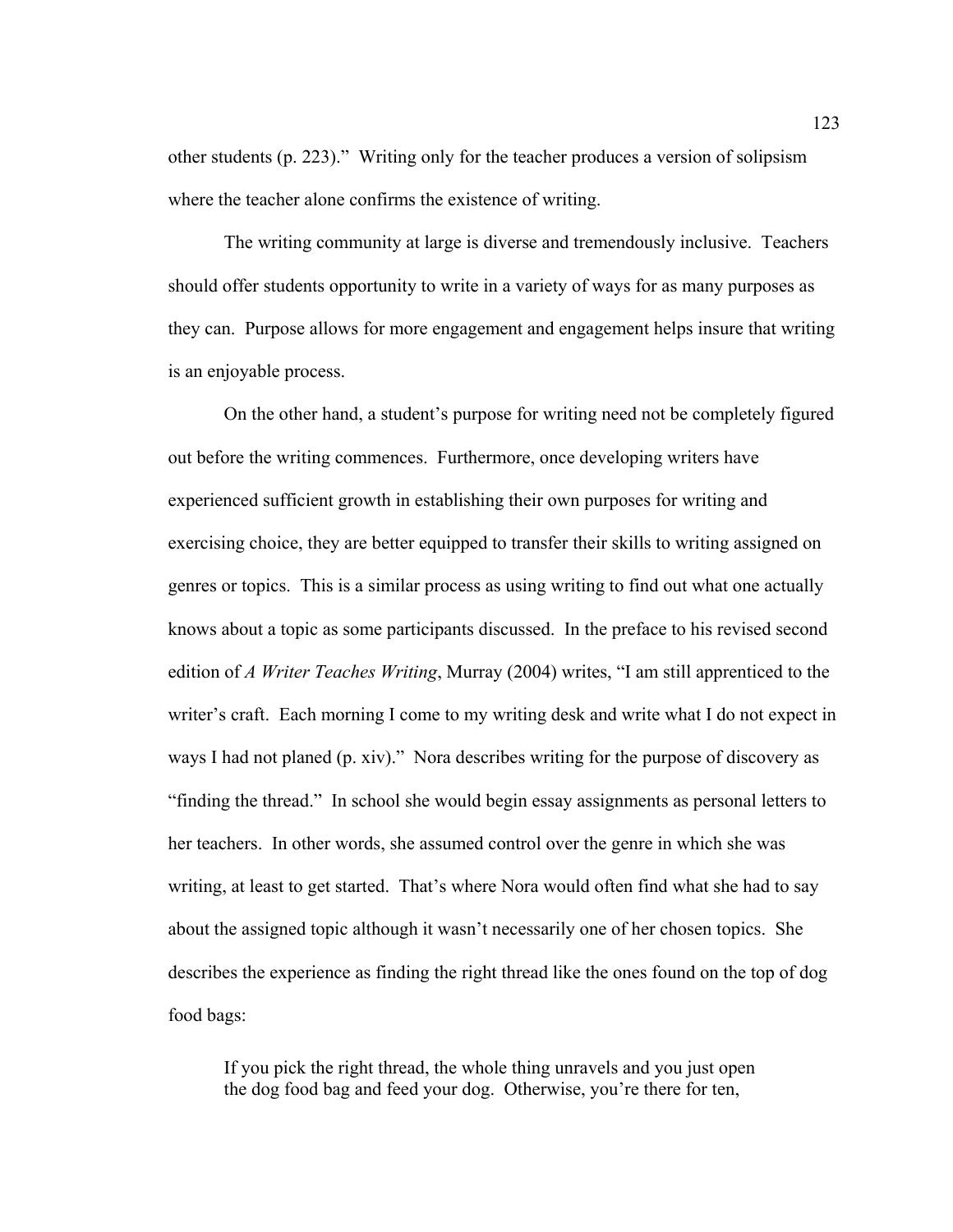fifteen minutes pulling little pieces of paper, pulling little pieces of thread, pulling little pieces of paper, pulling little pieces of thread…it's just a pain. Then, you get mad and you tear the whole bag and the food spills out; it has a bad outcome. But, if you can find the thread end that you're supposed to pull, it unravels easily. For me that was what was always hard about that kind of impersonal, expository persuasive writing was that I couldn't find the thread. But, if I could somehow just write it in a letter to my teacher, it helped me find the thread, and I knew where to begin writing.

#### *Developing Writers Need Plenty of Time*

 While some writers are prolific, others take much more time to arrive at a finished product. Fugitive said that it once took him nine months to finish a single poem. Bookworm, on the other hand, who has been publishing for 40 years, has published alone or with a co-author more than 44 textbooks (as well as 41 research articles, 31 editorials, and 23 columns, and other publications not mentioned here.)

The same disparities in production rate can also be seen in professional writers whose only job is to write. Stephen King manages to publish nearly a novel per year, most of which are in excess of five-hundred pages, while it requires novelist Aidan Chambers up to five years to complete a two-hundred page work. Former United States Poet Laureate Billy Collins reports that sometimes he can write at least a poem a day and other times it takes him months to finish a single verse.

With writing paces of participants and professional writers varying so widely, we, as teachers of writing, should not assume that all our students will write at the same pace. The actual act of writing takes time and the ability to write occurs gradually. Time, rather the lack of it, is one of the tyrannies that deleteriously affect writing instruction (Hipple, 1984).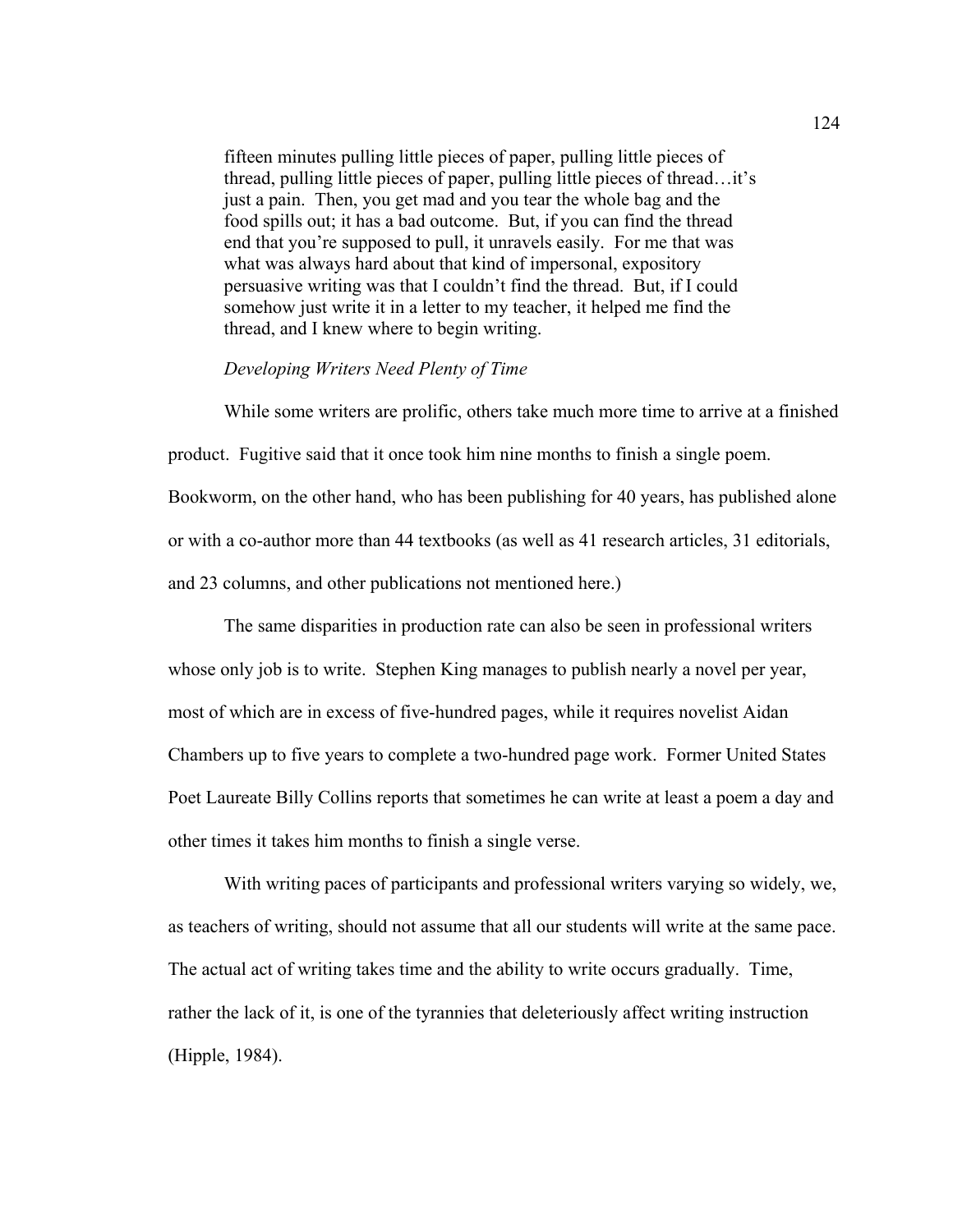The first reason teachers need to provide writing students with as much time as possible has less to do with the actual act of writing and more to do with the "filling up" and "stew" time participants discussed. "Filling up" is where the writer gathers ideas or purposes for writing. This is done through simply experiencing everyday life on the basis of a writer's lens and/or reading. Although some of this may occur within the writing classroom, especially reading, these are activities that will largely take place on the developing writers own time. As Fugitive said, "I am never not a writer."

Conversely, I recommend that an allocation be made for "stewing" time in developing writers' schedules. To "stew" is to become engaged in an activity unrelated to writing and allowing the person to work at making connections or making sense out of a piece of writing. Smith (1994) writes:

They need time for reflection as well as for research; the incubation of a text may take days of reading, talking, or simply daydreaming. Few professional writers would claim that all thinking about writing was done while actually writing, or even during deliberate thinking about writing. (p. 223)

Admittedly, leading students to develop their thinking skills and providing the time necessary to do this is antithetical to traditional education. Thinking before or during writing can look a lot like one is doing nothing. Schools are traditionally places where frantic productivity is the equivalent to learning. There must be action, although, ironically, the action must also be orderly and quiet. Nevertheless, teachers of writing would do well to cultivate the time and opportunities for students to become lost in their thoughts by establishing areas where students could engage in solitary, autonomic activities: gardening, sculpting, painting, walking, and so on. There could also be listening or viewing areas to stimulate thought (Hipple, 1984). Whatever the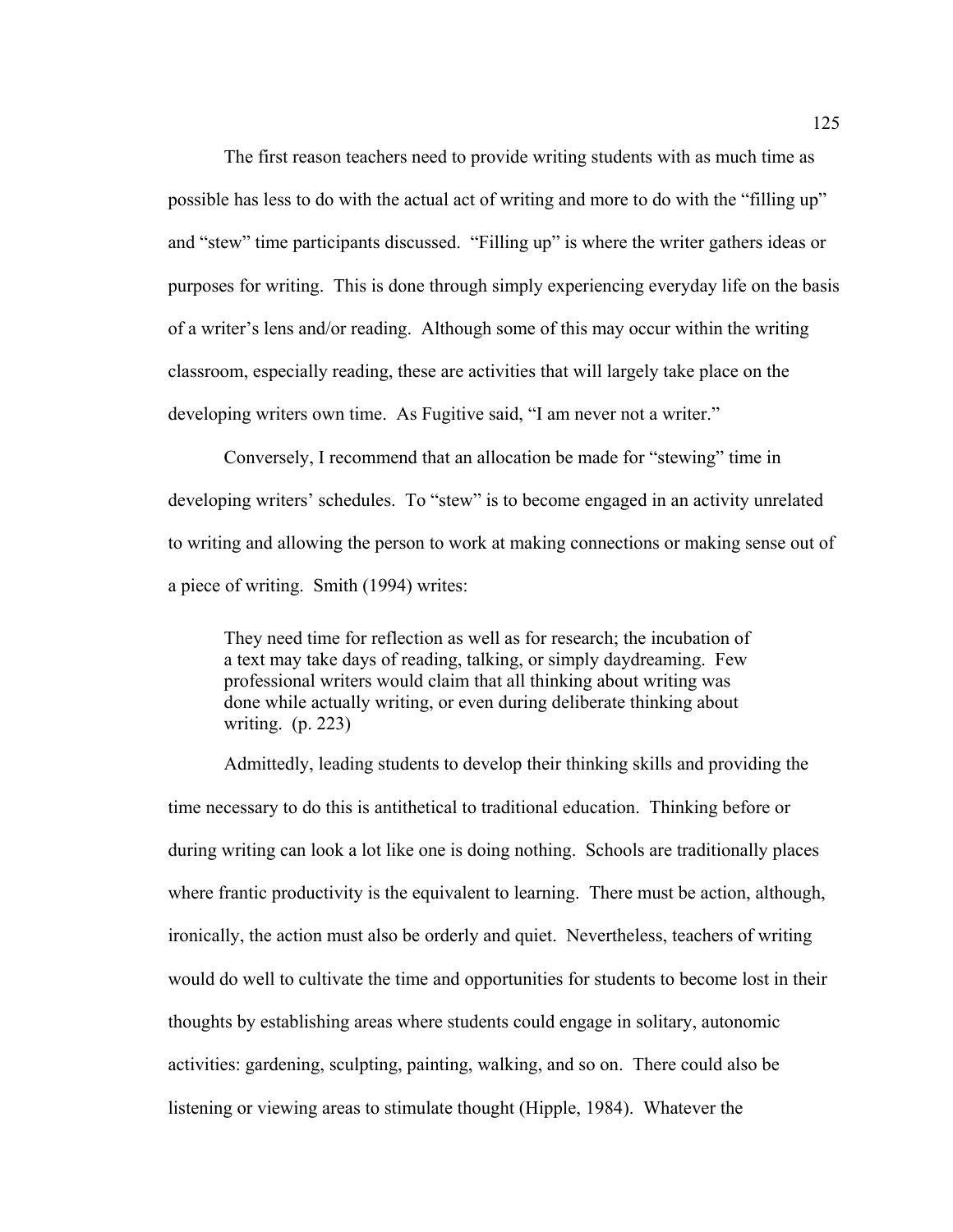accommodation, the students certainly need time to, as Walker Percy describes, be a good-for-nothing and have some leisure

The second reason teachers need to provide students with plenty of time to write is that consistent writing habits must be established. Even if participants in this research did not write every day, they wrote frequently and consistently enough to maintain their habits of writing. Journeyman, for example, said, "Writing to me is not exactly a daily exercise, but it is a frequent exercise…" For most of the participants, however, writing was an everyday activity. Fugitive not only writes every day, he writes a certain number of words.

To develop appropriate writing habits, students need "regular, frequent chunks of time they can count on, anticipate, and plan for (Atwell, 1998, p. 91)." Donald Graves is cited most frequently for suggesting that students write no less than three days a week preferably four or five days a week—about an hour each of those days. Fletcher and Portalupi (2001) relate the following story: "One day a teacher asked Don (Graves), 'How should I teach writing if I can only sandwich it in one day week?' 'Don't bother,' Don replied bluntly. 'One day a week will teach them to hate it. They'll never get inside writing  $(p, 8)$ ."

But even for several of the participants in this research, finding time to write every day was a challenge. For much of her writing life Grace juggled full-time jobs and a full-time family:

Every day in the summer I would take my typewriter and my books and go to my log cabin. For several hours each day I would go out there and work. The rule for my teenage kids was they were to call me if—and only IF—there was a fire or someone was bleeding about the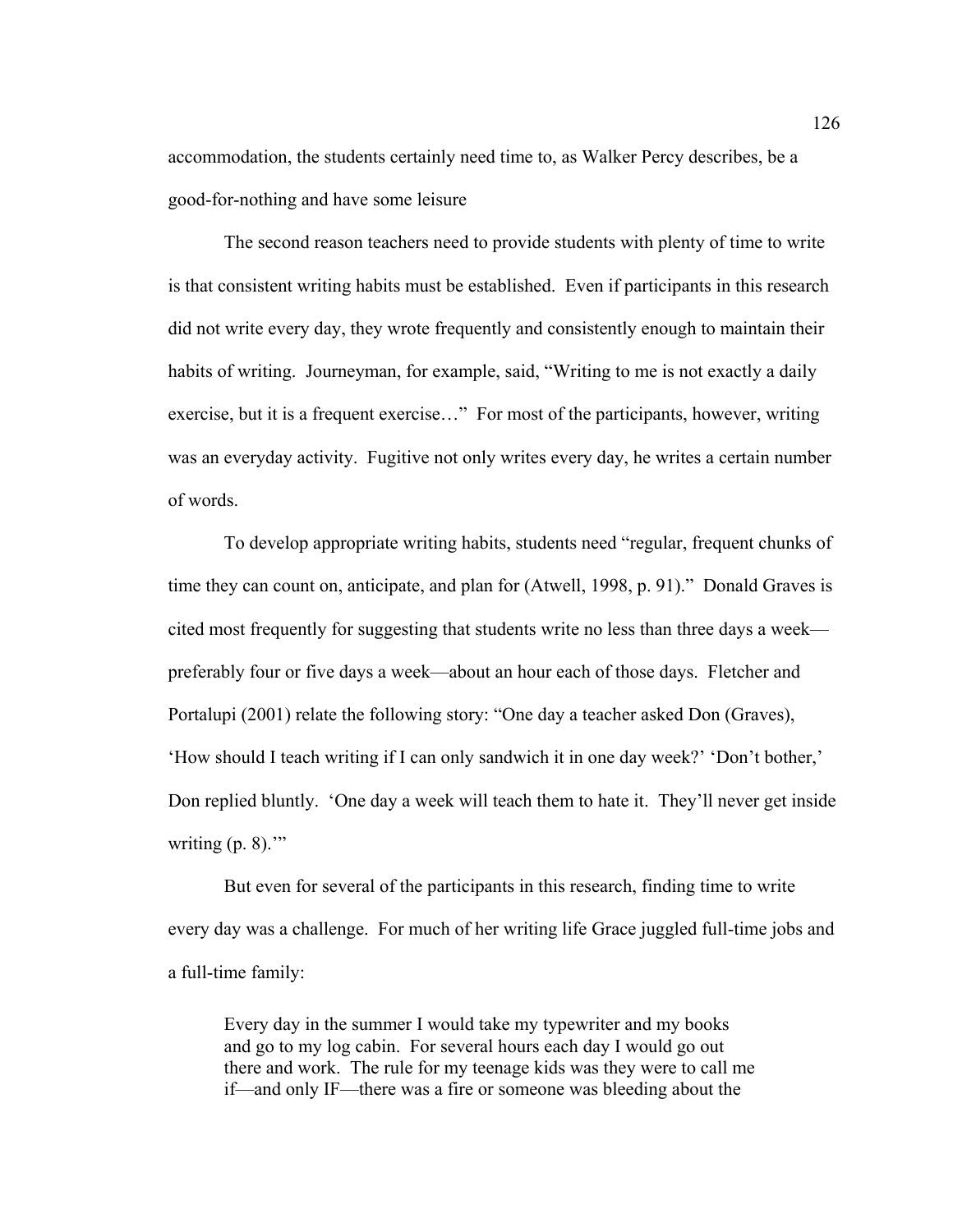head.

Will described how while he's driving and an image or idea for a poem occurs to him, he pulls off and gets a cup of coffee at a fast-food restaurant and does a fast write. Later he adds to the poem at another fast food place. By the time he arrives home he has a finished draft, which he transfers to the computer. He will continue to carry the writing around in his pocket for the rest of the week or weekend until he has maybe ten or twenty drafts of the poem. Although his writing time is not consistent, it is frequent.

Developing writers need to be guided in how to find time to write even when there seems to be little to none available. As teachers, we have traditionally given students the impression that writing is something that is done all at once—in a single setting, in a set amount of time. That is, after all, how states and school systems assess writing. Murray (2004) writes:

I continue to battle for quiet time, for hours without distraction so that I can be productive. But I am a productive writers, not because I have success in achieving many such hours, but because I have learned to make use of fragmentary time—five minutes here and five minutes there. (p. 67)

Students need to know that writing can be done on pieces of napkins or post-it notes at the end of class or at their locker. Helping students understand that most of the work of writing actually takes place outside of the regular writing time they have in the classroom allows them more control over the process. Again to quote Murray (2004), "I really need an insulated chunk of time only for writing a first draft, and that's a central but small part of the writing process. Most of my time is spent planning, and most of your students' time should be spent planning (p. 67)." As with "stewing," which is similar if not the same as planning, participants reported that this can be done while driving, walking,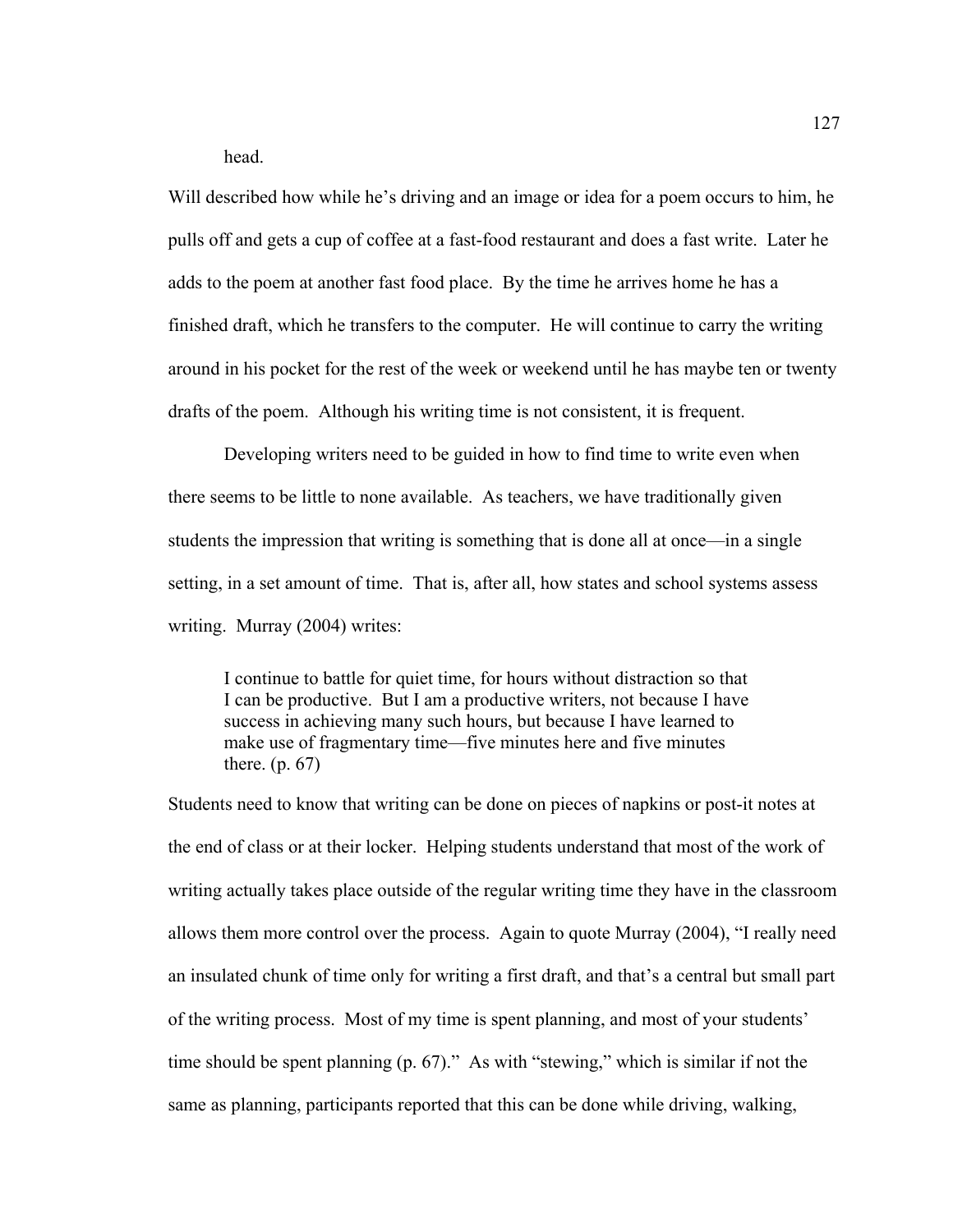running, reading, eating, gardening, mowing, cooking, cleaning, even sleeping.

Simply having or finding the time to write is not enough, though, for students to develop their writing abilities. They must also have the expectation to write. Time to write is useless without an expectation to write. When students show up to write without any expectations of their writing, they begin to believe in the unmitigated power of the muse; they believe they can write only when inspired. Too much talk of the muse can dupe students into believing that they have no control over their ability to write (Flower & Hayes, 1981). Participants in this study talked about the muse or the writing gods; they also acknowledged they did an awful lot in preparation for the muse to show up. I believe the muse experience is when the writer enters what Csikszentmihalyi (1990) describes as "flow"—" the state in which people are so involved in an activity that nothing else seems to matter (4)." Take Nora for example. She described approaching her writing time with expectation as follows:

I know the extent to which I can control it and the extent to which it is dependent on what I call "the writing gods." I can summon the writing gods, and I summon them by putting the pen to page. I don't sit around and wait until I have the perfect idea or until I have it all worked out in my head. You don't sit around and wait for that; you begin writing. I do the dirty work of putting pen to page because that's the thing I can do.

Just as establishing their own purposes for writing and making choices about topics and genres, the more students develop expectations of what they intend to do in their writing time, the more they will become prepared to write outside the classroom. Developing such skills requires teachers who not only can serve as models, but also as mentors capable of scaffolding developing writers to independence.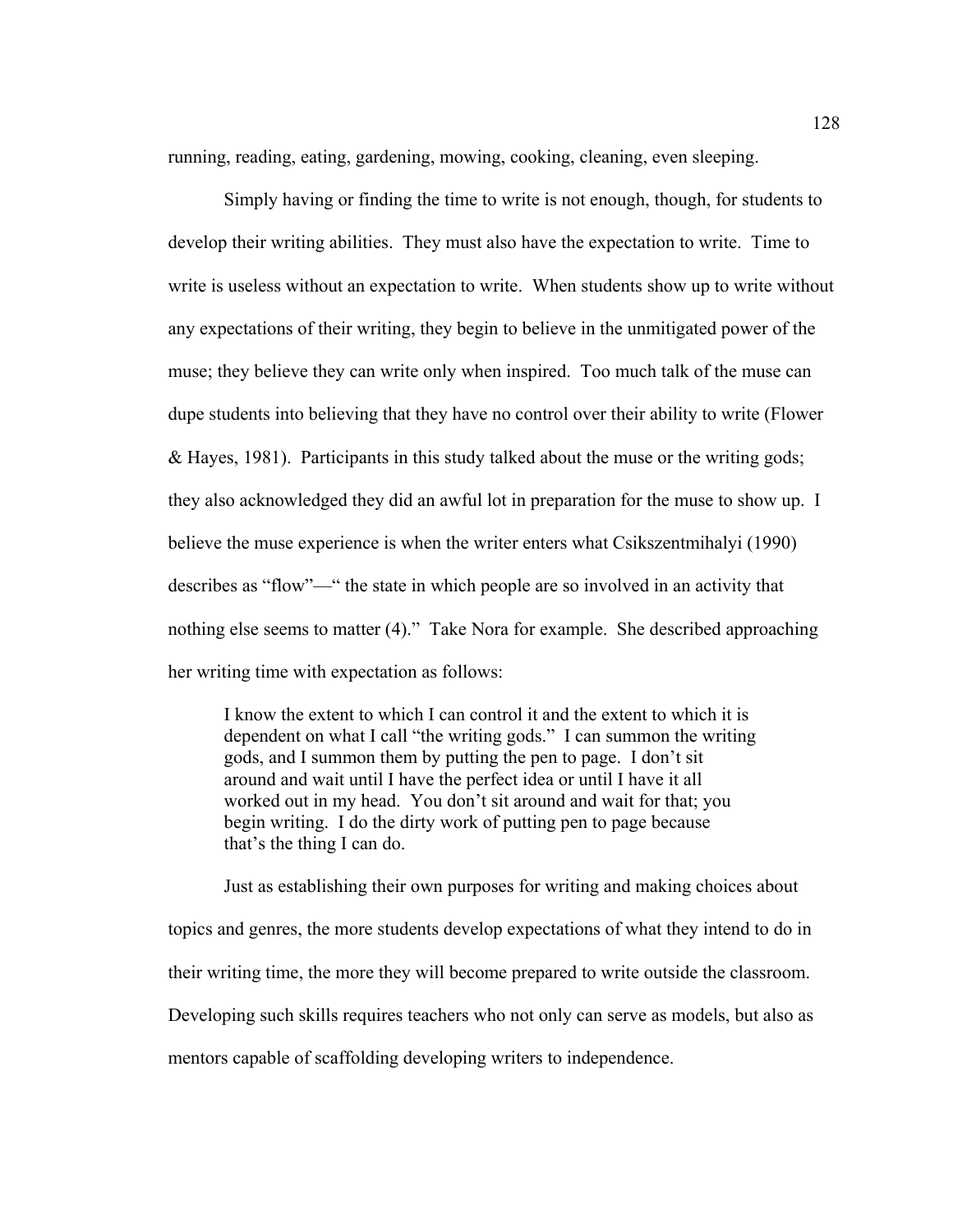### *Developing Writers Need Feedback More than Grades*

Stephen King (2000) writes, "… while it is impossible to make a great writer out of a good one, it is possible, with lots of hard work, dedication, and timely help, to make a good writer out of a merely competent one (p. 142)." From King's words I take that while not everyone will write at the same level, it is possible to improve one's writing ability. Within the realm of traditional education I believe we are more concerned with how to grade what is produced by the writer rather than with how to develop the writer.

Enter the unwavering, often sacred, component of public education: assessment. Stalwarts insist assessment insures accountability among students, teachers, and administrators. Certainly, to learn effectively requires that we be aware of what we know as well as what we need to know. Assessment used in this sense is beneficial. The meaning of assessment, however, for many, has devolved to become synonymous with grades. The word "assessment," as language in general has succumbed to the Second Law of Thermodynamics where everything wears out (Fugitive). The word has been so overused and misused that it no longer signifies that which it was created to and approaches the status of cliché.

As stated in the introduction, assessment contributes to the perseverance of a lock-step approach to teaching writing. To assess writing, it must be easy to assess. Thus, school writing tends to be highly structured, which lends itself to being easily marked and assigned a grade. Teachers who function in this role are little more than critics of writing rather than teachers. Emig (1971) writes, "There is little evidence…that the persistent pointing out of specific errors in student themes leads to the elimination of these errors, yet teachers expend much of their energy in this futile and unrewarding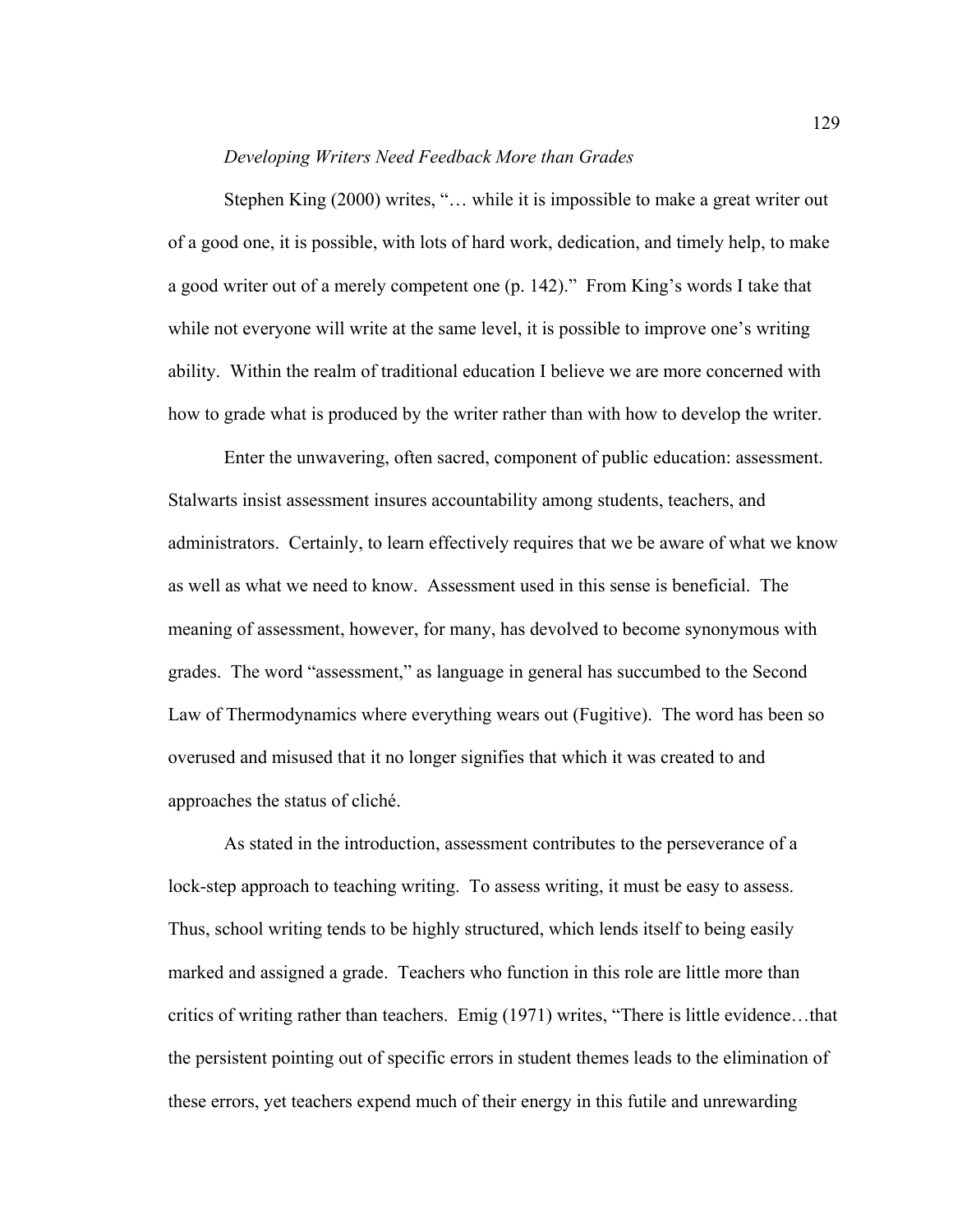exercise" (p. 99). So, how do people who write outside of classrooms develop their writing abilities? How do they assess their growth as a writer?

 I used to be of the opinion that the single form of assessment available to professional writers was whether or not publishers or magazines bought their writing; however, this logic is just as faulty as believing that only "A" students are the only good students. Keeping in mind that few writers are ever able to support themselves solely on selling their writing, this includes such masters as Charles Dickenson, Henry David Thoreau, Robert Frost, it seems laughable to judge writers based on the single standard of sales receipts.

 Again, how do writers assess their progress? From discussions with participants in this study, writers assess their progress frequently mainly through self-evaluation and feedback from others. As I stated before, it is interesting that writing, which is the ultimate solitary act, is only solitary when writers are actually putting their words on paper. Authors are typically intricately involved with people before and after they compose. In the period before they write they mull about in the world to collecting ideas, refining old ideas and playing with possibilities. After they write, authors ultimately seek feedback from someone, be that person a confidant, member of a writing group, or agent. Even if the writer doesn't interact much with people, he or she has in his mind an audience and makes decisions about his or her writing based on the intuitive feedback received from a phantom gallery.

 Hargis (1995) suggests that in order for students to achieve academically, they must experience success. This approach, known as curriculum based assessment, depends upon finding a level in the curriculum where the student can succeed and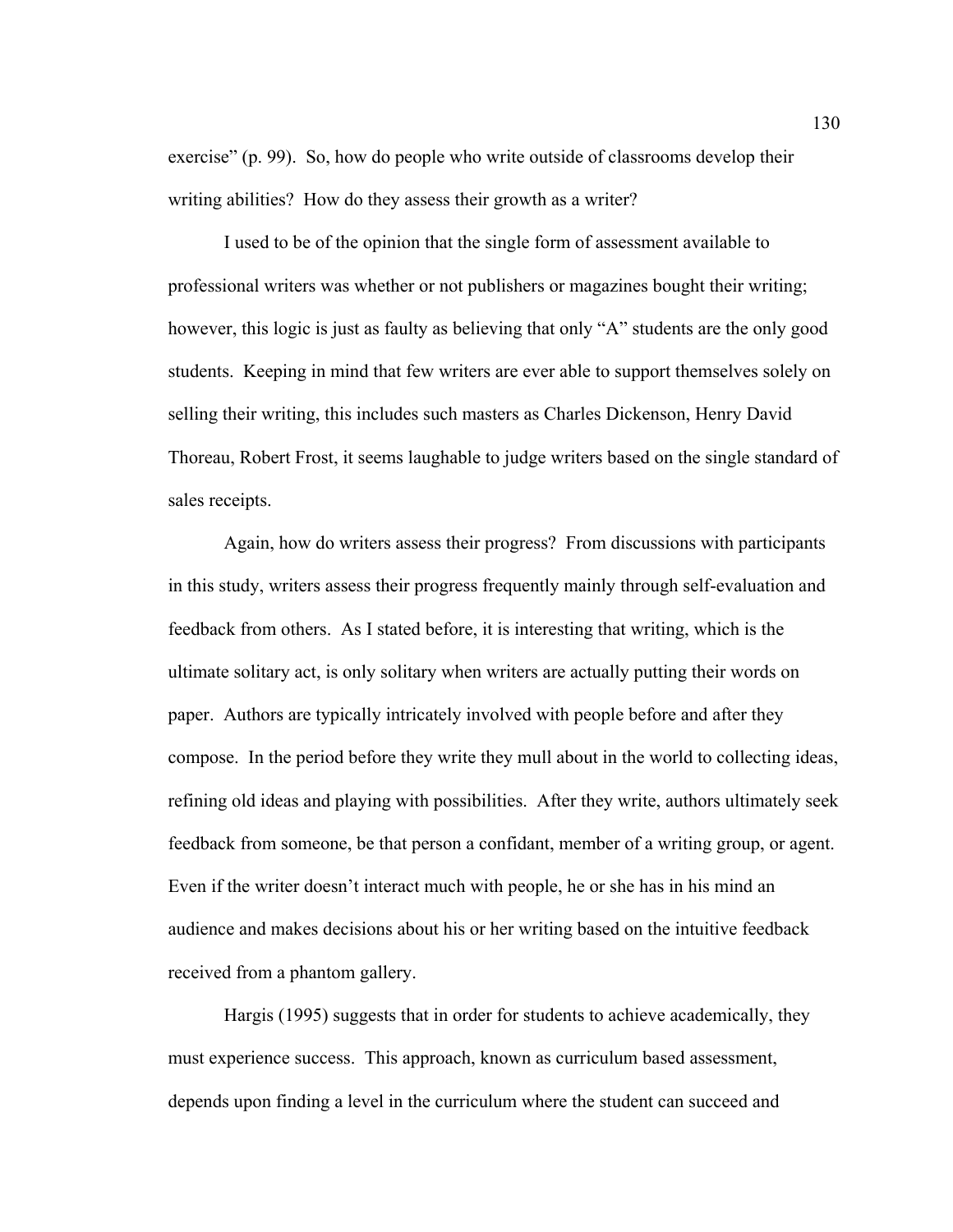incorporating assessment practices in daily teaching activities such that success is continual. Here the focus on assessment is on students' strengths as learners, is constant, and directly tied to student learning. The curriculum based assessment approach ensures that students are working on levels that are instructional to them. The material is not too difficult or frustrating, but also not too easy. Using this method students are engaged in learning most of the time, even when they are assessed. Interestingly, the factors inherent to Hargis's curriculum based assessment (a clear purpose, goals and immediate feedback; a challenge that requires an appropriate level of skill and assistance to meet the challenge; a sense of control and developing competence; a focus on the immediate experience.) are identical to the prerequisites of experiencing Csikszentmihalyi's (1990) flow state.

 Participants used the term "feedback" to delineate the manner in which they learn about their writing. Participants were interested only in feedback that was specific as to what worked or didn't work in their writing. Banal or empty adjectives such as "good" were disdained by participants, even when such words were meant to be encouraging. In fact, excessive praise that is non-specific and obsequious can actually derail students and destroy their self-confidence (Madden, 1988). Bookworm described a time when she was given the feedback of "This is perfect." She said, "I'm glad they like it, but that didn't help me put together a better book."

According to participants in this study, writing groups are an ideal place to receive feedback. I recommend that one goal for any writing program, regardless of the age, be the development of writing groups. Doing so will provide the students with more opportunities to receive feedback, listen to responses, become exposed to more ideas, access insights to the writing process of other people, develop their own ability to read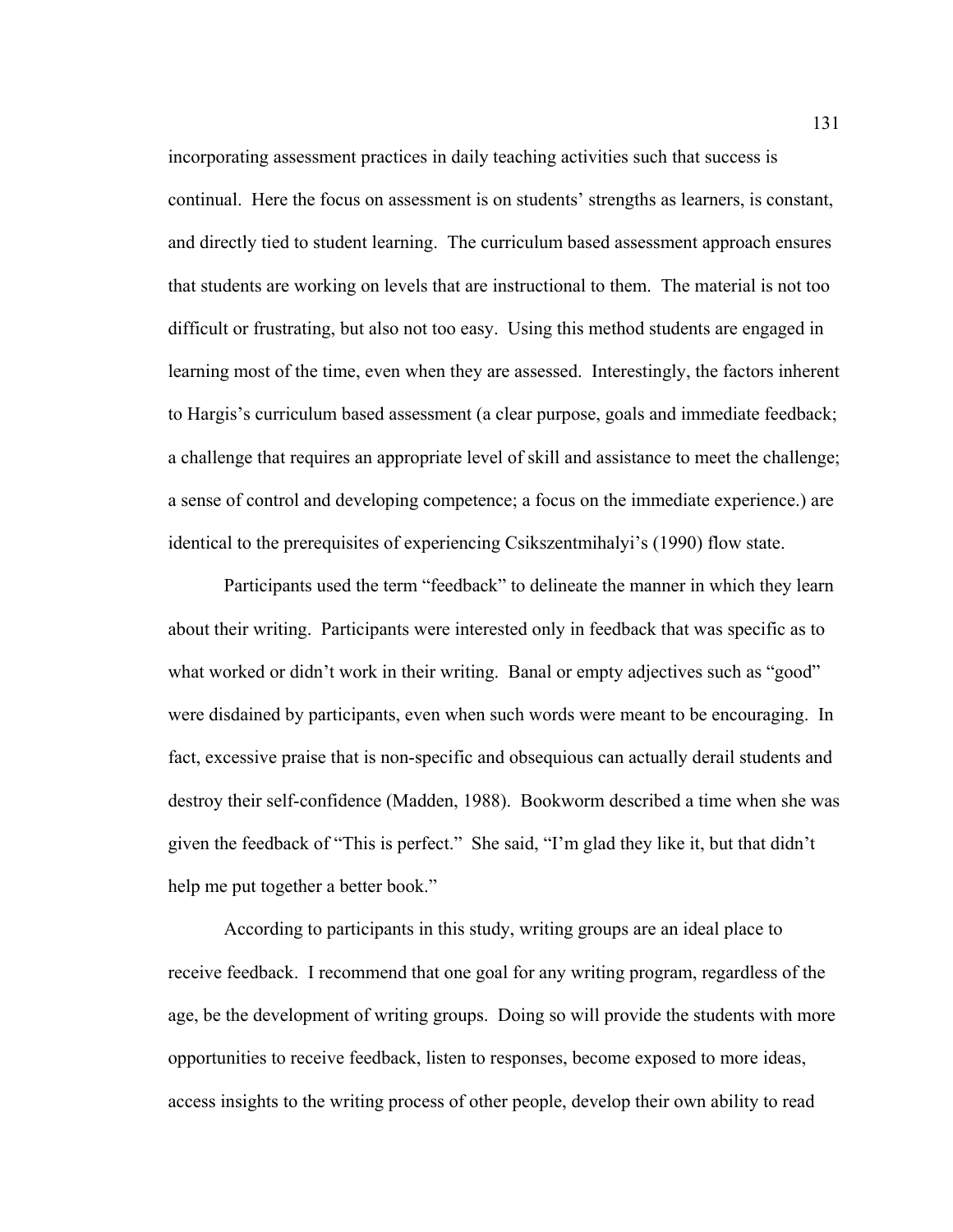and respond critically, and so on (Kohn, 1999).

Writing groups serve to refine and develop student writing abilities. But is not the actual act of writing an independent act? Yes it is, and students should do their actual writing independent of the group; however, as Murray (1994) has established, most of a writer's time is spent working toward the first draft. Students' individual writings are based on their own ideas, their own abilities to craft. The relationship between a developing writer and the writing group is a reciprocal one. A writing group makes the individual stronger; the stronger the individual becomes as a writer, the stronger the group becomes as a band of individuals.

Critics may argue that a writing group would have too much influence on a student's writing. With this, I must agree. Where does one student's ideas stop and another one's begins? Very little I have said in this dissertation can I claim entirely as my original thoughts. True, I have spent much time in the library, established a research agenda, transcribed interviews for countless hours, scribbled thousands of notes to myself; the fact remains that when all is said and done, I won't have done much more than clarify or elucidate on ideas about writing that have been around for a very long time. If my committee grades me on originality, I'm toast. If they, however, judge me on my growth as a developing scholar, I may be granted a degree, which probably happened if you are reading this dissertation as a public document.

Writing groups in schools would also prepare student to live and work in society. School often diminishes social instincts by overemphasizing order. Although the research is a bit dated, Fillion (1979), reports that teachers talk 80% of the time. If a teacher who talks 80% of the time has an average of 20 students, each student would get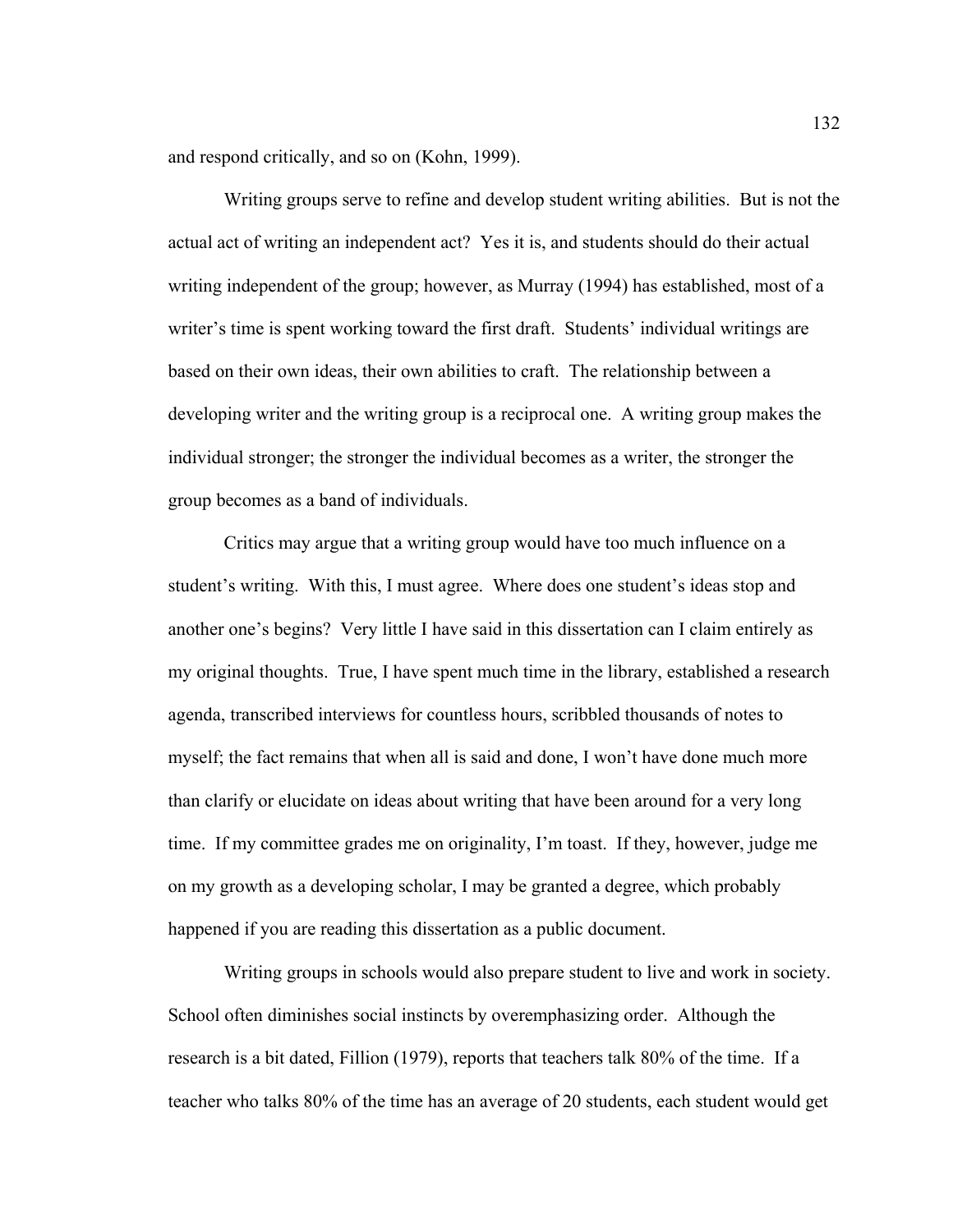to talk only one percent of the time. In other words, students would be listening or, more likely, tuning out 99% of the time (Smith, 1994).

 With continuous feedback from teachers and peers, the writing student becomes well aware of her strengths as a writer as well as those areas she needs to strengthen. In fact, as the writing students grow as writers they become increasingly responsible to selfevaluate their writing. Self-assessment is a vital component of writing instruction for it prepares students to write independently of a classroom setting. Self-assessment is empowering as well as a useful tool in lifelong learning (Hargis, 1995).

 Each student's ability to self-assess strengths and needs as a writer serves as the basis for each individual's writing goals or writing expectations. As with participants in this study, the texts a classroom of writing students produce should take the form of different genres and be about as many topics as there are students. When choice and purpose are allied with cogent feedback and encouragement, students not only develop as writers, they also acquire the skills necessary to become lifelong writers. . Bear in mind, to be a writer is does not mean, though it does not exclude, becoming a professional writer. Being a writer encompasses writing notes in birthday cards, writing directions, writing shopping lists, writing letters to the editor, writing work reports, as well as more imaginative writings such as poetry, stories, and so on.

 To inform parents, other teachers, and administrators of student development in writing, Hargis (1989) suggests using substantive evaluation reports. These reports are basically written narratives of each student's journey. They document where the student began as a writer, the risks he or she has taken to grow, writing strengths, writing weaknesses, goals, and so on. Although these reports take time to assimilate and write,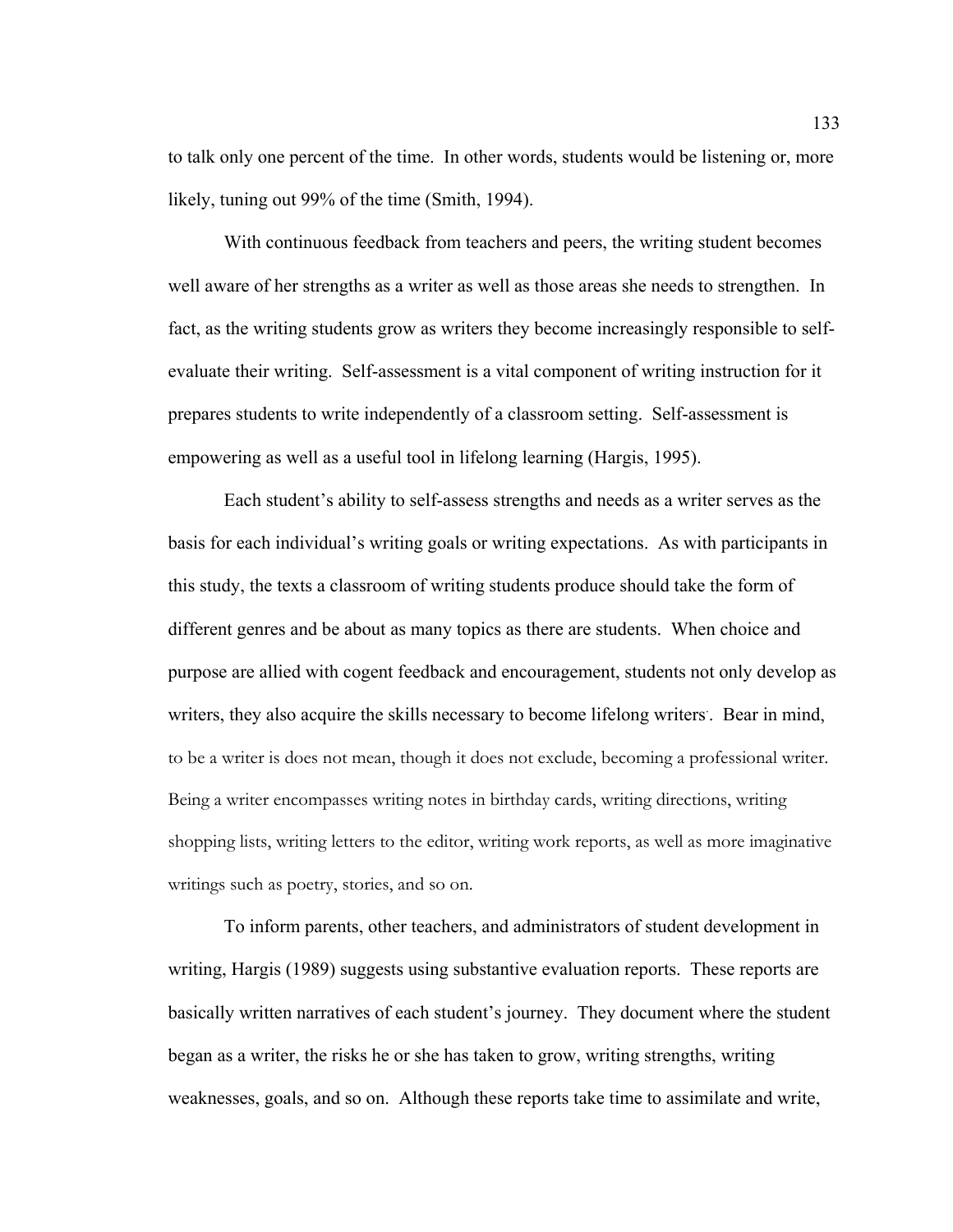on average the same amount of time would be used to give tests/quizzes/etc., grade them, average them and record them. Ironically, the reason most teachers prefer grades to these substantive reports is that they do not like having to write.

 The benefit to substantive reports is that they convey exactly what the student has done to make progress in his or her development as a writer. A single letter or numerical grade is simply an abstraction of the student's achievement void of pertinent information or feedback. The information used for the substantive reports come from tools the teacher uses in facilitating a classroom full of developing writers such as teacher's statusof-the-class chart, teacher conferences, peer conferences, a student's editing check sheet, completion of goals as well as writings the student has successfully completed (Atwell, 1998; Calkins, 1994; Fletcher and Portalupi, 2001; Ray, 2002) . Portfolios are becoming increasingly popular to showcase a student's writing progress, which makes sense; there is no better way to demonstrate growth as a writer than to look at the student's writing (Graves and Sunstein, 1992). On a personal note, when reporting to parents and administrators about the general progress of a writing class as a whole, I have found newsletters that highlight student work are enjoyable to read as well as informative. Public performances where students read or perform their pieces are also a valuable process to demonstrate student achievement.

One way to circumvent the entire issue of assigning grades to writing is to reorient our current view of writing. Though it may seem heretical at first, think for a moment of writing as being nothing more than a linguistic process, not an academic subject. Consider writing as simply a tool we use to learn about our world and not as an end to itself. Writers never arrive at having learned how to write; they are always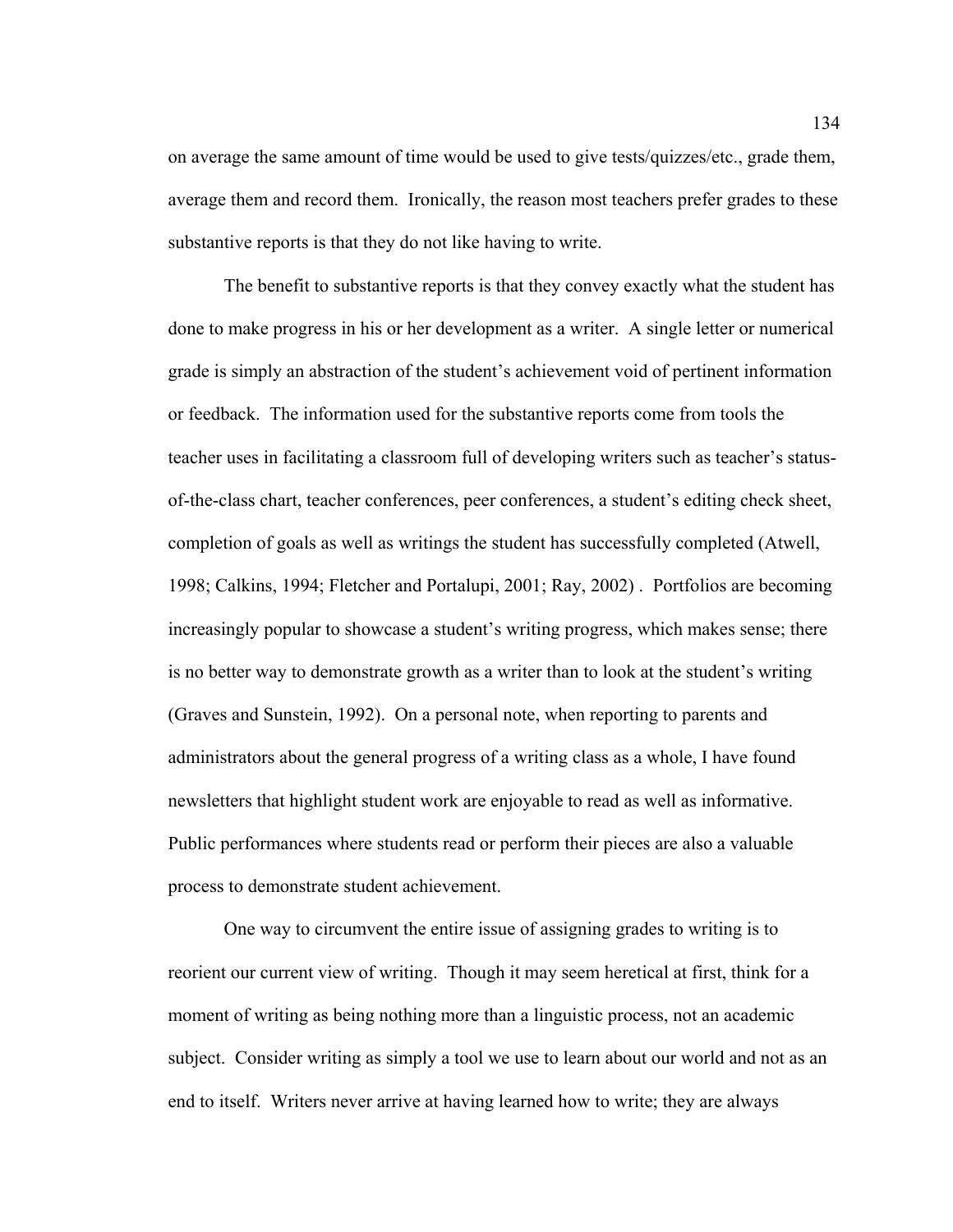arriving, always learning. In writing, as thinking, there is no end state. Robert Frost said that if you waited until you learned everything you needed to learn about the craft of writing, you would be fifty-years old before you started. Fugitive insisted that we always work with insufficient knowledge, even those who are beyond fifty-years old. Thinking of writing in these terms, an "A" could be just as detrimental to a developing writer as an "F" for it might communicate "You have arrived! You can do no better! You have reached the top and can go no further!" Perhaps even more dangerous would be the average grade of "C," which insinuates "You have nothing original to say. Your writing voice is like all the others."

For all my arguing against grades and the types of assessments traditionally used in tracking students' abilities to write, I fear I may give the impression that writing development should be left alone or ignored by teachers. Quite the opposite. I believe it is our responsibility as teachers to do everything we can to assist students in their development as writers. I simply advocate that we facilitate it by creating environments conducive to student development. According to Hairston (1992), Writers develop best "when teachers are able to create low-risk environments that encourage students to take chances (p. 189)." Similarly, Becker (1986) writes, "You can only show you less-thanperfect work to people if you have learned…that you will not be harmed if people see it (Becker, p. 18)." At the end of the day the writing teacher's hope for students should be that they are interested in writing, engage in it willingly, and read extensively (Smith, 1984). In other words, students should experience writing not as something they are forced to do but rather as people who write.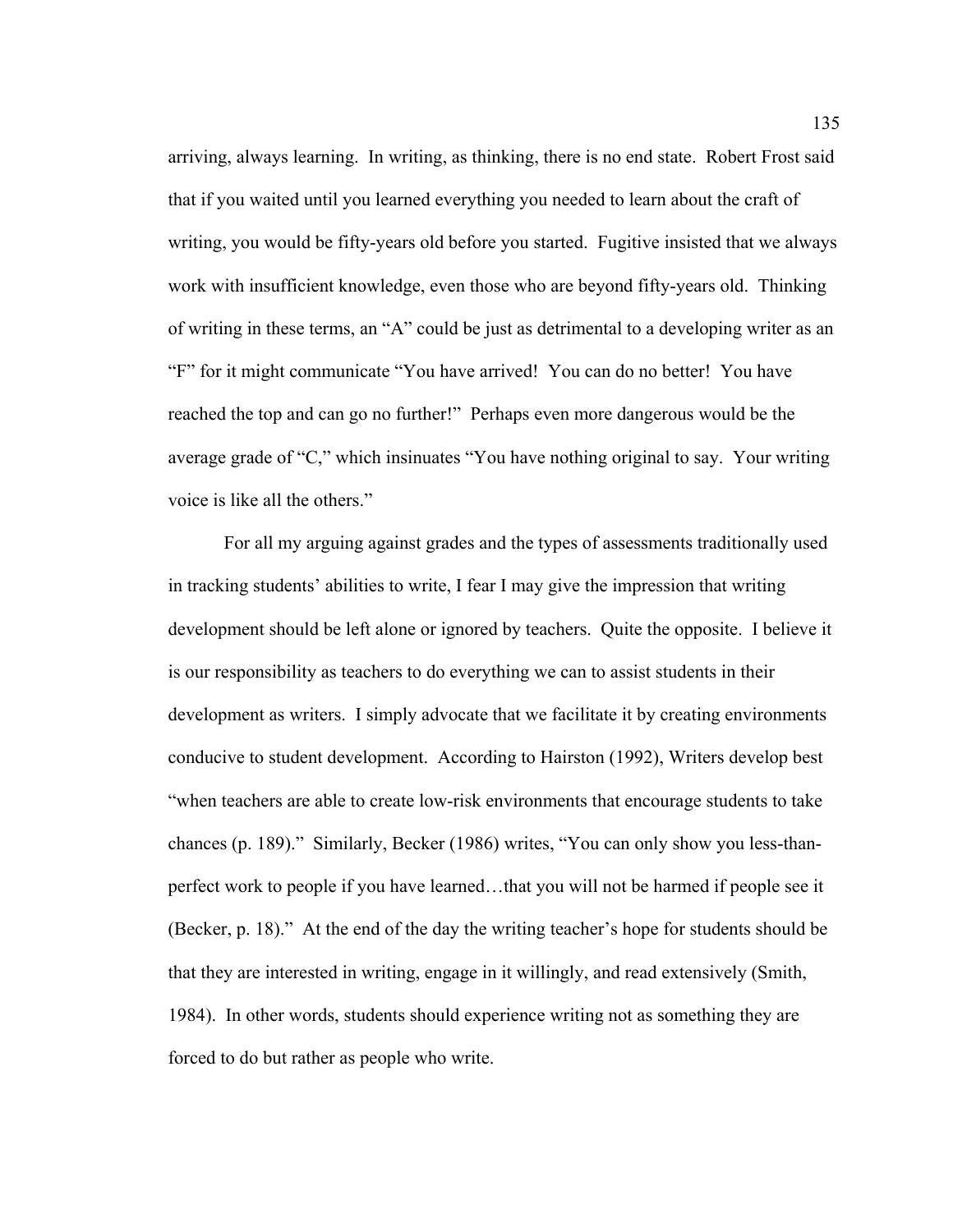## *New Questions*

Nelson (1999) writes, "For too long in education, we have treated reading and writing as mechanical processes, as I-It transactions, and have been increasingly dismayed at our students' diminishing abilities (p. 327)." He suggests that those of us in education become more sensitive to language, that we restore mystery and reverence to language, which most of us left behind with our childhood. By conducting a phenomenological study, I was able to reconnect to that mystery and reverence.

With phenomenological research being largely absent from the field of writing research (Brannon, 1985), it is my hope that this study of the experience of writing contributes to a better understanding of the process of writing. Ultimately, I would like for our understanding to lead to improvements in how we teach writing or, at least, stimulate further research questions.

 Having interviewed practicing writers on their experience of writing, I would next like to talk directly with students about their first-hand experiences of writing. Much of what I have said about student experiences of writing comes from my observations of working with students. I do not discount this information as being informative; however, conducting a phenomenological investigation with students who could elucidate on their experiences of writing would allow me and/or other researchers to, at a minimum, compare apples and apples.

Also, I am interested in talking to professional writers; writers who make their living solely from the words they produce. Would similar themes emerge with professional writers as with people who write but do not necessarily consider themselves professional writers?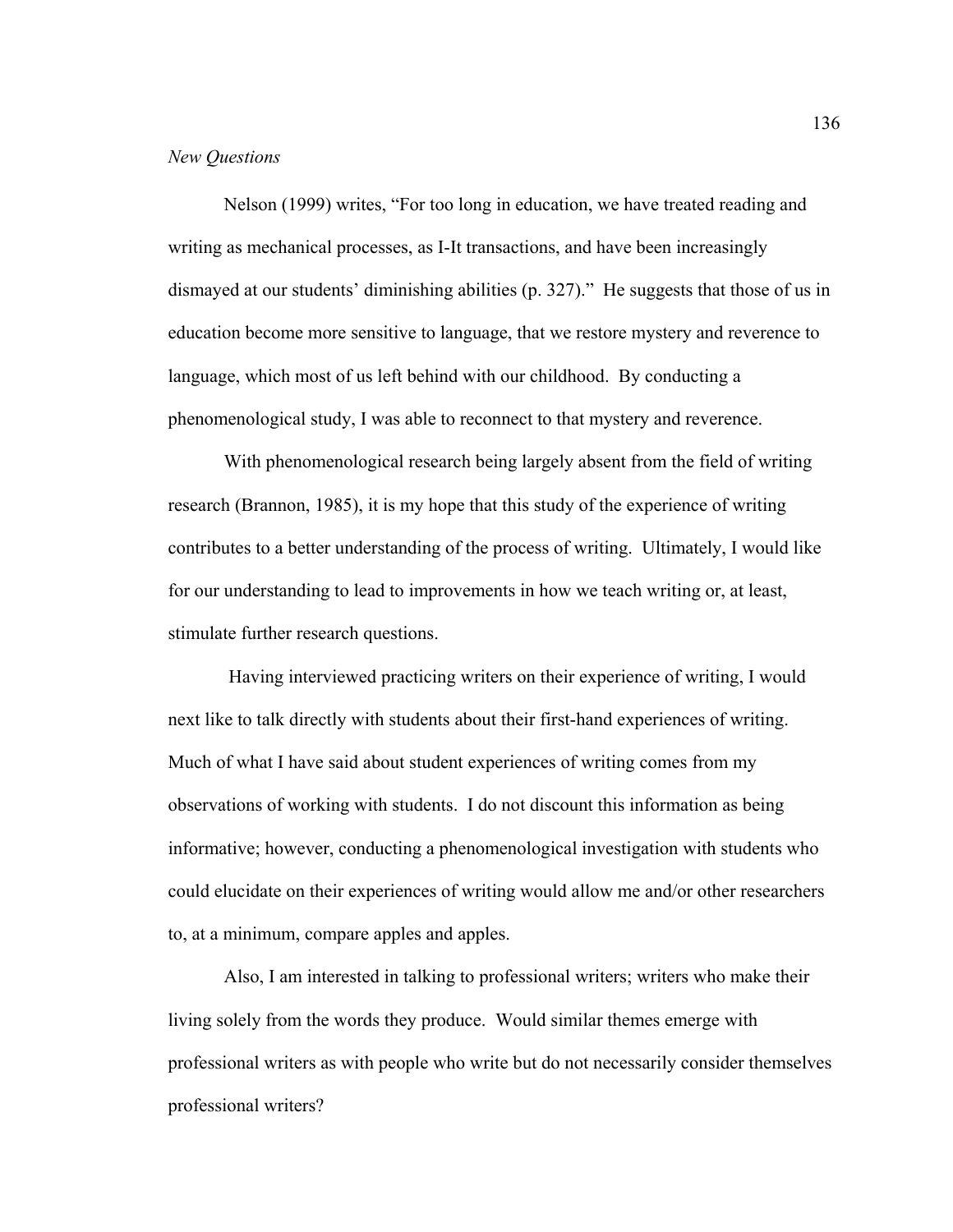Technical writers are yet another group with whom I would like to speak. What roles, if any, do "compulsion," "connection," "discovery," and so forth play in the experience of a technical writer?

Finally, I would like to revisit participants of this study to determine the role(s) their schooling played, if any, in their writing—did their educators support them, did they write in spite of school, or both? I am especially interested in those whose onset of interest in writing occurred before or while they were in school. Also, I am interested in the cluster pattern of participants' ages when they became interested in writing (ages 4, 8, 16, and 21). Does there exist a window, or many windows, of acquisition for writing in the same way as oral language?

The possibilities are endless for writing research. Yet, regardless of how much we understand about writing, it shall always assail us with its magic and its terrors. Ultimately, as generations preceding us, writing forces us to approach it with "straightening shyness" and prayers.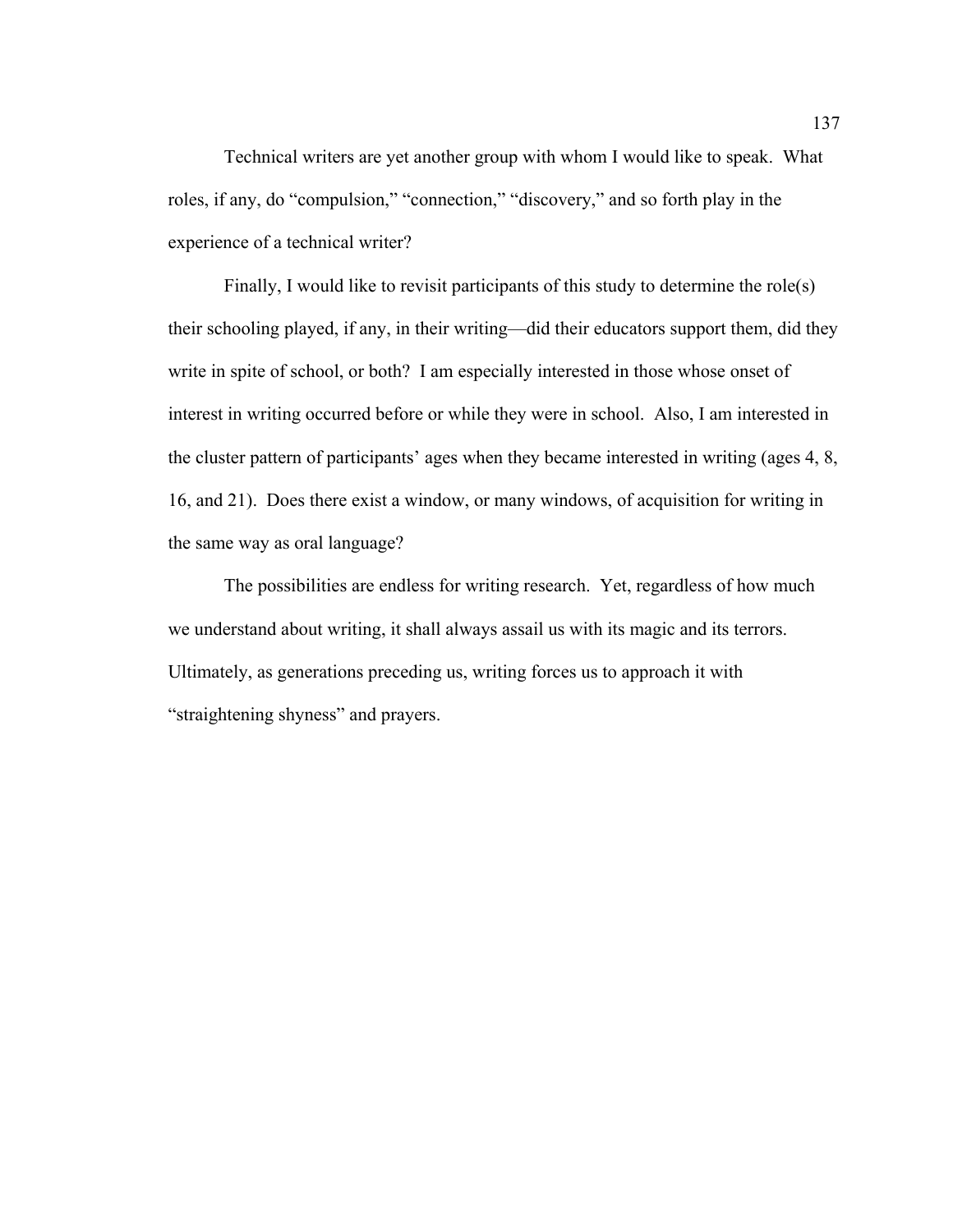References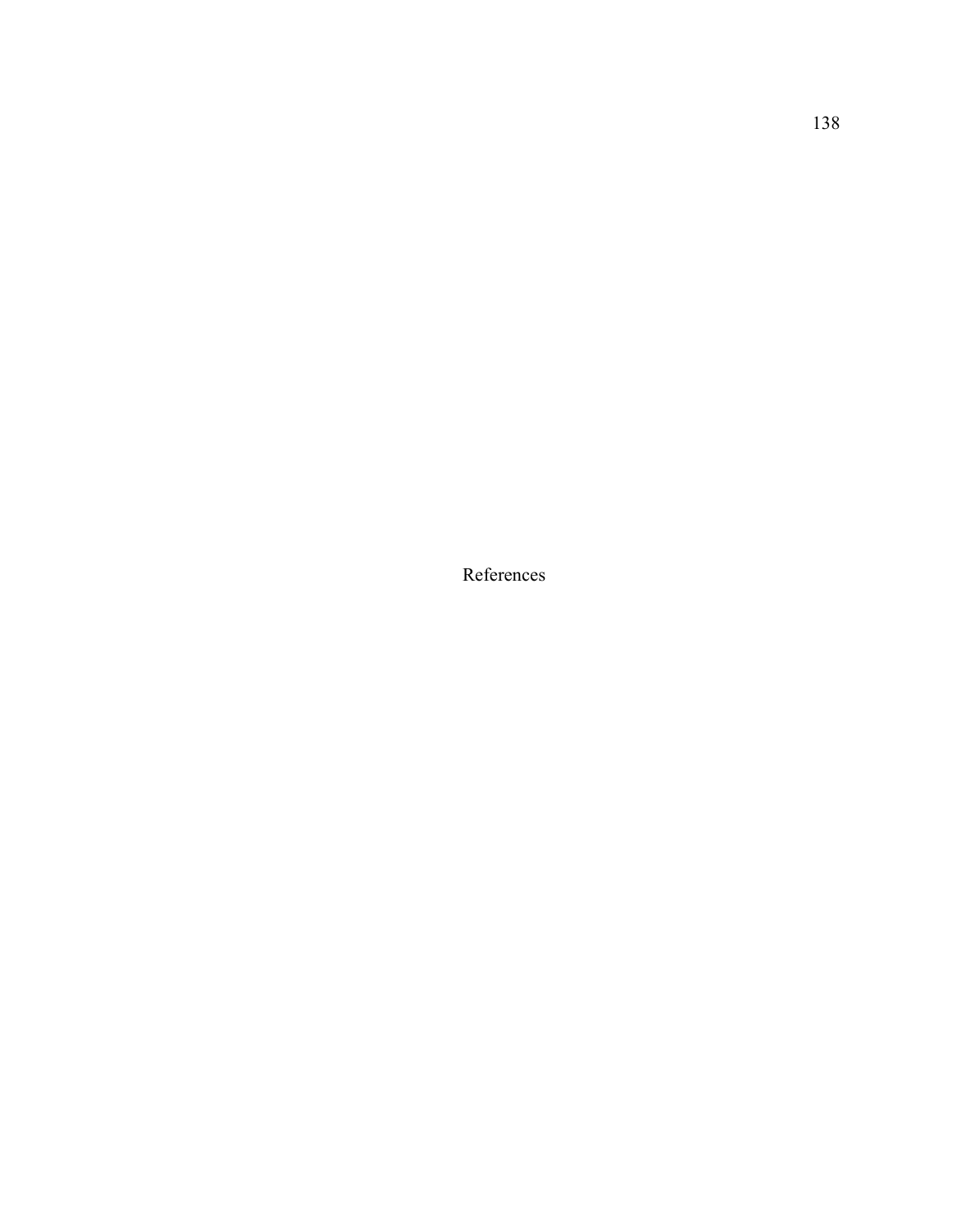## References

- Applebee, A. N. (2000). Alternative models of writing development. In R. Indrisano & J. R. Squire (Eds.), *Perspectives on writing: Research, theory, and practice*. (pp. 90- 107). Newark, DE: International Reading Association.
- Arana, M. (Ed.) (2003). *The writing life: Writers on how they think and work: A collection from The Washington Post Book World*. New York: PublicAffairs.
- Atwell, N. (1998). *In the middl: New understandings about writing, reading, and learning* (2<sup>nd</sup> ed.). Portsmouth, NH: Boynton/Cook Publishers - Heinemann.
- Bales, H. A. (1998). *The meaning of solitude in the lives of creative writers*. Unpublished doctoral dissertation, University of Tennessee, Knoxville.
- Becker, H. S. (1986). *Writing for social scientists: How to start and finish your thesis, book or article*. Chicago: The University of Chicago Press.
- Bereiter, C. & Scardamalia, M. (1983). Levels of inquiry in writing research. In P. Mosenthal, L. Tamor, & S. A. Walmsley (Eds.), *Research on writing: Principles and methods* (pp. 3-25). New York: Longman.
- Berkenkotter, C. (1981). Understanding a writer's awareness of audience. *College Composition and Communication, 32,* 388-399*.*
- Berlin, J. A. (1988). Contemporary composition: The major pedagogical theories. In G. Tate & E. P. J. Corbett (Eds.), *Writing Teacher's Source-Book* (pp. 47-59). New York: Oxford University Press.
- Berlin, J. A. & Inkster, R. P. (1980). Current-traditional rhetoric: Paradigm and practice.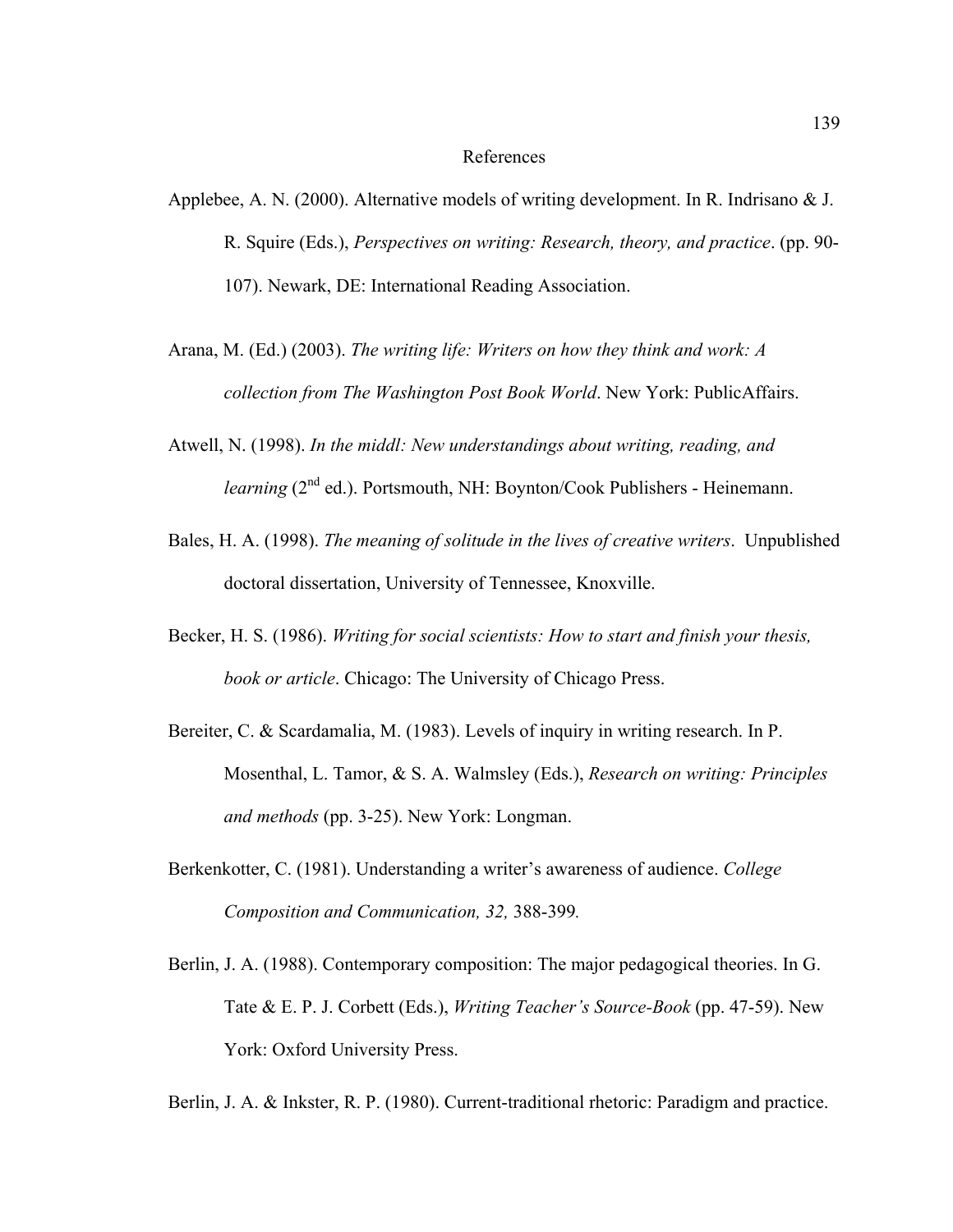*Freshman English News, 8*, 1-4, 13-14.

- Berliner, D. C. (2002). Educational research: The hardest science of all. *Educational Researcher, 31*(8), 18-20.
- Bernays, A. (2001). Pupils glimpse an idea, teacher gets a gold star. In the New York Times (Ed.), *Writers [on writing]: Collected essays from the New York Times* (pp. 23-34). New York: Times Books, Henry Holt and Company, LLC.
- Berry, R. W. (1984). *Creative writing: A review of the study at the college level*. New York: Vantage Press.
- Braddock, R. (1974). The frequency and placement of topic sentences in expository prose. *Research in the teaching of English*, *8*, 287-304.
- Brand, A. (1989). *The psychology of writing: The affective experience*. Westport, CT: Greenwood Press.
- Brannon, L. (1985). Toward a theory of composition. In B. W. McClelland & T. R. Donovan (Eds.), *Perspectives on research and scholarship in composition* (pp. 6- 25). New York: The Modern Language Association of America.
- Britton, J. (1975). *The development of writing abilities (11-18)*. London: Macmillan.
- Calkins, L. M. (1994). *The art of teaching writing*. Portsmouth, NH: Heinemann.
- Collins, B. (1988). Introduction to poetry. In *The apple that astonished Paris*. (p. 58). Fayetteville, AR: The University of Arkansas Press.
- Cooper, C. R. & Odell, L. (Eds.). (1978). *Research on composing*. Urbana, IL: National Council of Teachers of English.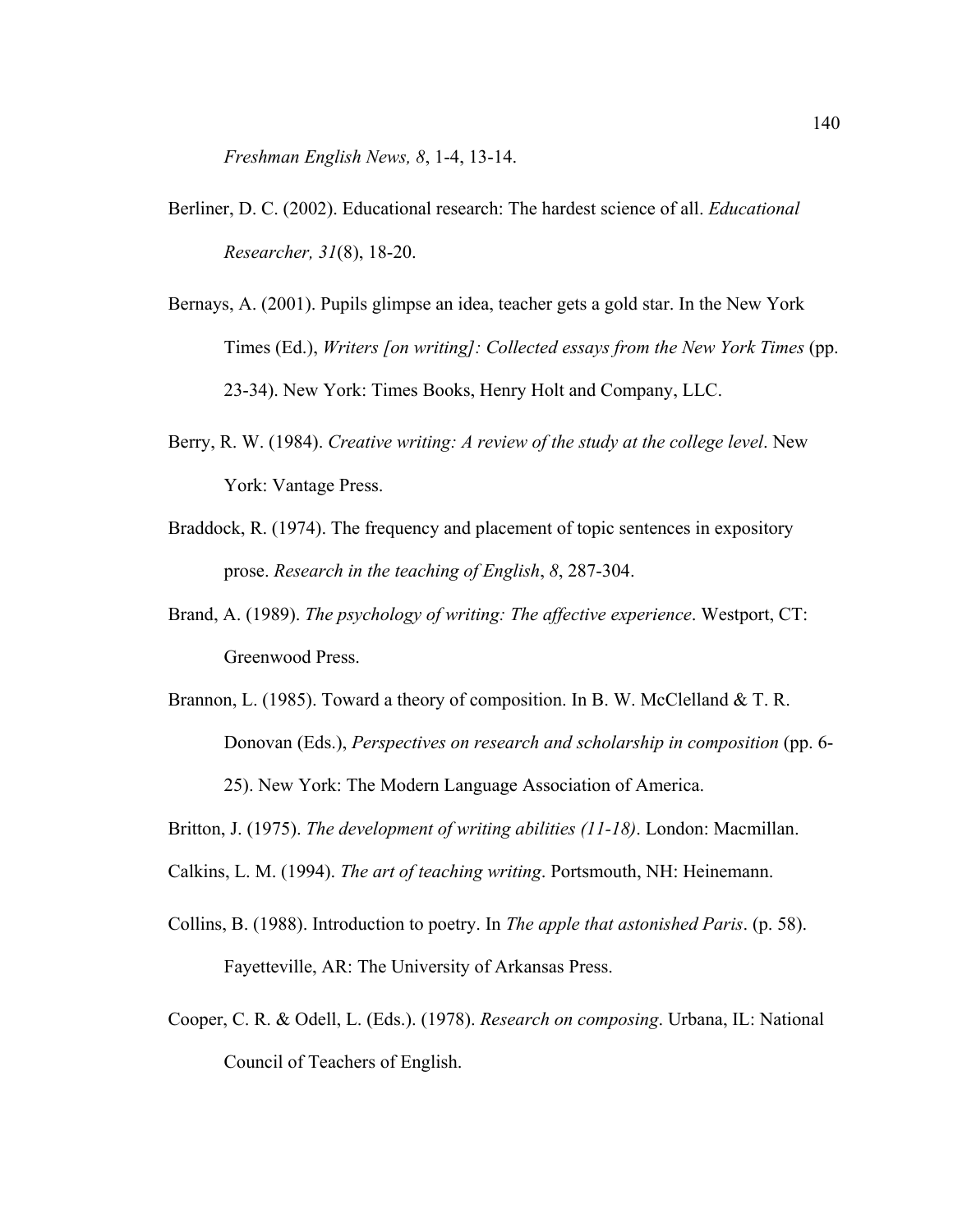- Couture, B. (1998). *Toward a phenomenological rhetoric: writing, profession, and altruism*. Carbondale, IL: Southern Illinois University Press.
- Creech, S. (2001). *Love that dog*. New York: HarperCollins.
- Creswell, J. W. (1998). *Qualitative inquiry and research design: Choosing among five traditions*. Thousand Oaks, CA: SAGE Publications, Inc.
- Csikszentmihalyi, M. (1990). *Flow: The psychology of optimal experience*. New York: Harper & Row, Publishers, Inc.
- Csikszentmihalyi, M. (1997). *Finding flow: The psychology of engagement with everyday life*. New York: HarperCollins Publishers, Inc.
- Dostal, R. J. (1993) Time and phenomenology in Husserl and Heidegger. In C. B. Guignon (ed.), *The Cambridge companion to Heidegger* (pp. 141-169). Cambridge: Cambridge University Press.
- Elbow, P. (1988). Embracing contraries in the teaching process. In G. Tate  $\&$  E. P. J. Corbett (Eds.), *Writing Teacher's Source-Book* (pp. 219-231). New York: Oxford University Press.
- Elbow, P. (1998). *Writing with power: Techniques for mastering the writing process* (2nd ed.). New York: Oxford University Press.
- Elbow, P. (1998). *Writing without teachers* (2<sup>nd</sup> ed.). New York: Oxford University Press, Inc.
- Elbow, P. (2000). *Everyone can write: Essays toward a hopeful theory of writing and teaching writing*. New York: Oxford University Press, Inc.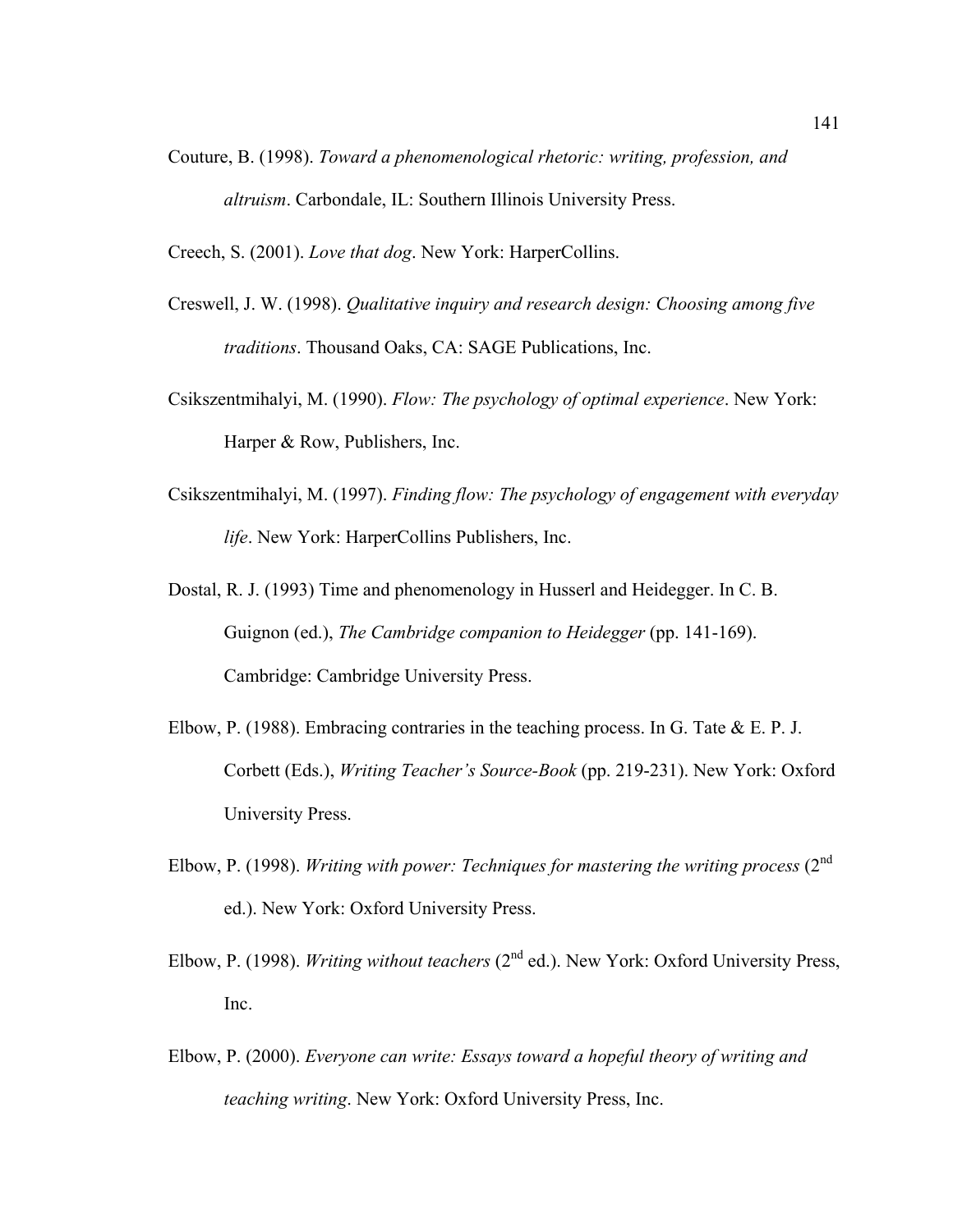- Emig, J. (1971). *The composing process of twelfth-graders, NCTE Research Report No. 13*. Urbana, IL: National Council of Teachers of English.
- Emig, J. (1982). Inquiry paradigms and writing. *College Composition and Communication, 33*(1), 64-75.
- Fillion, B. (1979). Language across the curriculum: Examining the place of language in our schools. *McGill Journal of Education* , *14*, 47-60.
- Fletcher, R. & Portalupi, J. (2001). *Writing workshop: The essential guide*. Portsmouth, NH: Heinemann.
- Flisser, G. (1988). *A phenomenological inquiry into insight in writing*. Unpublished doctoral dissertation, University of Pennsylvania.
- Flower, L., & Hayes, J. R. (1981). A cognitive process theory of writing. *College Composition and Communication, 32,* 365-387.
- Gleason, B. (1988, March). The phenomenological study of composing experiences. Paper given at *The Conference of College Composition and Communication*.
- Graves, D. H. (1989). *Experiment with fiction: The reading/writing teacher's companion*. Portsmouth, NH: Heinemann.
- Graves, D. H. (1992). *Explore poetry: The reading/writing teacher's companion*. Portsmouth, NH: Heinemann.
- Hairston, M. (1982). The winds of change: Thomas Kuhn and the revolution in the teaching of writing. *College Composition and Communication, 33* (1), 76-88.

Hairston, M. (1984). Working with advanced writers. *College Composition and*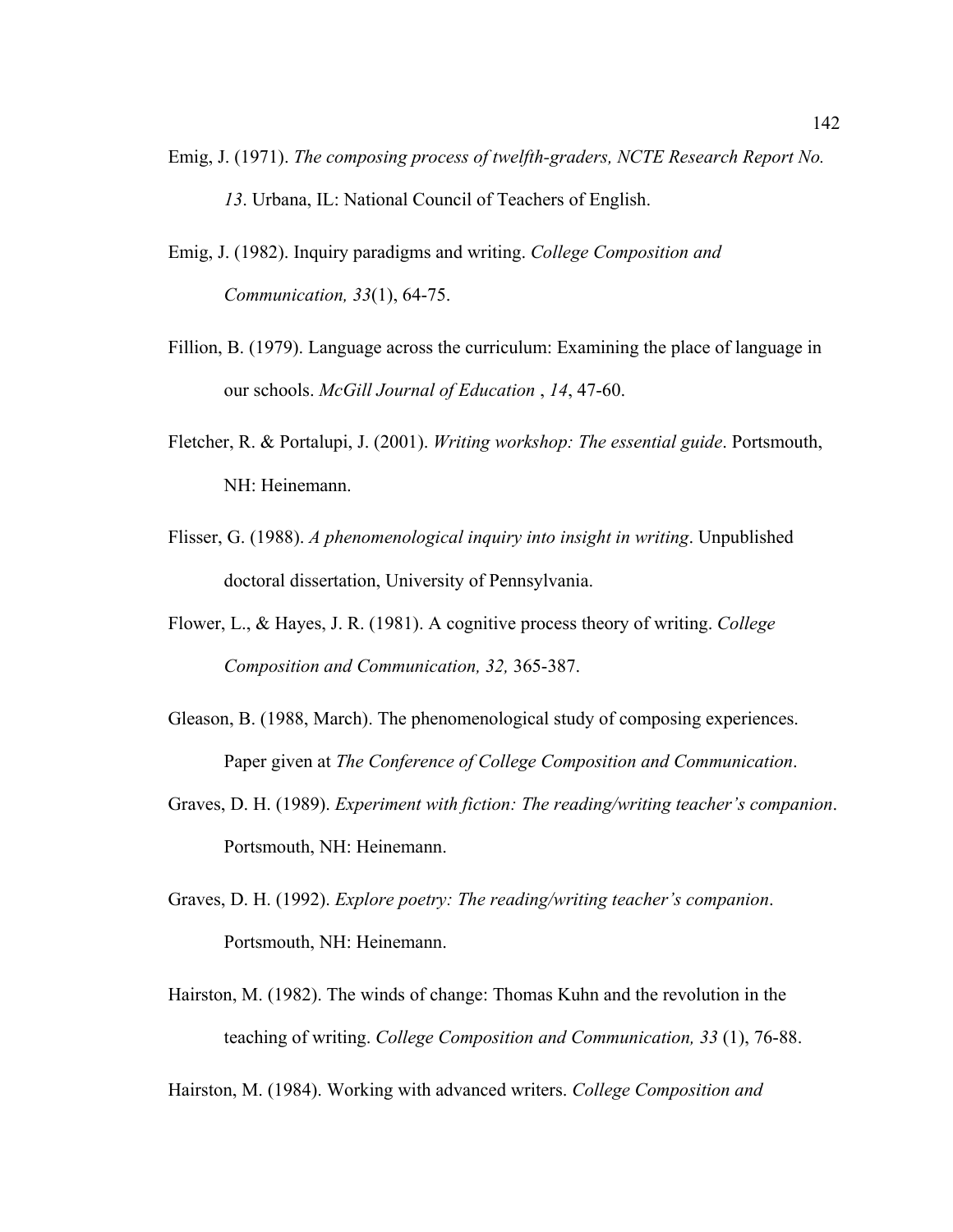*Communication, 35*(2), 196-208.

- Hairston, M. (1986a). Different products, different processes: A theory about writing. *College Composition and Communication, 37*(4), 442-452.
- Hairston, M. (1986b). When writing teachers don't write: Speculations about probable causes and possible cures. *Rhetoric Review, 5*(1), 62-70.
- Hairston, M. (1992). Diversity, Ideology, and Teaching Writing. *College-Compositionand-Communication*; 43(2), 179-93.
- Hargis, C. H. (1989). *Teaching low achieving and disadvantaged students* (2<sup>nd</sup> ed.). Springfield, IL: Charles C. Thomas-Publisher.
- Hargis, C. H. (1995). *Curriculum based assessment: A primer* (2<sup>nd</sup> ed.). Springfield, IL: Charles C. Thomas-Publisher.
- Hayes, J. R. (2000). A new framework for understanding cognition and affect in writing. In R. Indrisano & J. R. Squire (Eds.), *Perspectives on writing: Research, theory, and practice* (pp. 6-44). Newark, DE: International Reading Association. (Reprinted from *The science of writing*, by C. M. Levy & S. Ransdell, Eds. 1996, Mahwah, NJ: Lawrence Erlbaum Associates).
- Hayes, J. R., & Flower, L. S. (1980). Identifying the organization of writing processes. In L. W. Gregg & E. R. Steinberg (Eds.), *Cognitive processes in writing* (pp 3- 30). Hillsdale, NJ: Lawrence Erlbaum Associates.
- Herrington, A. & Moran, C. (2001). What happens when machines read our students' writing? *College English, 63* (4). 481-499.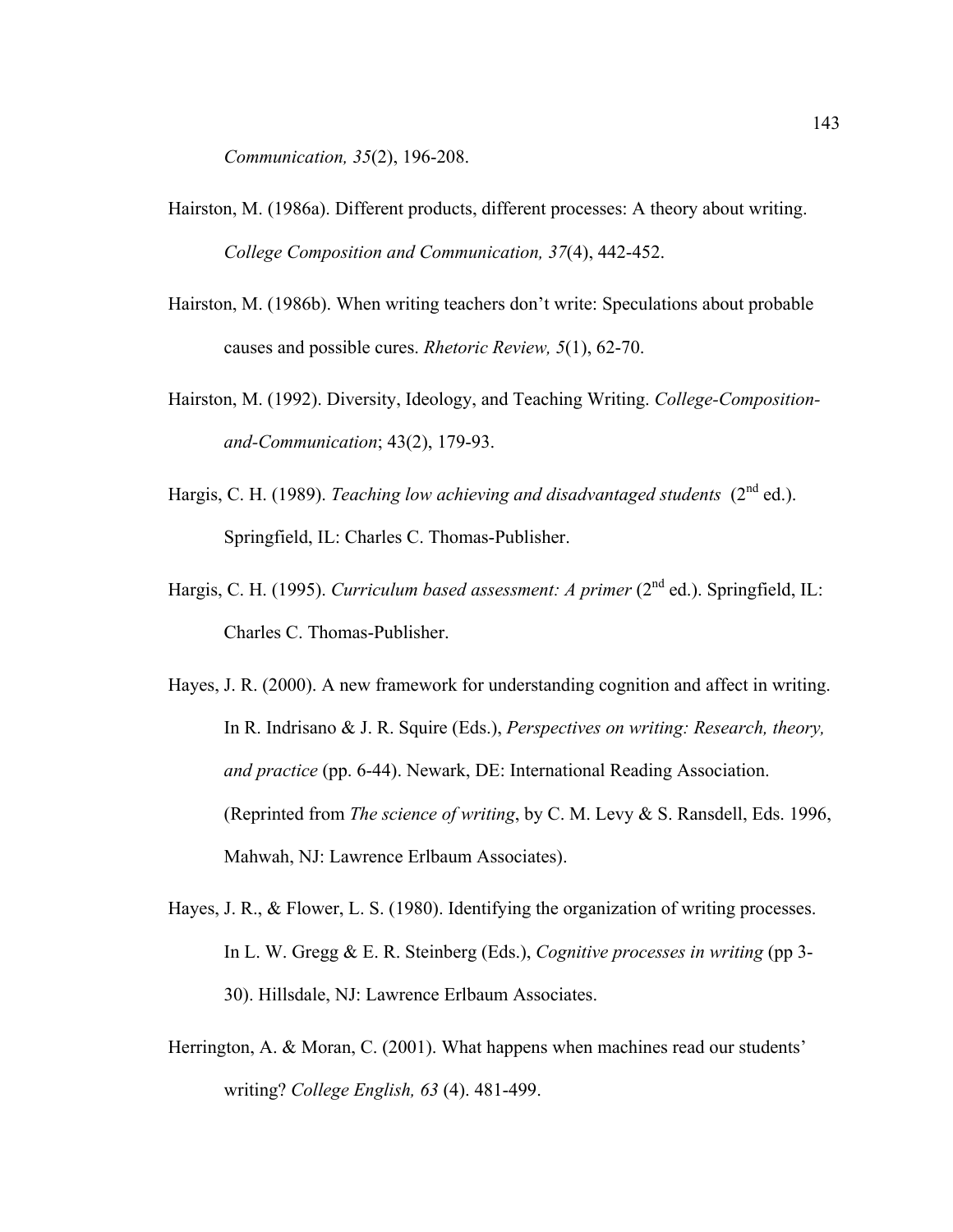Hipple, T. (1984). Writing and literature. *English Journal*, *73*(2), 50-53.

Hipple, T. (1989). The tyranny of the Ts. *English Journal*, *78*(5), 19-22.

Hipple, T. (1997). It's the THAT, teacher. *English Journal*, *86*(3), 15-17.

Houser, N. & Kloesel, C. (Eds.) (1992). *The essential Pierce: Selected philosophical writings: Volume 1 (1867-1893)*. Bloomington, IN: Indiana University Press.

Kellogg, R. T. (1994). *The psychology of writing*. New York: Oxford University Press.

King, S. (2000). *On writing; A memoir of the craft*. New York: Pocket Books.

- Knoblauch, C. H. (1980). Intentionality in the writing process: A case study. *College Composition and Communication, 31*, 153-159.
- Kohn, A. (1999). The schools our children deserve: moving beyond traditional classrooms and "tougher standards." Boston: Houghton Mifflin Co.
- Kvale, S. (1983). The qualitative research interview: A phenomenological and a hermeneutical mode of understanding. *Journal of Phenomenological Psychology*, *14*, 171-196.
- Langer, M. (1989). *Merleau-Ponty's phenomenology of perception: A guide and commentary*. Basingstoke: Macmillan.
- Larson, R. L. (1982). The "Research Paper" in the writing course: A non-form of writing. In G. Tate & E. P. J. Corbett (Eds.), *The writing teacher's sourcebook* ( $2^{nd}$  ed.), (pp. 361-366). New York: Oxford University Press. (Reprinted from *College English*, 44, pp. 811-816, by the National Council of Teachers of English, 1982)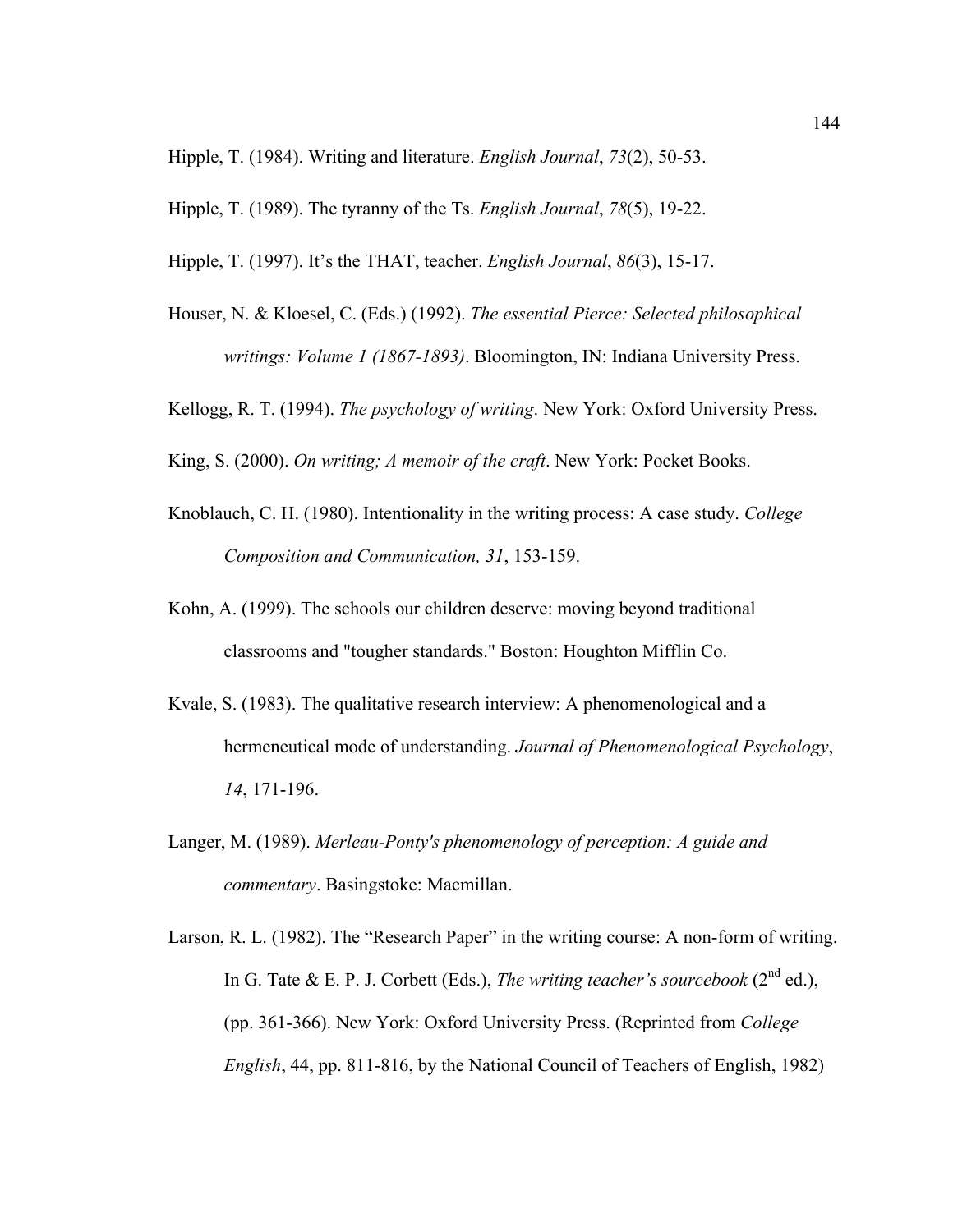- Lindemann, E. (2001). *A rhetoric for writing teachers* (4th ed.). New York: Oxford University Press.
- Linge, D.E. (1976). Editor's introduction. In D.E. Linge (Ed. & Trans.), *Philosophical hermeneutics: Hans-George Gadamer* (pp. xi-lviii). Berkeley, CA: University of California Press, LTD.

Macquarrie, J. (1968). *Martin Heidegger*. Richmond, VA: John Knox Press.

- Madden, L. (1988). Do teachers communicate with their students as if they were dogs? Language Arts, 65 (2), 142-146.
- Madison, G. B. (1999). Merleau-Ponty, Maurice. In R. Audi (Ed.), *The Cambridge Dictionary of Philosophy* (2<sup>nd</sup> Edition) (pp. 558-560). Cambridge: Cambridge University Press.
- McLeod, S. (1987). Some thoughts about feelings: The affective domain and the writing process. *College Composition and Communication, 38*, 426-435.
- Merleau-Ponty, M. (1962). Phenomenology of perception. (C. Smith, Trans.). London: Routledge and Kegan Paul.
- Miller, S. (1982). How writers evaluate their own writing. *College Composition and Communication, 33*(2), 176-183.
- Moffett, J. (1968). *Teaching the universe of discourse*. Boston: Houghton Mifflin Company.
- Moran, D. (2000). *Introduction to phenomenology*. New York: Routledge.
- Murray, D. M. (1968). *A writer teaches writing: A practical method of teaching*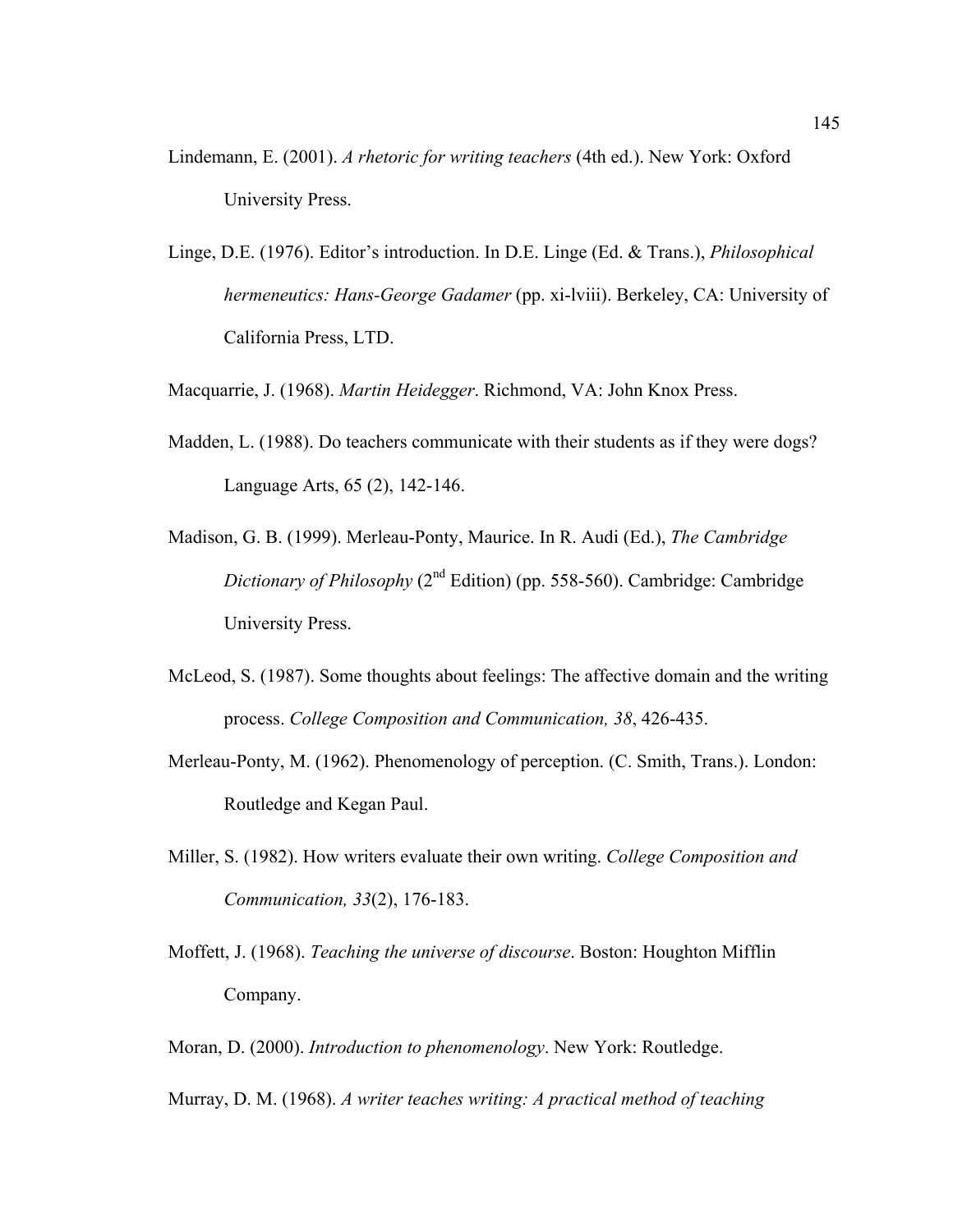*composition*. Boston: Houghton Mifflin Company.

- Murray, D. M. (1986). *Read to write: A writing process reader* (2<sup>nd</sup> ed.). Chicago, IL: Holt, Rinehart, and Winston, Inc.
- Murray, D. M. (1990). *Shoptalk: Learning to write with writers*. Portsmouth, NH: Boynton/Cook Publishers, Inc.
- Murray, D. M. (2004). *A writer teaches writing, revised second edition*. Boston, MA; Heinle.
- Myers, D. G. (1996). *The elephants teach: Creative writing since 1880*. Englewood Cliffs, New Jersey: Prentice-Hall, Inc.
- Nelson, G. L. (1999). Bringing language back to life: Responding to the new illiteracy. In R. L. Graves (Ed.) *Writing, teaching, learning: A sourcebook* (pp. 321-327). Portsmouth, NH: Boynton/Cook.
- Nunnally, T. E. (1991). Breaking the five paragraph theme barrier. *English Journal*, *80* (1), 174-188.
- Parker, W. R. (1988). Where do English departments come from? In G. Tate & E. P. J. Corbett (Eds.), *Writing Teacher's Source-Book* (pp. 3-15). New York: Oxford University Press.

Percy, W. (1983). *Lost in the cosmos: The last self-help book*. New York: Picador USA.

Perl, S. (1988). Understanding composing. In G. Tate & E. P. J. Corbett (Eds.), *Writing Teacher's Source-Book* (pp. 113-118). New York: Oxford University Press.

Perl, S. & Egendorf, A. (1986). The process of creative discovery: Theory, research and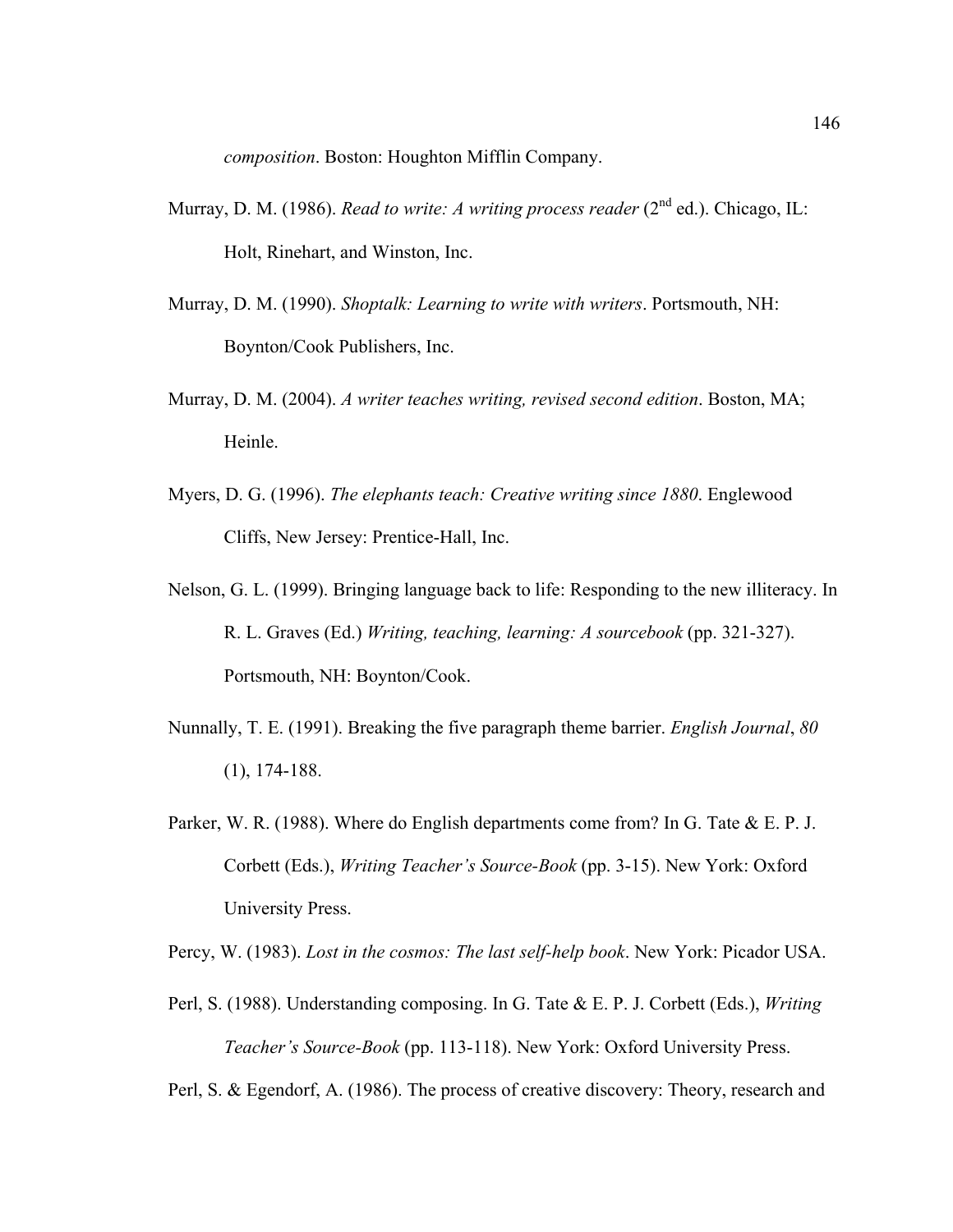implications for teaching. In D. McQuade (ed.), *The Territory of Language: Linguistics, Stylistics and the Teaching of Composition*. (pp. 250-268). IL: Southern Illinois University Press.

- Perry, S. K. (1999). *Writing in flow: Keys to enhanced creativity*. Cincinnati, Ohio: Writer's Digest Books.
- Pinker, S. (1994). The language instinct: How the mind creates language. New York: HarperPerennial.
- Polkinghorne, D. E. (1989). Phenomenological research methods. In R. S. Valle & S. Halling (Eds.), *Existential-phenomenological perspectives in psychology: Exploring the breadth of human experience* (41-60). New York: Plenum Press.
- Pollio, H. R., Henley, T. B., & Thompson, C. (1997). *The phenomenology of everyday life*. Cambridge: Cambridge University Press.
- Power, B. & Ohanian, S. (1999). Sacred cows: Questioning assumptions in elementary writing programs. *Language Arts*, 76 (3), 249-257.
- Ray, K. W. (2002). *What you know by heart: How to develop curriculum for your writing workshop*. Portsmouth, NH: Heinemann.
- Reitz, R. R. (1998). *The re-production of violence in the lives of domestically violent men: A phenomenological study*. Unpublished doctoral dissertation, University of Tennessee, Knoxville.
- Scardamalia, M., Bereiter, C., & Woodruff, E. (1980). The effects of content knowledge on writing. Paper presented at the annual meeting of the American Educational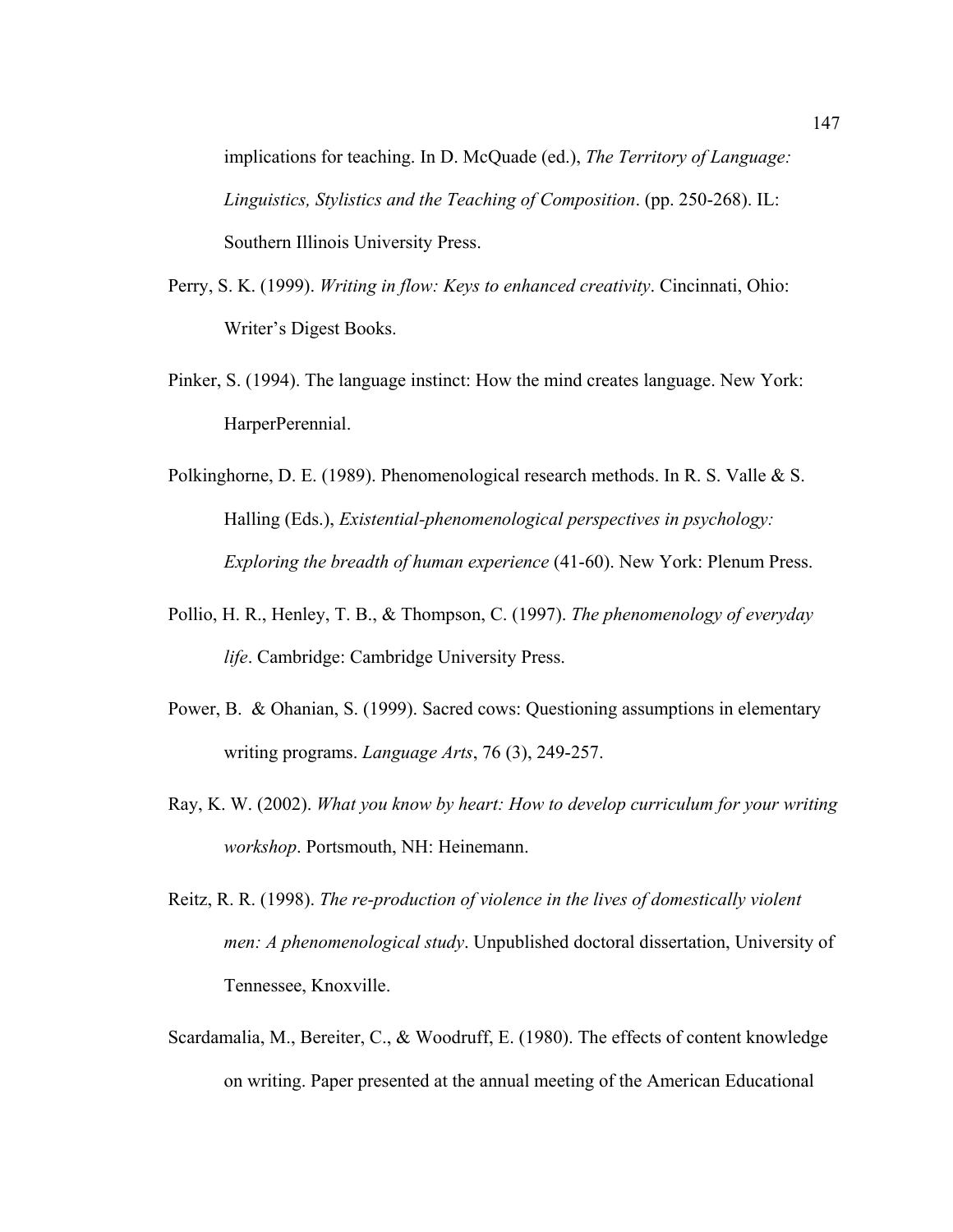Research Association, Boston, April.

- Schultz, L. M. (1999). *The young composers: Compositions beginnings in nineteenthcentury schools*. Carbondale, IL: Southern Illinois University Press.
- Sharples, M. (1999). *How we write: Writing as creative design*. New York: Routledge.
- Shaughnessy, M. P. (1977). *Errors and expectations: A guide for the teacher of basic writing*. New York: Oxford University Press.
- Smith, F. (1994). *Writing and the writer* (2nd ed.). Hillsdale, NJ: Lawrence Erlbaum Associates, Publishers.
- Smith, M. W. & Wilhelm, J. D. (2002). *"Reading don't fix no Chevy's": Literacy in the lives of young men*. Portsmouth, NH: Heinemann.
- Sommers, N. (1980). Revision strategies of student writers and experienced adult writers. *College Composition and Communication, 31*, 378-388.
- Stallard, C. K. (1974). An analysis of the writing behavior of good student writers. *Research in the Teaching of English*, *8*, 206-218.
- Stewart, D. C. (1988). Some history lessons for composition teachers. In G. Tate & E. P. J. Corbett (Eds.), *Writing Teacher's Source-Book* (pp. 16-23). New York: Oxford University Press.
- Thomas, S. P. & Pollio, H.R. (2002). *Listening to patients: A phenomenological approach to nursing research and practice*. New York: Springer Publishing Company.
- Valle, R. S., King, M., & Halling, S. (1989). An introduction to existential-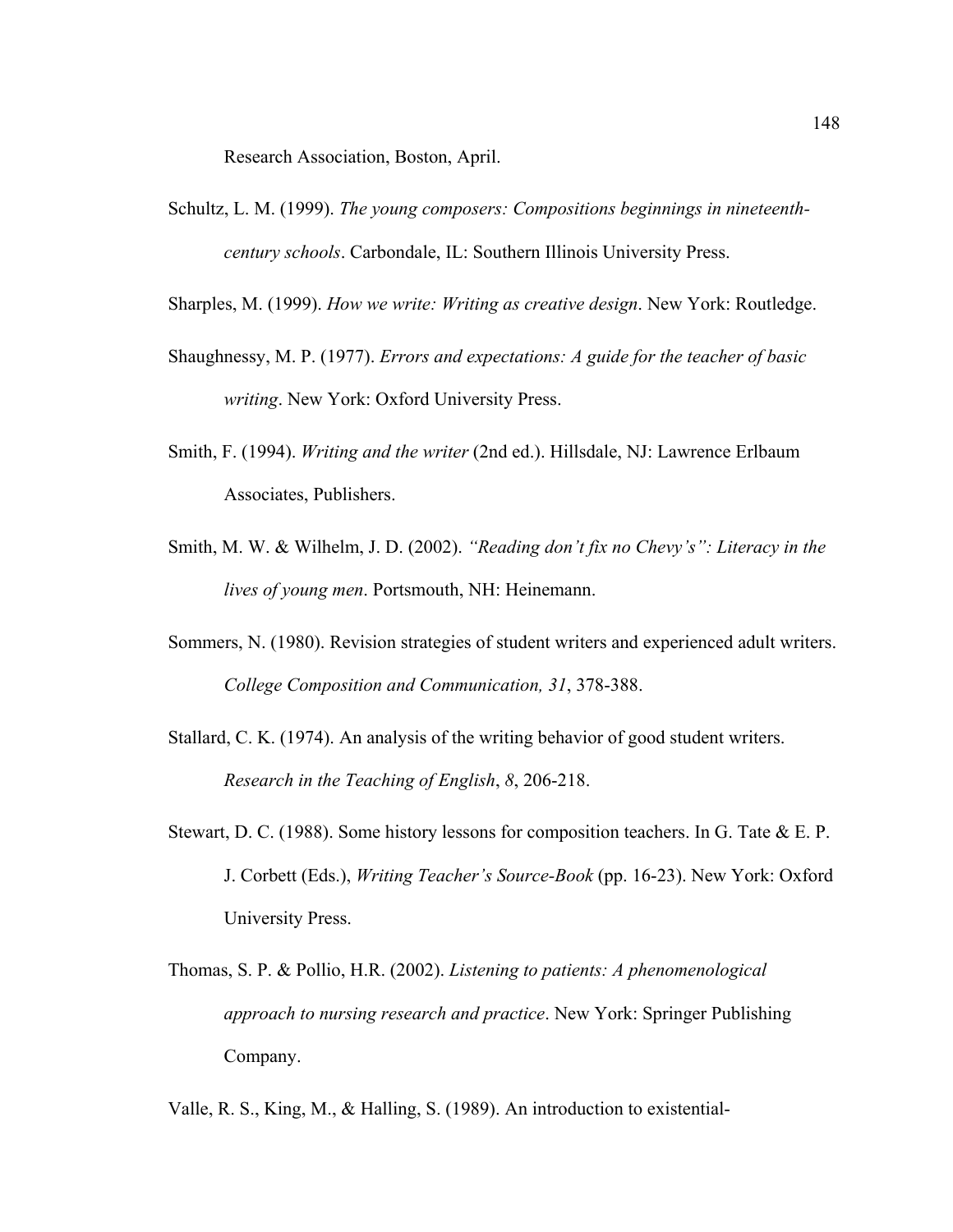phenomenological thought in psychology. In R. S. Valle and S. Halling (Eds.), *Existential-phenomenological perspectives in psychology: Exploring the breadth of human experience*. ( pp. 3- 16). New York: Plenum Press.

- Valle, R. S. & Halling, S. (1989). *Existential-phenomenological perspectives in psychology: Exploring the breadth of human experience*. New York: Plenum Press.
- Van Manen, M. (2001). *Researching lived experience: Human science for an action sensitive pedagogy*. New York: The State University of New York.
- Warnock, J. (1984). The writing process. In M. G. Moran and R. F. Lunsford (Eds.), *Research in composition and rhetoric: A bibliographic sourcebook*. (pp. 3-26). Westport, CN: Greenwood Press.
- Wesley, K. (2000). The ill effects of the five paragraph theme. *English Journal*, *90* (1), 57-60.
- Young, R. E. (1978). Paradigms and problems: Needed research in rhetorical invention. In C.R. Cooper & L. Odell (Eds.), *Research on composing*. (pp. 29-47). Urbana, IL: National Council of Teachers of English.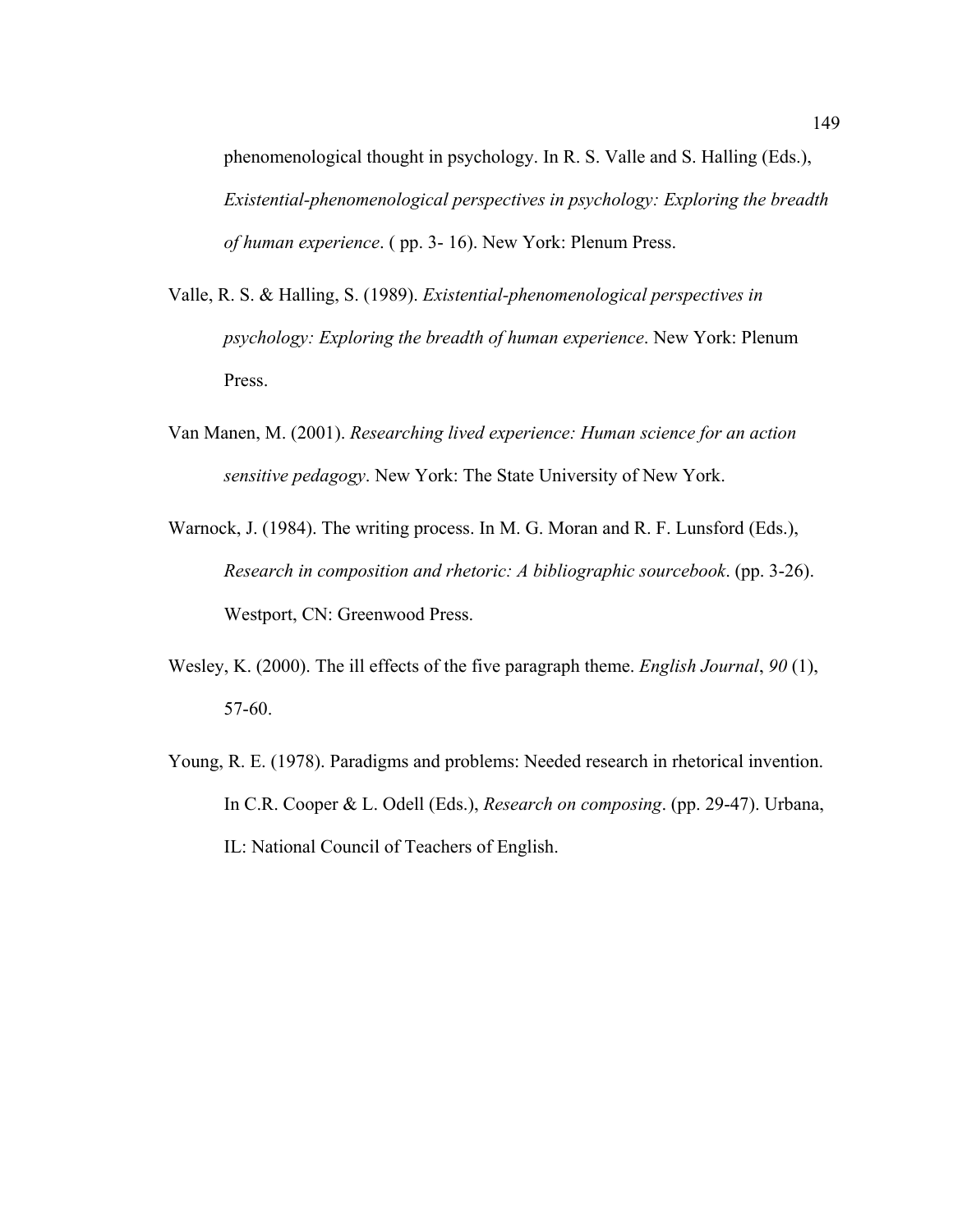Appendices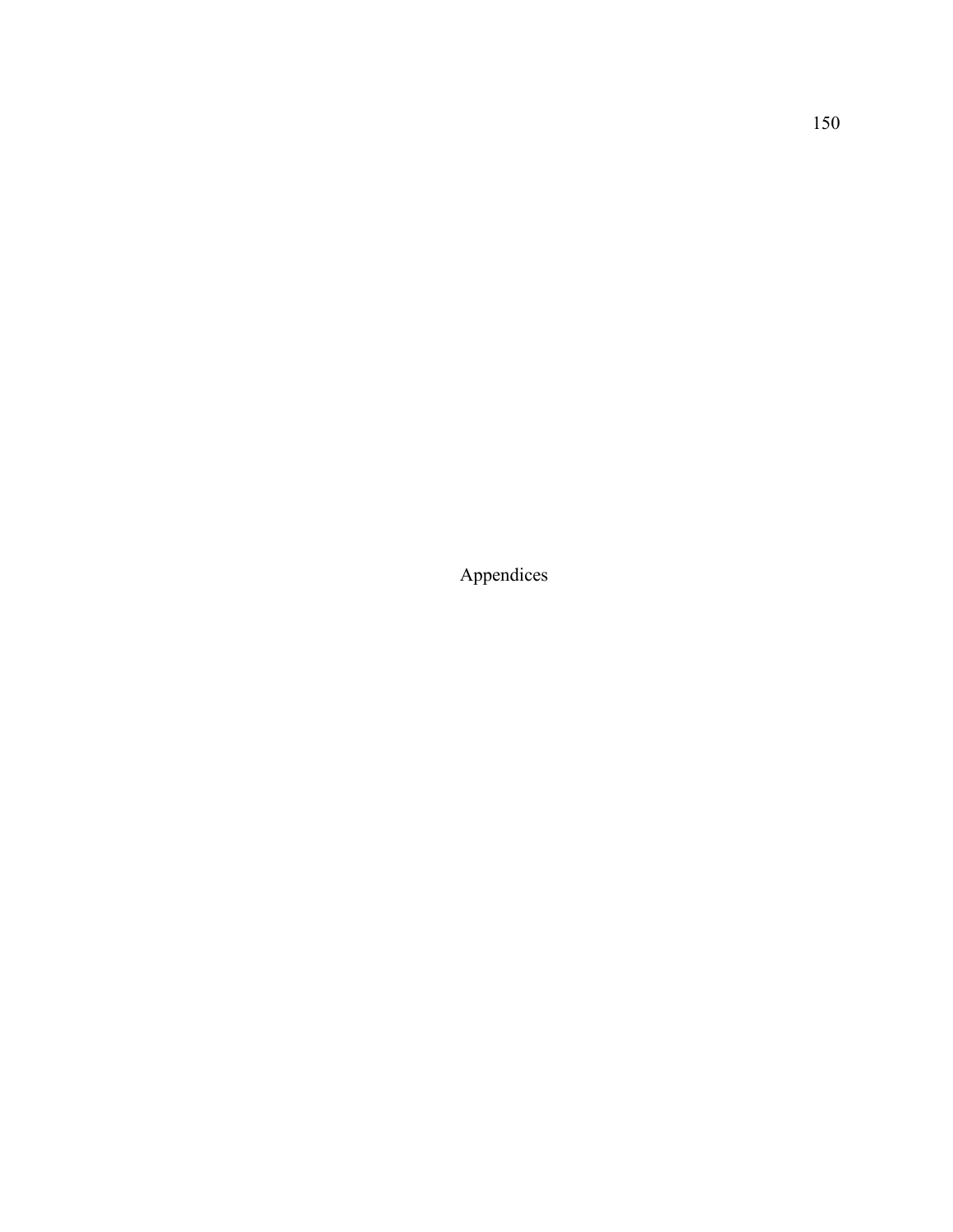## Appendix A: Information and Consent Form

A Phenomenological Investigation of the Experience of Writers as They Write

 As a graduate student at the University of Tennessee, I am currently collecting data for my doctoral dissertation research. The topic of my research is the experience of writing. The purpose of the research is to gain an understanding of what writers experience as they write and to contribute this understanding to the existing literature on the process(es) of composing written texts. I am interested in hearing about your unique experience of writing in order to understand what the experience was like for you and what you were aware of during the experience.

 Specifically, your participation in this project will include a one to two-hour audio taped interview, during which I will ask you to tell me about some times you have engaged in writing. Audiotapes are used to ensure accuracy and clarity. Because my goal is to understand as much as possible about your experience, I will ask questions about the things you say that I don't understand, until both of us feel satisfied that your experience has been communicated as much as it can be. I will also ask you for some non-identifying data: the number of years you have been writing, the type of writing you do most often, and the number of publications you have.

 From the audiotape of your interview, I will prepare an interview transcript that I can study. I am the only person who will transcribe the audio-taped interviews. I will compare all completed transcripts and try to develop common themes from all the writers I interview. The information obtained will be held in the strictest confidence. All audiotapes, transcripts, and any other data will be coded by number and will be identifiable only through a master list. I am the only person who will have access to this master list, which will be kept locked in a secure place along with the tapes and transcripts. This signed consent form will be kept in a locked file separate from the location where the tapes, transcripts, and master list are stored. Access to the audiotape of your interview will be restricted to me and to the professor who is my project advisor: We both promise to maintain your confidentially. Upon completion of the research project, the tapes and the master list will be destroyed

 Once I have completed the transcript of your interview, I will provide you with a copy of the interview transcript. I will delete all names, dates, places, and any other potentially identifying information. When you receive your transcript, I would like for you to check it carefully to make sure that it is an accurate account of your experience and of our conversation. Also, I would like for you to make certain that the interview did not leave our any important point you wished to make. Please feel free to make any changes (typographical errors, etc), mark out sections that you do not want me to include in my dissertation and publication, or add further comments. We can discuss these as well as any questions you might have.

It is possible that this study, when completed, will be published or presented in a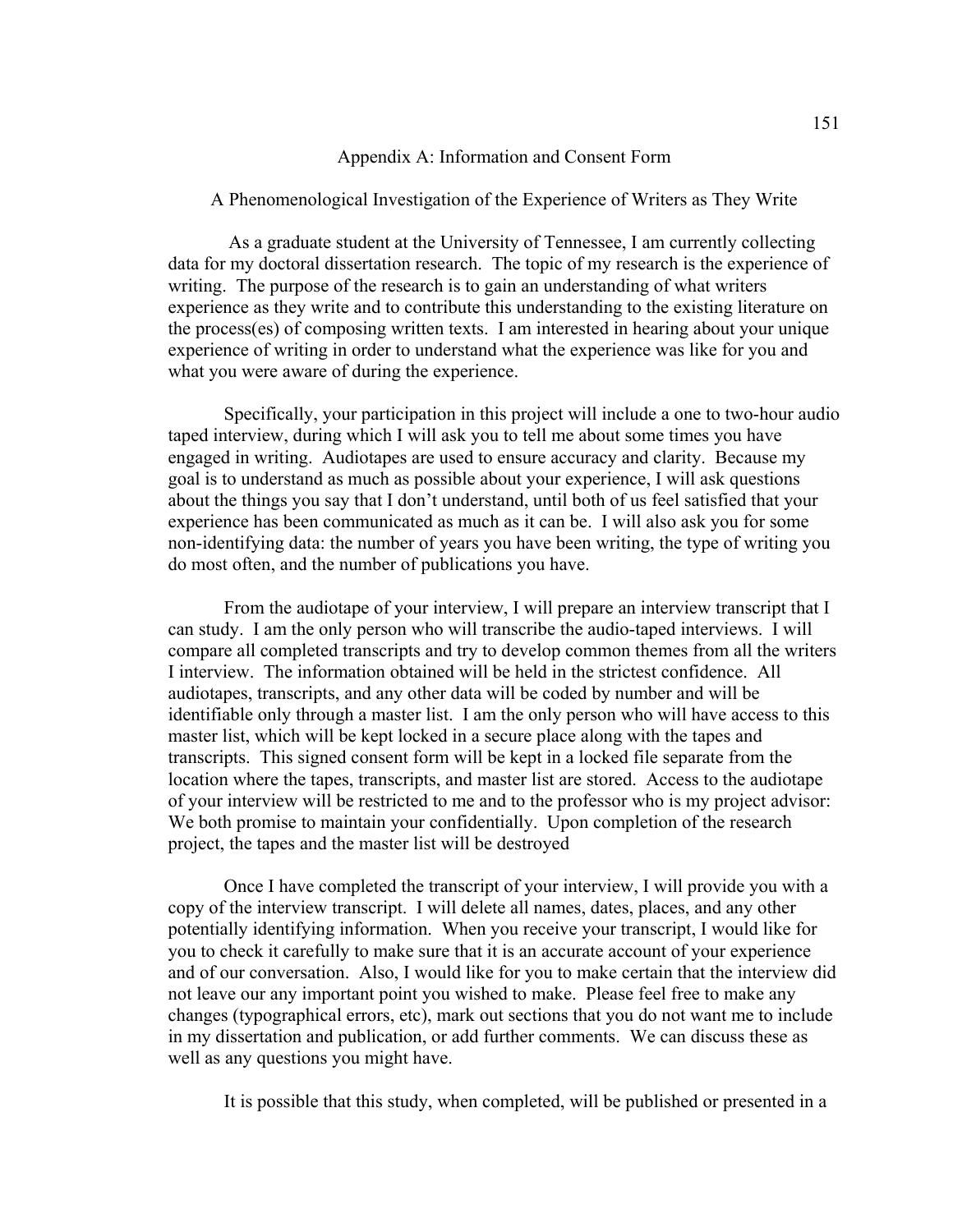public forum (e.g., a professional conference). By signing this form, you are consenting not only to participate in the interview but also to all or part of your interview, as edited and transcribed, to be used in a publication or presentation.

This study is considered a human research project; however, the risk to you for being involved is minimal. Your participation in this study is completely voluntary. You will choose the experiences that you wish to talk about in the interview. At any time you may discontinue your participation or withdraw from the study without question or penalty. Many people find that exploring their experiences with another person is satisfying. While I cannot promise that this will be the case for you, I hope that it will be.

If you have any questions at this time or at any point later in the study, please do not hesitate to ask them. If you decide to participate, you will be given a copy of this form to keep. You may contact me at the following address, phone number, or email address any time you have questions or concerns about this project. If you call and do not contact me, I will respond to you as soon as possible.

> Shannon D. Collins The University of Tennessee Theory & Practice in Teacher Education A228 Claxton Addition 1126 Volunteer Blvd Knoxville, Tennessee 37996 Office: (865) 974-5448 Email: collinss@utk.edu

 **I HAVE READ THE ABOVE INFORMATION AND CONSENT FORM, AND I AGREE TO PARTICIPATE IN THIS PROJECT. I ALSO AGREE TO HAVE ALL OR PART OF MY INTERVIEW, AS TRANSCRIBED AND EDITED, INCLUDED IN ANY PUBLICATION OR PRESENTATION IN THIS STUDY.** 

Name (printed): Date: Date:

Signature: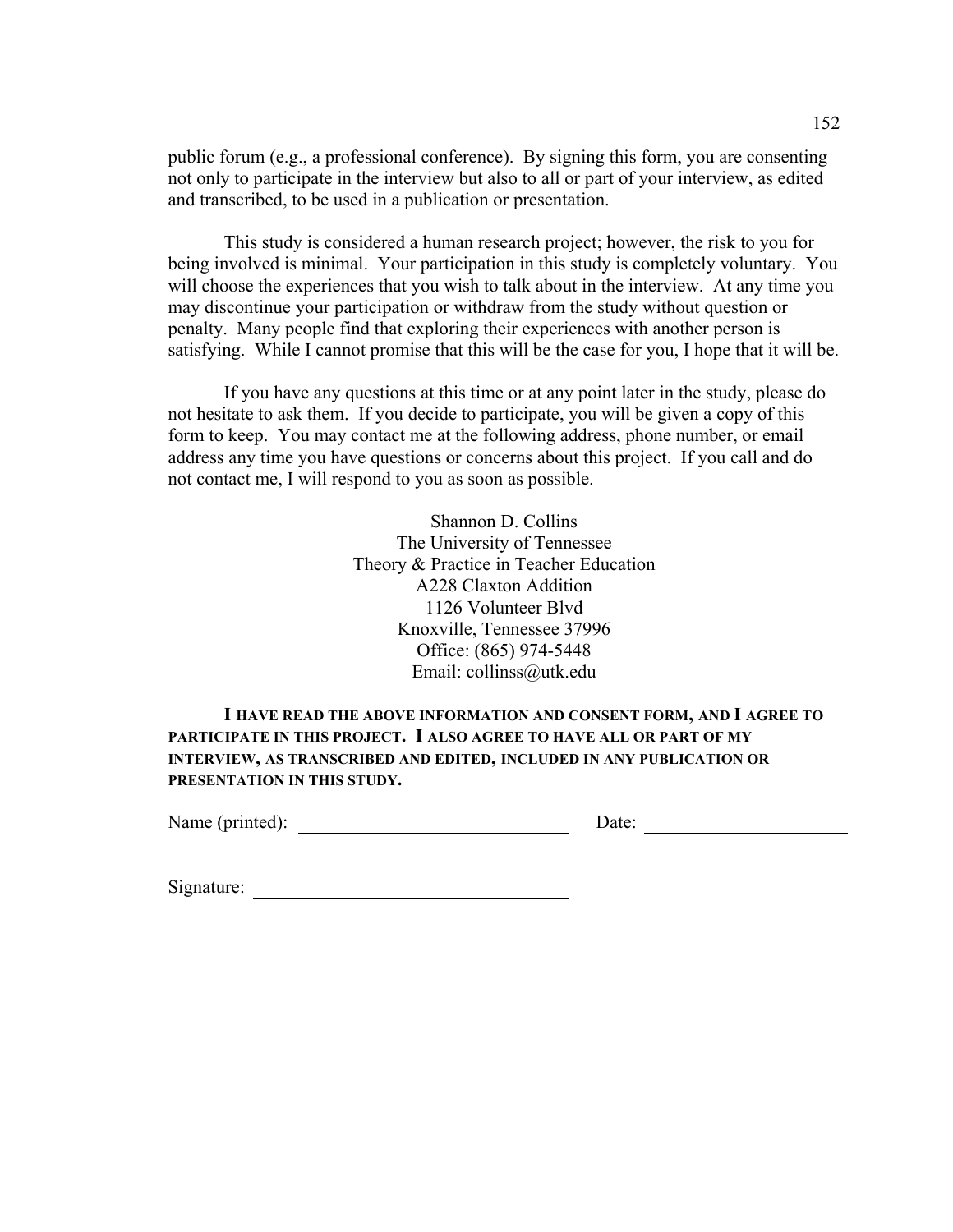## Appendix B: Participant Interview

Pseudonym: *Fugitive* Gender: *Male* Age: *50* # of Years Writing for Publication: *27* Age Became Interested in Writing: *21* Primary Genres: *Novels and Poetry* Profession: *Professor of English*

- I: Again, thank you for agreeing to do this, Fugitive.
- P: You're most welcome—Happy to.
- I: We are going to be talking about what stands out in your experience as you write. We can get into this a couple of different ways. Um, for some folks I've asked to think of a time or think of a project or think of a piece you were working on and talk about what stood out. Some were able to just get up and go with that, but if we need to talk about specific examples, first, of certain pieces, you know, three pieces that stand out to you that you've worked on recently—we can go that way and then jump into your experience as you write. So…
- P: Well, we could go back to the beginning. We could go back to an earlier time, and, uh, talk about the genesis of my poetry because I began as a poet. And, as you know, I write poetry and fiction and nonfiction. In other words, I write. (I: Right.) But, the first serious piece I worked on, and spent a great deal of time getting to know myself as a writer in the act of writing it was the poem "Lilith's Daughter," which has been anthologized in a number of places, and, of course, was in my collection *Dusk, Child, and Morning*. That for me was the beginning of my life as a writer. Paradoxically, that poem is about the *death* of a small child. I was in Washington D.C. and picked up a newspaper in 1976 in which there was an article about a little girl from Cleveland, Tennessee. Her name was Melisha Gibson, she was four years old and she had been beaten to death, tortured by her stepfather and mother. My first reaction was one that most people would probably have, and that was to ask, "How could anyone do something like that to a child?" (I: Um-hmm.) Now, you have to understand that in—how long ago has that been? Twenty-five or twenty-seven years or so?—that a quarter of a century ago, twenty-five years ago, child abuse was relatively unheard of in the public domain. Of course, child abuse has always existed. But, what I'm talking about is that you didn't pick up the newspaper the way you do now and see, uh, five or six examples everyday in a place as small as Knoxville, Tennessee, of parents or caretakers who have been charged with child abuse. So this made *national* news. Do you see what I mean? I picked up the article in the *Washington Post*. And, I thought to myself, "How could someone do something like that?" Now, you have to understand, too, that this was on the cusp, the tail end, of the Vietnam War.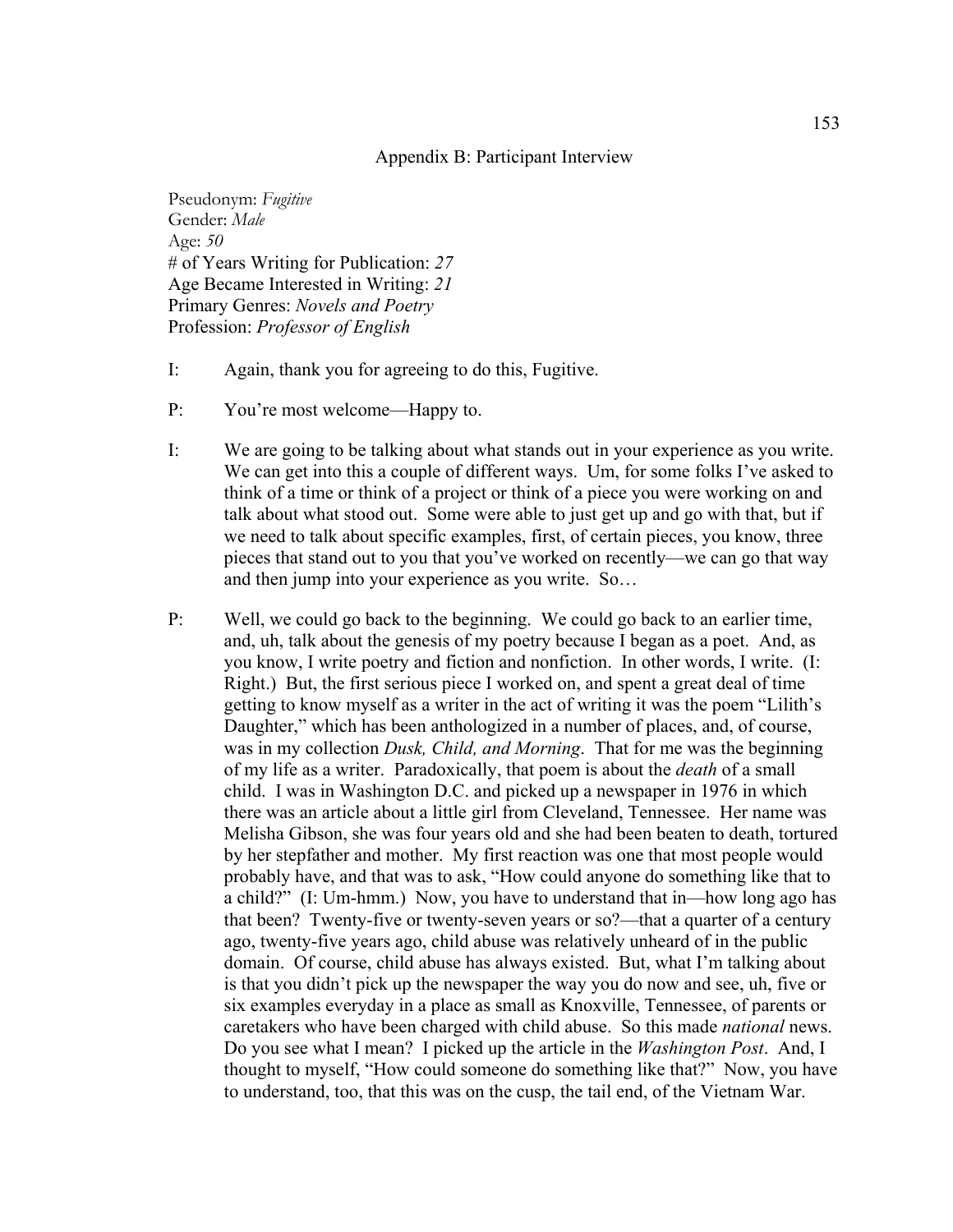Vietnam had not been over for very long. (I: Um-hmm.) And this confluence of circumstances prompted me to ask the question, the larger question, about, umm, man's inhumanity to man, and especially our, uh, inhumane treatment of our children. The natural order is for parents to give birth to their children and then parents die. (I: Right.) We perverted the natural order by sending off a generation of young people to die in a mercenary war—a war for profit. So, given that larger set of circumstances and this small circumstance, I began to ask a question about evil, about the dark side of human nature that would permit somebody to do these things and justify them with "perfectly good reasons." I set about, because I was a graduate student at the time, an insipient graduate student, I set about looking at literature to find examples, uh, in which children had been tormented, tortured, sacrificed, and, of course, I found plenty. You have, for example, the Babylonian, uh, deity Molech in the Old Testament to whom children were sacrificed. You have vegetation cycles, which children and young women, primarily, were sacrificed. You have the story of Media, and I happened on this myth of Lilith, the goddess in Hebrew mythology who ate her own children. Again, this was a way of explaining the shadow side of nature, you see. And, in looking at all these things, I didn't come to any satisfactory conclusions. But, what I did start to do was to evolve a voice for this child, who becomes every child that experiences something as horrific as that. So, I started with the very concrete Melisha Gibson and began to expand her experience into a larger mythological dimension. So I was doing this, I was trying to create a voice for a child who did not have one in life and would not have one in death if I didn't give her one. And, one of the things I discovered then is that poetry was a way of keeping people from dying a second, more final, time. So she, paradoxically, her death was my birth as a poet. Now, I wrote that poem—I scratched it out word by painful word (chuckles) over nine months, and I was not unaware of the irony that nine months, of course, corresponds to the period of human gestation. (I: Ahh.) I was also aware giving birth to a dead child, so to speak…or giving a voice to this dead child. And, it seemed to me that, uh, I walked around with that poem in my head, I memorized it, and I couldn't get the last stanza. I was having trouble with the last stanza…I always have trouble with conclusions, no matter what I'm working on—I'll come back to that. But, in any case, I was trying awfully hard to say something meaningful, I suspect. I think I had already written the poem and didn't know it. And, so, one day I quoted the poem to someone, and I said, "But, I can't get the last stanza." And he said, "I don't think you need a last stanza: I think that poem is finished. I don't think you need to offer commentary. You've already completed the dramatic action necessary to render this experience poetically." And I thought about it and said, "That's right." The person said, "Do you have a copy of the poem?" And I said, "No, actually I don't. It's mostly in my head." And he forced me to sit right there and write it down—he said, "In case you leave and get hit by a car." (I. Laughs.) So, I wrote the poem down (in completion) in his office, and that was an important event for me, a benchmark event for me.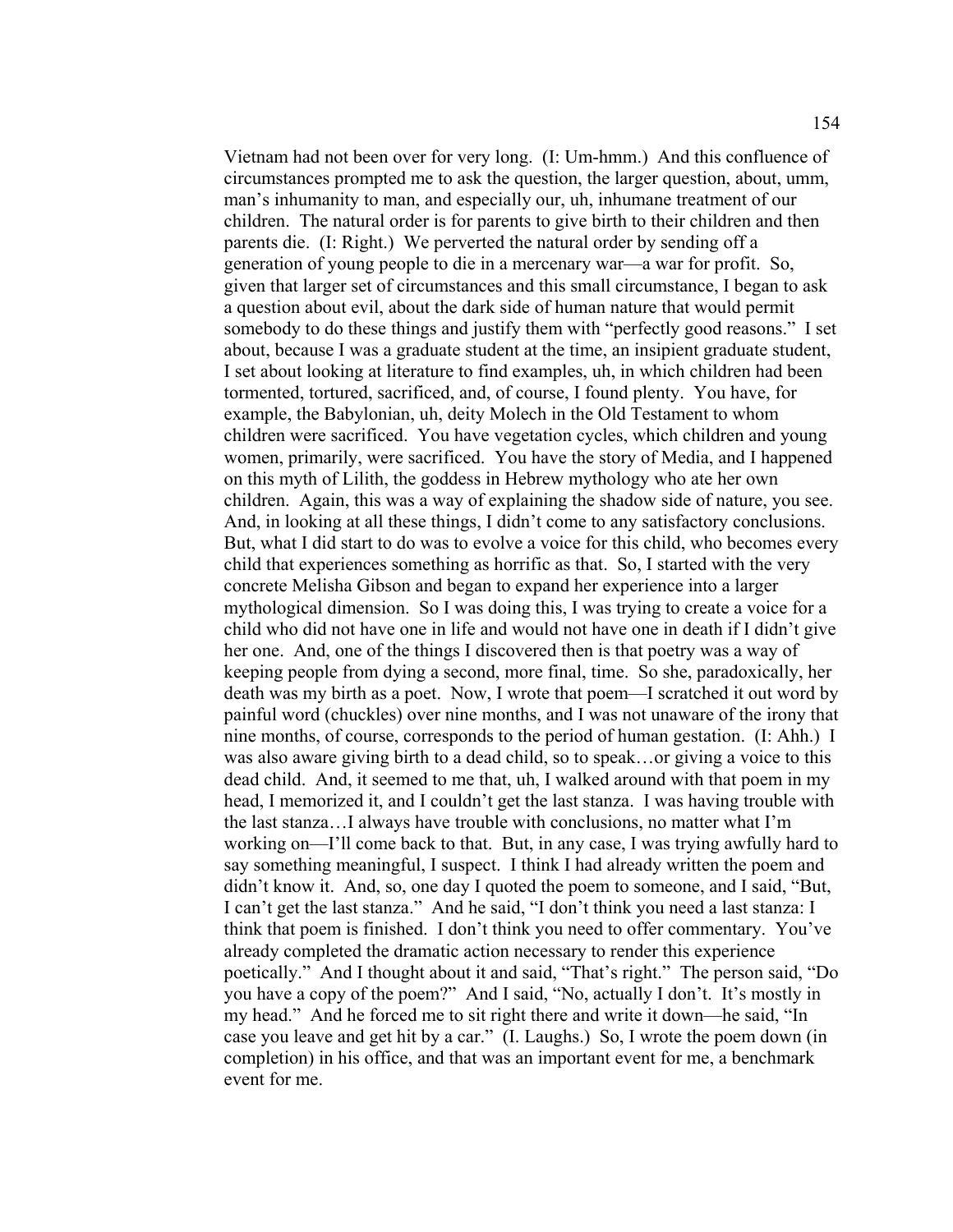- I: Were you able, in your mind, to say something meaningful.
- P: *Oh, yes*, I think so. I think, if nothing else, what I learned about, uh, composition, about the role of poetry and fiction, by doing that has always stuck with me. I learned that…that you have to be invested emotionally and spiritually in your work. You have to have a "monkey on your back," so to speak. And, themes, reoccurring themes, in my work, it's not that I set out to make them recur. It's that they won't let me go. My wife will say—this is the same for you, I'm sure that, um, that I would *have* to write. It's not that I *want* to write so much as I *have* to because there is something usually gnawing at me, something for which the act of writing provides a kind of catharsis, a kind of relief. The most recent example would be the essay I wrote on the Christian's responsibility to peace, an examination of the "Just War" doctrine. I've been furious for months, uh, frustrated, feeling as if I were beating my head against the wall to get people to understand what they were about to do by entering this war in Iraq. And, it was only when all the passion overflowed into the exercise of writing that essay and delivering it (I: Um-hmm.) to people in the area and here at Montgomery State to several hundred people to whom I spoke, that I felt a sense of relief…that I felt, at least, the words are out there. And, if you put the truth out there, uh, I have faith that you are casting bread on the water, even if you don't see the immediate results—just to have it in the collective consciousness is an important thing.
- I: You've talked about saying something meaningful, um, that you must be spiritually and emotionally connected—a monkey on your back…
- P: That's right. I think, I think words are units of energy and the quality of the energy and the purity of the energy come with the craft of writing and the concentration that you give to the craft. Now, that sounds spooky and mystical, and I don't mean for it to, but I think that the tone of a work, whether it's a poem or a novel or a short story, the tone of the work, the way it sounds, uh, reveals its spirit. You know the word "genius" means "spirit"—the "genius" of any work of art reveals not just the spirit of the person that composed it, because I think that, uh, that a work of art sometimes takes on a life of its own, that the writer or painter are simply vehicles for some larger expression, some communal expression, that *needs* to be said or *needs* to be seen. Um, it seems to me that art certainly anticipates, but it also taps what's already there but unspoken in the collective psyche.
- I: It sounds as if there is this absolute need to write in your experience. (P: Umhmm.) Yet, there is a transition between needing to do it, getting it down on paper, and having it done. Can you talk about your experience of that process, of moving it from such a raw emotional state into something for the collective psyche?
- P: Um, Flannery O'Conner said that she sat down every day for two hours whether anything came or not. (I: Umm.) She was determined to be ready if it did. I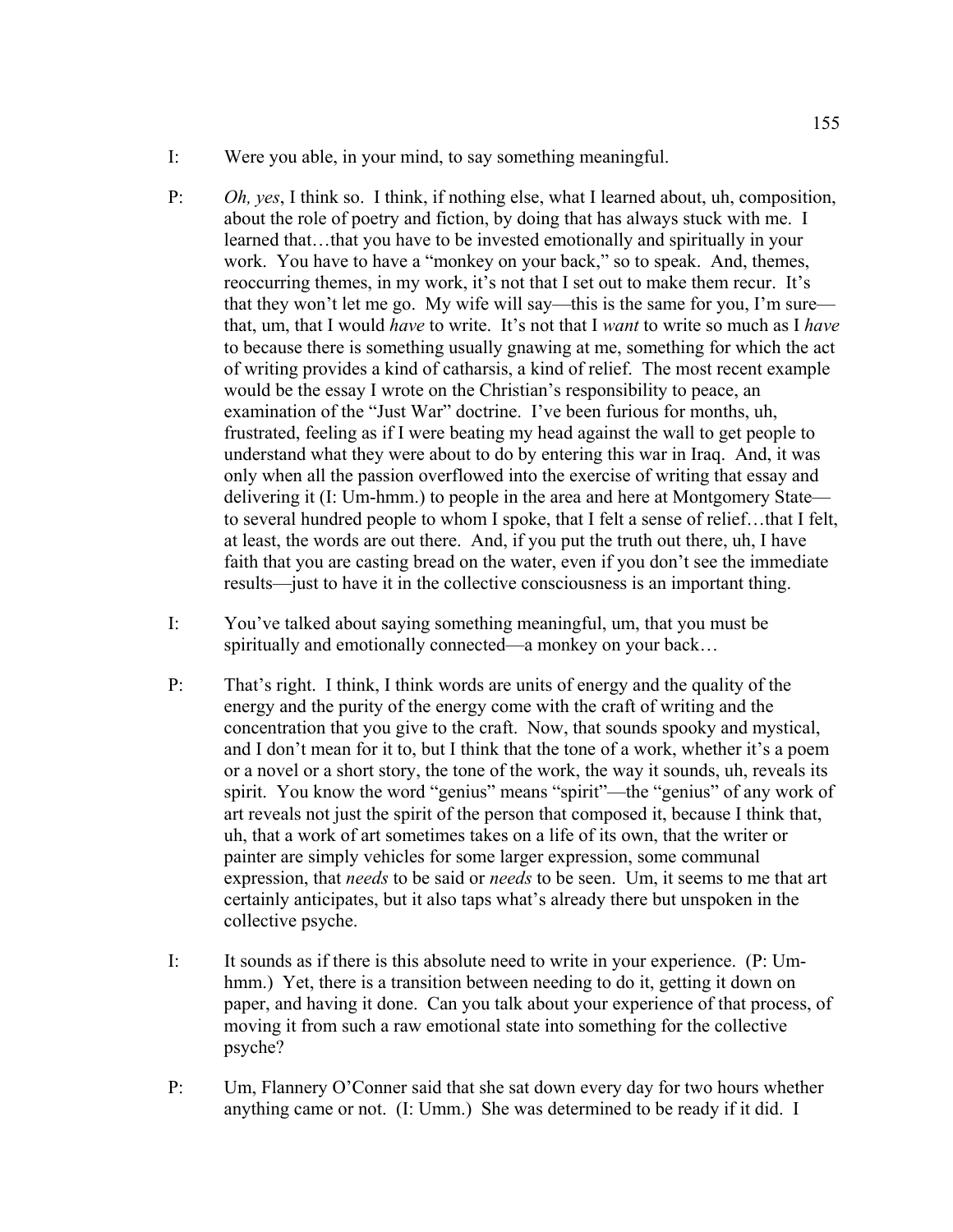think that the craft is conscious preparation for the unconscious event when it comes. There are plenty of days I sit down and I begin to, because I'm working on fiction right now primarily, I begin to write my quota—I want to get threehundred words in a day, but they've got to be *good words*. I want them to be, uh, as precise and as powerful as possible. So, I sit down and I write by hand because there's blood in the fingertips and there is, um, I'm closer to the work that way— I'm not saying that everyone has to do it my way, I'm just saying that's the way I do it—and, I write and look at what I've written, and then I rewrite, again, by hand. And I make subtle changes, and I may look at it tomorrow and rewrite the three-hundred or four-hundred words that I wrote the previous day until I get them to my satisfaction. I won't revise much at the end of a project because I will have revised throughout the project. I want it where each word is foundational, it's part of the architecture, so it *has* to be the *right word*. And, you work for years to learn to trust your instincts. I know, now, the karma comes back to me almost immediately. I know whether I'm going in the right direction or not, pretty quickly. Now, it wasn't like that when I was younger. I had a lot of false starts. I threw away a lot of manuscripts. I don't do that now—I don't have time to do that now. I'm fifty-years old. If I've learned anything, uh, I shouldn't have as many of those false starts as I once had. But, you also lose something in the "fire and inspiration" that comes with being a younger writer. (I: Um-hmm.) Robert Frost said that if you waited until you learned everything you needed to learn about the craft of writing, you would be fifty-years old before you started. (I: Hmm.) We always work with insufficient knowledge. I work with insufficient knowledge, but not as much as I used to work with. And I hope, if I live, that by the time I'm seventy, and if I'm still writing and can write, that I will know more than I do now. It's, it's, uh, it's an interesting activity. It's one of the few activities, uh, in which aging results, or should result, in more concentrated work, but you lose something, too. There's always a tradeoff, the more craft you know, um, the less inspiration, to a certain extent, you have. But, it's less haphazard, too. And getting the work done, then, becomes more important the older you get.

- I: What exactly is the inspiration?
- P: Well, I think it gets back to that business we were talking about, about "the monkey on your back." Uh, you know, do you have to be a disappointed child to be…I asked my class, uh, my creative writing class every semester, do you have to have a bad childhood to be a good writer? Well, nooooo, I don't think so, *BUT* it may help. Uh, in other words, are there things you want to…are there wrongs you want to right? (I: Um-hmm.) Why would anybody write if not to create a better world, or at least a world in which the truth seems more apparent than falsehood? What I'm suggesting, I think, is that, um, something Faulkner said one time…uh, Delmor Shwartz or someone was pontificating to him in Hollywood about, um, the writer's role to society and wasn't he concerned with that and wasn't that why he wrote fiction and really adopting a kind of Marxist view and Faulkner said, "No, I just like to make things up." Well, there's a lot of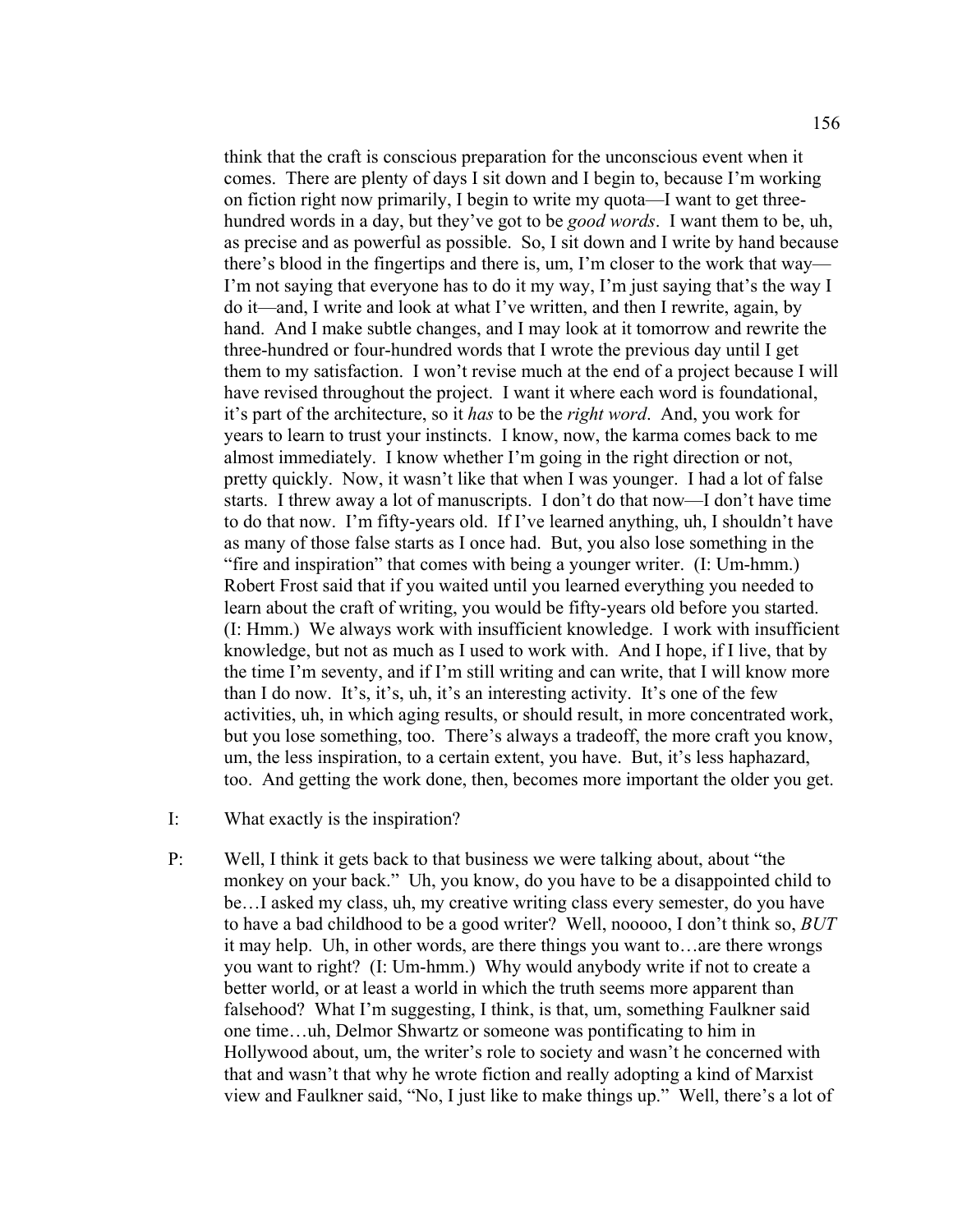disingenuousness in a statement like that, you know, because obviously Faulkner was doing more than just making things up. But, I think he makes an important point: You want to improve upon life; you want to right certain wrongs; you want to be able, um, to raise humanity above the water level of mediocrity; you serve *life* rather than *system* when you write; you sever human beings. And, I think that, I think that's what Faulkner was getting at: That life on an ordinary—what is today? Tuesday? (I: Tuesday.)—life on an ordinary Tuesday can be dreary business, and, uh, by going into the world you create, you can improve upon it. That or at least give a name to that dreariness so that it's bearable. The worst thing in the world is to not have a name for something, isn't it? That's all I try to do is to give a name to things that would otherwise be unbearable.

- I: It sounds as if that, although it's that gnawing inside of you that makes you want to write, that the writing is just not for you, though.
- P: No! No! I, I, uh, that's a good point. I think I probably started writing out of a therapeutic impulse, but found out very quickly that you have to…(long pause while P. looks upward and taps his pressed hands to his chin) I'm sorry, um, you have to be able to take that impulse and create something larger for other people. I know writers for whom writing is nothing more than therapy, but that's not the case for me. Uh, it seems to me that there are too many writers for whom their work is simply that. I think you must speak to "*other*." I think you have to connect through the miracle of dialogue with other people for your work to be significant. Who wants to write solipsism? Who wants to write something that has no meaning for anybody but the writer locked in his or her own head? For me, it's connection. For me, that's the blessed miracle of the event of writing that I connect with you. When you, when you say something to me about my work that let's me know it spoke that it spoke to you, uh, in some significant way—that it gave you an insight or a name for something that maybe troubles all of us, then I've done something important. I got a letter today from a former student and writer and one of the things that, uh, she talked about was entering this world of writing, this world she is creating, and how unsatisfying, at times, that world is, but how even more unsatisfying the so-called "real world" is. I don't see writing as an escape, though. I see it as an engagement, an engagement with "other." So, I want my reader to be engaged. I'm not writing simply for myself.
- I: You mentioned the word "significant." (I: Um-hmm.) Who decides whether or not the work is significant?
- P: That's a good question, too. Um, actually the word "significant," for me, can be summed up in a question: Does the work signify? We get into a whole theory of semiotics here and Charles Sanders Peirce and, uh, a theory of, again, connection and connectedness. I was thinking about that just a moment ago when you asked me the question. Uh, we have a sender and a receiver if you want to adopt a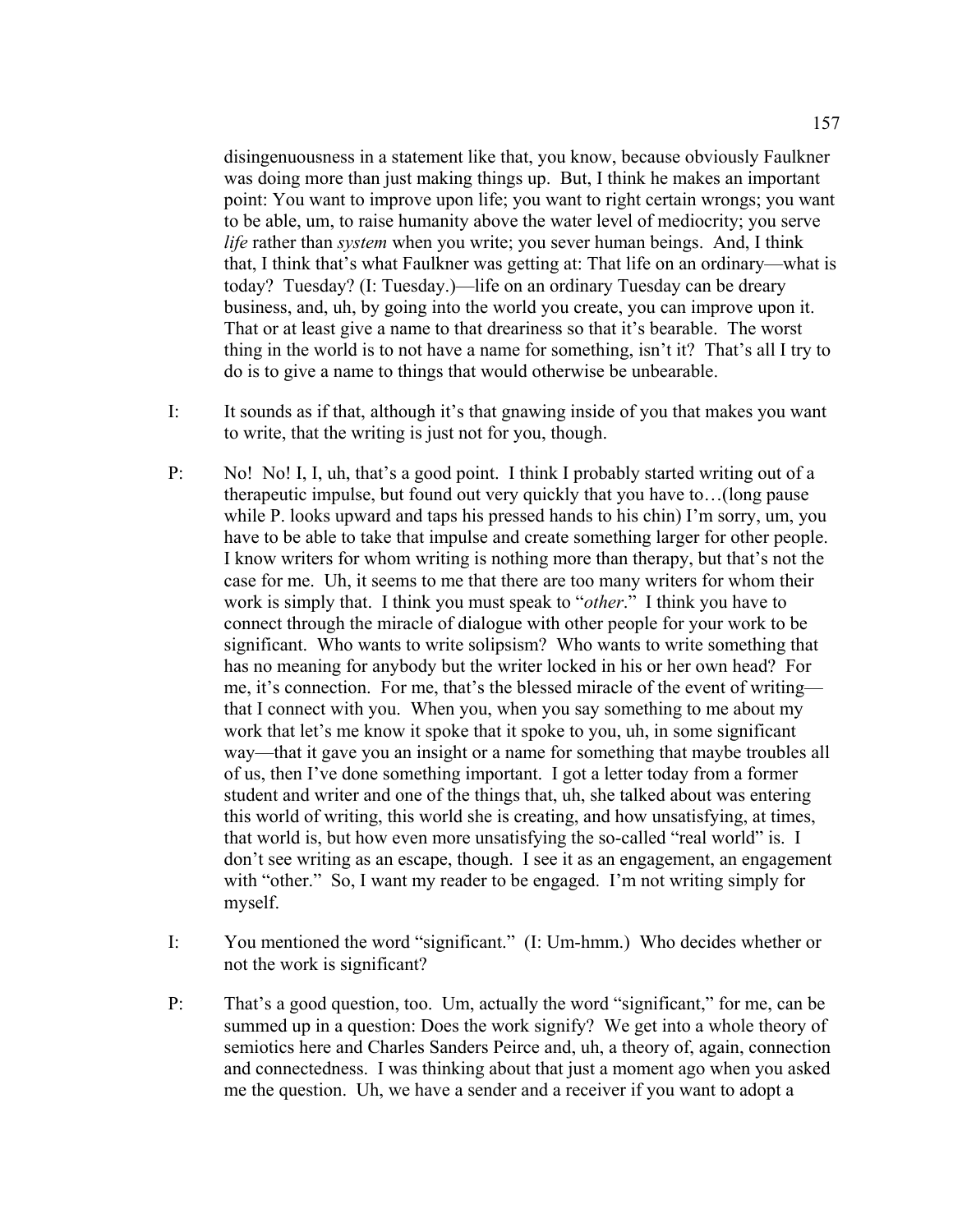simple model. But, we also have this strange and miraculous occurrence, the third part of this art, in which this signification takes place. And, it can only take place in human beings, in people's minds, because it's not sign behavior it's symbolic behavior. Now, nobody really understands that, you know what I mean. Nobody really understands what happens either in the brain or in the soul, whatever terminology you want to use. But something miraculous happens. You remember—I know you know this story well—Helen Keller, down there in Alabama and the day that she understood…the day the spark crossed the commeasure and she understood that those three fingers meant "water" as a symbol, not simply as a sign. She said that at that moment she became a human being because she was able to interpret a symbol and not simply respond to a sign. And her whole world blossomed for her in that instant. Do you remember what she did? Uh, she went around, uh, touching everything and asking Anne Sullivan what it was. She hadn't been able to do that before. Well, that's a miraculous thing…some sort of God-given thing, you know. And, of course, even our own religious traditions sanctify the process of naming (I: Absolutely.) And, you know, John 1:1: "In the beginning was the *word* and the *word* was made flesh." Well, you know, God calls things into existence. With what? *Words*. And, that's what writers try to do is to call things into existence, uh, with words. Now, back to your original question: How do we know when those things signify? Well, the response comes back to us in words. When you tell me that a poem that I have written means something important to you, connects at some essential level with your own experience and seems to illuminate that experience, then *I know* that connection has been made. I have signified. Now, language is subject to all the laws of thermodynamics, unfortunately. The Second Law of Thermodynamics is "everything wears out, runs down." Language does, too. Language can become clichéd. It can be so used, misused, and overused that it becomes meaningless: It no longer signifies. So, the writer must constantly be aware that language is subject to "a fall" as well. That language is subject to the Second Law of Thermodynamics, so what does that mean? Well, you try to avoid clichés. You try to find ways to, uh, vivify, to give life to the language so that it can give life to the experience it symbolizes-it represents.

- I: Because without that "life" in the language, when it becomes clichéd, there's no more meaning?
- P: That's right, there is no meaning... in that language. So, that's the task, uh, for the writer, particularly in a time in which so many people live on cultural islands. I mean the postmodern dilemma. Once upon a time, of course, the modernists understood that consciousness had fragmented, but they didn't mistake the island, or the part, for the whole. (I: Okay.) Now we mistake the island for the whole. I'm floating along on my little cultural island, my little archipelago, and you're on yours, and we seem to have trouble connecting. We don't seem to have a common language. And, so much of the language becomes clichéd very quickly because we live in an information society that overexposes the language through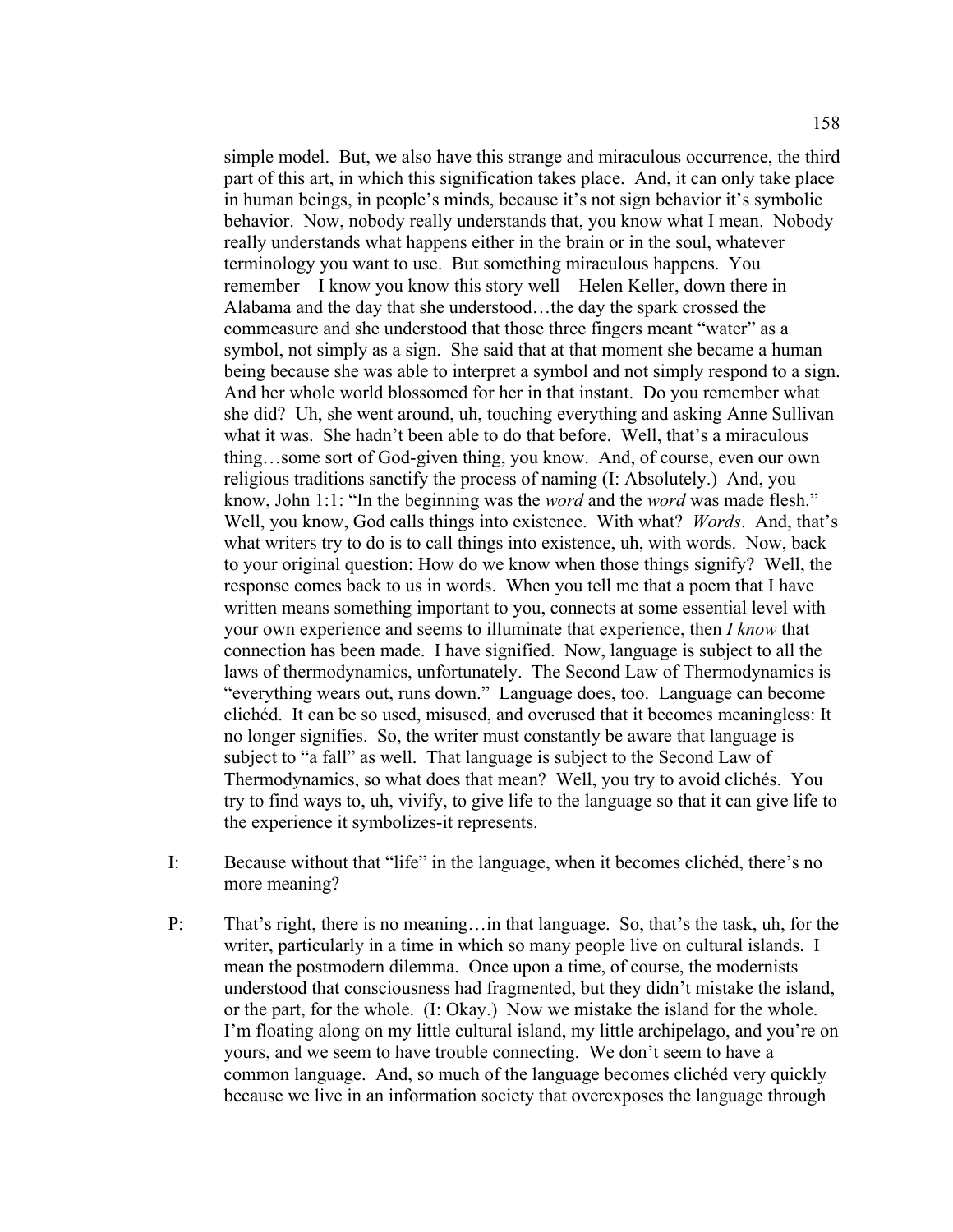advertising. I heard, uh, um, Fred Chappell say once that there was a lot of poetry around, it was just low voltage poetry in the form of advertising and marketing. (I: Mmm.) Well, no, that's not true. It's so low voltage it's inconsequential, insignificant. And, even if it has some voltage, by virtue of over exposure again, using semiotic theory—it will become extinct very quickly. It will lose any meaning it had. Now, that brings us to an interesting point because language comes out of silence, out of the void of silence. In other words, silence is just as important as language in being able to produce significant and meaningful words. It's just not what I say, but what I leave unsaid that resonates with a reader.

- I: Could you give me an example?
- P: Let me go back to what I was saying just a moment ago about contemporary culture, about public language—language that is prepared to sell you line of goods. You walk into a school in Denver, Colorado, and you look at a, at a, at a sign on the wall because corporations are trying to buy the schools, you know. And it says, "M&M's are better than straight "A's." Well, they aren't, of course, but that's beside the point. There is intent, a propaganda behind a statement like that. But, what happens to the language on that poster if I see it day after day after day? Well, whatever uniqueness, cleverness, or novelty it once had, it evaporates quickly. It's meant to be digested and forgotten. Language that is remembered, language that as Ezra Pound says, "The news that stays news," does not come out of a constant frenzied effort to produce something transitory and to replace it. It comes out of an effort to produce something significant and lasting. And, for me, it seems that that sort of language comes out of meditative silence. (I: Hmm.) It must come out of…the words are born out of silence. We have a generation of folks who believe words are born out of more words. I don't think that is true. I think if the mystics understood something it was that, uh, significant words—words that are lasting—must come out of the void of quiet. How do you compose? Writers compose in solitude. They compose in silence. They avoid, uh, noise of a certain kind. If all I read is a steady diet of John Grisham or Danielle Steel, I'm not going to be able to produce a better book than John Grisham or Danielle Steel. To me, those are awfully noisy books, if that makes any sense. Would you return to one of them to learn something? I can't imagine. But, if I teach Shakespeare's *King Lear* thirty times, as I have probably done, the thirty-first time I will gain insights, knowledge of the human condition, some sense of what it means to be a human being "in extremis." I will learn all of those things and relearn them.
- I: Can you think of times when words were born out of a meditative silence for you—a specific example?
- P: I think the fact that I sit in one place and write in one place a good deal of the time, that place for me is a place of quiet. It's a place where I can center myself (pause) and let the words come to me instead of trying to wrench them out of the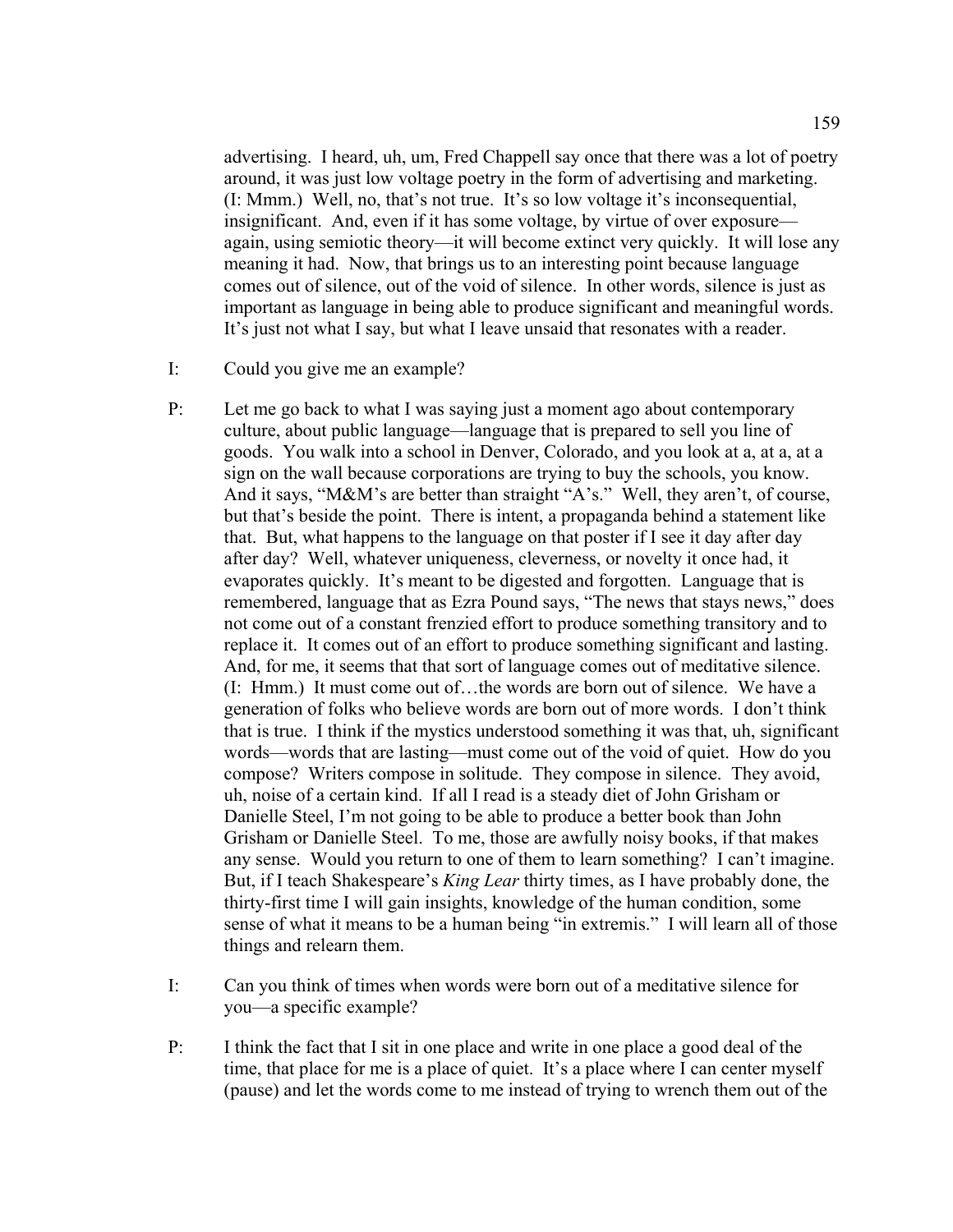air. Sometimes you have to sit and be very still and quiet. I know I can work too hard to get the words I need, in which case I have to get up and, paradoxically, forget what it is I'm doing so that those insights will come to me—the muse will speak to me again. You can work too hard. You can try to wrestle the muse. And, of course, you know, the conscious process is very important. Again, the craft is very important, but you also have to be open to those unconscious impulses…to the voice that will speak to you when you are not *trying* to talk to it. I'll give you an example. (I: Sure.) I didn't know three or four days ago where I was going in this chapter of a novel I'm working on. I just came up against a wall. And I thought to myself, "Why did you get started on this chapter without having a more careful plan?" I usually plan more carefully. I just did not know where these two characters were going to go with this conversation, and so I fretted and fumed and tried to, uh, wrench words out of these characters, and I realized that the writing wasn't any good. So, I left it. I got up and left it and went and did something totally unrelated to writing…usually I can get in the shower—sometimes that works for me. Maybe it's the water. Uh, but in this particular case I went out walking. And, I had a stick, I was playing with a stick and walking, and suddenly the two insights I needed *came* to me. They *came* to me; I didn't go after them.

- I: What was *that* like? You say they "came" to you.
- P: I let my conscious mind rest enough that my unconscious could talk to me and answer the question for me, could solve the problem for me. And, I've noticed that a lot of my writing is solving problems…a lot of writing is solving problems. Nobody wants to think that, but it is. It's just how you get from A to B. How can I get the character to walk across the room? It is very practical. How do I solve the problem of getting to *this* place? Now, the novel I'm working on right now, I know the last sentence of that novel, but I'm probably only a third of the way through. I have some sense that I'm about a third of the way home, and that is what you're doing: You're trying to get home. But, I know how it is going to end. I know the last sentence of this novel so I write everything so that I'll arrive at that place, at that sentence. (Pause) So you have a plan…Eudora Welty once said—was asked, uh, a student asked her at a conference, "Ms. Welty, do you always know how your stories are going to end?" She said, "Of course I do. I wouldn't write them if I didn't." But, now, you as a reader still have a sense of discovery when you read Eudora Welty's stories as if you and the writer are discovering the same thing at the same time. She creates that illusion for you. Doesn't she? If I read "A Worn Path," which is a marvelous story, I don't get any sense that she's giving away anything. I get the sense the writer and I are discovering along with Phoenix (the protagonist in "A Worn Path") what will happen next.
- I: At what point does discovery become discovery? She could have discovered the ending first (P: She probably did.) and is that still discovery in your experience?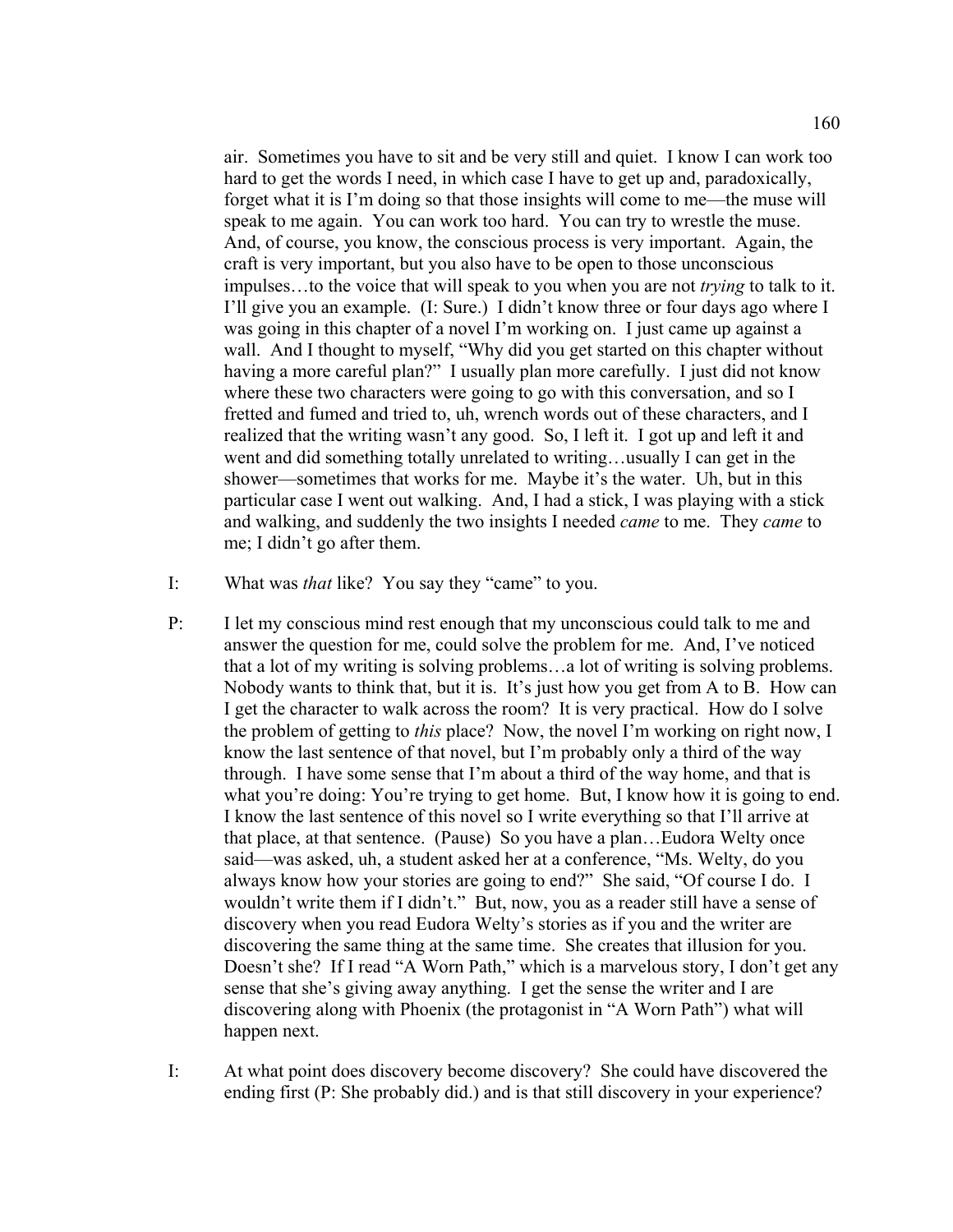- P: Sure, she probably did, but she's going to create—and again, this is where her craft comes in—she's going to create the *illusion* of anticipation, of hesitancy and expectation of the new, and, um, again she knows her craft well enough that she can do that. I tell my students that feeling and believing aren't enough. You can feel something intensely; you can believe in something intensely, but you have to *know* how to create the illusion of those things for your reader.
- I: There seems to be much attention paid to "others" in your experience. How do you balance writing for others and balance being spiritually and emotionally invested in your writing?
- P: Well, I think, uh, um, I probably create an imaginary audience. Uh, it's always apparent to me, at least in the back of my mind, that I'm writing for people…that I'm not trying to create clever exercises. Um, it's a problem with some poets. You get the sense that they are hermetically sealed in their own experience, and they demand that as a reader that I break in to that experience in some way. They're not going to be very generous or charitable in letting me come into that place. The worst form of that is cleverness, that "wink in the mirror" cleverness: "I'm in on the joke, but you aren't." Someone like John Ashberry and his early work. He always gave me that impression of not being a very generous poet, of being locked within himself. Wallace Stevens—I know that this is heresy, but I think Wallace Stevens, um, spawned a generation of people (telephone rings and P. notices that it is a call for which he has been waiting.) We were talking about Wallace Stevens. Uh, I have great admiration for his ability to create music in poetry, but so much of his poetry is obscure. (I: Mm-hmm.) Almost deliberately so, uh, intensely personal and subjective and as a result, I'm not sure what his relationship is to me as a reader, or if there even is one or whether he's carefully concerned about whether I'm a reader or not. So, I suppose that there are poets who are…who keep their distance, and there are poets who are more connected, and I suppose I am in the second group. That doesn't mean, by the way, that I'm…that I cater to this imaginary audience that I've created. On the contrary, I don't at all. It just means that I'm aware that I'm writing for other human beings, and that, uh, it seems to me that, again, if all you need is therapy, well, writing can certainly do that for you. (I: Um-hmm.) But, why would you stay at that very long?
- I: What's the "catering" mean?
- P: I don't, uh, think…it never occurs to me to say, "Will this book be a best seller? What do I need to do to pander to the tastes of the American reading public?" It wouldn't occur to me. Someone once asked me, "Couldn't you write a blockbuster?" It's such an absurd question. I *couldn't* because I *won't*. Everything in me would scream out against, uh, doing that.
- I: Even though that would mean a bigger audience?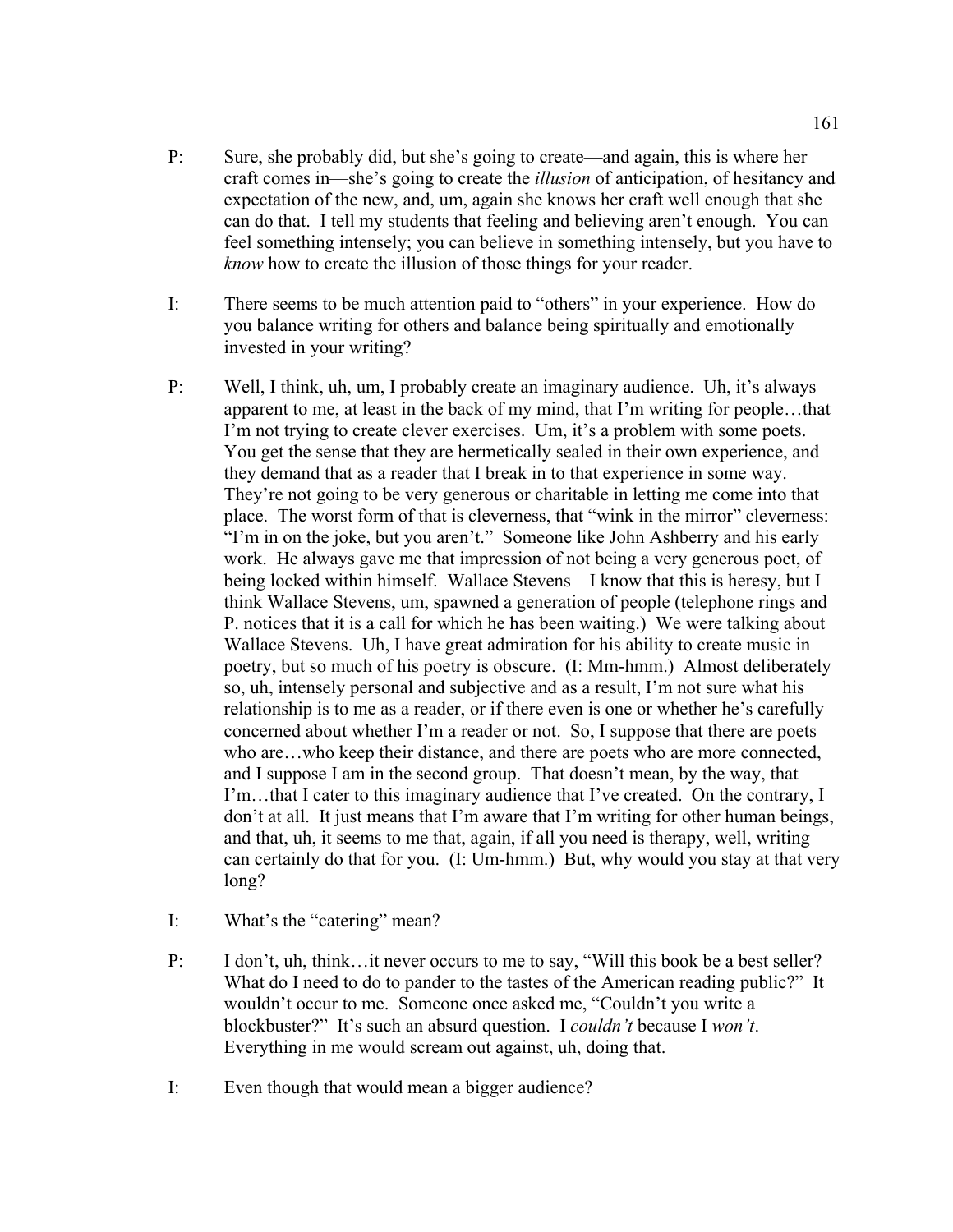- P: Absolutely. Absolutely. (I: And more connections?) Well, the quality of the connection, I think, would probably suffer a great deal. Do I want to add to the noise out there? Or, is it more important to say something meaningful, significant, arresting to, um, a potentially smaller group of folks. It depends on what you want to do, and what I want to do is to shake people down to their foundations, to give them something powerful and beautiful and arresting something they won't forget…not just something that will add to the great junk pile despair that's already out there. I heard Robert Penn Warren one time, someone asked him, "Have you read such-and-such a book?" And he said, "Nooo, life's too short and that book's too long." Well, there are a lot of them out there like that, aren't there. (I: Um-hmm.) I gave my son ten books for high school graduation, invoking the island scenario: If you were on an island, what ten books would be indispensable for you as a human being? And, we are all on psychic islands at one time or another. And, uh, I spent weeks thinking about those books—which ones I thought he would need to have. And, we were talking yesterday at the movies, and I said to him, "Those ten, I think, you could take to the island and spend your life reading and would still be repaid by the end of your life.
- I: I can't help but to be curious…
- P: Which ten?! (Both laugh)
- I: Probably not the greatest question for this protocol; however, maybe it will be because it's part of your experience as a person who writes.
- P: Exactly! Exactly! Uh, I said, first of all, the *King James Bible*. I said that it was poetry and spoke the heart of God. It's human poetry that speaks the heart of God. I also have on the list *The Odyssey*, and I pointed out that *The Odyssey* is more than just a story about some old people taking a trip across the Aegean. That it was a blueprint for certain kind of psychological and spiritual states…that you can read it as an allegory—a kind of psychological or spiritual allegory. It's also just a damn good story, too. All the unguarded human passions are there in that story. Then I said, umm, I gave him a modern day odyssey in the form of James Joyce's *Ulysses*. And, I told him, I said, "Now, if you actually read this, you won't have a chance, ever, of being shallow." Nobody who's ever read James Joyce's *Ulysses* could be said to be shallow. There's just too much there that will have an impact on you and will transform your humanity. (I: Mmm.) Then, with that in mind, someone once said of William Faulkner that if you're satisfied with your humanity, don't bother reading Faulkner. But if you still think there is something to learn, *Absalom, Absalom* is a good place to start…that the epistemology of the world may be in that book. Certainly all the questions about human nature that anybody would want to raise, Faulkner probably answers quite a few of them dramatically, at least. *War and Peace*…I gave him *War and Peace*, not because it's supposed to be on anybody's list of books, but because, um, great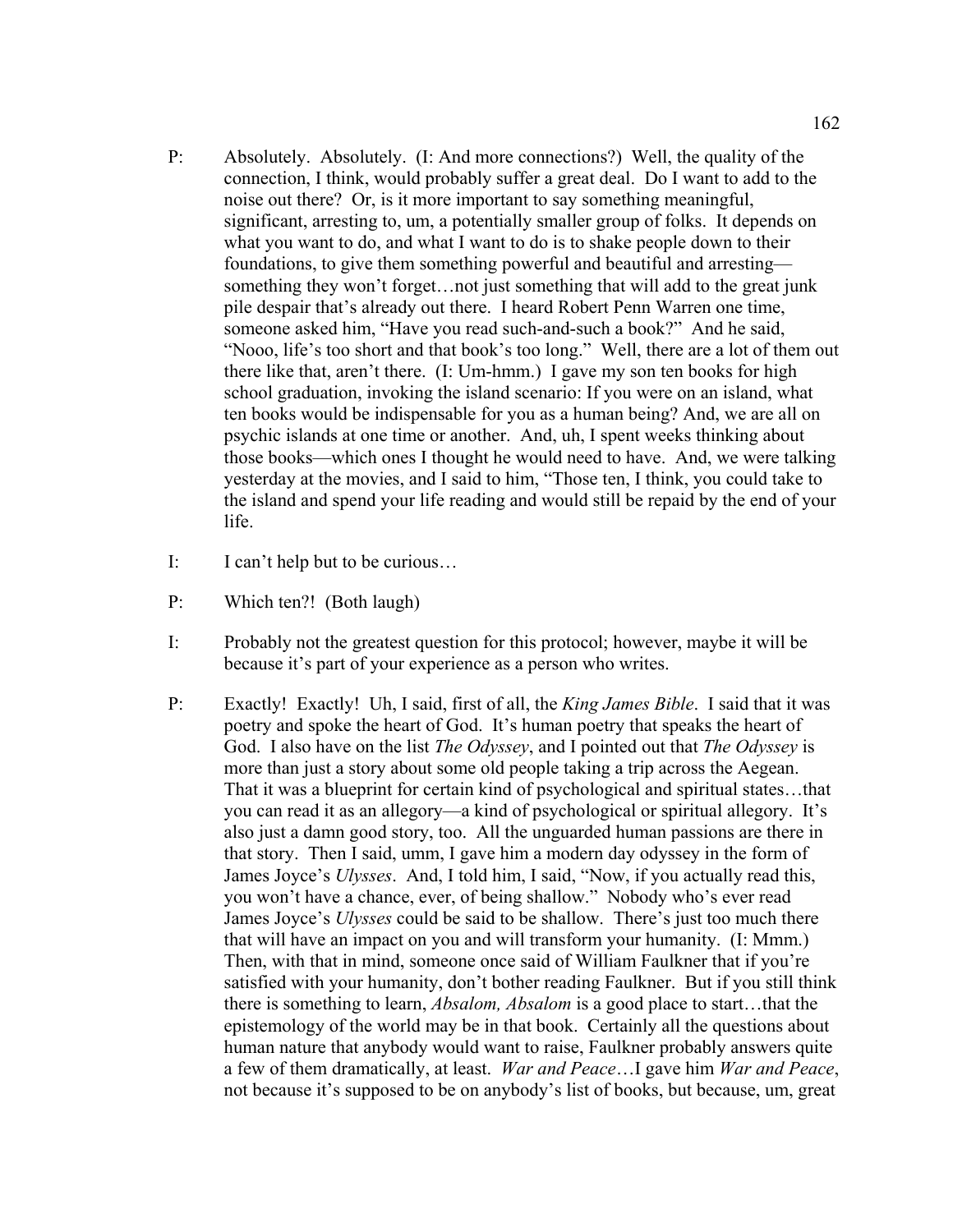stories are usually about ordinary people in extraordinary circumstances. That's certainly what that book is about. Tolstoy understood that. I also gave him the complete works of Shakespeare. If you fall under the Bard's spell, you will never be the same again. (I: Absolutely.) Uh, all of these things, by the way, do something to the circuitry of your brain. (chuckles) Uh, they imprint experience in an indelible way on your brain, but they're more than intellectual exercises. I had, um, *The Adventures of Huckleberry Finn*. I told him that the absolutists and the relativists had both misread it, but that Huck and Jim would steer them past their prejudices. I also had (pause) Jane Austin's *Pride and Prejudice* because men's and women's ways are different. And a book I especially love is Zora Neale Hurston's *Their Eyes Were Watching God* because we don't all see with the same eyes, and it's important, sometimes, to borrow someone else's vision for a while. That's communal, that's community. She speaks across the barrier for me: the barriers of race, class, gender…That's true genius. And, she doesn't forsake her experience, simultaneously. That's what I mean about audience. Umm, I love Langston Hughes's poetry. Now, you may say, "Well, how can a white, southern male even understand all the codes in Langston Hughes's poetry?" A case could be made that I don't, I suppose; but, I think I do: Not because of me but because of *him* and his ability to reach across the gulf without, in any way, denigrating the integrity of his experience or the experience of his people. That's genius, isn't it? Somebody who gives us something that did not exist before that reaches across chasms that were thought to be so wide and deep that we couldn't possibly make connections with people unlike us. That's what I would ideally like to do in my work is reach across the chasm (I: And make those connections.) Exactly.

- I: You say this ability to make those connections (P: Um-hmm.) is something that has taken you some time to become better (P: Absolutely.) and is a process that you see continuing on (P: Absolutely.) until you…
- P: Give it up! Give up the ghost! (laughs) Until I have "shuffled this mortal coil," I suppose I will doing it. Again, I can't imagine not doing it. I suppose that I could have some sort of, uh, something could occur that would limit me physically that would keep me from writing. But, uh, I can't imagine just giving it up.
- I: It would have to be something external to prevent you (P: That's right.) from writing. (P: Right.) You don't think it will be ever be a choice…(P: No! No.) because it can't be a choice?
- P: Not any more! At one time it could have been. I remember a time when I was young, uh… oh, I had plenty of days where I wondered, "Is this what I should be doing?" I think every—*every*—young writer has days where he or she wonders, "Have I strayed down the wrong path?" And some have sense enough to turn around and get out of the woods. (Laughs.) Some just go on. I remember one day thinking, "I've invested so much in this, I can quit now or I can continue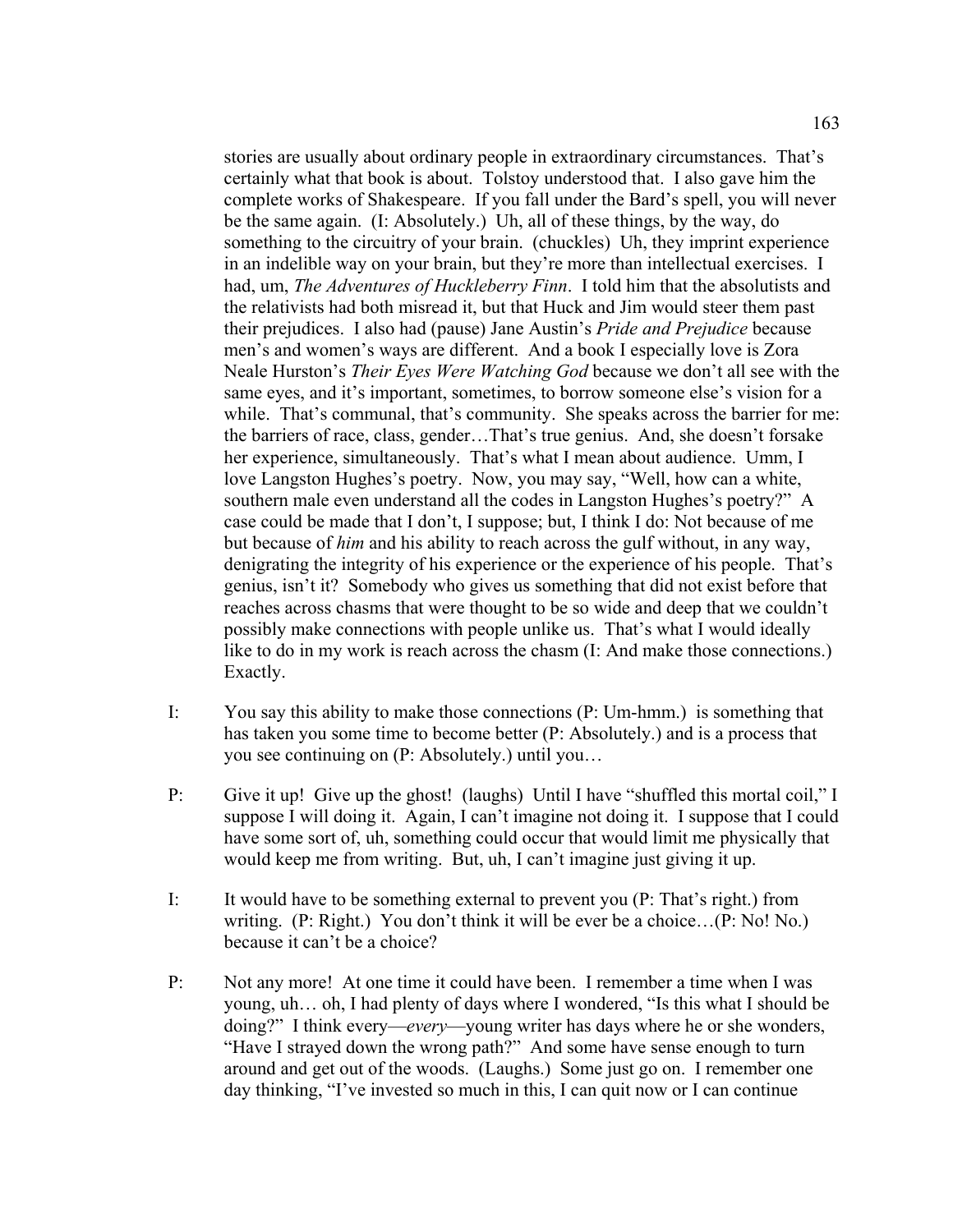without any certainties, without any assurances, now, what am I going to do?" And I made a conscious choice in a moment to keep doing this no matter what. (I: "This" being the writing?) That's right. No matter what. And you do make sacrifices. Uh, I could have been some tyrannical lawyer somewhere and made three million dollars a day: I'm bright, argumentative, and thorough. Uh, I think writing is far less harmful. (Laughs.) That doesn't mean it isn't dangerous; it is. But, uh, it is ostensibly less harmful to people than a whole tribe of lawyers assaulting them and their sensibilities. So I think I made the right choice, BUT your family, if you have a family and they're around you and you're a writer, they're aware of the sacrifices that they make on your behalf. I've never been on a vacation when I didn't write. Now, I try to be considerate and I get up early and write so that I can be a human being the rest of the day. (I: Okay.) But, it's a very, very hard balancing act at times—You know this: You're a father, you're a husband, you're a teacher...all of the things that I am. You know how hard it is. You know that as Walker Percy says, "You go into that place where you orbit" that transcendent place of intense concentration where time looses all meaning. You have this hyperawareness, and then you're supposed to come back and be an ordinary human being—you're supposed to come down because you have to pick up the kids at three o'clock. Right? Now, how do you manage that? Well, some people don't manage it very well. Some people are irritable, some drink, some do drugs, some beat their wives…Um, I try not to do any of those things, certainly not to excess, but, uh (P. and I. laugh.) But, it seems to me that, uh, once again, that orbiting is a precarious situation for a writer and the people close to him or her. It must be terrible being married to a writer, even a good one. I tell my wife, I say, "You know, I orbit very well." I come down pretty well. I've trained myself to be able to "shut it off" and to go do ordinary things. But, we both know that you're always a writer. You're never not a writer.

- I: Could you explain to me a little more about that, about your not "shutting it off"?
- P: I don't think you can after a certain point. I think your whole orientation, your whole awareness and consciousness, is geared to seeing the way a writer sees and hearing the way a writer hears. I don't just engage people without the prospect of thinking about how a writer sees an encounter. Will I use that encounter? When I look out on the landscape, I'm not just enjoying its beauty, I'm thinking about how I'm going to recreate that beauty with language. I'm already trying to put that scene into words. When I hear people talk, or overhear people talk, I hear it as dialogue between characters in a book. In this interview, I'm trying to be as precise and deliberate as I can be because the medium here is language, and I want to say something important—something that you can use that gives some insight into the process. So there's a quality of deliberation that a writer takes to every experience, realizing that there are two experiences going on simultaneously: the one he is having and the one he may create from the one he's having. (I: Mmm.) So, I'm never not a writer. I write in my sleep. By the way, I don't keep a dream journal or any of that sort of thing. If the dream is important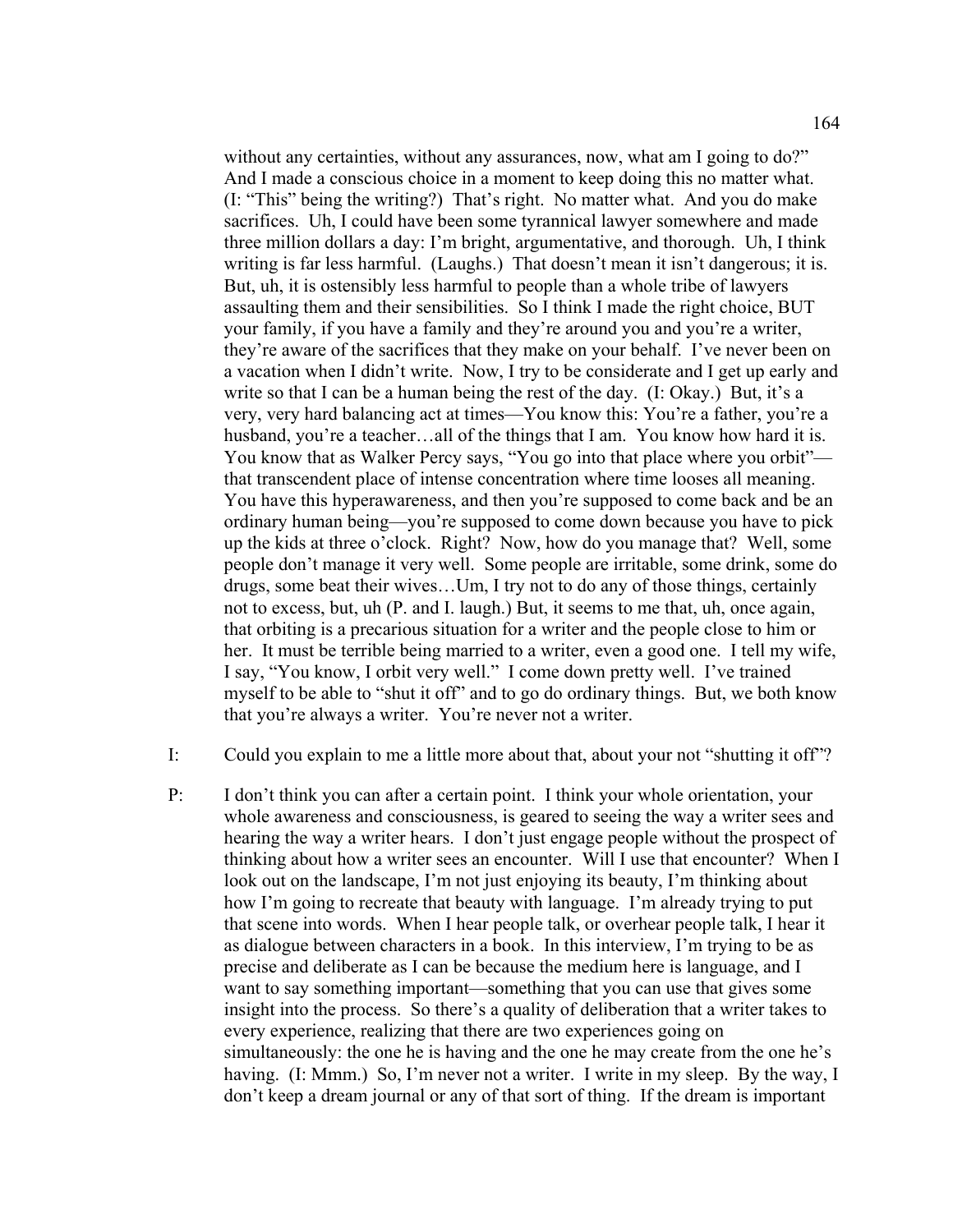enough for me to remember, I'll remember it—I'll work it in, and I usually interpret my own dreams and why they're significant. My unconscious is pretty primitive and tells me when I'm doing something stupid or not. And, uh, I think, um, that you're always writing if you're a serious writer. You get to the point where you can't not do that. It is a habit of being.

- I: Even though you can engage (P: Oh, yeah.) and have to (P: That's right.) because going back to "Lilith's Daughter" you were looking at a newspaper (P: That's right.) and engaging—using your words here—when you engage, your engaging, actually, on two different levels: On the level of person-to-person…
- P: Right. One hopes a kind of empathy. Right? And at the same time, how do I translate that empathy into an expression that will, again, touch a number of people…that will be "communal," ultimately. (I: Right.) I could have left Melisha Gibson in my mind. I could have forgotten that incident. Goodness knows that there are thousands of others I have probably forgotten that I should have paid more attention to but I didn't in that particular case. So, one of the things you do as a writer is learn to trust your instincts. If something is tugging at you, there is a reason why. There's a reason why an image, uh, an idea keeps recurring. You probably remember places in your childhood, scenes that come back with almost photographic clarity. There's an image to me—sometimes I try to fantasize about some sort of Utopian place where I can go and calm myself, you know, the way the "how-to" books tell you you should. (Both laugh.) And, uh, it never works for me because I always end up in my grandfather's yard in the country and, uh, surrounded by rattlesnakes and copperheads because he caught these snakes and kept them in cages and would take them to the fair each year. So, the snake is always in my garden, I guess, isn't it? Both literally and symbolically. I can't manage to create, um, a paradise of sorts in which the snake isn't there. He was crazy, of course. (I: Your grandfather?) Yes. And mean. I ask him when I was a child, "Why do you keep those snakes?" He said, "Well, only my friends come to see me." He said, "If you keep snakes, only your friends will show up." He didn't have many friends.
- I: It comes to mind that in your collection of poems snakes come up often.
- P: They are there, aren't they. Uh, I have a poem called "Snake." George Scarborough said that's the finest poem about a snake since D. H. Lawrence. I appreciate that praise—I don't know if it is or not, but, um, snakes do come up. Worms come up, I have worms, I have my grandmother milling around with worms, and at one point, of course, I have a poem called "Shark," which is again about a threat, something threatening coming up out of the abyss. Uh, those poems are really poems about anxiety, I think.
- I: Then there's the poem that begins something like, "The poet sits in the mouth of the serpent."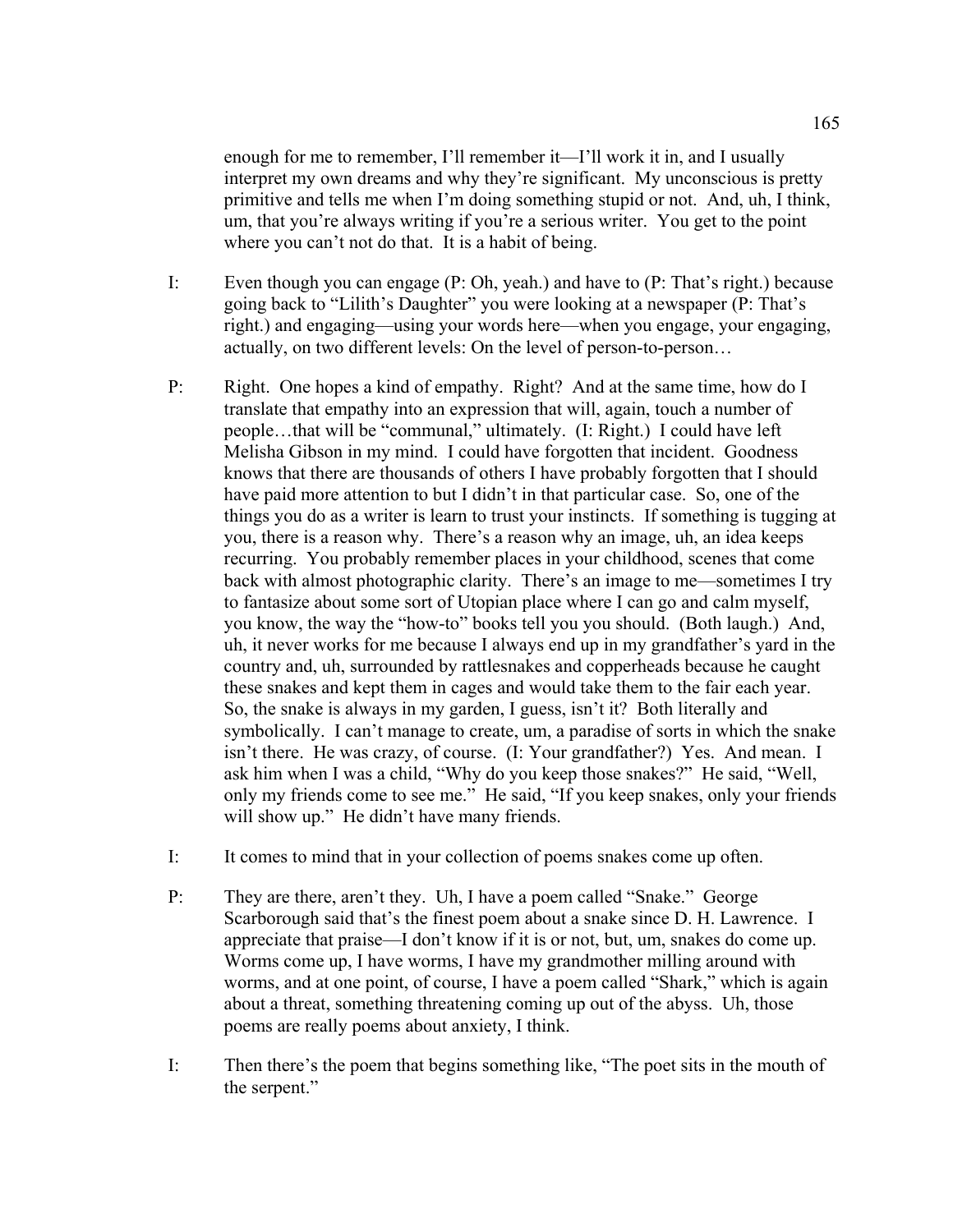- P: Oh, yeah, I forgot about that one. "Down in the mouth of the serpent." The serpent, of course, is an object of fascination. The serpent is a symbol of wisdom. So there's always something threatening about wisdom, isn't there?
- I: Sure. Connecting all of this back to your experiences, would you say all of this is part of that baggage of the monkey that rides you?
- P: Yes! That's right. See, I don't see why anybody would want to do this if he or she didn't have that monkey—didn't *have* to. It's too hard. It's *hard*. It requires too much of you in terms of energy and intellect and emotion. Shelby Foote—I keep quoting writers because, not because I'm dropping names but because, uh, they mean so much to me (I: Okay.) Uh, writers depend on other writers. What, I've probably referred to half-a-dozen or more writers in the short time we've been talking, and again, it's not because I'm dropping names. It's because they have said things that mean something to me and help move me along. I am indebted to them. Umm (long pause) (I: Shelby Foote.) He said, "No one wants to hear this, but the one characteristic a writer needs most, that is often overlooked, is intelligence." You have to keep so many things in mind at one time. (I: Yeah.) People like to think that writing is some unreflected activity, and, uh, it's not. That somehow you're just this, uh, container. I don't think that's true, I think it's an enormous activity of engagement, and it does require great intelligence to do it well. You have to keep so many things in mind simultaneously, things that are often contradictory, opposing tendencies: Keats's negative capabilities, Shakespeare's ability to keep opposites in a state of tension, of suspension. And, that takes a mind that is alert and active and aware, and again, writers being human, sometimes you're more tired than at other times, sometimes you're sick, sometimes you're just "off" for whatever reason, you're not centered. And you just work very *hard*. This is too hard to undertake it without the utmost seriousness. I was at a party one time and a neurosurgeon told me that he had a lot of interesting experiences as a neurosurgeon and that he was thinking about becoming a writer so he could write them down. And in smart-ass fashion I said, "Well, you know I've always thought I'd like to be a neurosurgeon. I may take that up in a couple of weeks." (I. chuckles.) And he looked stunned and then immediately, uh, became angry that I had exposed him as a fraud. I mean, how *dare* he depreciate what it's taken me thirty years to learn to do. So I put it on a level, uh, at which we could both have mutual understanding. It's a lot harder than, um, almost any activity I can imagine, and I've done other things. Goodness knows, teaching is hard. You're always a failure. You're always rising out of the ashes, aren't you—Phoenix like. Writing is even…even, uh—it takes its toll. Sometimes people can't do those two things together: teach and write. They draw from the same well, and the well runs dry sometimes. So, you have to those periods of…gestation, you have to let the well fill up again, you have to do things that will—for me, usually, that's reading—reading other people.
- I: That brings to mind a question. You talked about being indebted to writers (P: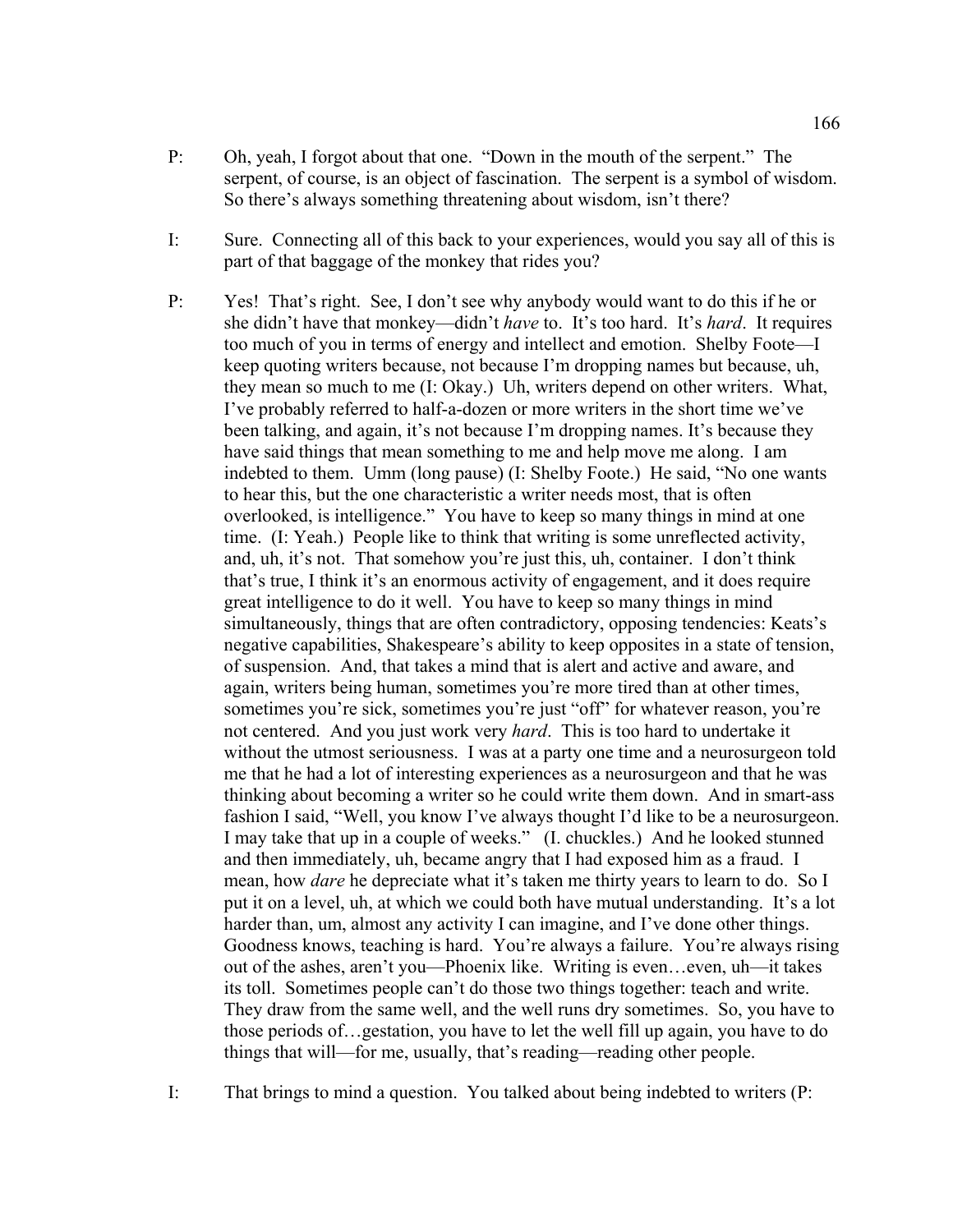Um-hmm.) and how they helped "move you along," (P: That's right.) and you have just talked about learning, that it has taken you thirty years to learn. Would you talk some about your experience of learning to write? What that means to you.

- P: I was heartened one time to hear that William Faulkner, sitting down there in that little study in Oxford, Mississippi, would read for thirty minutes and put the book down and write for an hour. And then pick up the book for another thirty minutes…and you certainly see examples of appropriate literary theft in his work. We do not develop as writers in a vacuum. Uh, now, that doesn't mean you have to imitate everyone who has ever written, but what it does mean is that, uh, the more choices you have available to you as a writer, the better writer, presumably, you can be. And, those choices are the works of other people who influence you at various times. Your history as a writer is your history of what you've read. And, how did I learn? Well, I learned by reading people who spoke to my condition at various times in my life. And, I can see their influence on me, but I was also aware that I had a story to tell. And, I would borrow techniques. I sometimes pick up a book just to see how an author manages a flashback technique. Nobody writes flashbacks better than Flannery O'Conner. Or maybe first-person point-of-view. I need to see how a writer can sustain first-person point-of-view so I might look at Walker Percy, you see. And, if I know these things, I can simply pull the book off the shelf and remind myself how this writer did it so that I can, uh, not steal lines and phrases and passages, but techniques—a way of doing, a way of seeing. So I borrow those.
- I: So, to learn the mechanical aspects of writing, you read?
- P: Absolutely. And study, again, with that dual vision we were talking about earlier. I don't read a book the way a reader, an ordinary reader, does. I read a book as a writer does. How did this writer accomplish this page? How did this writer create an illusion so credible that I forgot that I was looking at the craft? That's real craft to be able to do that. So I go back and study that page. I never read a book—not in years have I read a book, uh, in which I did not have pen in hand. I don't know how to read without a pen in hand.
- I: What do you do with the pen?
- P: I remark in the margins what the writer is doing and how the writer is doing it, how well or how poorly is accomplishing a particular effect.
- I: Essentially creating a dialogue?
- P: Exactly. I'm responding to the…that's my response. It certainly is. So, uh, I have learned a great deal from the people I've read over the years, and, uh, I'm amazed, I'm surprised at times, I go back and read something I've written and I'll hear a writer's voice in that. For example, my poem "Mowing" is a self-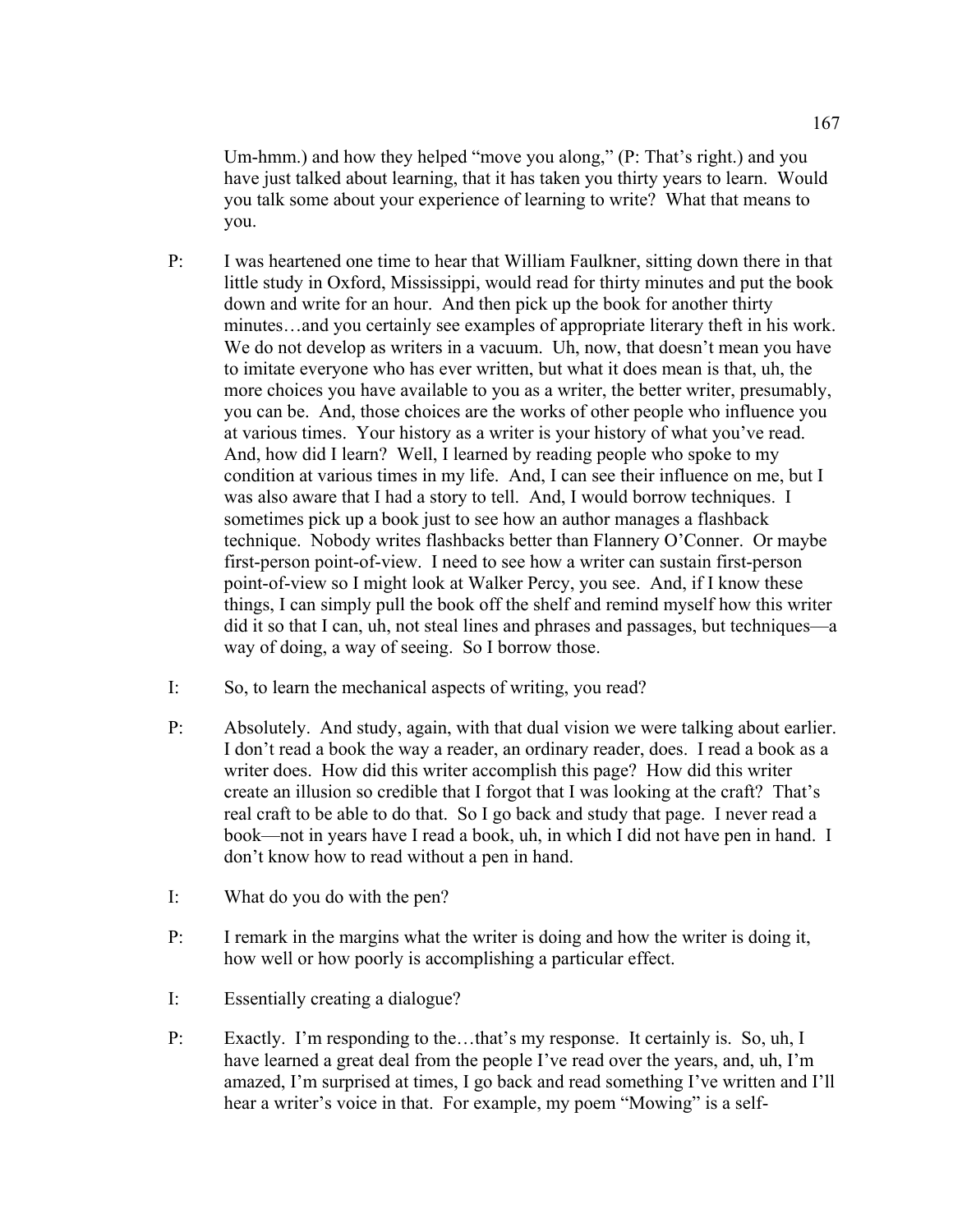conscious response to Robert Frost's poem by the same title, only where he uses the iambic line to create the sway of the scythe as it's cutting in the higher grass, my poem, necessarily, must account for different technology. I'm using the lawnmower. So, um, the motion of the lawnmower is going to be very different from the sickle or the scythe. So my line breaks are different, the sounds are different. But I couldn't have written that poem as effectively, I hope it's effective, as I did without Robert Frost's earlier effort. That's the best homage I can pay a writer.

- I: If we could, I would like to go back to when you said remember making a conscious decision and continuing on. You also said that "writing is something that I have to do." Um, could you talk about how hold those things together in your experience?
- P: (Wrinkles his brow and begins to nod.) Um…that's, uh. Thank you. That's, uh…you've given me an insight now. Um, "holding those things together"…I think I probably made that decision based on whether it would have caused me more despair to quit or more despair to continue. And I guess I thought it would have caused me more despair to quit at that time. And, if you forsake the process, can you ever get it back? I'm sure that thought occurred to me. Writers are a spooky people. They are superstitious. Uh, I have to write with a certain pen, and, uh, I have to have a certain place, and, uh, there are all kinds of habits. They are as bad as third base coaches in baseball. You know, you have all these ticks and rituals that you have perform just to be able to sit down and do it. And, you know when your rituals are being violated. But, I think I must have decided that it would have been more disappointing not to continue than to continue. And, of course, it sounds as if I'm putting the whole thing in a negative context. I'm not, because I can't think of any greater joy—uh, well, there are some. I suppose rearing one's children, okay, loving one's wife. These are joyful things. They're just as hard as writing if not harder. But we're talking about work now, and I can't think of anything harder than writing and more potentially disappointing than writing. But I also can't think of anything for which there is a greater underlying joy. (I: Hmm.) You may not always be satisfied with the results, and God knows that you may not be satisfied that you have the audience you have or *don't* have the audience you *wish* you had, but it's a joyful activity. And it is life serving. You are serving life rather than systems. And, by the way, a lot of writing programs are just systems. (I: Hmm.) Codified techniques for which you get a certificate, a diploma, or a pat on the back or some nominal attention if you complete the rigors. I never took a creative writing course in my life. How many have I taught? Hundreds? I never took one. I tried it one time. I walked into a class, sat for half the class and eased out because I knew I needed to learn what I needed to learn on my own. So, there is a certain stubbornness that a writer has to have, so you don't get caught up in somebody else's game, and goodness knows there is a lot of gamesmanship out there, particularly in writing conferences and in the academy where, uh, writing programs promise all sorts of things. What they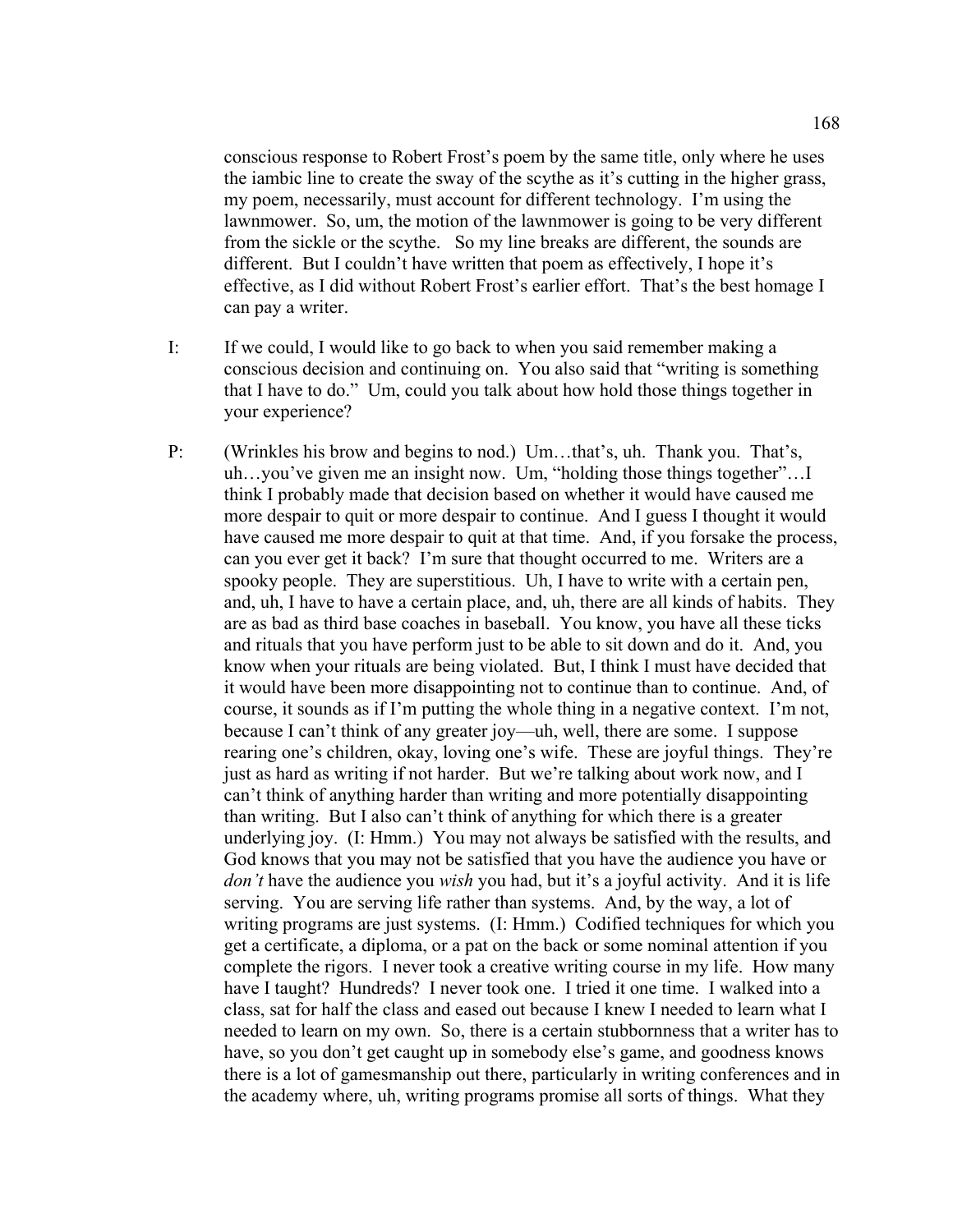actually deliver, I'm not sure.

- I: Getting caught up in the game and being stubborn. Are we talking about not letting the "other" impose too far in one's writing life?
- P: Uh-huh, uh-huh. I've seen students of mine go away to writing programs that damaged them irreparably. They would come back to me and say, "I spent five years trying to write like so-and-so wanted me to. I found out that I couldn't do it. I was disappointed, frustrated; I feel that I lost, not only time, but direction." A good writing teacher has to be someone who isn't attracting disciples, somebody who is trying to bring out the best in that *student's* work so that student is no longer indebted to him or her. And, again, uh, it's the rare person who can do that, I think, because too many people want followers. They want to see themselves reflected in the work of their students. My approach is that I want to see my students, uh, give, uh, create something that, um, makes us all better…that makes us grateful. I want to read something that, uh, speaks to me, uh, and, uh, I don't care who does it. And, if I can help somebody do it, what an honor that is.
- I: Is there anyone for you between the isolation you experience when you write and this larger "other"?
- P: Well, Linda, my wife, is a reader in good faith, and her instincts are unassailable. Uh, there are two or three other folks with whom I share work, not consistently, but, uh, maybe because I think they will be interested in something I'm writing. I probably, when I was less sure of myself, or maybe less delusional than I am now (laughs), uh, I used to let more people in on my process. But one thing I found is that you can dissipate your energy that way. Um, you can't write by committee; you are the ultimate arbiter—you're the ultimate judge of your work. Now, you can't be so arrogant and stubborn that you don't take advice. You need to take advice. At the same time, you have to decide, um, what you've written is what you want it to be. And sometimes, you know, you get into the psychology of readership here, um, you have to trust this person, to whom you're giving the work, to put his or her ego aside and neurosis and all sorts of things, in order to be able determine what you've actually done. Now my wife, of course, is an American literature scholar. She's well read. When she sits down and reads my work, she rarely imposes her relationship with me on the work. She looks at it as a work of literature or a work of art and asks, "Does it work?" Where does it work; where doesn't it work; what would make it better? She is an invaluable ally, but I certainly have some other folks, too. And if I'm working on a particular assignment—I say assignment whether I assign myself or someone else did—if I don't know something, I don't hesitate to ask people. You know, I started out as a young writer interviewing people and writing freelance, and I learned that it's important if you're going to produce a credible piece to know the details. The devil is in the details. So you need to be able to ask people questions. You need to be able to research.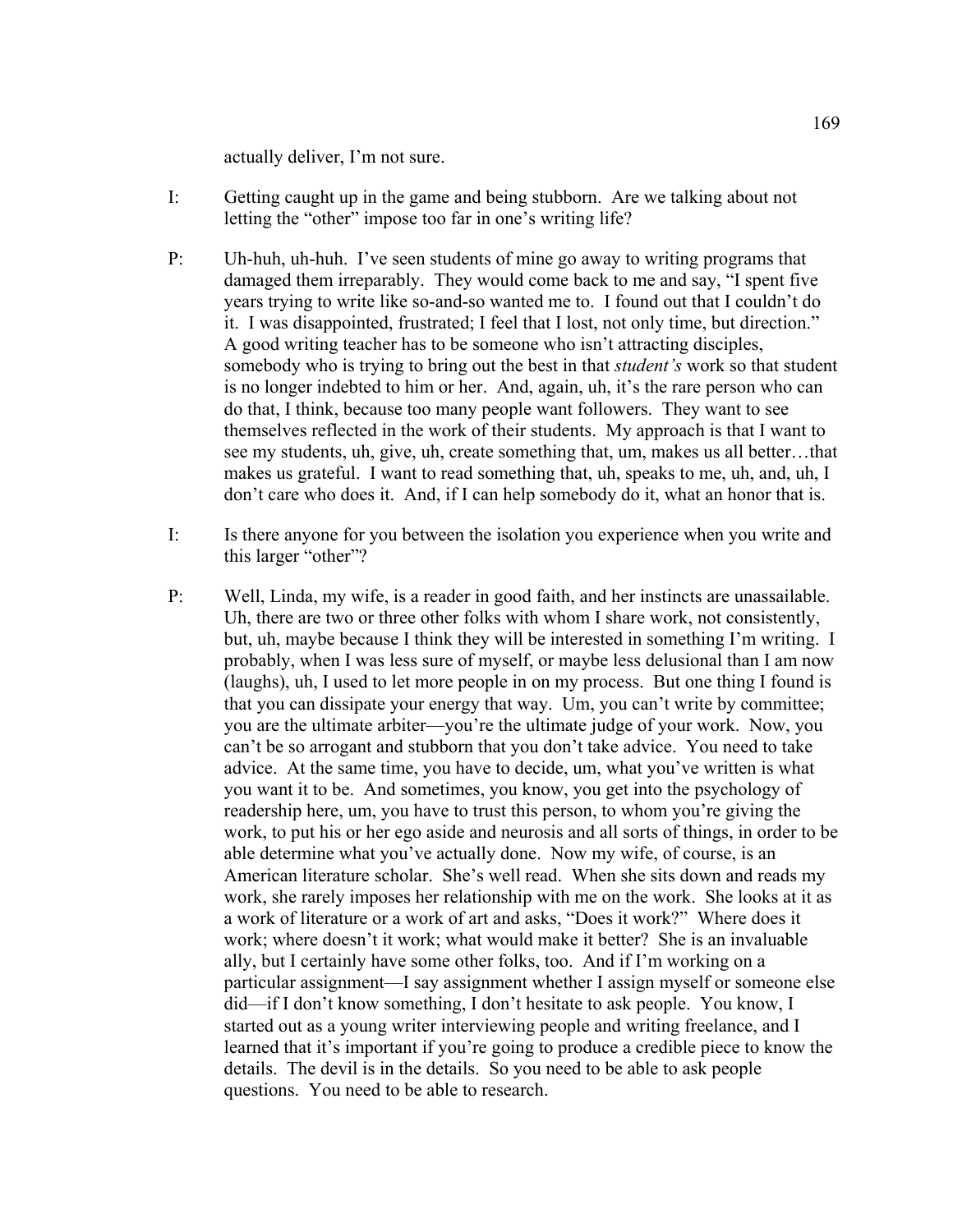- I: You mentioned research very early in our conversation. You mentioned it while talking about "Lilith's Daughter." You had the idea and wanted to know what literature had to say about it. So you began by doing research on it. Could you tell me a bit more about the devil being in the details?
- P: For me, credibility depends on research. Let me give you an example. In my novel *The Deal*, I'm writing about the late…

## (END OF TAPE 1, SIDE B)

 …this book is set in a time before I was born. And, as such, I rely on early childhood memories that are within reach of that time, but I had to do a lot of legwork research. I visited magazines, and a lot of them, just to get a feel for the late forties and early fifties: what people were driving, what refrigerators looked like, um, what people in the magazines wore, what the advertisements looked like, what articles were being read. I, of course, teach literary history and as a historian I know about the major historical events of the period-political events-but I had to look at little stories in the magazines. Um, I also in two instances had to do some extensive reading in order to be able to duplicate the process of lobotomy in the book. There is an excellent book called *Great and Desperate Cures* that I consulted, and it had a very fine bibliography, which gave me additional sources to consult because I wanted to make sure that, um, I understood the operation and all the horrors associated with it. I also spoke to people who had worked inside mental health facilities at that time. I talked to patients so that people who had been patients then, who obviously are very elderly now, so that I could get a sense of what it was like. I couldn't of had a better moment then one I had at Borders reading back in the fall when Dr. Robert Zander, who had formerly been head of the clinical department at U.X., got up and said to me, "You got it! How did you get this so carefully?" He said, "I was in state mental hospitals at this time, and I want you to know that you have everything—there's not a detail out of place here." Well, I couldn't have received a better compliment than having someone who had worked in those facilities at that time tell me that. I felt like I did my homework well. If Dr. Zander can say, "You got it," then I must have had it. (I: So he confirmed…) He confirmed that. Uh, likewise, I have a character who is, who was in real life, Tennessee Williams's aunt. She's an inmate at the asylum. I had to do a great deal of research to find out whether she could have been there or not. Chances are she wasn't there during the exact period of time I was writing about, but I do know that she was an inmate at Eastern State—that a good many of the Williams family ended up there at one time or another. And I do know that Tennessee Williams thought, I believe, to his dying day that his sister had been lobotomized at Eastern State. I heard him talk about this years ago before his death. He said that he loved East Tennessee, but that—for its beauty, its scenic beauty—but that he always felt appalled whenever he was here because his sister had been lobotomized at Eastern State. Now, when I started doing my research I found out that she was at Eastern State, but they moved her to Missouri to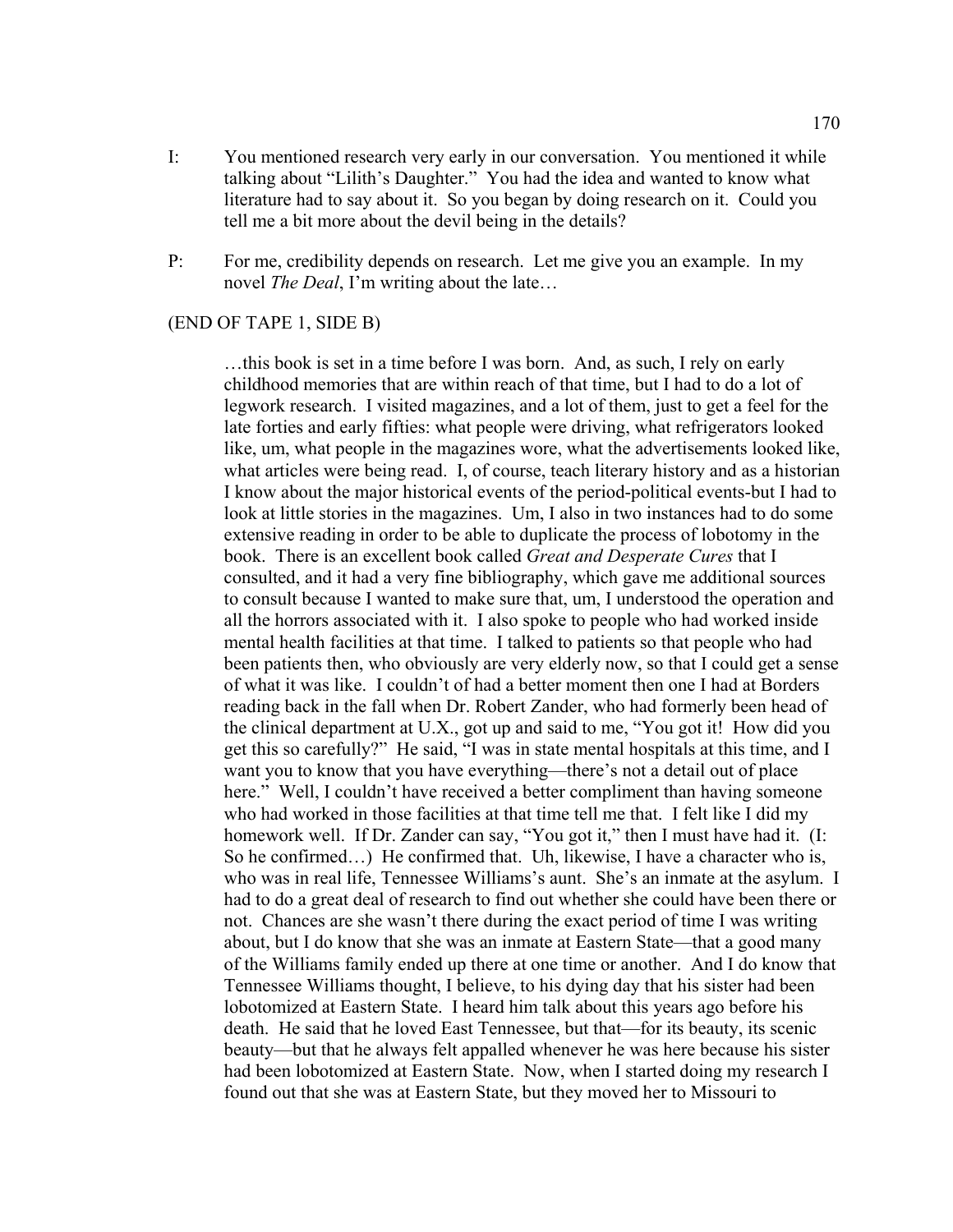perform the lobotomy. They later performed lobotomies over here, but, uh, I think to his dying day he thought that they had performed the operation over here. He was in New York at the time. So, I had to do my homework. Little things. Um, I had in my first draft an old fashioned tape recorder and the reels were going the wrong way. Well, an editor caught that. That's a little detail that you want to create a seamless illusion for your audience…a flawless illusion. So, all of those things are important. The research is incredibly important, and by the way, the research gives you ideas that you didn't have when you started the project. (I: Through "dual vision"?) Exactly. Exactly.

- I: The research begets more ideas. I'm also struck by how so much is involved in an act of writing. You begin with a story, but the story requires research. Then when you write there are certain times and certain places, but you walk around constantly living while observing to get more ideas. And most everyday there is a minimum of words you produce. There seems to be so much more in your experience of writing than just sitting down and the physical act of writing. For you, it seems to me, writing…it's a life.
- P: It's an act of being. That's right. It is an act of being. Um, it is a way of life… *A* life, you're right. It's inseparable now from who I am. I don't wake up and think, "Well, I'm a writer." I don't have to do that. It's as close to me as my skin.
- I: Another part of your life you mentioned "meditative silence," and you mentioned phrases such as "gnawing at me" and "a tugging." Would you talk a little more about the writing, such as "Lilith's Daughter," the writing that is done in your head and the meditative silence?
- P: Everything in our culture militates against what I'm talking about, that meditative silence: the routinization of life, the emphasis on McDonaldization, efficiency. I mean, how often do you find somebody who says, "Oh, I have time for that" and means it? And yet, one of the conditions of writing is this leisure, this looking like you're not doing anything, but you are. You are engaged in that meditative silence. You're observing. Uh, you're, uh, in a kind of place of hyperawareness. It seems to me that writers have to work very hard not to get caught up in all the regimens of life that other people accept normally. Let me give you an example. Years ago in an interview in *Esquire*, Walker Percy talked about how he wrote during the mornings and then he would go and get a haircut, let's say. Try to be an ordinary human being, right? Come down from orbiting. And the barber would say, "Dr. Percy, what do you do?" And he would say, "I'm a writer." And the barber would respond, "No really, what do you do?" And Percy would say, "Nothing." And the guy was satisfied (Laughs) with that answer. Nobody knows what you do if you're a writer, but if you're a good-for-nothing, everybody can sort-of understand that at least. But part of being a writer is being "good-fornothing," not being so caught up in "things" that people think are important— "Getting and spending, we lay waste our powers," as Wordsworth said—making a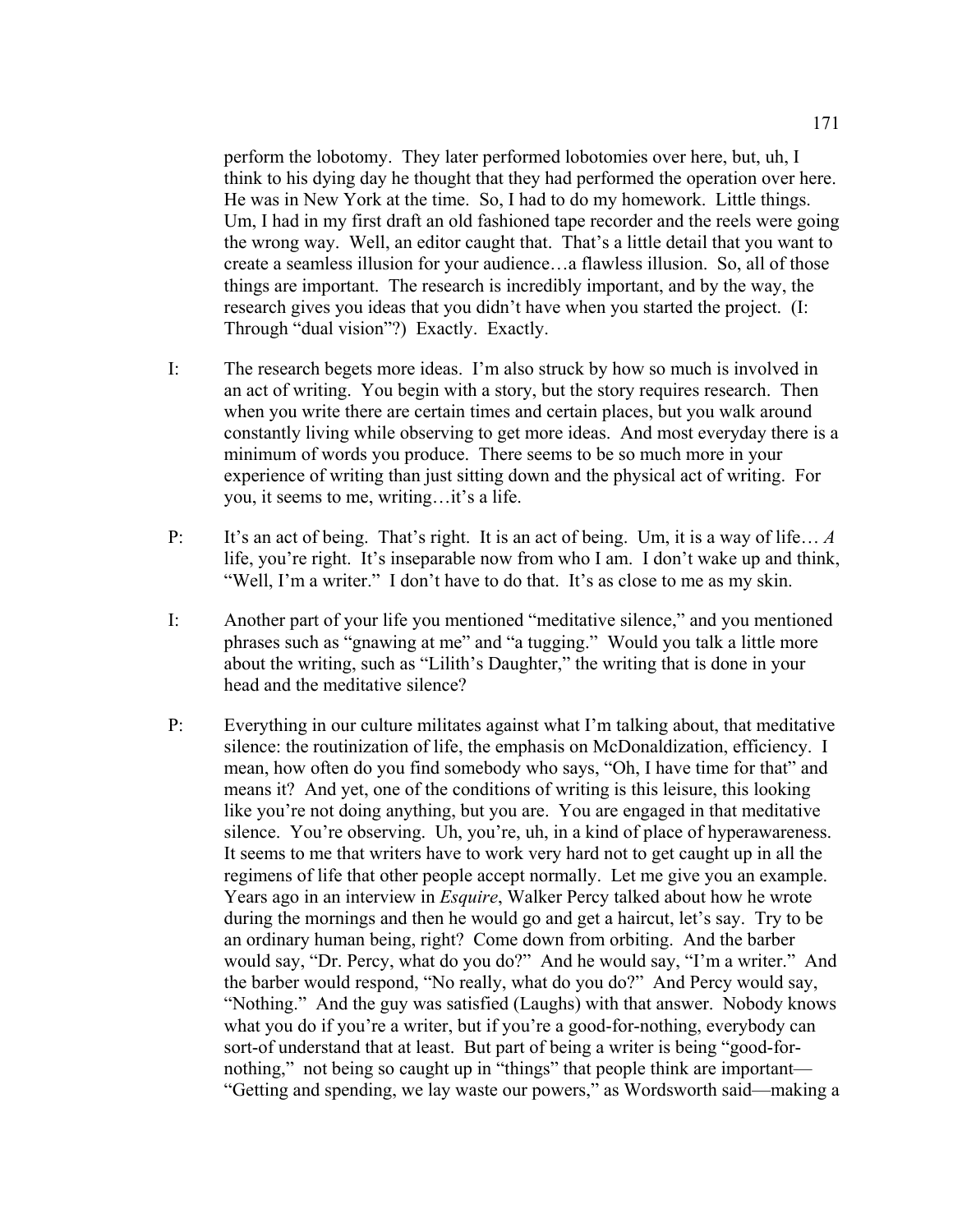living in the most ferocious way possible. And, so, you've got to be able…one of the criteria for being a writer is having some leisure, and by leisure I don't mean the way most people spend their time in leisure, which is just more frenzied activity—let's go have a vacation…by god, we *will* have fun—but rather sometimes doing nothing, being in that state of awareness, that state in which you are not trying to make anything for profit, you're not trying to meet a deadline, you're not trying to convey a certain amount of information the way we teachers are expected to do so that we have outcomes. In fact, you can't have an outcome at all. You can't predict where it's going to go, where the mind, the unreflected mind will take you, at what point it meets the reflected mind. I mentioned Percy. I had the good fortune to talk with him on a couple of occasions, and one time we were talking about a writer we knew in common. And, uh, this was somebody who was always going to write something first thing tomorrow, always going to write a best seller tomorrow, just as soon as he got around to it. And Percy said, "You know what he needs?…a good case of Alabama lazy ass." In other words, he was so caught up in the writing life that he never got any writing done because he couldn't disengage himself from activities and the frenzy associated with the arts. I mean writers can be just as bad about that as anybody else. I tell my students, "Don't talk something to death. Don't go tell everybody what you're working on because you lose the energy. You won't want to write it then. You've got to have that sense of being full, and it's got to spill out there, and you're ready to get it written down. There's a certain quality of secretiveness about it." A lot of writers don't like to talk about what they're working on because they think it hexes them to do that. And, um, I understand that. It's that you don't want to spoke the muse. You don't want denude the muse. You don't take her clothes off. You leave her alone, and let her display herself in her resplendent glory and, uh, you don't analyze the process so much that you destroy it. (I: Yeah.) Now, for me, um, that meditative silence then is also a metaphor for a certain kind of doing nothing while doing everything. And I'll tell you, one of the reasons that I write fiction is that you can put it on a schedule, you can get three-hundred words a day, which is a page. Then, you know, in a year you have three hundred pages and you have a novel, right? Poetry is different. You can't put it on a schedule, and it's far more harrowing, then, to write a poem then it is to write a piece of fiction. I think that's why it takes its toll on people who are just poets, who write only poetry. Lyric poets kill themselves with some significant regularity. I determined that years ago when I was young and thought, "Well, hell, you know, I'll be a novelist too." (Both laugh.) Artists, visual artists don't do that; they live to be old people. Novelists tend to live on up into the years, but if you remain a poet, you're always mining the depths and that's tough on body and soul. I have a poem in *Night, Child, and Morning* about my son asking me why I haven't written any poetry lately. You cannot write poetry and live a regimented life. You've got to be able to be "good-for-nothing." And, one of the things I'm doing right now is getting back into the habit of being good-fornothing. I think I lost that for a while. I was writing so much on demand. The good thing about that is that you produce. In five years I've written, um, lengthy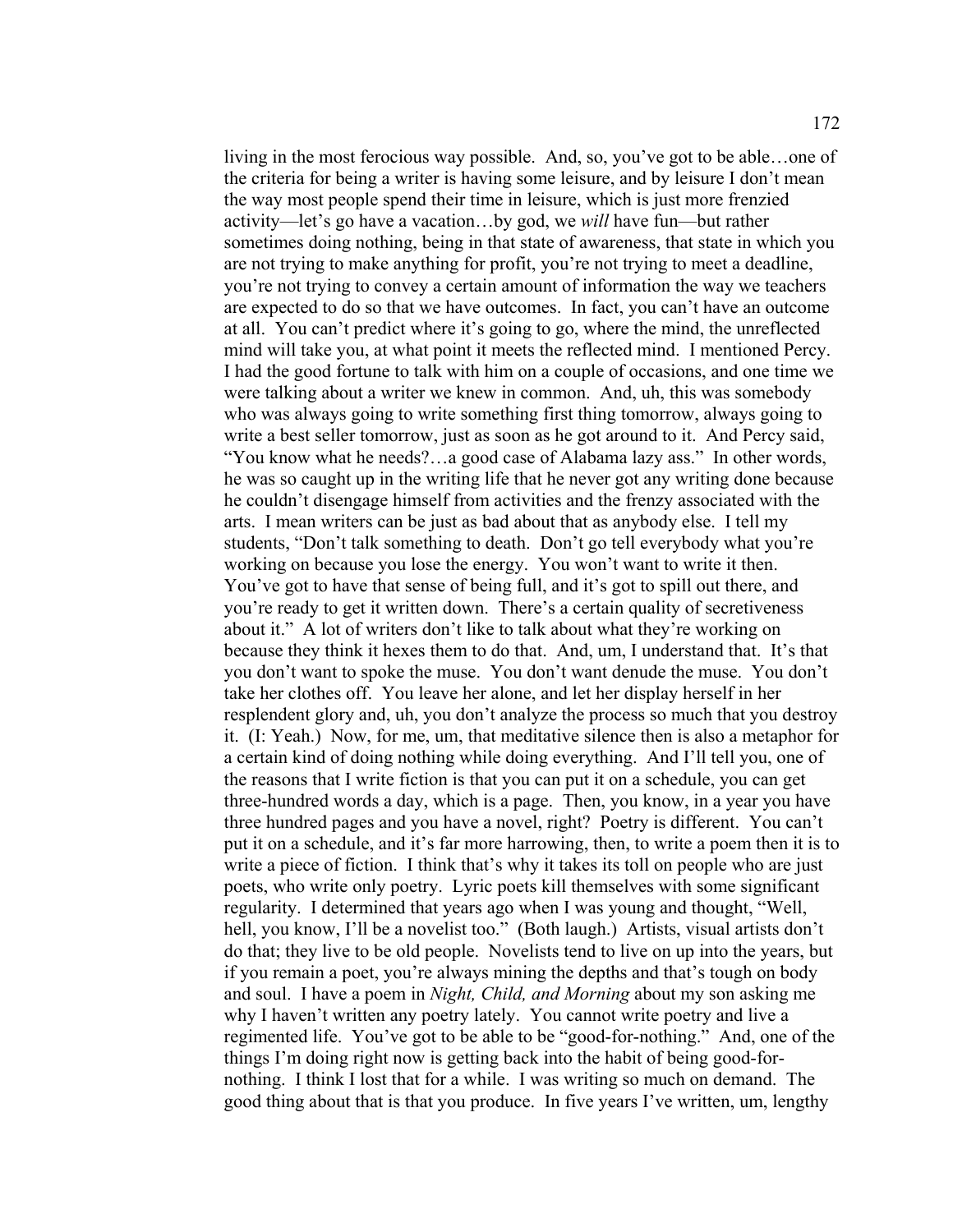introductions to an anthology of Southern literature, I've put out a book of poems, a novel, um, and numerous articles, so I can't say there isn't something important about, about habits of workmanship. But there's also the other side to that and it's that there are some things you can't write without that leisure of the mind. And, as I say, it's hard to teach five classes and find that. I try to make sure that those activities feed one another as much as I can. You know, I give assignments to my students that I do myself so that I can have the excuse to do them.

- I: Right. Something you mentioned you wanted talk about more, early on, and I wanted to make sure you had the opportunity to go back to that statement. You said that conclusions had always been hard for you, and we were specifically talking about "Lilith's Daughter." I don't know if you want to go back to that or not.
- P: I'll be happy to say something that I think is helpful or might be helpful to young writers is to know yourself as a writer. Do not have illusions about yourself. I know that I tend to rush conclusions. Again, I'm fifty years old and you would think I would learn not to that. Well, paradoxically I have learned not to do that by being aware that I do that. So, one of the things that I'm careful about is not to get in a hurry when I feel the end of a project coming on. I rewrote—out of this knowledge of myself and my process—the last chapter of "The Deal" three times before I was satisfied with it. And I'm much more satisfied now than I was with the first conclusion I wrote. Uh, I knew…there was this vague and gnawing sense that I had not written the best conclusion that I could right just yet, and I was tired. Part of it is that you want to finish the thing, (I: Sure.) especially if it's a poem because it's one of the odd paradoxes of being a poet is that you're not a poet unless you're writing a poem buy while you're writing a poem you want to get the thing done so that you can no longer be "poet," you don't have to be a poet anymore. But, writing fiction, again, is different. I'm a novelist all the time…a novelist all the time. Um, I know where I'm going to go tomorrow because I made marginal notes this morning about where to go tomorrow. I never stop that I don't know where I will pick up tomorrow. I make notes to myself; I don't trust my memory. (I: Yeah.) So, um, that gives me a sense of anticipation, a willingness to sit down tomorrow and do it again another day because I at least have an idea of where I'm going. Umm, in poetry that isn't always the case. You finish the poem, now are you a poet? Well, I don't know. You know, you may never write another poem. Right? (Both laugh.) And that causes some anxiety, too. I think…(long pause) that they're same process but one is more intense than the other—more intensified than the other. And, uh,…if I know that I'm rushing something, I consciously slow up. I know that that's a weakness I have. By the way, it's like playing basketball. You remember when your coach told you, "Well, don't just do lay ups from the right side; learn to do them from the left side, from the weak side." So you *hone* your strengths, but you also bolster your weaknesses as a writer—exercises, practicing things. Um, creating little exercises for yourself that will put you in your weakness so that you have to, uh, learn those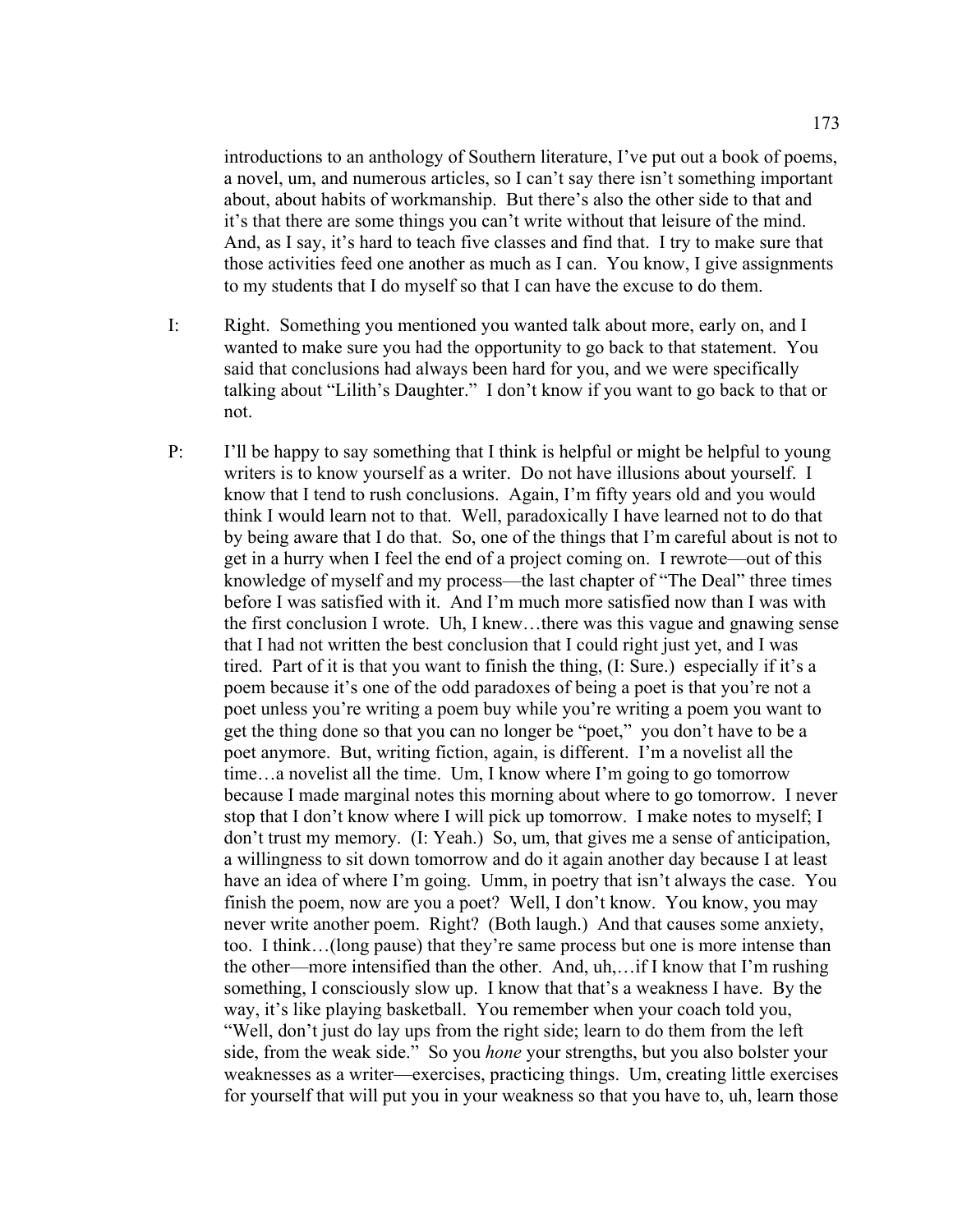skills. Too many writers learn how to do one thing well and just keep doing it. Umm, I don't want to do that. I want to examine the shadow side, too, and know what my weaknesses are so that I can make strengths of those.

- I: That includes branching out to other genres?
- P: Oh, absolutely. Absolutely. That's why I made the qualification early as we began talking that I'm a writer. I'm not "a" poet, "a" novelist, "an" essayist, "a" playwright, I'm a writer, and that covers the gamut. Uh, I know people, I know poets who don't write prose, who can't write prose or say they can't. Uh, I think if you can write, you can write. You may not write as well in one of those genres as others, but, uh, I've certainly tried to write in them all—have written a great deal in all of them.
- I: What you're talking about reminds me of what Robert Penn Warren said, "Poetry is the great schoolhouse of fiction." (P: Yeah. It is, indeed.) Now you are saying that one form of writing informs the others.
- P: Yeah, isn't that the case. You know, it's interesting, Warren is the only American who won Pulitzer prizes in two literary genres: poetry and fiction. He certainly knows what he's talking about. Read the first page of *All the King's Men*. If you don't think that isn't the sure hand of a poet writing. And you don't sit back and say, "Oh, this person is being self-consciously poetic."
- I: Okay, well Fugitive, let me go back through and touch on some of the things we talked about today. If there is anything missing or anything more you want to add, please jump in. (P: Okay, go right ahead.) We began with talking about "Lilith's Daughter" and how the poem was basically a response to an article you had read while in Washington. It was a case that was somewhat local to us as it happened in Cleveland. This occasion was more or less your birth (P: That's right.) as a writer. Um, the gestation period for that poem, interestingly enough, was nine months, and you were aware of the irony of giving birth to yourself as a writer with a poem about a dead child. (P: That's right.) That experience put you on a path of how you identify yourself. Then we got into the phrases of saying "something meaningful," (P: Um-hmm) having a monkey on your back," being certain that with any writing you do you are "emotionally and spiritually invested." (P: Right.) Um, that another aspect of your experience is this constant "gnawing," and that there is this "tugging." Within the context of this going on inside there is also this notion, in your experience, that the writing is "not just for me." (P: That's right.) It's for others.
- P: That's right. You transform that impulse: the personal impulse or the therapeutic impulse into something larger that connects with other people's experience.
- I: And the idea of connection, connection, connection came up repeatedly. And it seems to be between the experience "impulse" and the "other" you give over to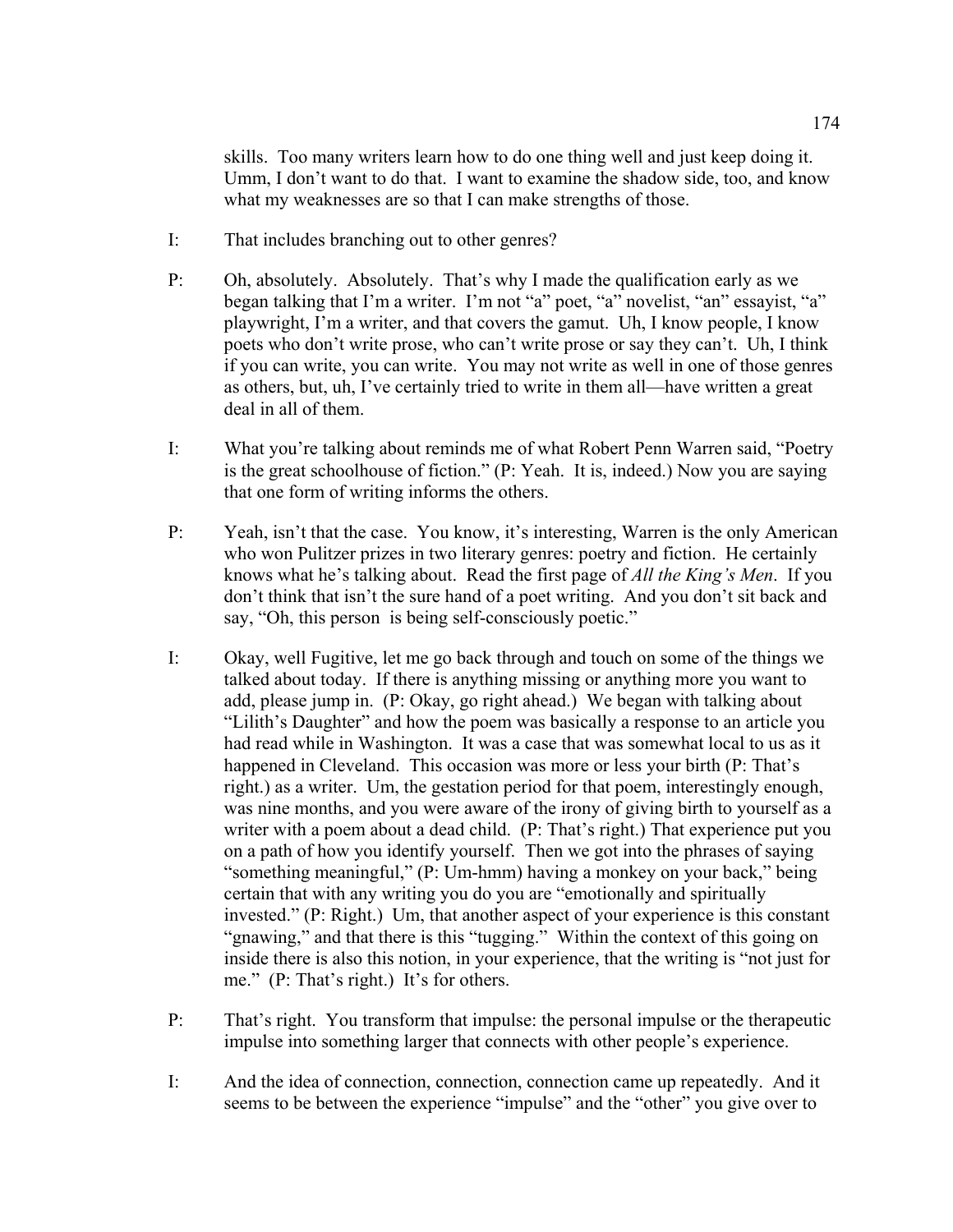craft—that that's where the writing is shaped and honed in order to go out. So, craft seems to bridge the impulse of self to the "other."

- P: That's right. That's very good. Well put.
- I: It's all your ideas, your words. (Both laugh.) I'm just trying to give it back. And what goes along that bridge, to you it is important that the writing is significant, that it "signifies" something. That it is "meaningful," "powerful," that it is "beautiful." (P: Right.) You don't give full responsibility over to the "other" to decide if it is significant or not. (P: That's right. That's right.) Yet, you don't encapsulate yourself and determine by yourself that the writing is significant or powerful.
- P: Exactly. And let me just add then that is the existential quality of the work. The existential dilemma inherent in the work is that on the one hand, you're right, you don't…I do mediate the experience, um, and at the same time I don't encapsulate myself. So, there is that sense of anxiety, if you will, about where that point ends, how's it occurring, what's going on at that point, and you have to be able to risk that, I think.
- P: This seems to be just another one of those tensions, these paradoxes we have talked about. (P: Right.) Several paradoxes have come up. Even the paradox of "I chose" to be a writer yet "I couldn't choose" anything else. (P. laughs) The paradox of time. (P: Right.) The paradox of living in the world, yet always experiencing the world as one you will create. (P: That's right.) At some point after talking about significance, you brought up the idea of silence being just as important as the words themselves. That words are born out of a meditative silence, and this silence is not necessarily what you experience only when you go to your special place, but you mentioned walking and playing with a stick…
- P: And driving. The thing about driving once you learn how to do it, you don't have to concentrate on it every second with the same intensity with which you were learning, right, which lets you drift some. I don't mean that…Uh, I mean, I've never had a ticket, and I've been driving a long time and fortunately never had an accident, but I could today, but the point is that, again, there's a kind balance between the intuitive and the deliberate. So, driving is not a bad place to do some of this, you know.
- I: And you talked about "place," though, as being an important part of that meditative silence (P: Right.) that you tend to write in a very predictable place…
- P: I *like* to. I can't always, but I certainly like to.
- I: and with a predictable instrument, the pen. At some point…
- P: You know, the reason I do that, I feel like I'm making something with the pen. If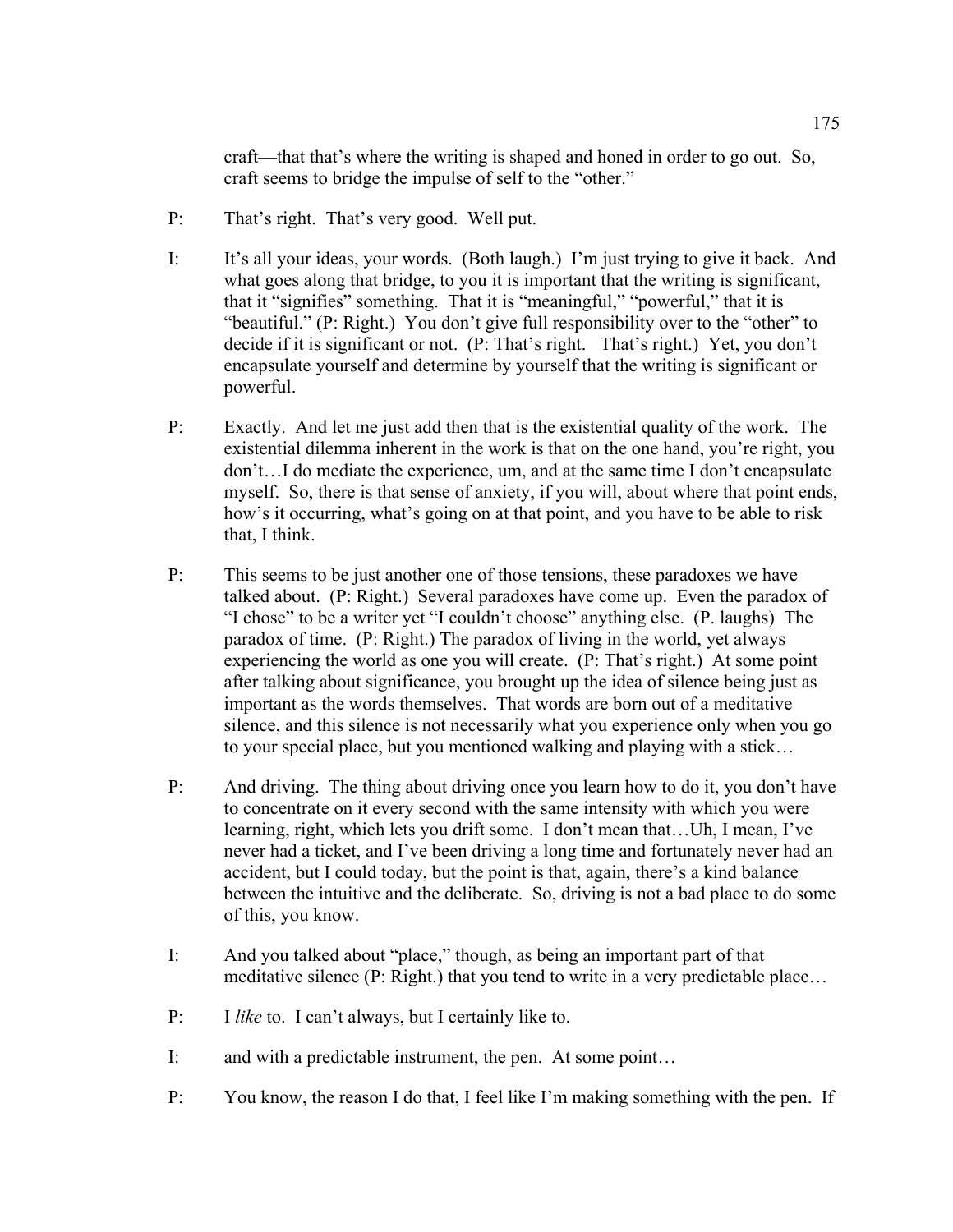I used a word processor, I would feel like I'm transcribing something. That's a big difference for me.

- I: Making versus transcribing? (P: That's right.) Um, and for you, the making is part of solving the problem. (P: *Yeah*. Yeah. That's good.) It's getting from point A to point B. (P: Absolutely.) And what you don't like in your experience is that disingenuous "winking in the mirror."
- P: Absolutely. I don't like hermetically sealed writing. I don't like to read it, and I wouldn't waste my time doing it.
- I: Because you would have to do that in the absence of others, and that is an important part of writing for you. Um, you mentioned "dual vision" and the research also played an important role in your experience of writing. (P: That's right.) That's where you're found to be credible or not.
- P: Right. If I can create a credible illusion, I want to be able to do that.
- I: Right. And I have just one more thing that I want to ask a little bit about: when you go to these places of creative silence, you talked about inviting the muse and of the muse being an important part of the writing, and "the muse comes to you." But it strikes me that you do a hell of a lot of work (P. laughs loudly.) So, do you experience that the writing is given to you or do you find it?
- P: Yeah. We're striking a bargain here, you know, how much do I have (P. laughing raucously) I'm like the little tribesman down there sitting at the sticks and the totems, lighting the fire going, "Come on."…Yeah, that's a good point. That's funny. I haven't thought about that in that way. That's probably true. I do a lot of hard work to get the muse to come and stay for a while, you know, to make myself hospitable. So, I, I, I think you're absolutely right about that. I do a great deal of work to get the muse to stay and not to leave. And, uh, to me, that's part of our bargain together. You know, I'm personifying this, but that's an easy way for me to think of it, you know.
- I: Well, that's your experience. I mean you talked also of being afraid of talking too much about…(P: Something you're working on. Right.) It's that same type of, uh,…(P: Superstition.) Superstition. So, there is this superstition present in your experience of the writing. (P: That's right.) Even though you are highly aware of what you have to do to write.
- P: That's right. It is an exquisite tension between both those things. It really is. Between knowing what I have to do, as you put it, and knowing, uh, what it takes to have that juncture occur, that meeting occur. Sometimes it happens that you do your part but the muse doesn't show up. That's when you go hunting. Uh, you can get in an awful lot of despair, you know, and you make demands: "Come on! Come on! It's not coming. Come on! What are you doing?" You can beat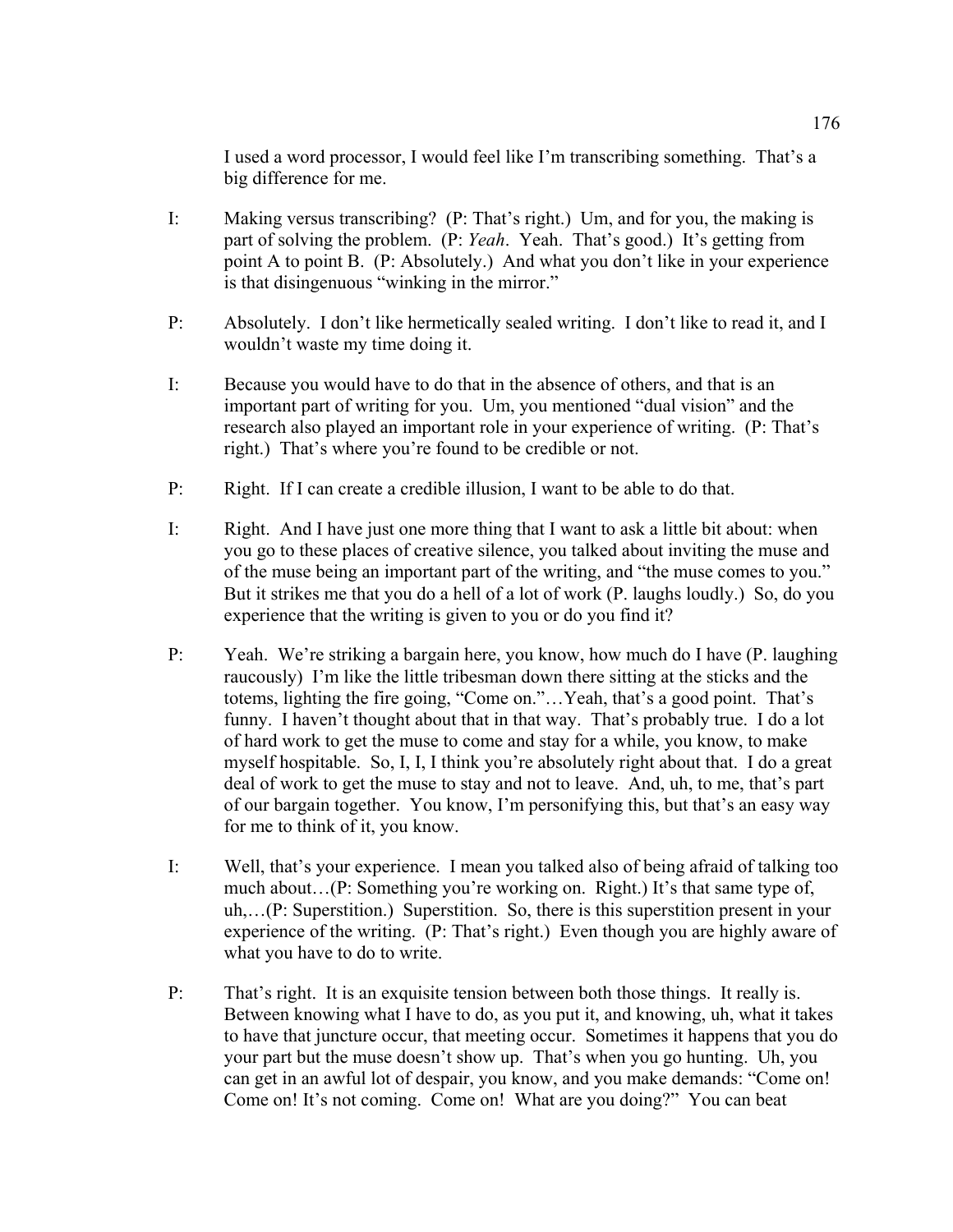yourself up and curse the gods and do all that sort of thing. Uh, but I'll tell you something I've found that's more effective than that: You come by route of indirection. You just start another project on something else unrelated. It brings you back around somehow. (I: Hmm.) You know, and you find out, "Well, maybe I wasn't as ready as I thought I was, you know." There are some things you honestly can't hurry, even when you want to.

- I: That brings us to the end unless there's something that we've left out.
- P: Nah, I'm, I'm—Aw, you've done an excellent job, just an excellent job. It's been really good for me to talk about these things and, and to hear your voice mirroring back what I've said because I'm really fascinated by, I mean not only your ability to listen so carefully but to mirror what I've said yet it gives me something to think about as well. It's been wonderful.
- I: Wow. Thanks.